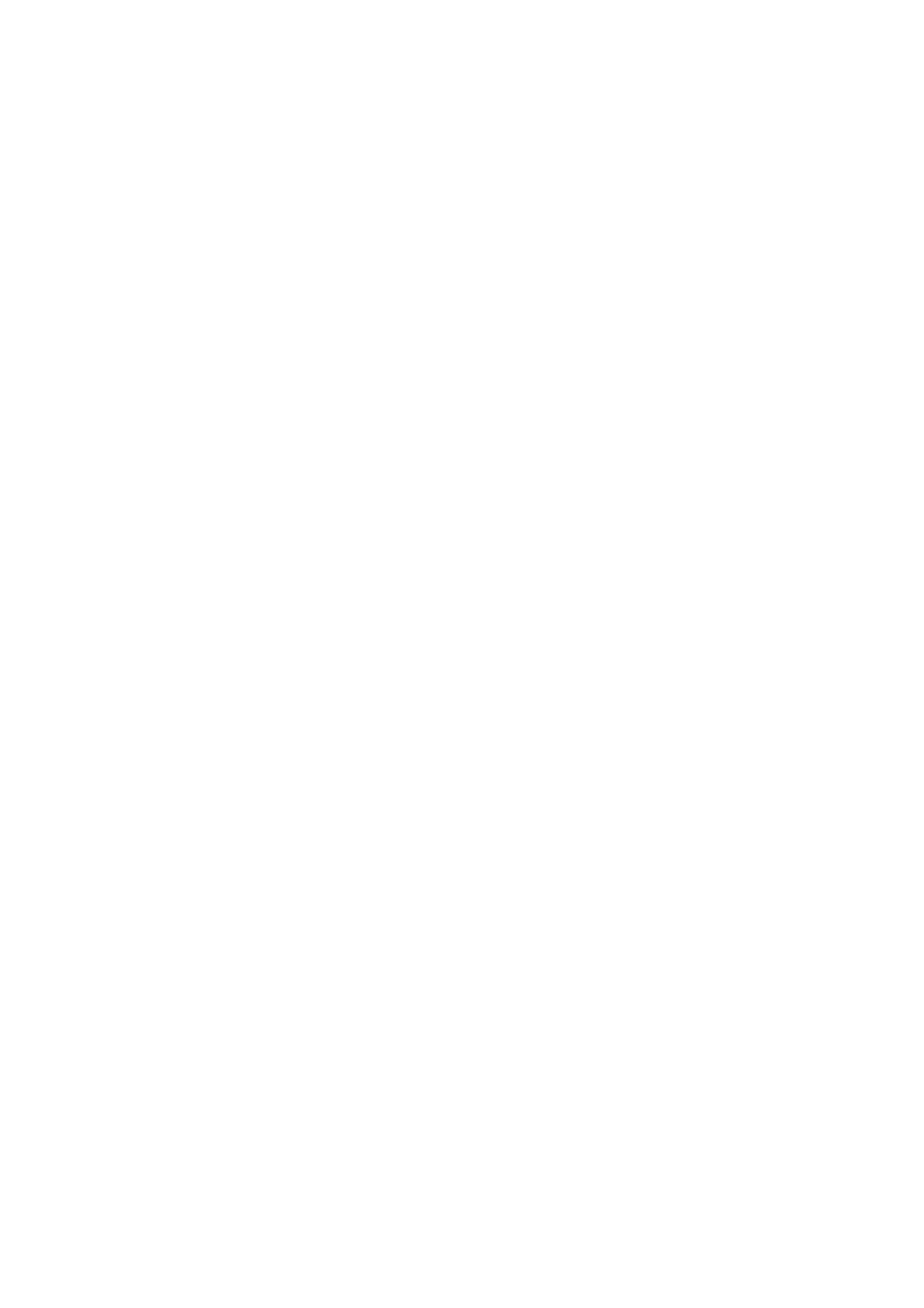#### **EXPLANATION OF SYMBOLS**

| Decimal figures are always preceded by a period $($ .). |  |
|---------------------------------------------------------|--|
| Thousands and millions are separated by a space.        |  |

Significant breaks in the homogeneity of a series are indicated by a horizontal of vertical line across the column.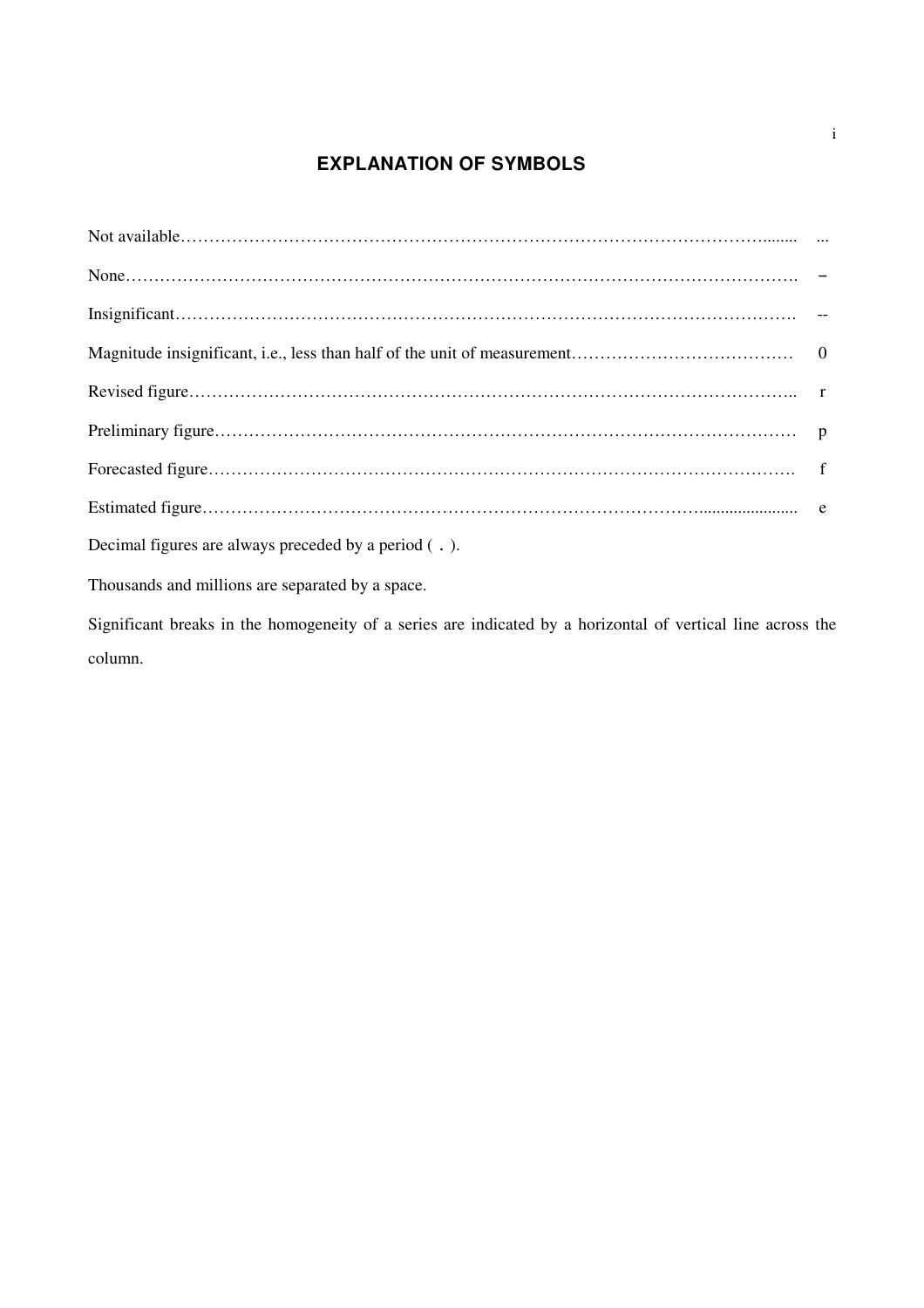### **CONTENTS**

| Table                                                             | Page |
|-------------------------------------------------------------------|------|
| <b>LAND AND CLIMATE</b>                                           |      |
|                                                                   |      |
|                                                                   |      |
| <b>POPULATION AND HOUSING</b>                                     |      |
|                                                                   |      |
|                                                                   |      |
|                                                                   |      |
|                                                                   |      |
| <b>MANPOWER</b>                                                   |      |
|                                                                   |      |
|                                                                   |      |
|                                                                   |      |
|                                                                   |      |
| EDUCATION, SCIENCE AND TECHNOLOGY, CULTURE AND MASS COMMUNICATION |      |
|                                                                   |      |
|                                                                   |      |
|                                                                   |      |
|                                                                   |      |
|                                                                   |      |
|                                                                   |      |
|                                                                   |      |
|                                                                   |      |
|                                                                   |      |
|                                                                   |      |
| <b>HEALTH</b>                                                     |      |
|                                                                   |      |
|                                                                   |      |
|                                                                   |      |
|                                                                   |      |
|                                                                   |      |
| <b>ENVIRONMENT</b>                                                |      |
|                                                                   |      |
|                                                                   |      |
|                                                                   |      |
| <b>JUSTICE AND PUBLIC SAFETY</b>                                  |      |
|                                                                   |      |
|                                                                   |      |
|                                                                   |      |
|                                                                   |      |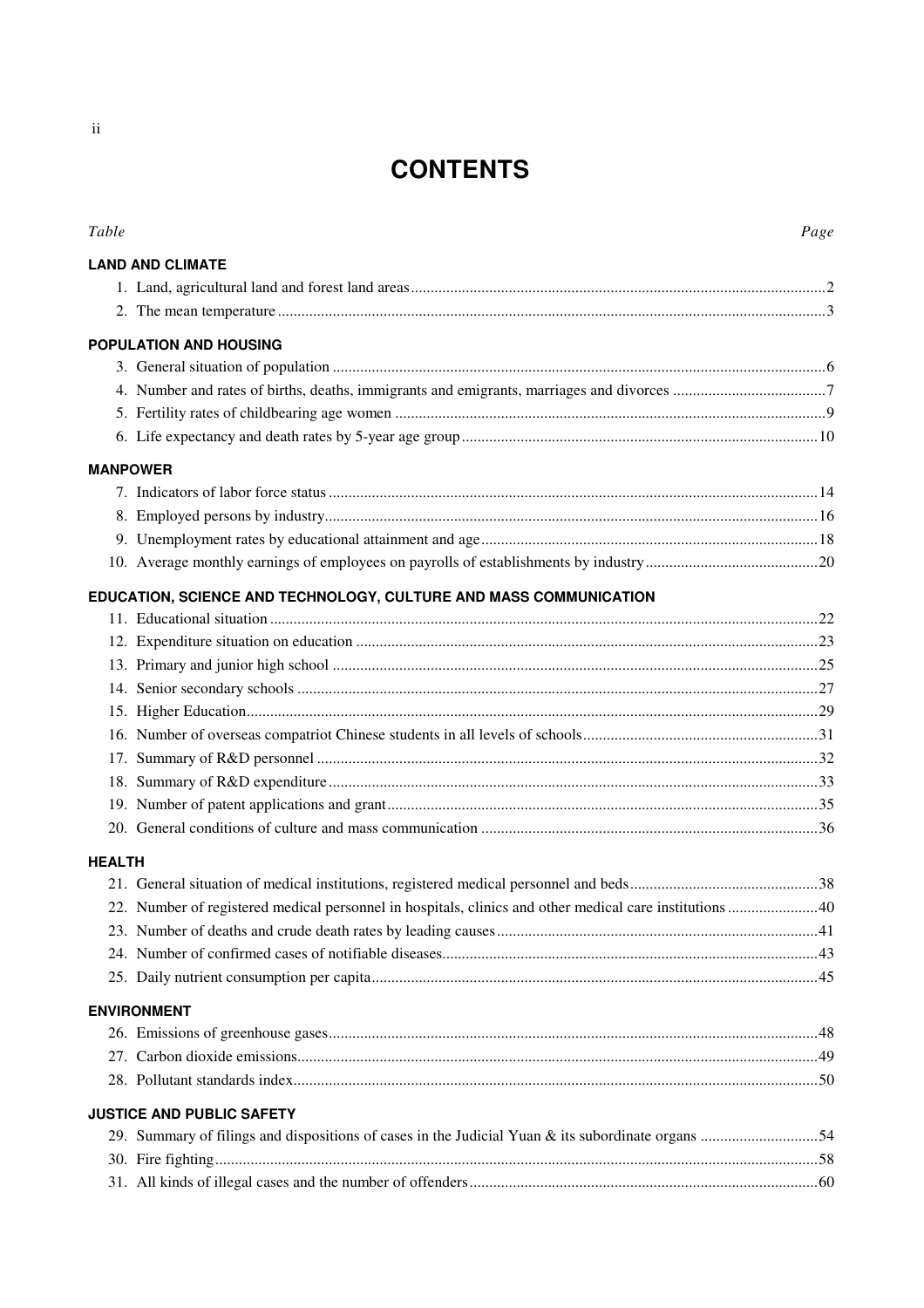#### **SOCIAL WELFARE**

|                 | <b>NATIONAL ECONOMICS AND BUSINESS ACTIVITIES</b> |  |
|-----------------|---------------------------------------------------|--|
|                 |                                                   |  |
|                 |                                                   |  |
|                 |                                                   |  |
|                 |                                                   |  |
|                 |                                                   |  |
|                 |                                                   |  |
|                 |                                                   |  |
|                 |                                                   |  |
|                 |                                                   |  |
|                 |                                                   |  |
|                 |                                                   |  |
|                 |                                                   |  |
|                 |                                                   |  |
|                 | <b>EXTERNAL TRADE</b>                             |  |
|                 |                                                   |  |
|                 |                                                   |  |
|                 |                                                   |  |
|                 |                                                   |  |
|                 |                                                   |  |
|                 | <b>AGRICULTURE, FORESTRY AND FISHING</b>          |  |
|                 |                                                   |  |
|                 |                                                   |  |
|                 |                                                   |  |
|                 |                                                   |  |
|                 |                                                   |  |
|                 |                                                   |  |
|                 |                                                   |  |
| <b>INDUSTRY</b> |                                                   |  |
|                 |                                                   |  |
|                 |                                                   |  |
|                 |                                                   |  |
|                 |                                                   |  |
|                 |                                                   |  |
|                 |                                                   |  |
|                 |                                                   |  |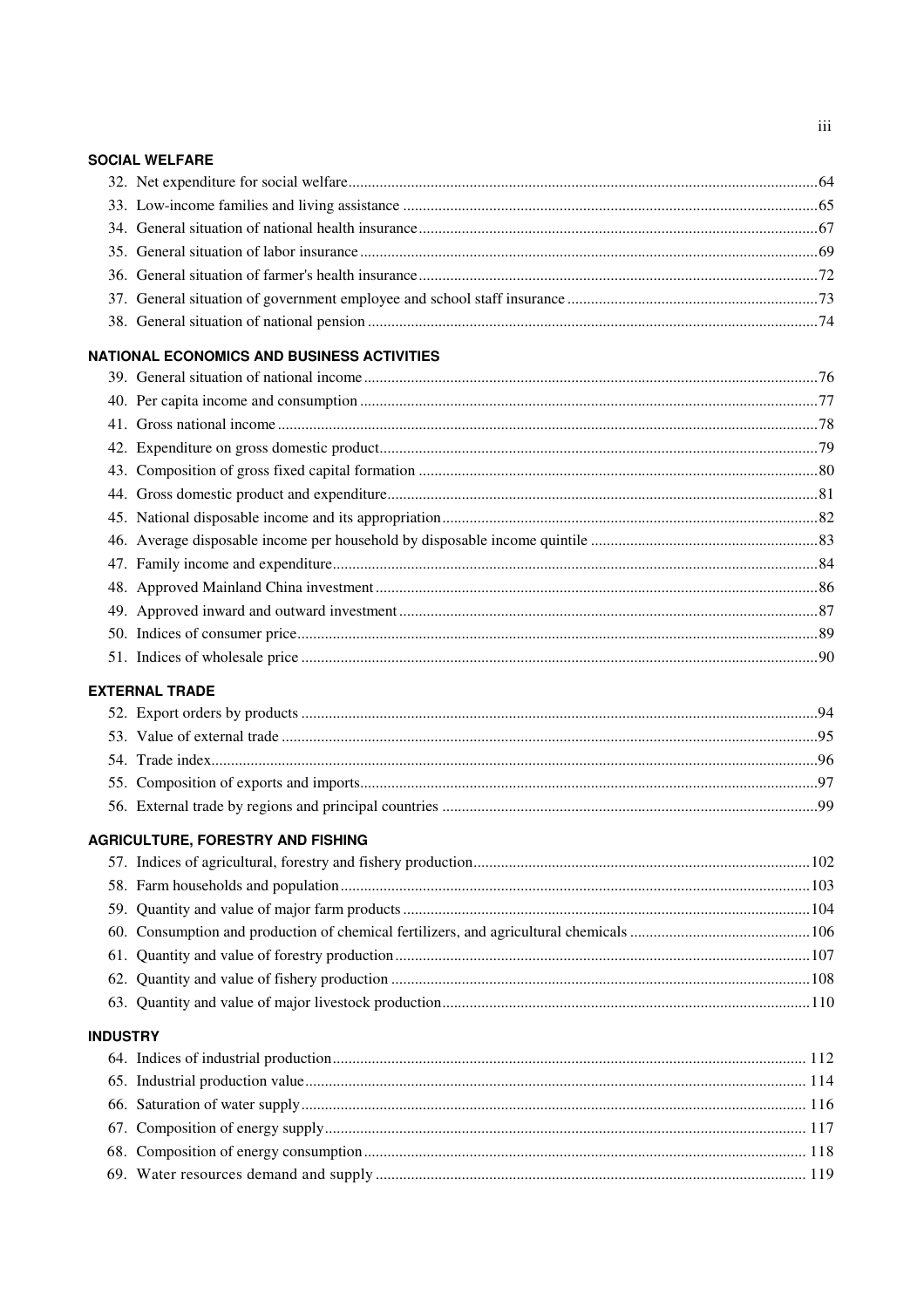#### TRANSPORTATION, STORAGE, COMMUNICATIONS AND TOURISM

#### **FINANCE AND INSURANCE**

#### REVENUES AND EXPENDITURES OF GOVERNMENT

| <b>ADMINISTRATION</b> |  |
|-----------------------|--|
|                       |  |
|                       |  |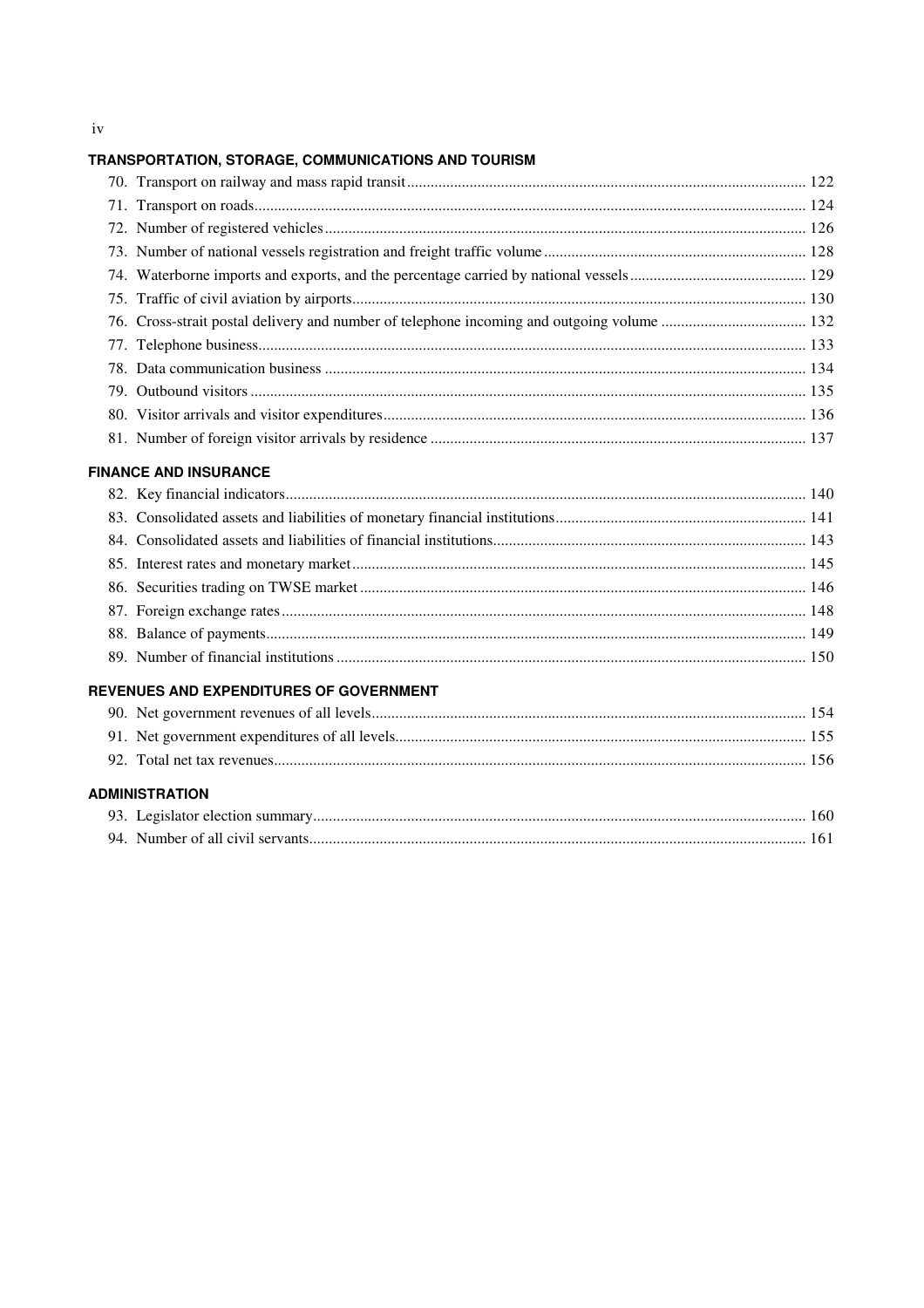## **LAND AND CLIMATE**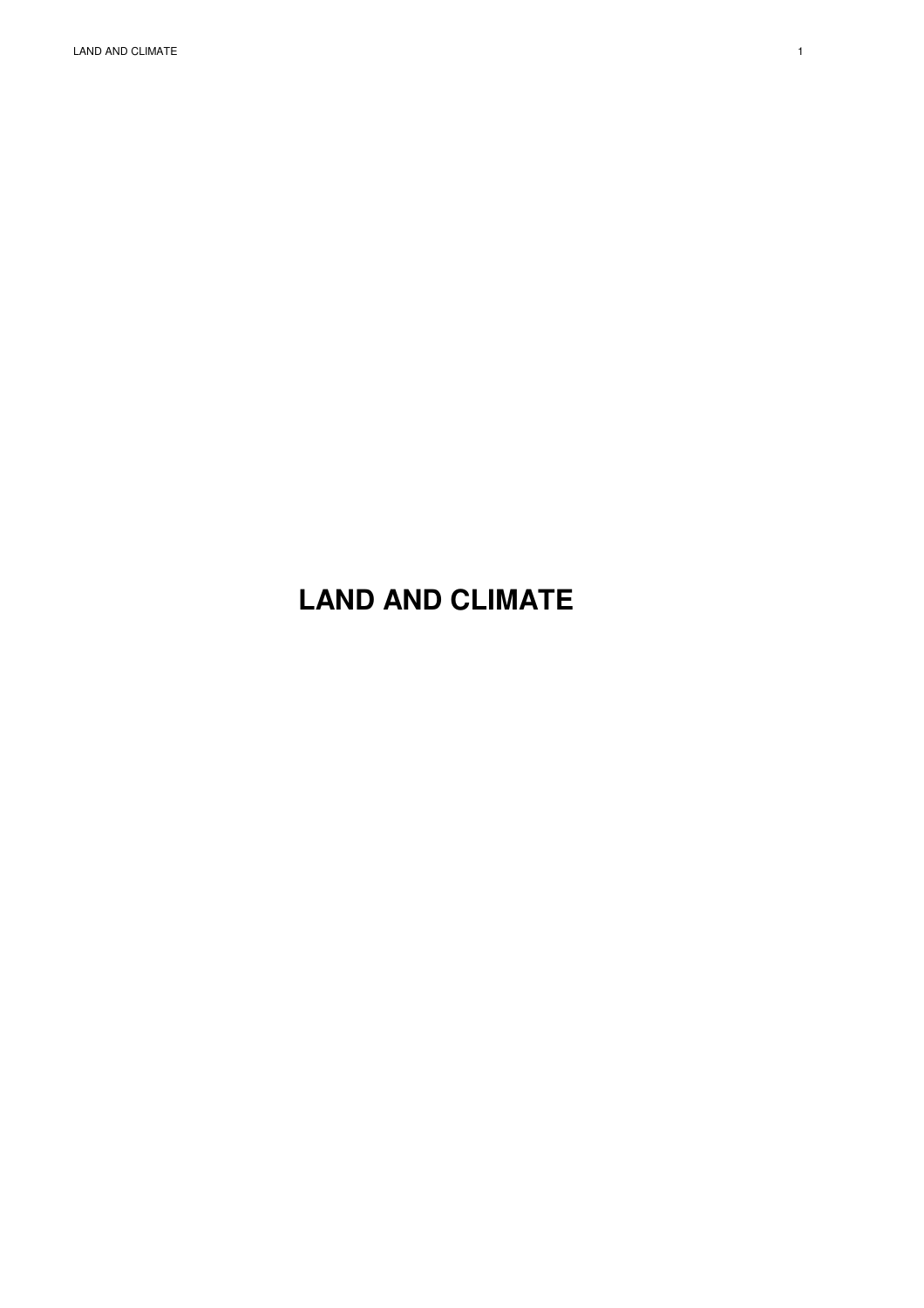#### **Table 1. Land, agricultural land and forest land areas**

|             |                                 |             | Cultivated land (Ha.) |                     |                     |                                       |                      |                       |                  |             |  |
|-------------|---------------------------------|-------------|-----------------------|---------------------|---------------------|---------------------------------------|----------------------|-----------------------|------------------|-------------|--|
| End of Year | Land area                       |             |                       |                     | Paddy field         |                                       |                      |                       | Forest land area |             |  |
|             | (Km <sup>2</sup> )              | Grand total | Total                 | Double-<br>cropping | Single-cropping     |                                       |                      | Upland<br>field       |                  | (Ha.)       |  |
|             |                                 |             |                       |                     | Sub-total           | 1st Crop                              | 2nd Crop             |                       |                  |             |  |
| 1962        | 36 140.27                       | 871 858     | 530 354               | 331 765             | 198 589             | 14 9 22                               | 183 667              | 341 504               |                  | 2 131 267   |  |
| 1971        | 36 160.50                       | 902 617     | 525 761               | 334 690             | 191 071             | 11 109                                | 179 962              | 376 856               |                  | 2 2 2 4 7 2 |  |
| 1981        | 36 179.12                       | 900 062     | 502 822               | 354 036             | 148 786             | 11 906                                | 136 880              | 397 240               |                  | 1865 141    |  |
| 1991        | 36 181.87                       | 884 443     | 472 759               | 333 448             | 139 311             | 10 182                                | 129 129              | 411 684               |                  | 1865 141    |  |
| 2001        | 36 188.04                       | 848 743     | 438 974               | 315 544             | 123 430             | 7 2 3 9                               | 116 191              | 409 769               |                  | 2 101 719   |  |
|             | Land area<br>(Km <sup>2</sup> ) |             |                       |                     |                     | Agricultural land area (Ha.)          |                      |                       |                  |             |  |
|             |                                 |             |                       | Cropland            |                     |                                       |                      |                       |                  | Forest land |  |
| End of Year |                                 |             |                       |                     | Short-term cropland |                                       |                      | area                  |                  |             |  |
|             |                                 | Grand total | Total                 | Sub-total           | Rice                | Temporary<br>crops,<br>excluding rice | Short-term<br>fallow | Permanent<br>cropland | Fallow           | (Ha.)       |  |
| 2006        | 36 188.04                       | 829 527     | 785 226               | 478 304             | 155 248             | 130 342                               | 192 714              | 306 922               | 44 301           | 2 101 719   |  |
| 2007        | 36 189.51                       | 825 947     | 780 182               | 477 006             | 155 459             | 134 099                               | 187 447              | 303 177               | 45 765           | 2 101 719   |  |
| 2008        | 36 189.51                       | 822 364     | 776 451               | 477 358             | 148 333             | 132 008                               | 197 016              | 299 093               | 45 913           | 2 101 719   |  |
| 2009        | 36 191.47                       | 815 462     | 768 545               | 475 690             | 151 338             | 128 647                               | 195 705              | 292 855               | 46 917           | 2 101 719   |  |
| 2010        | 36 191.47                       | 813 126     | 761 821               | 479 639             | 139 941             | 136 899                               | 202 799              | 282 182               | 51 305           | 2 101 719   |  |
| 2011        | 36 192.82                       | 808 294     | 755 355               | 479 332             | 153 405             | 119 314                               | 206 613              | 276 022               | 52 939           | 2 101 719   |  |
| 2012        | 36 192.82                       | 802 876     | 752 108               | 482 915             | 156 662             | 120 151                               | 206 102              | 269 193               | 50 768           | 2 101 719   |  |
| 2013        | 36 192.82                       | 799 830     | 751 151               | 485 622             | 162 869             | 106 286                               | 216 467              | 265 529               | 48 679           | 2 101 719   |  |
| 2014        | 36 192.82                       | 799 611     | 748 613               | 484 594             | 166 602             | 96 503                                | 221 489              | 264 019               | 50 999           | 2 101 719   |  |
| 2015        | 36 197.05                       | 796 618     | 746 576               | 481 824             | 146 597             | 98 639                                | 236 587              | 264 752               | 50 042           | 2 197 090   |  |

**Source**: 1. Ministry of the Interior

2. Agriculture and Food Agency, COA, Executive Yuan

3. Forestry Bureau, COA, Executive Yuan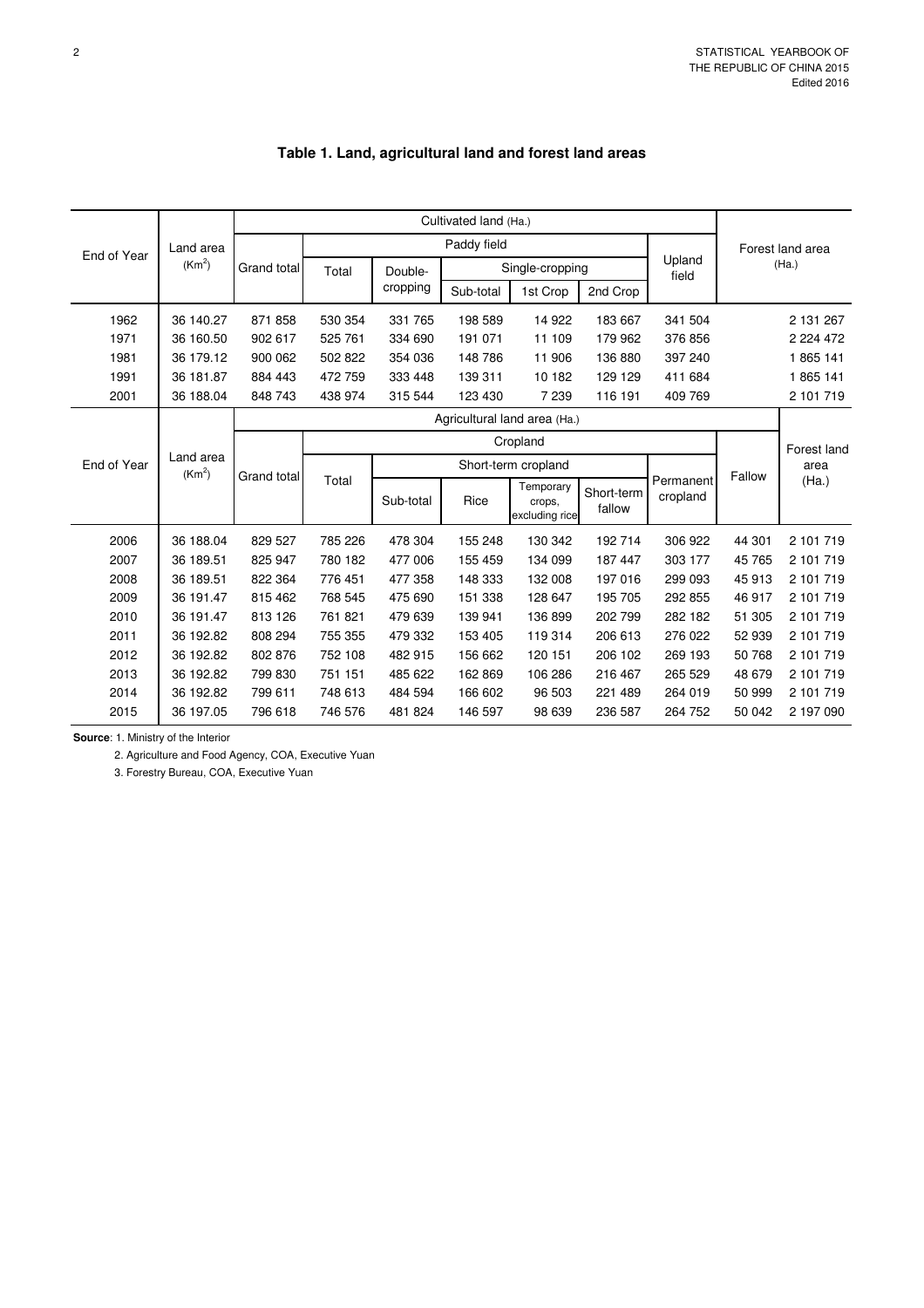|      |              |               |        |              |       |               |              |                     |              |                | $^{\circ}$ C  |
|------|--------------|---------------|--------|--------------|-------|---------------|--------------|---------------------|--------------|----------------|---------------|
| Year | Kee-<br>lung | Dan-<br>shuei | Taipei | Hsin-<br>chu | Yilan | Tai-<br>chung | Hua-<br>lien | Sun<br>Moon<br>Lake | Ali-<br>shan | Kao-<br>hsiung | Heng-<br>chun |
| 1952 | 22.4         | 22.5          | 22.4   | 22.1         | 22.3  | 23.1          | 23.2         | 19.9                | 11.3         | 24.5           | 25.6          |
| 1971 | 22.1         | 22.1          | 22.1   | 21.8         | 21.6  | 22.6          | 22.7         | 18.9                | 10.1         | 23.8           | 24.7          |
| 1981 | 22.1         | 22.5          | 22.5   | 22.2         | 22.3  | 22.8          | 23.1         | 19.1                | 10.9         | 25.0           | 25.2          |
| 1991 | 22.6         | 22.3          | 23.5   | 22.5         | 22.3  | 23.5          | 23.5         | 19.4                | 11.1         | 25.3           | 25.1          |
| 2001 | 23.0         | 22.3          | 23.3   | 22.7         | 22.8  | 23.6          | 23.7         | 19.2                | 11.5         | 25.1           | 25.2          |
| 2006 | 22.9         | 22.5          | 23.8   | 22.9         | 23.2  | 23.8          | 23.7         | 19.5                | 11.8         | 25.7           | 25.9          |
| 2007 | 22.9         | 22.5          | 23.6   | 23.1         | 23.2  | 23.8          | 23.9         | 19.5                | 11.7         | 25.5           | 25.8          |
| 2008 | 22.7         | 22.3          | 23.2   | 22.8         | 23.0  | 23.5          | 23.6         | 19.3                | 11.2         | 25.1           | 25.4          |
| 2009 | 22.7         | 22.7          | 23.4   | 23.1         | 22.9  | 23.8          | 23.8         | 19.3                | 11.6         | 25.4           | 25.4          |
| 2010 | 22.6         | 22.3          | 23.3   | 22.7         | 22.7  | 23.7          | 23.7         | 19.2                | 11.8         | 25.4           | 25.4          |
| 2011 | 22.2         | 21.6          | 22.7   | 22.3         | 22.1  | 23.5          | 23.1         | 18.9                | 11.0         | 24.9           | 24.7          |
| 2012 | 22.6         | 22.1          | 23.2   | 22.7         | 22.6  | 23.6          | 23.3         | 19.2                | 11.5         | 25.4           | 25.5          |
| 2013 | 22.7         | 22.7          | 23.4   | 22.9         | 22.7  | 23.6          | 23.5         | 19.4                | 11.5         | 25.5           | 25.6          |
| 2014 | 22.8         | 22.8          | 23.5   | 23.1         | 22.6  | 23.8          | 23.5         | 19.4                | 11.5         | 25.6           | 25.6          |
| 2015 | 23.0         | 23.1          | 23.8   | 23.3         | 23.0  | 24.3          | 23.9         | 19.6                | 12.0         | 26.1           | 26.1          |

#### **Table 2. The mean temperature**

**Source:** Central Weather Bureau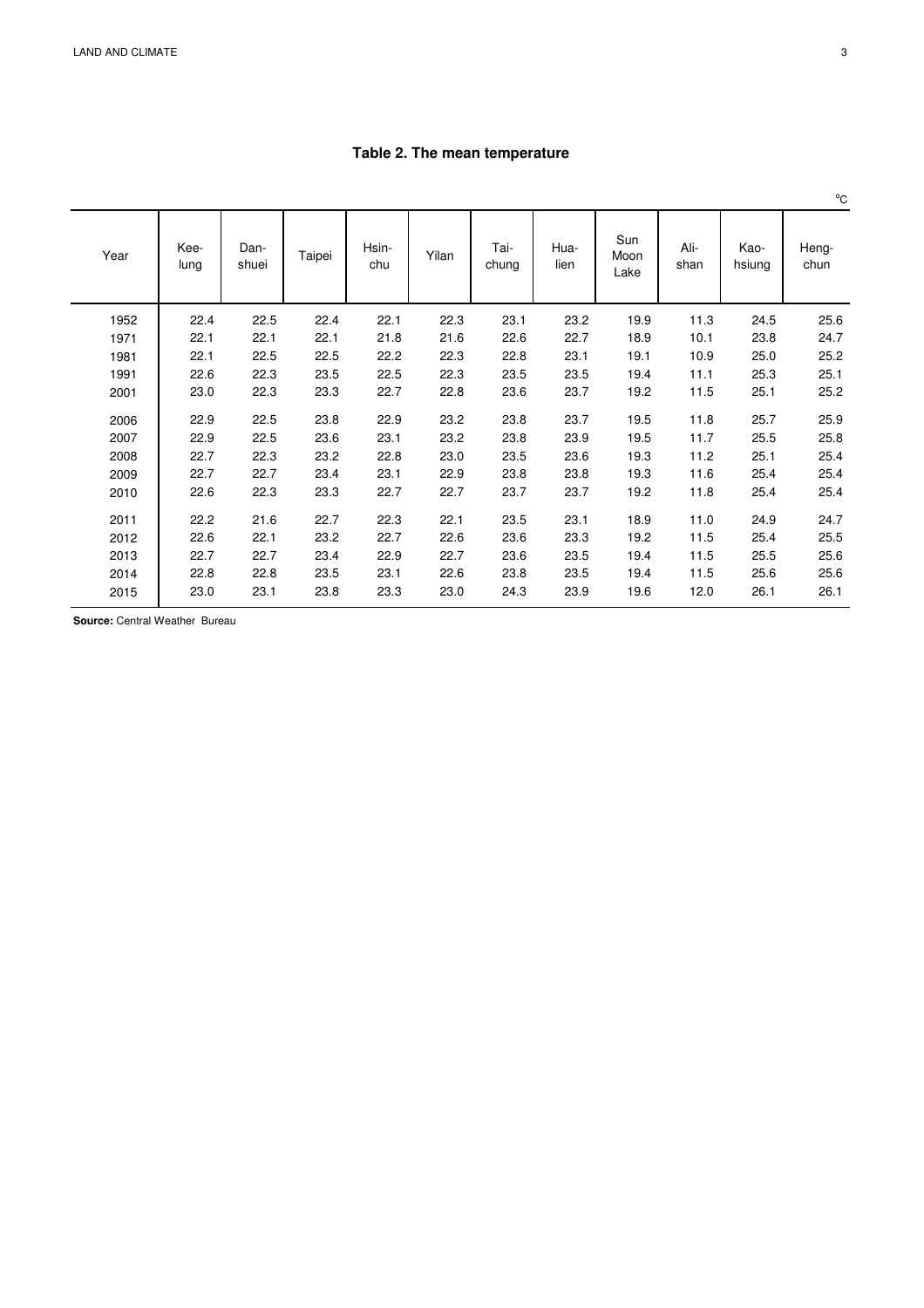4 STATISTICAL YEARBOOK OF THE REPUBLIC OF CHINA 2015 Edited 2016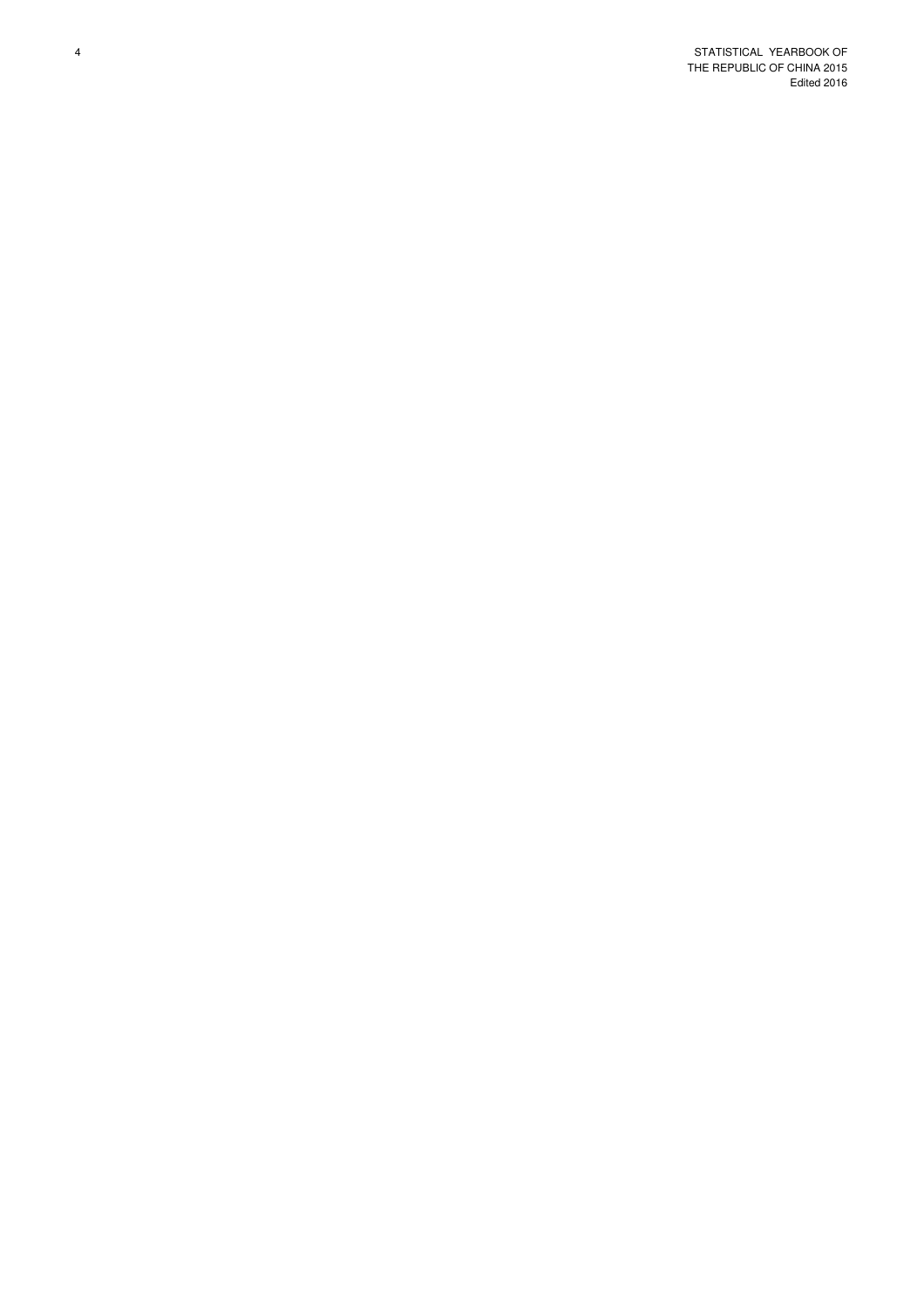## **POPULATION AND HOUSING**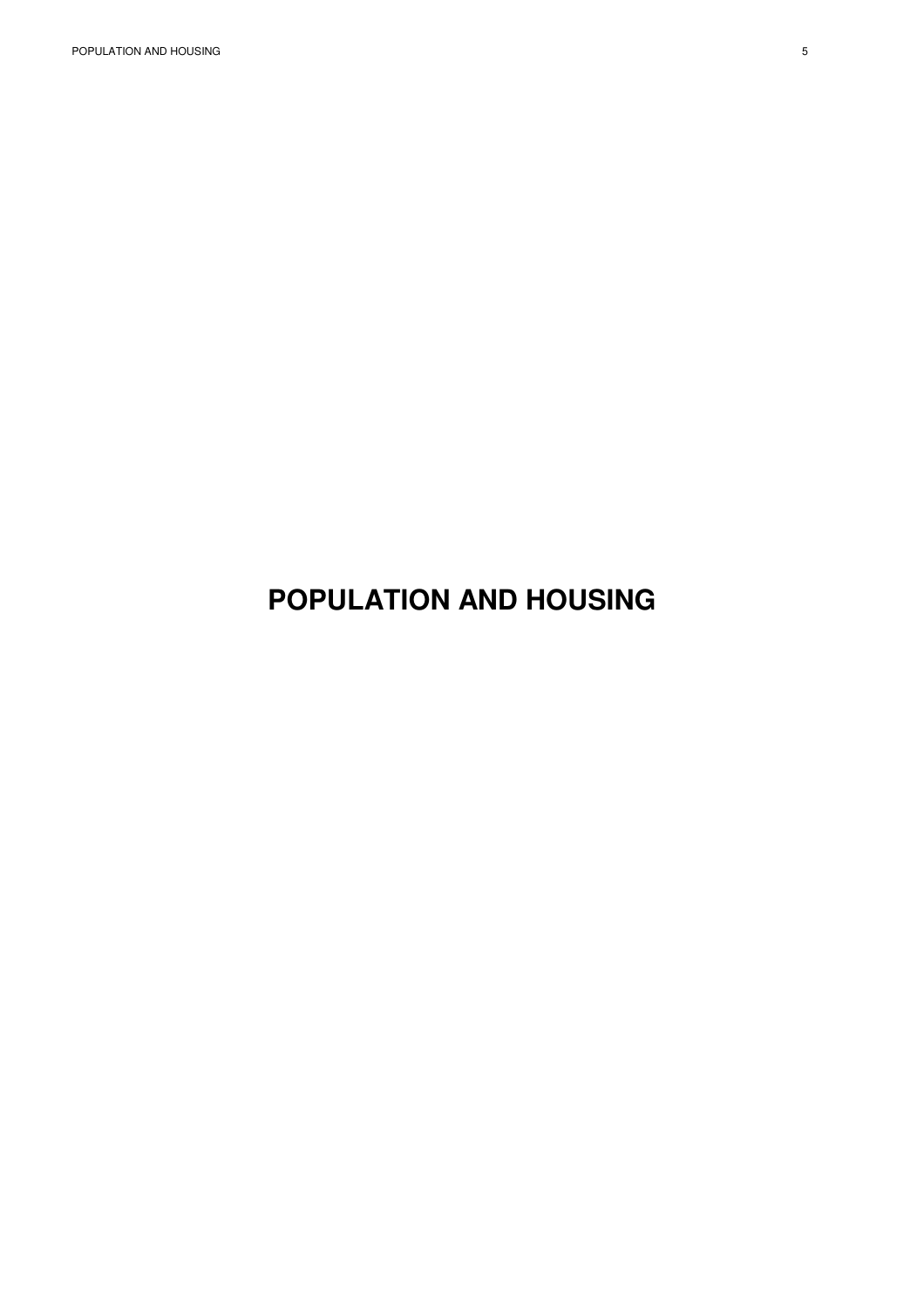|             |          |        | No. of population (1,000 Persons) |          |        |         |              | House-          | Mean size              | Populatio                |                          |
|-------------|----------|--------|-----------------------------------|----------|--------|---------|--------------|-----------------|------------------------|--------------------------|--------------------------|
| End of Year |          | By sex |                                   |          | By age |         |              | Depen-<br>dency | holds                  | of house-<br>holds       | n density                |
|             | Total    | Male   | Female                            | $0 - 14$ | 15-64  | $65+$   | (Female=100) | ratio           | (1,000)<br>Households) | (Persons/<br>households) | (Persons<br>per $km^2$ ) |
| 1961        | 11 149   | 5715   | 5 4 3 4                           | 5 1 1 2  | 5759   | 278     | 105.2        | 93.6            | 2 0 0 2                | 5.6                      | 310.0                    |
| 1971        | 14 995   | 7895   | 7 100                             | 5805     | 8736   | 454     | 111.2        | 71.6            | 2 703                  | 5.5                      | 416.7                    |
| 1981        | 18 194   | 9480   | 8714                              | 5 7 5 4  | 11 637 | 803     | 108.8        | 56.3            | 3 9 0 6                | 4.7                      | 502.9                    |
| 1991        | 20 60 6  | 10 640 | 9966                              | 5 4 2 7  | 13833  | 1 3 4 5 | 106.8        | 49.0            | 5 2 2 7                | 3.9                      | 569.5                    |
| 2001        | 22 406   | 11 442 | 10 964                            | 4 6 6 2  | 15770  | 1973    | 104.4        | 42.1            | 6802                   | 3.3                      | 619.1                    |
| 2006        | 22 877   | 11 592 | 11 285                            | 4 1 4 6  | 16 444 | 2 2 8 7 | 102.7        | 39.1            | 7 3 9 5                | 3.1                      | 632.2                    |
| 2007        | 22 958   | 11 609 | 11 350                            | 4 0 3 1  | 16 585 | 2 3 4 3 | 102.3        | 38.4            | 7512                   | 3.1                      | 634.4                    |
| 2008        | 23 037   | 11 626 | 11 411                            | 3 9 0 5  | 16 730 | 2 4 0 2 | 101.9        | 37.7            | 7656                   | 3.0                      | 636.6                    |
| 2009        | 23 120   | 11 637 | 11 483                            | 3778     | 16884  | 2 4 5 8 | 101.3        | 36.9            | 7806                   | 3.0                      | 638.8                    |
| 2010        | 23 162   | 11 635 | 11 527                            | 3624     | 17 050 | 2 4 8 8 | 100.9        | 35.9            | 7937                   | 2.9                      | 640.0                    |
| 2011        | 23 225   | 11 646 | 11 579                            | 3 5 0 2  | 17 195 | 2 5 2 8 | 100.6        | 35.1            | 8 0 5 8                | 2.9                      | 641.7                    |
| 2012        | 23 316   | 11 673 | 11 643                            | 3412     | 17 304 | 2 600   | 100.3        | 34.7            | 8 1 8 6                | 2.8                      | 644.2                    |
| 2013        | 23 374   | 11 685 | 11 689                            | 3 3 4 7  | 17 333 | 2694    | 100.0        | 34.9            | 8 2 8 6                | 2.8                      | 645.8                    |
| 2014        | 23 4 34  | 11 698 | 11 736                            | 3 2 7 7  | 17 348 | 2809    | 99.7         | 35.1            | 8 3 8 3                | 2.8                      | 647.5                    |
| 2015        | 23 4 9 2 | 11 712 | 11780                             | 3 1 8 8  | 17 366 | 2939    | 99.4         | 35.3            | 8 4 6 9                | 2.8                      | 649.0                    |

#### **Table 3. General situation of population**

**Source:** Ministry of the Interior **Note:** Data do not include Kinmen County and Lienchiang County before 1980.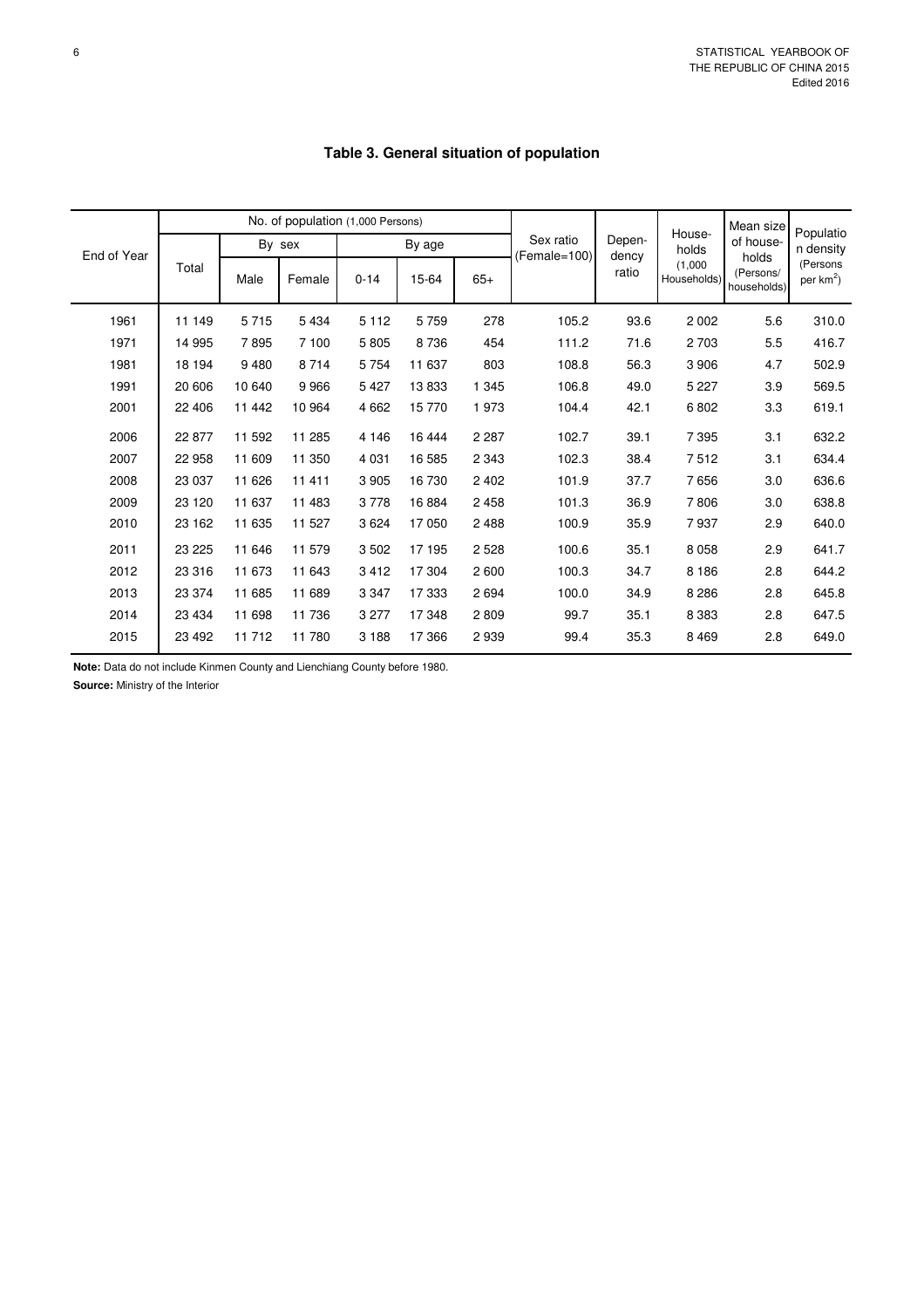#### **Table 4. Number and rates of births, deaths, immigrants and emigrants, marriages and divorces**

Persons

| Year |               |         | <b>Births</b> |                             | Deaths        |            |            |                             |  |
|------|---------------|---------|---------------|-----------------------------|---------------|------------|------------|-----------------------------|--|
|      | No. of births | Male    | Female        | Crude birth<br>rates (0/00) | No. of deaths | Male $(1)$ | Female (1) | Crude death<br>rates (0/00) |  |
| 1966 | 415 108       | 213 328 | 201 780       | 32.40                       | 69 778        | 39 379     | 30 399     | 5.45                        |  |
| 1971 | 380 424       | 195 938 | 184 486       | 25.64                       | 70 954        | 41 596     | 29 358     | 4.78                        |  |
| 1981 | 414 069       | 213 948 | 200 121       | 22.97                       | 87 192        | 52 627     | 34 221     | 4.84                        |  |
| 1991 | 321 932       | 168 865 | 153 067       | 15.70                       | 106 284       | 65 386     | 40 898     | 5.18                        |  |
| 2001 | 260 354       | 135 596 | 124 758       | 11.65                       | 127 647       | 79 319     | 48 328     | 5.71                        |  |
| 2006 | 204 459       | 106 936 | 97 523        | 8.96                        | 135 839       | 84 800     | 51 039     | 5.95                        |  |
| 2007 | 204 414       | 106 898 | 97 516        | 8.92                        | 141 111       | 87 0 29    | 54 082     | 6.16                        |  |
| 2008 | 198 733       | 103 937 | 94 796        | 8.64                        | 143 624       | 88 541     | 55 083     | 6.25                        |  |
| 2009 | 191 310       | 99 492  | 91818         | 8.29                        | 143 582       | 88 088     | 55 4 94    | 6.22                        |  |
| 2010 | 166 886       | 87 213  | 79 673        | 7.21                        | 145 772       | 89 152     | 56 620     | 6.30                        |  |
| 2011 | 196 627       | 101 943 | 94 684        | 8.48                        | 152 915       | 93 810     | 59 105     | 6.59                        |  |
| 2012 | 229 481       | 118 848 | 110 633       | 9.86                        | 154 251       | 93 618     | 60 633     | 6.63                        |  |
| 2013 | 199 113       | 103 120 | 95 993        | 8.53                        | 155 908       | 94 505     | 61 403     | 6.68                        |  |
| 2014 | 210 383       | 108 817 | 101 566       | 8.99                        | 163 929       | 98 733     | 65 196     | 7.00                        |  |
| 2015 | 213 598       | 111 041 | 102 557       | 9.10                        | 163 858       | 98 580     | 65 278     | 6.98                        |  |

**Note:** (1) Data do not include Kinmen County and Lienchiang County before 1981.

**Source:** Ministry of the Interior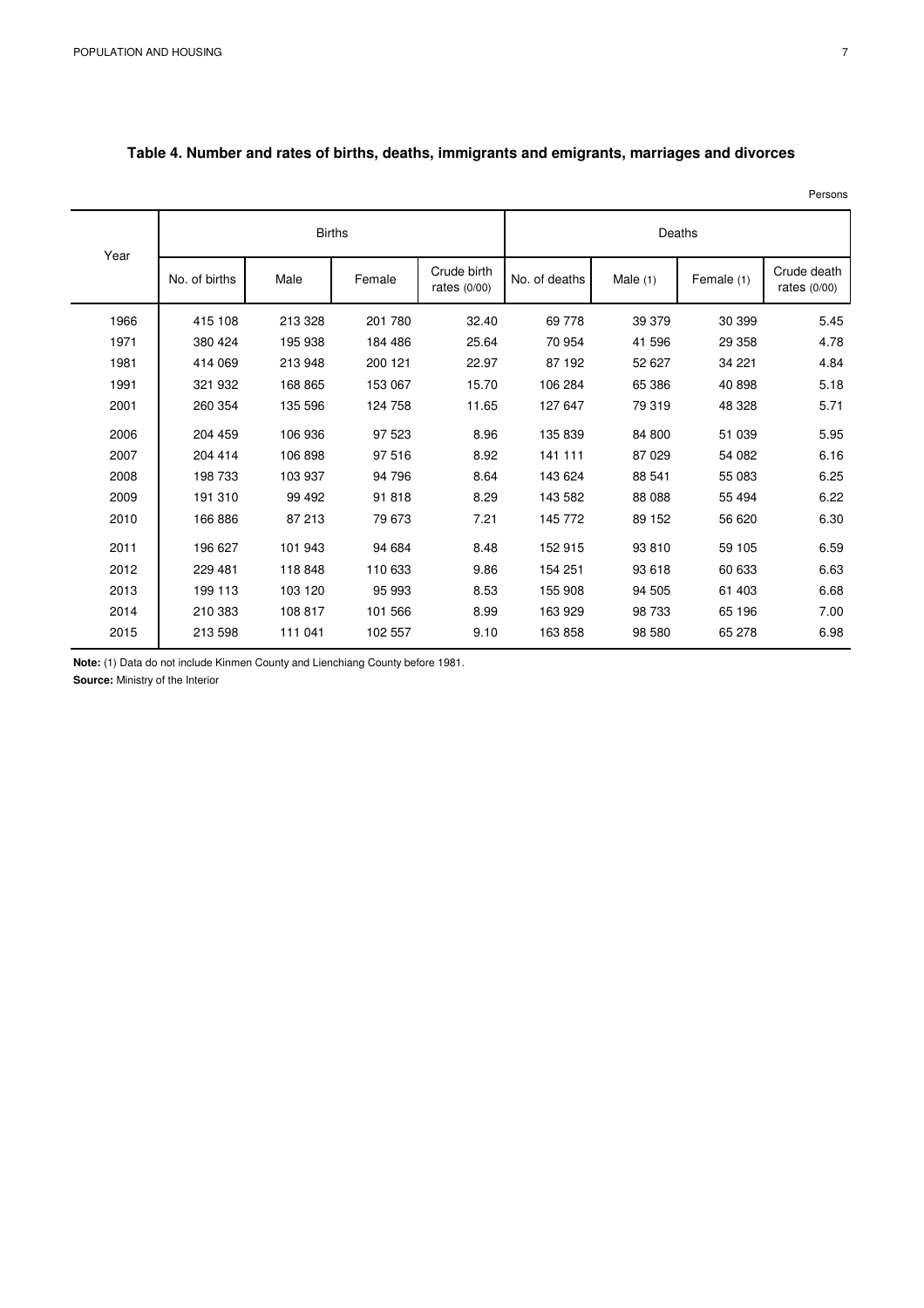| Year | Immigrants & emigrants<br>(Persons) |           | Natural | Social                                  |                    | Marriages                         | <b>Divorces</b>    |                               |  |
|------|-------------------------------------|-----------|---------|-----------------------------------------|--------------------|-----------------------------------|--------------------|-------------------------------|--|
|      | Immigrants                          | Emigrants | (0/00)  | increase rates increase rates<br>(0/00) | Couples<br>(Pairs) | Crude<br>marriage rates<br>(0/00) | Couples<br>(Pairs) | Crude divorce<br>rates (0/00) |  |
| 1966 | 680 765                             | 661 991   | 31.58   | 1.54                                    | 95 897             | 7.49                              | 4915               | 0.38                          |  |
| 1971 | 691 326                             | 688 843   | 20.86   | 0.76                                    | 106 812            | 7.20                              | 5310               | 0.36                          |  |
| 1981 | 1 541 191                           | 1 536 683 | 18.13   | 0.06                                    | 167 496            | 9.29                              | 14 8 84            | 0.83                          |  |
| 1991 | 1 477 764                           | 1489892   | 10.52   | $-0.54$                                 | 162 972            | 7.95                              | 28 298             | 1.38                          |  |
| 2001 | 1 373 363                           | 1 377 174 | 5.94    | $-0.17$                                 | 170 515            | 7.63                              | 56 538             | 2.53                          |  |
| 2006 | 1 414 340                           | 1 376 816 | 3.01    | 1.64                                    | 142 669            | 6.25                              | 64 540             | 2.83                          |  |
| 2007 | 1 173 040                           | 1 154 510 | 2.76    | 0.81                                    | 135 041            | 5.89                              | 58 518             | 2.55                          |  |
| 2008 | 1 196 407                           | 1 172 845 | 2.40    | 1.02                                    | 154 866            | 6.73                              | 55 995             | 2.43                          |  |
| 2009 | 1 198 561                           | 1 163 548 | 2.07    | 1.52                                    | 117 099            | 5.07                              | 57 223             | 2.48                          |  |
| 2010 | 1 213 899                           | 1 192 662 | 0.91    | 0.92                                    | 138 819            | 6.00                              | 58 115             | 2.51                          |  |
| 2011 | 1 128 449                           | 1 109 372 | 1.88    | 0.82                                    | 165 327            | 7.13                              | 57 008             | 2.46                          |  |
| 2012 | 1 118 006                           | 1 102 326 | 3.23    | 0.67                                    | 143 384            | 6.16                              | 55 980             | 2.41                          |  |
| 2013 | 1 079 702                           | 1 065 212 | 1.85    | 0.62                                    | 147 636            | 6.32                              | 53 604             | 2.30                          |  |
| 2014 | 1 073 783                           | 1 060 001 | 1.98    | 0.59                                    | 149 287            | 6.38                              | 53 190             | 2.27                          |  |
| 2015 | 1 004 108                           | 995 527   | 2.12    | 0.37                                    | 154 346            | 6.58                              | 53 459             | 2.28                          |  |

#### **Table 4. Number and rates of births, deaths, immigrants and emigrants, marriages and divorces** (continued)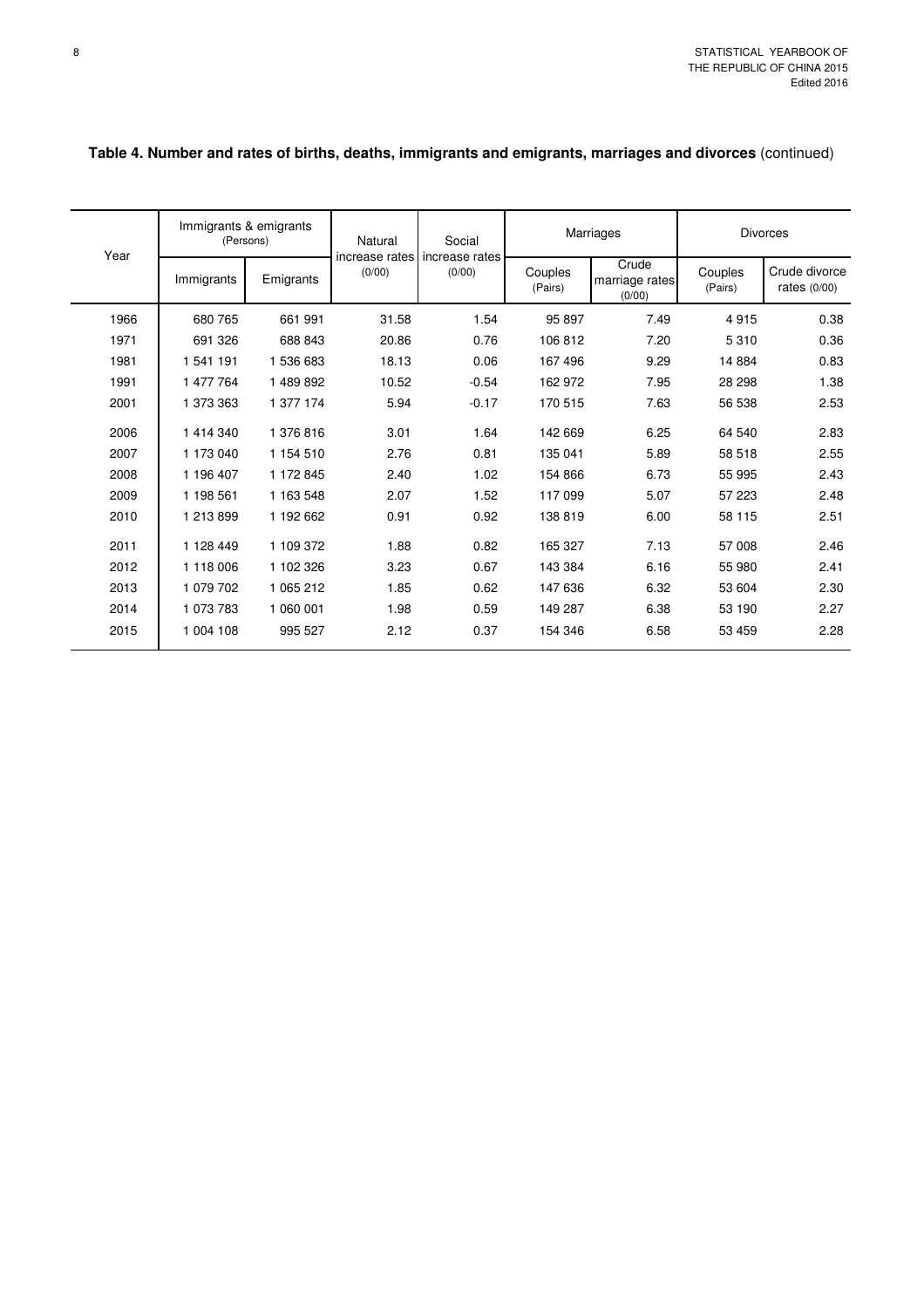|      |                 |                        |                |           |       |                              |       |                         | /oo   |
|------|-----------------|------------------------|----------------|-----------|-------|------------------------------|-------|-------------------------|-------|
| Year | General         | <b>Total fertility</b> |                |           |       | Age-specific fertility rates |       |                         |       |
|      | fertility rates | rates                  | $15 - 19$      | $20 - 24$ | 25-29 | 30-34                        | 35-39 | 40-44                   | 45-49 |
| 1951 | 211             | 7 0 4 0                | 68             | 267       | 350   | 311                          | 226   | 132                     | 34    |
| 1971 | 112             | 3705                   | 36             | 224       | 277   | 134                          | 51    | 16                      | 3     |
| 1981 | 89              | 2 4 5 5                | 31             | 176       | 197   | 69                           | 14    | 3                       | 1     |
| 1991 | 58              | 1720                   | 17             | 92        | 149   | 68                           | 16    | $\overline{\mathbf{c}}$ | 0     |
| 2001 | 41              | 1 400                  | 13             | 62        | 106   | 75                           | 21    | 3                       | 0     |
| 2006 | 33              | 1 1 1 5                | $\overline{7}$ | 41        | 78    | 71                           | 23    | 3                       | 0     |
| 2007 | 32              | 1 100                  | 6              | 37        | 76    | 74                           | 24    | 3                       | 0     |
| 2008 | 31              | 1 0 5 0                | 5              | 32        | 72    | 73                           | 25    | 3                       | 0     |
| 2009 | 31              | 1 0 3 0                | 4              | 27        | 69    | 75                           | 27    | 4                       | 0     |
| 2010 | 27              | 895                    | 4              | 23        | 55    | 65                           | 28    | 4                       | 0     |
| 2011 | 32              | 1 0 6 5                | 4              | 23        | 66    | 81                           | 34    | 5                       | 0     |
| 2012 | 38              | 1 270                  | 4              | 26        | 79    | 97                           | 42    | 6                       | 0     |
| 2013 | 32              | 1 0 6 5                | 4              | 22        | 62    | 80                           | 39    | 6                       | 0     |
| 2014 | 34              | 1 1 6 5                | 4              | 22        | 67    | 90                           | 43    | $\overline{7}$          | 0     |
| 2015 | 35              | 1 1 7 5                | 4              | 22        | 66    | 91                           | 45    | 7                       | 0     |

#### **Table 5. Fertility rates of childbearing age women**

 $\frac{1}{2}$ 

**Source:** Ministry of the Interior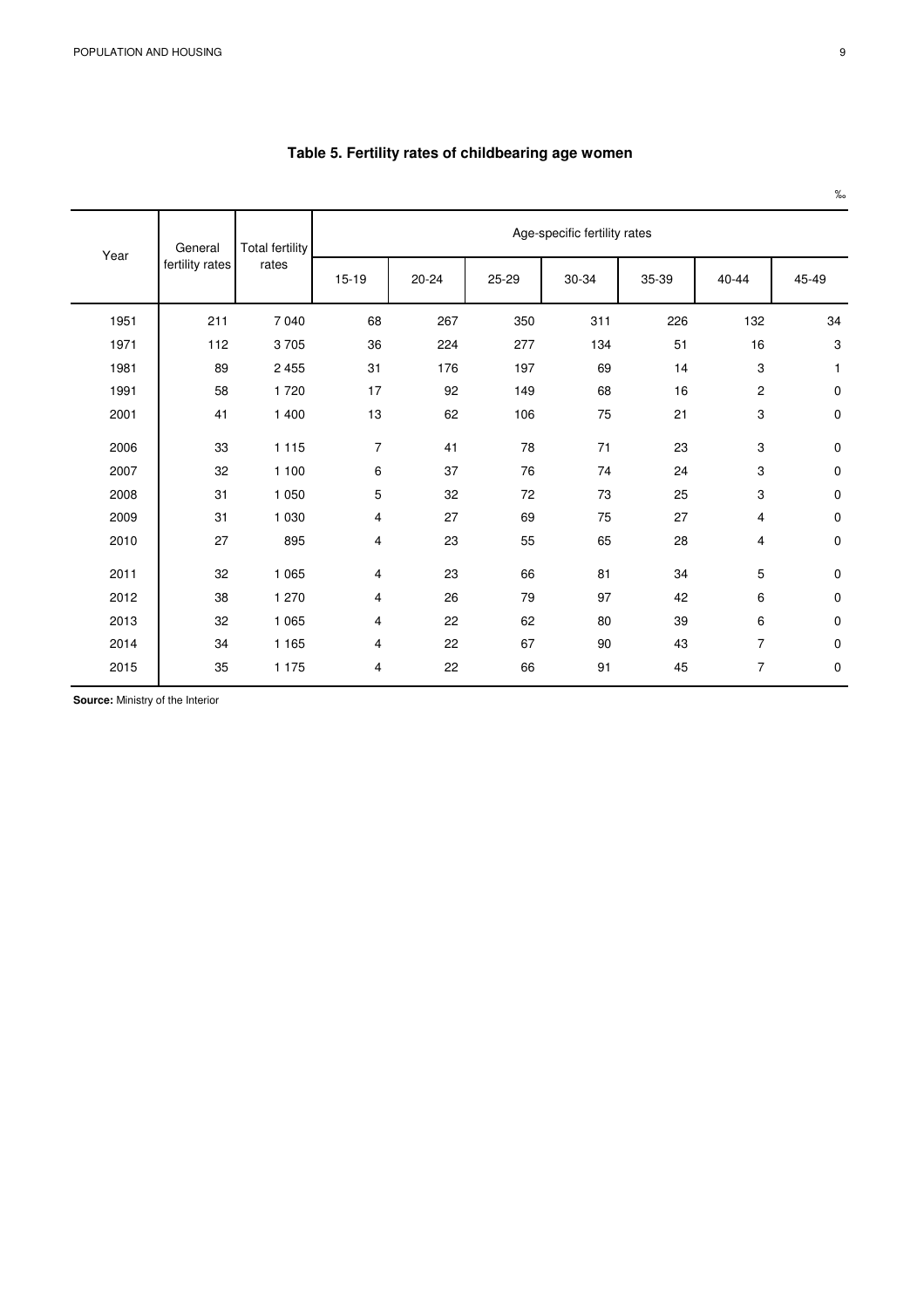#### **Table 6. Life expectancy and death rates by 5-year age group**

|      |          |                                   |                     |                       |               |           |        |               |           |        |               |         | $\%$   |
|------|----------|-----------------------------------|---------------------|-----------------------|---------------|-----------|--------|---------------|-----------|--------|---------------|---------|--------|
| Year |          | Life expectancy<br>(1)<br>(Years) | Infant<br>mortality | Maternal<br>mortality |               | All ages  |        |               | $\pmb{0}$ |        |               | $1 - 4$ |        |
|      | Male     | Female                            | rates<br>(2)        | rates<br>(3)          | Both<br>sexes | Male      | Female | Both<br>sexes | Male      | Female | Both<br>sexes | Male    | Female |
| 1951 | 53.10    | 57.32                             | $\cdots$            | $\cdots$              | 11.57         | 11.75     | 11.39  | 40.42         | 42.72     | 38.04  | 24.89         | 23.36   | 26.48  |
| 1971 | 67.19    | 72.08                             | $\ddotsc$           |                       | 4.78          | 5.32      | 4.18   | 15.96         | 17.04     | 14.80  | 2.68          | 2.78    | 2.58   |
| 1981 | 69.74    | 74.64                             | $\ldots$            | .                     | 4.85          | 5.63      | 4.00   | 10.05         | 10.63     | 9.42   | 1.28          | 1.45    | 1.10   |
| 1991 | 71.83    | 77.14                             | 5.06                | 7.80                  | 5.17          | 6.15      | 4.12   | 5.39          | 5.69      | 5.07   | 0.74          | 0.84    | 0.64   |
| 2001 | 74.07    | 79.92                             | 6.05                | 6.98                  | 5.72          | 6.96      | 4.43   | 6.33          | 6.85      | 5.76   | 0.46          | 0.53    | 0.38   |
| 2006 | 74.86    | 81.41                             | 4.58                | 7.29                  | 5.98          | 7.35      | 4.56   | 5.46          | 5.89      | 4.99   | 0.32          | 0.38    | 0.27   |
| 2007 | 75.46    | 81.72                             | 4.71                | 6.87                  | 6.13          | 7.46      | 4.76   | 5.48          | 6.08      | 4.83   | 0.30          | 0.33    | 0.27   |
| 2008 | 75.59    | 81.94                             | 4.57                | 6.62                  | 6.24          | 7.62      | 4.84   | 5.00          | 5.29      | 4.68   | 0.37          | 0.40    | 0.34   |
| 2009 | 76.03    | 82.34                             | 4.05                | 8.33                  | 6.22          | 7.57      | 4.85   | 4.44          | 4.59      | 4.27   | 0.31          | 0.33    | 0.29   |
| 2010 | 76.13    | 82.55                             | 4.23                | 4.20                  | 6.30          | 7.66      | 4.92   | 4.42          | 4.91      | 3.88   | 0.25          | 0.26    | 0.25   |
| 2011 | 75.96    | 82.63                             | 4.19                | 5.04                  | 6.61          | 8.07      | 5.13   | 5.05          | 5.30      | 4.79   | 0.30          | 0.31    | 0.28   |
| 2012 | 76.43    | 82.82                             | 3.67                | 8.53                  | 6.67          | 8.08      | 5.25   | 4.43          | 4.89      | 3.93   | 0.28          | 0.29    | 0.27   |
| 2013 | 76.91    | 83.36                             | 3.93                | 9.23                  | 6.67          | 8.08      | 5.26   | 3.91          | 4.21      | 3.58   | 0.21          | 0.23    | 0.19   |
| 2014 | 76.72    | 83.19                             | 3.60                | 6.62                  | 6.98          | 8.42      | 5.54   | 4.01          | 4.57      | 3.42   | 0.22          | 0.23    | 0.21   |
| 2015 | $\cdots$ | $\cdots$                          | 4.12                | 11.70                 | 6.98          | 8.42      | 5.55   | 4.44          | 4.74      | 4.11   | 0.22          | 0.25    | 0.18   |
| Year |          |                                   | $5-9$               |                       |               | $10 - 14$ |        |               | $15 - 19$ |        |               | 20-24   |        |
|      |          | Both sexes                        | Male                | Female                | Both<br>sexes | Male      | Female | Both<br>sexes | Male      | Female | Both<br>sexes | Male    | Female |
| 1951 |          | 3.35                              | 3.42                | 3.27                  | 2.02          | 2.21      | 1.82   | 2.09          | 2.17      | 2.00   | 3.39          | 3.53    | 3.26   |
| 1971 |          | 0.62                              | 0.72                | 0.50                  | 0.48          | 0.57      | 0.38   | 0.89          | 1.08      | 0.68   | 1.28          | 1.71    | 0.82   |
| 1981 |          | 0.45                              | 0.58                | 0.32                  | 0.46          | 0.57      | 0.33   | 0.95          | 1.33      | 0.54   | 1.23          | 1.71    | 0.74   |
| 1991 |          | 0.33                              | 0.39                | 0.27                  | 0.34          | 0.41      | 0.26   | 0.91          | 1.30      | 0.49   | 1.08          | 1.55    | 0.58   |
| 2001 |          | 0.20                              | 0.23                | 0.17                  | 0.21          | 0.25      | 0.17   | 0.60          | 0.80      | 0.39   | 0.73          | 1.01    | 0.43   |
| 2006 |          | 0.16                              | 0.18                | 0.14                  | 0.18          | 0.22      | 0.14   | 0.48          | 0.66      | 0.28   | 0.64          | 0.88    | 0.40   |
| 2007 |          | 0.16                              | 0.16                | 0.15                  | 0.15          | 0.18      | 0.11   | 0.41          | 0.55      | 0.25   | 0.61          | 0.82    | 0.38   |
| 2008 |          | 0.15                              | 0.16                | 0.14                  | 0.14          | 0.16      | 0.12   | 0.40          | 0.54      | 0.25   | 0.56          | 0.76    | 0.35   |
| 2009 |          | 0.19                              | 0.22                | 0.17                  | 0.17          | 0.20      | 0.13   | 0.39          | 0.50      | 0.27   | 0.54          | 0.71    | 0.35   |
| 2010 |          | 0.14                              | 0.16                | 0.11                  | 0.15          | 0.17      | 0.13   | 0.38          | 0.52      | 0.23   | 0.48          | 0.67    | 0.27   |
| 2011 |          | 0.13                              | 0.15                | 0.11                  | 0.15          | 0.17      | 0.12   | 0.37          | 0.50      | 0.24   | 0.53          | 0.73    | 0.30   |
| 2012 |          | 0.15                              | 0.14                | 0.15                  | 0.15          | 0.17      | 0.12   | 0.36          | 0.48      | 0.22   | 0.49          | 0.63    | 0.33   |
| 2013 |          | 0.15                              | 0.14                | 0.15                  | 0.16          | 0.17      | 0.14   | 0.34          | 0.47      | 0.21   | 0.45          | 0.61    | 0.28   |
| 2014 |          | 0.15                              |                     |                       |               |           |        |               |           |        |               |         |        |
|      |          |                                   | 0.15                | 0.15                  | 0.14          | 0.16      | 0.12   | 0.33          | 0.45      | 0.21   | 0.44          | 0.61    | 0.24   |

**Note:** The data of death rates do not include Kinmen County and Lienchiang County, and they are calculated by the date of death of occurrence after 1973. (1) Data do not include Kinmen County and Lienchiang County before 1992.

(2) It's per 1,000 live births.

(3) It's per 100,000 live births.

**Source:** 1. Ministry of the Interior

2. Ministry of Health and Welfare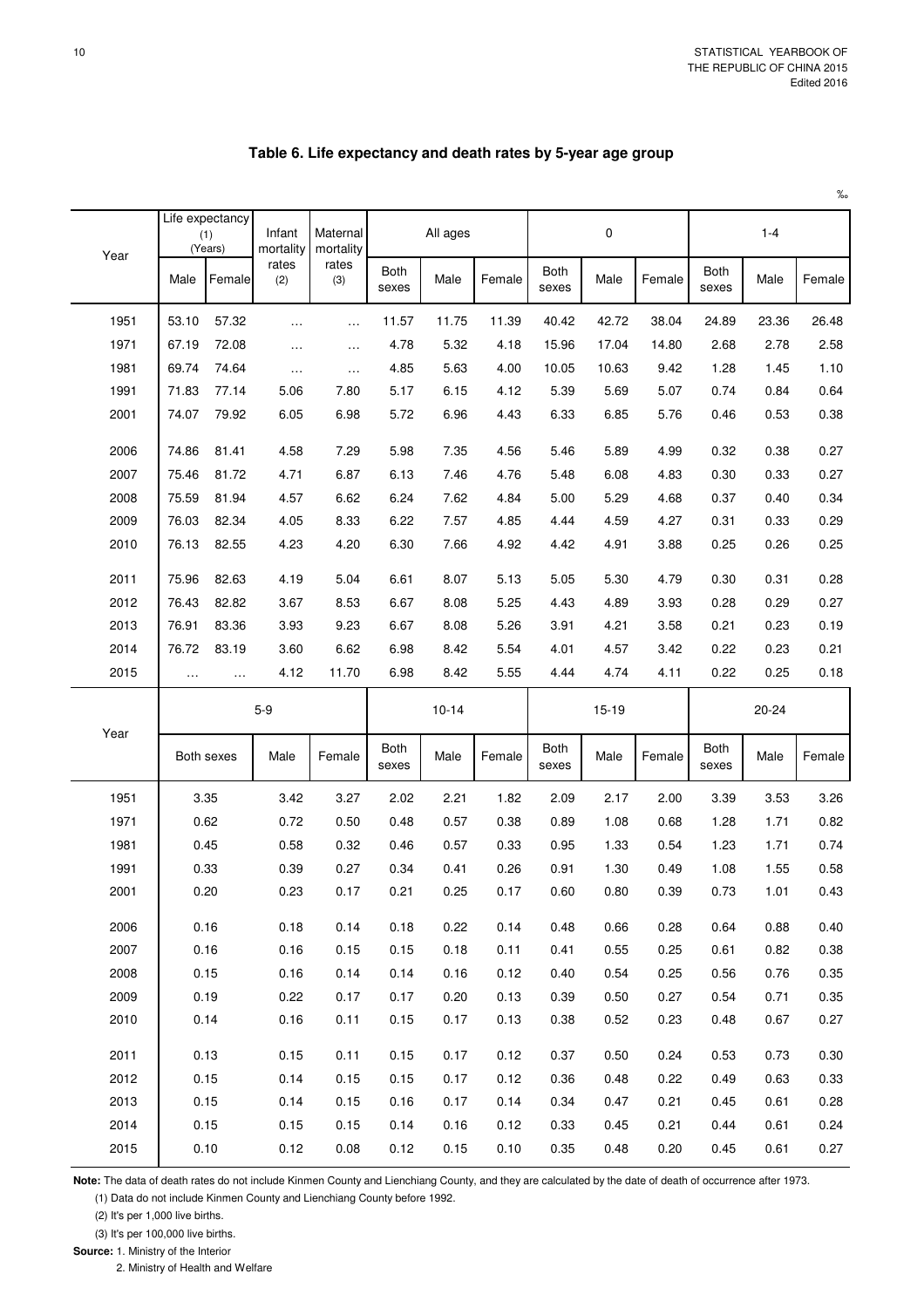#### **Table 6. Life expectancy and death rates by 5-year age group** (continued)

‰

|      |                      | 25-29 |        |               | 30-34 |        |               | 35-39 |        |               | 40-44 |        |
|------|----------------------|-------|--------|---------------|-------|--------|---------------|-------|--------|---------------|-------|--------|
| Year | <b>Both</b><br>sexes | Male  | Female | Both<br>sexes | Male  | Female | Both<br>sexes | Male  | Female | Both<br>sexes | Male  | Female |
| 1951 | 4.38                 | 4.66  | 4.08   | 5.35          | 5.44  | 5.26   | 6.55          | 6.84  | 6.22   | 9.19          | 9.65  | 8.70   |
| 1971 | 1.58                 | 2.07  | 1.07   | 1.88          | 2.39  | 1.35   | 2.60          | 3.13  | 1.99   | 3.58          | 4.09  | 2.82   |
| 1981 | 1.34                 | 1.83  | 0.82   | 1.56          | 2.13  | 0.95   | 2.20          | 2.92  | 1.44   | 3.18          | 4.29  | 2.04   |
| 1991 | 1.24                 | 1.75  | 0.70   | 1.46          | 2.05  | 0.84   | 1.97          | 2.72  | 1.18   | 2.68          | 3.75  | 1.56   |
| 2001 | 0.85                 | 1.22  | 0.46   | 1.22          | 1.76  | 0.66   | 1.81          | 2.62  | 0.97   | 2.56          | 3.68  | 1.40   |
| 2006 | 0.88                 | 1.24  | 0.50   | 1.24          | 1.84  | 0.63   | 1.80          | 2.71  | 0.86   | 2.62          | 3.88  | 1.32   |
| 2007 | 0.78                 | 1.07  | 0.48   | 1.12          | 1.63  | 0.60   | 1.67          | 2.52  | 0.81   | 2.52          | 3.78  | 1.25   |
| 2008 | 0.72                 | 0.98  | 0.45   | 1.10          | 1.58  | 0.61   | 1.66          | 2.47  | 0.85   | 2.50          | 3.73  | 1.25   |
| 2009 | 0.74                 | 0.99  | 0.48   | 1.04          | 1.50  | 0.57   | 1.61          | 2.46  | 0.77   | 2.41          | 3.54  | 1.27   |
| 2010 | 0.68                 | 0.94  | 0.41   | 0.97          | 1.38  | 0.56   | 1.46          | 2.19  | 0.75   | 2.32          | 3.43  | 1.21   |
| 2011 | 0.64                 | 0.90  | 0.37   | 0.99          | 1.41  | 0.56   | 1.56          | 2.35  | 0.79   | 2.37          | 3.61  | 1.13   |
| 2012 | 0.64                 | 0.84  | 0.44   | 0.96          | 1.35  | 0.58   | 1.50          | 2.22  | 0.80   | 2.30          | 3.47  | 1.14   |
| 2013 | 0.55                 | 0.75  | 0.33   | 0.86          | 1.20  | 0.52   | 1.38          | 2.05  | 0.72   | 2.13          | 3.17  | 1.10   |
| 2014 | 0.54                 | 0.72  | 0.35   | 0.86          | 1.21  | 0.51   | 1.44          | 2.13  | 0.76   | 2.16          | 3.22  | 1.13   |
| 2015 | 0.55                 | 0.73  | 0.36   | 0.80          | 1.11  | 0.50   | 1.34          | 1.99  | 0.70   | 2.11          | 3.15  | 1.10   |
|      |                      | 45-49 |        |               | 50-54 |        |               | 55-59 |        |               | 60-64 |        |
| Year | Both<br>sexes        | Male  | Female | Both<br>sexes | Male  | Female | Both<br>sexes | Male  | Female | Both<br>sexes | Male  | Female |
| 1951 | 11.93                | 13.52 | 10.18  | 15.95         | 18.75 | 12.99  | 22.36         | 26.48 | 18.21  | 34.37         | 41.41 | 28.04  |
| 1971 | 5.28                 | 5.96  | 4.25   | 8.54          | 9.94  | 6.55   | 12.96         | 15.40 | 9.72   | 21.76         | 26.74 | 16.26  |
| 1981 | 4.91                 | 6.27  | 3.38   | 7.28          | 8.68  | 5.26   | 11.24         | 13.20 | 8.38   | 18.10         | 21.15 | 14.03  |
| 1991 | 4.16                 | 5.62  | 2.65   | 6.18          | 8.20  | 4.15   | 9.08          | 11.72 | 6.21   | 14.42         | 17.29 | 10.51  |
| 2001 | 3.60                 | 5.09  | 2.07   | 5.26          | 7.32  | 3.18   | 8.20          | 10.95 | 5.49   | 12.05         | 16.01 | 8.32   |
| 2006 | 3.52                 | 5.22  | 1.81   | 5.01          | 7.13  | 2.89   | 7.11          | 9.78  | 4.49   | 10.53         | 14.14 | 7.10   |
| 2007 | 3.50                 | 5.09  | 1.89   | 4.82          | 6.83  | 2.82   | 6.87          | 9.53  | 4.27   | 10.40         | 13.98 | 6.99   |
| 2008 | 3.48                 | 5.08  | 1.88   | 4.71          | 6.80  | 2.64   | 6.66          | 9.43  | 3.96   | 10.20         | 13.86 | 6.71   |
| 2009 | 3.31                 | 4.85  | 1.77   | 4.65          | 6.70  | 2.63   | 6.58          | 9.19  | 4.04   | 9.76          | 13.21 | 6.48   |
| 2010 | 3.31                 | 4.82  | 1.80   | 4.53          | 6.51  | 2.58   | 6.48          | 9.13  | 3.92   | 9.25          | 12.66 | 6.00   |
| 2011 | 3.36                 | 5.02  | 1.70   | 4.65          | 6.63  | 2.69   | 6.38          | 9.11  | 3.74   | 9.31          | 12.88 | 5.93   |
| 2012 | 3.36                 | 4.93  | 1.81   | 4.45          | 6.44  | 2.50   | 6.18          | 8.78  | 3.66   | 9.04          | 12.31 | 5.94   |
| 2013 | 3.25                 | 4.78  | 1.73   | 4.55          | 6.55  | 2.57   | 6.14          | 8.73  | 3.65   | 8.92          | 12.34 | 5.68   |
| 2014 | 3.29                 | 4.89  | 1.71   | 4.58          | 6.57  | 2.62   | 6.21          | 8.68  | 3.82   | 8.91          | 12.33 | 5.69   |
| 2015 | 3.21                 | 4.76  | 1.68   | 4.44          | 6.41  | 2.50   | 6.05          | 8.75  | 3.46   | 8.76          | 12.21 | 5.52   |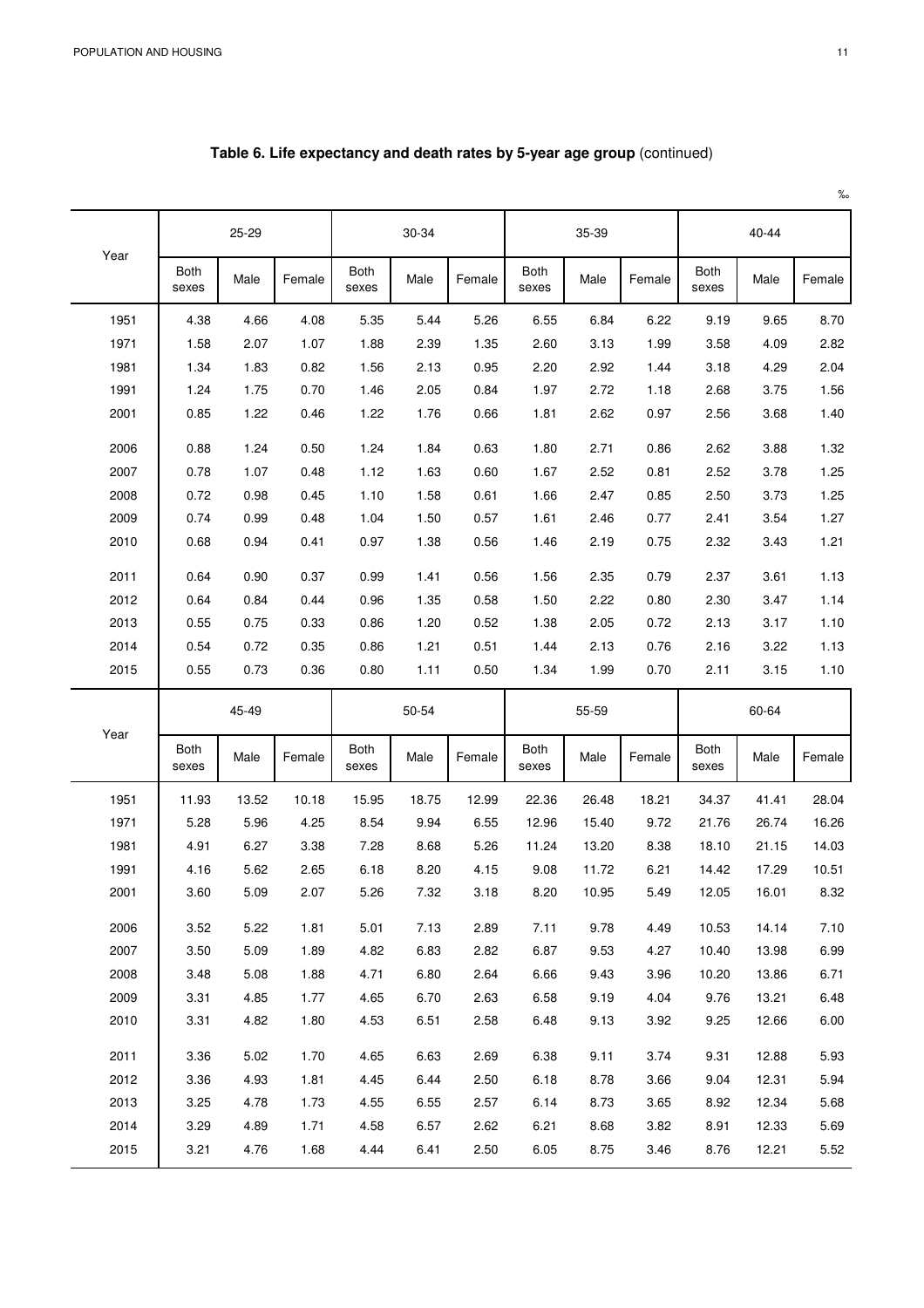#### ‰ 1951 46.90 57.80 38.42 112.03 131.49 101.09 - - - - - - 1971 34.46 42.13 26.89 55.72 67.05 46.37 84.00 103.34 70.78 131.86 152.60 120.76 1981 29.42 34.11 23.72 45.72 52.85 38.87 71.16 79.04 64.64 113.80 127.26 104.95 1991 22.60 26.15 17.84 37.67 42.90 31.42 63.33 70.01 56.30 100.13 110.18 92.10 2001 19.23 24.59 13.88 30.59 35.87 23.98 48.52 55.68 39.91 80.05 89.47 70.46 2006 16.15 21.17 11.62 26.56 33.38 20.14 42.97 50.40 34.33 68.88 78.17 58.76 2007 16.20 21.29 11.59 26.14 33.25 19.73 43.13 51.41 33.91 69.11 77.69 59.68 2008 15.45 20.49 10.89 25.94 33.39 19.41 42.43 51.10 33.30 69.16 78.53 58.80 2009 14.92 19.62 10.65 24.56 31.93 18.22 40.67 49.41 32.03 66.84 76.36 56.36 2010 14.41 19.49 9.77 23.27 29.97 17.54 39.99 49.35 31.34 67.09 76.87 56.48 2011 14.48 19.58 9.83 23.36 30.52 17.24 40.70 51.33 31.44 67.49 78.29 56.13 2012 14.29 19.06 9.93 22.71 29.59 16.81 39.14 49.29 30.69 66.71 78.66 54.71 2013 13.55 18.15 9.35 22.22 28.81 16.55 37.11 47.10 29.03 65.08 77.47 53.34 2014 13.64 18.32 9.36 22.29 29.16 16.37 37.61 47.60 29.64 65.37 78.71 53.52 2015 13.03 17.63 8.83 21.36 27.89 15.71 36.44 46.76 28.25 63.63 77.69 51.98 1951 - - - 1971 278.53 239.66 225.17 1981 | 1981 | 197.77 220.30 186.64 1991 | 166.92 170.41 164.68 2001 127.12 133.90 121.28 190.08 189.88 190.21 244.90 212.52 266.46 166.67 92.59 218.95 2006 109.27 118.33 101.03 165.60 168.66 163.12 225.58 201.67 241.90 156.27 90.04 225.81 2007 112.08 119.68 105.11 174.77 172.76 176.34 225.58 193.69 248.54 168.46 114.43 225.74 2008 112.12 122.33 102.67 179.14 181.36 177.44 245.37 209.49 272.52 201.88 135.33 269.76 2009 109.84 119.16 101.15 168.90 172.70 165.93 231.05 206.05 249.96 201.34 140.46 260.43 2010 109.58 119.86 99.81 171.48 175.96 167.91 239.46 216.84 256.56 225.68 144.99 303.15 2011 110.83 121.63 100.35 177.90 185.84 171.48 246.85 228.83 260.64 259.17 198.64 316.27 2012 108.63 120.20 97.30 175.29 181.34 170.34 257.79 248.49 264.80 256.12 213.49 297.75 2013 107.13 120.80 93.71 167.09 174.31 161.10 251.54 241.65 258.84 246.78 190.93 303.25 2014 110.25 124.23 96.67 175.58 186.71 166.32 253.85 249.92 256.79 312.41 284.32 339.64 2015 106.43 118.89 94.58 170.44 184.36 158.70 253.78 255.65 252.36 317.72 301.31 332.70 Year Year Male 70-74 Female 65-69 Female Both sexes Female 95-99 Both sexes Male Female 100+ Both sexes 75-79 Both sexes Male Female Both Male sexes 80-84 Both sexes Male Female Both sexes Male Female 85-89 Male Female 90-94 Both sexes Male

#### **Table 6. Life expectancy and death rates by 5-year age group** (continued)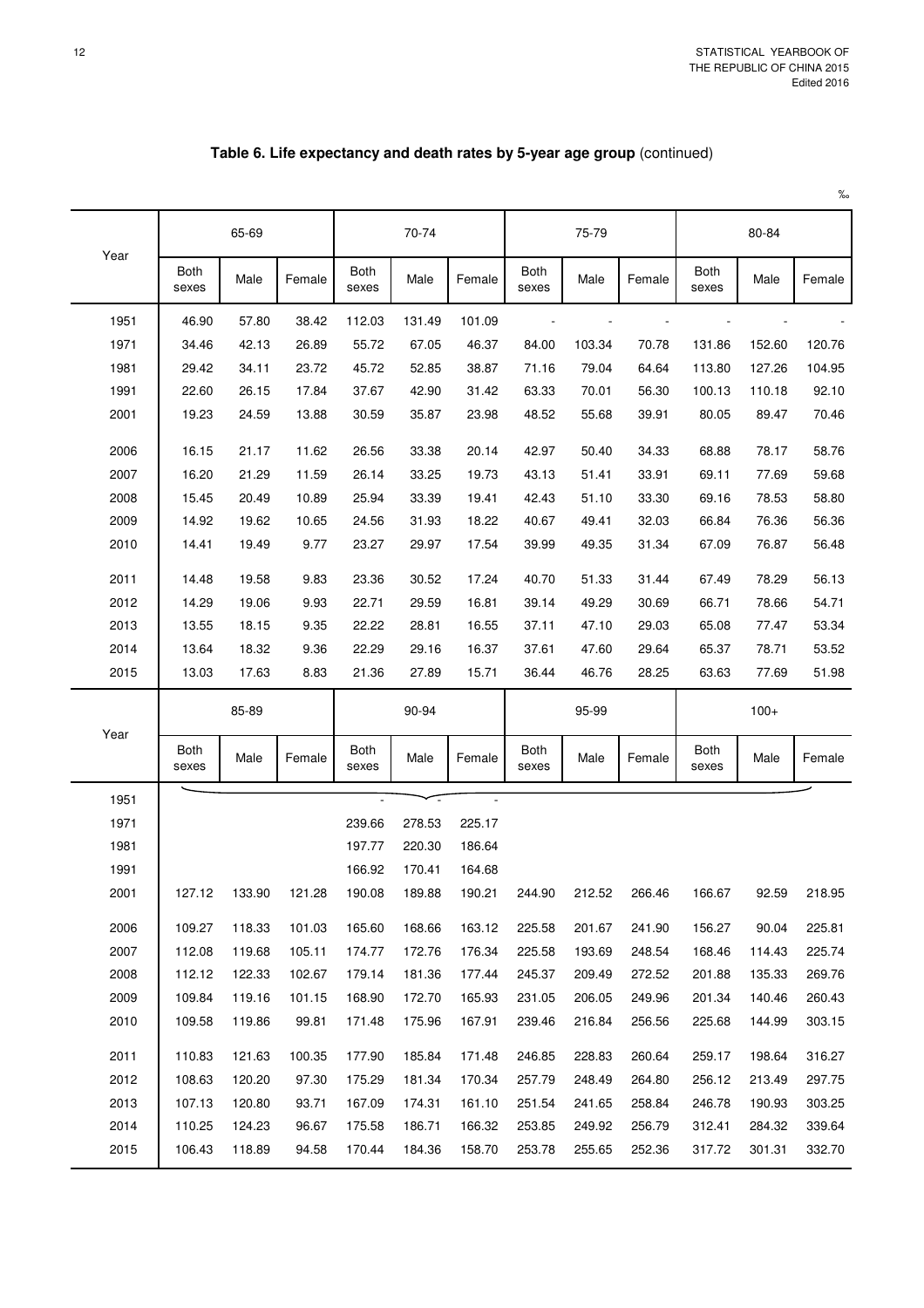**MANPOWER**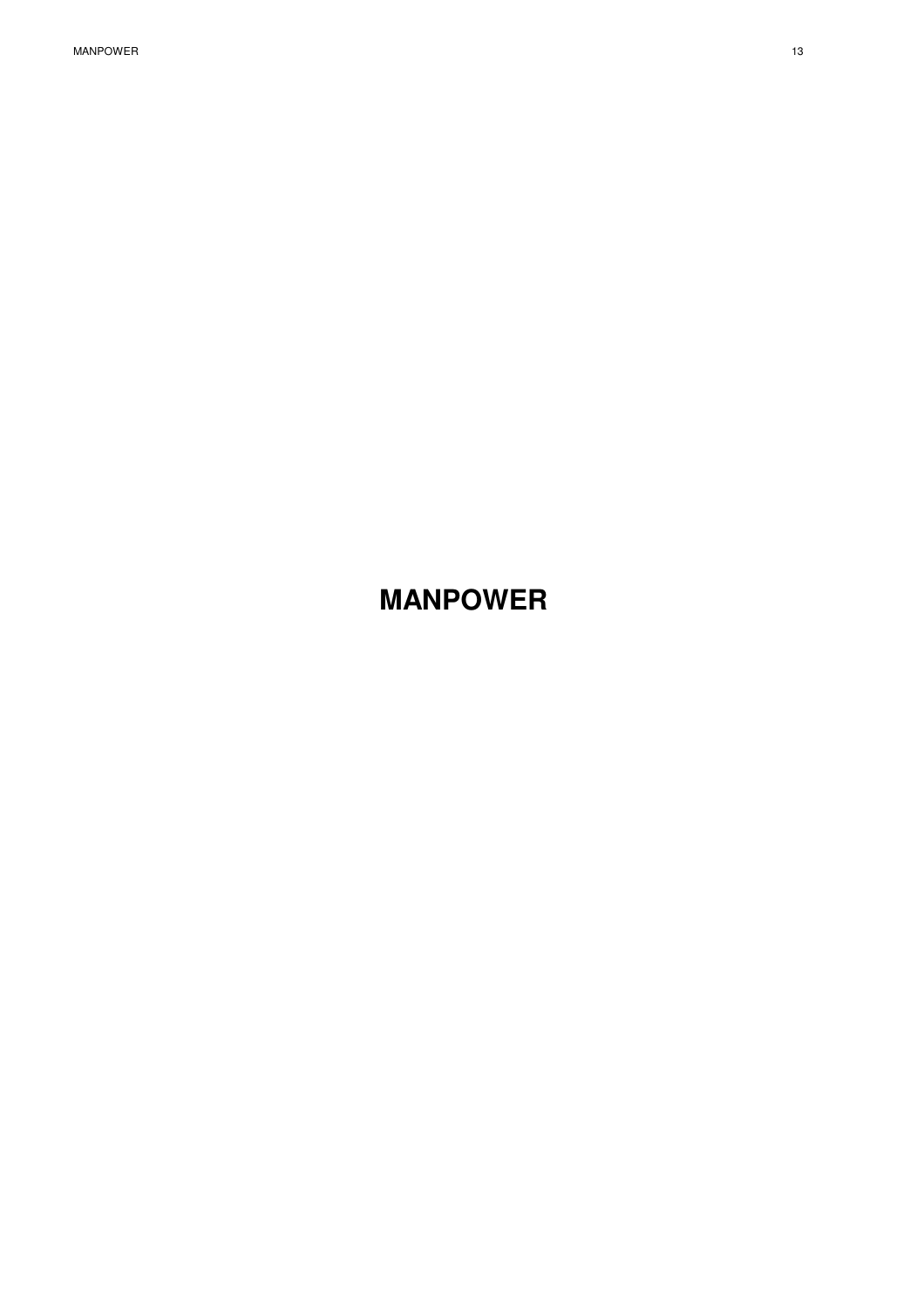#### **Table 7. Indicators of labor force status**

|           |            |                            |                             |         |                |             |                             |                               |          | 1,000 Persons  |
|-----------|------------|----------------------------|-----------------------------|---------|----------------|-------------|-----------------------------|-------------------------------|----------|----------------|
|           |            | Civilian                   |                             |         |                | Labor force |                             |                               | Employed |                |
|           | Total      | population                 | As a % of                   |         | <b>Numbers</b> |             | As a % of                   | Labor force                   |          | <b>Numbers</b> |
| Year      | population | aged 15<br>years &<br>over | total<br>population<br>(% ) | Total   | Male           | Female      | total<br>population<br>(% ) | participation<br>rates $(\%)$ | Total    | Male           |
| Ave. 1952 | 8 3 2 5    | 4 4 8 5                    | 53.87                       | 3 0 3 0 | $\cdots$       | $\cdots$    | 36.40                       | 67.56                         | 2893     |                |
| Ave. 1971 | 14 848     | 8 4 4 4                    | 56.87                       | 4819    | $\cdots$       | $\cdots$    | 32.46                       | 57.07                         | 4 7 3 8  | $\cdots$       |
| Ave. 1981 | 17974      | 11 698                     | 65.08                       | 6764    | 4 5 0 3        | 2 2 6 1     | 37.63                       | 57.82                         | 6672     | 4 4 4 8        |
| Ave. 1991 | 20 45 6    | 14 4 96                    | 70.86                       | 8569    | 5 3 5 5        | 3 2 1 4     | 41.89                       | 59.11                         | 8 4 3 9  | 5 2 7 4        |
| Ave. 2001 | 22 281     | 17 179                     | 77.10                       | 9832    | 5855           | 3977        | 44.13                       | 57.23                         | 9 3 8 3  | 5 5 5 3        |
| Ave. 2006 | 22 738     | 18 166                     | 79.89                       | 10 522  | 6 0 5 6        | 4 4 6 7     | 46.28                       | 57.92                         | 10 111   | 5810           |
| Ave. 2007 | 22 821     | 18 392                     | 80.59                       | 10713   | 6 1 1 6        | 4597        | 46.94                       | 58.25                         | 10 294   | 5868           |
| Ave. 2008 | 22 905     | 18 623                     | 81.30                       | 10853   | 6 1 7 3        | 4680        | 47.38                       | 58.28                         | 10 403   | 5902           |
| Ave. 2009 | 22 977     | 18 855                     | 82.06                       | 10917   | 6 180          | 4 7 3 7     | 47.51                       | 57.90                         | 10 279   | 5776           |
| Ave. 2010 | 23 036     | 19 062                     | 82.75                       | 11 070  | 6 2 4 2        | 4828        | 48.06                       | 58.07                         | 10 493   | 5880           |
| Ave. 2011 | 23 077     | 19 253                     | 83.43                       | 11 200  | 6 3 0 4        | 4896        | 48.53                       | 58.17                         | 10 709   | 6 0 0 6        |
| Ave. 2012 | 23 148     | 19 4 36                    | 83.97                       | 11 341  | 6 3 6 9        | 4 9 7 2     | 48.99                       | 58.35                         | 10 860   | 6 0 8 3        |
| Ave. 2013 | 23 218     | 19 587                     | 84.36                       | 11 445  | 6 4 0 2        | 5 0 4 3     | 49.29                       | 58.43                         | 10 967   | 6 1 1 6        |
| Ave. 2014 | 23 26 2    | 19 705                     | 84.71                       | 11 535  | 6441           | 5 0 9 4     | 49.59                       | 58.54                         | 11 079   | 6 1 6 6        |
| Ave. 2015 | 23 319     | 19842                      | 85.09                       | 11 638  | 6 4 9 7        | 5 1 4 1     | 49.91                       | 58.65                         | 11 198   | 6 2 3 4        |

**Note:** Data do not include Kinmen County and Lienchiang County.

**Source:** Directorate-General of Budget, Accounting and Statistics, Executive Yuan

 $\overline{\phantom{0}}$ 

 $\overline{\phantom{0}}$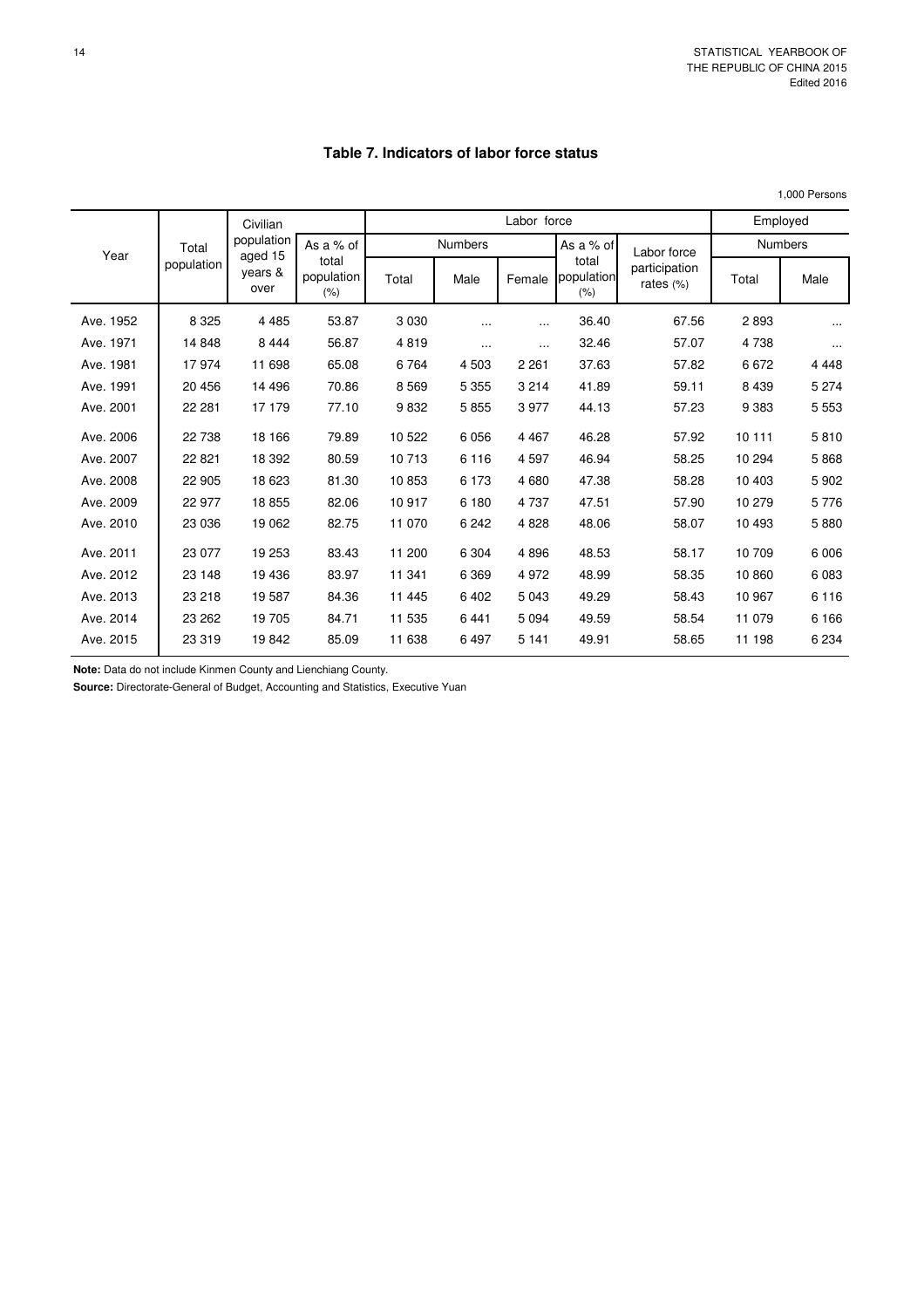| ٦<br>۰. |
|---------|

#### **Table 7. Indicators of labor force status** (continued)

1,000 Persons

|           |                |                             | Employed                                   |                     |                                |                | Unemployed |                       |              |          |
|-----------|----------------|-----------------------------|--------------------------------------------|---------------------|--------------------------------|----------------|------------|-----------------------|--------------|----------|
| Year      | <b>Numbers</b> | As a % of                   | As a % of civilian                         | As a $%$ of         | Employment                     |                |            | Unemploy-             | Not in labor |          |
|           | Female         | total<br>population<br>(% ) | population aged<br>15 years & over<br>(% ) | labor force<br>(% ) | index<br>(Ave.<br>$2011 = 100$ | <b>Numbers</b> | Female     | ment rates<br>$(\% )$ | force        | Female   |
| Ave. 1952 | $\cdots$       | 34.75                       | 64.50                                      | 95.48               |                                | 137            | $\cdots$   | 4.52                  | 1 4 5 5      | $\cdots$ |
| Ave. 1971 | $\cdots$       | 31.91                       | 56.11                                      | 98.32               | $\cdots$                       | 80             | $\cdots$   | 1.66                  | 3 6 2 5      |          |
| Ave. 1981 | 2 2 2 4        | 37.12                       | 57.04                                      | 98.64               | 62.30                          | 92             | 37         | 1.36                  | 4 9 3 4      | 3572     |
| Ave. 1991 | 3 1 6 5        | 41.25                       | 58.22                                      | 98.49               | 78.80                          | 130            | 49         | 1.51                  | 5927         | 4 0 26   |
| Ave. 2001 | 3830           | 42.11                       | 54.62                                      | 95.43               | 87.62                          | 450            | 148        | 4.57                  | 7 3 4 7      | 4651     |
| Ave. 2006 | 4 3 0 1        | 44.47                       | 55.66                                      | 96.09               | 94.42                          | 411            | 166        | 3.91                  | 7644         | 4708     |
| Ave. 2007 | 4426           | 45.11                       | 55.97                                      | 96.09               | 96.13                          | 419            | 171        | 3.91                  | 7679         | 4700     |
| Ave. 2008 | 4501           | 45.42                       | 55.86                                      | 95.86               | 97.15                          | 450            | 179        | 4.14                  | 7770         | 4742     |
| Ave. 2009 | 4 5 0 2        | 44.73                       | 54.51                                      | 94.15               | 95.98                          | 639            | 235        | 5.85                  | 7937         | 4810     |
| Ave. 2010 | 4613           | 45.55                       | 55.05                                      | 94.79               | 97.99                          | 577            | 215        | 5.21                  | 7992         | 4849     |
| Ave. 2011 | 4702           | 46.41                       | 55.62                                      | 95.61               | 100.00                         | 491            | 194        | 4.39                  | 8 0 5 3      | 4 9 0 1  |
| Ave. 2012 | 4 7 7 7        | 46.92                       | 55.88                                      | 95.76               | 101.41                         | 481            | 195        | 4.24                  | 8 0 9 6      | 4934     |
| Ave. 2013 | 4851           | 47.23                       | 55.99                                      | 95.82               | 102.41                         | 478            | 192        | 4.18                  | 8 1 4 2      | 4951     |
| Ave. 2014 | 4913           | 47.63                       | 56.22                                      | 96.04               | 103.45                         | 457            | 182        | 3.96                  | 8 1 7 0      | 4966     |
| Ave. 2015 | 4 9 64         | 48.02                       | 56.43                                      | 96.22               | 104.57                         | 440            | 177        | 3.78                  | 8 2 0 4      | 4991     |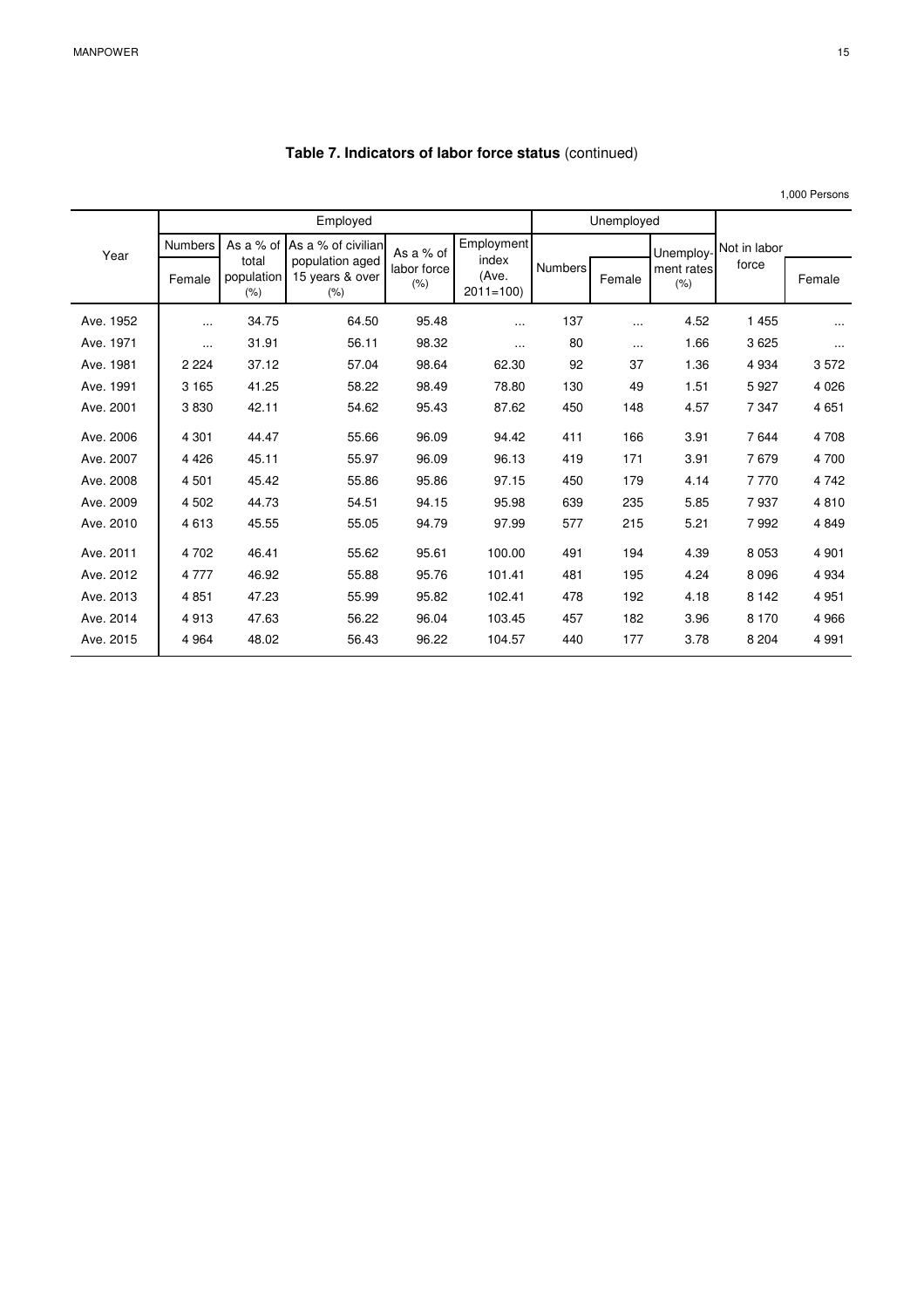#### **Table 8. Employed persons by industry**

|           |         | Agriculture.                                  |                       |                    | Goods-producing industries     |                                                |                   |                                | Services-providing industries                         |                                  |
|-----------|---------|-----------------------------------------------|-----------------------|--------------------|--------------------------------|------------------------------------------------|-------------------|--------------------------------|-------------------------------------------------------|----------------------------------|
| Year      | Total   | forestry,<br>fishing &<br>animal<br>husbandry | Mining &<br>quarrying | Manufactur<br>-ing | Electricity<br>& gas<br>supply | Water<br>supply &<br>remediation<br>activities | Construc-<br>tion | Wholesale<br>& retail<br>trade | Accommo-<br>dation &<br>food<br>service<br>activities | Transporta-<br>tion &<br>storage |
| Ave. 1978 | 6 2 3 1 | 1 5 5 3                                       | 60                    | 1916               | 25                             |                                                | 459               | 941                            |                                                       | 304                              |
| Ave. 1981 | 6672    | 1 2 5 7                                       | 54                    | 2 1 6 2            | 29                             | $\cdots$                                       | 583               | 1 1 0 6                        |                                                       | 342                              |
| Ave. 1991 | 8 4 3 9 | 1 0 9 3                                       | 19                    | 2 5 9 8            | 37                             | $\cdots$                                       | 715               | 1 7 1 2                        |                                                       | 448                              |
| Ave. 1996 | 9 0 68  | 918                                           | 14                    | 2 4 2 2            | 35                             | $\cdots$                                       | 928               | 1976                           |                                                       | 472                              |
| Ave. 2001 | 9 3 8 3 | 706                                           | 10                    | 2 5 9 4            | 28                             | 54                                             | 745               | 1 679                          | 532                                                   | 421                              |
| Ave. 2006 | 10 111  | 554                                           | 7                     | 2 7 7 7            | 28                             | 60                                             | 829               | 1759                           | 665                                                   | 417                              |
| Ave. 2007 | 10 294  | 543                                           | 6                     | 2842               | 28                             | 65                                             | 846               | 1782                           | 681                                                   | 415                              |
| Ave. 2008 | 10 403  | 535                                           | 6                     | 2886               | 28                             | 71                                             | 842               | 1 770                          | 687                                                   | 414                              |
| Ave. 2009 | 10 279  | 543                                           | 5                     | 2790               | 29                             | 73                                             | 788               | 1 7 3 5                        | 693                                                   | 402                              |
| Ave. 2010 | 10 493  | 550                                           | 4                     | 2861               | 29                             | 78                                             | 797               | 1 7 4 7                        | 727                                                   | 404                              |
| Ave. 2011 | 10 709  | 542                                           | 4                     | 2949               | 29                             | 79                                             | 831               | 1763                           | 728                                                   | 411                              |
| Ave. 2012 | 10860   | 544                                           | 4                     | 2975               | 29                             | 82                                             | 845               | 1800                           | 750                                                   | 414                              |
| Ave. 2013 | 10 967  | 544                                           | 4                     | 2988               | 29                             | 84                                             | 861               | 1817                           | 775                                                   | 425                              |
| Ave. 2014 | 11 079  | 548                                           | 4                     | 3 0 0 7            | 29                             | 82                                             | 881               | 1825                           | 792                                                   | 433                              |
| Ave. 2015 | 11 198  | 555                                           | 4                     | 3 0 2 4            | 30                             | 82                                             | 895               | 1842                           | 813                                                   | 437                              |

1,000 Persons

**Note:** 1. Data do not include Kinmen County and Lienchiang County.

2. The data in the table are based on the 9th revised Standard Industrial Classification System from 2012.

**Source:** Directorate-General of Budget, Accounting and Statistics, Executive Yuan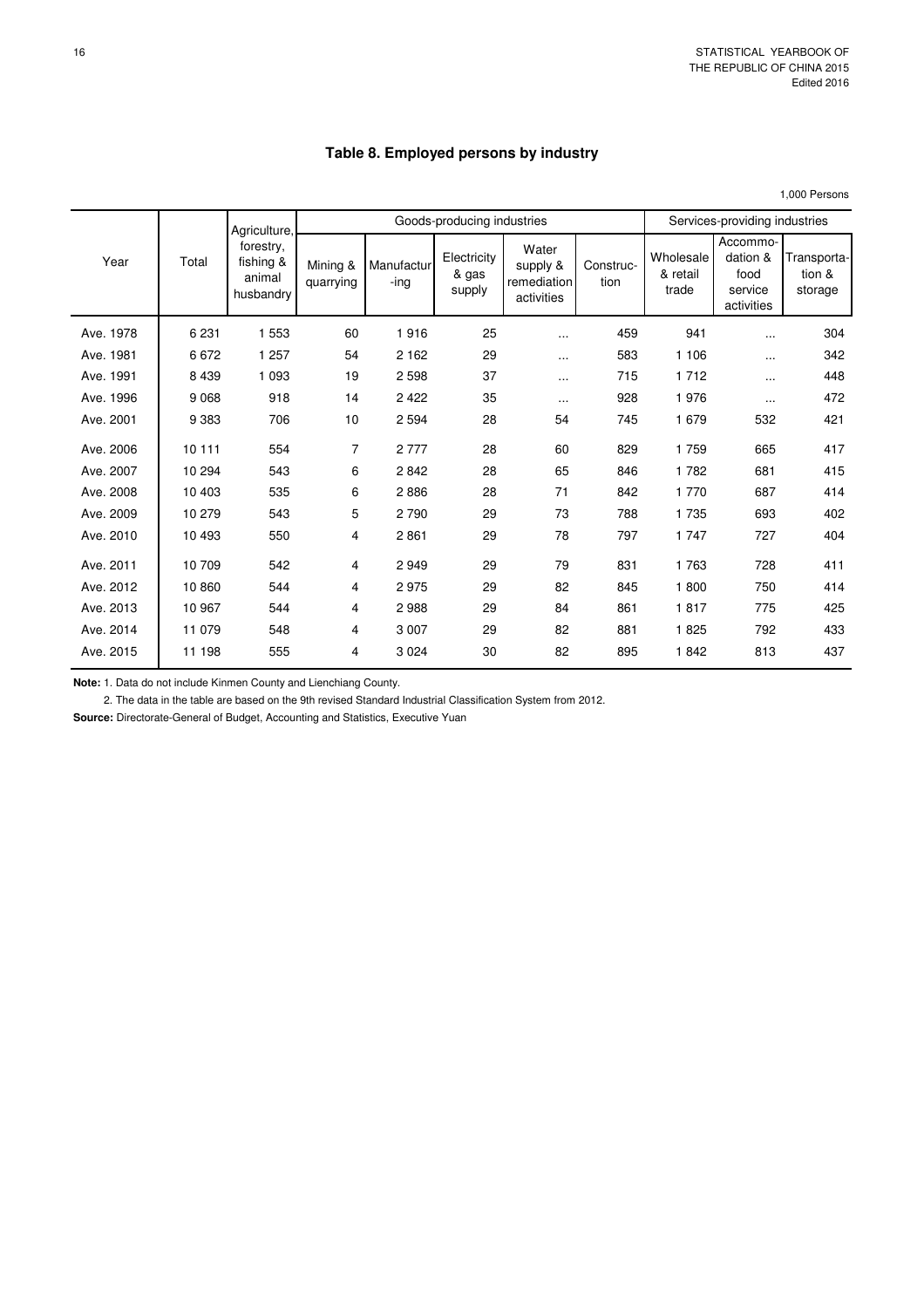#### **Table 8. Employed persons by industry** (continued)

1,000 Persons

|           | Services-providing industries              |                                        |                              |                                                          |                                  |                                                                         |           |                                                |                                             |           |  |
|-----------|--------------------------------------------|----------------------------------------|------------------------------|----------------------------------------------------------|----------------------------------|-------------------------------------------------------------------------|-----------|------------------------------------------------|---------------------------------------------|-----------|--|
| Year      | <b>Information</b><br>& communi-<br>cation | Financial &<br>insurance<br>activities | Real<br>estate<br>activities | Professional,<br>scientific &<br>technical<br>activities | Support<br>service<br>activities | Public<br>administration<br>& defence;<br>compulsory<br>social security | Education | Human<br>health &<br>social work<br>activities | Arts,<br>entertain-<br>ment &<br>recreation | Others    |  |
| Ave. 1978 |                                            | 73                                     | $\ddotsc$                    |                                                          |                                  | 210                                                                     |           | $\cdots$                                       | $\cdots$                                    | 692       |  |
| Ave. 1981 |                                            | 95                                     | $\cdots$                     |                                                          | $\cdots$                         | 238                                                                     |           | $\cdots$                                       | $\cdots$                                    | 806       |  |
| Ave. 1991 | $\cdots$                                   | 227                                    | $\cdots$                     | $\cdots$                                                 | $\cdots$                         | 294                                                                     | $\cdots$  | $\cdots$                                       | $\cdots$                                    | 297<br>1. |  |
| Ave. 1996 | $\cdots$                                   | 334                                    | $\cdots$                     | $\cdots$                                                 | $\ddotsc$                        | 324                                                                     | $\cdots$  | $\cdots$                                       | $\cdots$                                    | 1645      |  |
| Ave. 2001 | 190                                        | 373                                    | 40                           | 202                                                      | 153                              | 315                                                                     | 484       | 268                                            | 93                                          | 496       |  |
| Ave. 2006 | 209                                        | 407                                    | 66                           | 264                                                      | 205                              | 334                                                                     | 563       | 334                                            | 111                                         | 524       |  |
| Ave. 2007 | 206                                        | 404                                    | 74                           | 301                                                      | 215                              | 332                                                                     | 588       | 340                                            | 101                                         | 523       |  |
| Ave. 2008 | 203                                        | 411                                    | 74                           | 317                                                      | 231                              | 343                                                                     | 605       | 355                                            | 98                                          | 528       |  |
| Ave. 2009 | 207                                        | 413                                    | 68                           | 315                                                      | 232                              | 382                                                                     | 613       | 368                                            | 96                                          | 527       |  |
| Ave. 2010 | 208                                        | 428                                    | 75                           | 325                                                      | 236                              | 389                                                                     | 619       | 386                                            | 98                                          | 532       |  |
| Ave. 2011 | 218                                        | 428                                    | 87                           | 339                                                      | 247                              | 388                                                                     | 629       | 408                                            | 94                                          | 536       |  |
| Ave. 2012 | 228                                        | 426                                    | 90                           | 342                                                      | 260                              | 384                                                                     | 630       | 420                                            | 95                                          | 541       |  |
| Ave. 2013 | 234                                        | 422                                    | 92                           | 347                                                      | 263                              | 383                                                                     | 634       | 427                                            | 96                                          | 541       |  |
| Ave. 2014 | 241                                        | 416                                    | 98                           | 354                                                      | 273                              | 378                                                                     | 645       | 432                                            | 95                                          | 543       |  |
| Ave. 2015 | 246                                        | 420                                    | 100                          | 362                                                      | 281                              | 375                                                                     | 650       | 438                                            | 99                                          | 546       |  |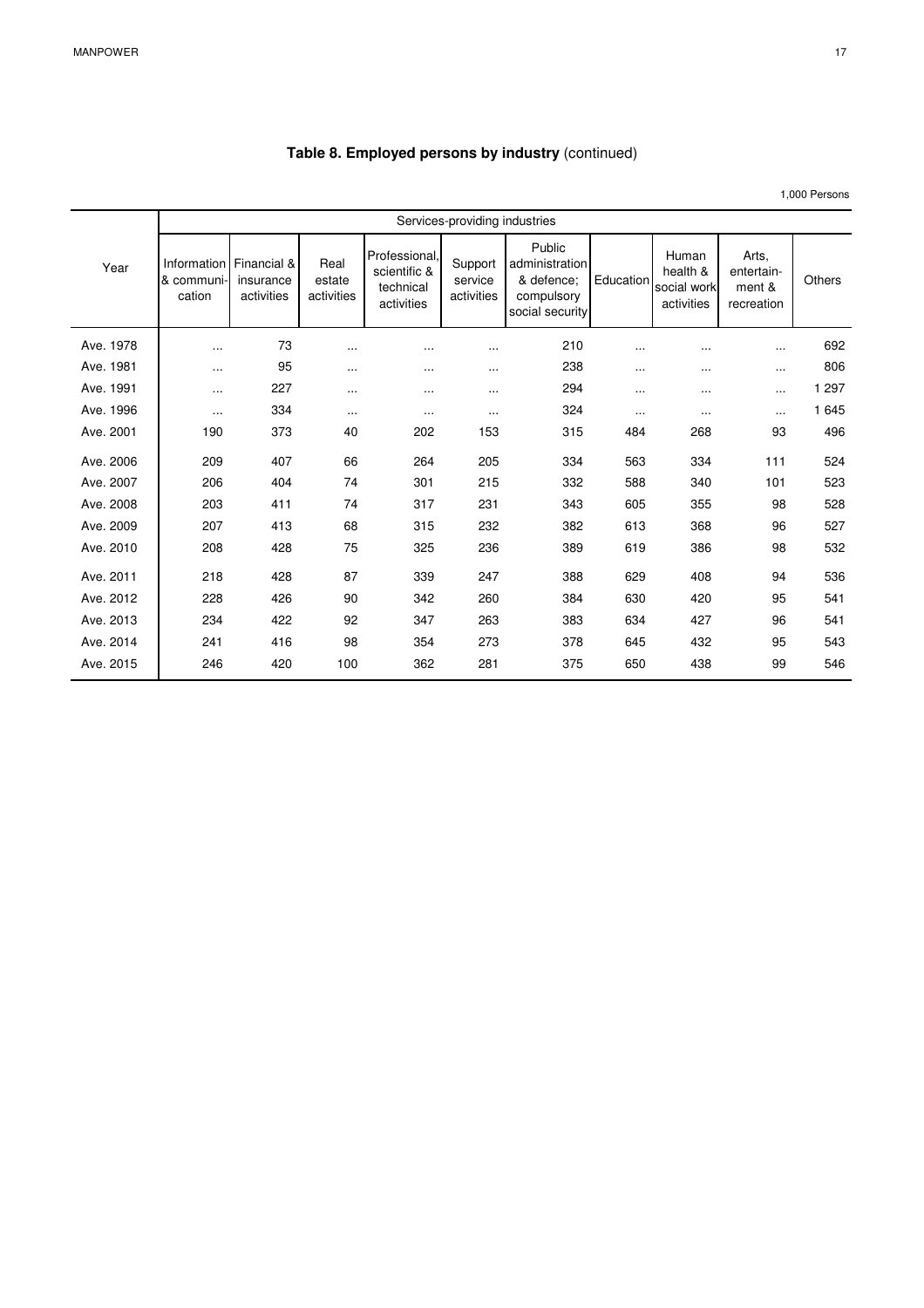|           |            |      |        |                              |        |                                   |                        |                   |            | $\frac{9}{6}$      |
|-----------|------------|------|--------|------------------------------|--------|-----------------------------------|------------------------|-------------------|------------|--------------------|
| Year      | Both sexes | Male | Female |                              |        |                                   | Educational attainment |                   |            |                    |
|           |            |      |        | Primary<br>school &<br>below | school | Junior high Senior high<br>school | Vocational<br>school   | Junior<br>college | University | Graduate<br>school |
| Ave. 1978 | 1.7        | 1.6  | 1.9    | 0.6                          | 2.3    | 3.7                               | 3.7                    | 3.7               | 2.5        |                    |
| Ave. 1981 | 1.4        | 1.2  | 1.7    | 0.5                          | 1.7    | 2.3                               | 3.0                    | 2.6               | 1.9        |                    |
| Ave. 1991 | 1.5        | 1.5  | 1.5    | 0.6                          | 1.6    | 2.1                               | 2.2                    | 2.2               | 1.8        |                    |
| Ave. 1996 | 2.6        | 2.7  | 2.4    | 1.4                          | 2.8    | 2.8                               | 3.1                    | 3.1               | 3.1        |                    |
| Ave. 2001 | 4.6        | 3.4  | 2.4    | 3.6                          | 5.8    | 4.9                               | 5.2                    | 4.0               | 3.3        |                    |
| Ave. 2006 | 3.9        | 4.1  | 3.7    | 2.3                          | 3.9    | 4.1                               | 4.4                    | 3.6               | 4.4        |                    |
| Ave. 2007 | 3.9        | 4.1  | 3.7    | 2.3                          | 3.9    | 4.0                               | 4.4                    | 3.4               | 4.5        |                    |
| Ave. 2008 | 4.1        | 4.4  | 3.8    | 2.7                          | 4.5    | 4.4                               | 4.3                    | 3.4               | 4.8        |                    |
| Ave. 2009 | 5.9        | 6.5  | 5.0    | 4.4                          | 6.8    | 6.1                               | 6.2                    | 5.0               | 6.0        |                    |
| Ave. 2010 | 5.2        | 5.8  | 4.5    | 3.3                          | 5.8    | 5.4                               | 5.6                    | 4.3               | 5.6        |                    |
| Ave. 2011 | 4.4        | 4.7  | 4.0    | 2.5                          | 4.4    | 4.8                               | 4.6                    | 3.4               | 5.8        | 3.0                |
| Ave. 2012 | 4.2        | 4.5  | 3.9    | 2.3                          | 4.3    | 4.4                               | 4.2                    | 3.2               | 5.9        | $3.5\,$            |
| Ave. 2013 | 4.2        | 4.5  | 3.8    | 2.3                          | 4.3    | 4.3                               | 4.1                    | 3.1               | 5.8        | 3.3                |
| Ave. 2014 | 4.0        | 4.3  | 3.6    | 2.0                          | 3.9    | 3.8                               | 3.8                    | 3.1               | 5.6        | 3.0                |
| Ave. 2015 | 3.8        | 4.1  | 3.4    | 1.8                          | 3.3    | 3.8                               | 3.8                    | 2.8               | 5.3        | 2.9                |

#### **Table 9. Unemployment rates by educational attainment and age**

**Note:** Data do not include Kinmen County and Lienchiang County.

**Source:** Directorate-General of Budget, Accounting and Statistics, Executive Yuan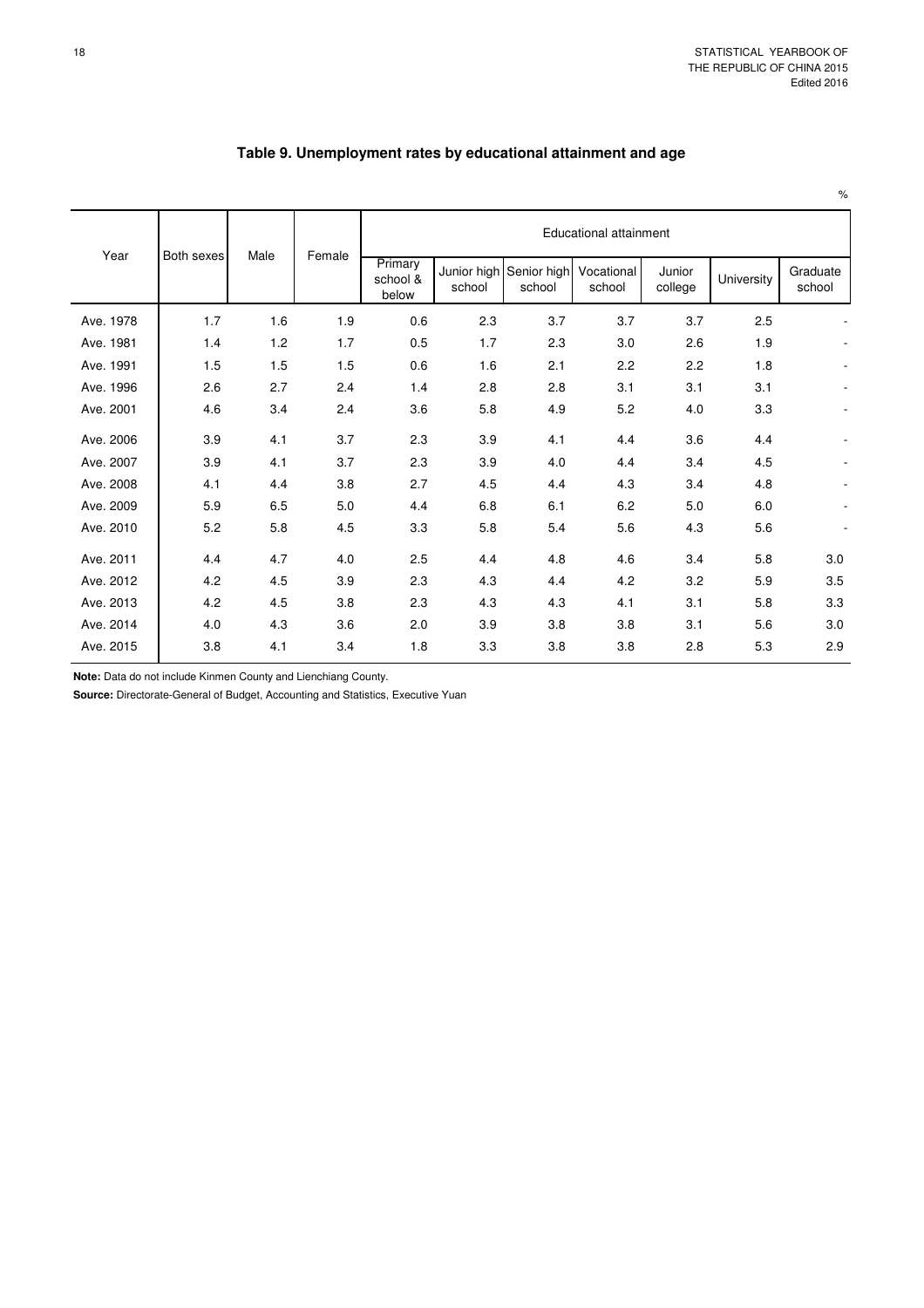|           |           |           |       |       |         |       |       |           |       |       | $\%$    |
|-----------|-----------|-----------|-------|-------|---------|-------|-------|-----------|-------|-------|---------|
| Year      |           |           |       |       |         | Age   |       |           |       |       |         |
|           | $15 - 19$ | $20 - 24$ | 25-29 | 30-34 | 35-39   | 40-44 | 45-49 | $50 - 54$ | 55-59 | 60-64 | $65+$   |
| Ave. 1978 | 4.0       | 3.8       | 1.5   | 0.6   | 0.4     | 0.4   | 0.4   | 0.8       | 0.8   | 0.4   | 0.2     |
| Ave. 1981 | 3.7       | 3.5       | 1.1   | 0.5   | 0.4     | 0.4   | 0.3   | 0.4       | 0.4   | 0.2   | $0.0\,$ |
| Ave. 1991 | 4.9       | 4.4       | 1.9   | 0.9   | 0.8     | 0.6   | 0.5   | 0.5       | 0.4   | 0.2   | 0.1     |
| Ave. 1996 | 7.5       | 6.7       | 3.6   | 2.1   | 1.7     | 1.5   | 1.4   | 1.2       | 1.1   | 0.6   | 0.1     |
| Ave. 2001 | 13.6      | 9.6       | 5.5   | 4.2   | 3.7     | 3.4   | 3.3   | 3.1       | 2.4   | 1.3   | 0.1     |
| Ave. 2006 | 11.5      | 10.1      | 5.9   | 3.8   | 2.9     | 2.4   | 2.3   | 2.5       | 2.3   | 1.6   | 0.3     |
| Ave. 2007 | 11.1      | 10.6      | 5.9   | 3.9   | 2.8     | 2.8   | 2.5   | 2.3       | 2.0   | $1.3$ | 0.2     |
| Ave. 2008 | 11.4      | 11.9      | 6.4   | 3.9   | 3.0     | 2.6   | 2.8   | 2.6       | 2.3   | 1.4   | 0.2     |
| Ave. 2009 | 13.5      | 14.7      | 8.8   | 5.8   | 4.6     | 4.2   | 4.3   | 4.1       | 3.5   | 2.0   | 0.1     |
| Ave. 2010 | 10.9      | 13.5      | 8.2   | 5.2   | 4.1     | 3.8   | 3.9   | $3.5\,$   | 3.1   | 1.5   | 0.2     |
| Ave. 2011 | 11.2      | 12.7      | 7.1   | 4.3   | $3.3\,$ | 3.0   | 3.0   | 2.7       | 2.4   | 1.6   | 0.2     |
| Ave. 2012 | 9.8       | 13.2      | 7.1   | 4.3   | 3.4     | 2.8   | 2.6   | 2.4       | 2.1   | 1.7   | 0.2     |
| Ave. 2013 | 9.6       | 13.7      | 7.1   | 4.2   | 3.4     | 2.5   | 2.6   | 2.3       | 2.1   | 1.3   | 0.1     |
| Ave. 2014 | 8.8       | 13.2      | 6.8   | 4.0   | 3.3     | 2.6   | 2.4   | 2.1       | 2.0   | 1.2   | 0.1     |
| Ave. 2015 | 8.6       | 12.6      | 6.6   | 4.0   | 3.1     | 2.4   | 2.4   | 2.1       | 1.8   | 1.2   | 0.1     |

#### **Table 9. Unemployment rates by educational attainment and age** (continued)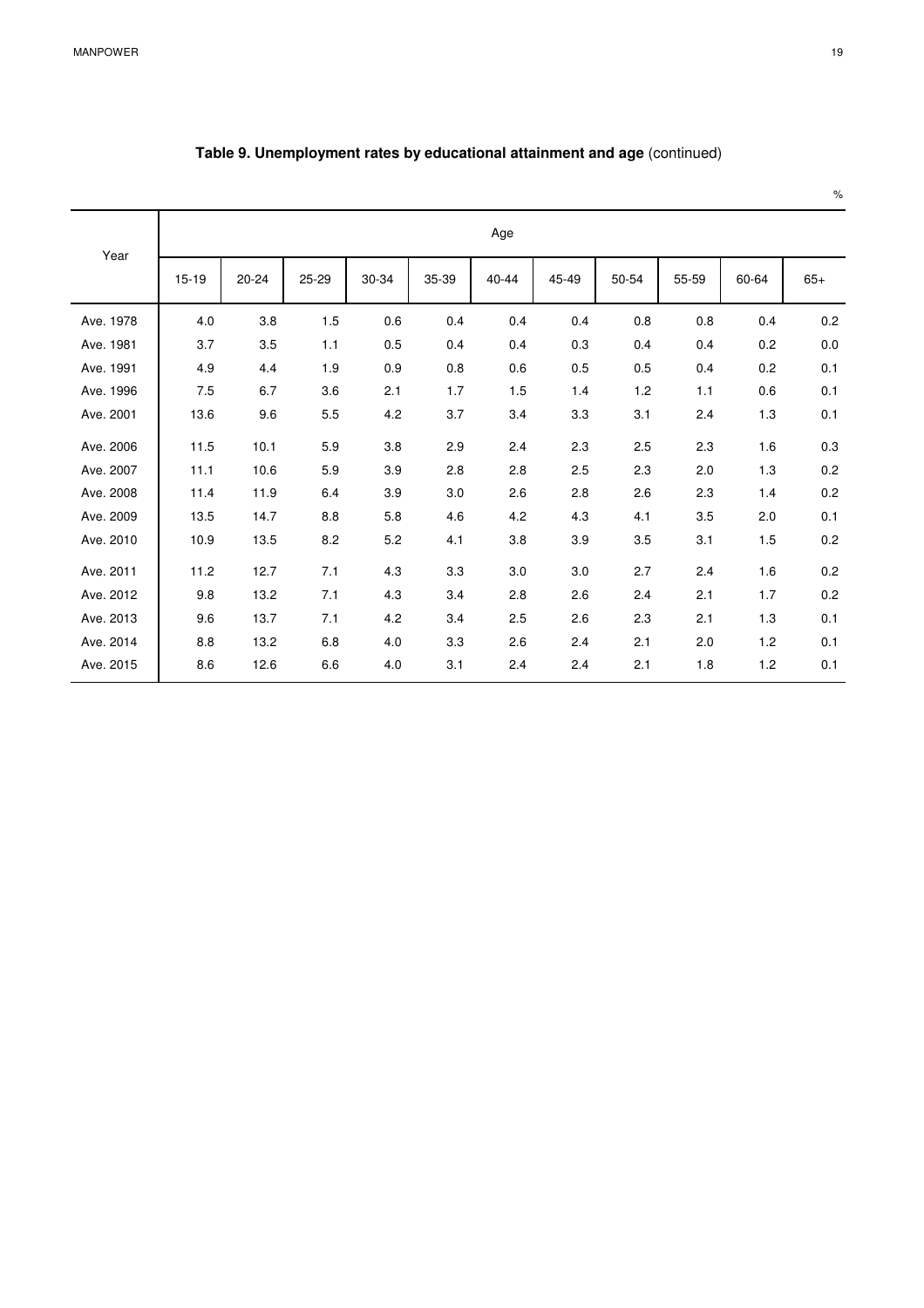NT\$

#### **Table 10. Average monthly earnings of employees on payrolls of establishments by industry**

|           |                                  | Industry & services                                  |                                        |                                           |                              | Services                                                         |                                  |                                                |                               |                                             |                                     |
|-----------|----------------------------------|------------------------------------------------------|----------------------------------------|-------------------------------------------|------------------------------|------------------------------------------------------------------|----------------------------------|------------------------------------------------|-------------------------------|---------------------------------------------|-------------------------------------|
| Year      | Average                          | Male                                                 | Female                                 | Average                                   | Mining &<br>quarrying        | Manufac-<br>turing                                               | Electricity<br>& gas<br>supply   | Water<br>supply &<br>remediation<br>activities | Construc-<br>tion             | Average                                     | Whole-<br>sale &<br>retail<br>trade |
| Ave. 1973 | $\sim$                           | $\ddotsc$                                            | $\ddotsc$                              | 2 2 5 4                                   | 2 9 6 4                      | 2 1 7 9                                                          | 4 3 3 1                          | $\ddots$                                       | 2 5 5 8                       | $\ddotsc$                                   |                                     |
| Ave. 1981 | 10 677                           | 12 550                                               | 8 0 5 1                                | 9914                                      | 14 751                       | 9555                                                             | 19 157                           | 10 800                                         | 10 764                        | 12 186                                      | 11 488                              |
| Ave. 1991 | 26 881                           | 31 444                                               | 20 811                                 | 25 35 9                                   | 28 671                       | 24 4 26                                                          | 58 395                           | 29 915                                         | 28 193                        | 29 0 52                                     | 26 435                              |
| Ave. 1996 | 36 699                           | 41 892                                               | 29 745                                 | 34 692                                    | 37 354                       | 33 833                                                           | 79 953                           | 39 304                                         | 35 817                        | 38 811                                      | 34 904                              |
| Ave. 2001 | 41 960                           | 47 010                                               | 35 620                                 | 39 005                                    | 44 069                       | 38 412                                                           | 97 399                           | 46 002                                         | 37 746                        | 44 818                                      | 39 775                              |
| Ave. 2006 | 43 488                           | 48 015                                               | 38 032                                 | 42 507                                    | 53 344                       | 42 393                                                           | 97 230                           | 47 251                                         | 39 168                        | 44 350                                      | 39 380                              |
| Ave. 2007 | 44 392                           | 48 874                                               | 39 016                                 | 43 306                                    | 50 949                       | 43 178                                                           | 98 519                           | 44 399                                         | 40 310                        | 45 329                                      | 39 4 63                             |
| Ave. 2008 | 44 367                           | 48 994                                               | 38 829                                 | 43 236                                    | 51 333                       | 43 121                                                           | 89 432                           | 44 521                                         | 40 754                        | 45 326                                      | 39 956                              |
| Ave. 2009 | 42 182                           | 46 376                                               | 37 206                                 | 40 005                                    | 49 448                       | 39 1 25                                                          | 96 285                           | 44 042                                         | 40 870                        | 43 923                                      | 40 081                              |
| Ave. 2010 | 44 359                           | 48 716                                               | 39 195                                 | 42 754                                    | 52 551                       | 42 300                                                           | 96 523                           | 45 106                                         | 41 598                        | 45 656                                      | 41766                               |
| Ave. 2011 | 45 508                           | 50 045                                               | 40 160                                 | 43 746                                    | 53 978                       | 43 316                                                           | 95 382                           | 45 828                                         | 42 716                        | 46 933                                      | 42 562                              |
| Ave. 2012 | 45 589                           | 49 935                                               | 40 486                                 | 44 011                                    | 52 751                       | 43 689                                                           | 92 869                           | 43 680                                         | 42 683                        | 46 850                                      | 41 822                              |
| Ave. 2013 | 45 664                           | 49 931                                               | 40 673                                 | 44 076                                    | 54 871                       | 43 829                                                           | 88 873                           | 44 118                                         | 42 540                        | 46 921                                      | 42 274                              |
| Ave. 2014 | 47 300                           | 51 4 64                                              | 42 481                                 | 45 378                                    | 54 579                       | 45 207                                                           | 94 022                           | 44 814                                         | 43 251                        | 48 815                                      | 44 422                              |
| Ave. 2015 | 48 490                           | 52 653                                               | 43 709                                 | 46 735                                    | 53 886                       | 46 781                                                           | 96 444                           | 44 183                                         | 43 346                        | 49 861                                      | 45 488                              |
|           |                                  |                                                      |                                        |                                           |                              | Services                                                         |                                  |                                                |                               |                                             |                                     |
| Year      | Transpor-<br>tation &<br>storage | Accommo<br>dation &<br>food<br>service<br>activities | Information<br>&<br>communi-<br>cation | Financial<br>&<br>insurance<br>activities | Real<br>estate<br>activities | Profe-<br>ssional,<br>scientific<br>&<br>technical<br>activities | Support<br>service<br>activities | Education                                      | Human<br>health<br>activities | Arts,<br>entertain-<br>ment &<br>recreation | Others                              |
| Ave. 1973 | 3 1 6 3                          | $\ldots$                                             | $\cdots$                               | $\cdots$                                  |                              | $\cdots$                                                         | $\ddotsc$                        |                                                | $\ddotsc$                     | $\cdots$                                    | $\cdots$                            |
| Ave. 1981 | 12 696                           | 8 5 0 1                                              | 15 999                                 | 17 467                                    | 18724                        | 12 463                                                           | 11 401                           | $\ddotsc$                                      | 14 502                        | 10 033                                      | 8462                                |
| Ave. 1991 | 29 897                           | 17 049                                               | 41 579                                 | 41 031                                    | 39 214                       | 33 695                                                           | 23 702                           | .                                              | 32 366                        | 18 235                                      | 18 631                              |
| Ave. 1996 | 40 983                           | 22 198                                               | 55 873                                 | 56 886                                    | 40 445                       | 43 217                                                           | 33 649                           | .                                              | 44 797                        | 23 532                                      | 25 846                              |
| Ave. 2001 | 48 017                           | 25 973                                               | 62 100                                 | 62 657                                    | 42 277                       | 49 227                                                           | 35 579                           |                                                | 54 484                        | 28 338                                      | 29 927                              |
| Ave. 2006 | 48 338                           | 24 960                                               | 61 134                                 | 69 054                                    | 38 313                       | 51 740                                                           | 32 622                           |                                                | 55 4 29                       | 31 303                                      | 30 203                              |
| Ave. 2007 | 49 080                           | 25 4 7 6                                             | 63 731                                 | 75 828                                    | 37 858                       | 53 264                                                           | 33 127                           |                                                | 56 613                        | 31 4 14                                     | 29 9 25                             |
| Ave. 2008 | 49 540                           | 26 699                                               | 63 777                                 | 71 528                                    | 40 324                       | 54 542                                                           | 32 977                           |                                                | 58 134                        | 31 930                                      | 29 314                              |
| Ave. 2009 | 47 835                           | 27 106                                               | 61 888                                 | 67 724                                    | 38 680                       | 49 983                                                           | 31 578                           | 22 197                                         | 57 857                        | 31 242                                      | 29 738                              |
| Ave. 2010 | 48 902                           | 27 788                                               | 64 266                                 | 74 242                                    | 41 018                       | 52 995                                                           | 32 318                           | 22 459                                         | 57 897                        | 32 687                                      | 30 832                              |
| Ave. 2011 | 50 186                           | 29 715                                               | 66 291                                 | 76 951                                    | 41 958                       | 55 322                                                           | 33 009                           | 22 416                                         | 59 900                        | 33 236                                      | 32 5 26                             |
| Ave. 2012 | 50 196                           | 30 107                                               | 67 008                                 | 77989                                     | 39 588                       | 56 479                                                           | 33 635                           | 22 769                                         | 60 263                        | 35 458                                      | 32 728                              |
| Ave. 2013 | 49 808                           | 30 504                                               | 65 545                                 | 77871                                     | 40 298                       | 55 507                                                           | 33 850                           | 22 9 22                                        | 59 910                        | 36 072                                      | 33 313                              |
| Ave. 2014 | 50 028                           | 31 747                                               | 66 316                                 | 83 092                                    | 42 914                       | 57414                                                            | 34 909                           | 24 224                                         | 61 300                        | 35 829                                      | 35 086                              |
| Ave. 2015 | 51 219                           | 32 596                                               | 66 453                                 | 84 696                                    | 42 351                       | 58 252                                                           | 35 671                           | 24 302                                         | 64 103                        | 36 185                                      | 34 5 26                             |

**Note:** 1. Data do not include Kinmen County and Lienchiang County.

2. The data in the table are based on the 9th revised Standard Industrial Classification System from 2013.

**Source:** Directorate-General of Budget, Accounting and Statistics, Executive Yuan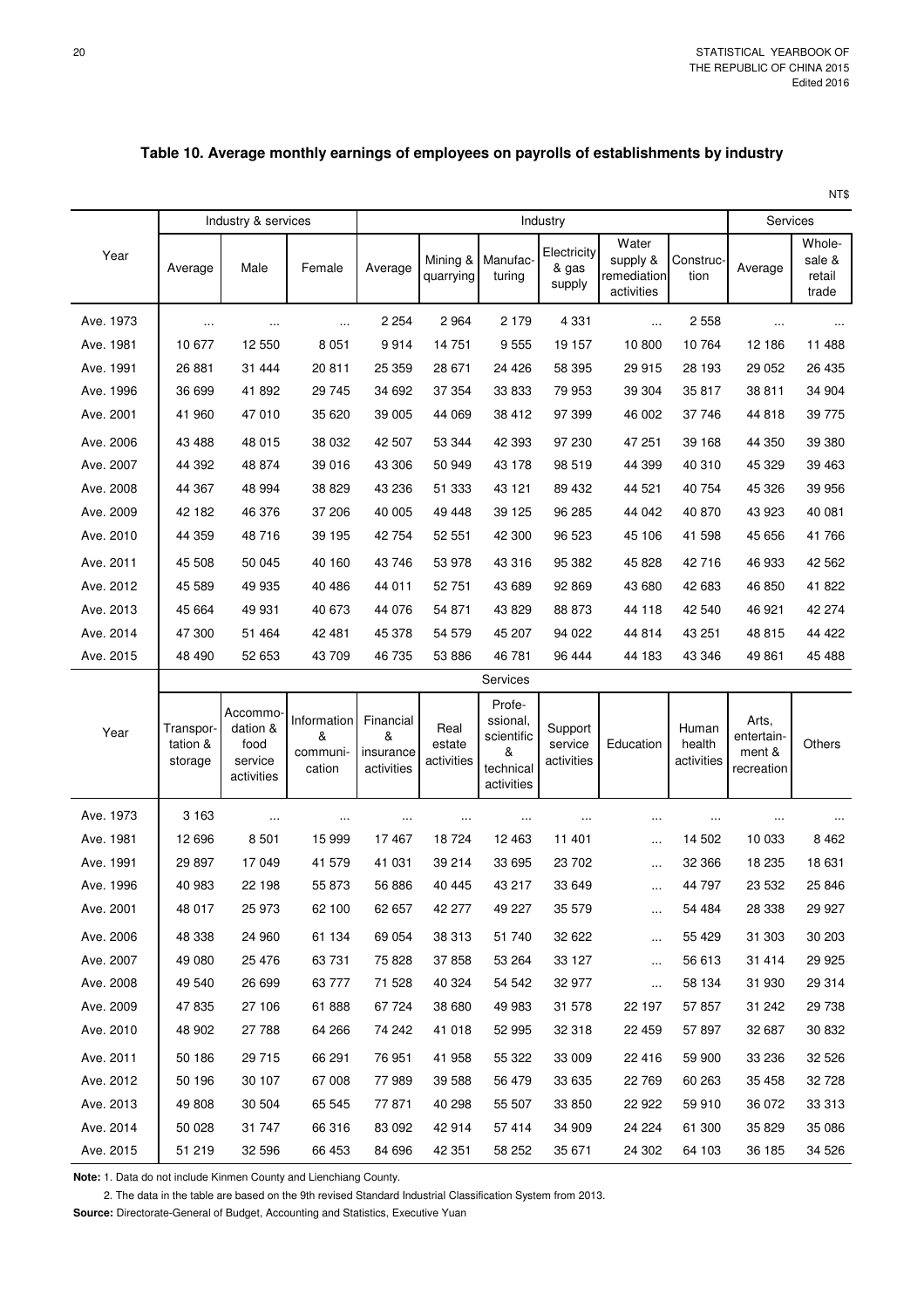## **EDUCATION, SCIENCE AND TECHNOLOGY, CULTURE AND MASS COMMUNICATION**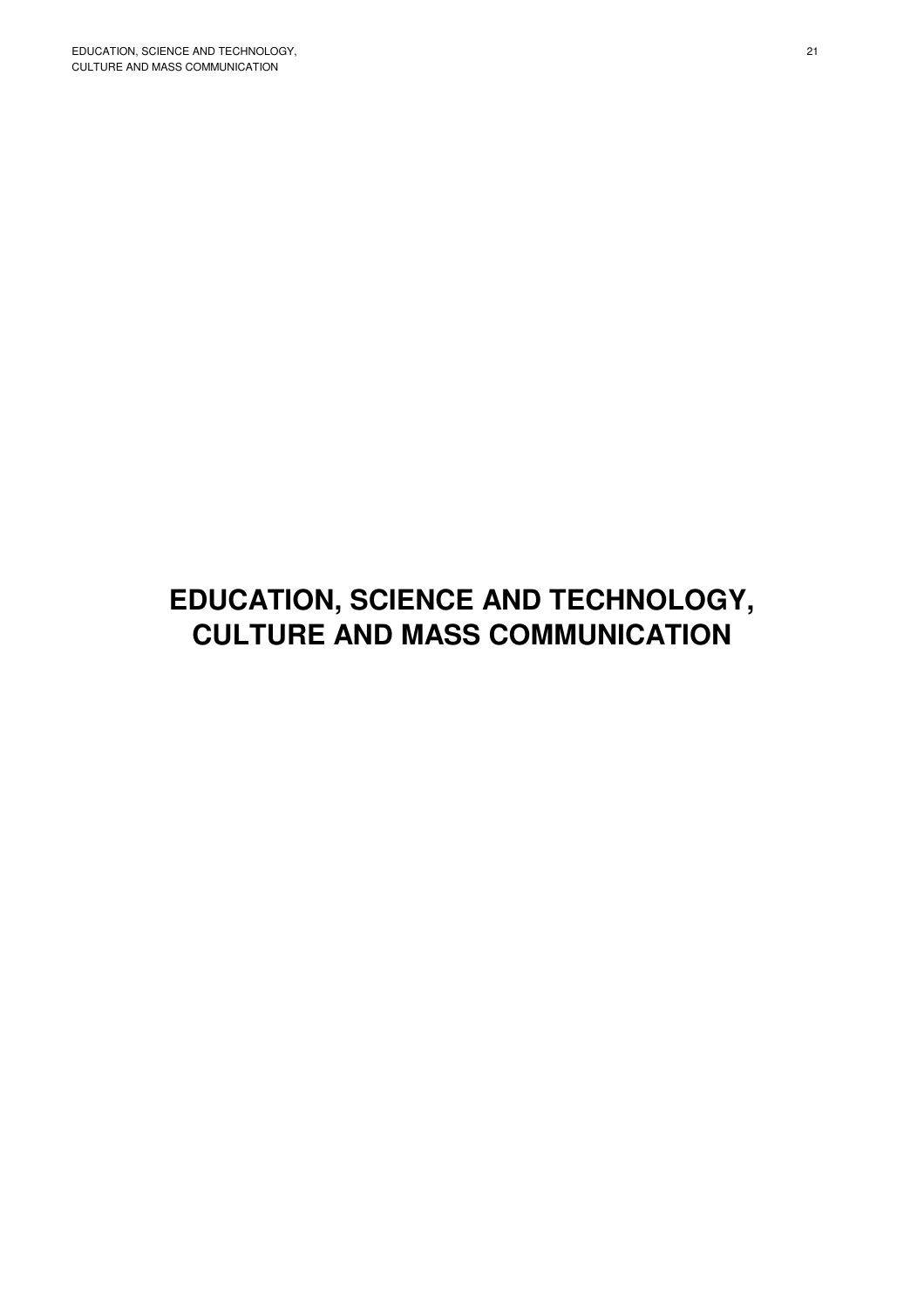| School Year | No. of<br>schools |         | No. of teachers<br>(Persons) |         |           | No. of students<br>(Persons) |               | No. of<br>schools<br>per    | No. of<br>students<br>per | No. of<br>students<br>per 1,000 | Educational<br>expenditure |
|-------------|-------------------|---------|------------------------------|---------|-----------|------------------------------|---------------|-----------------------------|---------------------------|---------------------------------|----------------------------|
|             | (Schools)         | Total   | Male                         | Female  | Total     | Male                         | Female        | 1,000Sq.<br>Km<br>(Schools) | teacher<br>(Persons)      | population<br>(Persons)         | per student<br>(NT\$)      |
| 1961        | 3 0 9 5           | 71 098  | 47 977                       | 23 1 21 | 2 540 665 | 1 407 586                    | 1 133 079     | 86.06                       | 35.73                     | 226.64                          | 704                        |
| 1971        | 4 1 1 5           | 126 454 | 77 009                       | 49 445  | 4 130 691 | 2 239 648                    | 1891043       | 113.80                      | 32.67                     | 274.04                          | 2815                       |
| 1981        | 5 2 4 1           | 170 347 | 87 733                       | 82 614  | 4 641 975 | 2 402 005                    | 2 239 970     | 144.86                      | 27.25                     | 255.14                          | 20 395                     |
| 1991        | 6787              | 219 788 | 97 702                       | 122 086 | 5 323 715 | 2 709 473                    | 2614242       | 187.58                      | 24.22                     | 258.36                          | 56 533                     |
| 2001        | 8 1 5 8           | 271 625 | 105 326                      | 166 299 | 5 354 091 | 2 732 602                    | 2 621 489     | 225.43                      | 19.71                     | 238.96                          | 113 255                    |
| 2006        | 8 2 5 4           | 273 978 | 105 111                      | 168 867 | 5 286 885 | 2 734 034                    | 2 552 851     | 228.09                      | 19.30                     | 231.11                          | 133 465                    |
| 2007        | 8 2 0 2           | 275 524 | 105 720                      | 169 804 | 5 243 062 | 2 716 258                    | 2 526 804     | 226.66                      | 19.03                     | 228.37                          | 138 692                    |
| 2008        | 8 0 9 7           | 275 308 | 105 492                      | 169816  | 5 165 817 | 2676310                      | 2 489 507     | 223.76                      | 18.76                     | 224.24                          | 144 820                    |
| 2009        | 8 0 6 0           | 274 007 | 104 925                      | 169 082 | 5 065 962 | 2 624 080                    | 2 441 882     | 222.72                      | 18.49                     | 219.12                          | 152 086                    |
| 2010        | 8 1 9 6           | 273 189 | 104 732                      | 168 457 | 4 965 690 | 2 571 212                    | 2 394 478     | 226.48                      | 18.18                     | 214.39                          | 156 042                    |
| 2011        | 8 1 0 0           | 271 523 | 103 360                      | 168 163 | 4 860 022 | 2 515 663                    | 2 344 359     | 223.82                      | 17.90                     | 209.26                          | 166 410                    |
| 2012        | 11 496            | 301 911 | 103 282                      | 198 629 | 5 007 275 | 2 594 024                    | 2 413 251     | 317.66                      | 16.59                     | 214.76                          | 166 280                    |
| 2013        | 11 4 26           | 303 113 | 103 000                      | 200 113 | 4 859 558 | 2 512 750                    | 2 346 808     | 315.72                      | 16.03                     | 207.91                          | 172 560                    |
| 2014        | 11 078            | 303 078 | 102 086                      | 200 992 | 4 729 465 | 2 441 816                    | 2 2 8 7 6 4 9 | 306.11                      | 15.60                     | 201.82                          | 179 181                    |
| 2015        | 10 948            | 299 921 | 100 138                      | 199 783 | 4 616 125 | 2 380 591                    | 2 2 3 5 5 3 4 | 302.48                      | 15.39                     | 196.50                          | $\cdots$                   |
|             |                   |         |                              |         |           |                              |               |                             |                           |                                 |                            |

#### **Table 11. Educational situation**

**Source:** Ministry of Education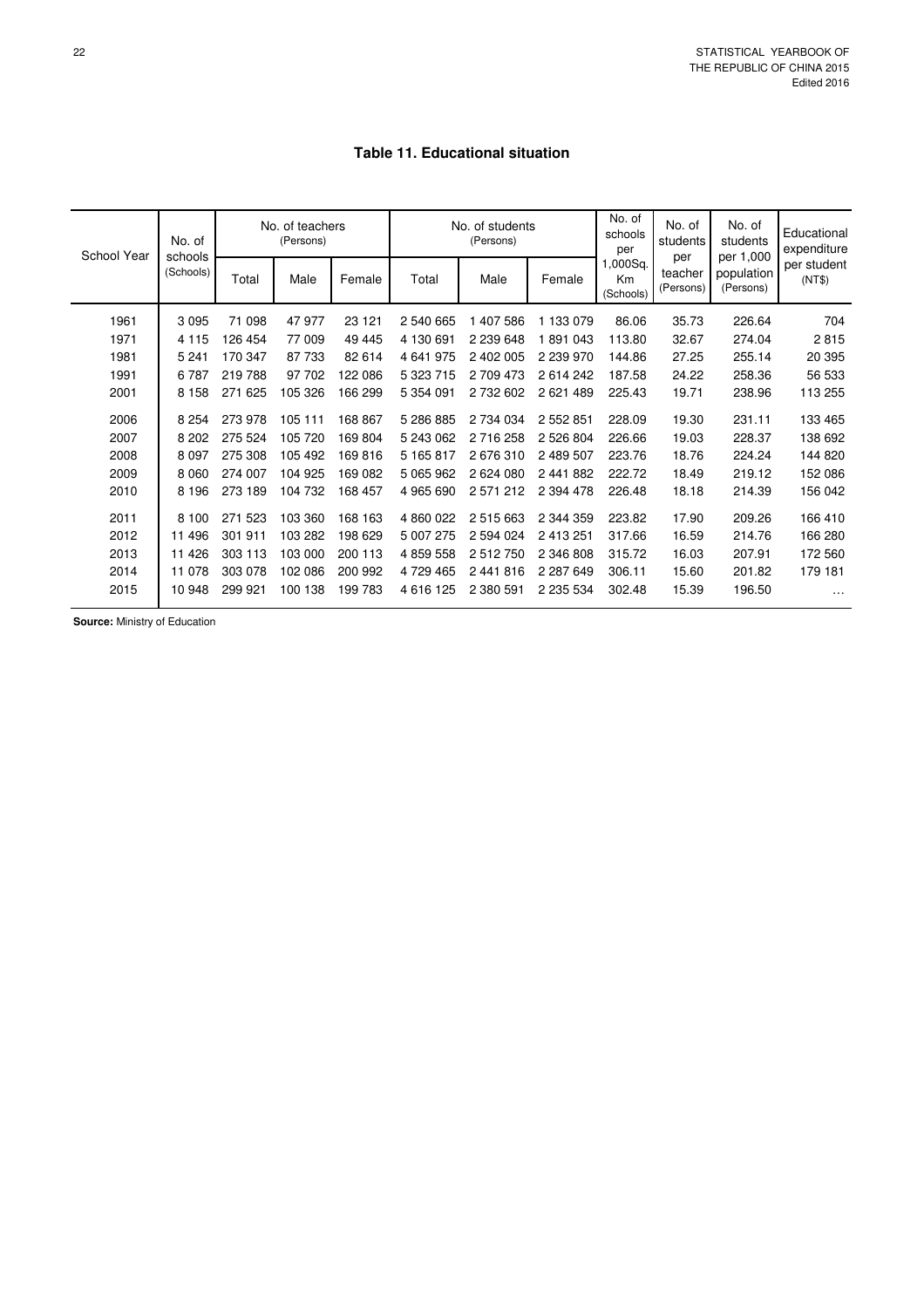#### **Table 12. Expenditure situation on education**

| <b>Fiscal Year</b> | Total educational expenditure |      |                     |          | Government's educational expenditure |            |                     |  |  |
|--------------------|-------------------------------|------|---------------------|----------|--------------------------------------|------------|---------------------|--|--|
|                    | Amount                        |      | As a % of GNI $(%)$ |          | Amount                               | Per capita | As a % of gov. exp. |  |  |
|                    | (Thousand NT\$)               |      | Public              | Private  | (Thousand NT\$)                      | (NT\$)     | (%)                 |  |  |
| 1951               | 213 082                       | 1.69 | 1.69                | $\cdots$ | 213 082                              | 28         | 9.93                |  |  |
| 1971               | 11 236 766                    | 4.49 | 3.62                | 0.87     | 9 0 65 1 21                          | 614        | 16.51               |  |  |
| 1981               | 74 112 578                    | 4.44 | 3.61                | 0.83     | 60 262 157                           | 3312       | 14.71               |  |  |
| 1991               | 300 965 051                   | 6.20 | 5.09                | 1.10     | 247 488 080                          | 12011      | 17.77               |  |  |
| 2001               | 590 444 164                   | 5.70 | 4.25                | 1.46     | 406 886 944                          | 18 160     | 17.91               |  |  |
| 2006               | 702 184 753                   | 5.42 | 3.99                | 1.43     | 469 392 790                          | 20 519     | 21.20               |  |  |
| 2007               | 710 784 665                   | 5.17 | 3.84                | 1.34     | 476 822 193                          | 20 769     | 20.82               |  |  |
| 2008               | 730 759 895                   | 5.43 | 3.97                | 1.46     | 481 068 268                          | 20 882     | 20.53               |  |  |
| 2009               | 778 262 118                   | 5.82 | 4.45                | 1.37     | 532 325 154                          | 23 0 25    | 19.93               |  |  |
| 2010               | 765 283 147                   | 5.26 | 4.02                | 1.24     | 516 804 324                          | 22 312     | 20.13               |  |  |
| 2011               | 784 518 065                   | 5.34 | 4.11                | 1.23     | 537 799 401                          | 23 156     | 20.58               |  |  |
| 2012               | 817 856 782                   | 5.40 | 4.11                | 1.29     | 548 815 737                          | 23 538     | 20.49               |  |  |
| 2013               | 832 633 478                   | 5.32 | 3.97                | 1.35     | 553 419 602                          | 23 677     | 20.76               |  |  |
| 2014               | 843 744 692                   | 5.09 | 3.82                | 1.28     | 564 144 138                          | 24 074     | 21.32               |  |  |
| 2015               | 848 212 021                   | 4.92 | 3.67                | 1.24     | 566 254 160                          | 24 104     | 20.31               |  |  |

#### Ⅰ. Educational expenditure

 Administration of Education Expenditures Act" definition. **Note:** 1. From FY 2000, the government's educational expenditure to public sector was calculated in accordance with the scope of "The Compilation and

2. The private sector is only private school.

3. The data of GNI is announced by DGBAS in August, 2016.

4. Public sector expenditure on education includes government's educational expenditure and self-financing.

**Source:** Ministry of Education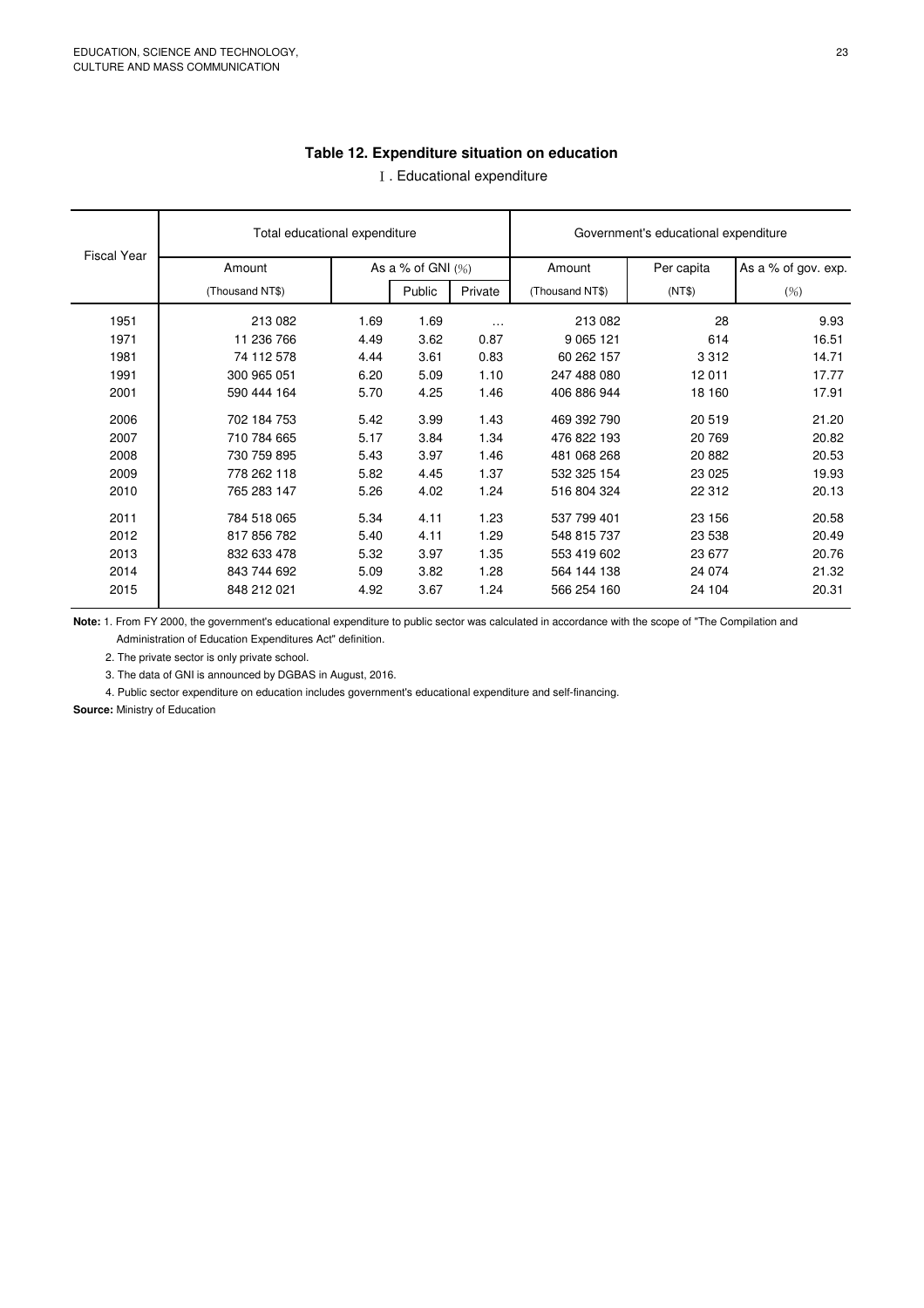#### **Table 12. Expenditure situation on education** (continued)

Ⅱ. Total educational expenditure and composition at all levels of schools

Thousand NT\$

|             | Kindergarten (1) |                                    | Primary and jr. high school |                                    | Senior secondary school |                                    |                                 |                                    |  |
|-------------|------------------|------------------------------------|-----------------------------|------------------------------------|-------------------------|------------------------------------|---------------------------------|------------------------------------|--|
| School Year |                  |                                    |                             |                                    | Amount                  |                                    | As a % of total ed. exp. $(\%)$ |                                    |  |
|             | Amount           | As a % of<br>total ed. exp.<br>(%) | Amount                      | As a % of<br>total ed. exp.<br>(%) | Sr. high<br>school      | Vocational<br>school               | Sr. high<br>school              | Vocational<br>school               |  |
| 1971        | 130 308          | 1.22                               | 5 5 9 7 3 1 7               | 52.30                              | 1 271 932               | 1 127 694                          | 11.89                           | 10.54                              |  |
| 1981        | 1 638 797        | 2.12                               | 38 348 249                  | 49.57                              | 7 588 738               | 8 642 887                          | 9.81                            | 11.17                              |  |
| 1991        | 8 938 441        | 3.18                               | 134 930 938                 | 47.95                              | 24 176 059              | 27 932 875                         | 8.59                            | 9.93                               |  |
| 1996        | 12 739 238       | 2.90                               | 207 478 294                 | 47.25                              | 42 458 718              | 46 239 974                         | 9.67                            | 10.53                              |  |
| 2001        | 16 392 865       | 3.15                               | 234 848 594                 | 45.18                              | 54 833 510              | 32 114 076                         | 10.55                           | 6.18                               |  |
| 2005        | 16 888 946       | 2.84                               | 259 143 427                 | 43.64                              | 61 381 206              | 31 021 495                         | 10.34                           | 5.22                               |  |
| 2006        | 16 840 356       | 2.78                               | 263 846 425                 | 43.50                              | 63 029 864              | 30 858 354                         | 10.39                           | 5.09                               |  |
| 2007        | 18 167 852       | 2.90                               | 264 900 984                 | 42.35                              | 67 205 046              | 32 639 460                         | 10.75                           | 5.22                               |  |
| 2008        | 18 794 714       | 3.05                               | 266 595 313                 | 43.24                              | 66 623 260              | 34 400 712                         | 10.81                           | 5.58                               |  |
| 2009        | 20 492 347       | 3.30                               | 265 932 749                 | 42.85                              | 68 636 695              | 34 677 263                         | 11.06                           | 5.59                               |  |
| 2010        | 22 410 725       | 3.58                               | 270 759 569                 | 43.26                              | 68 105 694              | 34 447 731                         | 10.88                           | 5.50                               |  |
| 2011        | 35 716 015       | 5.32                               | 289 288 021                 | 43.08                              | 70 880 551              | 33 560 846                         | 10.56                           | 5.00                               |  |
| 2012        | 51 423 609       | 7.23                               | 302 103 382                 | 42.47                              | 72 498 167              | 33 977 710                         | 10.19                           | 4.78                               |  |
| 2013        | 52 650 876       | 7.44                               | 302 449 368                 | 42.72                              | 106 711 092             |                                    |                                 | 15.07                              |  |
| 2014        | 53 759 987       | 7.57                               | 302 720 400                 | 42.61                              | 106 461 488             |                                    |                                 | 14.99                              |  |
|             | Junior college   |                                    | University & college        |                                    | Supplementary school    |                                    | Special ed. school              |                                    |  |
| School Year | Amount           | As a % of<br>total ed. exp.<br>(%) | Amount                      | As a % of<br>total ed. exp.<br>(%) | Amount                  | As a % of<br>total ed. exp.<br>(%) | Amount                          | As a % of<br>total ed. exp.<br>(%) |  |
| 1971        |                  | $\blacksquare$                     | 2 574 330                   | 24.06                              |                         |                                    |                                 |                                    |  |
| 1981        | 7912238          | 10.23                              | 13 233 316                  | 17.11                              |                         |                                    |                                 |                                    |  |
| 1991        | 24 610 075       | 8.75                               | 59 457 368                  | 21.13                              |                         |                                    | 1 342 372                       | 0.48                               |  |
| 1996        | 38 167 638       | 8.69                               | 88 398 565                  | 20.13                              |                         | $\overline{\phantom{a}}$           | 3 5 8 4 7 1 3                   | 0.82                               |  |
| 2001        | 9713177          | 1.87                               | 168 698 089                 | 32.45                              | 175 137                 | 0.03                               | 3 030 678                       | 0.58                               |  |
| 2005        | 4 922 392        | 0.84                               | 216 588 311                 | 36.47                              | 189 901                 | 0.03                               | 3 652 462                       | 0.62                               |  |
| 2006        | 4 065 979        | 0.67                               | 224 197 996                 | 36.96                              | 203 285                 | 0.03                               | 3 520 638                       | 0.58                               |  |
| 2007        | 4 919 764        | 0.79                               | 233 620 034                 | 37.35                              | 205 101                 | 0.03                               | 3 791 200                       | 0.61                               |  |
| 2008        | 4 096 206        | 0.66                               | 221 847 878                 | 35.98                              | 223 994                 | 0.04                               | 3 936 601                       | 0.64                               |  |
| 2009        | 4 199 929        | 0.68                               | 222 516 267                 | 35.86                              | 228 316                 | 0.04                               | 3880696                         | 0.63                               |  |
| 2010        | 4 430 076        | 0.71                               | 221 480 012                 | 35.39                              | 298 630                 | 0.05                               | 3 973 171                       | 0.63                               |  |
| 2011        | 5 719 453        | 0.85                               | 232 111 633                 | 34.57                              | 212 960                 | 0.03                               | 3 991 822                       | 0.59                               |  |
| 2012        | 5 534 968        | 0.78                               | 241 560 285                 | 33.96                              | 199 337                 | 0.03                               | 4 000 443                       | 0.56                               |  |
| 2013        | 5 238 632        | 0.74                               | 236 641 558                 | 33.43                              | 199 747                 | 0.03                               | 4 133 424                       | 0.58                               |  |
| 2014        | 5 361 641        | 0.75                               | 237 844 409                 | 33.48                              |                         | $\blacksquare$                     | 4 218 629                       | 0.59                               |  |

**Note:** The data of university and college include junior college in SY 1971.

(1) The kindergartens include the child-care from SY 2012.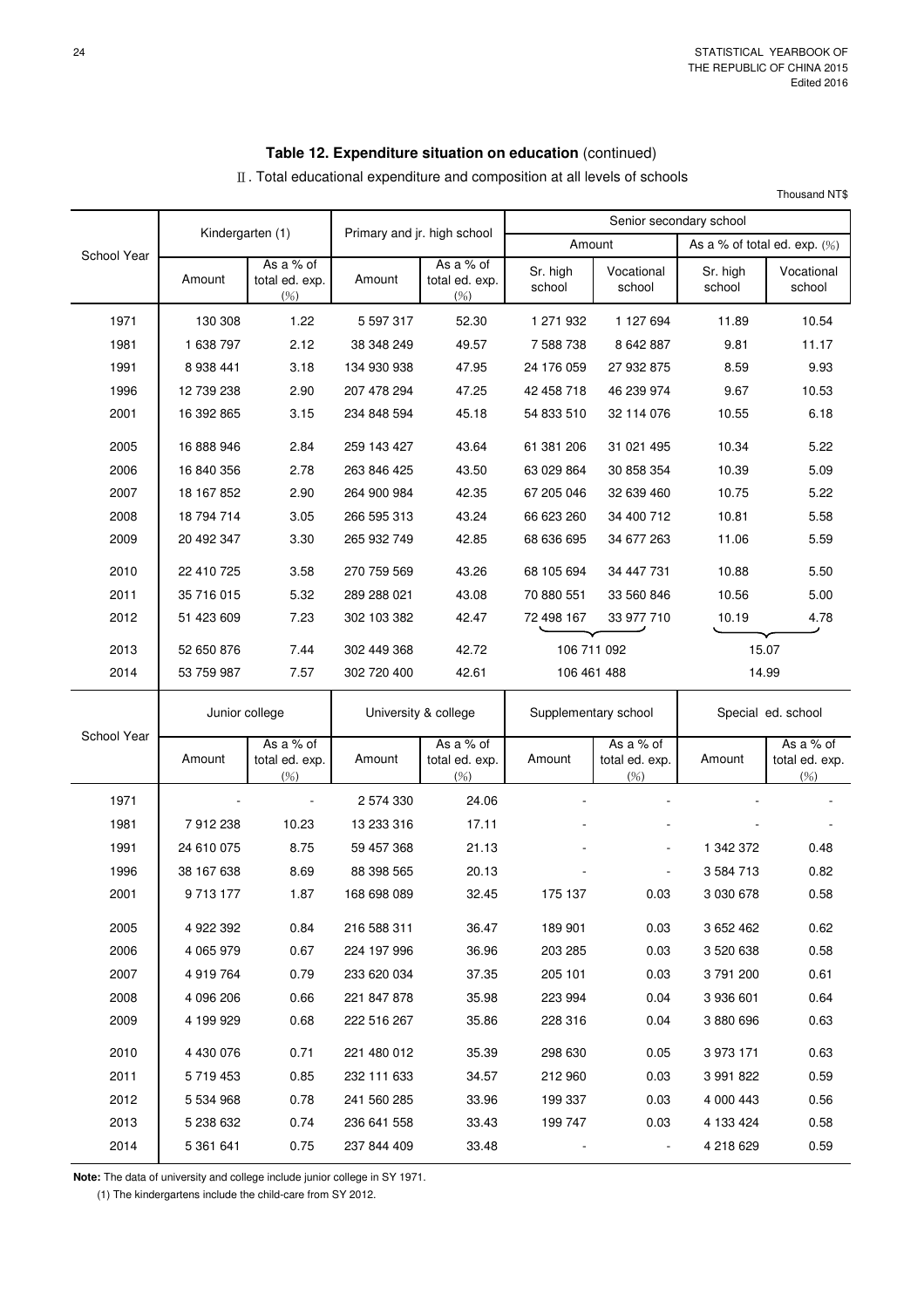#### **Table 13. Primary and junior high school**

1946 1 130 15 356 4 905 ... 13 683 823 400 337 997 97 051 … 1971 2 331 60 576 26 429 1 378 49 300 2 456 615 1 189 368 389 245 … 1981 2 444 69 613 35 900 1 770 50 622 2 213 179 1 075 582 375 965 … 1991 2 495 84 304 50 886 3 510 56 009 2 293 444 1 111 804 399 710 194 042 2001 2 611 103 501 69 938 7 114 63 172 1 925 491 920 991 326 223 155 865 2006 2 651 100 692 68 628 7 304 62 011 1 798 393 861 386 317 713 152 887 2007 2 651 101 360 69 420 7 349 61 655 1 754 095 839 593 318 661 152 941 2008 2 654 100 206 68 655 7 489 60 630 1 677 439 802 317 314 200 150 567 2009 2 658 99 155 68 066 7 681 59 478 1 593 398 761 409 288 408 138 235 2010 2 661 99 562 68 703 7 925 58 652 1 519 746 725 094 271 625 130 172 2011 2 659 98 559 68 326 8 046 57 986 1 457 004 694 988 285 628 136 258 2012 2 657 97 466 67 840 8 322 56 391 1 373 366 654 851 275 346 131 871 2013 2 650 97 436 68 258 8 621 54 641 1 297 120 618 346 242 831 115 974 2014 2 644 98 580 69 497 8 805 53 541 1 252 762 596 921 230 012 109 644 2015 2 633 97 374 68 896 8 925 52 404 1 214 336 579 157 … … No. of  $t$ eachers  $\sim$  No. of staffs Female Female No. of graduates Female No. of  $School Year$  schools teachers  $P^{\text{max}}$  and  $P^{\text{max}}$  classes students No. of schools (Schools) No. of classes (Classes)

Ⅰ. Primary school

**Note:** 1. The number of teachers include staffs in SY 1946.

2. Data do not include Kinmen County and Lienchiang County before SY 1956.

**Source:** Ministry of Education

Persons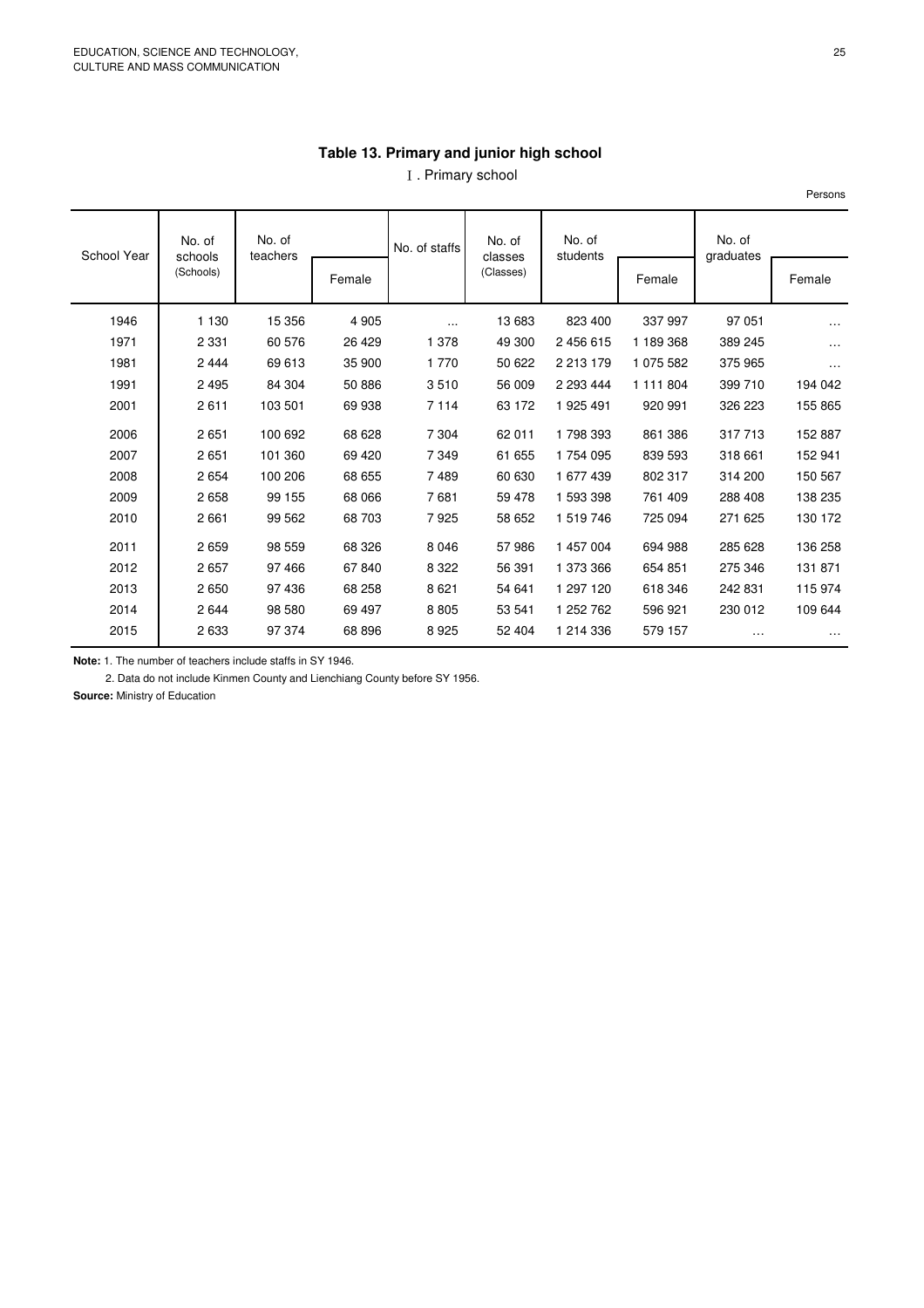#### **Table 13. Primary and junior high school** (continued)

Ⅱ. Junior high school

1968 487 18 587 … 3 704 11 459 617 225 241 816 147 140 … 1971 567 30 239 … 4 912 16 345 847 660 358 801 248 017 … 1981 658 44 796 … 6 402 22 946 1 070 942 510 674 342 117 … 1991 706 52 495 30 372 6 657 26 843 1 176 402 571 428 376 686 185 262 2001 708 49 318 32 207 7 177 26 803 935 738 450 298 300 235 144 958 2006 736 49 749 33 663 6 535 27 339 952 344 456 082 314 010 150 214 2007 740 51 327 34 776 6 461 27 889 953 277 457 803 317 975 152 594 2008 740 51 777 35 084 6 554 28 124 951 976 457 101 316 080 151 854 2009 740 51 899 35 227 6 591 28 332 948 534 455 423 315 798 152 279 2010 740 51 965 35 383 6 593 28 146 919 802 440 934 316 906 152 059 2011 742 51 200 34 896 6 509 27 639 873 226 418 411 309 159 148 878 2012 740 51 872 35 398 6 480 27 468 844 884 404 173 284 579 137 052 2013 738 52 451 35 888 6 592 27 639 831 925 397 958 267 798 128 825 2014 738 52 154 35 776 6 717 27 251 803 233 383 818 276 628 133 439 2015 733 50 394 34 683 6 654 26 048 747 720 357 248 … … No. of No. of teachers **No.** of staffs No. of staffs No. of classes (Classes) No. of students Female School Year No. of schools (Schools) **Female** Female (Classes) (Classes) Female No. of graduates

#### Persons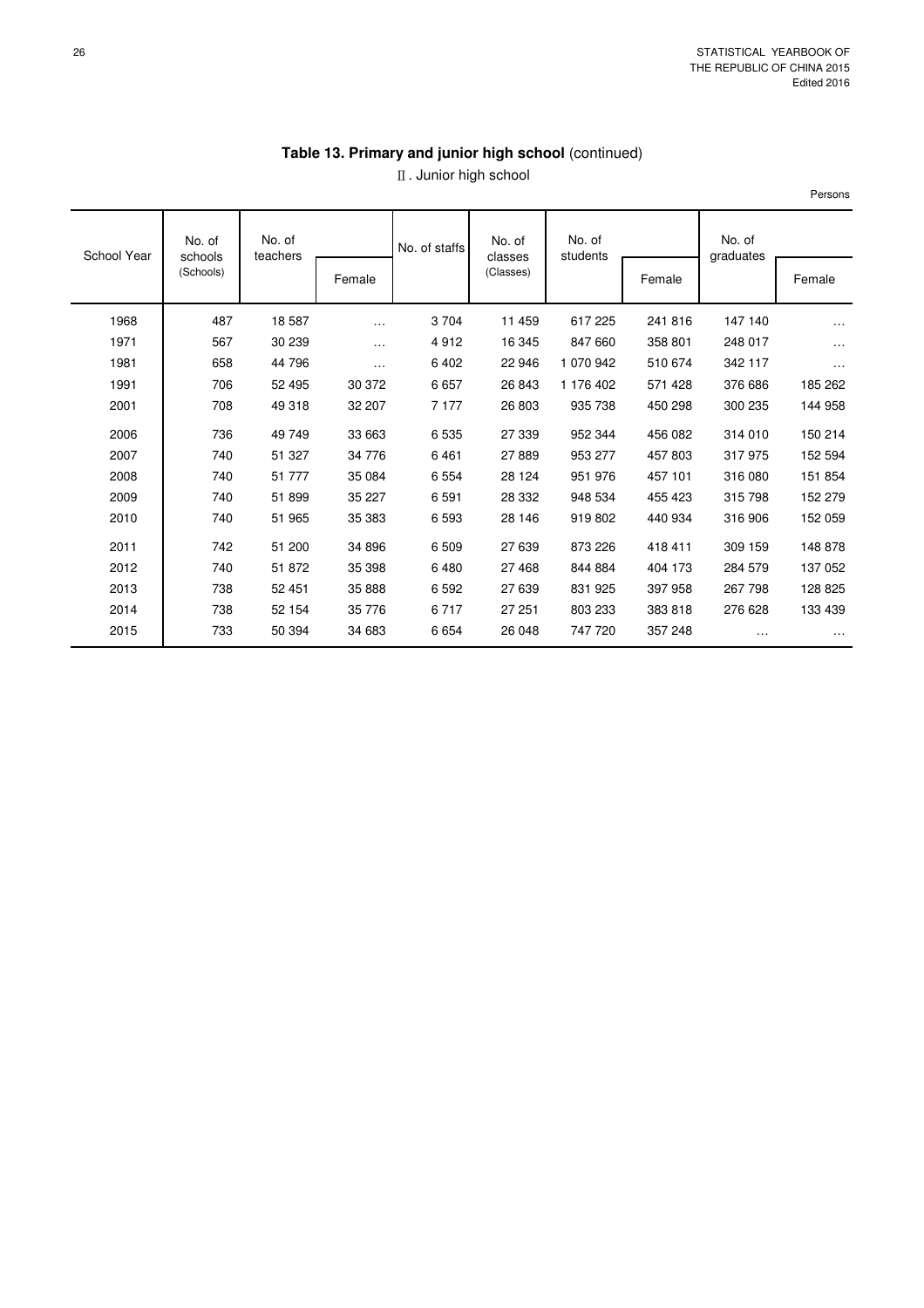|             |                    | No. of schools<br>(Schools) |                    | No. of teachers      |                    | No. of staffs        |                      |                                      | No. of classes<br>(Classes) |                                   |                         |
|-------------|--------------------|-----------------------------|--------------------|----------------------|--------------------|----------------------|----------------------|--------------------------------------|-----------------------------|-----------------------------------|-------------------------|
| School Year | Sr. high<br>school | Vocational<br>school        | Sr. high<br>school | Vocational<br>school | Sr. high<br>school | Vocational<br>school | General<br>education | Compre-<br>hensive<br>high<br>school | Vocational<br>education     | Practical<br>technical<br>program | Continuing<br>education |
| 1946        | 132                | 76                          | 1914               | 1 3 1 4              | 859                | 764                  |                      | $\cdots$                             | .                           | .                                 |                         |
| 1971        | 199                | 168                         | 10 476             | 8 2 1 2              | 2933               | 3 0 8 1              | 4 1 2 2              |                                      | 4597                        |                                   | 1680                    |
| 1981        | 180                | 196                         | 13 156             | 13 147               | 3 2 6 2            | 4 1 2 4              | 3841                 |                                      | 8 0 6 4                     |                                   | 3871                    |
| 1991        | 177                | 212                         | 16 711             | 18 000               | 3599               | 5 0 4 5              | 4 4 7 2              |                                      | 10 264                      | 588                               | 4 3 8 2                 |
| 2001        | 295                | 178                         | 31 894             | 17 397               | 5910               | 4 5 0 3              | 8749                 |                                      | 9 2 0 3                     | 1 1 4 8                           | 3 1 1 3                 |
| 2006        | 318                | 156                         | 34 581             | 16 168               | 6423               | 4 0 4 9              | 10 393               |                                      | 8 1 4 8                     | 1 0 5 3                           | 2 7 7 6                 |
| 2007        | 320                | 156                         | 34 748             | 16 258               | 6442               | 4 0 0 4              | 10 372               |                                      | 8 2 0 8                     | 1 1 1 6                           | 2792                    |
| 2008        | 321                | 156                         | 34 759             | 16 470               | 6476               | 4 0 4 6              | 10 211               |                                      | 8 3 4 2                     | 1 1 9 1                           | 2 740                   |
| 2009        | 330                | 156                         | 35 580             | 16 585               | 6589               | 4 0 5 4              | 10 112               |                                      | 8512                        | 1 2 5 7                           | 2665                    |
| 2010        | 335                | 156                         | 36 257             | 16 906               | 6668               | 4 0 7 3              | 10 082               |                                      | 8738                        | 1 2 8 9                           | 2 5 9 5                 |
| 2011        | 336                | 155                         | 36 407             | 16 976               | 6 607              | 3995                 | 10 119               |                                      | 8847                        | 1 2 4 1                           | 2515                    |
| 2012        | 340                | 155                         | 37 159             | 17 166               | 6 6 3 5            | 4 0 4 0              | 10 110               |                                      | 8932                        | 1 1 8 2                           | 2 3 8 7                 |
| 2013        | 344                | 155                         | 37 842             | 17 045               | 6760               | 4 0 6 3              | 9975                 |                                      | 8881                        | 1 1 0 2                           | 2 2 4 8                 |
| 2014        |                    | 503                         |                    | 55 699               |                    | 11 012               | 8 1 5 6              | 1676                                 | 8810                        | 1 0 5 1                           | 2 0 9 2                 |
| 2015        |                    | 506                         |                    | 55 340               |                    | 10 988               | 8 2 3 3              | 1 5 2 7                              | 8769                        | 1 0 0 7                           | 1924                    |

Persons

**Note:** 1. Data include Kinmen County and Lienchiang County from SY 1971.

2. Since the "Senior High School Education Act" was fulfilled in 2013, the types of the senior secondary schools are classified into General education,

Vocational education, Comprehensive high school, Practical technical program, and Continuing education from SY 2014.

**Source:** Ministry of Education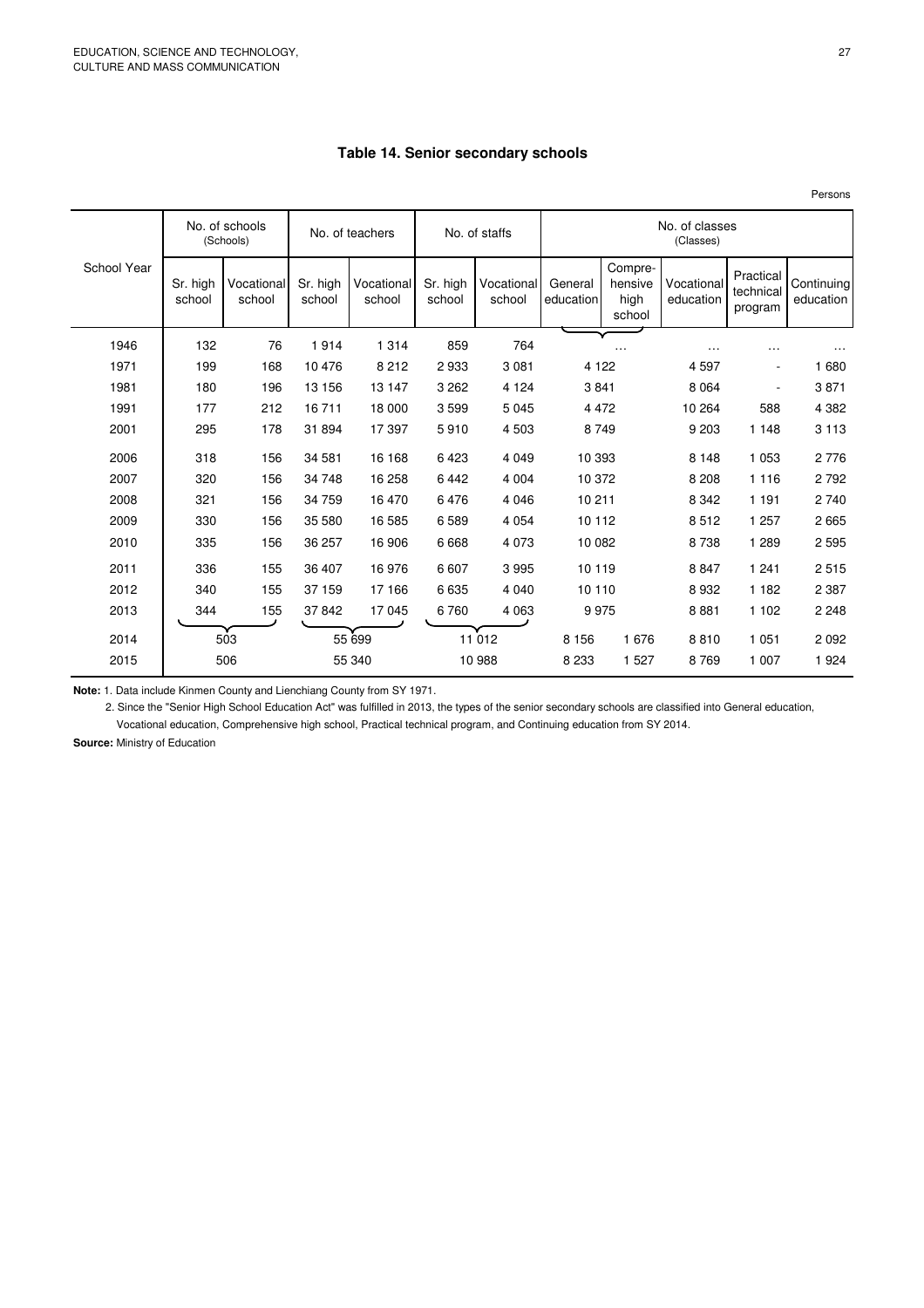#### **Table 14. Senior secondary schools** (continued)

Persons

|             |                      | No. of graduates             |                         |                                   |                         |                 |                      |
|-------------|----------------------|------------------------------|-------------------------|-----------------------------------|-------------------------|-----------------|----------------------|
| School Year | General<br>education | Comprehensive<br>high school | Vocational<br>education | Practical<br>technical<br>program | Continuing<br>education | Sr. high school | Vocational<br>school |
| 1946        | $\cdots$             |                              | .                       | $\cdots$                          | $\cdots$                | 298             | 5 0 5 8              |
| 1971        | 190 798              |                              | 198 969                 |                                   | 73 972                  | 49 604          | 52 045               |
| 1981        | 182 391              |                              | 374 206                 |                                   | 172 130                 | 53 411          | 101 524              |
| 1991        | 218 061              |                              | 475 852                 | 23 386                            | 186 619                 | 61 720          | 134 917              |
| 2001        | 370 980              |                              | 377 731                 | 39 750                            | 110 343                 | 112 596         | 134 013              |
| 2006        | 419 140              |                              | 335 554                 | 39 610                            | 101 481                 | 134 711         | 99 288               |
| 2007        | 414 557              |                              | 339 497                 | 43 4 25                           | 100 782                 | 135 911         | 102 190              |
| 2008        | 406 316              |                              | 346 563                 | 47 309                            | 98 376                  | 131 669         | 103 064              |
| 2009        | 403 183              |                              | 354 608                 | 51 166                            | 92752                   | 131 263         | 104 927              |
| 2010        | 400 642              |                              | 362 514                 | 51 904                            | 87 494                  | 128 967         | 109837               |
| 2011        | 401 958              |                              | 366 449                 | 48 018                            | 82 763                  | 128 502         | 109 863              |
| 2012        | 402 689              |                              | 369 436                 | 44 301                            | 74 698                  | 128 831         | 111 933              |
| 2013        | 393 313              |                              | 360 206                 | 40 530                            | 66 909                  |                 | 277 047              |
| 2014        | 311 213              | 65 042                       | 345 937                 | 37 741                            | 58 933                  |                 | 272 563              |
| 2015        | 309 410              | 57 528                       | 337 354                 | 35 7 25                           | 52 349                  |                 | $\cdots$             |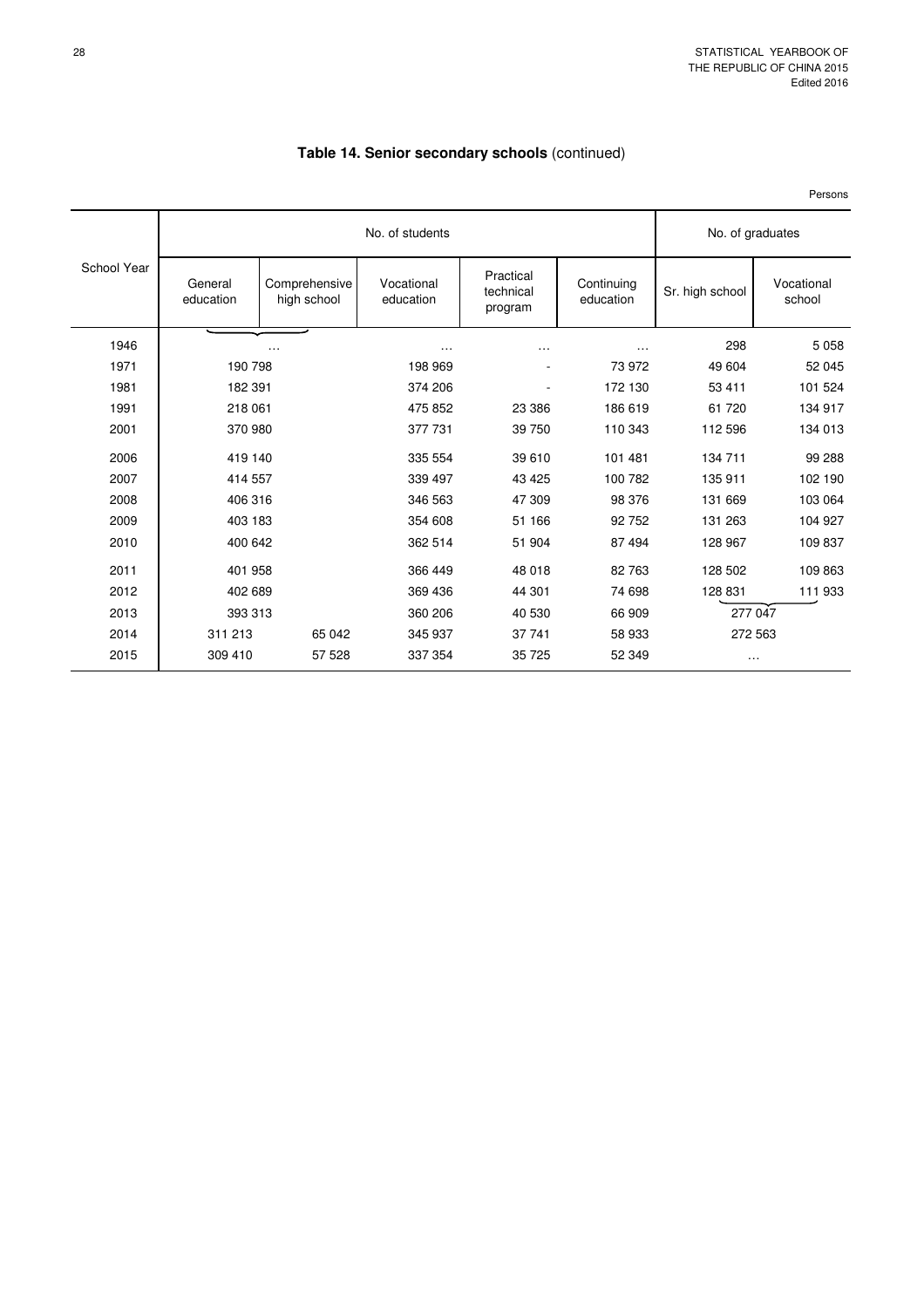Persons

#### **Table 15. Higher Education**

Ⅰ. Summary of universities, colleges and junior colleges

| School Year | No. of schools               |                               |          |                          | No. of graduate<br>schools | No. of staffs    |          |
|-------------|------------------------------|-------------------------------|----------|--------------------------|----------------------------|------------------|----------|
|             | (Schools)                    | University                    | College  | Junior college           | (Schools)                  |                  | Female   |
| 1946        | 4                            | $\mathbf{1}$                  | $\,3$    | $\overline{\phantom{a}}$ | $\cdots$                   | 906              | $\cdots$ |
| 1971        | 96                           | 9                             | 14       | 73                       | 110                        | 6 5 5 8          | $\cdots$ |
| 1981        | 104                          | 16                            | 11       | 77                       | 232                        | 9 1 8 5          | $\cdots$ |
| 1991        | 123                          | 21                            | 29       | 73                       | 446                        | 9796             | 5 5 8 8  |
| 2001        | 154                          | 57                            | 78       | 19                       | 1668                       | 15 5 95          | 10 364   |
| 2006        | 163                          | 94                            | 53       | 16                       | 2832                       | 19 408           | 13 254   |
| 2007        | 164                          | 100                           | 49       | 15                       | 3 1 1 8                    | 20 385           | 13 939   |
| 2008        | 162                          | 102                           | 45       | 15                       | 3 2 8 3                    | 23 041           | 15875    |
| 2009        | 164                          | 105                           | 44       | 15                       | 3 3 6 0                    | 23 794           | 16 437   |
| 2010        | 163                          | 112                           | 36       | 15                       | 3 3 6 2                    | 27 249           | 19 051   |
| 2011        | 163                          | 116                           | 32       | 15                       | 3 3 2 6                    | 29 7 7 9         | 21 050   |
| 2012        | 162                          | 120                           | 28       | 14                       | 3 3 5 5                    | 30 400           | 21 504   |
| 2013        | 161                          | 122                           | 25       | 14                       | 3 3 8 4                    | 30 617           | 21 761   |
| 2014        | 159                          | 124                           | 21       | 14                       | 3417                       | 30 694           | 21 861   |
| 2015        | 158                          | 126                           | 19       | 13                       | 3 4 6 6                    | 30 656           | 21 925   |
|             |                              |                               |          |                          |                            |                  |          |
|             | No. of                       | No. of teachers<br>(Including |          | No. of students          |                            | No. of graduates |          |
| School Year | departments<br>(Departments) | assistants)<br>(1)            | Female   |                          | Female                     |                  | Female   |
| 1946        | 59                           | 616                           | $\cdots$ | 2983                     | 54                         | 154              | $\cdots$ |
| 1971        | 943                          | 11 471                        | 2586     | 222 505                  | 82 074                     | 40 756           | $\cdots$ |
| 1981        | 1 3 4 9                      | 17452                         | 4910     | 358 437                  | 148 107                    | 75 128           | $\cdots$ |
| 1991        | 1759                         | 29 4 44                       | 9 2 0 8  | 612 376                  | 282 989                    | 144 354          | 69 561   |
| 2001        | 4 3 8 1                      | 44 769                        | 15517    | 1 187 225                | 591 374                    | 296 884          | 150 274  |
| 2006        | 5 4 4 5                      | 50 388                        | 17 192   | 1 313 993                | 641 555                    | 325 274          | 165 184  |
| 2007        | 5 4 5 5                      | 51 128                        | 17457    | 1 326 029                | 646 014                    | 323 540          | 162 371  |
| 2008        | 5 3 2 5                      | 51 501                        | 17685    | 1 337 455                | 654 341                    | 317 162          | 159 976  |
| 2009        | 5 0 5 1                      | 50 658                        | 17026    | 1 336 659                | 656 621                    | 315 039          | 158 955  |
| 2010        | 5 0 0 5                      | 50 684                        | 17 229   | 1 343 603                | 662 549                    | 313 211          | 159 106  |
| 2011        | 4857                         | 50 332                        | 17 252   | 1 352 084                | 668 717                    | 315 564          | 161 406  |
| 2012        | 4837                         | 50 158                        | 17401    | 1 355 290                | 671 844                    | 309 333          | 157 412  |
| 2013        | 4811                         | 50 0 24                       | 17496    | 1 345 973                | 672 097                    | 311 041          | 159 617  |
| 2014        | 4689                         | 49 357                        | 17 379   | 1 339 849                | 673 721                    | 309 849          | 161 023  |

**Note:** (1) From SY 2009, the number of staffs include assistants appointed after March 21, 1997.

**Source:** Ministry of Education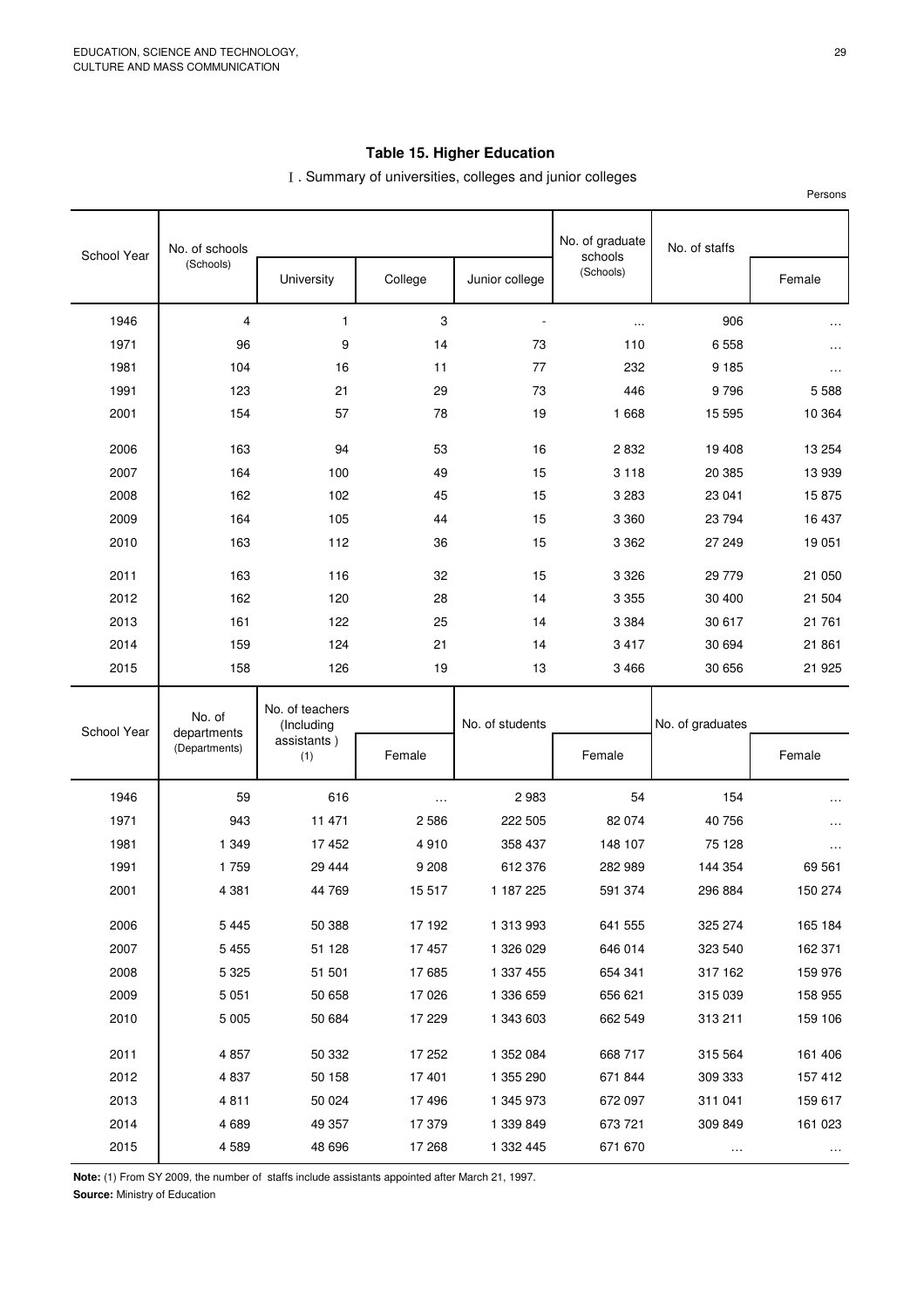Persons

#### **Table 15. Higher Education** (continued)

Ⅱ. Number of students by fields of study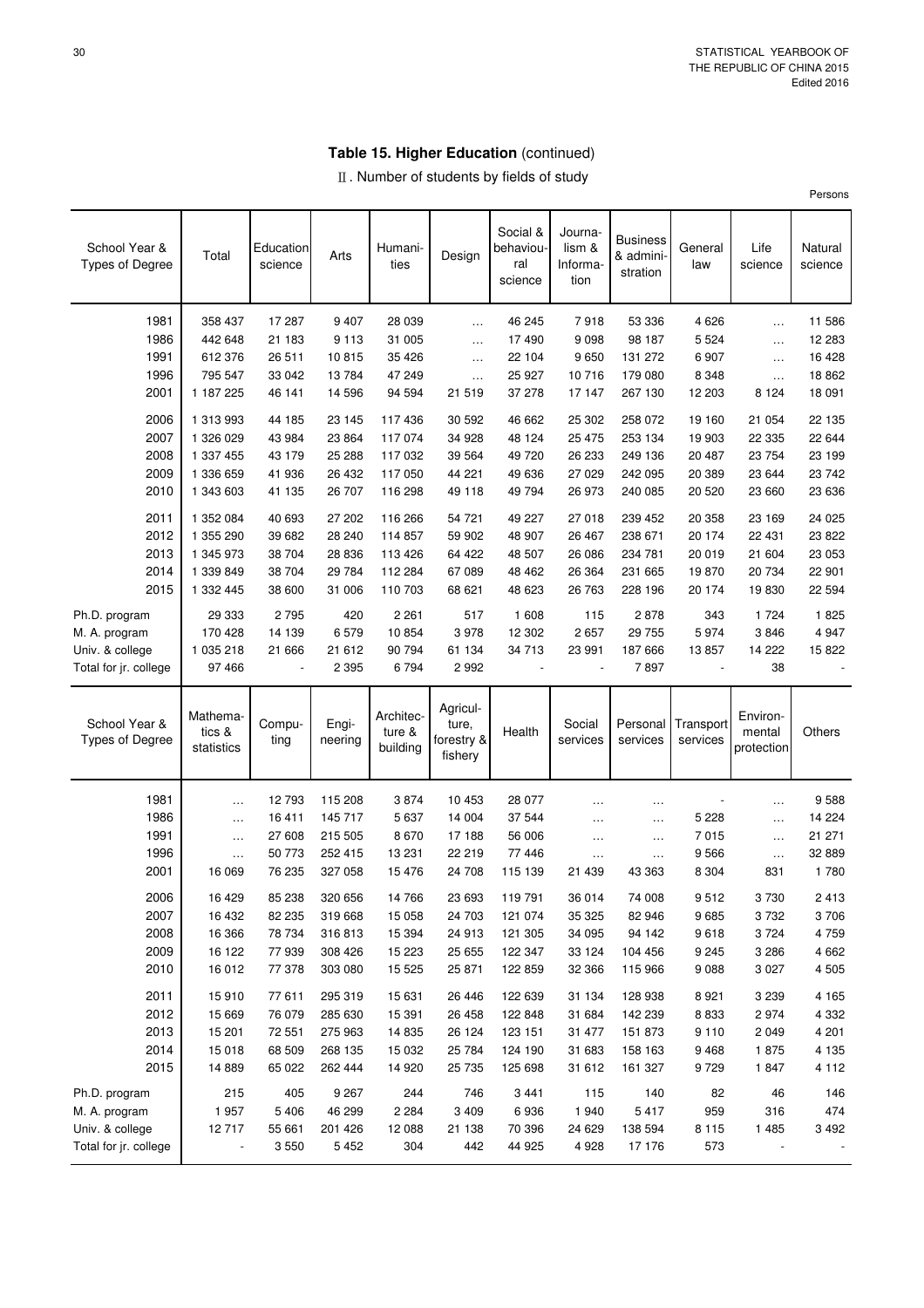### **Table 16. Number of overseas compatriot Chinese students in all levels of schools**

Persons

| School Year | Total              |                           |                          |                           |         | University         |      | <b>National Defense</b><br><b>Medical Center</b> |                                          | NTNU Division of<br>Preparatory<br>Programs for<br>Overseas Chinese<br><b>Students</b> |        | Junior college |
|-------------|--------------------|---------------------------|--------------------------|---------------------------|---------|--------------------|------|--------------------------------------------------|------------------------------------------|----------------------------------------------------------------------------------------|--------|----------------|
|             |                    |                           | Male                     | Female                    | Male    | Female             | Male | Female                                           | Male                                     | Female                                                                                 | Male   | Female         |
| 1997        |                    | 8 3 4 3                   | 4 3 6 0                  | 3983                      | 3 2 5 1 | 2915               | 36   | 6                                                | 359                                      | 347                                                                                    | 289    | 250            |
| 2001        | 10 205             |                           | 5 0 4 8                  | 5 1 5 7                   | 3496    | 3649               | 41   | 26                                               | 562                                      | 465                                                                                    | 209    | 219            |
| 2002        | 11 099             |                           | 5 4 4 5                  | 5 6 5 4                   | 3890    | 3 9 7 1            | 45   | 30                                               | 568                                      | 611                                                                                    | 199    | 277            |
| 2003        | 11 353             |                           | 5 5 8 0                  | 5773                      | 4 0 5 9 | 4 2 8 3            | 45   | 35                                               | 564                                      | 498                                                                                    | 157    | 274            |
| 2004        | 11 427             |                           | 5 5 6 4                  | 5863                      | 4 2 4 1 | 4 3 9 0            | 53   | 29                                               | 504                                      | 520                                                                                    | 145    | 238            |
| 2006        | 11 455             |                           | 5687                     | 5768                      | 4 4 7 4 | 4583               | 48   | 27                                               | 516                                      | 498                                                                                    | 91     | 158            |
| 2007        | 11 974             |                           | 6 1 1 7                  | 5857                      | 4 8 7 4 | 4576               | 43   | 32                                               | 592                                      | 593                                                                                    | 71     | 155            |
| 2008        | 12510              |                           | 6 4 0 3                  | 6 107                     | 5 1 5 0 | 4897               | 40   | 34                                               | 636                                      | 557                                                                                    | 62     | 124            |
| 2009        | 13 941             |                           | 7 0 8 2                  | 6859                      | 5 6 7 5 | 5 5 5 3            | 42   | 30                                               | 763                                      | 697                                                                                    | 42     | 110            |
| 2010        | 14 610             |                           | 7476                     | 7 1 3 4                   | 6 1 6 4 | 5911               | 42   | 33                                               | 735                                      | 643                                                                                    | 28     | 81             |
| 2011        | 15 15 1            |                           | 7821                     | 7 3 3 0                   | 6789    | 6 4 0 4            | 42   | 33                                               | 447                                      | 339                                                                                    | 18     | 48             |
| 2012        | 16 266             |                           | 8 4 6 8                  | 7798                      | 7 4 0 1 | 6813               | 40   | 34                                               | 511                                      | 424                                                                                    | 15     | 40             |
| 2013        |                    | 18 068                    | 9 3 9 3                  | 8675                      | 8 2 2 9 | 7637               | 43   | 37                                               | 619                                      | 504                                                                                    | 21     | 45             |
| 2014        | 21 437             |                           | 11 265                   | 10 172                    | 9878    | 8863               | 47   | 34                                               | 655                                      | 593                                                                                    | 26     | 38             |
| 2015        | 24 649             |                           | 12 953                   | 11 696                    | 11 550  | 10 232             | 49   | 39                                               | 464                                      | 526                                                                                    | 22     | 36             |
|             |                    |                           | Senior secondary schools |                           |         | Junior high school |      | Primary school                                   | Elementary & junior<br>Continuing school |                                                                                        |        |                |
|             | Male               |                           |                          | Female                    |         |                    |      |                                                  |                                          | high supp. school                                                                      |        |                |
| School Year | Sr. high<br>school | Voca-<br>tional<br>school | Sr. high<br>school       | Voca-<br>tional<br>school | Male    | Female             | Male | Female                                           | Male                                     | Female                                                                                 | Male   | Female         |
| 1997        | 137                | 159                       | 132                      | 213                       | 93      | 88                 | 31   | 23                                               | 1                                        | 1                                                                                      | 4      | 8              |
| 2001        | 188                | 136                       | 176                      | 180                       | 165     | 198                | 108  | 133                                              | 16                                       | 63                                                                                     | 3      | $\sqrt{5}$     |
| 2002        | 175                | 146                       | 242                      | 109                       | 234     | 238                | 167  | 120                                              | 11                                       | 45                                                                                     | 10     | 11             |
| 2003        | 170                | 129                       | 198                      | 90                        | 231     | 187                | 177  | 134                                              | 28                                       | 59                                                                                     | $20\,$ | 15             |
| 2004        | 158                | 109                       | 194                      | 84                        | 202     | 176                | 116  | 95                                               | 18                                       | 118                                                                                    | 18     | $19$           |
| 2006        | 150                | 165                       | 170                      | 115                       | 146     | 107                | 69   | 64                                               | 6                                        | 20                                                                                     | 22     | 26             |
| 2007        | 150                | 160                       | 156                      | 103                       | 138     | 132                | 68   | 55                                               | 3                                        | 31                                                                                     | 18     | 24             |
| 2008        | 166                | 130                       | 178                      | 90                        | 137     | 124                | 73   | 59                                               | 9                                        | 44                                                                                     |        |                |
| 2009        | 197                | 91                        | 199                      | 69                        | 111     | 95                 | 161  | 106                                              |                                          |                                                                                        |        |                |
| 2010        | 174                | 86                        | 178                      | 61                        | 92      | 99                 | 155  | 128                                              |                                          |                                                                                        |        |                |
| 2011        | 203                | 74                        | 218                      | 65                        | 92      | 84                 | 156  | 139                                              |                                          |                                                                                        |        |                |
| 2012        | 180                | 66                        | 183                      | 68                        | 65      | 88                 | 190  | 148                                              |                                          |                                                                                        |        |                |
| 2013        | 188                | 56                        | 187                      | 59                        | 59      | 71                 | 178  | 135                                              |                                          |                                                                                        |        |                |
| 2014        | 347                |                           |                          | 363                       | 103     | 105                | 209  | 176                                              |                                          |                                                                                        |        |                |
| 2015        |                    | 588                       |                          | 571                       | 78      | 94                 | 202  | 198                                              |                                          |                                                                                        |        |                |

**Note:** Including Students from Hong Kong and Macao

**Source:** Ministry of Education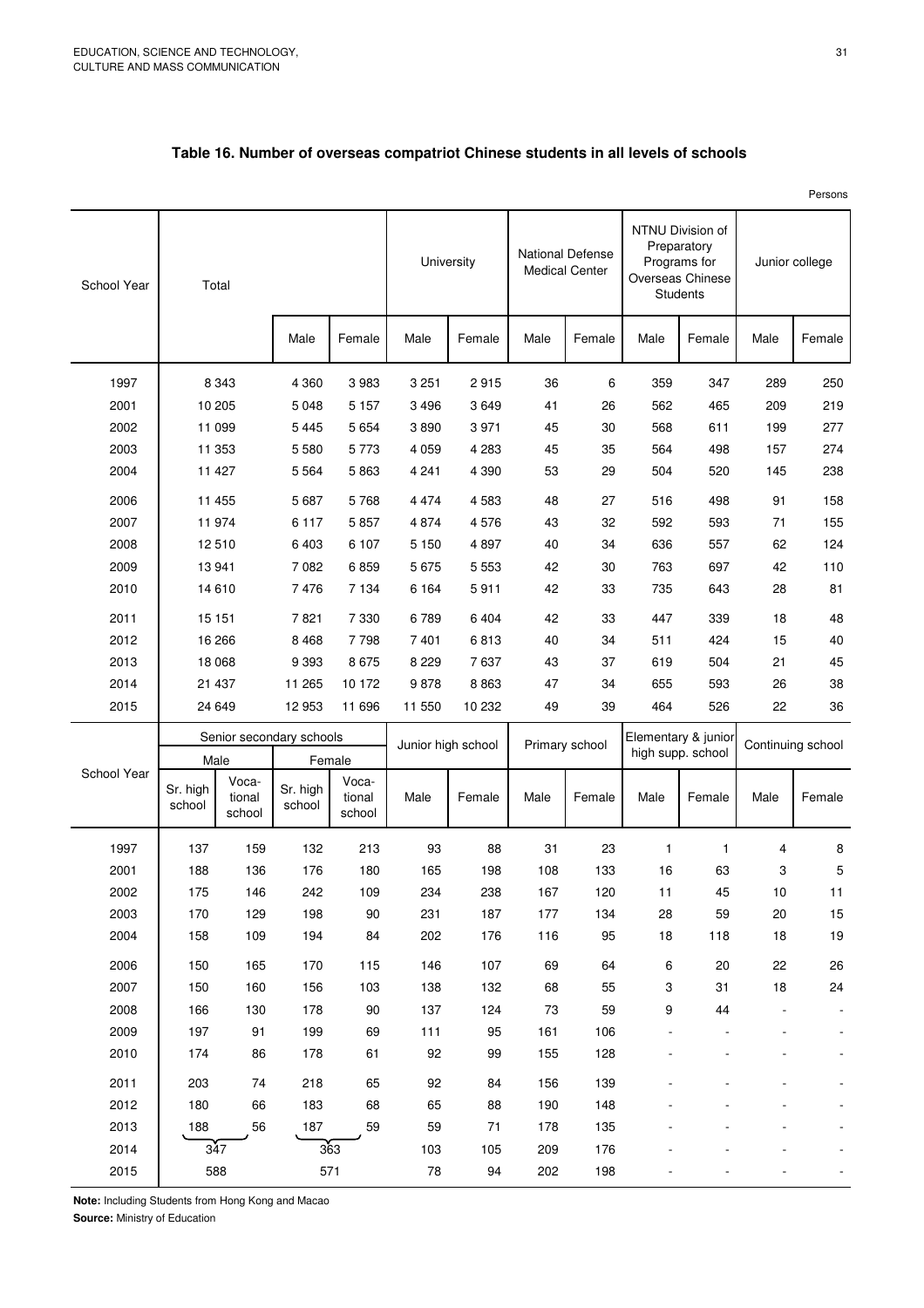#### **Table 17. Summary of R&D personnel**

|                                    |               |                     | R&D personnel                         |                                    | R&D personnel indicators      |                  |                    |                                  |                                   |                                                    |
|------------------------------------|---------------|---------------------|---------------------------------------|------------------------------------|-------------------------------|------------------|--------------------|----------------------------------|-----------------------------------|----------------------------------------------------|
|                                    |               | Researchers (1)     |                                       | Technicians                        |                               | Supporting staff |                    | Resear-                          | Resear-                           | Annual<br>R&D                                      |
| Year                               | Total         |                     | Female                                |                                    | Female                        |                  | Female             | chers per<br>1,000<br>population | chers per<br>1,000 labor<br>force | expenditure<br>per<br>researcher<br>(Million NT\$) |
| 1991                               | 82 436        | 34 387              | $\ddotsc$                             | 34 630                             | $\ldots$                      | 13 4 19          | .                  | 1.7                              | 4.0                               | 2.38                                               |
| 1996                               | 116 853       | 53 754              | $\ddots$                              | 46 844                             | $\cdots$                      | 16 255           | $\ldots$           | 2.5                              | 5.8                               | 2.57                                               |
| 1999                               | 134 845       | 67 165              | 13 307                                | 51 754                             | 11 633                        | 15 9 26          | 8 0 25             | 3.0                              | 7.0                               | 2.84                                               |
| 2000                               | 137 622       | 69 526              | 12737                                 | 51 581                             | 12 259                        | 16515            | 8708               | 3.1                              | 7.1                               | 2.84                                               |
| 2001                               | 138 409       | 73 239              | 13 3 34                               | 48 886                             | 11830                         | 16 283           | 9 0 9 6            | 3.3                              | 7.4                               | 2.80                                               |
| 2005                               | 195 721       | 115 954             | 22 712                                | 62 298                             | 16 194                        | 17469            | 9559               | 5.1                              | 11.2                              | 2.42                                               |
| 2006                               | 212 483       | 126 168             | 25 8 20                               | 67 715                             | 17828                         | 18 600           | 10889              | 5.5                              | 12.0                              | 2.43                                               |
| 2007                               | 228 987       | 136 249             | 27 294                                | 72 799                             | 19 115                        | 19 939           | 11 773             | 5.9                              | 12.7                              | 2.44                                               |
| 2008                               | 241 366       | 144 234             | 28 994                                | 77 218                             | 20 5 23                       | 19914            | 11 885             | 6.3                              | 13.3                              | 2.44                                               |
| 2009                               | 256 543       | 155 216             | 31 899                                | 80 271                             | 22 3 68                       | 21 056           | 11818              | 6.7                              | 14.2                              | 2.37                                               |
| 2010                               | 273 447       | 165 585             | 34 613                                | 86 809                             | 23 745                        | 21 053           | 12 358             | 7.1                              | 15.0                              | 2.39                                               |
| 2011                               | 288726        | 174 600             | 37 626                                | 91 757                             | 25 087                        | 22 369           | 13 4 63            | 7.5                              | 15.6                              | 2.37                                               |
| 2012                               | 296 724       | 179 830             | 39 144                                | 94 966                             | 26 037                        | 21 928           | 12 501             | 7.7                              | 15.9                              | 2.41                                               |
| 2013                               | 301 001       | 180 353             | 39 599                                | 98 497                             | 26 5 66                       | 22 151           | 13 1 26            | 7.7                              | 15.8                              | 2.54                                               |
| 2014                               | 307933        | 182 119             | 40 276                                | 103 431                            | 27 317                        | 22 383           | 12 8 69            | 7.8                              | 15.8                              | 2.65                                               |
| Researchers (Full time equivalent) |               |                     |                                       |                                    |                               |                  |                    |                                  |                                   |                                                    |
|                                    |               |                     |                                       | By field of science and technology |                               |                  |                    |                                  | By qualification                  |                                                    |
| Year                               | Total         | Natural<br>sciences | Engi-<br>neering &<br>techno-<br>logy | Medical<br>sciences                | Agricul-<br>tural<br>sciences | Humanities       | Social<br>sciences | Ph.D.                            | Master                            | Bachelor                                           |
| 1999                               | 54 844        | 7962                | 35 172                                | 4 189                              | 2949                          | 2 0 4 6          | 2 5 2 6            | 11 614                           | 20 435                            | 22 795                                             |
| 2000                               | 55 460        | 7 3 2 6             | 36 525                                | 4 3 2 2                            | 2787                          | 1 550            | 2 9 5 0            | 12 061                           | 22 033                            | 21 366                                             |
| 2001                               | 59 656        | 8692                | 38 874                                | 4 4 3 3                            | 3 0 3 7                       | 1588             | 3 0 3 3            | 12797                            | 24 8 25                           | 22 034                                             |
| 2002                               | 69887         | 10 107              | 46 278                                | 5 3 4 9                            | 3 2 4 1                       | 1687             | 3 2 2 5            | 13 4 48                          | 33 787                            | 22 651                                             |
| 2003                               | 75 111        | 10833               | 49 933                                | 5791                               | 3 0 6 7                       | 1 704            | 3783               | 13 944                           | 37 748                            | 23 4 19                                            |
| 2005                               | 88 859        | 13891               | 58 846                                | 6477                               | 3 0 7 0                       | 2 0 7 1          | 4 5 0 4            | 15 450                           | 47 056                            | 26 353                                             |
| 2006                               | 95 176        | 15 327              | 62759                                 | 6611                               | 3 2 3 9                       | 2 0 5 8          | 5 1 8 2            | 16 792                           | 49 545                            | 28 839                                             |
| 2007                               | 103 786       | 17 204              | 68 616                                | 6707                               | 3 2 0 8                       | 2 3 9 1          | 5 6 6 0            | 18 264                           | 54 324                            | 31 197                                             |
| 2008                               | 110 461       | 18 4 8 9            | 73 077                                | 7 3 7 5                            | 3 2 1 6                       | 2 5 24           | 5 7 7 9            | 19 580                           | 58 157                            | 32725                                              |
| 2009                               | 119 583       | 19 558              | 79 249                                | 8 1 2 9                            | 3 2 7 1                       | 2 9 0 4          | 6471               | 20 989                           | 64 056                            | 34 539                                             |
| 2010                               | 128 347       | 20 727              | 85 692                                | 8807                               | 3594                          | 2 9 8 4          | 6 5 4 4            | 22 473                           | 68 462                            | 37412                                              |
| 2011                               | 134 762       | 21 614              | 90 747                                | 9 0 24                             | 3 5 3 8                       | 3 2 0 4          | 6637               | 23 847                           | 71 262                            | 39 653                                             |
| 2012                               | 140 102       | 22 611              | 94 278                                | 9 500                              | 3 5 0 4                       | 3 1 8 7          | 7 0 2 2            | 25 0 25                          | 74 101                            | 40 976                                             |
| 2013                               | 141 159       | 23 181              | 94 792                                | 9516                               | 3 5 5 4                       | 3 1 6 9          | 6947               | 25 988                           | 75 505                            | 39 666                                             |
| 2014                               | 142 983       | 23 387              | 96 245                                | 9883                               | 3 4 6 6                       | 3 2 0 3          | 6799               | 26 143                           | 77 240                            | 39 600                                             |
| <b>Business enterprise</b>         |               |                     |                                       |                                    |                               |                  | 1 2 8 7            | 5 7 5 3                          | 55 745                            | 35 5 21                                            |
|                                    | 97 019        | 14 774              | 78 170                                | 2 1 3 3                            | 401                           | 253              |                    |                                  |                                   |                                                    |
| Government                         | 14 753        | 2 6 6 3             | 7524                                  | 2 2 6 5                            | 1 505                         | 314              | 483                | 5 1 0 4                          | 7661                              | 1989                                               |
| Higher education                   | 30 621<br>590 | 5925<br>26          | 10413<br>138                          | 5 0 36<br>178                      | 1 4 6 3<br>97                 | 2628             | 4886<br>143        | 15 0 32<br>255                   | 13 599<br>235                     | 1990<br>100                                        |

**Note:** R&D personnel do not include the personnel of defense from 1999 to 2001 and include the students of Ph. D. program from 2002. **Source:** Ministry of Science and Technology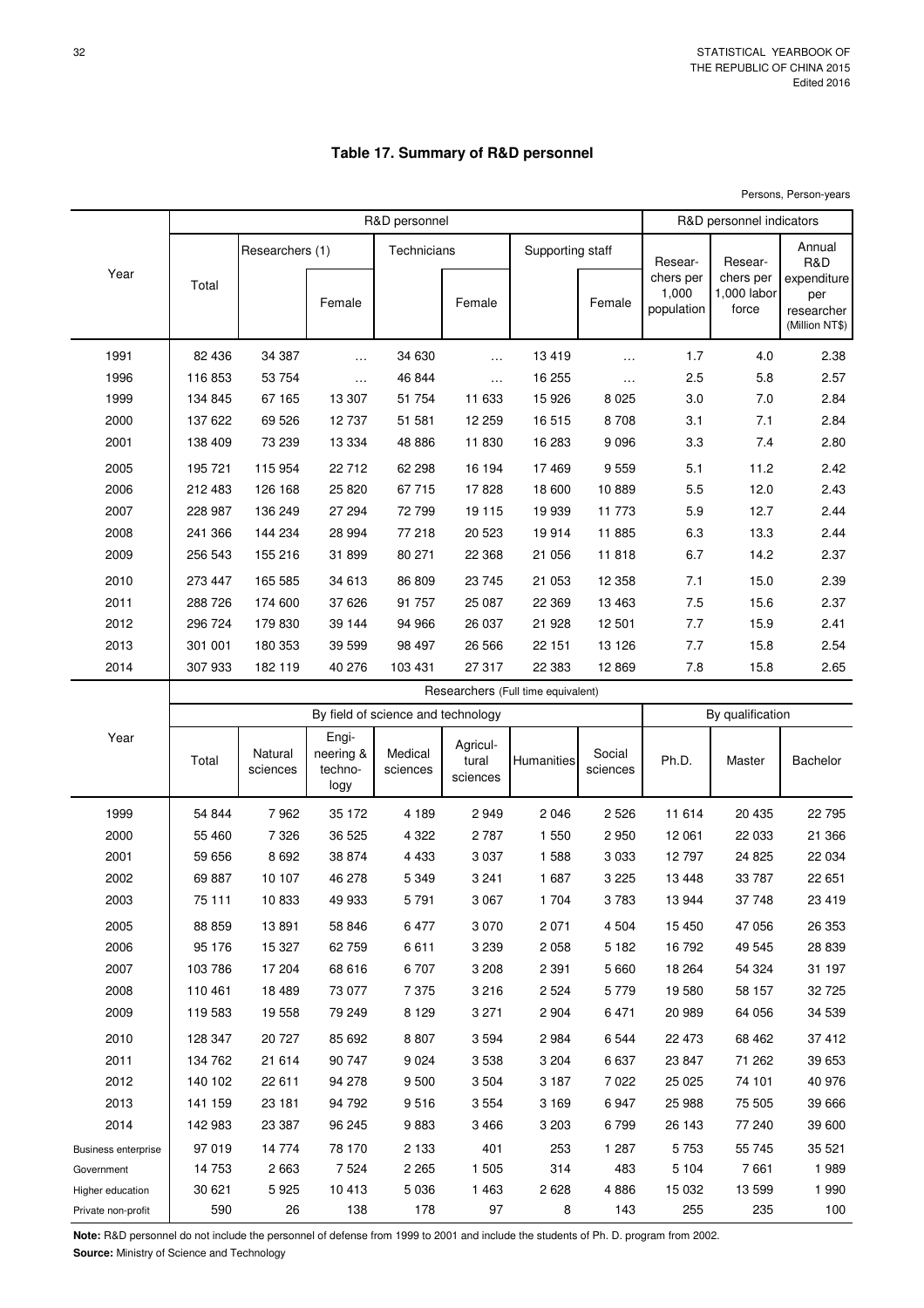Year

1991 | 81 765 14.3 1.68 1.73 52.1 ... .. 1996 10.3 1.76 1.79 41.6 ... ... ... 1999 8.0 1.96 1.98 32.5 ... 10.6 1.65 2000 3.7 1.88 1.91 33.4 ... 10.4 1.64 2001 3.7 1.98 2.02 33.3 1.26 10.8 1.68 2005 6.7 2.27 2.32 31.5 1.36 10.3 2.09 2006 9.3 2.37 2.43 31.4 1.34 10.2 2.22 2007 8.1 2.41 2.47 29.8 1.36 10.0 2.33 2008 6.1 2.61 2.68 28.2 1.56 10.2 2.60 81 765 190 520 197 631 137 955 204 974 **Business** enterprise R&D expenditure as a % of value-added in industry (2) (%) R&D expenditure Growth rate (%) R&D expenditure as a % of GNI (%) R&D expenditure as a % of GDP (%) Gov. sector R&D expenditure as a % of R&D expenditure (%) Manufacturing industry R&D expenditure as a % of sales (1)  $(96)$ Basic research expenditure as a % of R&D expenditure (%) 351 911 307 037 331 777 280 980

| 2014 |                               | 483 492    | 5.6                 | 2.92                   | 3.00            | 21.7                          | 1.93                     | 9.0                 | 3.12                  |
|------|-------------------------------|------------|---------------------|------------------------|-----------------|-------------------------------|--------------------------|---------------------|-----------------------|
|      |                               |            |                     |                        | R&D expenditure |                               |                          |                     |                       |
| ear  |                               |            | By source of funds  |                        |                 |                               | By sector of performance |                     |                       |
|      | <b>Business</b><br>enterprise | Government | Higher<br>education | Private non-<br>profit | Abroad          | <b>Business</b><br>enterprise | Government               | Higher<br>education | Private non<br>profit |
| 1991 |                               |            |                     |                        |                 |                               |                          |                     |                       |
| 1996 |                               |            |                     |                        |                 |                               |                          |                     | ۰                     |
| 1999 | 125 712                       | 61 989     | 1749                | 959                    | 110             | 122 158                       | 44 636                   | 22 334              | 392                   |
| 2000 | 128 386                       | 65 980     | 2 1 9 3             | 999                    | 74              | 125 698                       | 46 494                   | 24 047              | 392                   |
| 2001 | 132 950                       | 68 339     | 2 7 1 9             | 931                    | 35              | 130 296                       | 47 732                   | 25 5 21             | 425                   |

 4.5 2.75 2.84 28.9 1.84 10.4 2.77 7.6 2.72 2.80 27.4 1.60 10.0 2.72 4.7 2.82 2.90 26.2 1.60 9.7 2.86 4.6 2.86 2.95 24.6 1.75 9.4 3.02 5.6 2.92 3.00 23.3 1.85 9.2 3.08

1991 - - - - - - - - - 1996 | Paris III - Paris II - Paris II - Paris II - Paris II - Paris II - Paris II - Paris II - Paris II - Par 1999 125 712 61 989 1 749 959 110 122 158 44 636 22 334 1 392 2000 128 386 65 980 2 193 999 74 125 698 46 494 24 047 1 392 2001 132 950 68 339 2 719 931 35 130 296 47 732 25 521 1 425 2005 187 853 88 633 3 147 1 204 144 188 390 59 143 32 092 1 355 2006 206 177 96 443 3 257 1 071 91 207 238 60 965 37 565 1 270 2007 228 464 98 966 3 158 1 051 137 229 517 60 643 40 400 1 218 2008 247 913 99 260 3 441 1 144 153 248 868 58 928 42 905 1 209 2009 256 633 106 153 3 683 1 191 149 258 039 61 587 46 823 1 359 2010 282 169 108 615 3 797 1 093 161 283 421 63 020 47 970 1 424 enterprise Government Private non-Year Bus ente

**Note:** 1. R&D expenditure include defense R&D expenditure from 2002.

457 641

433 502

2. About the data of source of funds and sector of performance, they couldn't link up before 1999 because their classifications are different.

are estimates (1) MOEA's Factory Adjustment and Operation Survey was not conducted in 2011, and the data of 2014 has not released yet, so sales for these years

2011 300 874 108 464 3 918 1 007 148 301 477 62 546 48 978 1 410 2012 321 423 106 758 3 965 791 565 322 111 61 172 48 898 1 321 2013 345 624 106 692 3 912 777 636 346 206 60 993 48 987 1 455 2014 373 444 104 776 3 844 860 569 373 019 60 734 48 131 1 608

(2) Value added in industry are calculated from National Accounts by DGBAS, and in accordance with the industrial scope of OECD definition.

**Source:** 1. Ministry of Science and Technology

2. Directorate-General of Budget, Accounting and Statistics

Million NT\$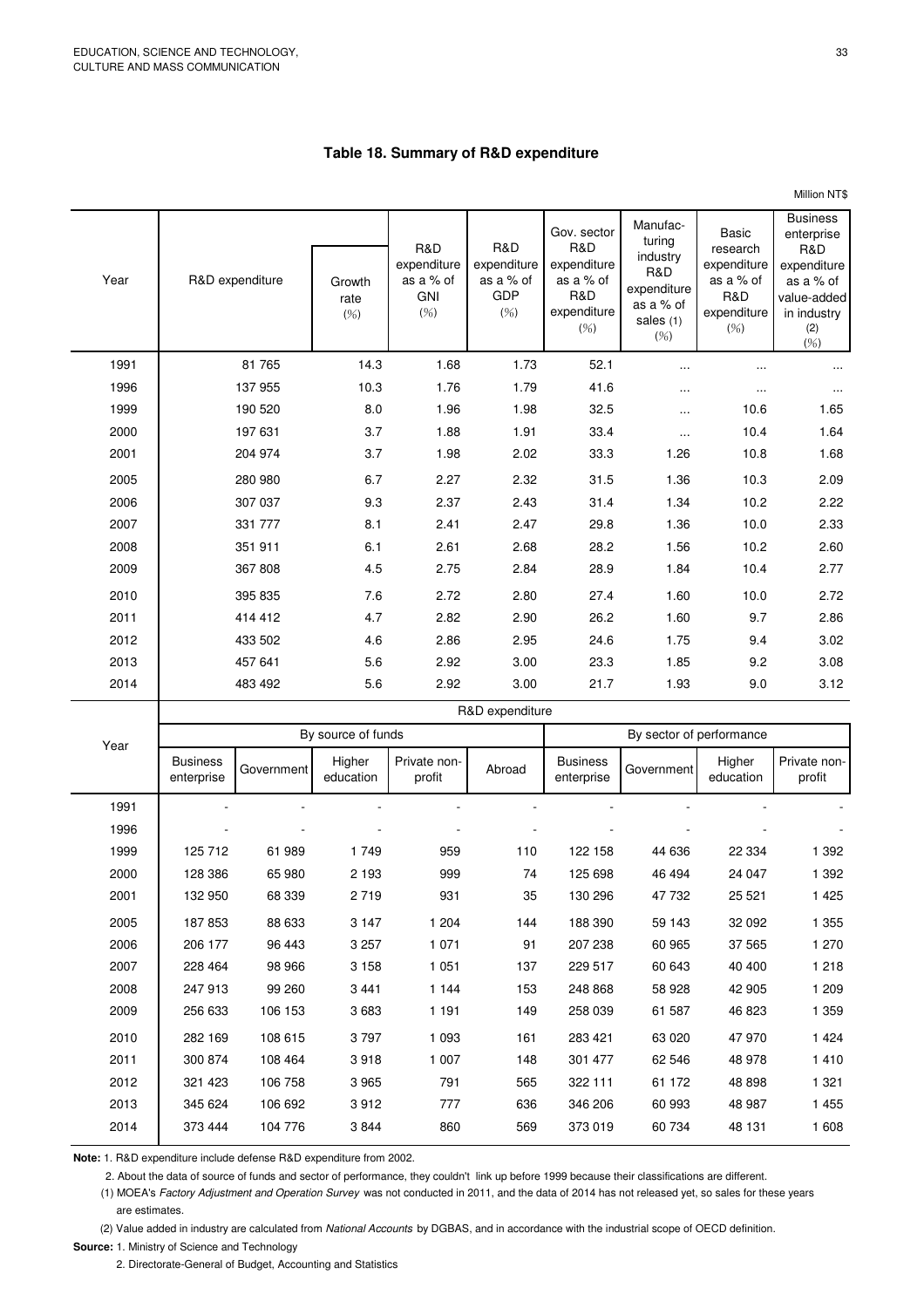#### **Table 18. Summary of R&D expenditure** (continued)

Million NT\$

|      | R&D expenditure          |                     |                             |           |                         |                        |           |                         |                                 |  |  |  |  |
|------|--------------------------|---------------------|-----------------------------|-----------|-------------------------|------------------------|-----------|-------------------------|---------------------------------|--|--|--|--|
|      |                          | By type of R&D      |                             |           | By Type of costs        |                        |           |                         |                                 |  |  |  |  |
| Year |                          |                     |                             |           | R&D current expenditure |                        |           | R&D capital expenditure |                                 |  |  |  |  |
|      | <b>Basic</b><br>research | Applied<br>research | Experimental<br>development | Sub-total | Labor costs             | Other<br>current costs | Sub-total | Land and<br>buildings   | Instruments<br>and<br>equipment |  |  |  |  |
| 1991 | 8 2 7 5                  | 33 320              | 40 170                      | $\cdots$  | .                       | $\cdots$               | $\cdots$  | $\cdots$                | $\cdots$                        |  |  |  |  |
| 1996 | 15 2 23                  | 41 463              | 81 269                      | $\cdots$  | .                       | $\cdots$               | $\cdots$  | $\cdots$                | $\cdots$                        |  |  |  |  |
| 1999 | 20 115                   | 60 253              | 110 153                     | 164 698   | 83 309                  | 81 388                 | 25 823    | 3 0 9 5                 | 22 7 28                         |  |  |  |  |
| 2000 | 20 4 6 2                 | 59 288              | 117880                      | 170 534   | 87 658                  | 82 875                 | 27 097    | 4684                    | 22 413                          |  |  |  |  |
| 2001 | 22 143                   | 59 914              | 122 917                     | 175 730   | 89 634                  | 86 096                 | 29 244    | 5755                    | 23 489                          |  |  |  |  |
| 2005 | 28 961                   | 74 219              | 177801                      | 246 314   | 131 136                 | 115 179                | 34 666    | 4 4 9 4                 | 30 172                          |  |  |  |  |
| 2006 | 31 2 2 9                 | 81 270              | 194 539                     | 269 860   | 143 957                 | 125 903                | 37 177    | 2898                    | 34 279                          |  |  |  |  |
| 2007 | 33 189                   | 85 123              | 213 465                     | 291 953   | 156 990                 | 134 963                | 39 824    | 3 4 2 0                 | 36 404                          |  |  |  |  |
| 2008 | 35 779                   | 89 636              | 226 496                     | 318 260   | 175 500                 | 142 759                | 33 651    | 2 2 5 9                 | 31 392                          |  |  |  |  |
| 2009 | 38 097                   | 94 042              | 235 669                     | 334 698   | 188 913                 | 145 785                | 33 110    | 2488                    | 30 622                          |  |  |  |  |
| 2010 | 39 487                   | 97 736              | 258 612                     | 361 467   | 207 997                 | 153 470                | 34 368    | 2 2 2 1                 | 32 147                          |  |  |  |  |
| 2011 | 40 184                   | 98 223              | 276 005                     | 378 491   | 216 085                 | 162 406                | 35 921    | 2639                    | 33 282                          |  |  |  |  |
| 2012 | 40 748                   | 101 580             | 291 173                     | 395 863   | 228 645                 | 167 219                | 37 638    | 1890                    | 35 748                          |  |  |  |  |
| 2013 | 41 966                   | 106 233             | 309 442                     | 417 396   | 241 801                 | 175 595                | 40 245    | 3885                    | 36 360                          |  |  |  |  |
| 2014 | 43 408                   | 111 026             | 329 058                     | 441 333   | 263 256                 | 178 076                | 42 159    | 5047                    | 37 113                          |  |  |  |  |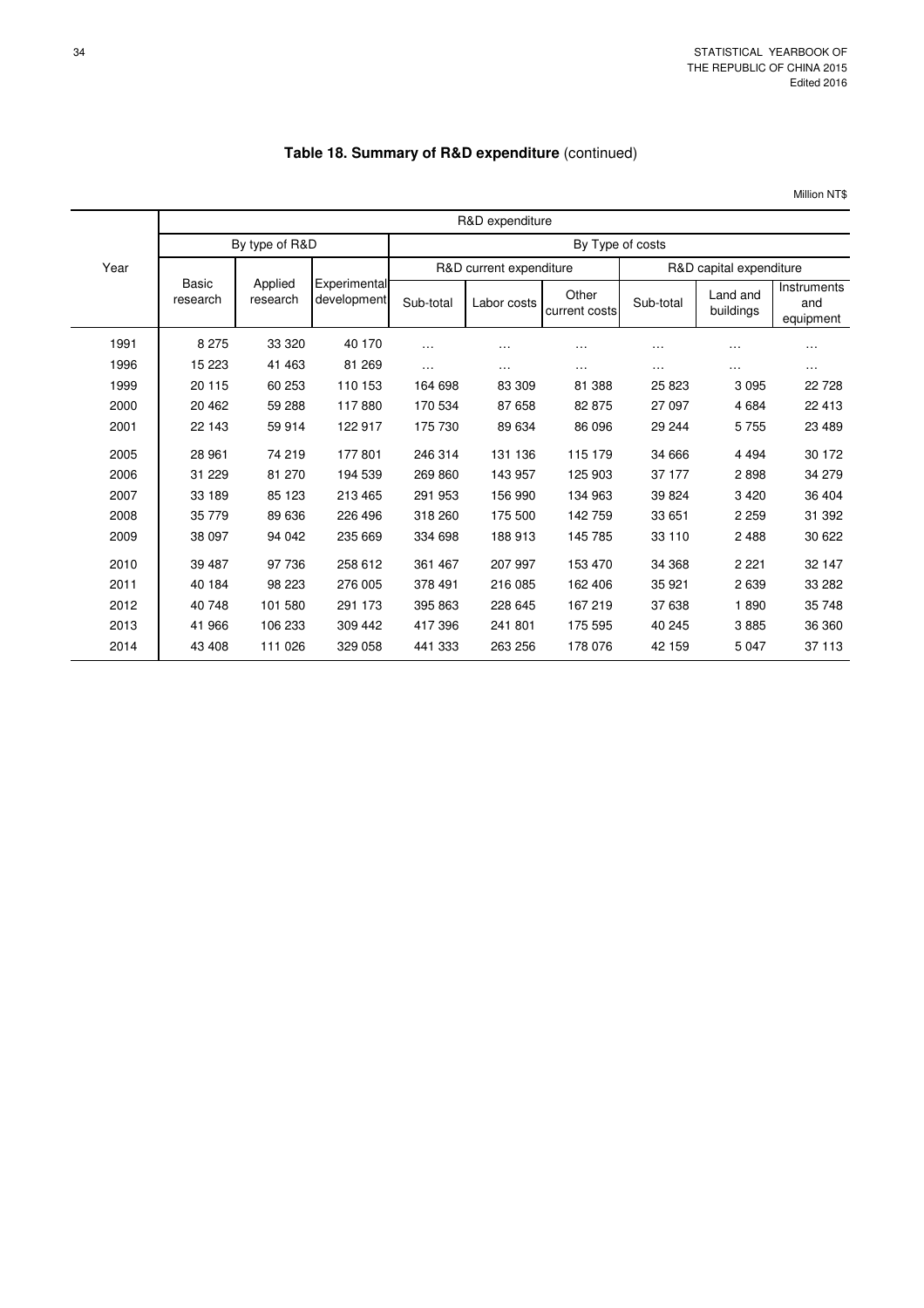Cases

| Year | No. of patent              |           | <b>Types</b>  |         | Residents & non-residents |               |
|------|----------------------------|-----------|---------------|---------|---------------------------|---------------|
|      | applications               | Invention | Utility model | Design  | Residents                 | Non-residents |
| 1956 | 541                        | 59        | 322           | 160     | 514                       | 27            |
| 1971 | 4 6 4 0                    | 1879      | 2 3 4 4       | 417     | 3 0 2 3                   | 1617          |
| 1981 | 15 0 27                    | 3872      | 7 4 0 8       | 3747    | 10 131                    | 4896          |
| 1991 | 36 127                     | 10 325    | 16 644        | 9 1 5 8 | 22 940                    | 13 187        |
| 2001 | 67860                      | 33 392    | 25 370        | 9 0 9 8 | 40 210                    | 27 650        |
| 2006 | 80 988                     | 50 111    | 23 279        | 7598    | 48 626                    | 32 362        |
| 2007 | 81 834                     | 51 676    | 22 715        | 7443    | 49 595                    | 32 239        |
| 2008 | 83 613                     | 51 909    | 23 953        | 7751    | 51 339                    | 32 274        |
| 2009 | 78 4 25                    | 46 654    | 25 032        | 6739    | 51 256                    | 27 169        |
| 2010 | 80 494                     | 47 442    | 25 832        | 7 2 2 0 | 52 107                    | 28 387        |
| 2011 | 82 988                     | 50 082    | 25 170        | 7736    | 52 221                    | 30 767        |
| 2012 | 85 073                     | 51 189    | 25 636        | 8 2 4 8 | 52 515                    | 32 558        |
| 2013 | 83 211                     | 49 218    | 25 0 25       | 8 9 6 8 | 50 714                    | 32 497        |
| 2014 | 78 014                     | 46 378    | 23 4 8 8      | 8 1 4 8 | 45 868                    | 32 146        |
| 2015 | 73 627                     | 44 415    | 21 404        | 7808    | 41 869                    | 31 758        |
|      |                            |           |               |         |                           |               |
| Year | No. of patent grant<br>(1) |           | <b>Types</b>  |         | Residents & non-residents |               |
|      |                            | Invention | Utility model | Design  | Residents                 | Non-residents |
| 1956 | 189                        | 31        | 114           | 44      | 170                       | 19            |
| 1971 | 2 5 2 4                    | 1 4 3 3   | 946           | 145     | 969                       | 1 5 5 5       |
| 1981 | 6 2 6 4                    | 2 0 7 4   | 2 9 0 2       | 1 2 8 8 | 2897                      | 3 3 6 7       |
| 1991 | 27 281                     | 10 123    | 12 344        | 4814    | 13 555                    | 13726         |

| 190 I | +ס∠ ס  | 2 U 74  | 2 YUZ   | 500 ا   | 2091   | ა ახ7  |
|-------|--------|---------|---------|---------|--------|--------|
| 1991  | 27 281 | 10 123  | 12 344  | 4814    | 13 555 | 13726  |
| 2001  | 53 789 | 24 4 29 | 21 21 2 | 8 1 4 8 | 32 310 | 21 479 |
|       |        |         |         |         |        |        |
| 2006  | 48 774 | 23 228  | 19 407  | 6 1 3 9 | 33 773 | 15 001 |
| 2007  | 49 006 | 22 218  | 20 769  | 6019    | 34 068 | 14 938 |
| 2008  | 42 283 | 12867   | 23 411  | 6 0 0 5 | 32 364 | 9919   |
| 2009  | 43 724 | 14 138  | 23 591  | 5995    | 33 457 | 10 267 |
| 2010  | 45 966 | 16 345  | 23 935  | 5686    | 35 056 | 10910  |
|       |        |         |         |         |        |        |
| 2011  | 50 305 | 20 025  | 24 037  | 6 2 4 3 | 36 924 | 13 381 |
| 2012  | 56 610 | 25 536  | 24 643  | 6431    | 39 645 | 16 965 |
| 2013  | 72 148 | 40 251  | 24 847  | 7 0 5 0 | 47 534 | 24 614 |
| 2014  | 76 255 | 45 603  | 23 713  | 6939    | 47848  | 28 407 |
| 2015  | 78 090 | 48 318  | 22 106  | 7666    | 46 486 | 31 604 |
|       |        |         |         |         |        |        |

**Note:** (1)This system was replaced by the patent granted system on July 1, 2004, which issues a certificate at the same time the approval is published; number of patent grant is the number of approval before 2005.

**Source:** Intellectual Property Office, Ministry of Economic Affairs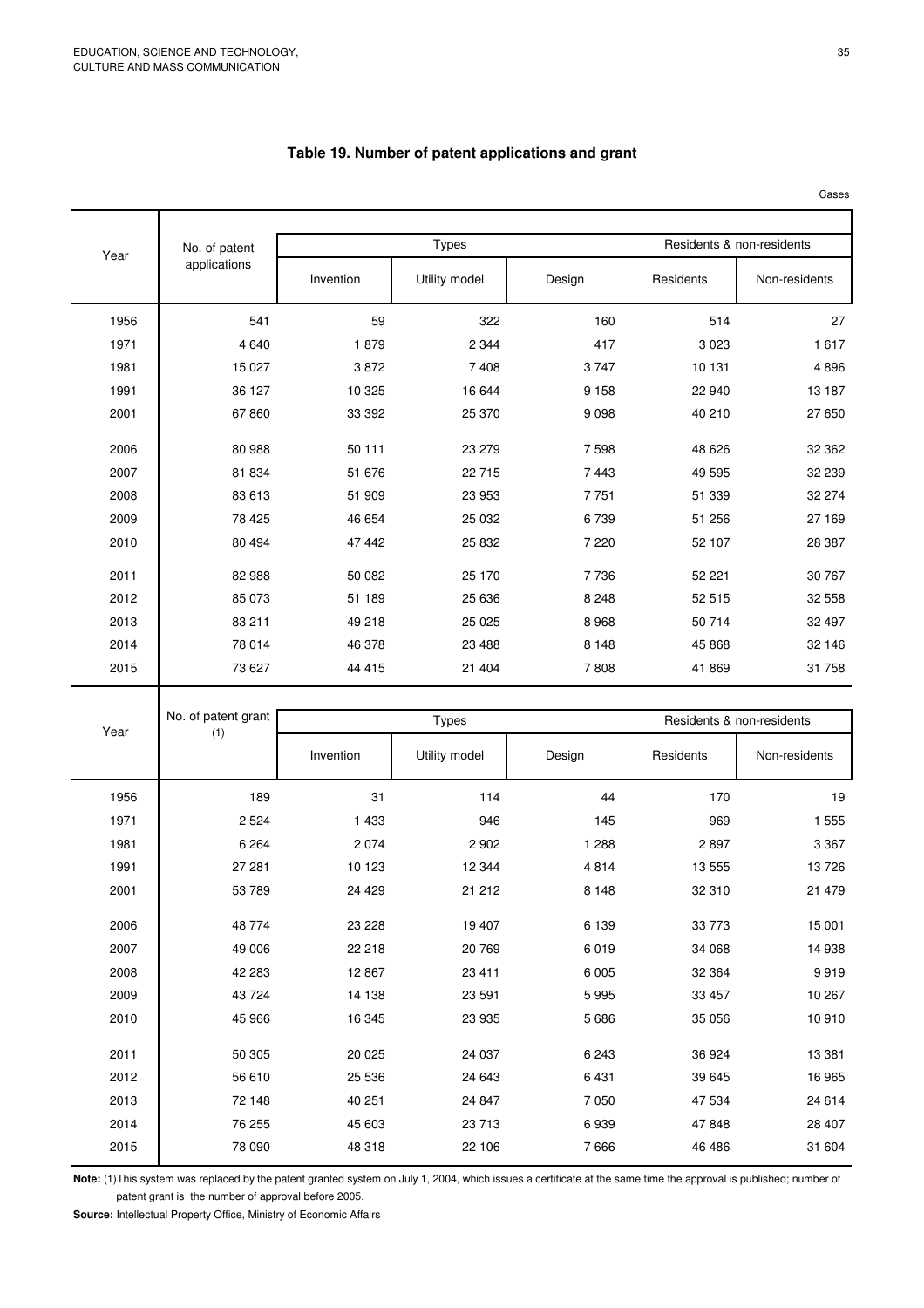#### **Table 20. General conditions of culture and mass communication**

Numbers

|             |                          |                         |                                                  |                           |               | Radio & TV |                     |                                            |                        |                      |  |
|-------------|--------------------------|-------------------------|--------------------------------------------------|---------------------------|---------------|------------|---------------------|--------------------------------------------|------------------------|----------------------|--|
|             |                          |                         |                                                  |                           |               |            | Wireless radio & TV |                                            | Satellite broadcasting |                      |  |
| End of Year | Publishing<br>industries | & related<br>publishing | Newspaper Periodical &<br>magazine<br>publishing | <b>Book</b><br>publishing | Cinema<br>(1) | Radio      | <b>TV</b>           | <b>Direct</b><br>satellite<br>broadcasting |                        | Program supplier (2) |  |
|             |                          |                         |                                                  |                           |               |            |                     | service<br>operator                        | Domestic               | Foreign              |  |
| 1971        | $\cdots$                 |                         | $\cdots$                                         | $\cdots$                  | 700           | $\cdots$   | $\cdots$            |                                            |                        |                      |  |
| 1981        | $\ddotsc$                |                         | $\cdots$                                         | $\cdots$                  | 602           | $\cdots$   | $\cdots$            |                                            |                        |                      |  |
| 1991        | $\ddotsc$                | $\cdots$                | $\cdots$                                         | $\ddotsc$                 | 343           |            | $\cdots$            | $\cdots$                                   | $\cdots$               | $\cdots$             |  |
| 1996        | 2 3 2 6                  | 121                     | 817                                              | 1 0 3 9                   | 214           | $\cdots$   | $\cdots$            | $\cdots$                                   | $\cdots$               | $\cdots$             |  |
| 2001        | 2853                     | 190                     | 820                                              | 1 4 0 9                   | 164           |            | $\cdots$            |                                            | $\cdots$               | $\cdots$             |  |
| 2006        | 3 4 6 1                  | 176                     | 941                                              | 1766                      | 151           |            | $\cdots$            | $\cdots$                                   | $\cdots$               | $\cdots$             |  |
| 2007        | 3520                     | 193                     | 961                                              | 1 7 7 5                   | 148           |            | $\cdots$            | $\cdots$                                   | $\cdots$               | $\cdots$             |  |
| 2008        | 3 0 8 6                  | 198                     | 982                                              | 1748                      | 104           |            | $\cdots$            |                                            |                        | $\cdots$             |  |
| 2009        | 3 1 8 7                  | 189                     | 1 0 1 8                                          | 1 770                     | 101           | 172        | 5                   |                                            | 79                     | 30                   |  |
| 2010        | 3 3 2 6                  | 193                     | 1 0 7 8                                          | 1789                      | 99            | 171        | 5                   | $\cdots$                                   | 82                     | 30                   |  |
| 2011        | 3418                     | 207                     | 1 1 2 1                                          | 1757                      | 97            | 171        | 5                   | $\cdots$                                   | 80                     | 29                   |  |
| 2012        | 3562                     | 209                     | 1 1 8 3                                          | 1 7 7 2                   | 95            | 171        | 5                   | 8                                          | 80                     | 29                   |  |
| 2013        | 3593                     | 212                     | 1 1 8 1                                          | 1763                      | 98            | 171        | 5                   | 7                                          | 84                     | 30                   |  |
| 2014        | 3676                     | 220                     | 1 2 4 0                                          | 1748                      | 100           | 171        | 5                   | 6                                          | 86                     | 29                   |  |
| 2015        | 3755                     | 234                     | 1 2 3 8                                          | 1768                      | 105           | 171        | 5                   | 6                                          | 93                     | 30                   |  |
|             |                          |                         |                                                  |                           | Radio & TV    |            |                     |                                            |                        |                      |  |

|             |           | Satellite broadcasting |             |           | Cable TV    |                    |                         |                |                 | Multimedia content platform service |
|-------------|-----------|------------------------|-------------|-----------|-------------|--------------------|-------------------------|----------------|-----------------|-------------------------------------|
| End of Year |           | Channels               | Transmissio | System    | Subscribers | Digital<br>service | Digital pay-<br>channel | <b>Numbers</b> | <b>Channels</b> | Subscribers                         |
|             | Domestic  | Foreign                | n system    | operators |             | subscribers        | subscribers             |                |                 |                                     |
| 1971        | $\cdots$  | $\ddotsc$              | $\cdots$    | $\cdots$  | .           | $\cdots$           | $\cdots$                |                | $\cdots$        | $\cdots$                            |
| 1981        | $\cdots$  | $\cdots$               | $\cdots$    | $\cdots$  | $\cdots$    | $\cdots$           | $\cdots$                | $\cdots$       | $\cdots$        | $\sim$                              |
| 1991        | $\cdots$  | $\ddotsc$              | $\cdots$    | $\cdots$  | $\cdots$    | $\cdots$           | $\cdots$                | $\cdots$       | $\cdots$        | $\cdots$                            |
| 1996        | $\cdots$  | $\cdots$               | $\cdots$    | $\cdots$  | $\cdots$    | $\cdots$           | $\cdots$                | $\cdots$       | $\cdots$        | $\cdots$                            |
| 2001        | $\cdots$  |                        | $\cdots$    | $\cdots$  | $\cdots$    | $\cdots$           | $\cdots$                |                | $\cdots$        | $\cdots$                            |
| 2006        | $\ddotsc$ |                        | $\cdots$    | $\cdots$  | $\cdots$    | $\cdots$           | $\cdots$                | $\cdots$       | $\cdots$        | $\cdots$                            |
| 2007        | $\cdots$  | $\cdots$               | $\cdots$    | $\cdots$  | $\cdots$    | $\cdots$           | $\cdots$                | $\cdots$       | $\cdots$        | $\cdots$                            |
| 2008        | $\cdots$  |                        | $\cdots$    | $\cdots$  | $\cdots$    | $\cdots$           | $\cdots$                | $\cdots$       | $\cdots$        | $\cdots$                            |
| 2009        |           | 233                    | 3           | 60        | 4 980 251   | 256 727            | 146 586                 | 2              | 120             | 668 541                             |
| 2010        |           | 268                    | 3           | 59        | 5 084 491   | 391 462            | 276 984                 | 2              | 158             | 815 579                             |
| 2011        | 158       | 105                    | 3           | 59        | 5 061 737   | 570 727            | 428 448                 | 2              | 181             | 1 064 138                           |
| 2012        | 157       | 112                    | 3           | 59        | 4 989 155   | 1 049 321          | 585 655                 | $\overline{c}$ | 209             | 1 205 760                           |
| 2013        | 165       | 115                    | 3           | 56        | 4 985 222   | 2 275 194          | 972 262                 | 2              | 208             | 1 265 111                           |
| 2014        | 169       | 111                    | 3           | 56        | 5 002 216   | 3 947 507          | 1 212 630               | 1              | 159             | 1 284 557                           |
| 2015        | 181       | 118                    | 3           | 61        | 5 078 876   | 4 5 63 243         | 1 329 730               | 1              | 195             | 1 298 012                           |
|             |           |                        |             |           |             |                    |                         |                |                 |                                     |

**Note:** (1) Data do not include Kinmen County and Lienchiang County before 1988.

(2) Some program suppliers are for both domestic and foreign program suppliers at the same time.

**Source: 1.** Ministry of Finance

2. National Communications Commission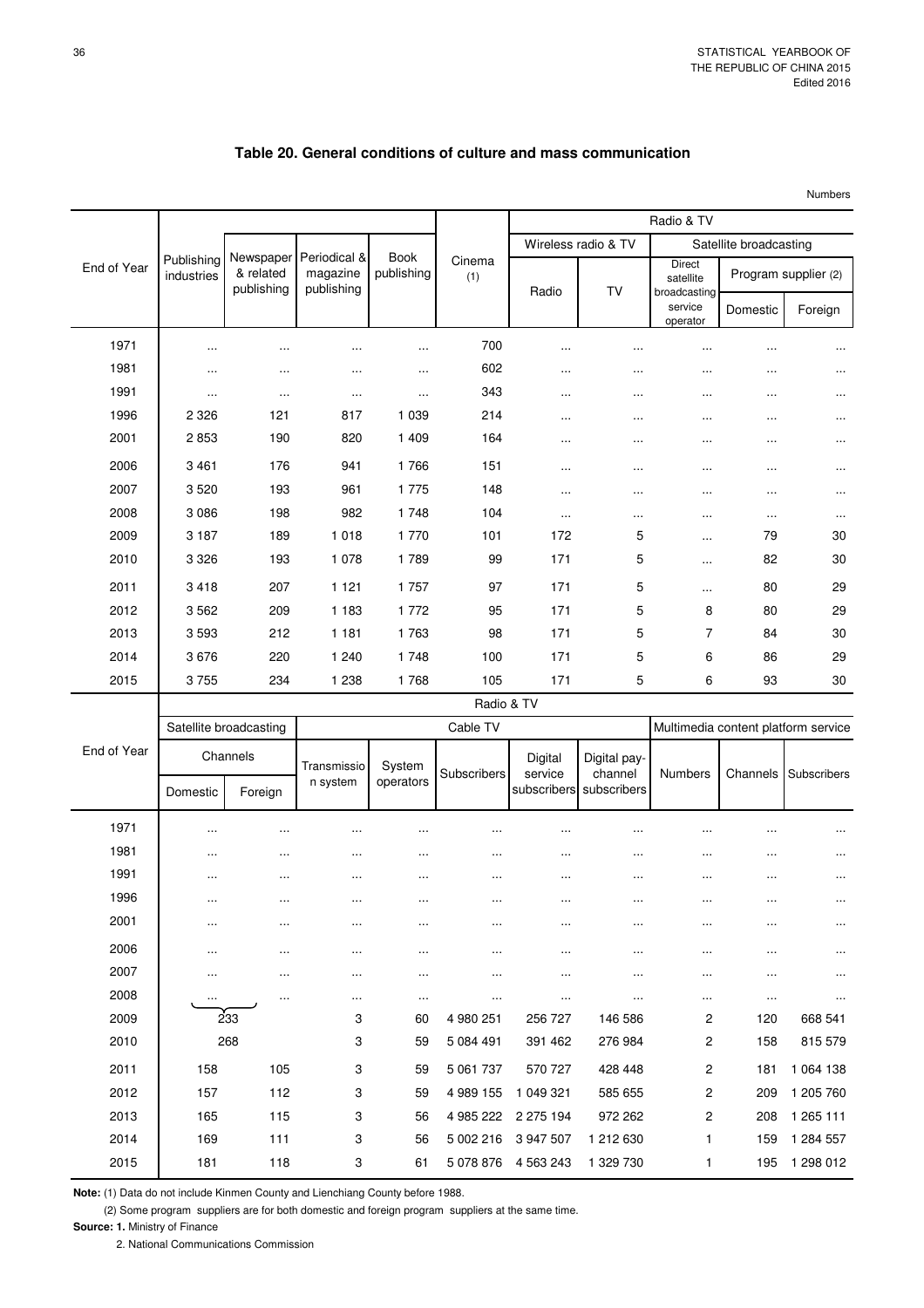# **HEALTH**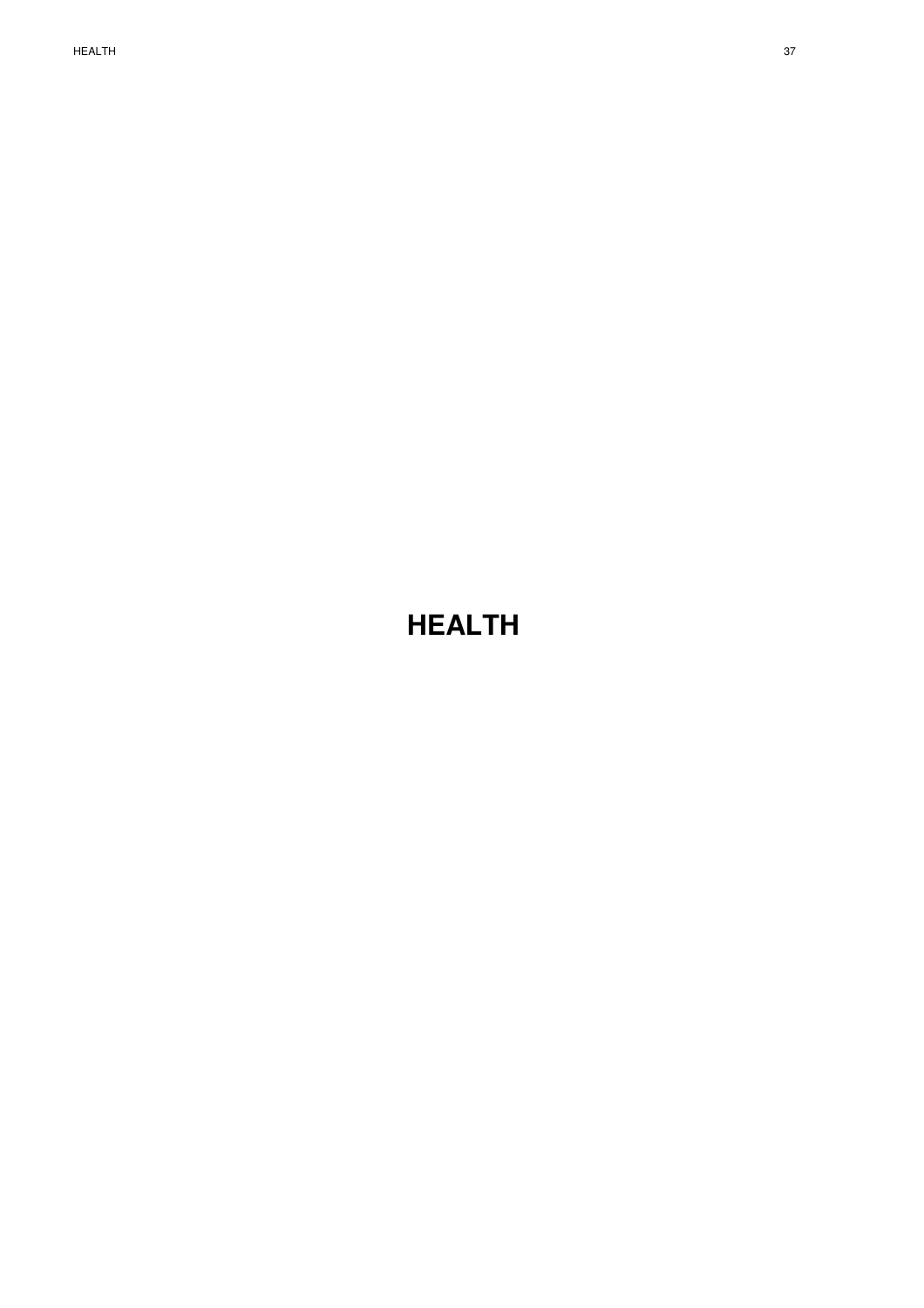#### **Table 21. General situation of medical institutions, registered medical personnel and beds**

No., Persons, Km<sup>2</sup>

| End of Year | Medical      |           |                                       |                                      |                       |          |                                     |                                    |                     |  |  |  |
|-------------|--------------|-----------|---------------------------------------|--------------------------------------|-----------------------|----------|-------------------------------------|------------------------------------|---------------------|--|--|--|
|             | institutions | Hospitals | Hospitals per<br>10.000<br>population | No. of<br>population<br>per hospital | Areas per<br>hospital | Clinics  | Clinics per<br>10,000<br>population | No. of<br>population<br>per cilnic | Areas<br>per clinic |  |  |  |
| 1954        | 1 000        |           | $\cdots$                              | $\cdots$                             |                       | $\cdots$ | $\cdots$                            | $\cdots$                           |                     |  |  |  |
| 1971        | 7 107        |           | $\cdots$                              | $\cdots$                             | $\sim$                | $\cdots$ | $\cdots$                            | $\cdots$                           |                     |  |  |  |
| 1981        | 11 161       | $\cdots$  | $\cdots$                              | $\cdots$                             | $\cdots$              | $\cdots$ | $\cdots$                            | $\cdots$                           | $\cdots$            |  |  |  |
| 1991        | 13 661       | 821       | 0.40                                  | 25 039                               | 44.07                 | 12 840   | 6.25                                | 1 601                              | 2.82                |  |  |  |
| 2001        | 18 265       | 637       | 0.28                                  | 35 174                               | 56.81                 | 17 628   | 7.87                                | 1 2 7 1                            | 2.05                |  |  |  |
| 2006        | 19682        | 547       | 0.24                                  | 41 822                               | 66.16                 | 19 135   | 8.36                                | 1 1 9 6                            | 1.89                |  |  |  |
| 2007        | 19 900       | 530       | 0.23                                  | 43 318                               | 68.28                 | 19 370   | 8.44                                | 1 1 8 5                            | 1.87                |  |  |  |
| 2008        | 20 174       | 515       | 0.22                                  | 44 732                               | 70.27                 | 19 659   | 8.53                                | 1 172                              | 1.84                |  |  |  |
| 2009        | 20 306       | 514       | 0.22                                  | 44 980                               | 70.41                 | 19792    | 8.56                                | 1 1 6 8                            | 1.83                |  |  |  |
| 2010        | 20 691       | 508       | 0.22                                  | 45 595                               | 71.24                 | 20 183   | 8.71                                | 1 1 4 8                            | 1.79                |  |  |  |
| 2011        | 21 135       | 507       | 0.22                                  | 45 809                               | 71.39                 | 20 628   | 8.88                                | 1 1 2 6                            | 1.75                |  |  |  |
| 2012        | 21 437       | 502       | 0.22                                  | 46 446                               | 72.10                 | 20 935   | 8.98                                | 1 1 1 4                            | 1.73                |  |  |  |
| 2013        | 21 713       | 495       | 0.21                                  | 47 219                               | 73.12                 | 21 218   | 9.08                                | 1 1 0 2                            | 1.71                |  |  |  |
| 2014        | 22 041       | 497       | 0.21                                  | 47 150                               | 72.82                 | 21 544   | 9.19                                | 1 0 8 8                            | 1.68                |  |  |  |
| 2015        | 22 177       | 494       | 0.21                                  | 47 555                               | 73.27                 | 21 683   | 9.23                                | 1 0 8 3                            | 1.67                |  |  |  |

**Note:** Data do not include Kinmen County and Lienchiang County before 1993.

**Source:** 1. Ministry of Health and Welfare

2. Ministry of the Interior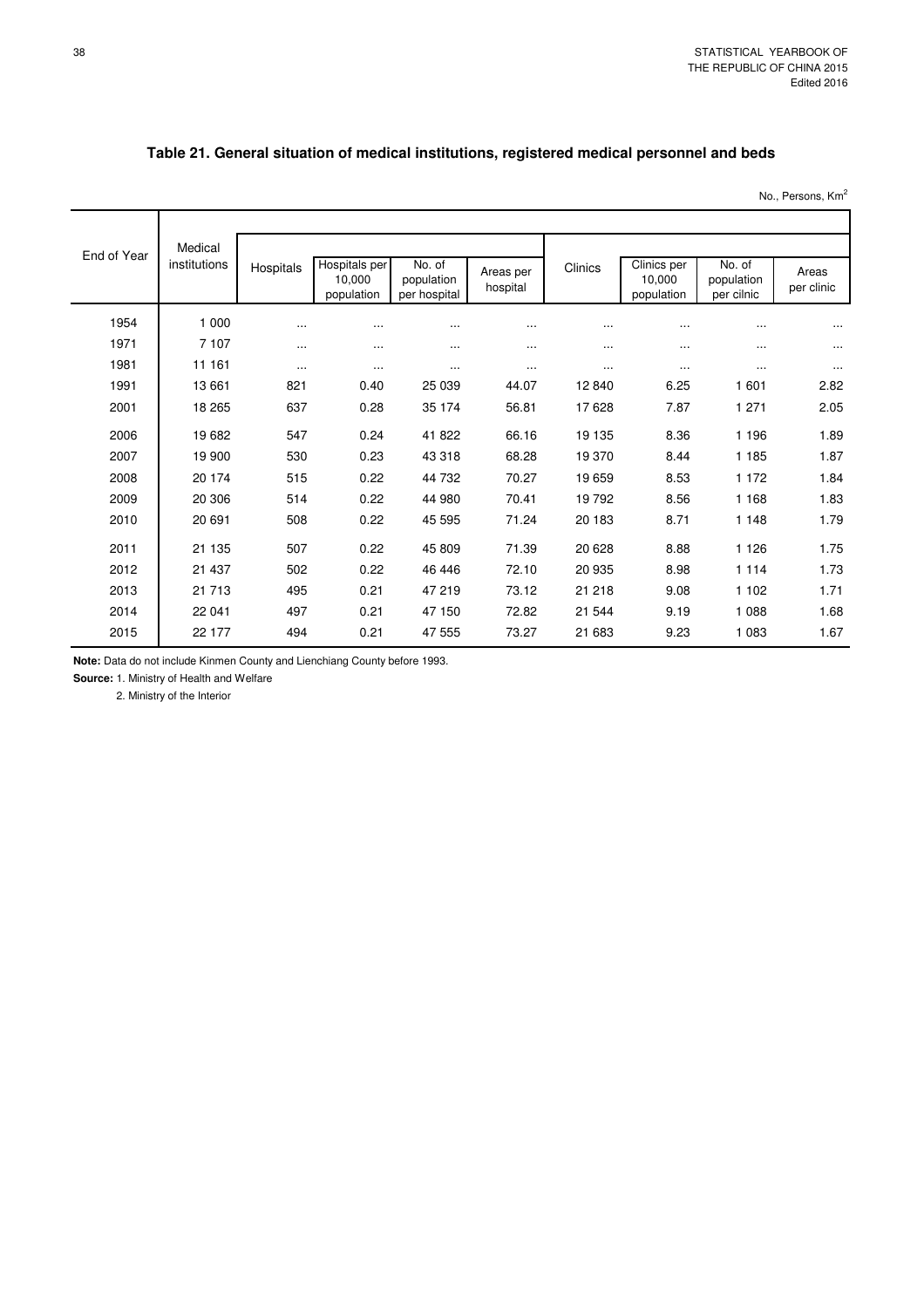#### 1954 10 414 11.90 6.31 1 584 0.29 2 876 3.29 3 042 1971 18 227 12.16 5.23 1 912 0.51 23 984 15.99 625 1981 45 696 25.20 7.52 1 330 1.27 44 053 24.29 412 1991 96 921 47.15 11.49 870 2.69 92 785 45.14 222 2001 165 855 74.02 15.42 649 4.58 127 676 56.98 175 2006 206 958 90.47 17.33 577 5.72 148 962 65.12 154 2007 214 748 93.54 17.73 564 5.93 150 628 65.61 152 2008 223 623 97.07 18.34 545 6.18 152 901 66.37 151 2009 233 553 101.02 18.67 536 6.45 156 740 67.79 148 2010 241 156 104.12 19.10 524 6.66 158 922 68.61 146 2011 250 258 107.75 19.62 510 6.91 160 472 69.09 145 2012 258 283 110.78 20.02 500 7.14 160 900 69.01 145 2013 265 759 113.70 20.51 488 7.34 159 422 68.21 147 End of Year Medical personnel per 10,000 population Population served per bed Beds per 10,000 population Physicians per 10,000 population (1) Population served per physician (1) Registered medical personnel per km<sup>2</sup> Beds Registered medical personnel

2014 271 555 115.88 20.96 477 7.50 161 491 68.91 145 2015 280 508 119.41 21.41 467 7.75 162 163 69.03 145

#### **Table 21. General situation of medical institutions, registered medical personnel and beds** (continued)

Persons, Beds

**Note:** (1) Including doctors of Chinese medicine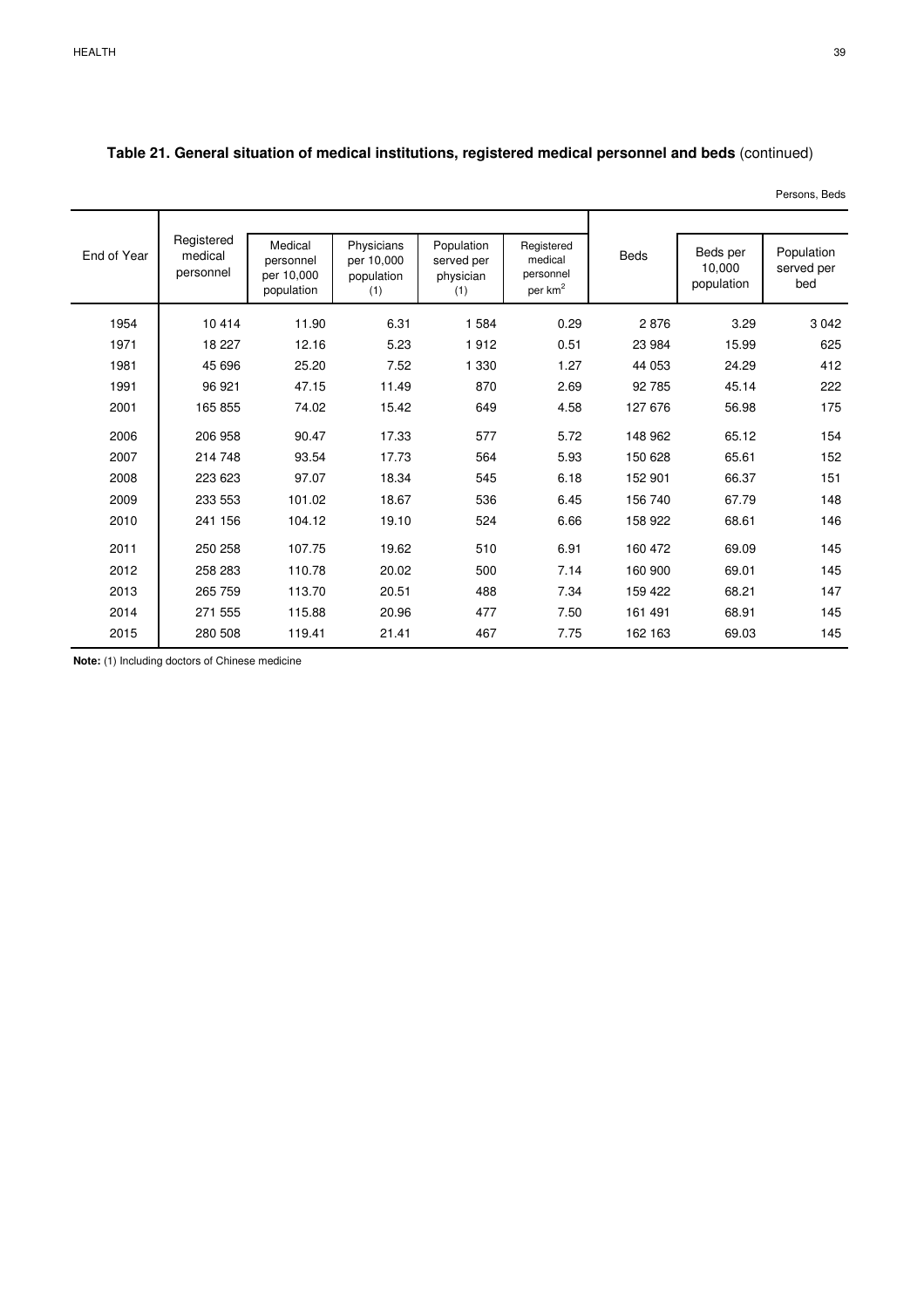#### **Table 22. Number of registered medical personnel in hospitals, clinics and other medical care institutions**

Persons

| End of Year | Total   | Physi-<br>cians | Doctors of<br>Chinese<br>medicine | Dentists | Pharma-<br>cists<br>&<br>assistant<br>pharma-<br>cists | Medical<br>technolo-<br>gists &<br>techni-<br>cians | Medical<br>radiolo-<br>gical<br>technolo-<br>gists &<br>techni-<br>cians | Registere<br>d nurses<br>&<br>professio-<br>nal nurses | Midwives<br>&<br>registered<br>professio-<br>nal<br>midwives | Dental<br>assis-<br>tants | Dietitian<br>s | Physical<br>therapists &<br>therapy<br>technicians.<br>occupational<br>therapists &<br>therapy<br>technicians |
|-------------|---------|-----------------|-----------------------------------|----------|--------------------------------------------------------|-----------------------------------------------------|--------------------------------------------------------------------------|--------------------------------------------------------|--------------------------------------------------------------|---------------------------|----------------|---------------------------------------------------------------------------------------------------------------|
| 1954        | 10414   | 3978            | 1 5 4 5                           | 709      | 989                                                    |                                                     |                                                                          | 1 2 6 5                                                | 1742                                                         | 186                       |                |                                                                                                               |
| 1971        | 18 227  | 6 3 7 5         | 1466                              | 910      | 3 3 0 4                                                |                                                     | $\overline{\phantom{a}}$                                                 | 3616                                                   | 2 3 6 2                                                      | 194                       |                |                                                                                                               |
| 1981        | 45 696  | 11 957          | 1 682                             | 2 1 2 8  | 12 955                                                 | 728                                                 | $\sim$                                                                   | 13 196                                                 | 2871                                                         | 179                       |                |                                                                                                               |
| 1991        | 96 921  | 21 1 1 5        | 2514                              | 5983     | 18 570                                                 | 3700                                                | 1 500                                                                    | 41 756                                                 | 1 649                                                        | 134                       |                |                                                                                                               |
| 2001        | 165 855 | 30 562          | 3979                              | 8944     | 24 891                                                 | 6 5 4 2                                             | 3 1 5 2                                                                  | 82 763                                                 | 518                                                          | 68                        | 778            | 3658                                                                                                          |
| 2006        | 206 958 | 34 899          | 4 743                             | 10 412   | 27 411                                                 | 7457                                                | 4 0 5 2                                                                  | 109 153                                                | 368                                                          | 46                        | 1 1 3 7        | 5 4 2 7                                                                                                       |
| 2007        | 214 748 | 35 849          | 4 8 6 2                           | 10 740   | 28 040                                                 | 7642                                                | 4 2 1 1                                                                  | 113 832                                                | 347                                                          | 43                        | 1 2 3 9        | 5916                                                                                                          |
| 2008        | 223 623 | 37 142          | 5 1 1 2                           | 11 093   | 28 741                                                 | 7896                                                | 4 4 4 3                                                                  | 118 785                                                | 308                                                          | 43                        | 1 379          | 6 3 3 9                                                                                                       |
| 2009        | 233 553 | 37880           | 5 2 9 0                           | 11 351   | 29 5 87                                                | 8 2 0 3                                             | 4651                                                                     | 125 081                                                | 258                                                          | 42                        | 1 563          | 6972                                                                                                          |
| 2010        | 241 156 | 38 887          | 5 3 5 4                           | 11 656   | 30 001                                                 | 8 3 7 7                                             | 4913                                                                     | 128 955                                                | 208                                                          | 41                        | 1687           | 7 501                                                                                                         |
| 2011        | 250 258 | 40 002          | 5570                              | 11 992   | 31 300                                                 | 8579                                                | 5 1 3 3                                                                  | 133 336                                                | 134                                                          | 40                        | 1824           | 8 1 0 4                                                                                                       |
| 2012        | 258 283 | 40 938          | 5740                              | 12 3 9 1 | 32 015                                                 | 8751                                                | 5 3 4 1                                                                  | 137 641                                                | 120                                                          | 40                        | 2 0 5 0        | 8 5 3 8                                                                                                       |
| 2013        | 265 759 | 41 965          | 5977                              | 12 794   | 32 668                                                 | 9 0 0 6                                             | 5 5 0 7                                                                  | 140 915                                                | 132                                                          | 40                        | 2 2 3 4        | 9 0 0 9                                                                                                       |
| 2014        | 271 555 | 42 961          | 6 1 5 6                           | 13 178   | 33 162                                                 | 9 1 3 2                                             | 5 7 7 4                                                                  | 142 708                                                | 149                                                          | 35                        | 2 3 0 4        | 9 3 8 3                                                                                                       |
| 2015        | 280 508 | 44 006          | 6 2 9 8                           | 13 502   | 33 516                                                 | 9 2 6 1                                             | 5952                                                                     | 148 223                                                | 150                                                          | 34                        | 2 3 9 2        | 9887                                                                                                          |

**Note:** Data do not include Kinmen County and Lienchiang County before 1993.

**Source:** Ministry of Health and Welfare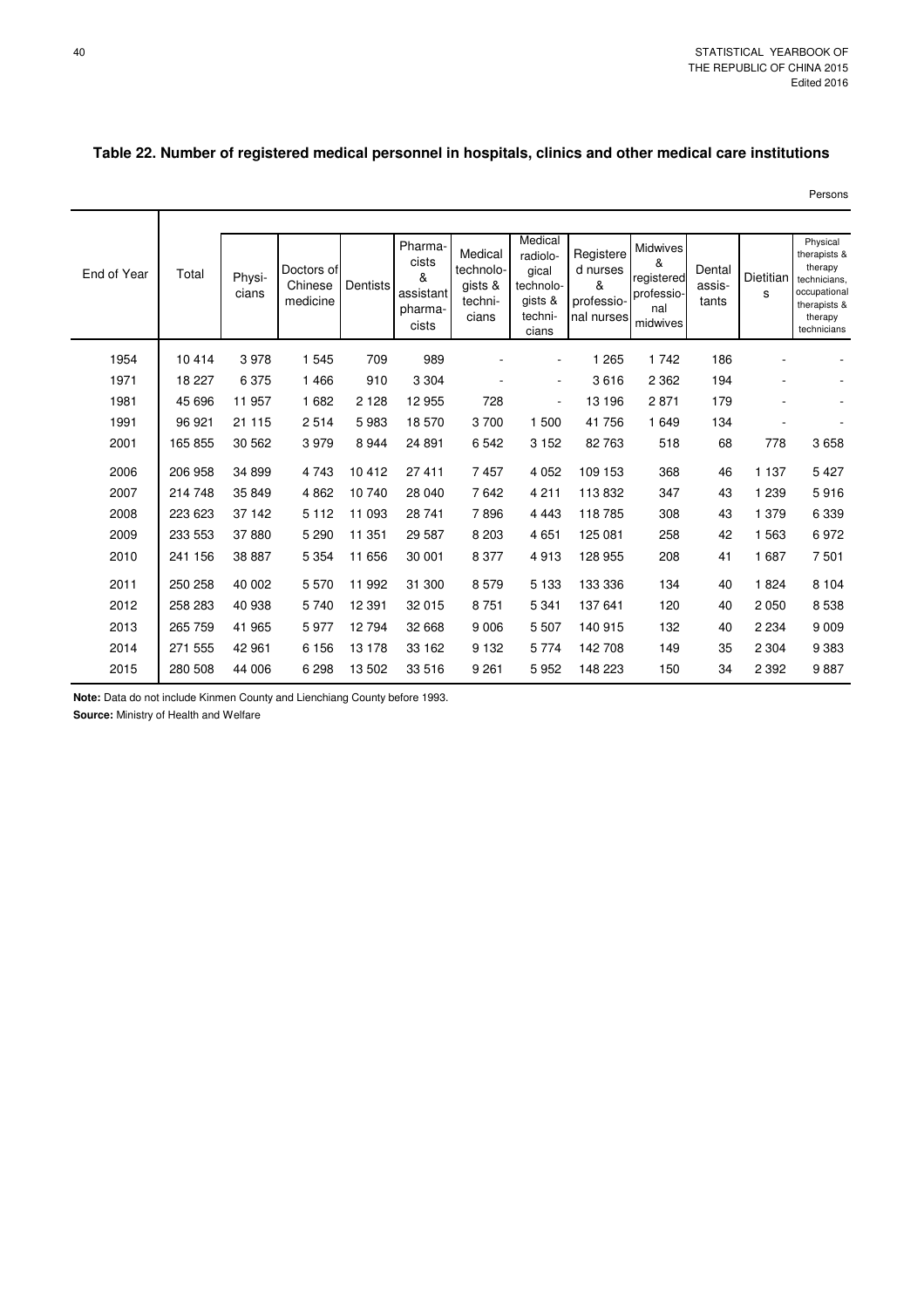T

### **Table 23. Number of deaths and crude death rates by leading causes**

Persons

| Year and Sex | All causes of deaths |                         | Malignant neoplasms |                         | Cerebrovascular<br>diseases |                         | diseases)        | Diseases of heart<br>(except hypertensive | Diabetes mellitus |                         | <b>Accidents</b><br>and<br>adverse |
|--------------|----------------------|-------------------------|---------------------|-------------------------|-----------------------------|-------------------------|------------------|-------------------------------------------|-------------------|-------------------------|------------------------------------|
|              | No. of<br>deaths     | Crude<br>death<br>rates | No. of<br>deaths    | Crude<br>death<br>rates | No. of<br>deaths            | Crude<br>death<br>rates | No. of<br>deaths | Crude<br>death<br>rates                   | No. of<br>deaths  | Crude<br>death<br>rates | No. of<br>deaths                   |
| 1952         | 76 053               | 950.8                   | 2 4 5 9             | 30.7                    | 3 9 0 2                     | 48.8                    | 3922             | 49.0                                      | $\cdots$          | $\cdots$                | $\cdots$                           |
| 1971         | 68 522               | 461.9                   | 8 4 6 3             | 57.0                    | 10 335                      | 69.7                    | 5744             | 38.7                                      | $\ddotsc$         | $\cdots$                | 6 3 2 5                            |
| 1981         | 86 204               | 479.7                   | 13764               | 76.6                    | 14 202                      | 79.0                    | 7706             | 42.9                                      | 1613              | 9.0                     | 11 616                             |
| 1991         | 104 461              | 510.7                   | 19 630              | 96.0                    | 14 137                      | 69.1                    | 12 0 26          | 58.8                                      | 4 2 1 0           | 20.6                    | 13 636                             |
| 2001         | 126 667              | 567.0                   | 32 993              | 147.7                   | 13 141                      | 58.8                    | 11 003           | 49.2                                      | 9 1 1 3           | 40.8                    | 9513                               |
| 2006         | 135 071              | 591.8                   | 37 998              | 166.5                   | 12 5 9 6                    | 55.2                    | 12 283           | 53.8                                      | 9690              | 42.5                    | 8 0 1 1                            |
| 2007         | 139 376              | 608.2                   | 40 30 6             | 175.9                   | 12875                       | 56.2                    | 13 003           | 56.7                                      | 10 231            | 44.6                    | 7 1 3 0                            |
| 2008         | 142 283              | 618.7                   | 38 913              | 169.2                   | 10 663                      | 46.4                    | 15 726           | 68.4                                      | 8 0 3 6           | 34.9                    | 7077                               |
| 2009         | 142 240              | 616.3                   | 39 918              | 173.0                   | 10 383                      | 45.0                    | 15 0 94          | 65.4                                      | 8 2 3 0           | 35.7                    | 7 3 5 8                            |
| 2010         | 144 709              | 625.3                   | 41 046              | 177.4                   | 10 134                      | 43.8                    | 15 675           | 67.7                                      | 8 2 1 1           | 35.5                    | 6669                               |
| 2011         | 152 030              | 655.5                   | 42 559              | 183.5                   | 10823                       | 46.7                    | 16513            | 71.2                                      | 9 0 8 1           | 39.2                    | 6726                               |
| 2012         | 153823               | 661.0                   | 43 665              | 187.6                   | 11 061                      | 47.5                    | 17 121           | 73.6                                      | 9 2 8 1           | 39.9                    | 6873                               |
| 2013         | 154 374              | 661.3                   | 44 791              | 191.9                   | 11 313                      | 48.5                    | 17694            | 75.8                                      | 9438              | 40.4                    | 6619                               |
| 2014         | 162886               | 696.0                   | 46 093              | 196.9                   | 11 733                      | 50.1                    | 19 399           | 82.9                                      | 9846              | 42.1                    | 7 1 1 8                            |
| 2015         | 163 574              | 697.2                   | 46 829              | 199.6                   | 11 169                      | 47.6                    | 19 202           | 81.8                                      | 9530              | 40.6                    | 7 0 3 3                            |
| By sex       |                      |                         |                     |                         |                             |                         |                  |                                           |                   |                         |                                    |
| Male         | 98 230               | 839.2                   | 28 776              | 245.8                   | 6589                        | 56.3                    | 11 244           | 96.1                                      | 4853              | 41.5                    | 5 0 9 6                            |
| Female       | 65 344               | 555.7                   | 18 053              | 153.5                   | 4580                        | 39.0                    | 7958             | 67.7                                      | 4677              | 39.8                    | 1937                               |

**Note:** 1. Data do not include Kinmen County and Lienchiang County before 1994.

2. Crude death rate is number of deaths per 100,000 population.

 3. From 2008, the classification standards of leading causes of death are based on the tenth revision of the International Statistical Classification of Diseases and Related Health Problems (ICD) by the World Health Organization.

**Source:** Ministry of Health and Welfare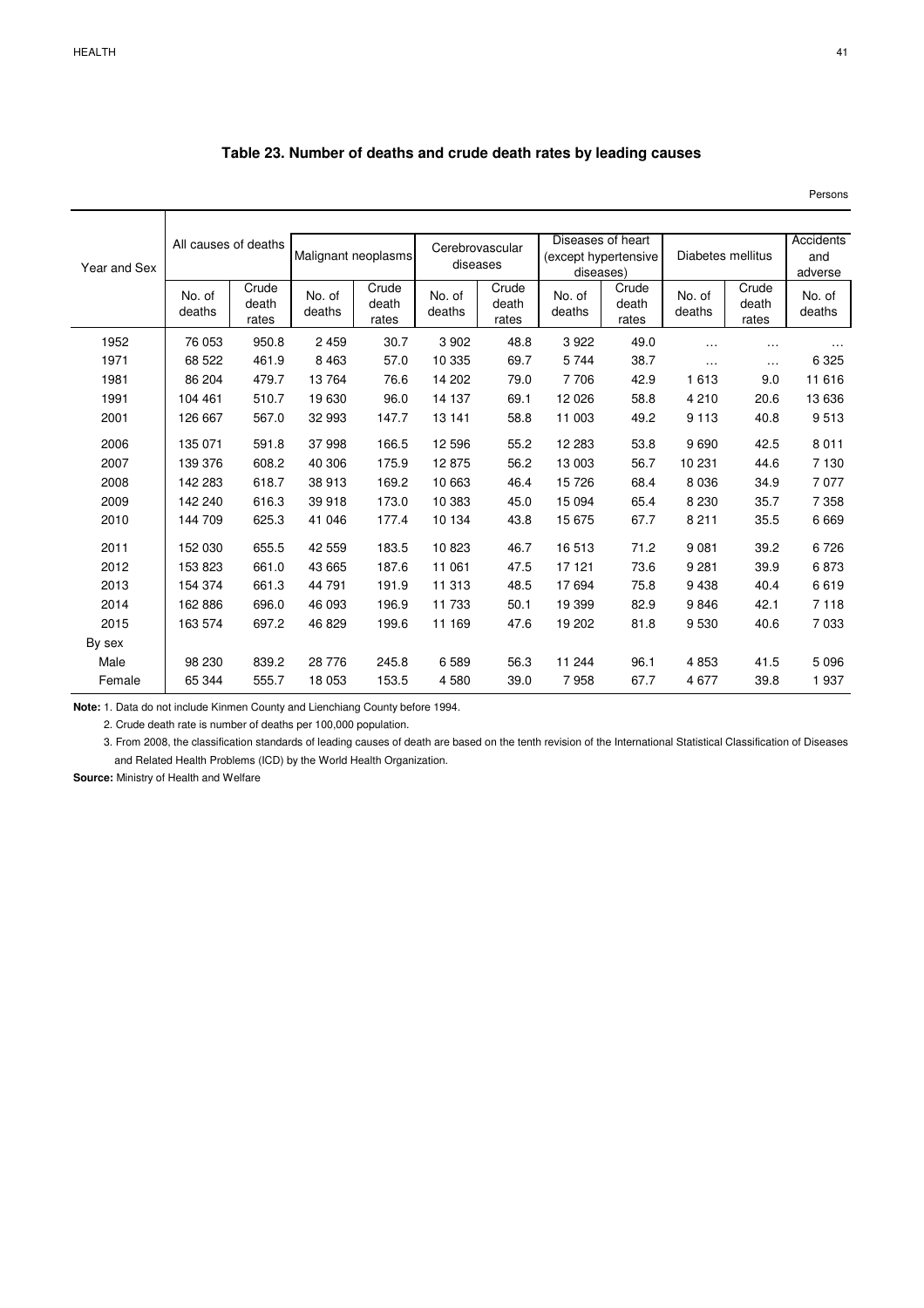#### **Table 23. Number of deaths and crude death rates by leading causes** (continued)

Persons

|              | All causes of deaths               |                  |                                        |                  |                         |                                                   |                         |                          |                         |                                       |                         |
|--------------|------------------------------------|------------------|----------------------------------------|------------------|-------------------------|---------------------------------------------------|-------------------------|--------------------------|-------------------------|---------------------------------------|-------------------------|
| Year and sex | <b>Accidents</b><br>and<br>adverse |                  | Chronic liver disease<br>and cirrhosis | Pneumonia        |                         | Nephritis, nephrotic<br>syndrome and<br>nephrosis |                         | Hypertensive<br>diseases |                         | Chronic lower<br>respiratory diseases |                         |
|              | Crude<br>death<br>rates            | No. of<br>deaths | Crude<br>death<br>rates                | No. of<br>deaths | Crude<br>death<br>rates | No. of<br>deaths                                  | Crude<br>death<br>rates | No. of<br>deaths         | Crude<br>death<br>rates | No. of<br>deaths                      | Crude<br>death<br>rates |
| 1952         | $\cdots$                           | 621              | 7.8                                    | 10516            | 131.5                   | 2 9 0 4                                           | 36.3                    | $\cdots$                 | $\cdots$                | $\cdots$                              | $\cdots$                |
| 1971         | 42.6                               | 2 0 6 3          | 13.9                                   | 4 4 1 4          | 29.8                    | 1766                                              | 11.9                    | $\cdots$                 | $\sim$ $\sim$ $\sim$    | $\cdots$                              | $\cdots$                |
| 1981         | 64.6                               | 3 0 7 5          | 17.1                                   | 2833             | 15.8                    | 2 3 2 9                                           | 13.0                    | 3 1 4 6                  | 17.5                    | $\cdots$                              | $\cdots$                |
| 1991         | 66.7                               | 3 601            | 17.6                                   | 2644             | 12.9                    | 2 5 2 7                                           | 12.4                    | 2 4 9 2                  | 12.2                    | $\cdots$                              | $\cdots$                |
| 2001         | 42.6                               | 5 2 3 9          | 23.5                                   | 3746             | 16.8                    | 4 0 5 6                                           | 18.2                    | 1766                     | 7.9                     | $\cdots$                              | $\cdots$                |
| 2006         | 35.1                               | 5 0 4 9          | 22.1                                   | 5 3 9 6          | 23.6                    | 4712                                              | 20.6                    | 1816                     | 8.0                     | $\cdots$                              |                         |
| 2007         | 31.1                               | 5 1 6 0          | 22.5                                   | 5895             | 25.7                    | 5 0 9 9                                           | 22.2                    | 1977                     | 8.6                     | $\cdots$                              | $\cdots$                |
| 2008         | 30.8                               | 4917             | 21.4                                   | 8 6 6 1          | 37.7                    | 4 0 1 2                                           | 17.4                    | 3507                     | 15.2                    | 5 3 7 4                               | 23.4                    |
| 2009         | 31.9                               | 4918             | 21.3                                   | 8 3 5 8          | 36.2                    | 3999                                              | 17.3                    | 3721                     | 16.1                    | 4 9 5 5                               | 21.5                    |
| 2010         | 28.8                               | 4912             | 21.2                                   | 8 9 0 9          | 38.5                    | 4 1 0 5                                           | 17.7                    | 4 1 7 4                  | 18.0                    | 5 1 9 7                               | 22.5                    |
| 2011         | 29.0                               | 5 1 5 3          | 22.2                                   | 9 0 4 7          | 39.0                    | 4 3 6 8                                           | 18.8                    | 4 6 31                   | 20.0                    | 5984                                  | 25.8                    |
| 2012         | 29.5                               | 4 9 7 5          | 21.4                                   | 9314             | 40.0                    | 4 3 2 7                                           | 18.6                    | 4 9 8 6                  | 21.4                    | 6 3 2 6                               | 27.2                    |
| 2013         | 28.4                               | 4 8 4 3          | 20.7                                   | 9 0 4 2          | 38.7                    | 4 4 8 9                                           | 19.2                    | 5 0 3 3                  | 21.6                    | 5959                                  | 25.5                    |
| 2014         | 30.4                               | 4 9 6 2          | 21.2                                   | 10 353           | 44.2                    | 4868                                              | 20.8                    | 5 4 5 9                  | 23.3                    | 6428                                  | 27.5                    |
| 2015         | 30.0                               | 4688             | 20.0                                   | 10761            | 45.9                    | 4762                                              | 20.3                    | 5 5 3 6                  | 23.6                    | 6 3 8 3                               | 27.2                    |
| By sex       |                                    |                  |                                        |                  |                         |                                                   |                         |                          |                         |                                       |                         |
| Male         | 43.5                               | 3 3 5 4          | 28.7                                   | 6579             | 56.2                    | 2413                                              | 20.6                    | 2853                     | 24.4                    | 4 7 3 3                               | 40.4                    |
| Female       | 16.5                               | 1 3 3 4          | 11.3                                   | 4 1 8 2          | 35.6                    | 2 3 4 9                                           | 20.0                    | 2 6 8 3                  | 22.8                    | 1 650                                 | 14.0                    |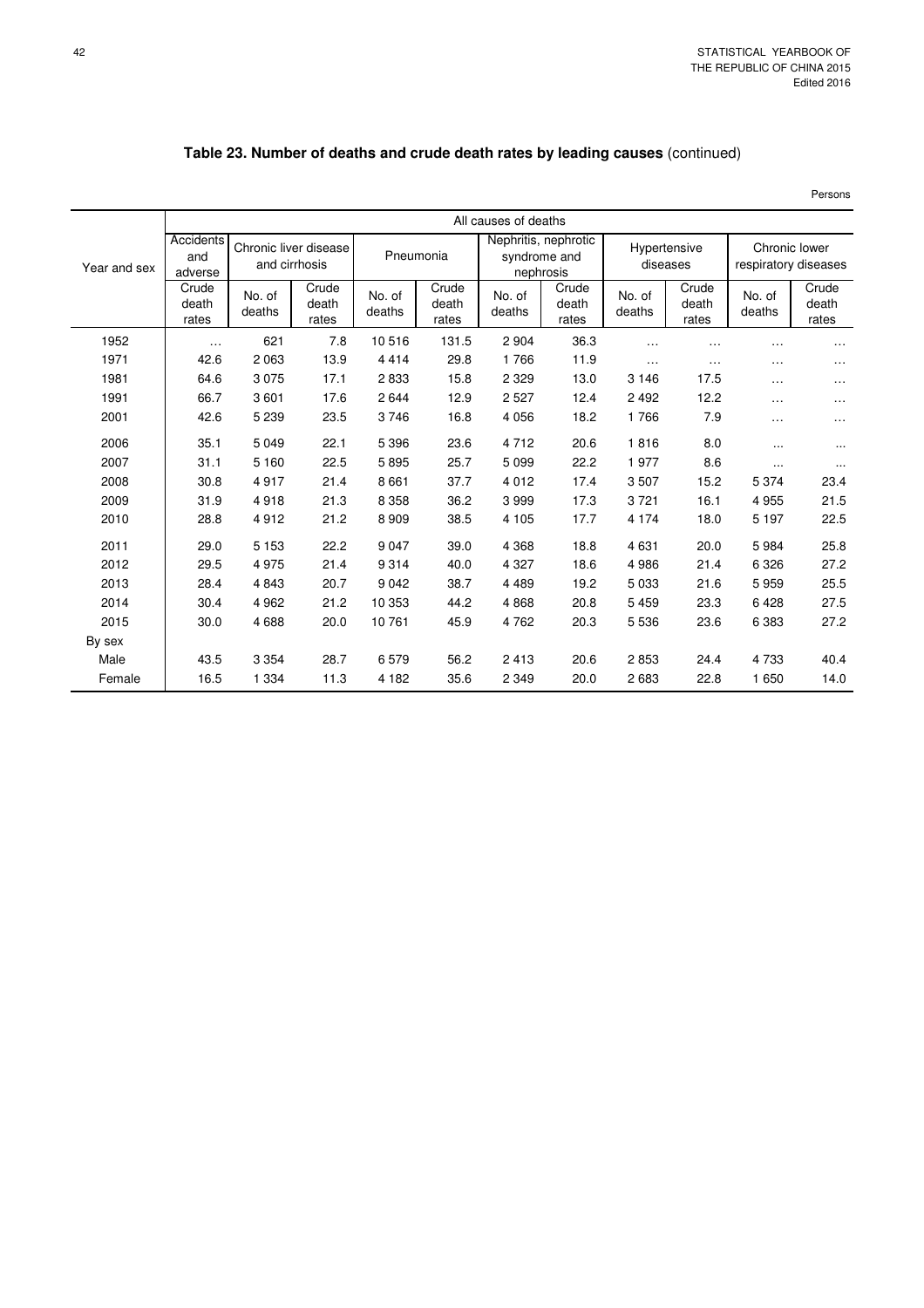#### **Table 24. Number of confirmed cases of notifiable diseases**

|      |              |                                     |          |                      |             |                          |           |                | Persons     |
|------|--------------|-------------------------------------|----------|----------------------|-------------|--------------------------|-----------|----------------|-------------|
| Year | Tuberculosis | Invasive<br>pneumococcal<br>disease | Syphilis | <b>HIV</b> infection | <b>AIDS</b> | Complicated<br>influenza | Gonorrhea | Amoebiasis     | Shigellosis |
| 1992 | $\cdots$     | $\cdots$                            | 2847     | 149                  | 22          | $\cdots$                 | $\cdots$  | 28             | 88          |
| 1996 | $\cdots$     | $\cdots$                            | 3 1 7 2  | 311                  | 162         |                          | 121       | $\overline{7}$ | 256         |
| 1999 | 13 4 96      | $\cdots$                            | 3 0 3 7  | 507                  | 180         |                          | 163       | 55             | 210         |
| 2000 | 13910        | $\cdots$                            | 3854     | 570                  | 181         |                          | 361       | 322            | 321         |
| 2001 | 14 4 8 6     | $\cdots$                            | 4 2 3 7  | 689                  | 165         | $\cdots$                 | 443       | 303            | 1 3 2 7     |
| 2006 | 15 378       | $\cdots$                            | 5808     | 2938                 | 579         | 25                       | 1 4 3 7   | 125            | 139         |
| 2007 | 14 499       | 169                                 | 5798     | 1935                 | 1 0 6 1     | 26                       | 1 4 4 2   | 145            | 246         |
| 2008 | 14 4 24      | 805                                 | 6526     | 1 747                | 850         | 22                       | 1 6 2 1   | 227            | 90          |
| 2009 | 13512        | 690                                 | 6668     | 1 648                | 930         | 1 1 3 4                  | 2 1 3 7   | 190            | 91          |
| 2010 | 13 393       | 737                                 | 6482     | 1796                 | 1 0 8 7     | 882                      | 2 2 6 5   | 262            | 172         |
| 2011 | 12 788       | 837                                 | 6 3 7 2  | 1 9 6 7              | 1 0 7 5     | 1 4 8 1                  | 1978      | 256            | 203         |
| 2012 | 12 478       | 749                                 | 5896     | 2 2 2 4              | 1 2 8 0     | 1 5 9 5                  | 1983      | 258            | 155         |
| 2013 | 11 657       | 625                                 | 6 3 4 6  | 2 2 4 4              | 1 4 3 0     | 965                      | 2 1 5 5   | 270            | 155         |
| 2014 | 11 438       | 587                                 | 6986     | 2 2 3 6              | 1 387       | 1 7 2 1                  | 2622      | 300            | 132         |
| 2015 | 10828        | 524                                 | 7471     | 2 3 2 7              | 1 4 4 0     | 857                      | 3587      | 350            | 186         |

**Note:** Data do not include Kinmen County and Lienchiang County before 1993.

**Source:** Centers for Disease Control, Ministry of Health and Welfare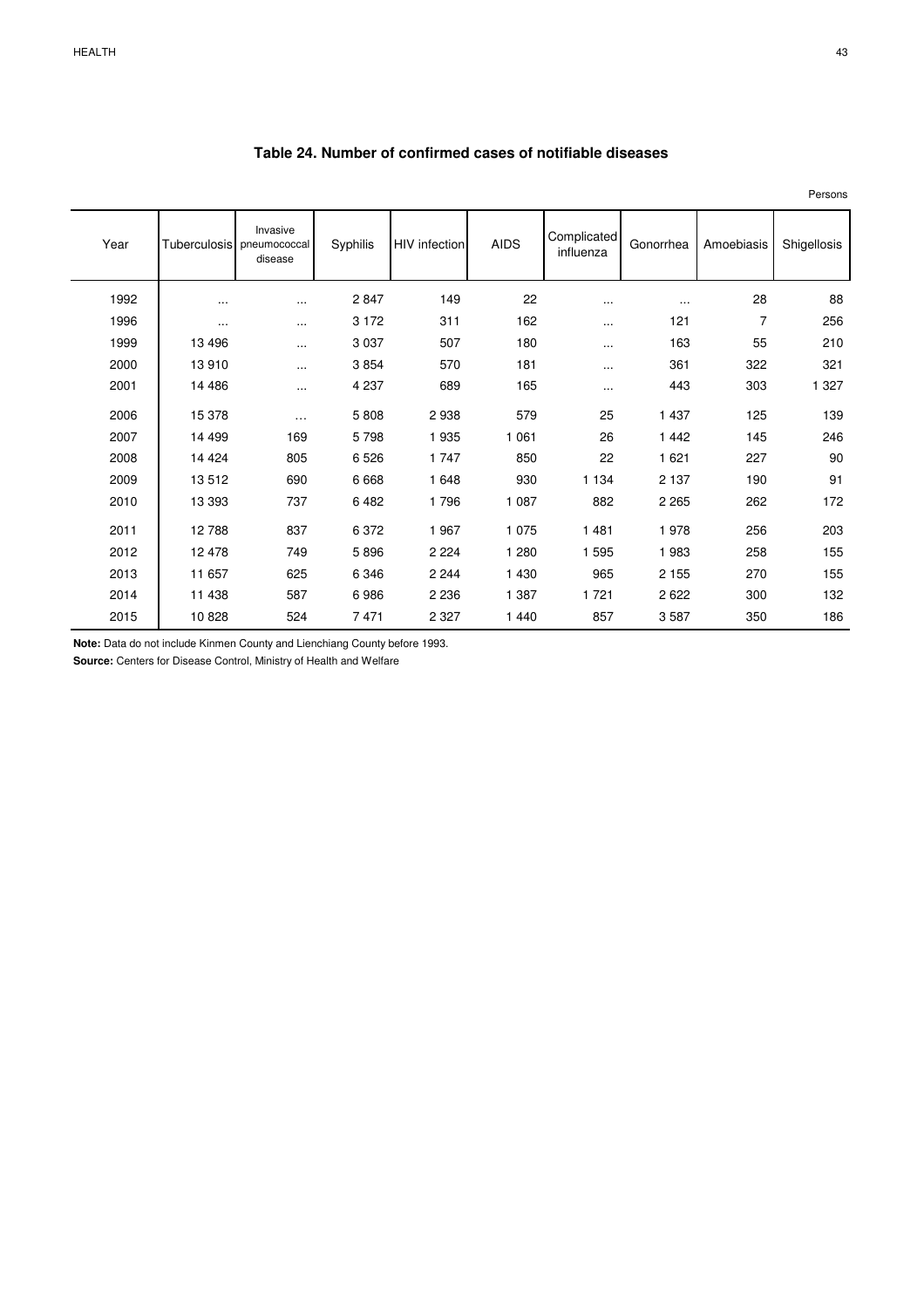#### **Table 24. Number of confirmed cases of notifiable diseases** (continued)

|      |                    |                                                            |                 |                 |                          |                          |                            |           | Persons                                                   |
|------|--------------------|------------------------------------------------------------|-----------------|-----------------|--------------------------|--------------------------|----------------------------|-----------|-----------------------------------------------------------|
| Year | Acute<br>hepatitis | Enteroviruses<br>infection with<br>severe<br>complications | Scrub<br>typhus | Dengue<br>fever | Legionnaires'<br>disease | Japanese<br>encephalitis | Acute flaccid<br>paralysis | Pertussis | Invasive<br>haemophilus<br>influenzae type<br>b infection |
| 1992 | $\cdots$           |                                                            | 52              | 23              | $\cdots$                 | 10                       |                            | $\cdots$  | $\cdots$                                                  |
| 1996 | 560                | $\cdots$                                                   | 156             | 53              | 44                       | 21                       | 83                         | 15        | $\cdots$                                                  |
| 1999 | 485                | 35                                                         | 302             | 65              | 22                       | 24                       | 59                         | 19        | 31                                                        |
| 2000 | 298                | 291                                                        | 270             | 140             | 63                       | 13                       | 63                         | 47        | 45                                                        |
| 2001 | 769                | 393                                                        | 235             | 270             | 40                       | 33                       | 101                        | 6         | 49                                                        |
| 2006 | 613                | 11                                                         | 384             | 1 0 7 4         | 56                       | 29                       | 66                         | 14        | 16                                                        |
| 2007 | 581                | 12                                                         | 510             | 2 1 7 9         | 56                       | 37                       | 51                         | 41        | 16                                                        |
| 2008 | 631                | 373                                                        | 492             | 714             | 69                       | 17                       | 74                         | 41        | 12                                                        |
| 2009 | 545                | 29                                                         | 353             | 1 0 5 2         | 84                       | 18                       | 45                         | 90        | 14                                                        |
| 2010 | 344                | 16                                                         | 402             | 1896            | 102                      | 33                       | 49                         | 61        | 12                                                        |
| 2011 | 323                | 59                                                         | 322             | 1702            | 97                       | 22                       | 45                         | 77        | 9                                                         |
| 2012 | 249                | 153                                                        | 460             | 1 478           | 88                       | 32                       | 51                         | 54        | $\ensuremath{\mathsf{3}}$                                 |
| 2013 | 260                | 12                                                         | 538             | 860             | 115                      | 16                       | 25                         | 51        | 10                                                        |
| 2014 | 453                | 6                                                          | 414             | 15732           | 135                      | 18                       | 29                         | 78        | 4                                                         |
| 2015 | 525                | 6                                                          | 494             | 43 784          | 153                      | 30                       | 19                         | 70        | 3                                                         |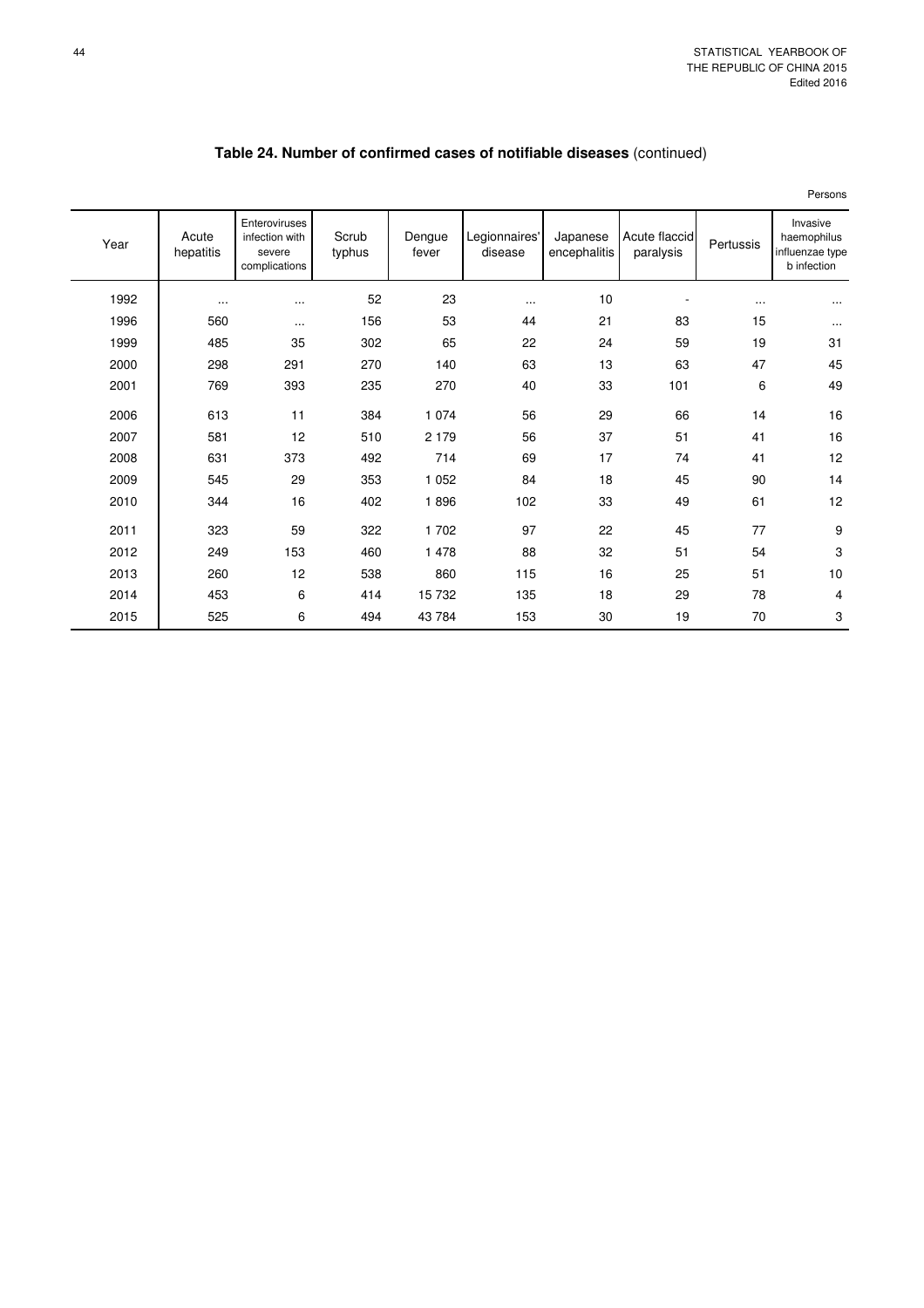| Year         | Energy (1)<br>(Calories) | Protein<br>(Grams)                | Fat<br>(Grams)           | Carbohydrate<br>(Grams)    | Calcium<br>(Milligrams) | Phosphorus<br>(Milligrams)    |
|--------------|--------------------------|-----------------------------------|--------------------------|----------------------------|-------------------------|-------------------------------|
| 1984         | 2 5 9 2.9                | 78.8                              | 80.8                     | 379.1                      | 441.2                   | 1 190.6                       |
| 1986         | 2 7 2 5 .5               | 84.2                              | 92.3                     | 380.7                      | 488.3                   | 1 245.5                       |
| 1991         | 2 9 28.7                 | 91.7                              | 114.4                    | 373.6                      | 582.4                   | 1 304.0                       |
| 1996         | 3 0 5 3.7                | 98.6                              | 126.7                    | 368.4                      | 643.5                   | 1 361.9                       |
| 2001         | 2879.9                   | 92.4                              | 117.2                    | 352.5                      | 575.8                   | 1 245.9                       |
| 2005         | 2 940.8                  | 91.6                              | 126.5                    | 353.6                      | 563.5                   | 1 195.4                       |
| 2006         | 2816.4                   | 90.1                              | 118.4                    | 341.0                      | 569.4                   | 1 198.3                       |
| 2007         | 2 837.3                  | 92.0                              | 119.1                    | 342.6                      | 559.2                   | 1 204.3                       |
| 2008         | 2 633.5                  | 84.5                              | 107.5                    | 325.4                      | 507.3                   | 1 108.5                       |
| 2009         | 2 7 3 6.6                | 86.8                              | 111.6                    | 338.6                      | 543.5                   | 1 140.2                       |
| 2010         | 2 7 5 3.5                | 88.2                              | 115.2                    | 332.9                      | 537.1                   | 1 150.9                       |
| 2011         | 2 7 3 8.7                | 89.7                              | 111.7                    | 334.5                      | 546.5                   | 1 1 6 1 .9                    |
| 2012         | 2 7 9 6.7                | 89.5                              | 115.2                    | 340.6                      | 539.3                   | 1 1 5 5.4                     |
| 2013         | 2 707.9                  | 87.0                              | 107.4                    | 339.1                      | 531.1                   | 1 1 3 3.1                     |
| 2014         | 2 806.7                  | 89.3                              |                          |                            |                         |                               |
|              |                          |                                   | 116.5                    | 341.2                      | 547.5                   | 1 1 64.4                      |
| Year         | Iron<br>(Milligrams)     | Vitamin A<br>(International unit) | Thiamine<br>(Milligrams) | Riboflavin<br>(Milligrams) | Niacin<br>(Milligrams)  | Ascorbic acid<br>(Milligrams) |
|              | 11.0                     | 7 459.8                           | 1.4                      | 1.1                        | 15.8                    | 134.2                         |
| 1984<br>1986 | 12.0                     | 6775.3                            | 1.5                      | 1.2                        | 15.8                    | 127.7                         |
| 1991         | 12.9                     | 7 368.0                           | 1.6                      | 1.4                        | 15.7                    | 138.4                         |
| 1996         | 14.2                     | 8 5 9 6.0                         | 1.6                      | 1.6                        | 16.7                    | 143.9                         |
| 2001         | 12.6                     | 8 3 27.2                          | 1.5                      | 1.5                        | 16.4                    | 149.0                         |
| 2005         | 12.7                     | 7 003.4                           | $1.5\,$                  | 1.4                        | 15.2                    | 138.5                         |
| 2006         | 12.8                     | 7 233.6                           | $1.5$                    | $1.4$                      | 15.1                    | 149.8                         |
| 2007         | 12.8                     | 6823.9                            | $1.5$                    | 1.4                        | 15.2                    | 137.1                         |
| 2008         | 12.0                     | 6 5 8 3.3                         | $1.4$                    | $1.3$                      | 14.3                    | 136.6                         |
| 2009         | 12.4                     | 6 960.3                           | 1.4                      | $1.3$                      | 14.6                    | 133.8                         |
| 2010         | 12.6                     | 6 8 4 8.9                         | $1.4$                    | $1.4$                      | 15.0                    | 140.2                         |
| 2011         | 12.7                     | 7 150.9                           | 1.4                      | 1.4                        | 15.1                    | 143.4                         |
| 2012         | 12.7                     | 7 360.8                           | $1.4$                    | $1.4$                      | 15.0                    | 136.6                         |

2014 12.7 7 558.5 1.4 1.4 15.0 136.5

#### **Table 25. Daily nutrient consumption per capita**

**Note:** (1)Including wine & beer

**Source:** Council of Agriculture, Executive Yuan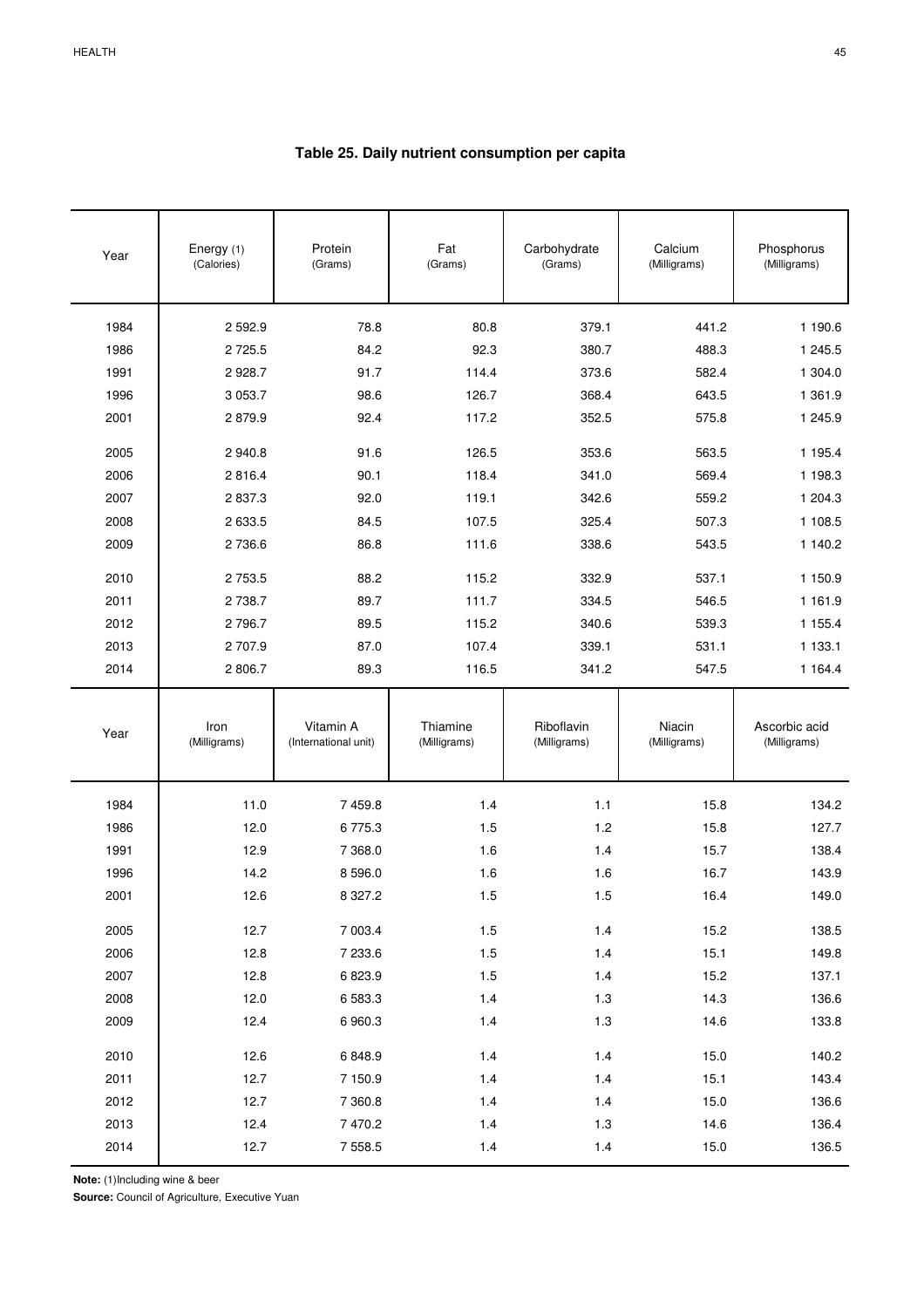46 STATISTICAL YEARBOOK OF THE REPUBLIC OF CHINA 2015 Edited 2016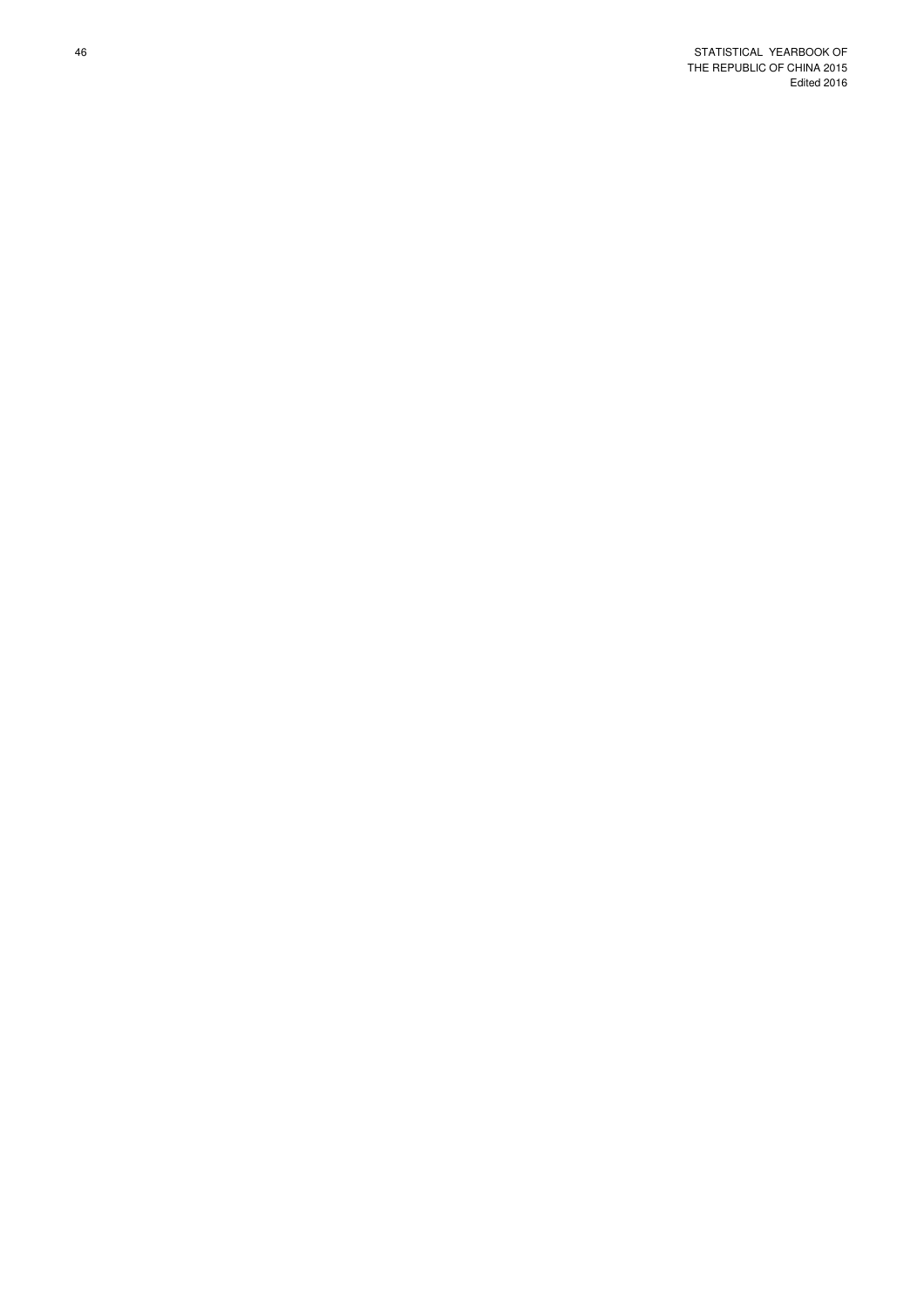ENVIRONMENT 47

## **ENVIRONMENT**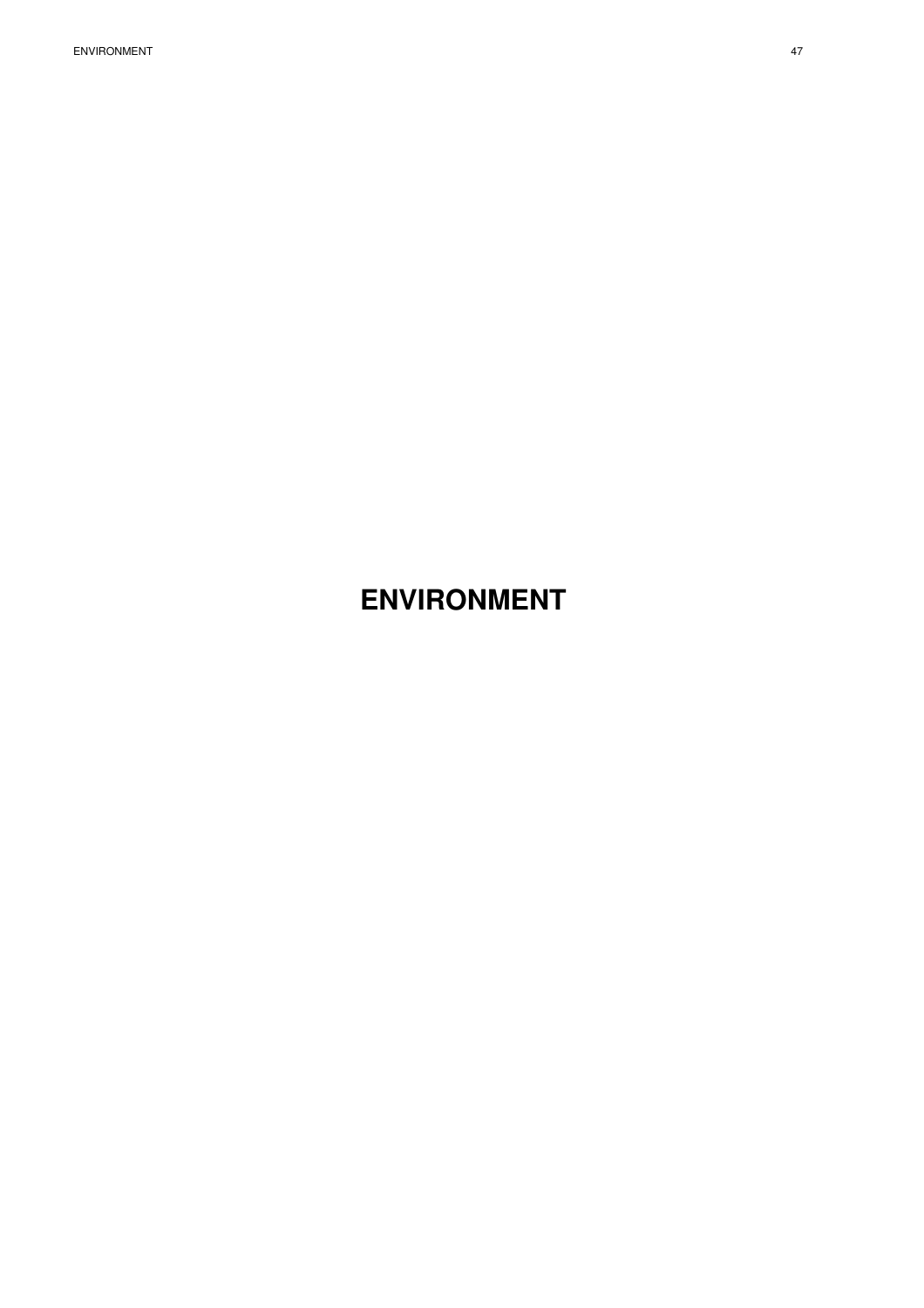#### **Table 26. Emissions of greenhouse gases**

|      |         |                                         |                                    |                               |                              |                                                 |                                              |                                          | $103M.T. CO2$ equivalent            |
|------|---------|-----------------------------------------|------------------------------------|-------------------------------|------------------------------|-------------------------------------------------|----------------------------------------------|------------------------------------------|-------------------------------------|
| Year | Total   | Carbon<br>dioxide<br>(CO <sub>2</sub> ) | Per capita<br>(M. T. /<br>persons) | Methane<br>(CH <sub>4</sub> ) | Nitrous<br>oxide<br>$(N_2O)$ | Hydro fluoro-<br>carbons<br>(HEC <sub>S</sub> ) | Perfluoro-<br>carbons<br>(PEC <sub>S</sub> ) | Sulphur<br>hexafluo-<br>ride<br>$(SF_6)$ | Nitrogen<br>trifluoride<br>$(NF_3)$ |
| 1990 | 136 179 | 122 419                                 | 6.0                                | 10882                         | 2878                         | $\cdots$                                        | .                                            | $\cdots$                                 | .                                   |
| 1991 | 146 033 | 131 754                                 | 6.4                                | 11 157                        | 3 1 2 2                      | $\cdots$                                        | $\cdots$                                     | $\cdots$                                 | .                                   |
| 1996 | 194 800 | 176 702                                 | 8.2                                | 13 539                        | 3 2 5 4                      | 1 3 0 5                                         | $\cdots$                                     | $\cdots$                                 | .                                   |
| 2000 | 246 877 | 227 109                                 | 10.2                               | 13 490                        | 3816                         | 2 3 1 9                                         | 13                                           | 120                                      | 10                                  |
| 2001 | 252 893 | 229 720                                 | 10.3                               | 12 646                        | 3988                         | 2619                                            | 2939                                         | 746                                      | 235                                 |
| 2004 | 286 618 | 258 935                                 | 11.4                               | 10 760                        | 4 2 7 9                      | 2 4 5 1                                         | 4 3 4 1                                      | 5 1 9 3                                  | 659                                 |
| 2005 | 289 435 | 265 308                                 | 11.7                               | 10 258                        | 4 3 2 0                      | 1 0 7 0                                         | 3 0 7 0                                      | 4 6 8 3                                  | 726                                 |
| 2006 | 295 800 | 272 959                                 | 12.0                               | 9584                          | 4766                         | 987                                             | 3 2 6 4                                      | 3590                                     | 650                                 |
| 2007 | 297 994 | 276 169                                 | 12.1                               | 9 0 63                        | 4 8 6 3                      | 1 0 9 3                                         | 2933                                         | 3 1 1 4                                  | 759                                 |
| 2008 | 281 872 | 263 532                                 | 11.5                               | 8 3 4 5                       | 4 4 5 7                      | 1 0 4 6                                         | 1 682                                        | 2644                                     | 166                                 |
| 2009 | 265 699 | 248 562                                 | 10.8                               | 7682                          | 4618                         | 980                                             | 1 1 4 3                                      | 2 1 7 6                                  | 538                                 |
| 2010 | 283 610 | 266 839                                 | 11.5                               | 7 0 9 2                       | 5017                         | 934                                             | 1 3 5 4                                      | 2 1 5 5                                  | 219                                 |
| 2011 | 288 583 | 272 485                                 | 11.7                               | 6676                          | 4 9 0 5                      | 1016                                            | 1 365                                        | 1755                                     | 381                                 |
| 2012 | 282 004 | 267 277                                 | 11.5                               | 6 3 21                        | 4816                         | 869                                             | 725                                          | 1 647                                    | 349                                 |
| 2013 | 284 514 | 269 627                                 | 11.5                               | 5927                          | 4 5 9 4                      | 981                                             | 929                                          | 1722                                     | 734                                 |

**Source:** 1. Environmental Protection Administration, Executive Yuan

2. Council of Agriculture, Executive Yuan

3. Bureau of Energy, Ministry of Economic Affairs

4. Industrial Development Bureau, Ministry of Economic Affairs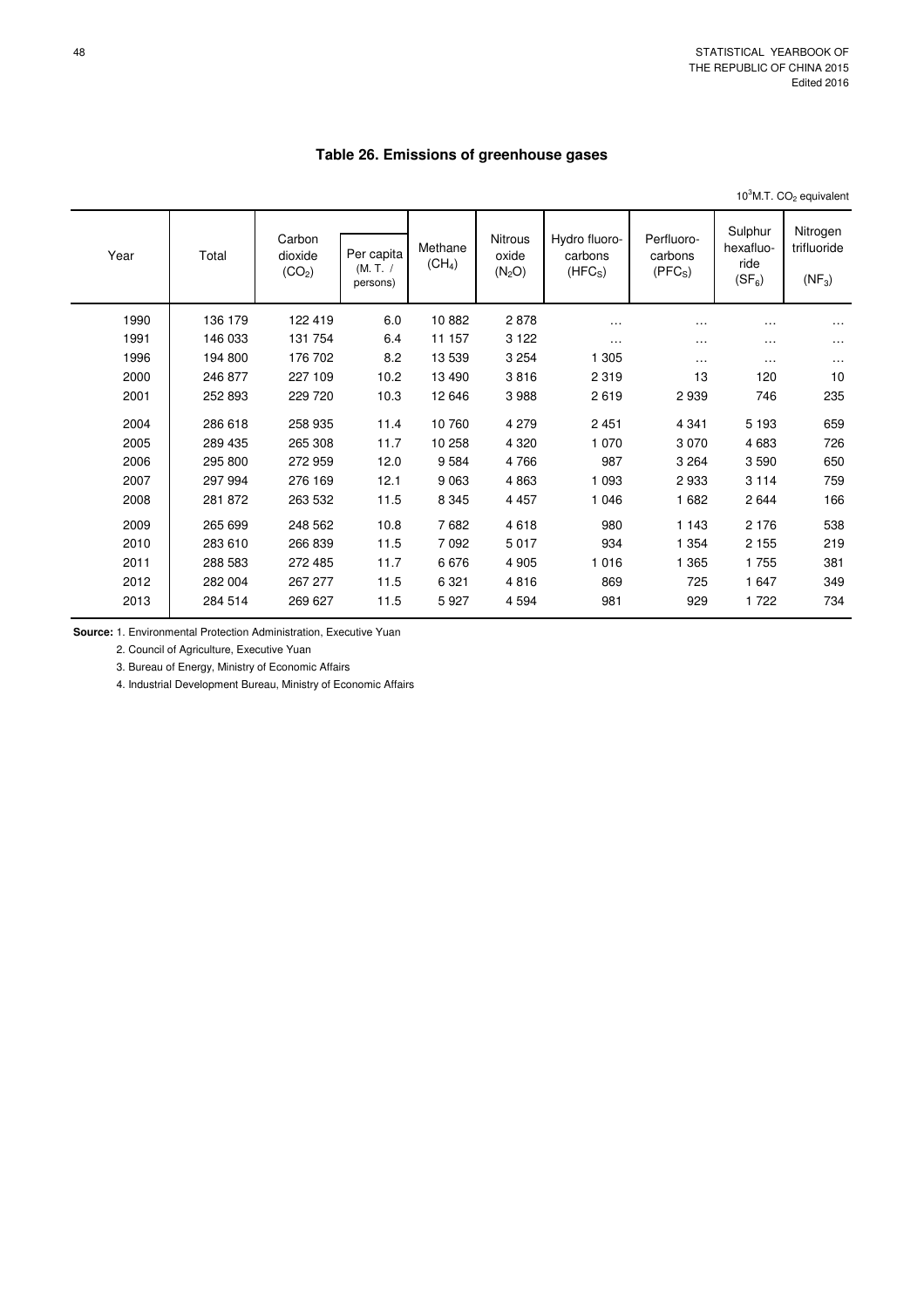#### **Table 27. Carbon dioxide emissions**

1990 1991 1996 2000 2001 2004 2005 2006 2007 2008 2009 2010 2011 2012 2013 269 627 265 308 276 169 248 562 272 485 4 649 20 469 45 4 55 18 525 61 160 239 249 108 44 562 34 472 1 009 4 177 248 637 267 277 161 112 43 253 1 041 34 502 3 958 4 770 18 871 4 814 53 115 54 18 301 208 163 547 253 446 44 894 35 293 937 3 961 248 276 266 839 159 910 43 660 941 34 824 4 203 4 737 4 775 16 171 55 154 57 18 401 443 148 914 232 181 39 556 33 711 998 4 226 263 532 244 632 158 464 42 388 33 394 1 365 4 201 4 820 19 681 4 879 57 562 59 20 362 470 164 426 255 869 45 866 35 415 1 091 4 192 252 068 272 959 160 602 43 945 1 646 36 769 4 248 4 857 19 695 5 023 62 348 84 19 826 512 153 820 245 202 42 654 36 844 2 626 4 233 238 513 258 935 146 638 43 974 2 977 35 859 4 118 4 947 213 039 229 720 126 437 42 158 2 455 33 246 3 562 5 181 94 16 047 540 17 355 5 354 131 259 151 18 061 387 209 364 227 109 122 157 43 064 33 207 2 362 3 220 158 104 176 702 81 519 36 051 2 805 29 801 3 175 4 754 13 186 4 238 146 8 12 766 142 20 118 414 131 754 55 403 31 656 20 888 2 700 3 529 109 491 122 419 49 118 30 154 2 946 19 646 3 621 4 005 Residential Energy use( fuel combustion only ) by sectors Total Subtotal Energy Year Transportation Incineration of waste sector Agricultural Industrial Transpor- Agricul-<br>Services Resident- product sector Industrial process and product use sector Agricultural Services

**Source:** 1. Environmental Protection Administration, Executive Yuan

2. Bureau of Energy, Ministry of Economic Affairs

103M.T.

49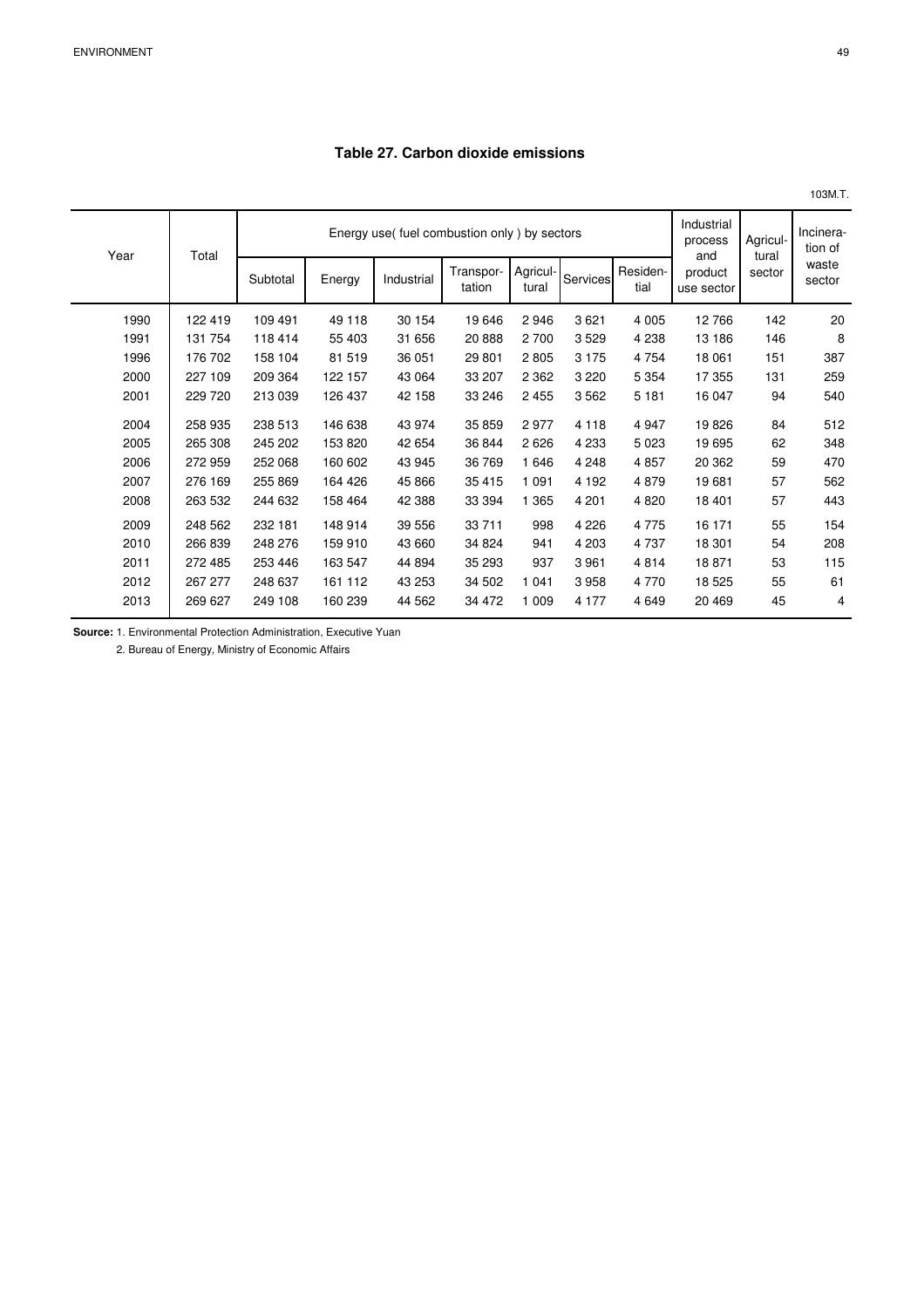#### **Table 28. Pollutant standards index**

|      |         |                  |                      | Measurement days (Station day) |                              |                          |        | Percentage of measurement days $(%)$ |                    |                      |
|------|---------|------------------|----------------------|--------------------------------|------------------------------|--------------------------|--------|--------------------------------------|--------------------|----------------------|
| Year | Total   | Good<br>$0 - 50$ | Moderate<br>$51-100$ | Unhealthy<br>101-199           | Very<br>unhealthy<br>200-299 | Hazardous<br>$>=300$     | Total  | Good<br>$0 - 50$                     | Good<br>$51 - 100$ | Unhealthy<br>101-199 |
| 1984 | 2 4 2 1 | 438              | 1 5 8 5              | 132                            | 232                          | 34                       | 100.00 | 18.09                                | 65.47              | 5.45                 |
| 1986 | 5 1 2 6 | 1 2 9 7          | 3 1 2 4              | 560                            | 134                          | 11                       | 100.00 | 25.30                                | 60.94              | 10.92                |
| 1991 | 6907    | 1 1 3 1          | 4 6 5 4              | 1 0 8 7                        | 33                           | 2                        | 100.00 | 16.37                                | 67.38              | 15.74                |
| 1996 | 20 692  | 8 2 0 9          | 11 123               | 1 351                          | 9                            | $\overline{\phantom{a}}$ | 100.00 | 39.67                                | 53.76              | 6.53                 |
| 2001 | 20 699  | 8985             | 11 011               | 703                            |                              | $\overline{\phantom{a}}$ | 100.00 | 43.41                                | 53.20              | 3.40                 |
| 2006 | 20 760  | 8578             | 11 319               | 863                            |                              | $\blacksquare$           | 100.00 | 41.32                                | 54.52              | 4.16                 |
| 2007 | 20 759  | 8444             | 11 481               | 831                            | 3                            | $\overline{\phantom{a}}$ | 100.00 | 40.68                                | 55.31              | 4.00                 |
| 2008 | 20 779  | 8737             | 11 4 25              | 615                            |                              | 1                        | 100.00 | 42.05                                | 54.98              | 2.96                 |
| 2009 | 20 799  | 8 2 6 2          | 11 864               | 660                            | 7                            | 6                        | 100.00 | 39.72                                | 57.04              | 3.17                 |
| 2010 | 20 771  | 9 0 5 9          | 11 262               | 380                            | 14                           | 56                       | 100.00 | 43.61                                | 54.22              | 1.83                 |
| 2011 | 20 721  | 9 2 0 8          | 11 228               | 285                            |                              | $\blacksquare$           | 100.00 | 44.44                                | 54.19              | 1.38                 |
| 2012 | 21 788  | 10 474           | 11 105               | 208                            | $\overline{1}$               | $\sim$                   | 100.00 | 48.07                                | 50.97              | 0.95                 |
| 2013 | 21 758  | 9493             | 11 933               | 332                            |                              | $\overline{\phantom{a}}$ | 100.00 | 43.63                                | 54.84              | 1.53                 |
| 2014 | 21 884  | 9838             | 11 758               | 288                            |                              | $\overline{\phantom{a}}$ | 100.00 | 44.96                                | 53.73              | 1.32                 |
| 2015 | 21 869  | 11 298           | 10 441               | 130                            |                              | $\overline{a}$           | 100.00 | 51.66                                | 47.74              | 0.59                 |

Note: The data are edited according to the auto-monitoring stations of general air quality monitoring station are to attions are 55 stations are 55 stations from 1994, 57 stations from 1996 and 60 stations from 2012.

**Source:** Environmental Protection Administration, Executive Yuan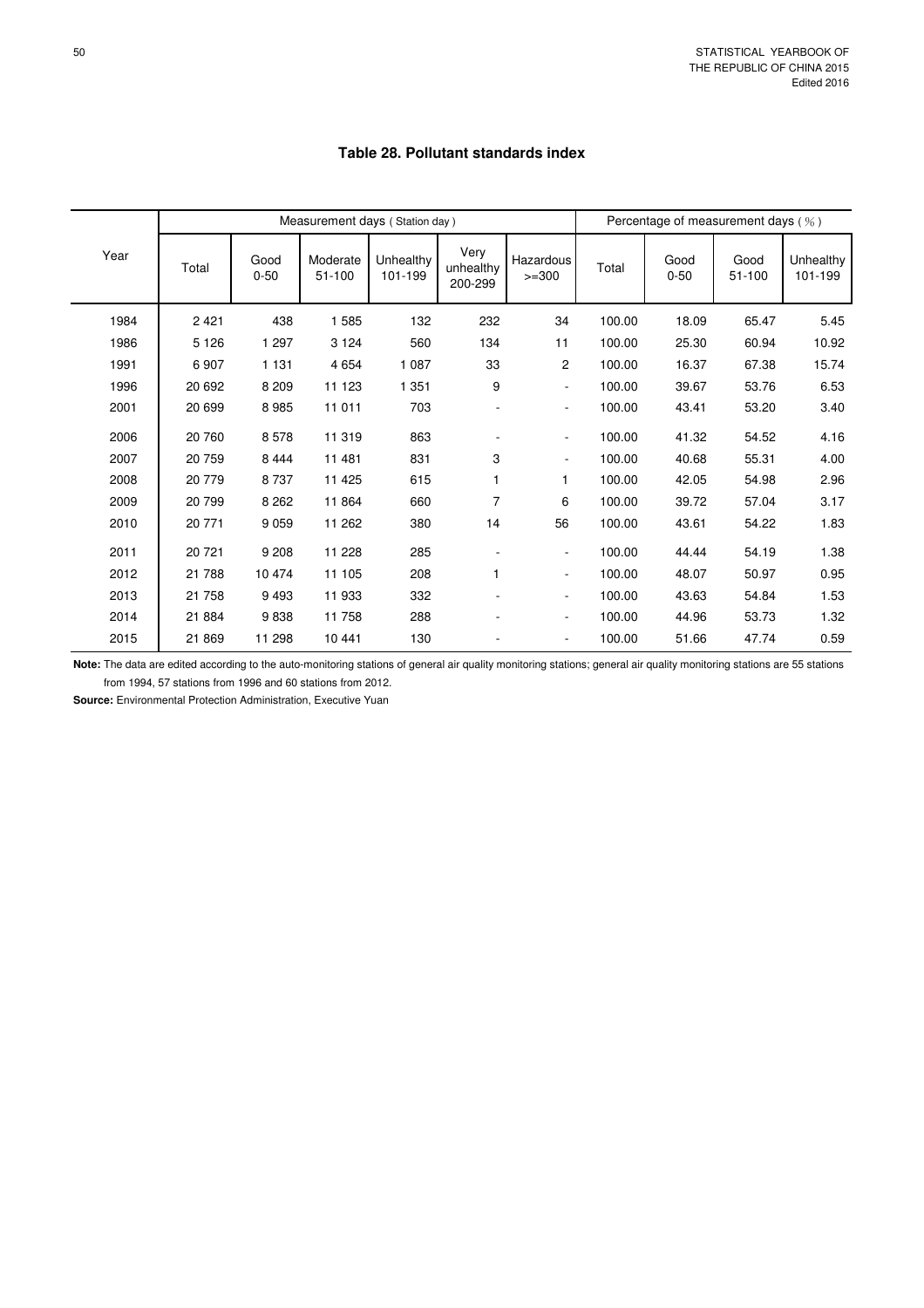|      |                              | days<br>( %)             |         | Measurement days with PSI>100 by maximum index pollutant (Station day) |           |                 |                          |                          |       |                 |
|------|------------------------------|--------------------------|---------|------------------------------------------------------------------------|-----------|-----------------|--------------------------|--------------------------|-------|-----------------|
| Year | Very<br>unhealthy<br>200-299 | Hazardous<br>$>=300$     | Total   | Percentage<br>(%)                                                      | $PM_{10}$ | SO <sub>2</sub> | $PM_{10} \times SO_2$    | CO                       | $O_3$ | NO <sub>2</sub> |
| 1984 | 9.58                         | 1.40                     | 398     | 16.44                                                                  | 296       | 12              | 1                        | 75                       | 13    | 1               |
| 1986 | 2.61                         | 0.21                     | 705     | 13.75                                                                  | 511       | 21              | 6                        | 79                       | 88    |                 |
| 1991 | 0.48                         | 0.03                     | 1 1 2 2 | 16.24                                                                  | 901       | 37              | $\overline{\phantom{a}}$ | 146                      | 37    | 1               |
| 1996 | 0.04                         | ٠                        | 1 3 6 0 | 6.57                                                                   | 829       |                 |                          | ٠                        | 531   |                 |
| 2001 |                              | $\blacksquare$           | 703     | 3.40                                                                   | 259       |                 |                          | ٠                        | 444   |                 |
| 2006 |                              | $\overline{\phantom{a}}$ | 863     | 4.16                                                                   | 352       |                 |                          | ۰                        | 511   |                 |
| 2007 | 0.01                         |                          | 834     | 4.02                                                                   | 216       |                 |                          | $\blacksquare$           | 618   |                 |
| 2008 | 0.00                         | 0.00                     | 617     | 2.97                                                                   | 248       |                 |                          |                          | 369   |                 |
| 2009 | 0.03                         | 0.03                     | 673     | 3.24                                                                   | 262       |                 |                          |                          | 411   |                 |
| 2010 | 0.07                         | 0.27                     | 450     | 2.17                                                                   | 239       |                 |                          | ۰                        | 211   |                 |
| 2011 |                              |                          | 285     | 1.38                                                                   | 88        |                 |                          | ٠                        | 197   |                 |
| 2012 | 0.00                         | ٠                        | 209     | 0.96                                                                   | 29        |                 |                          | $\blacksquare$           | 180   |                 |
| 2013 |                              |                          | 332     | 1.53                                                                   | 177       |                 |                          | $\blacksquare$           | 155   |                 |
| 2014 |                              |                          | 288     | 1.32                                                                   | 102       |                 |                          |                          | 186   |                 |
| 2015 |                              |                          | 130     | 0.59                                                                   | 22        |                 |                          | $\overline{\phantom{a}}$ | 108   |                 |

#### **Table 28. Pollutant standards index** (continued)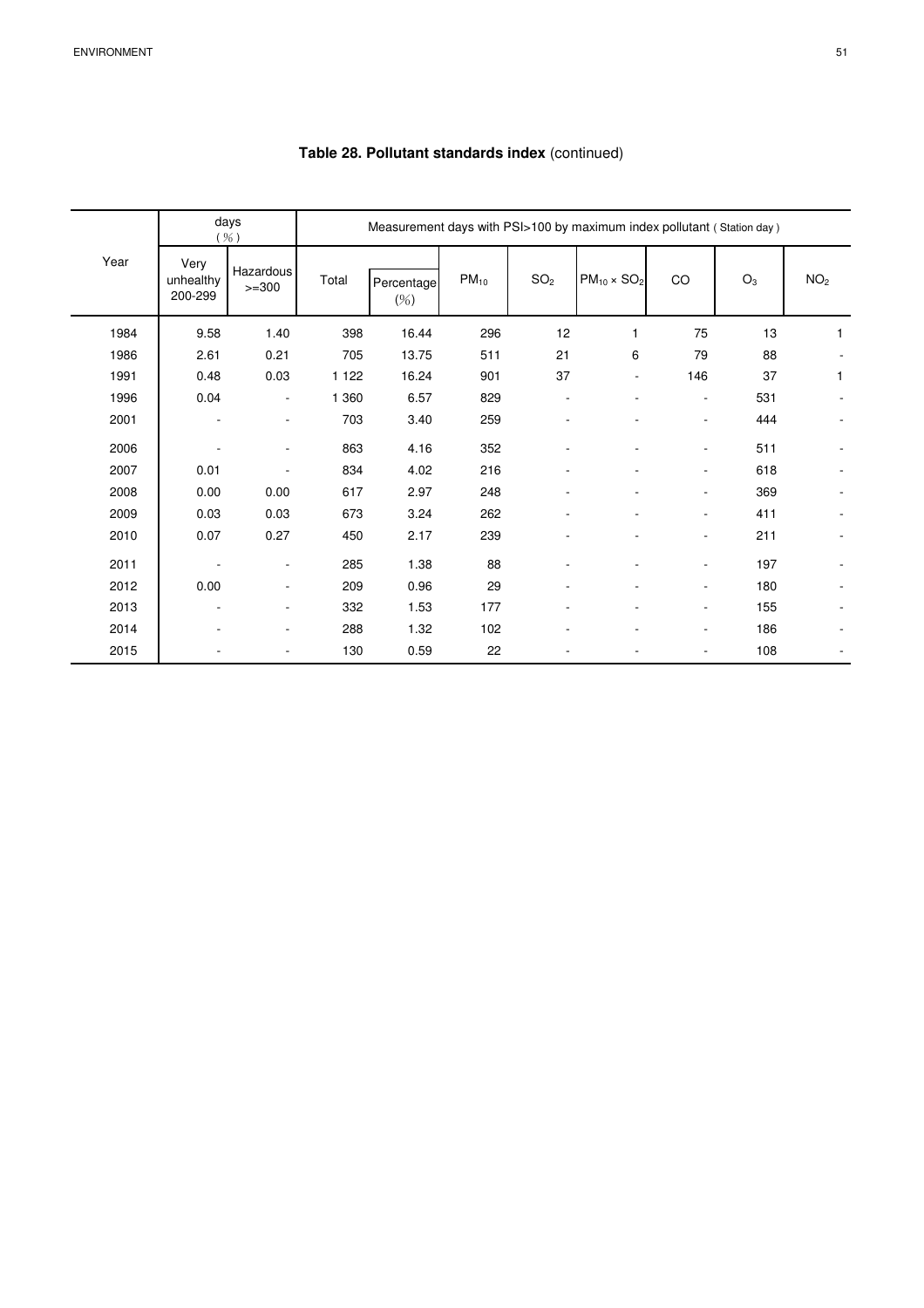52 STATISTICAL YEARBOOK OF THE REPUBLIC OF CHINA 2015 Edited 2016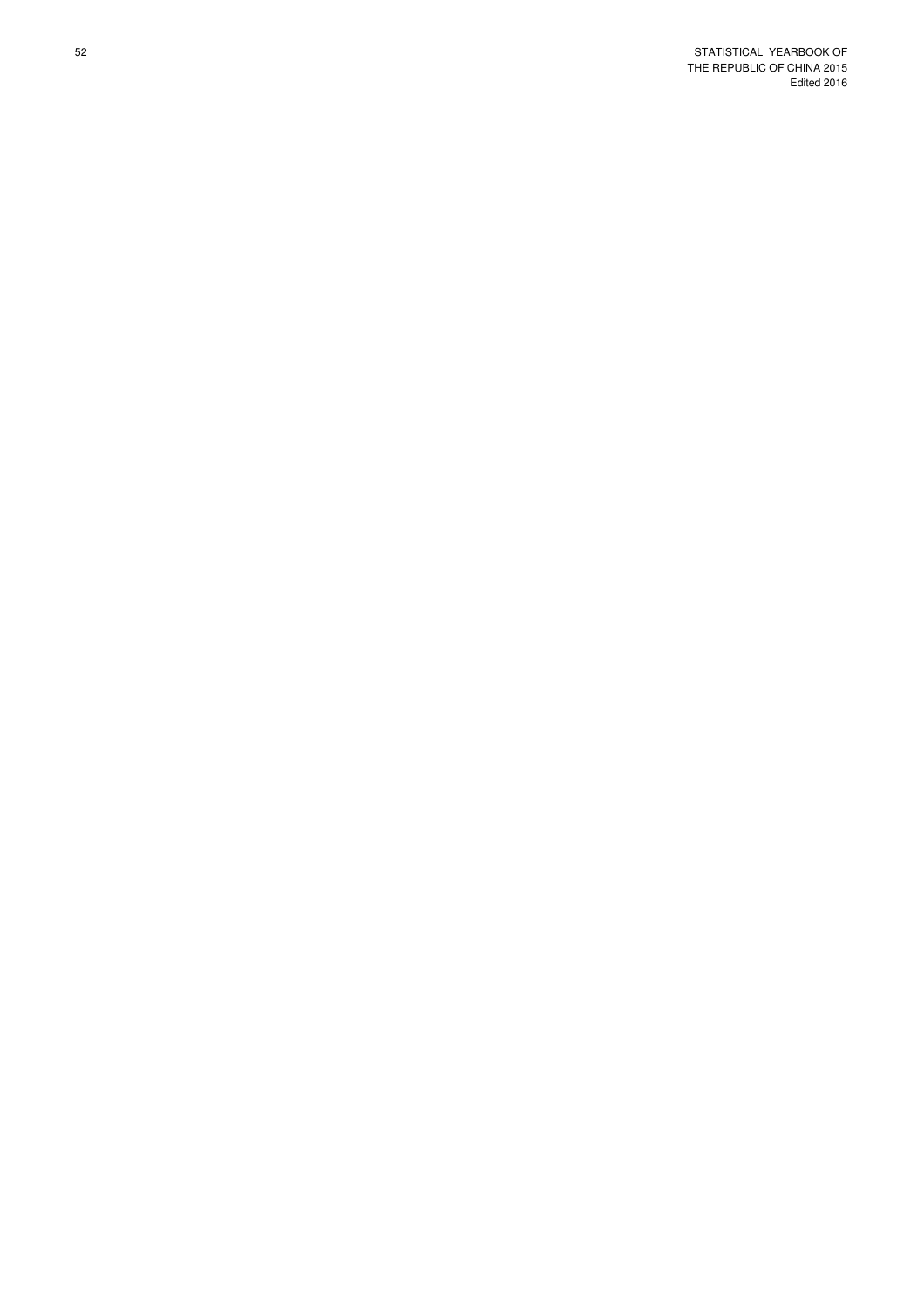# **JUSTICE AND PUBLIC SAFETY**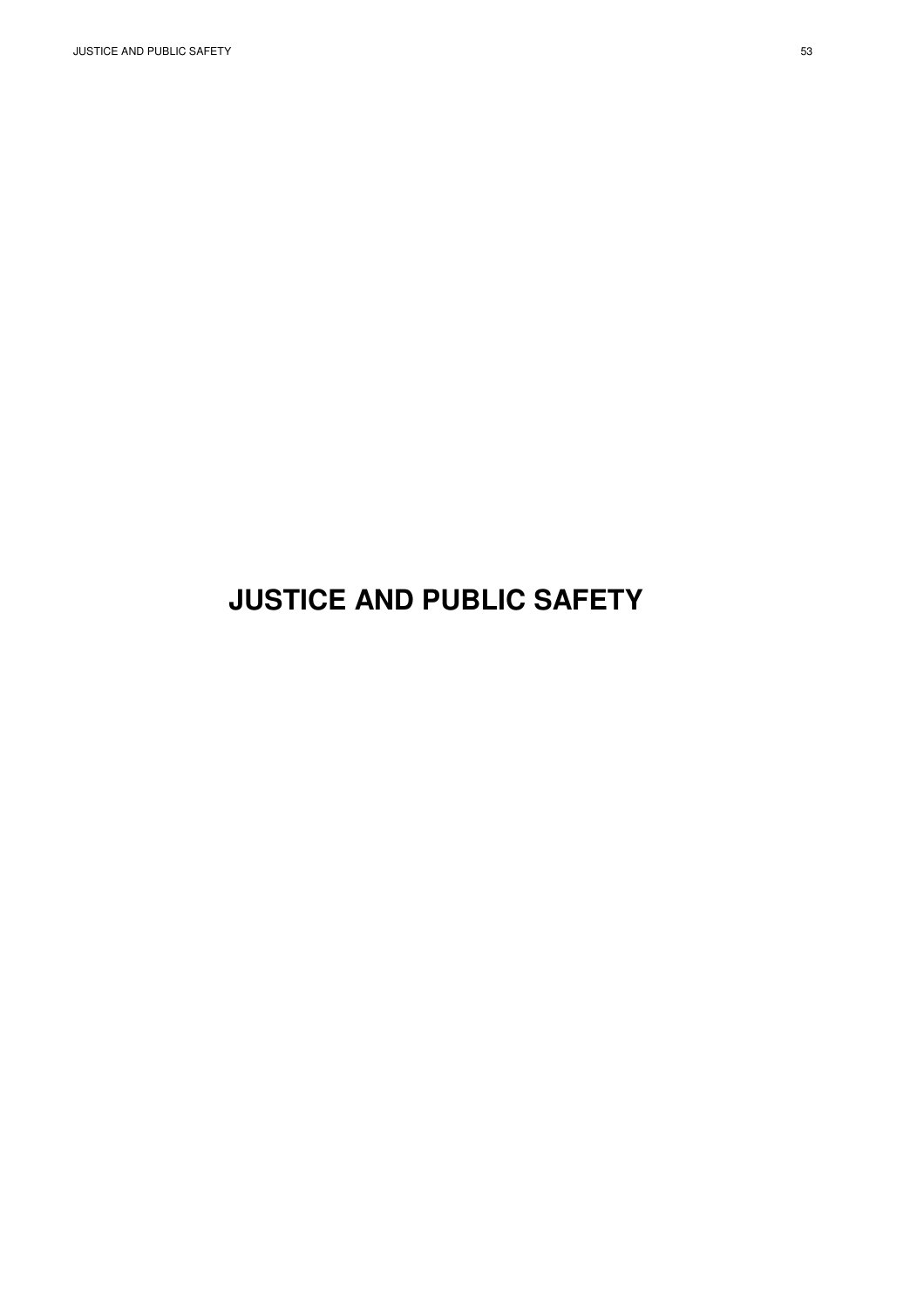Cases, Days

#### **Table 29. Summary of filings and dispositions of cases in the Judicial Yuan & its subordinate organs**

**Source:** Judicial Yuan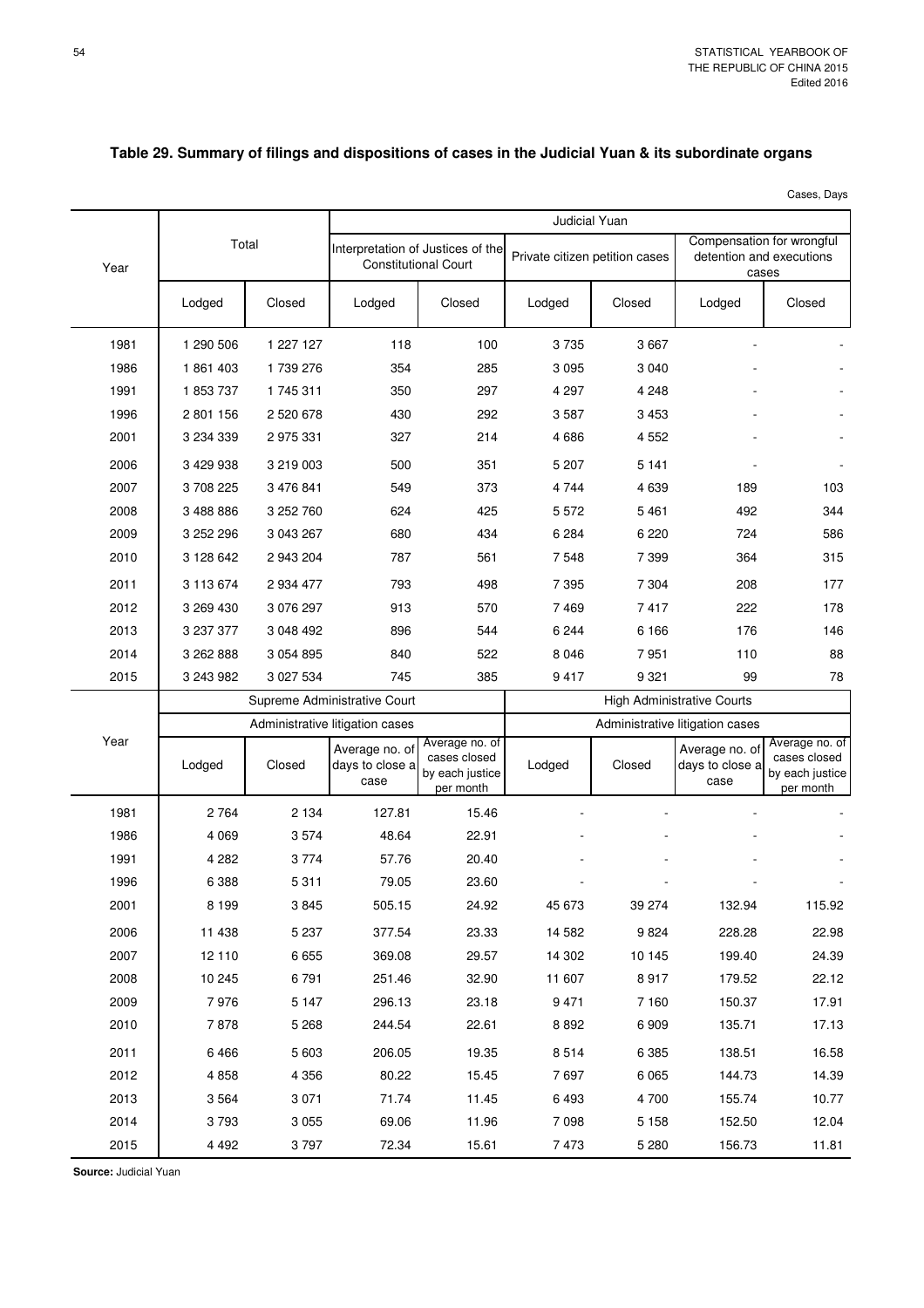### **Table 29. Summary of filings and dispositions of cases in the Judicial Yuan & its subordinate organs** (continued)

Cases, Days

|      |         | <b>Public Functionary Disciplinary Sanction</b> | Commission                                      |                                                                        | <b>Intellectual Property Court</b> |             |                                                 |                                                                   |               |                |
|------|---------|-------------------------------------------------|-------------------------------------------------|------------------------------------------------------------------------|------------------------------------|-------------|-------------------------------------------------|-------------------------------------------------------------------|---------------|----------------|
|      |         |                                                 | Adjudication cases                              |                                                                        |                                    | Civil cases |                                                 |                                                                   |               | Criminal cases |
| Year | Lodged  | Closed                                          | Average<br>no. of<br>days to<br>close a<br>case | Average no. of<br>cases closed<br>by each<br>commissioner<br>per month | Lodged                             | Closed      | Average<br>no. of<br>days to<br>close a<br>case | Average no.<br>of cases<br>closed by<br>each justice<br>per month | Lodged        | Closed         |
| 1981 | 84      | 70                                              | 64.69                                           | 5.83                                                                   |                                    |             |                                                 |                                                                   |               |                |
| 1986 | 261     | 226                                             | 54.69                                           | 18.83                                                                  |                                    |             |                                                 |                                                                   |               |                |
| 1991 | 288     | 248                                             | 39.04                                           | 20.67                                                                  |                                    |             |                                                 |                                                                   |               |                |
| 1996 | 577     | 512                                             | 52.13                                           | 42.67                                                                  |                                    |             |                                                 |                                                                   |               |                |
| 2001 | 477     | 415                                             | 57.66                                           | 34.58                                                                  |                                    |             |                                                 |                                                                   |               |                |
| 2006 | 608     | 542                                             | 51.62                                           | 45.17                                                                  |                                    |             |                                                 |                                                                   |               |                |
| 2007 | 638     | 566                                             | 37.89                                           | 47.17                                                                  |                                    |             |                                                 |                                                                   |               |                |
| 2008 | 678     | 609                                             | 38.72                                           | 50.75                                                                  | 275                                | 148         | 52.22                                           |                                                                   | 175           | 107            |
| 2009 | 745     | 678                                             | 40.07                                           | 56.50                                                                  | 876                                | 617         | 120.03                                          | 17.13                                                             | 435           | 334            |
| 2010 | 721     | 665                                             | 36.07                                           | 55.42                                                                  | 1 3 1 6                            | 981         | 167.45                                          | 19.49                                                             | 450           | 346            |
| 2011 | 743     | 681                                             | 34.26                                           | 56.75                                                                  | 1 0 3 2                            | 758         | 214.39                                          | 13.86                                                             | 457           | 374            |
| 2012 | 708     | 662                                             | 34.84                                           | 55.17                                                                  | 1 0 6 3                            | 763         | 216.19                                          | 10.97                                                             | 416           | 344            |
| 2013 | 720     | 665                                             | 33.05                                           | 55.42                                                                  | 1 0 3 0                            | 698         | 225.07                                          | 14.08                                                             | 375           | 307            |
| 2014 | 707     | 661                                             | 29.91                                           | 55.08                                                                  | 1 0 4 7                            | 703         | 226.65                                          | 12.46                                                             | 354           | 281            |
| 2015 | 1 4 5 6 | 1 2 9 7                                         | 25.89                                           | 108.08                                                                 | 1 0 0 4                            | 690         | 267.68                                          | 11.82                                                             | 327           | 254            |
|      |         |                                                 |                                                 | <b>Intellectual Property Court</b>                                     |                                    |             |                                                 |                                                                   | Supreme Court |                |

|      |                                              |                                                                   |        | <b>INCREDITION I</b> TUPCITY OUTH |                                      | <b>OUNIGHTO ODDIT</b>                                                     |             |         |                                                 |                                                                   |  |
|------|----------------------------------------------|-------------------------------------------------------------------|--------|-----------------------------------|--------------------------------------|---------------------------------------------------------------------------|-------------|---------|-------------------------------------------------|-------------------------------------------------------------------|--|
|      |                                              | Criminal cases                                                    |        | Administrative litigation cases   |                                      |                                                                           | Civil cases |         |                                                 |                                                                   |  |
| Year | Average<br>no. of days<br>to close a<br>case | Average no.<br>of cases<br>closed by<br>each justice<br>per month | Lodged | Closed                            | no. of<br>days to<br>close a<br>case | Average Average no.<br>of cases<br>closed by<br>each justice<br>per month | Lodged      | Closed  | Average<br>no. of<br>days to<br>close a<br>case | Average no.<br>of cases<br>closed by<br>each justice<br>per month |  |
| 1981 |                                              |                                                                   |        |                                   |                                      |                                                                           | 6980        | 6 0 28  | $\cdots$                                        | $\cdots$                                                          |  |
| 1986 |                                              |                                                                   |        |                                   |                                      | ۰                                                                         | 4 3 7 9     | 4 0 7 7 | 8.33                                            | 21.57                                                             |  |
| 1991 |                                              |                                                                   |        |                                   |                                      | ٠                                                                         | 4 8 8 2     | 4 4 9 5 | 22.38                                           | 22.25                                                             |  |
| 1996 |                                              |                                                                   |        |                                   |                                      | ٠                                                                         | 7 3 3 8     | 4 9 6 2 | 61.96                                           | 18.73                                                             |  |
| 2001 |                                              |                                                                   |        |                                   |                                      | $\overline{\phantom{a}}$                                                  | 7011        | 4 2 7 9 | 46.27                                           | 17.05                                                             |  |
| 2006 |                                              |                                                                   |        |                                   |                                      | $\overline{\phantom{0}}$                                                  | 6216        | 5 0 9 8 | 35.32                                           | 19.36                                                             |  |
| 2007 |                                              |                                                                   |        |                                   |                                      | $\overline{\phantom{a}}$                                                  | 6 0 9 6     | 5 2 3 8 | 33.50                                           | 20.15                                                             |  |
| 2008 | 61.78                                        |                                                                   | 244    | 109                               | 98.60                                | ٠                                                                         | 6 0 21      | 5 1 7 8 | 29.46                                           | 20.23                                                             |  |
| 2009 | 88.96                                        | 17.00                                                             | 567    | 413                               | 130.27                               | 16.94                                                                     | 6 1 4 1     | 5 2 2 8 | 25.96                                           | 21.01                                                             |  |
| 2010 | 113.21                                       | 18.62                                                             | 614    | 443                               | 140.35                               | 18.90                                                                     | 6 0 7 4     | 5 1 6 7 | 24.02                                           | 21.17                                                             |  |
| 2011 | 110.39                                       | 13.80                                                             | 510    | 402                               | 146.72                               | 13.59                                                                     | 6 1 7 4     | 5 0 5 6 | 24.84                                           | 23.11                                                             |  |
| 2012 | 83.52                                        | 10.55                                                             | 454    | 308                               | 141.31                               | 10.77                                                                     | 6871        | 5 2 0 5 | 26.07                                           | 22.62                                                             |  |
| 2013 | 97.64                                        | 7.10                                                              | 471    | 345                               | 150.01                               | 7.01                                                                      | 7 4 0 0     | 5 600   | 31.78                                           | 20.33                                                             |  |
| 2014 | 102.06                                       | 6.17                                                              | 420    | 288                               | 157.52                               | 6.27                                                                      | 7642        | 5987    | 39.69                                           | 19.25                                                             |  |
| 2015 | 125.10                                       | 6.00                                                              | 445    | 288                               | 185.50                               | 6.00                                                                      | 7915        | 5763    | 45.08                                           | 20.32                                                             |  |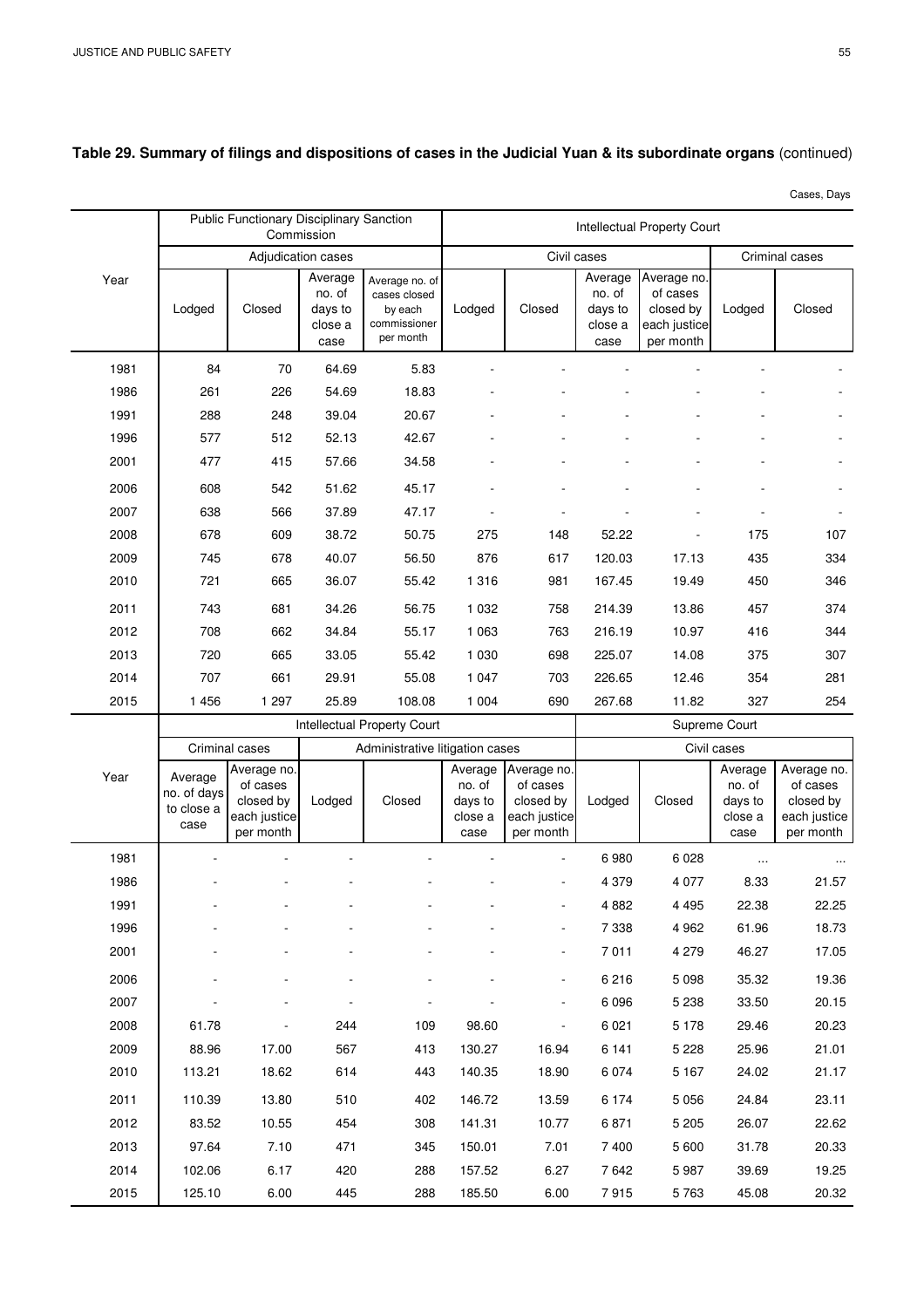#### **Table 29. Summary of filings and dispositions of cases in the Judicial Yuan & its subordinate organs** (continued)

Cases, Days

|      |         |                                              | Supreme Court                                                     |                                                                   | High Courts and their branches |           |                                           |                                                                   |                                                                   |  |
|------|---------|----------------------------------------------|-------------------------------------------------------------------|-------------------------------------------------------------------|--------------------------------|-----------|-------------------------------------------|-------------------------------------------------------------------|-------------------------------------------------------------------|--|
|      |         |                                              | Criminal cases                                                    |                                                                   |                                |           | Civil cases                               |                                                                   | Criminal cases                                                    |  |
| Year | Lodged  | Closed                                       | Average no.<br>of days to<br>close a case                         | Average no.<br>of cases<br>closed by<br>each justice<br>per month | Lodged                         | Closed    | Average no.<br>of days to<br>close a case | Average no.<br>of cases<br>closed by<br>each justice<br>per month | Lodged                                                            |  |
| 1981 | 9842    | 8 4 5 7                                      | $\ddotsc$                                                         | $\cdots$                                                          | 19764                          | 16 805    | 84.01                                     | $\ddots$                                                          | 54 312                                                            |  |
| 1986 | 9958    | 8420                                         | 10.84                                                             | 26.83                                                             | 21 25 6                        | 18747     | 61.56                                     | 25.96                                                             | 76 294                                                            |  |
| 1991 | 8 3 1 0 | 7915                                         | 15.28                                                             | 19.50                                                             | 15 631                         | 12 927    | 98.08                                     | 17.03                                                             | 63 695                                                            |  |
| 1996 | 11 316  | 7803                                         | 26.98                                                             | 20.18                                                             | 23 185                         | 18 152    | 108.74                                    | 18.60                                                             | 55 136                                                            |  |
| 2001 | 16 928  | 9516                                         | 38.52                                                             | 19.25                                                             | 27 629                         | 21 031    | 130.31                                    | 18.89                                                             | 51 467                                                            |  |
| 2006 | 13 547  | 8654                                         | 34.68                                                             | 18.78                                                             | 19 4 91                        | 14 152    | 161.86                                    | 12.95                                                             | 44 508                                                            |  |
| 2007 | 14 070  | 9315                                         | 30.37                                                             | 20.67                                                             | 20 073                         | 14 802    | 151.57                                    | 14.01                                                             | 63 362                                                            |  |
| 2008 | 14 110  | 8820                                         | 30.89                                                             | 20.48                                                             | 20 153                         | 15 085    | 151.97                                    | 14.02                                                             | 55 923                                                            |  |
| 2009 | 13 9 20 | 9484                                         | 26.43                                                             | 20.98                                                             | 20 195                         | 14 754    | 149.86                                    | 13.00                                                             | 49 623                                                            |  |
| 2010 | 13 057  | 10 061                                       | 25.17                                                             | 20.53                                                             | 20 737                         | 14 788    | 150.67                                    | 12.55                                                             | 46 782                                                            |  |
| 2011 | 11 304  | 9 1 1 0                                      | 27.07                                                             | 19.78                                                             | 21 8 26                        | 15 4 81   | 160.67                                    | 12.30                                                             | 45 5 24                                                           |  |
| 2012 | 9726    | 8 6 0 8                                      | 28.95                                                             | 17.22                                                             | 22 736                         | 16 311    | 172.45                                    | 12.04                                                             | 43 148                                                            |  |
| 2013 | 7997    | 7 1 7 2                                      | 32.06                                                             | 14.64                                                             | 22 667                         | 15 5 94   | 169.45                                    | 11.40                                                             | 39 662                                                            |  |
| 2014 | 7 0 9 3 | 6 2 2 9                                      | 28.63                                                             | 13.80                                                             | 25 145                         | 17 195    | 174.95                                    | 11.97                                                             | 37 789                                                            |  |
| 2015 | 6689    | 5577                                         | 30.75                                                             | 13.60                                                             | 27 293                         | 19 240    | 186.72                                    | 12.78                                                             | 36 539                                                            |  |
|      |         |                                              | High Courts and their branches                                    |                                                                   |                                |           |                                           | <b>District Courts</b>                                            |                                                                   |  |
|      |         | Criminal cases                               |                                                                   | Public defense cases                                              |                                |           |                                           | Civil cases (1)                                                   |                                                                   |  |
| Year | Closed  | Average no.<br>of days to<br>close a<br>case | Average no.<br>of cases<br>closed by<br>each justice<br>per month | Lodged                                                            | Closed                         | Lodged    | Closed                                    | Average no.<br>of days to<br>close a case                         | Average no.<br>of cases<br>closed by<br>each justice<br>per month |  |
| 1981 | 50 015  | 51.65                                        | $\cdots$                                                          | 2 1 7 4                                                           | 2 0 0 8                        | 208 075   | 204 152                                   | 32.98                                                             | $\cdots$                                                          |  |
| 1986 | 72 943  | 38.26                                        | 58.74                                                             | 3881                                                              | 3496                           | 374 723   | 369 979                                   | 42.91                                                             | 127.10                                                            |  |
| 1991 | 59 273  | 53.39                                        | 45.70                                                             | 3744                                                              | 3 3 6 6                        | 391 880   | 382 503                                   | 41.93                                                             | 185.47                                                            |  |
| 1996 | 48 412  | 70.61                                        | 33.59                                                             | 6 2 7 4                                                           | 5 5 3 9                        | 823 165   | 801 264                                   | 53.95                                                             | 294.71                                                            |  |
| 2001 | 44 540  | 84.40                                        | 28.12                                                             | 4700                                                              | 3941                           | 1 906 314 | 1725 693                                  | 111.12                                                            | 340.42                                                            |  |
| 2006 | 37876   | 83.90                                        | 25.38                                                             | 6830                                                              | 5 1 8 9                        | 2 649 650 | 2 502 737                                 | 56.09                                                             | 378.10                                                            |  |
| 2007 | 57 185  |                                              |                                                                   |                                                                   |                                |           |                                           |                                                                   |                                                                   |  |
| 2008 |         | 79.01                                        | 37.26                                                             | 6982                                                              | 5679                           | 2810741   | 2 645 203                                 | 46.57                                                             | 355.14                                                            |  |
|      | 50 637  | 67.47                                        | 31.86                                                             | 5780                                                              | 4 603                          | 2 648 682 | 2 478 656                                 | 45.13                                                             | 209.96                                                            |  |
| 2009 | 44 431  | 62.53                                        | 26.04                                                             | 5 200                                                             | 3998                           | 2 456 011 | 2 306 952                                 | 47.55                                                             | 110.06                                                            |  |
| 2010 | 41 545  | 68.10                                        | 23.60                                                             | 5 3 8 4                                                           | 4 3 1 3                        | 2 370 999 | 2 246 271                                 | 41.77                                                             | 84.40                                                             |  |
| 2011 | 40 452  | 68.92                                        | 21.85                                                             | 4882                                                              | 3933                           | 2 374 933 | 2 256 792                                 | 33.83                                                             | 71.89                                                             |  |
| 2012 | 38 384  | 73.58                                        | 20.56                                                             | 4 4 4 6                                                           | 3 4 8 9                        | 2 543 963 | 2 414 450                                 | 31.51                                                             | 73.04                                                             |  |
| 2013 | 35 192  | 78.53                                        | 18.40                                                             | 4641                                                              | 3714                           | 2 530 089 | 2 405 047                                 | 31.07                                                             | 70.43                                                             |  |
| 2014 | 33 526  | 82.24                                        | 17.56                                                             | 4 5 0 3                                                           | 3536                           | 2 530 852 | 2 392 584                                 | 30.46                                                             | 67.25                                                             |  |

**Note:** (1) Excluding the compulsory execution cases before 1997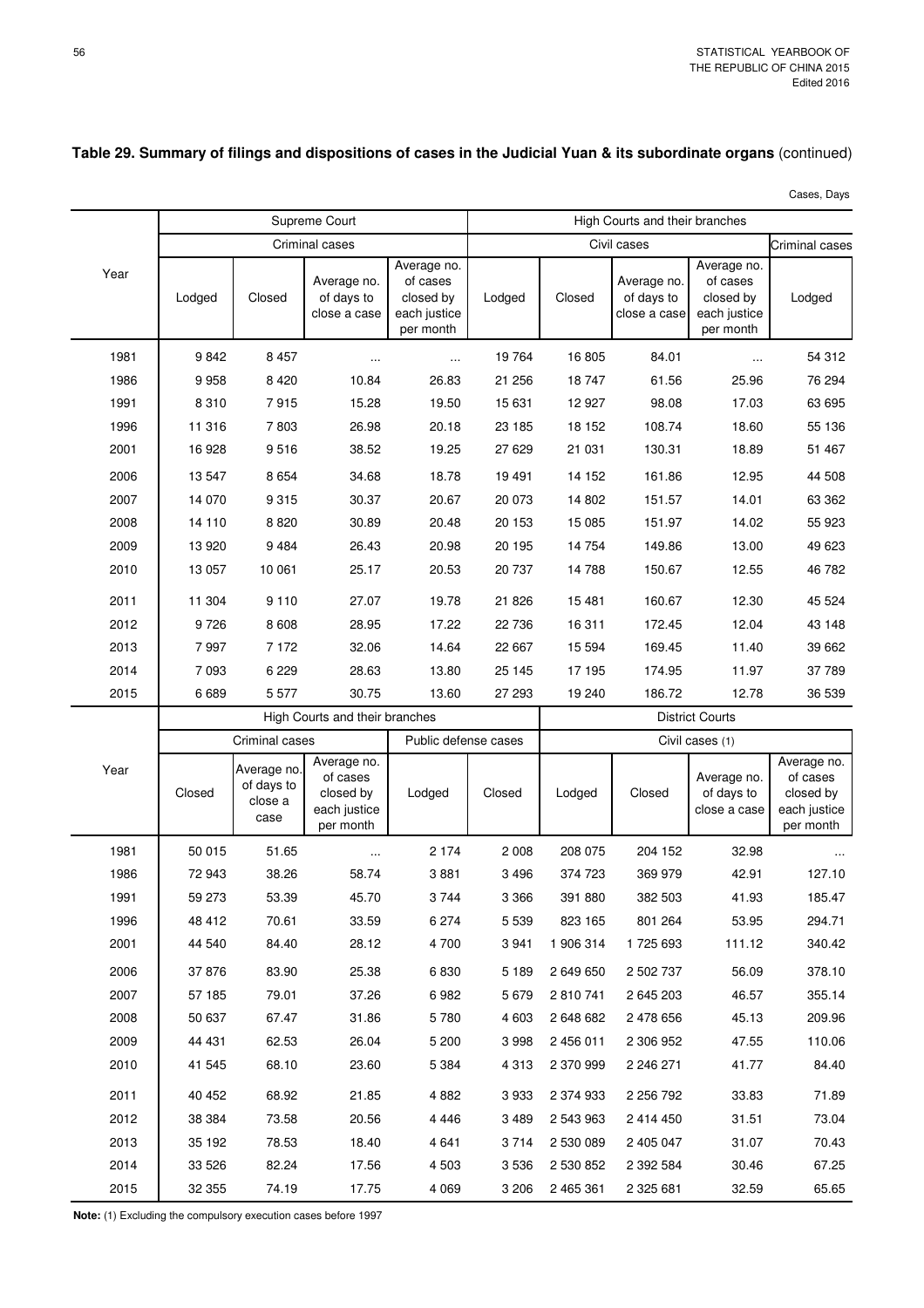### **Table 29. Summary of filings and dispositions of cases in the Judicial Yuan & its subordinate organs** (continued)

Cases, Days

|      |                                            |                |                                              |                                                                   | <b>District Courts</b>        |                |                   |         |                                            |
|------|--------------------------------------------|----------------|----------------------------------------------|-------------------------------------------------------------------|-------------------------------|----------------|-------------------|---------|--------------------------------------------|
|      |                                            | Criminal cases |                                              |                                                                   | Compulsory execution<br>cases |                | Financial rulings |         | Financial<br>compulsory<br>execution cases |
| Year | Lodged                                     | Closed         | Average<br>no. of days<br>to close a<br>case | Average no.<br>of cases<br>closed by<br>each justice<br>per month | Lodged                        | Closed         | Lodged            | Closed  | Lodged                                     |
| 1981 | 214 079                                    | 205 969        | 28.96                                        | $\cdots$                                                          | 73 969                        | 68 291         | 51 938            | 51 602  | 437 023                                    |
| 1986 | 275 728                                    | 264 584        | 26.74                                        | 103.93                                                            | 156 979                       | 141 942        | 76 170            | 76 078  | 569 753                                    |
| 1991 | 241 034                                    | 223 832        | 51.44                                        | 83.45                                                             | 115 923                       | 107 659        | 80 442            | 79 929  | 488 150                                    |
| 1996 | 298 672                                    | 269 648        | 66.96                                        | 63.97                                                             | 220 597                       | 183890         | 836               | 832     | 639 911                                    |
| 2001 | 372 350                                    | 328 747        | 94.84                                        | 65.25                                                             | 452 344                       | 327 238        | 414               | 390     | 281 389                                    |
| 2006 | 377951                                     | 343 635        | 66.90                                        | 63.47                                                             | 748 253                       | 669 416        |                   |         |                                            |
| 2007 | 481 447                                    | 443 494        | 62.93                                        | 80.17                                                             | 1 016 650                     | 919 350        |                   |         |                                            |
| 2008 | 483 632                                    | 441 365        | 61.68                                        | 75.37                                                             | 1 179 899                     | 1 079 471      |                   |         |                                            |
| 2009 | 482 020                                    | 444 492        | 61.46                                        | 69.66                                                             | 1 137 896                     | 1 048 772      |                   |         |                                            |
| 2010 | 477 261                                    | 437 693        | 57.86                                        | 66.97                                                             | 1 208 541                     | 1 139 161      |                   |         |                                            |
| 2011 | 483 053                                    | 441 075        | 59.61                                        | 64.45                                                             | 1 280 133                     | 1 219 188      |                   |         |                                            |
| 2012 | 476 036                                    | 431 196        | 62.42                                        | 60.45                                                             | 1 361 697                     | 1 299 043      |                   |         |                                            |
| 2013 | 456 686                                    | 412 273        | 64.11                                        | 56.14                                                             | 1 369 452                     | 1 311 609      |                   |         |                                            |
| 2014 | 479 193                                    | 429 826        | 62.56                                        | 56.96                                                             | 1 397 338                     | 1 330 652      |                   |         |                                            |
| 2015 | 514 896                                    | 460 261        | 66.52                                        | 60.35                                                             | 1 362 760                     | 1 299 1 23     |                   |         |                                            |
|      |                                            |                |                                              |                                                                   | <b>District Courts</b>        |                |                   |         |                                            |
| Year | Financial<br>compulsory<br>execution cases |                | Notarization                                 | Lodgment                                                          |                               | Public defense |                   |         | Juvenile probation cases<br>(Persons)      |
|      | Closed                                     | Lodged         | Closed                                       | Lodged                                                            | Closed                        | Lodged         | Closed            | Lodged  | Closed                                     |
| 1981 | 402 300                                    | 163 284        | 163 281                                      | 40 610                                                            | 40 610                        | 1 755          | 1 638             | 39 059  | 23 757                                     |
| 1986 | 487 588                                    | 229 882        | 229 876                                      | 51 285                                                            | 51 284                        | 3 3 3 6        | 3 1 3 7           | 44 539  | 26 341                                     |
| 1991 | 425 252                                    | 347 747        | 347 746                                      | 74 936                                                            | 74 927                        | 8 1 4 6        | 6920              | 65 077  | 44 132                                     |
| 1996 | 466 141                                    | 623 967        | 623 967                                      | 86 051                                                            | 86 039                        | 15410          | 11 495            | 83 4 24 | 59 045                                     |
| 2001 | 281 389                                    | 400 824        | 400 824                                      | 110 651                                                           | 110 622                       | 11 475         | 6869              | 60 949  | 39 195                                     |
| 2006 | $\overline{\phantom{a}}$                   | 156 582        | 156 157                                      | 129 658                                                           | 129 599                       | 17 407         | 11 658            | 42 247  | 28 797                                     |
| 2007 |                                            | 146 444        | 145 713                                      | 133 460                                                           | 133 410                       | 18 245         | 12 756            | 43 791  | 29 865                                     |
| 2008 | $\overline{\phantom{a}}$                   | 124 510        | 124 271                                      | 105 943                                                           | 105 837                       | 21 678         | 17 161            | 45 232  | 30 670                                     |
| 2009 |                                            | 116 657        | 116 509                                      | 79 971                                                            | 79 828                        | 18 4 96        | 14 544            | 46 581  | 31 748                                     |
| 2010 | $\overline{\phantom{a}}$                   | 107 949        | 107 682                                      | 57 213                                                            | 57 110                        | 15 318         | 10838             | 46 0 26 | 30 581                                     |
| 2011 | ۰                                          | 99 197         | 98 956                                       | 45 545                                                            | 45 373                        | 17634          | 12 906            | 52 448  | 35 286                                     |
| 2012 | ۰                                          | 95 896         | 95 749                                       | 45 099                                                            | 44 793                        | 18 3 25        | 14 119            | 58 587  | 39 589                                     |
| 2013 | $\frac{1}{2}$                              | 99 249         | 99 085                                       | 47019                                                             | 46 876                        | 18 650         | 13 738            | 58721   | 39 1 25                                    |
| 2014 | ۰                                          | 95 569         | 95 4 24                                      | 50 328                                                            | 50 210                        | 18 169         | 12 986            | 54 220  | 34 932                                     |
| 2015 | ٠                                          | 95 226         | 95 118                                       | 49 725                                                            | 49 483                        | 17935          | 12 280            | 52 263  | 33 842                                     |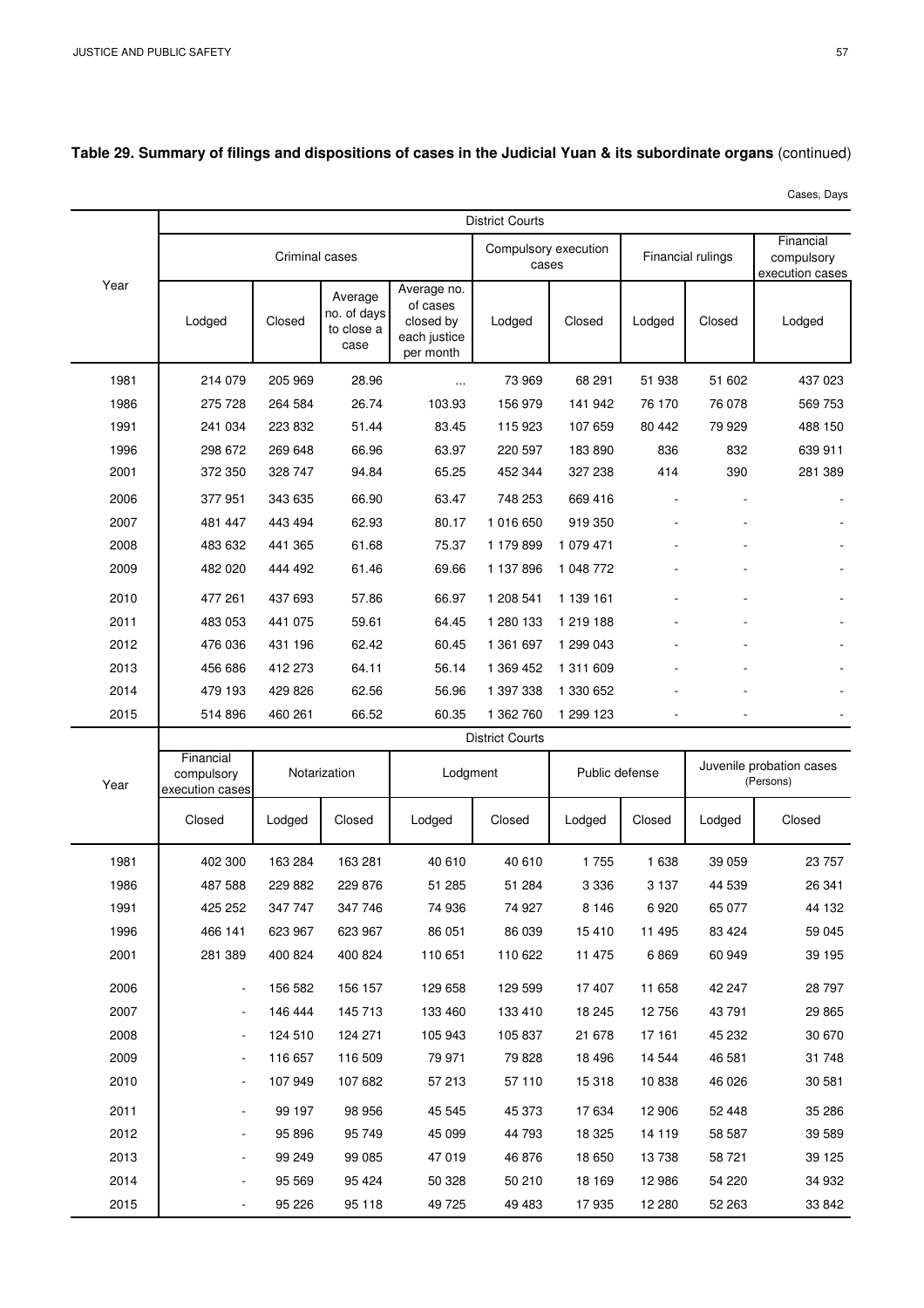#### **Table 30. Fire fighting**

|      |                                       |                                                            |                                      | The equipment of fire fighting (1)                               |                   | Inspection of fire safety (3)                         |                  | Fires accidents           |                         |
|------|---------------------------------------|------------------------------------------------------------|--------------------------------------|------------------------------------------------------------------|-------------------|-------------------------------------------------------|------------------|---------------------------|-------------------------|
| Year | No. of<br>firemen<br>(2)<br>(Persons) | No. of<br>firemen per<br>10.000<br>population<br>(Persons) | No. of fire<br>engines<br>(Vehicles) | No. of fire<br>engines per<br>10,000<br>population<br>(Vehicles) | Hydrant<br>(Sets) | No. of<br>hydrant per<br>1,000<br>household<br>(Sets) | Cases<br>(Cases) | Qualified<br>rate<br>(% ) | No. of fires<br>(Times) |
| 1981 | 17 501                                | 9.7                                                        | 1 0 6 0                              | 0.58                                                             | 32 356            | 8.28                                                  |                  |                           | 9 2 6 0                 |
| 1986 | 19 0 21                               | 9.8                                                        | 1 2 3 1                              | 0.63                                                             | 47 597            | 10.58                                                 |                  |                           | 10 306                  |
| 1991 | 22 065                                | 10.7                                                       | 1 4 2 5                              | 0.69                                                             | 62 061            | 11.87                                                 |                  |                           | 7742                    |
| 1996 | 26 487                                | 12.3                                                       | 1 7 3 4                              | 0.81                                                             | 81 073            | 13.46                                                 | 602 077          | 94.1                      | 13 309                  |
| 2001 | 34 679                                | 15.5                                                       | 1956                                 | 0.87                                                             | 102 254           | 15.03                                                 | 347 355          | 89.8                      | 13750                   |
| 2006 | 41 0 74                               | 18.0                                                       | 2 1 1 0                              | 0.92                                                             | 121 146           | 16.38                                                 | 287 416          | 90.5                      | 4 3 3 2                 |
| 2007 | 42 164                                | 18.4                                                       | 2 1 6 0                              | 0.94                                                             | 124 647           | 16.59                                                 | 311 249          | 89.4                      | 3 3 9 2                 |
| 2008 | 42 915                                | 18.6                                                       | 2 1 7 9                              | 0.95                                                             | 127 572           | 16.66                                                 | 310 730          | 90.1                      | 2886                    |
| 2009 | 44 226                                | 19.1                                                       | 2 1 9 8                              | 0.95                                                             | 131 465           | 16.84                                                 | 303 229          | 89.0                      | 2621                    |
| 2010 | 46 179                                | 19.9                                                       | 2 1 7 3                              | 0.94                                                             | 134 708           | 16.97                                                 | 302 257          | 88.8                      | 2 1 8 6                 |
| 2011 | 45 366                                | 19.5                                                       | 2 1 9 1                              | 0.94                                                             | 137 661           | 17.08                                                 | 327 519          | 85.4                      | 1772                    |
| 2012 | 46 618                                | 20.0                                                       | 2 3 0 7                              | 0.99                                                             | 140 061           | 17.11                                                 | 317 605          | 86.1                      | 1574                    |
| 2013 | 48 302                                | 20.7                                                       | 2 3 3 6                              | 1.00                                                             | 141 384           | 17.06                                                 | 335 436          | 86.9                      | 1 4 5 1                 |
| 2014 | 48 958                                | 20.9                                                       | 2 3 7 4                              | 1.01                                                             | 149 283           | 17.81                                                 | 325 367          | 86.0                      | 1417                    |
| 2015 | 50 556                                | 21.5                                                       | 2 3 8 2                              | 1.01                                                             | 151 158           | 17.85                                                 | 317 309          | 85.3                      | 1704                    |

**Note:** In the table, the data excluding inspection of fire safety do not include Kinmen County and Lienchiang County before 1997.

(1) The data is end of year.

(2) Including voluntary fire fighters

(3) It was executed after implementing "Maintaining Public Safety Projects" in June, 1993.

**Source:** National Fire Agency, MOI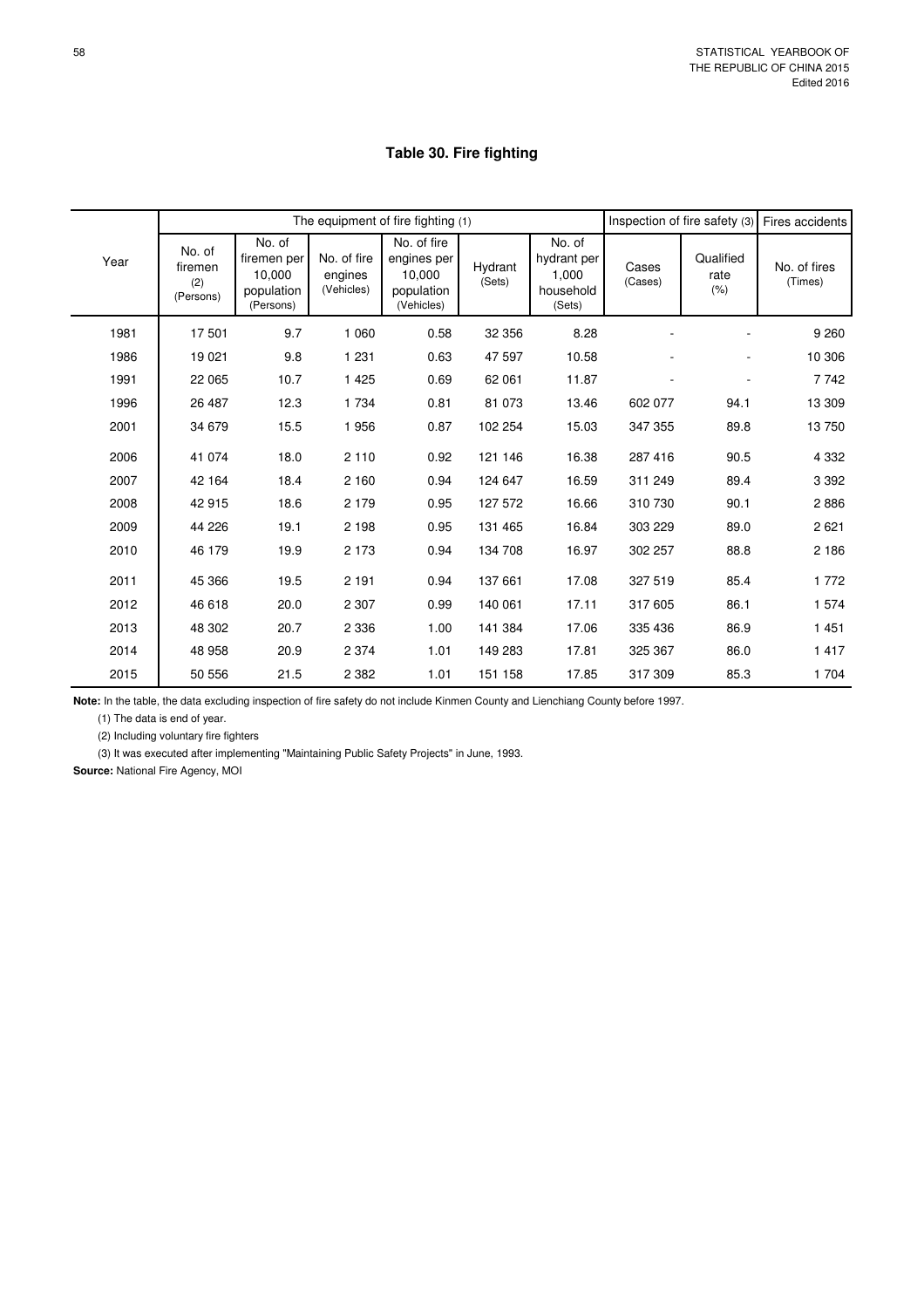|      |                           |         | Emergency medical services<br>(119 services) |         |                                   |                               |                           |                   |                                           |
|------|---------------------------|---------|----------------------------------------------|---------|-----------------------------------|-------------------------------|---------------------------|-------------------|-------------------------------------------|
| Year | Average no.               |         | Deaths and injured (Persons)                 |         | Burn-out &                        | Burn-out &                    | Estimated                 | Times of call     | No. of persons                            |
|      | of fires a day<br>(Times) | Total   | Deaths                                       | Injured | damaged<br>vehicles<br>(Vehicles) | damaged<br>houses<br>(Houses) | losses<br>(Millions NT\$) | volume<br>(Times) | rescued in<br>emergency<br>(Person-times) |
| 1981 | 25.37                     | 427     | 157                                          | 270     | $\cdots$                          | 1 7 7 7                       | 1 7 7 3                   | $\cdots$          | $\cdots$                                  |
| 1986 | 28.24                     | 617     | 221                                          | 396     | $\cdots$                          | 1719                          | 1930                      | 136 407           | 98 756                                    |
| 1991 | 21.21                     | 874     | 250                                          | 624     | $\cdots$                          | 1680                          | 3 0 0 2                   | 164 070           | 116 430                                   |
| 1996 | 36.46                     | 1 0 5 7 | 275                                          | 782     | $\cdots$                          | 2020                          | 2815                      | 277830            | 200 877                                   |
| 2001 | 37.67                     | 1 0 4 0 | 234                                          | 806     | 3583                              | 2844                          | 15 5 63                   | 464 941           | 343 076                                   |
| 2006 | 11.87                     | 596     | 125                                          | 471     | 1 4 5 8                           | 1 4 8 9                       | 1 5 5 9                   | 691 964           | 537 707                                   |
| 2007 | 9.29                      | 518     | 120                                          | 398     | 1 630                             | 1 4 8 3                       | 1 2 9 2                   | 720 797           | 593 034                                   |
| 2008 | 7.89                      | 405     | 101                                          | 304     | 1 0 6 6                           | 1 252                         | 1 4 7 5                   | 752 823           | 609 506                                   |
| 2009 | 7.18                      | 415     | 117                                          | 298     | 1 373                             | 1 2 9 2                       | 759                       | 811 914           | 662 924                                   |
| 2010 | 5.99                      | 391     | 83                                           | 308     | 729                               | 1 278                         | 1688                      | 918 882           | 749 126                                   |
| 2011 | 4.85                      | 385     | 97                                           | 288     | 567                               | 1 0 2 9                       | 553                       | 1 003 981         | 817928                                    |
| 2012 | 4.30                      | 428     | 142                                          | 286     | 614                               | 907                           | 694                       | 1 014 909         | 826 076                                   |
| 2013 | 3.98                      | 281     | 92                                           | 189     | 627                               | 1 204                         | 533                       | 1 016 637         | 826 839                                   |
| 2014 | 3.88                      | 368     | 124                                          | 244     | 658                               | 1 2 6 3                       | 436                       | 1 078 727         | 878 849                                   |
| 2015 | 4.67                      | 850     | 117                                          | 733     | 802                               | 1 477                         | 531                       | 1 100 264         | 891 562                                   |
|      |                           |         |                                              |         |                                   |                               |                           |                   |                                           |

#### **Table 30. Fire fighting** (continued)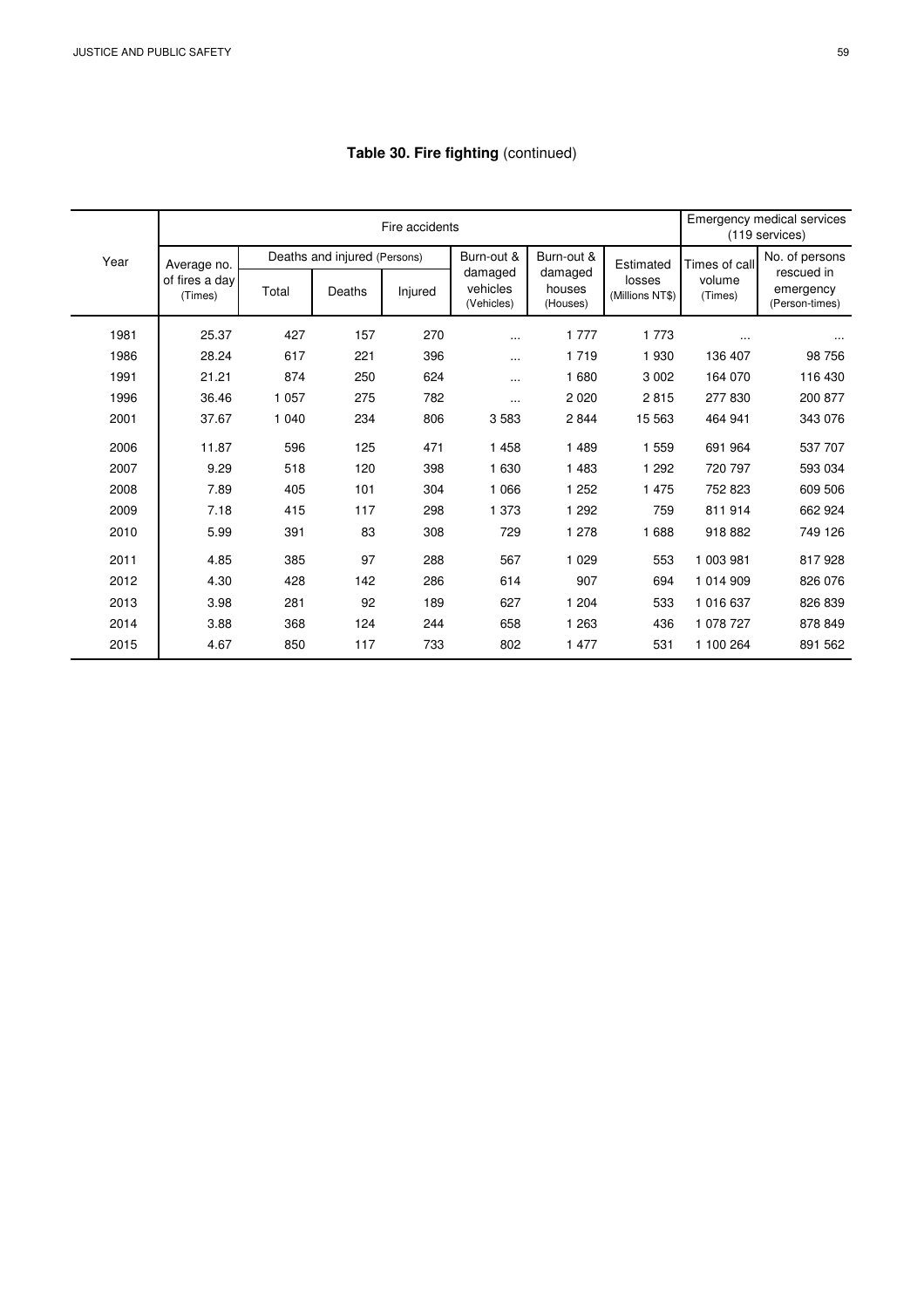|      |                                            |                             | Criminal cases (1)            |                                              |                                |                                                   |                                               | Violent crime               |                             | Larceny (1)                                |                             |                             |
|------|--------------------------------------------|-----------------------------|-------------------------------|----------------------------------------------|--------------------------------|---------------------------------------------------|-----------------------------------------------|-----------------------------|-----------------------------|--------------------------------------------|-----------------------------|-----------------------------|
| Year | Cases<br>known to<br>the police<br>(Cases) | Cases<br>cleared<br>(Cases) | <b>Offenders</b><br>(Persons) | Crime<br>rate<br>(Cases/<br>100,000<br>pop.) | Clea-<br>rance<br>rate<br>(% ) | Offender<br>rate<br>(Persons/<br>100,000<br>pop.) | Cases<br>known to<br>the<br>police<br>(Cases) | Cases<br>cleared<br>(Cases) | Offen-<br>ders<br>(Persons) | Cases<br>known to<br>the police<br>(Cases) | Cases<br>cleared<br>(Cases) | Offen-<br>ders<br>(Persons) |
| 1946 | 20 977                                     | 14 4 37                     | 18 081                        | .                                            | 68.8                           | $\cdots$                                          | $\cdots$                                      | $\cdots$                    | $\cdots$                    | 9654                                       | 7 1 4 6                     | 8 3 2 6                     |
| 1971 | 36 013                                     | 30 401                      | 30 927                        | 242.8                                        | 84.4                           | 208.5                                             | $\cdots$                                      | $\cdots$                    | $\cdots$                    | 19614                                      | 14 101                      | 11 735                      |
| 1981 | 51 292                                     | 43 240                      | 43 612                        | 285.4                                        | 84.3                           | 242.7                                             | 3557                                          | 3 0 7 1                     | 4 1 0 3                     | 28 918                                     | 21 574                      | 17774                       |
| 1991 | 304 141                                    | 191 492                     | 145 442                       | 1 486.9                                      | 63.0                           | 711.0                                             | 8 6 8 3                                       | 7864                        | 9 4 3 5                     | 225 976                                    | 114 401                     | 31 631                      |
| 2001 | 490 736                                    | 271 128                     | 180 527                       | 2 196.6                                      | 55.3                           | 808.1                                             | 14 327                                        | 8584                        | 9595                        | 338 063                                    | 154 811                     | 40 178                      |
| 2006 | 512788                                     | 342 329                     | 229 193                       | 2 2 4 6 . 8                                  | 66.8                           | 1 004.2                                           | 12 2 2 6                                      | 7902                        | 7978                        | 281 561                                    | 164 557                     | 39 927                      |
| 2007 | 491 815                                    | 367 001                     | 265 860                       | 2 146.0                                      | 74.6                           | 1 160.1                                           | 9534                                          | 7 1 5 4                     | 7529                        | 241 091                                    | 150 108                     | 42 053                      |
| 2008 | 453 439                                    | 350 497                     | 271 186                       | 1971.7                                       | 77.3                           | 1 179.2                                           | 8 1 1 7                                       | 6493                        | 6843                        | 209 351                                    | 133 823                     | 42 3 64                     |
| 2009 | 386 075                                    | 311 648                     | 261 973                       | 1 672.9                                      | 80.7                           | 1 1 3 5 . 1                                       | 6764                                          | 5726                        | 6 1 3 9                     | 155 151                                    | 102 224                     | 35 585                      |
| 2010 | 371 934                                    | 296 500                     | 269 340                       | 1 607.3                                      | 79.7                           | 1 163.9                                           | 5 3 1 2                                       | 4 6 8 4                     | 5 3 6 5                     | 142 774                                    | 92 076                      | 37 554                      |
| 2011 | 347 674                                    | 276 371                     | 260 356                       | 1499.0                                       | 79.5                           | 1 1 2 2.5                                         | 4 1 9 0                                       | 3943                        | 4 9 2 9                     | 116831                                     | 77 627                      | 36 278                      |
| 2012 | 317 356                                    | 266 512                     | 262 058                       | 1 363.8                                      | 84.0                           | 1 1 2 6 . 1                                       | 3 4 6 1                                       | 3 3 5 5                     | 4 5 27                      | 100 264                                    | 70 369                      | 37 059                      |
| 2013 | 298 967                                    | 258 802                     | 255 310                       | 1 280.7                                      | 86.6                           | 1 093.7                                           | 2 5 2 5                                       | 2 4 5 6                     | 3 0 5 2                     | 82 496                                     | 60 436                      | 33 4 68                     |
| 2014 | 306 300                                    | 263 515                     | 261 603                       | 1 308.8                                      | 86.0                           | 1 117.8                                           | 2 2 8 9                                       | 2 2 3 4                     | 2825                        | 76 330                                     | 59 223                      | 34 574                      |
| 2015 | 297 800                                    | 273 567                     | 269 296                       | 1 269.2                                      | 91.9                           | 1 147.8                                           | 1956                                          | 2 0 0 8                     | 2 5 2 2                     | 66 255                                     | 55 055                      | 33 913                      |

#### **Table 31. All kinds of illegal cases and the number of offenders**

**Note:** Data do not include Kinmen County and Lienchiang County before 1996.

(1) It doesn't include motorcycle theft before 1985.

**Source:** National Police Agnecy, MOI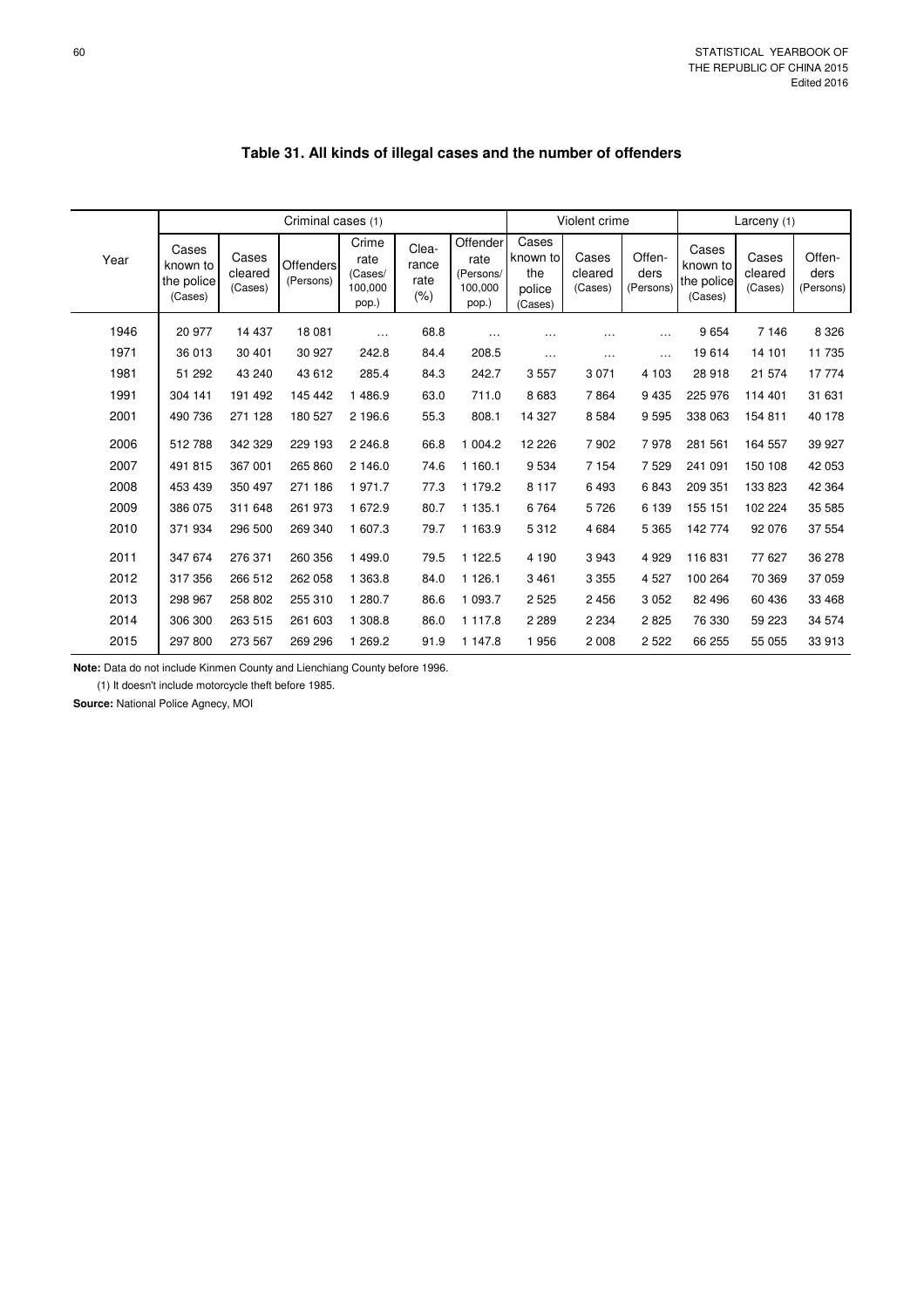|      | Automobile theft<br>(Cases)     |                  | Fraudulent, breach<br>of trust<br>(Cases) |                  | Homicide<br>(Cases)                |                  | Robbery, snatch<br>and grab<br>(Cases) |                  | Category one<br>narcotics<br>(Cases, persons) |          | Category two<br>narcotics<br>(Cases, persons) |                              |
|------|---------------------------------|------------------|-------------------------------------------|------------------|------------------------------------|------------------|----------------------------------------|------------------|-----------------------------------------------|----------|-----------------------------------------------|------------------------------|
| Year | Cases<br>known to<br>the police | Cases<br>cleared | Cases<br>known to<br>the police           | Cases<br>cleared | Cases<br>known to<br>the<br>police | Cases<br>cleared | Cases<br>known to<br>the<br>police     | Cases<br>cleared | Cases<br>known to<br>the<br>police            |          | Cases<br>the police                           | Offenders known to Offenders |
| 1946 | 9654                            | 7 1 4 6          | 1876                                      | 1 0 3 2          | 36                                 | 36               | 15                                     | 14               | 21                                            | 25       | .                                             | $\cdots$                     |
| 1971 | 19614                           | 14 101           | 1 5 3 0                                   | 1 5 2 2          | 1658                               | 1 6 2 3          | 450                                    | 415              | 617                                           | 799      | $\cdots$                                      | $\cdots$                     |
| 1981 | 4 6 4 7                         | 2 3 5 5          | 1 204                                     | 1 1 6 8          | 1 2 6 7                            | 1 1 8 6          | 1 274                                  | 960              | 98                                            | 136      | 2798                                          | 4 4 0 0                      |
| 1991 | 28 975                          | 11 777           | 1 0 3 6                                   | 978              | 1854                               | 1 7 3 3          | 3 3 8 5                                | 2 7 9 4          | 2 4 6 7                                       | 3549     | 14                                            | 21                           |
| 2001 | 51 377                          | 33 709           | 16 082                                    | 2665             | 1 201                              | 1 0 8 9          | 10 959                                 | 5 5 2 7          | 11 902                                        | 15 390   | 14 275                                        | 18590                        |
| 2006 | 33 739                          | 25 163           | 41 485                                    | 26 009           | 1 0 9 3                            | 1 0 5 0          | 8911                                   | 4 7 9 1          | 31 917                                        | 32 855   | 13 056                                        | 13931                        |
| 2007 | 31 966                          | 22 3 26          | 40 556                                    | 34 4 35          | 1 0 2 0                            | 980              | 6 0 5 9                                | 3794             | 33 615                                        | 33 633   | 18713                                         | 19 349                       |
| 2008 | 28 508                          | 19723            | 41 219                                    | 35 098           | 922                                | 906              | 4 9 2 5                                | 3 3 7 3          | 33 785                                        | 33 378   | 18 019                                        | 18 550                       |
| 2009 | 19697                           | 13 243           | 39 152                                    | 35 990           | 935                                | 913              | 3799                                   | 2856             | 24 280                                        | 25 0 9 2 | 19713                                         | 21 0 25                      |
| 2010 | 17 106                          | 11 269           | 28 900                                    | 25 1 23          | 836                                | 833              | 2 5 5 7                                | 2 0 2 6          | 19 504                                        | 20 238   | 27 694                                        | 29 334                       |
| 2011 | 11 385                          | 8 0 6 2          | 24 0 76                                   | 18 195           | 804                                | 795              | 1661                                   | 1 4 3 3          | 17 435                                        | 18 361   | 26 968                                        | 28 550                       |
| 2012 | 8577                            | 6414             | 20 936                                    | 16 399           | 744                                | 743              | 1 275                                  | 1 207            | 15 661                                        | 16 488   | 26 021                                        | 27 682                       |
| 2013 | 6535                            | 4878             | 19 534                                    | 13 447           | 551                                | 551              | 1 0 0 1                                | 947              | 12 675                                        | 13 3 20  | 24 687                                        | 26 555                       |
| 2014 | 6 3 6 3                         | 5016             | 23 813                                    | 15751            | 561                                | 559              | 835                                    | 805              | 11 495                                        | 12 129   | 24 625                                        | 26 337                       |
| 2015 | 5 6 38                          | 4 7 2 1          | 21 825                                    | 18 5 20          | 522                                | 518              | 740                                    | 756              | 13 355                                        | 14 4 4 9 | 33 463                                        | 35 785                       |

#### **Table 31. All kinds of illegal cases and the number of offenders** (continued)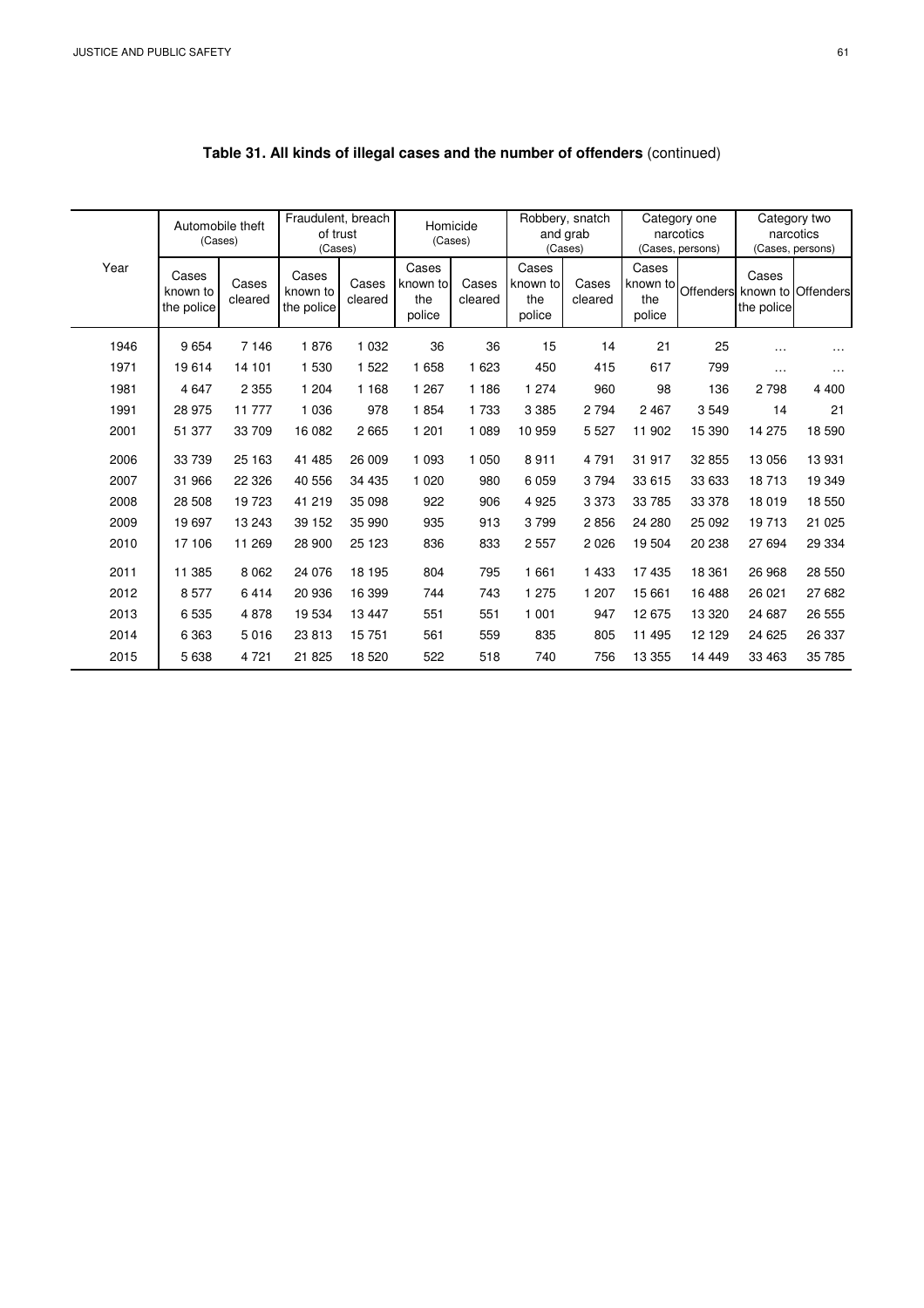|      | Child offenders               |                                                   | Juvenile offenders     |                                                   | law                        | Violation of copyright |                            | Violation of the<br>trademark law | Violation<br>of the law                            |                                  |                                |
|------|-------------------------------|---------------------------------------------------|------------------------|---------------------------------------------------|----------------------------|------------------------|----------------------------|-----------------------------------|----------------------------------------------------|----------------------------------|--------------------------------|
| Year | <b>Offenders</b><br>(Persons) | Offender<br>rate<br>(Persons/<br>100,000<br>pop.) | Offenders<br>(Persons) | Offender<br>rate<br>(Persons/<br>100,000<br>pop.) | No. of<br>cases<br>(Cases) | Offenders<br>(Persons) | No. of<br>cases<br>(Cases) | Offenders<br>(Persons)            | for<br>maintain-<br>ing social<br>order<br>(Cases) | Distur-<br>bance of<br>the peace | Violation<br>of moral<br>order |
| 1946 | $\cdots$                      | $\cdots$                                          | $\cdots$               | $\cdots$                                          | $\cdots$                   | .                      | $\cdots$                   | $\cdots$                          | 9 2 6 9                                            | 1 7 5 3                          | 3 3 4 2                        |
| 1971 | $\cdots$                      | $\cdots$                                          | .                      | $\cdots$                                          | $\cdots$                   | .                      | $\cdots$                   | $\ddotsc$                         | 122 896                                            | 49 225                           | 39 142                         |
| 1981 | 913                           | 19.9                                              | 11 038                 | 472.5                                             | 1                          | 1                      | 124                        | 128                               | 87916                                              | 46 939                           | 35 4 21                        |
| 1991 | 1 3 5 1                       | 31.6                                              | 25 472                 | 1 106.8                                           | 1782                       | 1 604                  | 274                        | 267                               | 21 676                                             | 16 230                           | 5 3 6 7                        |
| 2001 | 533                           | 14.3                                              | 16 939                 | 849.0                                             | 4 2 6 4                    | 4 9 6 1                | 637                        | 811                               | 8545                                               | 3 3 9 8                          | 5 1 0 3                        |
| 2006 | 462                           | 14.3                                              | 10 384                 | 535.4                                             | 2614                       | 2938                   | 1930                       | 2 1 2 3                           | 10 632                                             | 4899                             | 5 6 3 0                        |
| 2007 | 496                           | 15.9                                              | 10881                  | 561.7                                             | 3 3 6 2                    | 3758                   | 3 0 2 7                    | 3 2 3 8                           | 10 014                                             | 4416                             | 5 5 27                         |
| 2008 | 472                           | 15.7                                              | 11 283                 | 582.2                                             | 2 7 6 2                    | 3 1 1 7                | 2834                       | 3 1 0 4                           | 10 966                                             | 4545                             | 6 3 5 4                        |
| 2009 | 452                           | 15.7                                              | 10 762                 | 556.4                                             | 2419                       | 2722                   | 2 6 6 1                    | 2873                              | 8 2 5 7                                            | 3 4 6 7                          | 4 7 2 0                        |
| 2010 | 472                           | 17.1                                              | 11 102                 | 581.1                                             | 2 0 0 3                    | 2 2 6 9                | 2833                       | 3 1 2 3                           | 7 3 2 5                                            | 3552                             | 3639                           |
| 2011 | 537                           | 20.1                                              | 13 103                 | 703.5                                             | 2 1 8 5                    | 2 5 5 0                | 3 3 0 6                    | 3 603                             | 6 3 8 2                                            | 3 4 5 8                          | 2 7 9 2                        |
| 2012 | 623                           | 24.0                                              | 15 0 78                | 822.7                                             | 2 0 4 3                    | 2 3 7 9                | 3 1 3 3                    | 3 4 3 9                           | 7476                                               | 3798                             | 3 5 3 2                        |
| 2013 | 609                           | 24.1                                              | 12 0 38                | 672.1                                             | 2 2 0 1                    | 2 2 6 6                | 3 3 5 2                    | 3699                              | 7 3 2 9                                            | 3 0 8 5                          | 4 1 1 9                        |
| 2014 | 579                           | 23.3                                              | 10 969                 | 637.9                                             | 2 0 6 6                    | 2 2 5 1                | 2 7 6 4                    | 2886                              | 6 3 2 4                                            | 2 5 9 1                          | 3581                           |
| 2015 | 478                           | 19.4                                              | 11 002                 | 673.3                                             | 2 1 2 8                    | 2 3 6 4                | 2 7 5 5                    | 2863                              | 5 2 3 7                                            | 1 1 5 5                          | 3861                           |

### **Table 31. All kinds of illegal cases and the number of offenders** (continued)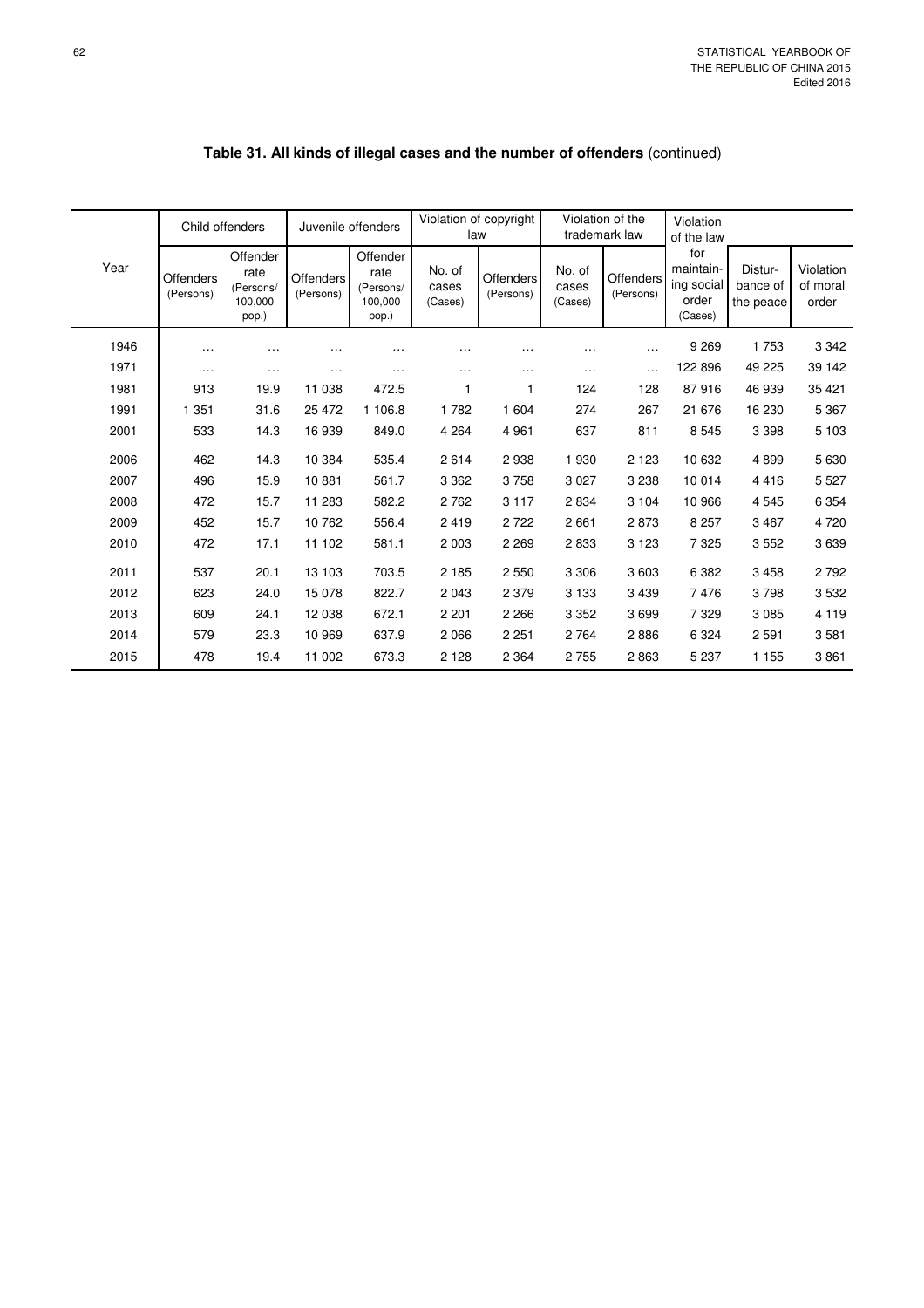# **SOCIAL WELFARE**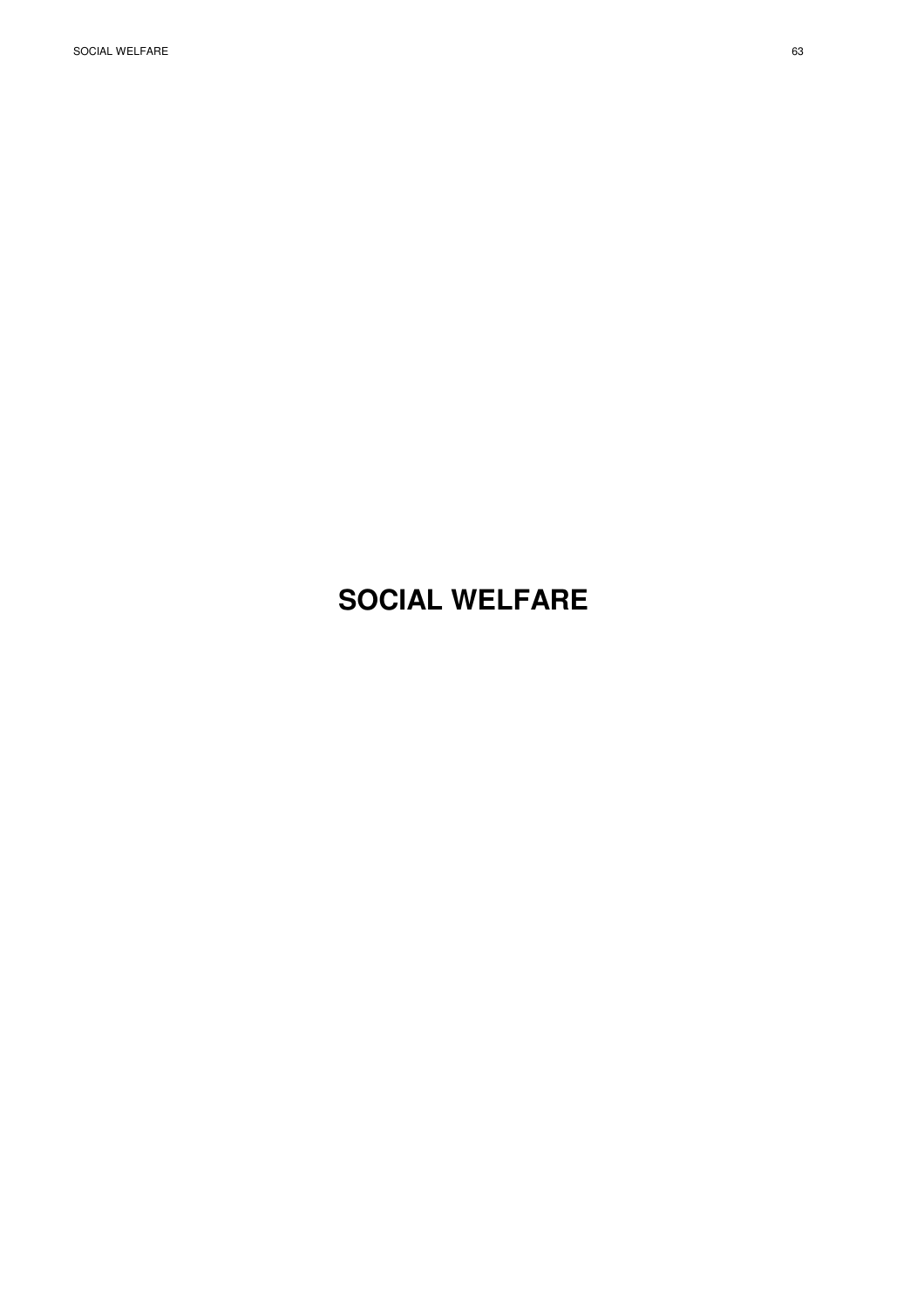#### **Table 32. Net expenditure for social welfare**

| <b>Fiscal Year</b> | Net expenditures for social welfare by general government<br>(Thousand NT\$) |                                                                              |                      |                              |  |  |  |  |  |  |
|--------------------|------------------------------------------------------------------------------|------------------------------------------------------------------------------|----------------------|------------------------------|--|--|--|--|--|--|
|                    | Total                                                                        | Social insurance                                                             | Social relief        | Welfare service              |  |  |  |  |  |  |
| 1966               | 1 123 853                                                                    | $\ddotsc$                                                                    | .                    | $\cdots$                     |  |  |  |  |  |  |
| 1971               | 5 682 995                                                                    | $\cdots$                                                                     | .                    | .                            |  |  |  |  |  |  |
| 1981               | 16 549 485                                                                   | $\ddotsc$                                                                    | .                    | .                            |  |  |  |  |  |  |
| 1991               | 117 771 908                                                                  | 33 378 237                                                                   | 13 581 114           | 46 373 817                   |  |  |  |  |  |  |
| 2001               | 396 980 708                                                                  | 201 574 123                                                                  | 39 016 143           | 126 861 977                  |  |  |  |  |  |  |
| 2006               | 370 302 873                                                                  | 163 151 663                                                                  | 20 295 051           | 153 396 153                  |  |  |  |  |  |  |
| 2007               | 372 202 180                                                                  | 162 548 204                                                                  | 23 245 160           | 151 322 244                  |  |  |  |  |  |  |
| 2008               | 368 136 275                                                                  | 147 650 876                                                                  | 25 558 545           | 158 274 828                  |  |  |  |  |  |  |
| 2009               | 388 561 948                                                                  | 189 263 236                                                                  | 24 142 594           | 136 715 713                  |  |  |  |  |  |  |
| 2010               | 415 356 194                                                                  | 203 081 916                                                                  | 30 835 106           | 138 618 928                  |  |  |  |  |  |  |
| 2011               | 446 921 628                                                                  | 225 292 952                                                                  | 31 161 163           | 147 751 355                  |  |  |  |  |  |  |
| 2012               | 540 440 045                                                                  | 303 471 755                                                                  | 36 627 757           | 162 095 606                  |  |  |  |  |  |  |
| 2013               | 536 911 718                                                                  | 321 010 987                                                                  | 36 177 655           | 140 920 087                  |  |  |  |  |  |  |
| 2014               | 517 142 825                                                                  | 294 119 857                                                                  | 22 018 031           | 161 606 551                  |  |  |  |  |  |  |
| 2015               | 532 099 926                                                                  | 310 802 751                                                                  | 21 060 654           | 160 348 078                  |  |  |  |  |  |  |
|                    |                                                                              |                                                                              |                      |                              |  |  |  |  |  |  |
|                    |                                                                              | Net expenditures for social welfare by general government<br>(Thousand NT\$) | As a % of government | Net benefit from social      |  |  |  |  |  |  |
| <b>Fiscal Year</b> | Employment<br>service                                                        | Public health                                                                | expenditures<br>(%)  | welfare per capita<br>(NT\$) |  |  |  |  |  |  |
| 1966               | .                                                                            | $\ddotsc$                                                                    | 4.7                  | 88                           |  |  |  |  |  |  |
| 1971               | $\ddotsc$                                                                    | $\ddotsc$                                                                    | 10.9                 | 383                          |  |  |  |  |  |  |
| 1981               | $\cdots$                                                                     | $\cdots$                                                                     | 3.9                  | 918                          |  |  |  |  |  |  |
| 1991               | 2 851 351                                                                    | 21 587 389                                                                   | 9.2                  | 5 7 4 4                      |  |  |  |  |  |  |
| 2001               | 2899722                                                                      | 26 628 743                                                                   | 17.5                 | 17769                        |  |  |  |  |  |  |
| 2006               | 2615018                                                                      | 30 844 988                                                                   | 16.7                 | 16 225                       |  |  |  |  |  |  |
| 2007               | 2 479 923                                                                    | 32 606 649                                                                   | 16.3                 | 16 241                       |  |  |  |  |  |  |
| 2008               | 2 2 5 2 1 5 3                                                                | 34 399 873                                                                   | 15.7                 | 16 008                       |  |  |  |  |  |  |
| 2009               | 2 741 980                                                                    | 35 698 425                                                                   | 14.5                 | 16837                        |  |  |  |  |  |  |
| 2010               | 4783718                                                                      | 38 036 526                                                                   | 16.2                 | 17949                        |  |  |  |  |  |  |
| 2011               | 5 317 036                                                                    | 37 399 122                                                                   | 17.1                 | 19 269                       |  |  |  |  |  |  |
| 2012               | 3 387 609                                                                    | 34 857 318                                                                   | 20.2                 | 23 224                       |  |  |  |  |  |  |
| 2013               | 2981731                                                                      | 35 821 258                                                                   | 20.1                 | 22 999                       |  |  |  |  |  |  |
| 2014               | 2672719                                                                      | 36 725 667                                                                   | 19.5                 | 22 097                       |  |  |  |  |  |  |

Note: Before 2003, the figures are final audit accounts; since 2003, the figures are final account.

**Source:** 1. Ministry of Finance

2. National Audit Office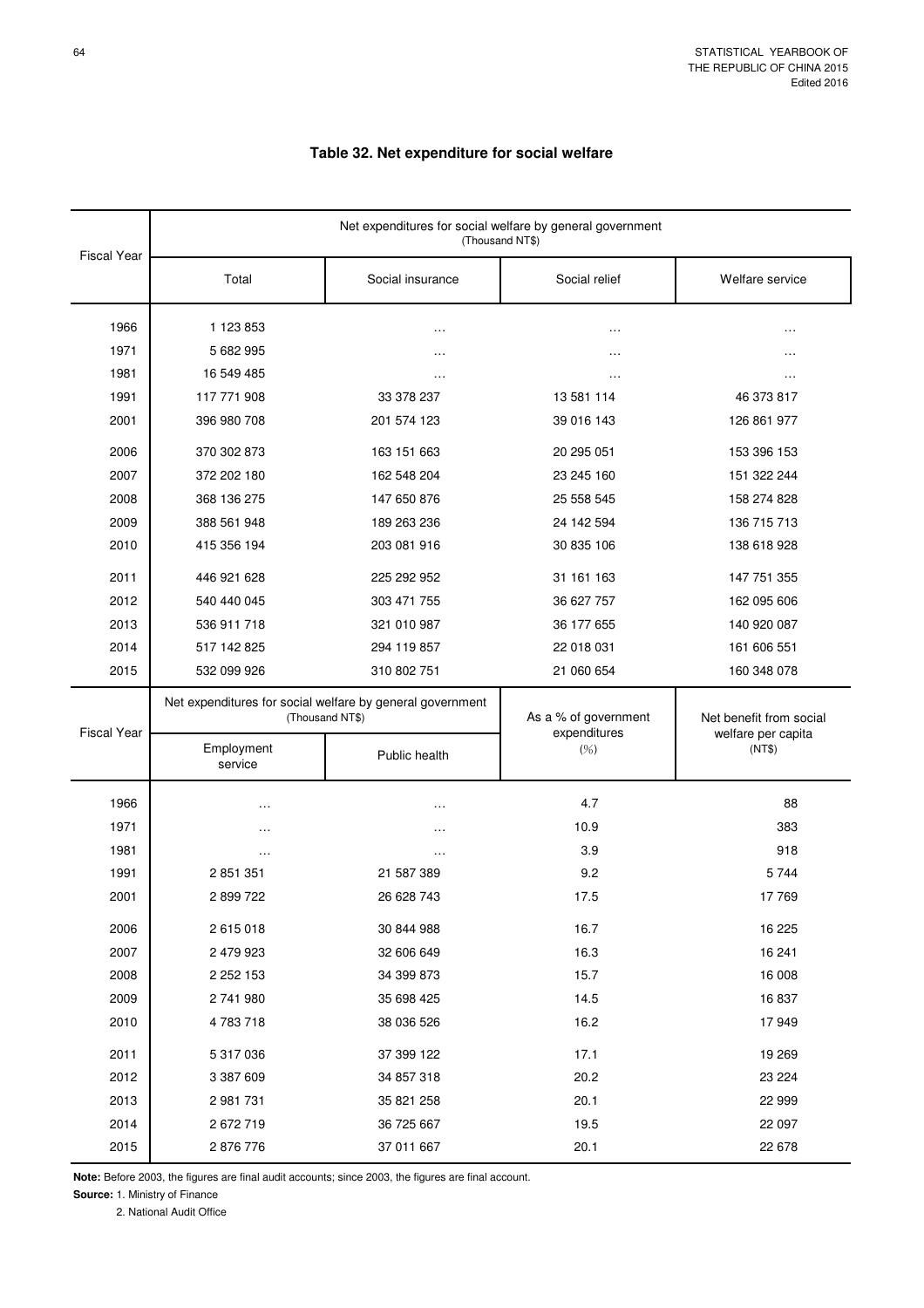|             |            | As a % of | As a $%$ of |          |            |          |                    |          |                     |                     |
|-------------|------------|-----------|-------------|----------|------------|----------|--------------------|----------|---------------------|---------------------|
| End of Year | Total      |           | Class 1     |          | Class 2    |          | Class 3            |          | total<br>households | total<br>population |
|             | Households | Persons   | Households  | Persons  | Households |          | Persons Households | Persons  | (%)                 | (% )                |
| 1981        | 31 038     | 113 440   |             | $\cdots$ | $\cdots$   | $\cdots$ | $\cdots$           | $\cdots$ | 0.80                | 0.63                |
| 1986        | 37 734     | 114 233   | 11 705      | 15 124   | 13 162     | 45 654   | 12 867             | 53 455   | 0.84                | 0.59                |
| 1991        | 42 665     | 116 225   | 12012       | 15 3 26  | 14818      | 48 089   | 15 835             | 52 810   | 0.82                | 0.56                |
| 1996        | 49 307     | 115 542   | 7855        | 9533     | 17884      | 42 738   | 23 5 68            | 63 271   | 0.82                | 0.54                |
| 2001        | 67 191     | 162 699   | 4 1 3 2     | 4 7 6 1  | 22 4 61    | 49 876   | 40 598             | 108 062  | 0.99                | 0.73                |
| 2006        | 89 900     | 218 166   | 4 2 1 4     | 4 4 7 2  | 21 073     | 47 168   | 64 613             | 166 526  | 1.22                | 0.95                |
| 2007        | 90 682     | 220 990   | 4 207       | 4 4 6 1  | 21 0 25    | 46 776   | 65 450             | 169 753  | 1.21                | 0.96                |
| 2008        | 93 032     | 223 697   | 4 3 0 8     | 4 5 4 0  | 21 324     | 46 748   | 67400              | 172 409  | 1.22                | 0.97                |
| 2009        | 105 265    | 256 342   | 4 2 5 3     | 4 4 5 1  | 23 447     | 50 811   | 77 565             | 201 080  | 1.35                | 1.11                |
| 2010        | 112 200    | 273 361   | 4 0 8 5     | 4 2 7 1  | 24 201     | 51 788   | 83 914             | 217 302  | 1.41                | 1.18                |
| 2011        | 128 237    | 314 282   | 4 2 5 3     | 4 4 8 2  | 26 999     | 56 295   | 96 985             | 253 505  | 1.59                | 1.35                |
| 2012        | 145 613    | 357 446   | 4 3 6 4     | 4 5 8 2  | 31 095     | 63 984   | 110 154            | 288 880  | 1.78                | 1.53                |
| 2013        | 148 590    | 361 765   | 4 5 20      | 4698     | 32 656     | 64 022   | 111 414            | 293 045  | 1.79                | 1.55                |
| 2014        | 149 958    | 357 722   | 4 2 4 3     | 4 3 8 9  | 33 053     | 61 779   | 112 662            | 291 554  | 1.79                | 1.53                |
| 2015        | 146 379    | 342 490   | 3 9 0 2     | 4 0 3 2  | 32 662     | 57917    | 109815             | 280 541  | 1.73                | 1.46                |

#### **Table 33. Low-income families and living assistance**

**Note:** (1) Data do not include Kinmen County and Lienchiang County before 1982. The new "Public Assistance Act" shall take effect on the 1st of July 2011. In addition to the upward revision of minimum monthly income, brothers and sisters are excluded from the scope of number of members living in the household.

**Source:** Ministry of Health and Welfare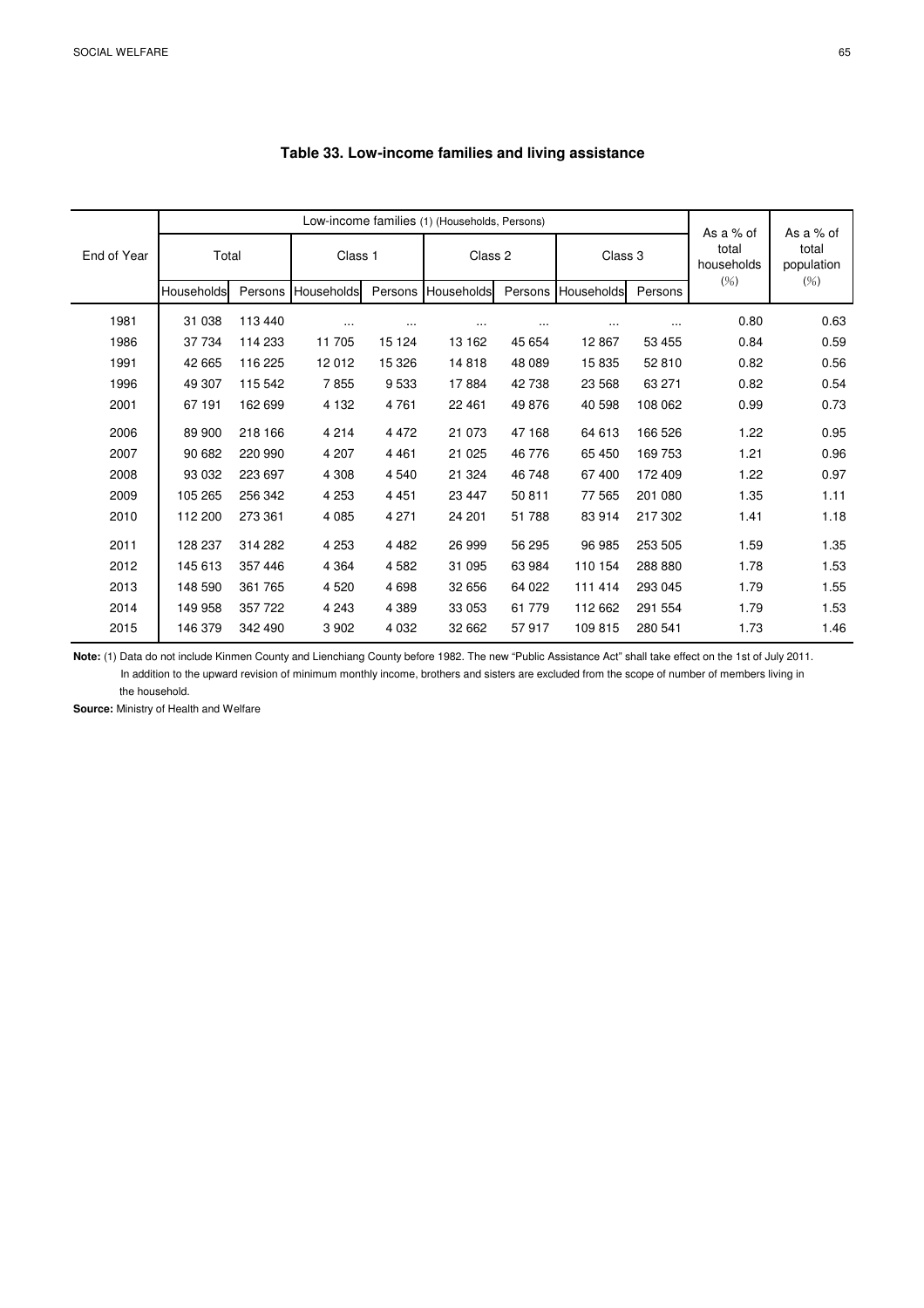#### **Table 33. Low-income families and living assistance** (continued)

10 Thousand NT\$

| Year | Living support<br>(2) |                        | Student living<br>assistance |                     | Work relief<br>(2) |                     | <b>Education subsidies</b><br>(2) |                     | Primary festival<br>grants |                        |          |
|------|-----------------------|------------------------|------------------------------|---------------------|--------------------|---------------------|-----------------------------------|---------------------|----------------------------|------------------------|----------|
|      | Times of<br>persons   | Times of<br>households | Amount                       | Times of<br>persons | Amount             | Times of<br>persons | Amount                            | Times of<br>persons | Amount                     | Times of<br>households | Amount   |
| 1981 |                       |                        | 21833                        | $\cdots$            | $\sim$             | $\cdots$            | $\cdots$                          | $\cdots$            | $\cdots$                   | $\cdots$               | .        |
| 1986 | $\cdots$              | $\cdots$               | 39 086                       | $\cdots$            | $\sim$             | $\cdots$            | $\cdots$                          | $\cdots$            | $\cdots$                   | $\cdots$               | $\cdots$ |
| 1991 | $\cdots$              |                        | 51 390                       | $\cdots$            | $\sim$             | $\cdots$            | $\cdots$                          | $\cdots$            | $\cdots$                   | $\cdots$               | $\cdots$ |
| 1996 | 481 464               | $\cdots$               | 194 612                      | 81 436              | 33 954             | 48 891              | 59 434                            | 11 161              | 1895                       |                        | 16 541   |
| 2001 | 591 145               | 230 327                | 270 147                      | 143 303             | 59 604             | 40 047              | 51 354                            | 12 644              | 2 3 7 3                    |                        | 21 186   |
| 2006 | 821 714               | 228 512                | 306 091                      | 271 072             | 108 912            | 41 460              | 57 449                            | 15 639              | 3942                       | 251 916                | 31 370   |
| 2007 | 831 072               | 233 703                | 307 580                      | 290 848             | 117 378            | 40 861              | 56 060                            | 17 161              | 3734                       | 243 419                | 31 436   |
| 2008 | 805 134               | 233 183                | 329 514                      | 314 127             | 141 812            | 40 613              | 56 885                            | 20 076              | 3635                       | 242 155                | 27813    |
| 2009 | 962 455               | 260 348                | 417514                       | 402 322             | 201 940            | 42 446              | 58 803                            | 8 1 7 6             | 1 5 6 9                    | 264 677                | 27826    |
| 2010 | 1 066 300             | 268 877                | 442 886                      | 416 203             | 207 061            | 43 367              | 57 010                            | 10 391              | 3798                       | 305 877                | 31 622   |
| 2011 | 1 120 856             | 270 893                | 460 079                      | 496 156             | 251 285            | 34 594              | 48 862                            | 15 4 23             | 5619                       | 256 877                | 29 782   |
| 2012 | 1 316 404             | 327 166                | 625 468                      | 598 615             | 353 331            | 27 621              | 41 524                            | 20 485              | 7 0 3 3                    | 266 439                | 36 132   |
| 2013 | 1 360 970             | 352 852                | 648 918                      | 695 024             | 409 786            | 26 9 29             | 39 871                            | 28 481              | 8 2 4 0                    | 408 212                | 43 169   |
| 2014 | 1 292 475             | 349 305                | 626 175                      | 689 307             | 406 765            | 23 985              | 37 309                            | 34 975              | 9956                       | 460 818                | 52 063   |
| 2015 | 1 201 568             | 337 163                | 605 253                      | 646 749             | 380 865            | 23 685              | 37 159                            | 30 780              | 9 0 4 4                    | 357820                 | 54 343   |

**Note:** (2) Data do not include Kinmen County and Lienchiang County before 1996.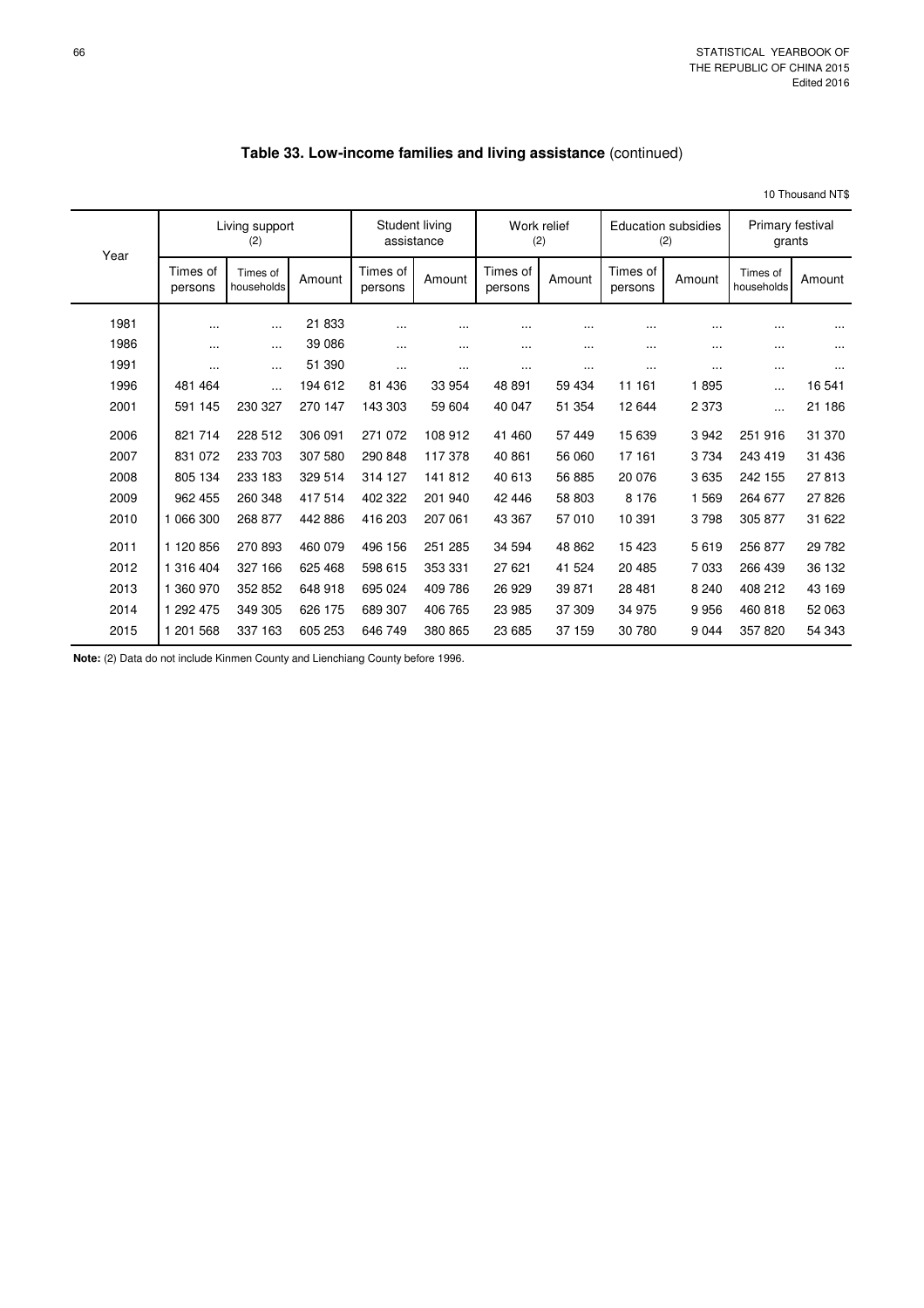#### 1995 | 19123 15 662 14 599 | 8 262 1996 | 20 041 18 338 15429 | 8 755 | 8 755 1999 21 090 19 966 16 169 8 895 2000 21 401 19 983 16 332 8 818 2001 21 654 20 071 16 558 8 821 2006 22 484 23 207 18 289 9 660 2007 22 803 23 478 18 540 9 795 2008 22 918 23 874 18 829 9 910 2009 23 026 24 423 19 077 10 032 2010 23 074 25 031 19 388 10 191 2011 23 199 25 747 19 763 10 360 2012 | 23 281 26 317 26 0058 20058 10 504 2013 23 463 26 823 20 324 10 594 2014 23 622 27 332 20 603 10 703 2015 23 737 27 728 20 762 10 729 1995 | 1722 4615 1063 1063 | 1804 1996 1 815 4 859 2 909 2 608 1999 2 072 5 202 3 797 3 263 2000 2 152 5 362 3 651 3 061 2001 2 269 5 468 3 513 2 860 2006 2 723 5 906 4 918 4 036 2007 2 794 5 951 4 938 4 061 2008 2 888 6 031 5 045 4 180 2009 2 957 6 088 5 346 4 446 2010 3 024 6 173 5 643 4 706 2011 3 140 6 263 5 984 5 037 2012 3 205 6 349 6 259 5 284 2013 3 288 6 442 6 499 5 513 Contracted medical care institutions (No.) Chinese med. Hospitals se med. Hospitals<br>
and clinics<br> **Dental clinics**  Medical care institutions End of Year **Others**  Pharmacies End of Year Western med. hospitals and clinics Total No. of beneficiaries<br>(1,000 Persons) Medical care institutions Contracted medical care institutions (No.)

2014 3 391 6 509 6 729 5 737 2015 | 3468 565 6 966 565 | 360 5960 5970

#### **Table 34. General situation of national health insurance**

**Note:** The national health insurance was implemented in March, 1995.

**Source:** National Health Insurance Administration, Ministry of Health and Welfare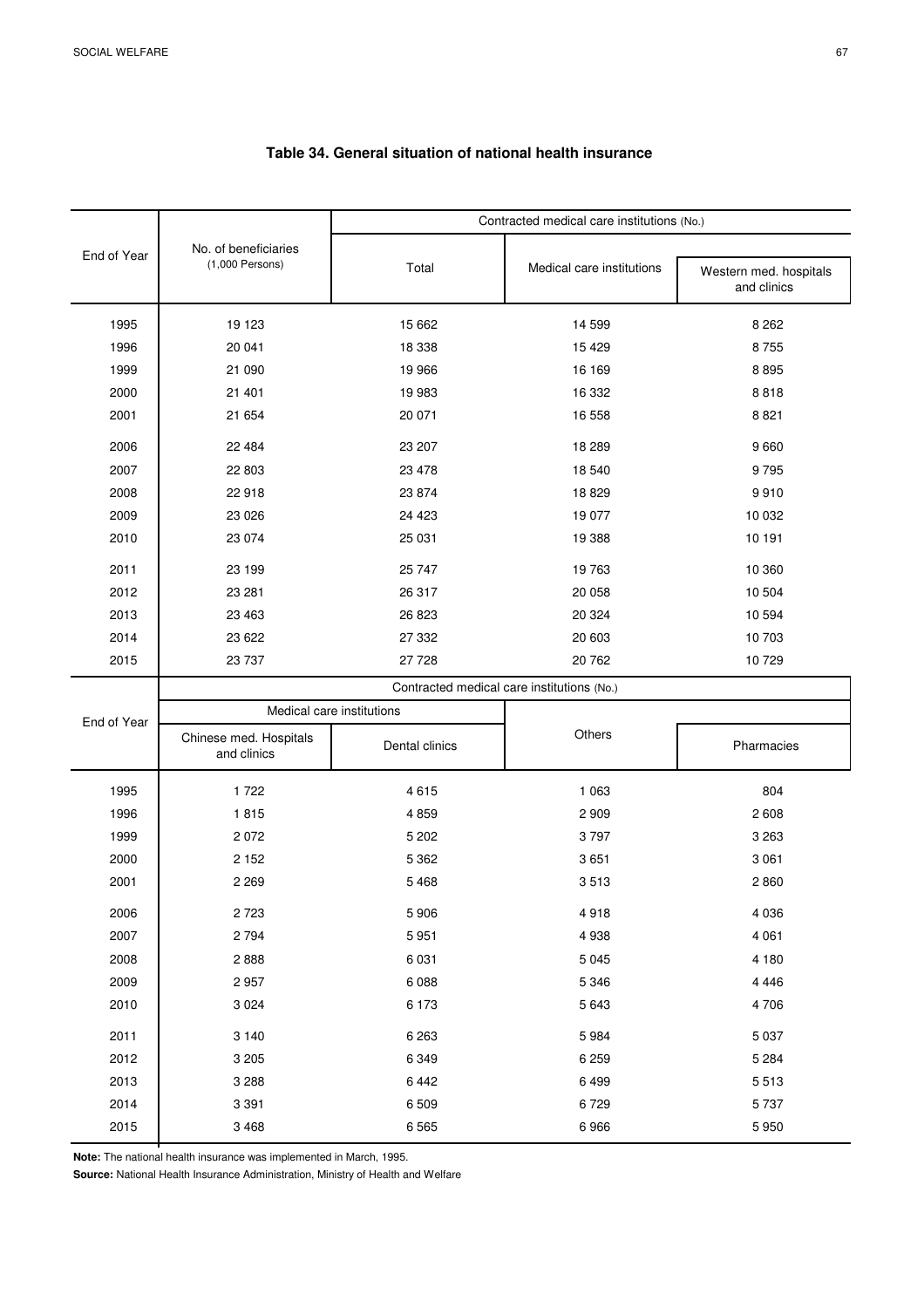|      |                               |                      | Medical benefit claims (1,000 Cases, Million points, Days) |                         |                           | Average insured                                                          |
|------|-------------------------------|----------------------|------------------------------------------------------------|-------------------------|---------------------------|--------------------------------------------------------------------------|
|      | Outpatient                    |                      |                                                            | Inpatient               |                           | amount of the<br>insured for category                                    |
| Year | Cases                         | Points               | Cases                                                      | Points                  | Average length<br>of stay | $1$ to $3$<br>(1)<br>(NT\$)                                              |
| 1995 | 201 905                       | 106 923              | 1 1 7 3                                                    | 36 395                  | 9.41                      | 20 691                                                                   |
| 1996 | 272 744                       | 149 793              | 2 3 4 9                                                    | 75 005                  | 9.03                      | 21 877                                                                   |
| 1999 | 322 224                       | 197 870              | 2 5 9 0                                                    | 93 499                  | 8.68                      | 24 619                                                                   |
| 2000 | 315 063                       | 198 684              | 2 6 9 1                                                    | 98 156                  | 8.73                      | 25 245                                                                   |
| 2001 | 313 947                       | 206 918              | 2815                                                       | 104 629                 | 8.83                      | 25 693                                                                   |
| 2006 | 330 043                       | 277 212              | 2913                                                       | 146 259                 | 9.92                      | 30 066                                                                   |
| 2007 | 337 600                       | 289 373              | 2970                                                       | 150 890                 | 10.02                     | 31 427                                                                   |
| 2008 | 341 017                       | 306 556              | 3 0 4 8                                                    | 156 908                 | 10.24                     | 31 672                                                                   |
| 2009 | 356 795                       | 325 980              | 3 1 4 4                                                    | 161 650                 | 10.19                     | 31 847                                                                   |
| 2010 | 360 651                       | 336 007              | 3 207                                                      | 164 416                 | 10.25                     | 32 544                                                                   |
| 2011 | 375 009                       | 356 128              | 3 2 7 7                                                    | 169 792                 | 10.18                     | 33 505                                                                   |
| 2012 | 365 406                       | 389 004              | 3 1 7 7                                                    | 176 540                 | 9.88                      | 34 087                                                                   |
| 2013 | 351 209                       | 410 119              | 3 1 3 4                                                    | 179 150                 | 9.89                      | 34 715                                                                   |
| 2014 | 357 029                       | 427 366              | 3 2 0 8                                                    | 187894                  | 9.75                      | 35 402                                                                   |
| 2015 | 355 589                       | 436 847              | 3 2 8 1                                                    | 193 523                 | 9.55                      | 35 918                                                                   |
|      | Premium                       |                      |                                                            |                         |                           | Revenues and expenditures of national<br>health insurance (Million NT\$) |
| Year | receivables<br>(Million NT\$) | <b>Beneficiaries</b> | Group insurance<br>applicants                              | Government<br>subsidies | Revenues                  | Expenditures                                                             |
| 1995 | 198 376                       | 65 507               | 72 885                                                     | 59 984                  |                           |                                                                          |
| 1996 | 236 130                       | 87 612               | 79 870                                                     | 68 648                  | 248 373                   | 219 683                                                                  |
| 1999 | 269 654                       |                      |                                                            |                         |                           |                                                                          |
| 2000 |                               | 105 222              | 88 736                                                     | 75 697                  | 260 996                   | 287 021                                                                  |
|      | 287723                        | 112 489              | 94 980                                                     | 80 254                  | 270 693                   | 278 093                                                                  |
| 2001 | 290 070                       | 115 355              | 93 566                                                     | 81 149                  | 295 150                   | 296 612                                                                  |
| 2006 | 367 587                       | 139 358              | 134 778                                                    | 93 451                  | 374 297                   | 369 914                                                                  |
| 2007 | 370 002                       | 142 921              | 133 196                                                    | 93 885                  | 383 934                   | 388 042                                                                  |
| 2008 | 383 989                       | 148 027              | 137 645                                                    | 98 317                  | 391 904                   | 407809                                                                   |
| 2009 | 385 194                       | 148 418              | 136 656                                                    | 100 120                 | 391 396                   | 431 752                                                                  |
| 2010 | 437 377                       | 166 371              | 159 505                                                    | 111 501                 | 444 501                   | 439 080                                                                  |
| 2011 | 468 799                       | 176 459              | 174 166                                                    | 118 175                 | 485 798                   | 463 727                                                                  |
| 2012 | 482 413                       | 180 016              | 182 192                                                    | 120 205                 | 528 177                   | 479 978                                                                  |

2014 476 947 178 902 186 814 111 230 572 490 519 258 2015 | 479 882 182 715 184 538 112 629 … … … … …

#### **Table 34. General situation of national health insurance** (continued)

**Note:** (1) End of year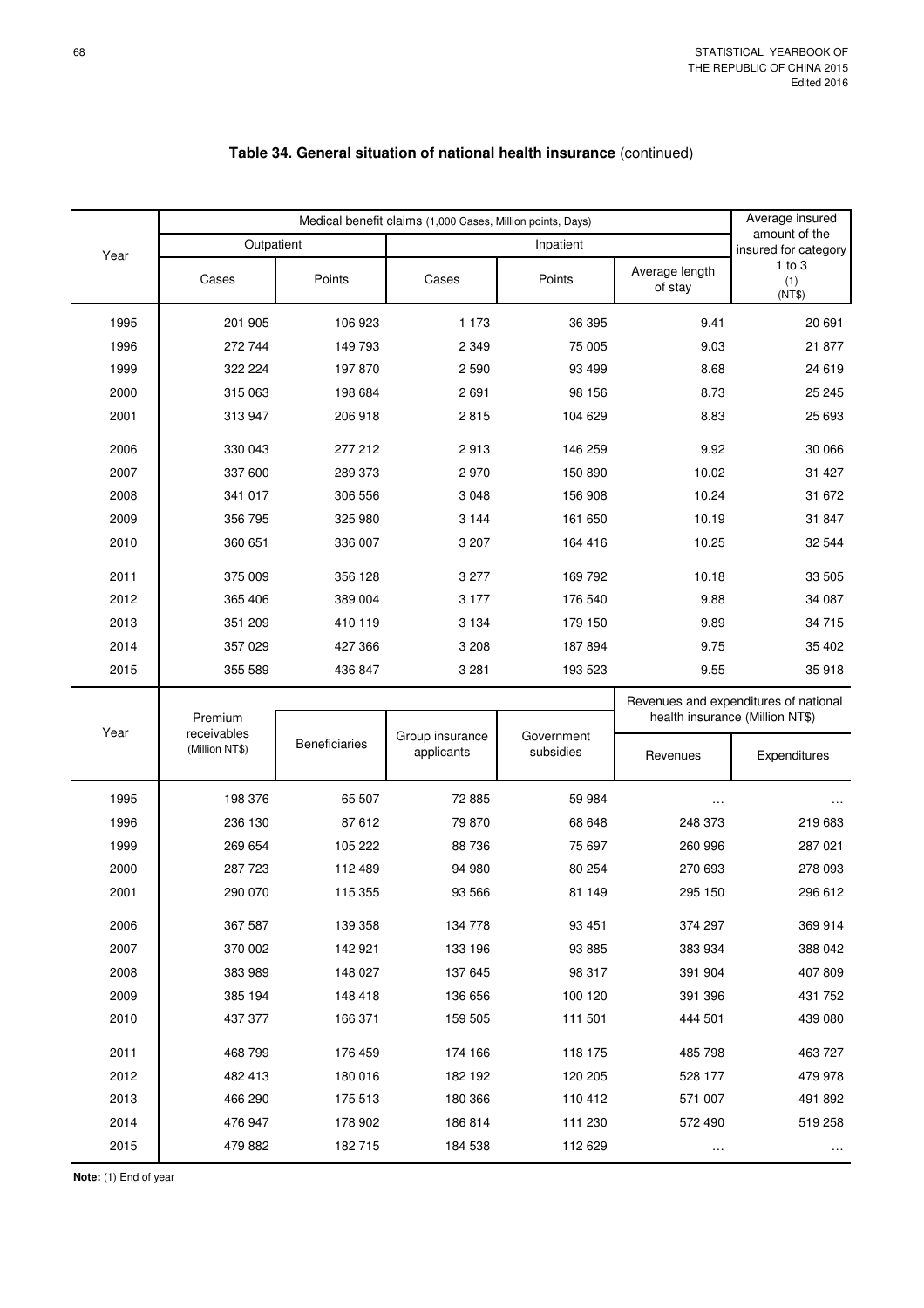#### **Table 35. General situation of labor insurance**

Units, 1,000 Persons

|             | No. of insured units and persons |         |                    |         |                                          |         |                                                 |         |  |
|-------------|----------------------------------|---------|--------------------|---------|------------------------------------------|---------|-------------------------------------------------|---------|--|
| End of Year | Total                            |         | Industrial workers |         | Workers of commercial<br>firms and shops |         | Employees in government<br>agencies and schools |         |  |
|             | <b>Units</b>                     | Persons | <b>Units</b>       | Persons | <b>Units</b>                             | Persons | <b>Units</b>                                    | Persons |  |
| 1971        | 10 052                           | 1 000   | 5 1 1 7            | 752     | 584                                      | 25      | 3994                                            | 49      |  |
| 1981        | 48716                            | 2782    | 27 480             | 1854    | 12 214                                   | 259     | 6498                                            | 119     |  |
| 1991        | 294 807                          | 7 281   | 116 367            | 2 8 0 4 | 151 213                                  | 1 6 9 5 | 6853                                            | 191     |  |
| 1996        | 379 065                          | 7434    | 124 896            | 2517    | 215 400                                  | 1944    | 7434                                            | 202     |  |
| 2001        | 399 303                          | 7779    | 117 507            | 2414    | 234 720                                  | 2 2 6 8 | 8579                                            | 279     |  |
| 2006        | 462 233                          | 8681    | 124 308            | 2 5 8 3 | 279 312                                  | 2 7 2 1 | 8 4 5 8                                         | 309     |  |
| 2007        | 467 035                          | 8799    | 126 920            | 2611    | 280 061                                  | 2 7 5 2 | 8 4 5 3                                         | 310     |  |
| 2008        | 468 631                          | 8795    | 127 693            | 2 5 2 0 | 279 203                                  | 2719    | 8 4 8 1                                         | 343     |  |
| 2009        | 476 196                          | 9029    | 128 890            | 2 4 9 6 | 282 911                                  | 2 7 7 0 | 8 4 9 5                                         | 375     |  |
| 2010        | 489 844                          | 9 3 9 8 | 132 788            | 2668    | 290 247                                  | 2921    | 8 4 2 9                                         | 375     |  |
| 2011        | 503 646                          | 9726    | 137 766            | 2 7 7 4 | 296 898                                  | 3076    | 8 4 9 1                                         | 384     |  |
| 2012        | 508 930                          | 9710    | 140 508            | 2811    | 298 502                                  | 3 1 3 6 | 8 4 6 3                                         | 385     |  |
| 2013        | 517 325                          | 9746    | 144 159            | 2896    | 301 083                                  | 3 1 7 6 | 8 3 9 0                                         | 390     |  |
| 2014        | 527 270                          | 9920    | 147 903            | 3 0 0 1 | 305 676                                  | 3 2 4 8 | 8 3 3 4                                         | 395     |  |
| 2015        | 537 221                          | 10 073  | 151 945            | 3 0 6 0 | 309 950                                  | 3 3 2 1 | 8 4 3 3                                         | 419     |  |

**Source:** Bureau of Labor Insurance, Ministry of Labor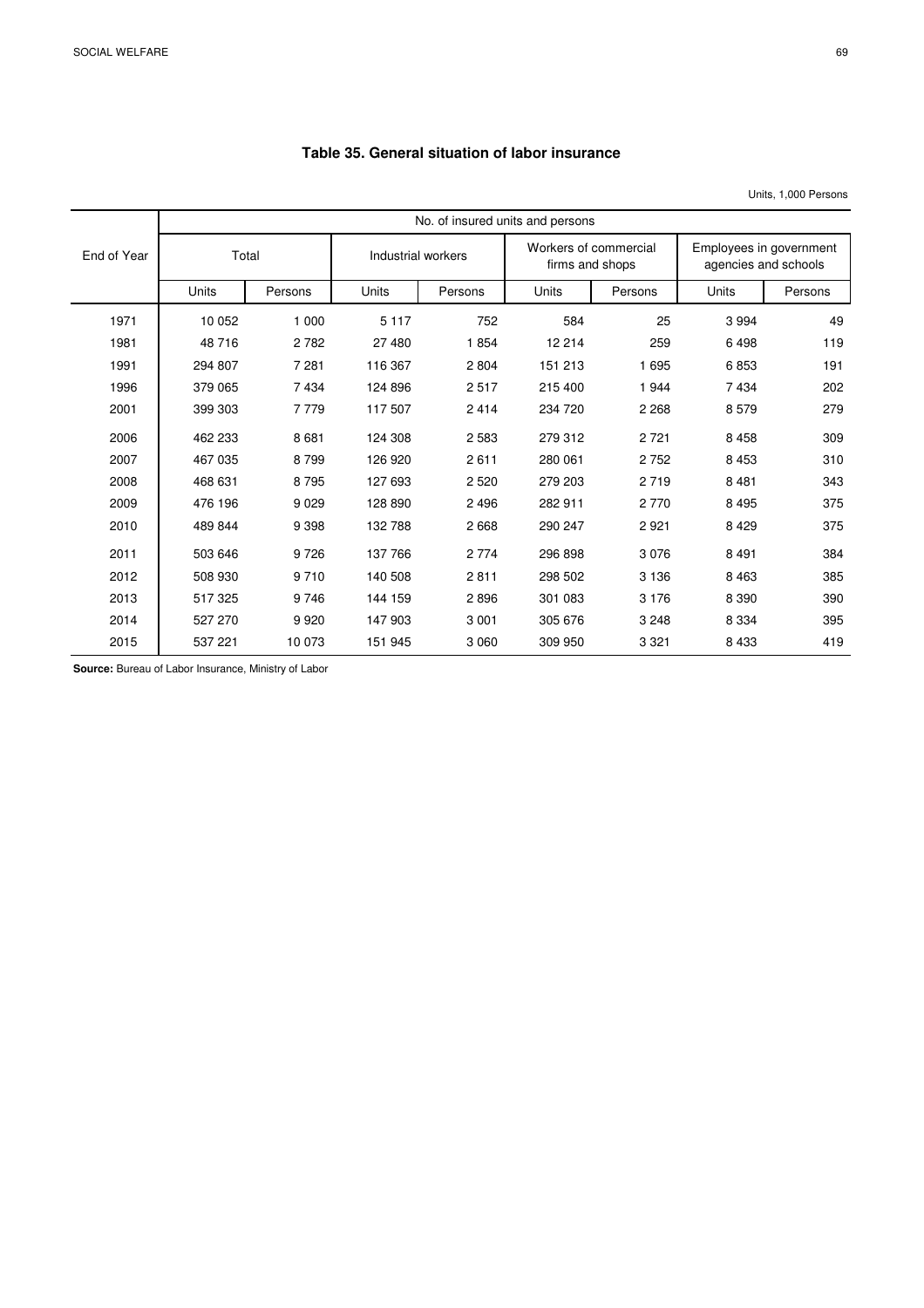#### **Table 35. General situation of labor insurance** (continued)

Units, 1,000 Persons

|             |                    |                          |               |         |                                               |         |         | No. of insured units and persons |  |  |  |  |  |  |  |  |  |  |
|-------------|--------------------|--------------------------|---------------|---------|-----------------------------------------------|---------|---------|----------------------------------|--|--|--|--|--|--|--|--|--|--|
| End of Year | fishing production | Workers employed in      | Craft workers |         | Class A members of<br>fishermen's association |         | Others  |                                  |  |  |  |  |  |  |  |  |  |  |
|             | Units              | Persons                  | <b>Units</b>  | Persons | Units                                         | Persons | Units   | Persons                          |  |  |  |  |  |  |  |  |  |  |
| 1971        |                    |                          | 134           | 25      | 70                                            | 142     | 153     | 6                                |  |  |  |  |  |  |  |  |  |  |
| 1981        |                    | $\overline{\phantom{a}}$ | 350           | 319     | 42                                            | 151     | 2 1 3 2 | 80                               |  |  |  |  |  |  |  |  |  |  |
| 1991        | 882                | 12                       | 2 0 3 1       | 2 1 2 1 | 39                                            | 183     | 17 422  | 275                              |  |  |  |  |  |  |  |  |  |  |
| 1996        | 780                | 6                        | 2 2 6 8       | 2 2 1 4 | 39                                            | 201     | 28 044  | 385                              |  |  |  |  |  |  |  |  |  |  |
| 2001        | 711                | 4                        | 2 5 4 1       | 2 1 1 4 | 39                                            | 269     | 34 874  | 311                              |  |  |  |  |  |  |  |  |  |  |
| 2006        | 549                | $\overline{c}$           | 3 0 5 4       | 2 2 5 2 | 39                                            | 290     | 46 513  | 524                              |  |  |  |  |  |  |  |  |  |  |
| 2007        | 531                | $\overline{c}$           | 3 1 4 7       | 2 2 9 8 | 39                                            | 291     | 47884   | 534                              |  |  |  |  |  |  |  |  |  |  |
| 2008        | 480                | $\overline{c}$           | 3 2 3 5       | 2 3 7 4 | 39                                            | 286     | 49 500  | 552                              |  |  |  |  |  |  |  |  |  |  |
| 2009        | 501                | $\overline{c}$           | 3 3 5 1       | 2 500   | 39                                            | 293     | 52 009  | 594                              |  |  |  |  |  |  |  |  |  |  |
| 2010        | 549                | $\overline{c}$           | 3 4 8 7       | 2 5 28  | 39                                            | 295     | 54 305  | 608                              |  |  |  |  |  |  |  |  |  |  |
| 2011        | 541                | $\sqrt{2}$               | 3614          | 2 5 5 7 | 39                                            | 297     | 56 297  | 635                              |  |  |  |  |  |  |  |  |  |  |
| 2012        | 722                | $\overline{c}$           | 3703          | 2 4 3 6 | 39                                            | 292     | 56 993  | 647                              |  |  |  |  |  |  |  |  |  |  |
| 2013        | 1 3 9 8            | 4                        | 3753          | 2 3 3 2 | 39                                            | 289     | 58 503  | 658                              |  |  |  |  |  |  |  |  |  |  |
| 2014        | 1 682              | 5                        | 3772          | 2 3 0 5 | 39                                            | 289     | 59 864  | 678                              |  |  |  |  |  |  |  |  |  |  |
| 2015        | 1 6 5 2            | 5                        | 3799          | 2 2 8 1 | 39                                            | 288     | 61 403  | 700                              |  |  |  |  |  |  |  |  |  |  |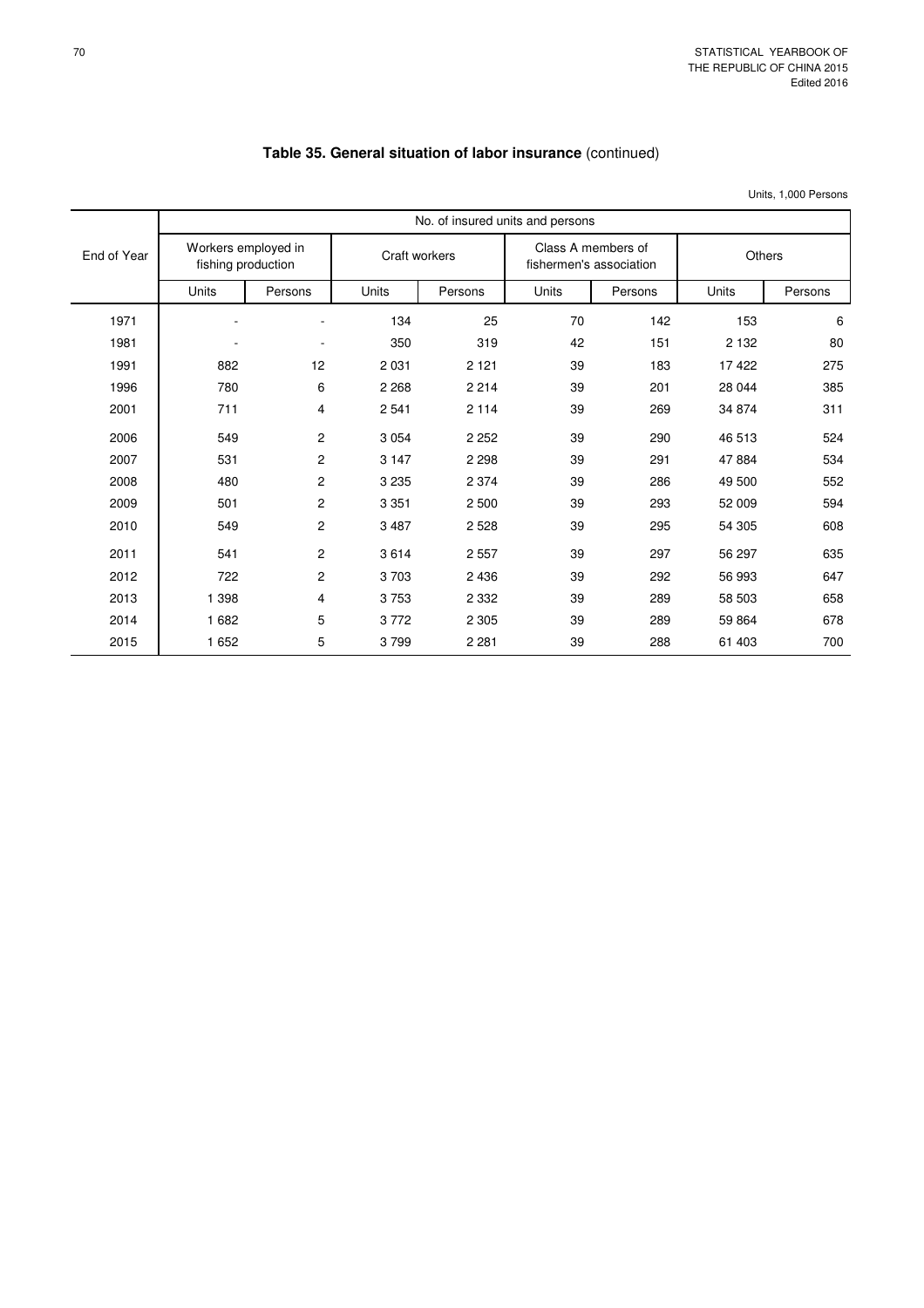#### **Table 35. General situation of labor insurance** (continued)

Units, 1,000 Persons

|             |            |            |                          |            | Real benefit payments                                                  |            |                                       |               |  |
|-------------|------------|------------|--------------------------|------------|------------------------------------------------------------------------|------------|---------------------------------------|---------------|--|
|             | Premium    |            |                          |            | Lump sum benefit payments                                              |            |                                       |               |  |
| End of Year | receivable | Total      | Pension benefit payments |            | Maternity, injury or sickness,<br>permanent disability, old-age, death |            | Occupational accident<br>medical care |               |  |
|             |            | Amount     | Persons                  | Amount     | Cases                                                                  | Amount     | Cases                                 | Amount        |  |
| 1971        | 110 118    | 52 280     |                          |            | 110                                                                    | 37803      | 65                                    | 14 474        |  |
| 1981        | 1 337 968  | 1 162 608  |                          |            | 257                                                                    | 462 266    | 26 759                                | 700 342       |  |
| 1991        | 8 645 363  | 6 580 894  |                          |            | 601                                                                    | 3 265 384  | 62 803                                | 3 3 1 5 5 1 0 |  |
| 1996        | 12 940 865 | 6889809    |                          |            | 549                                                                    | 6888360    | 13                                    | 1449          |  |
| 2001        | 15 177 981 | 12 983 842 |                          |            | 569                                                                    | 12 154 594 | 71                                    | 46 705        |  |
| 2006        | 15 791 806 | 17 355 303 |                          |            | 571                                                                    | 17 167 248 | 726                                   | 188 055       |  |
| 2007        | 16 402 590 | 19 352 133 |                          |            | 601                                                                    | 19 028 083 | 1 3 4 9                               | 324 050       |  |
| 2008        | 16 775 182 | 35 829 453 |                          |            | 770                                                                    | 35 628 717 | 1 460                                 | 200 736       |  |
| 2009        | 19 828 084 | 14 065 611 | 67                       | 656 625    | 626                                                                    | 13 118 938 | 901                                   | 290 048       |  |
| 2010        | 20 714 956 | 13 133 429 | 121                      | 1 540 970  | 553                                                                    | 11 278 994 | 1 770                                 | 313 466       |  |
| 2011        | 23 416 708 | 14 448 200 | 194                      | 2 663 126  | 577                                                                    | 11 492 423 | 1 4 3 9                               | 292 651       |  |
| 2012        | 26 017 454 | 26 269 050 | 327                      | 4 383 842  | 675                                                                    | 21 548 729 | 1867                                  | 336 479       |  |
| 2013        | 27 691 721 | 28 002 503 | 507                      | 8 167 843  | 634                                                                    | 19 565 962 | 1 1 9 6                               | 268 698       |  |
| 2014        | 30 077 501 | 24 874 063 | 628                      | 10 725 118 | 588                                                                    | 13 857 908 | 1 4 5 5                               | 291 036       |  |
| 2015        | 32 679 482 | 28 245 088 | 748                      | 13 319 277 | 588                                                                    | 14 624 552 | 1 501                                 | 301 260       |  |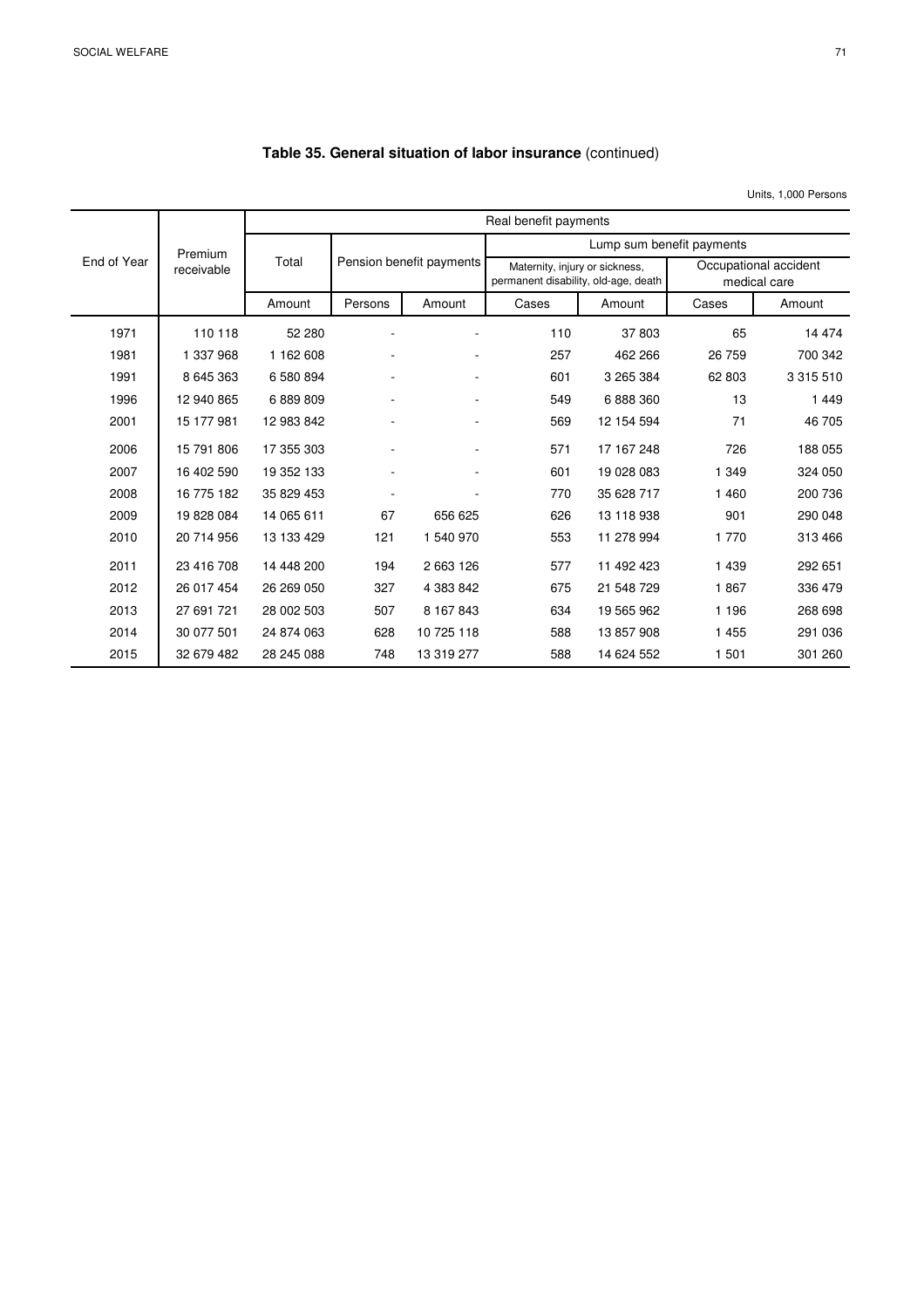#### **Table 36. General situation of farmer's health insurance**

Units, Persons, Cases, 10 Thousand NT\$

| Year | No. of insured units | No. of insured persons | Premium receivable | Real cash benefits |           |  |  |
|------|----------------------|------------------------|--------------------|--------------------|-----------|--|--|
|      | (1)                  | (1)                    |                    | Cases              | Amount    |  |  |
| 1985 | 41                   | 100 739                | 7647               | 250                | 609       |  |  |
| 1986 | 41                   | 113 365                | 47 921             | 3 0 5 2            | 7447      |  |  |
| 1911 | 289                  | 1 653 676              | 1 343 377          | 46 035             | 495 688   |  |  |
| 1996 | 288                  | 1812293                | 551 487            | 51 033             | 606 122   |  |  |
| 2001 | 289                  | 1766854                | 546 612            | 96 844             | 1 308 879 |  |  |
| 2006 | 288                  | 1 622 923              | 505 760            | 59 775             | 847 952   |  |  |
| 2007 | 287                  | 1 601 410              | 497 267            | 59 047             | 839 138   |  |  |
| 2008 | 287                  | 1 573 364              | 487 370            | 59 632             | 872 003   |  |  |
| 2009 | 287                  | 1 540 988              | 474 450            | 57848              | 856 626   |  |  |
| 2010 | 287                  | 1 508 284              | 472 038            | 56 412             | 846 248   |  |  |
| 2011 | 287                  | 1 479 148              | 463 073            | 56 859             | 849 452   |  |  |
| 2012 | 287                  | 1 454 728              | 453 335            | 56 234             | 870 956   |  |  |
| 2013 | 287                  | 1 409 634              | 443 058            | 52 457             | 818 194   |  |  |
| 2014 | 287                  | 1 349 903              | 427 586            | 52 379             | 822 868   |  |  |
| 2015 | 287                  | 1 284 649              | 408 793            | 49 0 58            | 766 785   |  |  |

**Note:** (1) End of year

**Source:** Bureau of Labor Insurance, Ministry of Labor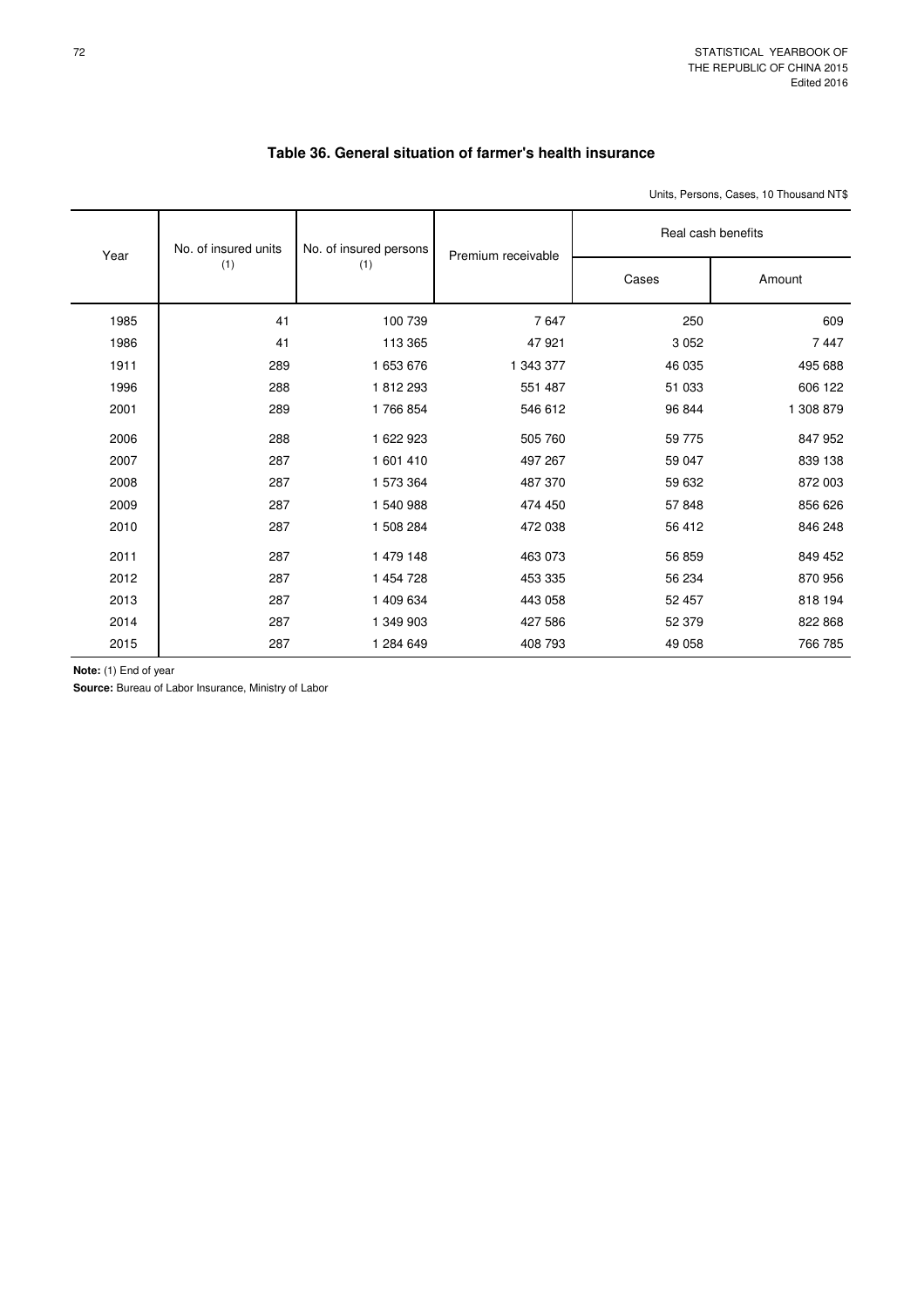#### **Table 37. General situation of government employee and school staff insurance**

Persons, Thousand NT\$

|      | No. of insured persons |         | Premiums     |             |                                  |                                                        | Cash benefits(including pension benefit payments) (2) |                   |             |  |
|------|------------------------|---------|--------------|-------------|----------------------------------|--------------------------------------------------------|-------------------------------------------------------|-------------------|-------------|--|
| Year | (1)                    |         |              |             |                                  | Total                                                  |                                                       | <b>Disability</b> | Old age (3) |  |
|      | <b>GESSI</b>           | RGEI    | <b>GESSI</b> | <b>RGEI</b> | Persons                          | Amount                                                 | Persons                                               | Amount            | Persons     |  |
| 2001 | 629 358                | 906     | 16 401 215   | 2 5 0 5     | 37 659                           | 30 472 313                                             | 1 0 8 0                                               | 399 493           | 21 180      |  |
| 2002 | 626 652                | 836     | 16 447 869   | 2 3 2 9     | 38 636                           | 31 776 504                                             | 1 0 7 9                                               | 370 965           | 21 079      |  |
| 2003 | 622 851                | 762     | 16 490 326   | 2 1 3 4     | 36 486                           | 29 756 590                                             | 1010                                                  | 342 057           | 19 999      |  |
| 2004 | 617 260                | 692     | 16 470 377   | 1843        | 37 771                           | 32 045 526                                             | 1 0 7 0                                               | 331 590           | 20 837      |  |
| 2005 | 591 158                | 634     | 16 744 093   | 1788        | 43 4 84                          | 38 817 086                                             | 1 0 8 4                                               | 355 608           | 26 9 24     |  |
| 2006 | 589 237                | 563     | 16 468 839   | 1 5 6 8     | 30 546                           | 23 518 563                                             | 1 0 4 2                                               | 355 977           | 14 9 29     |  |
| 2007 | 590 808                | 502     | 16 677 444   | 1 3 9 1     | 29 194                           | 21 377 770                                             | 1 0 5 6                                               | 347 635           | 13 5 20     |  |
| 2008 | 594 798                | 458     | 16 926 336   | 1 306       | 28 766                           | 20 307 724                                             | 1 0 4 2                                               | 340 805           | 12 852      |  |
| 2009 | 597 983                | 416     | 17 165 917   | 1 1 6 4     | 31 957                           | 20 374 548                                             | 1 0 3 0                                               | 345 954           | 12 897      |  |
| 2010 | 597 583                | 372     | 17 417 350   | 1 0 5 4     | 36 324                           | 24 971 873                                             | 1 0 2 9                                               | 355 476           | 16 333      |  |
| 2011 | 593 949                | 334     | 17 694 632   | 948         | 37 850                           | 26 951 995                                             | 947                                                   | 337 644           | 17 365      |  |
| 2012 | 593 846                | 303     | 17 991 298   | 851         | 38 862                           | 28 245 148                                             | 952                                                   | 361 365           | 17989       |  |
| 2013 | 593 760                | 258     | 20 862 453   | 689         | 38 0 24                          | 26 406 707                                             | 885                                                   | 320 252           | 16896       |  |
| 2014 | 587 459                | 150     | 20 948 418   | 538         | 44 936                           | 24 424 799                                             | 869                                                   | 327 938           | 18 0 29     |  |
| 2015 | 582 725                | 125     | 20 917 837   | 302         | 55 571                           | 32 774 230                                             | 790                                                   | 302 791           | 22 944      |  |
|      |                        |         |              |             |                                  | Cash benefits (including pension benefit payments) (2) |                                                       |                   |             |  |
| Year | Old age (3)            |         | Death        |             | Dependents' funeral<br>allowance | Parental leave allowance                               |                                                       | Maternity         |             |  |
|      | Amount                 | Persons | Amount       | Persons     | Amount                           | Persons                                                | Amount                                                | Persons           | Amount      |  |
| 2001 | 27 961 491             | 673     | 668 841      | 14 726      | 1 442 487                        |                                                        |                                                       |                   |             |  |
| 2002 | 29 105 762             | 720     | 738 343      | 15 7 58     | 1 561 433                        |                                                        |                                                       |                   |             |  |
| 2003 | 27 266 218             | 642     | 663 841      | 14 8 35     | 1 484 473                        |                                                        |                                                       |                   |             |  |
| 2004 | 29 538 911             | 639     | 645 858      | 15 2 25     | 1 529 167                        |                                                        |                                                       |                   |             |  |
| 2005 | 36 274 085             |         |              |             |                                  |                                                        |                                                       |                   |             |  |
| 2006 |                        | 629     | 641 088      | 14 847      | 1 546 305                        |                                                        |                                                       |                   |             |  |
|      | 21 009 265             | 642     | 685 830      | 13 933      | 1 467 490                        |                                                        |                                                       |                   |             |  |
| 2007 | 18 921 039             | 585     | 622 512      | 14 033      | 1 486 584                        |                                                        |                                                       |                   |             |  |
| 2008 | 17 785 186             | 597     | 643 120      | 14 275      | 1 538 613                        |                                                        |                                                       |                   |             |  |
| 2009 | 17 602 882             | 569     | 639 646      | 14 751      | 1 601 003                        | 2710                                                   | 185 063                                               |                   |             |  |
| 2010 | 22 016 132             | 575     | 643 044      | 14 768      | 1 624 451                        | 3619                                                   | 332 772                                               |                   |             |  |
| 2011 | 23 927 578             | 565     | 647 101      | 15 234      | 1706 094                         | 3739                                                   | 333 578                                               |                   |             |  |
| 2012 | 25 142 386             | 521     | 623 324      | 15 113      | 1739 995                         | 4 2 8 7                                                | 378 080                                               |                   |             |  |
| 2013 | 23 276 649             | 541     | 646 142      | 15 1 20     | 1756 005                         | 4 5 8 2                                                | 407 659                                               |                   |             |  |
| 2014 | 20 865 515             | 564     | 683 050      | 15 733      | 1834985                          | 5 1 7 5                                                | 444 792                                               | 4566              | 268 518     |  |

**Note:** GEI and ITASPS were transformed to GESSI since May 31, 1999.

(1) End of year

(2) Including RGEI

 (3) The enforcement of the amendments for GESSI was implemented on June 1, 2014, old age benefit and death benefit are divided into pension and lump sum.

**Source:** Bank of Taiwan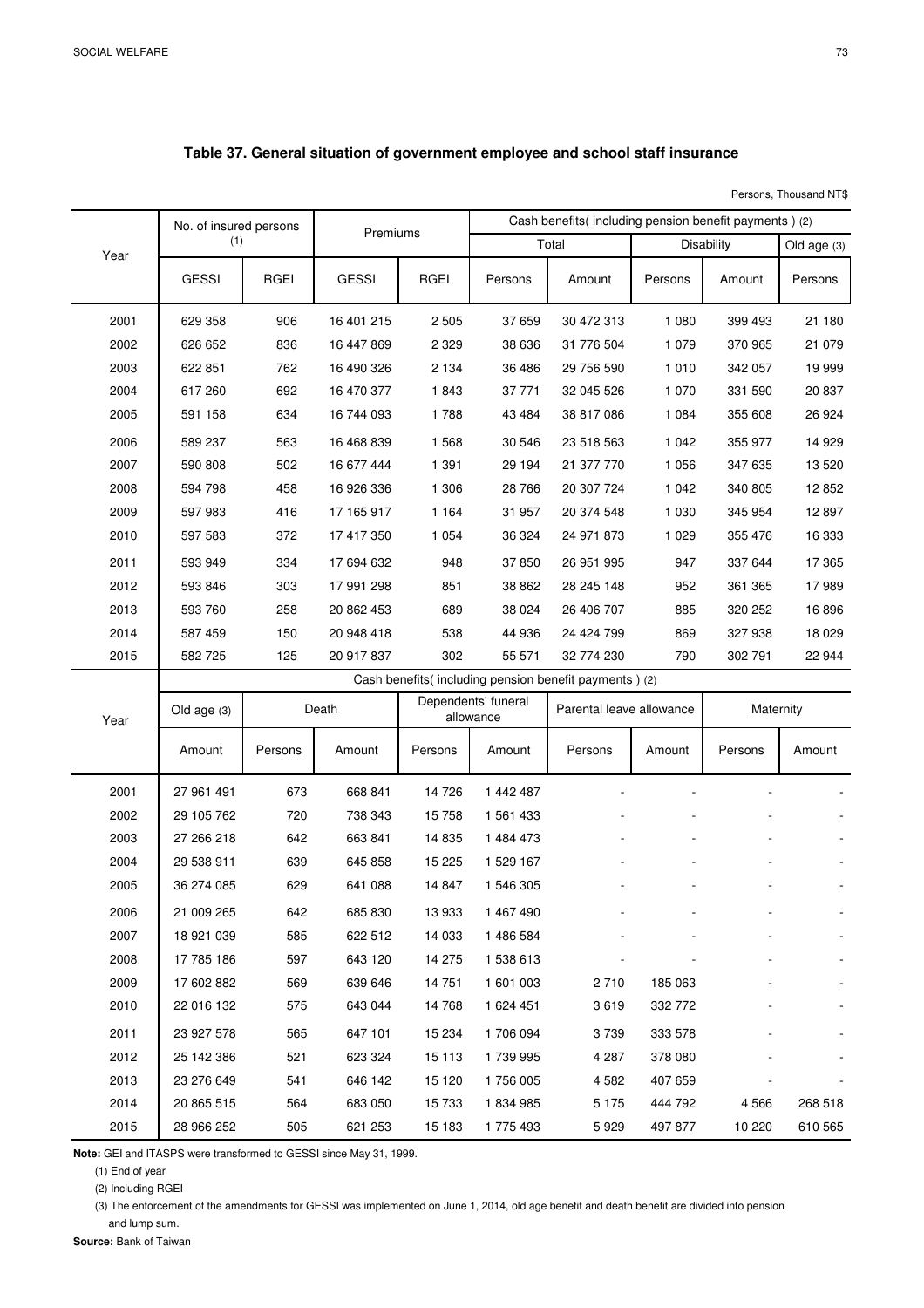#### **Table 38. General situation of national pension**

Persons, Thousand NT\$

| Year | No. of insured |            | Premium receivable            |                                | Real insurance benefit payments (2) |            |  |
|------|----------------|------------|-------------------------------|--------------------------------|-------------------------------------|------------|--|
|      | persons<br>(1) | Total      | Premium paid by<br>government | Premium paid by<br>the insured | Persons                             | Amount     |  |
| 2008 | 4 220 905      | 8 189 050  |                               | 8 189 050                      | 935 562                             | 5 642 835  |  |
| 2009 | 4 0 14 6 78    | 30 843 317 |                               | 30 843 317                     | 1 044 341                           | 37 696 991 |  |
| 2010 | 3 872 241      | 29 862 186 | $\overline{\phantom{a}}$      | 29 862 186                     | 1 109 914                           | 40 498 338 |  |
| 2011 | 3 783 731      | 80 506 455 | 48 624 278                    | 31 882 177                     | 1 216 260                           | 43 281 019 |  |
| 2012 | 3725626        | 46 283 655 | 16 977 261                    | 29 306 395                     | 1 293 871                           | 53 283 638 |  |
| 2013 | 3 677 601      | 47 443 118 | 16 508 156                    | 30 934 962                     | 1 373 599                           | 58 001 719 |  |
| 2014 | 3 584 020      | 47 168 321 | 16 869 803                    | 30 298 519                     | 1 454 560                           | 61 017 622 |  |
| 2015 | 3 509 970      | 51 044 259 | 17 664 559                    | 33 379 700                     | 1 531 373                           | 64 800 157 |  |

**Note:** (1) End of year

 (2) The grand total means the sum of the persons receiving pensions at the end of the recent year and the accumulation of the persons receiving maternity and funeral benefit.

**Source:** Bureau of Labor Insurance, Ministry of Labor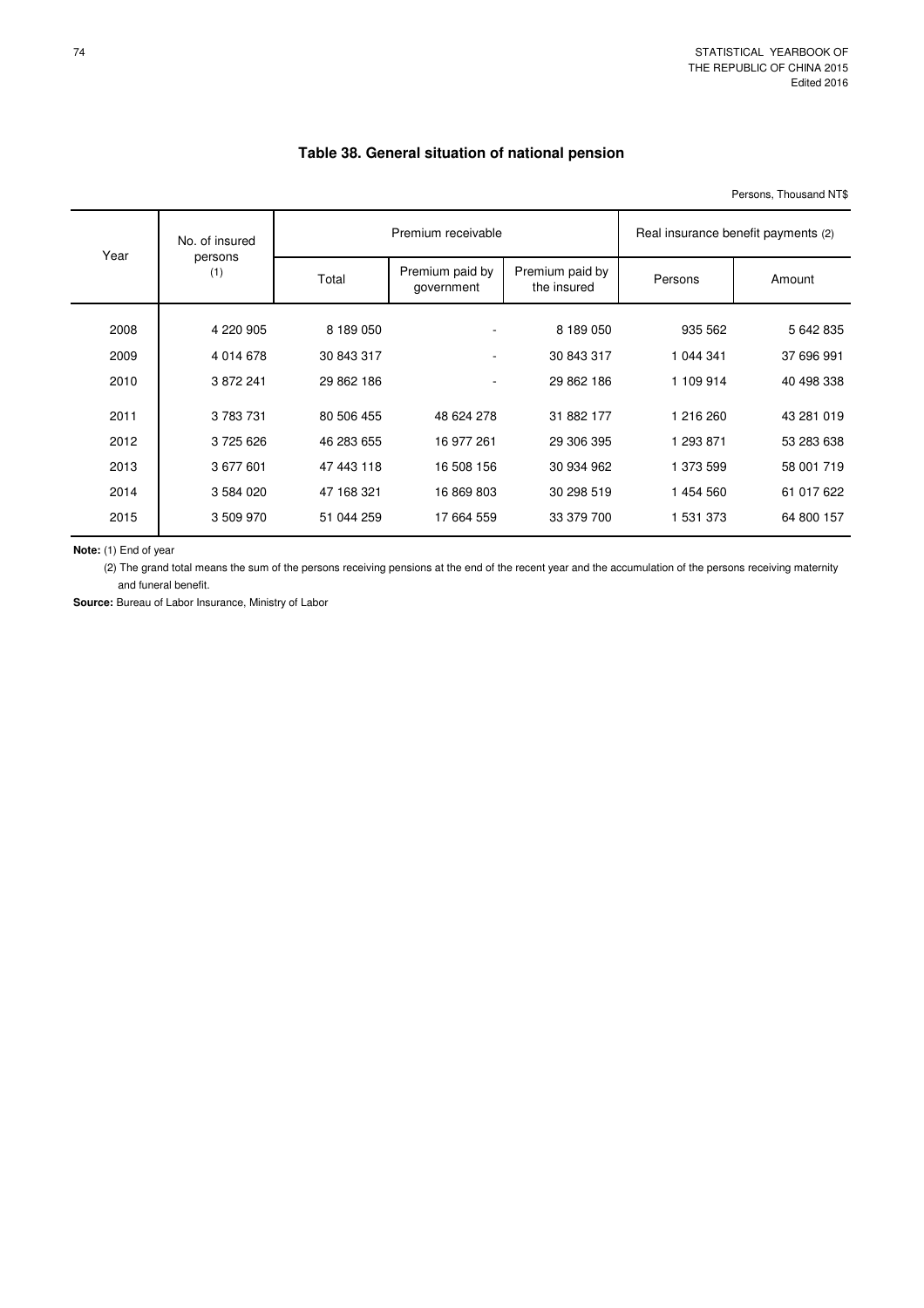# **NATIONAL ECONOMICS AND BUSINESS ACTIVITIES**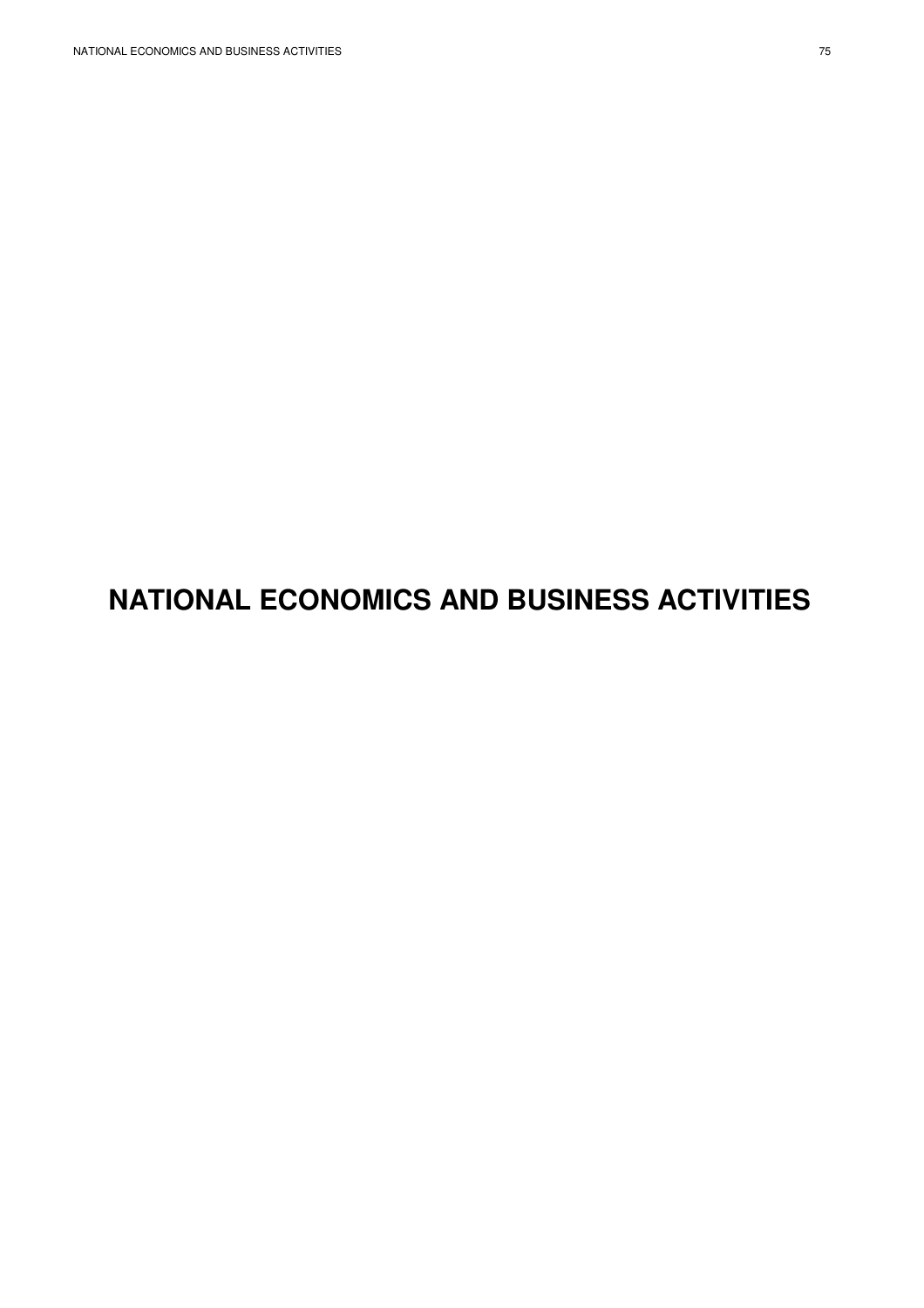|      |                                   |                                  | Gross domestic product (GDP) |                                   |                                          |                                     |  |
|------|-----------------------------------|----------------------------------|------------------------------|-----------------------------------|------------------------------------------|-------------------------------------|--|
| Year |                                   | At current prices                |                              | Chained (2011) dollars            |                                          | income (GNI)<br>(At current prices) |  |
|      | Amount<br>(Million NT\$)          | Annual rate of<br>increase $(%)$ | Amount<br>(Million US\$)     | Chained dollars<br>(Million NT\$) | Economic growth<br>rate $(%)$            | Amount<br>(Million NT\$)            |  |
| 1951 | 12 3 27                           |                                  | 1 1 9 7                      | 145 603                           |                                          | 12 3 20                             |  |
| 1971 | 269 114                           | 16.28                            | 6728                         | 914 190                           | 13.43                                    | 268 992                             |  |
| 1981 | 1805043                           | 18.55                            | 49 063                       | 2 331 586                         | 7.11                                     | 1795390                             |  |
| 1991 | 5 023 763                         | 12.13                            | 187 314                      | 5 193 843                         | 8.36                                     | 5 159 313                           |  |
| 2001 | 10 158 209                        | $-1.87$                          | 300 450                      | 9 0 54 5 80                       | $-1.26$                                  | 10 350 233                          |  |
| 2006 | 12 640 803                        | 4.54                             | 388 589                      | 11 803 335                        | 5.62                                     | 12 952 502                          |  |
| 2007 | 13 407 062                        | 6.06                             | 408 254                      | 12 572 550                        | 6.52                                     | 13 739 828                          |  |
| 2008 | 13 150 950                        | $-1.91$                          | 416 961                      | 12 661 079                        | 0.70                                     | 13 465 596                          |  |
| 2009 | 12 961 656                        | $-1.44$                          | 392 065                      | 12 462 729                        | $-1.57$                                  | 13 375 650                          |  |
| 2010 | 14 119 213                        | 8.93                             | 446 105                      | 13 787 642                        | 10.63                                    | 14 548 852                          |  |
| 2011 | 14 312 200                        | 1.37                             | 485 653                      | 14 312 200                        | 3.80                                     | 14 700 572                          |  |
| 2012 | 14 686 917                        | 2.62                             | 495 845                      | 14 607 569                        | 2.06                                     | 15 141 108                          |  |
| 2013 | 15 230 739                        | 3.70                             | 511 614                      | 14 929 292                        | 2.20                                     | 15 654 588                          |  |
| 2014 | 16 097 400                        | 5.69                             | 530 043                      | 15 515 257                        | 3.92                                     | 16 566 844                          |  |
| 2015 | 16 687 855                        | 3.67                             | 523 009                      | 15 615 780                        | 0.65                                     | 17 247 960                          |  |
|      |                                   |                                  |                              |                                   |                                          |                                     |  |
|      | Gross national income (GNI)       |                                  |                              |                                   | National income (NI)                     |                                     |  |
|      | (At current prices)               |                                  | At current prices            |                                   |                                          | Chained (2011) dollars              |  |
| Year | Annual rate of<br>increase $(\%)$ | Amount<br>(Million US\$)         | Amount<br>(Million NT\$)     | Amount<br>(Million US\$)          | <b>Chained dollars</b><br>(Million NT\$) | Annual rate of<br>increase (%)      |  |
| 1951 |                                   | 1 1 9 6                          | 12 276                       | 1 1 9 2                           | 158 874                                  |                                     |  |
| 1971 | 16.44                             | 6725                             | 251 214                      | 6 2 8 0                           | 1 023 511                                | 14.53                               |  |
| 1981 | 18.08                             | 48 801                           | 1 613 077                    | 43 846                            | 2 416 867                                | 7.15                                |  |
| 1991 | 12.22                             | 192 368                          | 4 686 035                    | 174 722                           | 5923264                                  | 9.45                                |  |
| 2001 | $-1.34$                           | 306 129                          | 9 0 1 5 8 9 9                | 266 664                           | 9 555 920                                | $-5.07$                             |  |
| 2006 | 4.60                              | 398 171                          | 11 117 367                   | 341 757                           | 11 601 475                               | 2.77                                |  |
| 2007 | 6.08                              | 418 387                          | 11 590 959                   | 352 952                           | 12 034 434                               | 3.73                                |  |
| 2008 | $-2.00$                           | 426 937                          | 11 161 869                   | 353 896                           | 11 203 683                               | $-6.90$                             |  |
| 2009 | $-0.67$                           | 404 587                          | 10 985 329                   | 332 285                           | 11 182 646                               | $-0.19$                             |  |
| 2010 | 8.77                              | 459 679                          | 12 194 428                   | 385 290                           | 12 343 643                               | 10.38                               |  |
| 2011 | 1.04                              | 498 832                          | 12 290 671                   | 417 057                           | 12 290 671                               | $-0.43$                             |  |
| 2012 | 3.00                              | 511 179                          | 12 493 108                   | 421 779                           | 12 490 438                               | 1.63                                |  |
| 2013 | 3.39                              | 525 851                          | 13 115 430                   | 440 559                           | 12 955 284                               | 3.72                                |  |
| 2014 | 5.83                              | 545 500                          | 13 901 100                   | 457 725                           | 13 743 636                               | 6.09                                |  |

#### **Table 39. General situation of national income**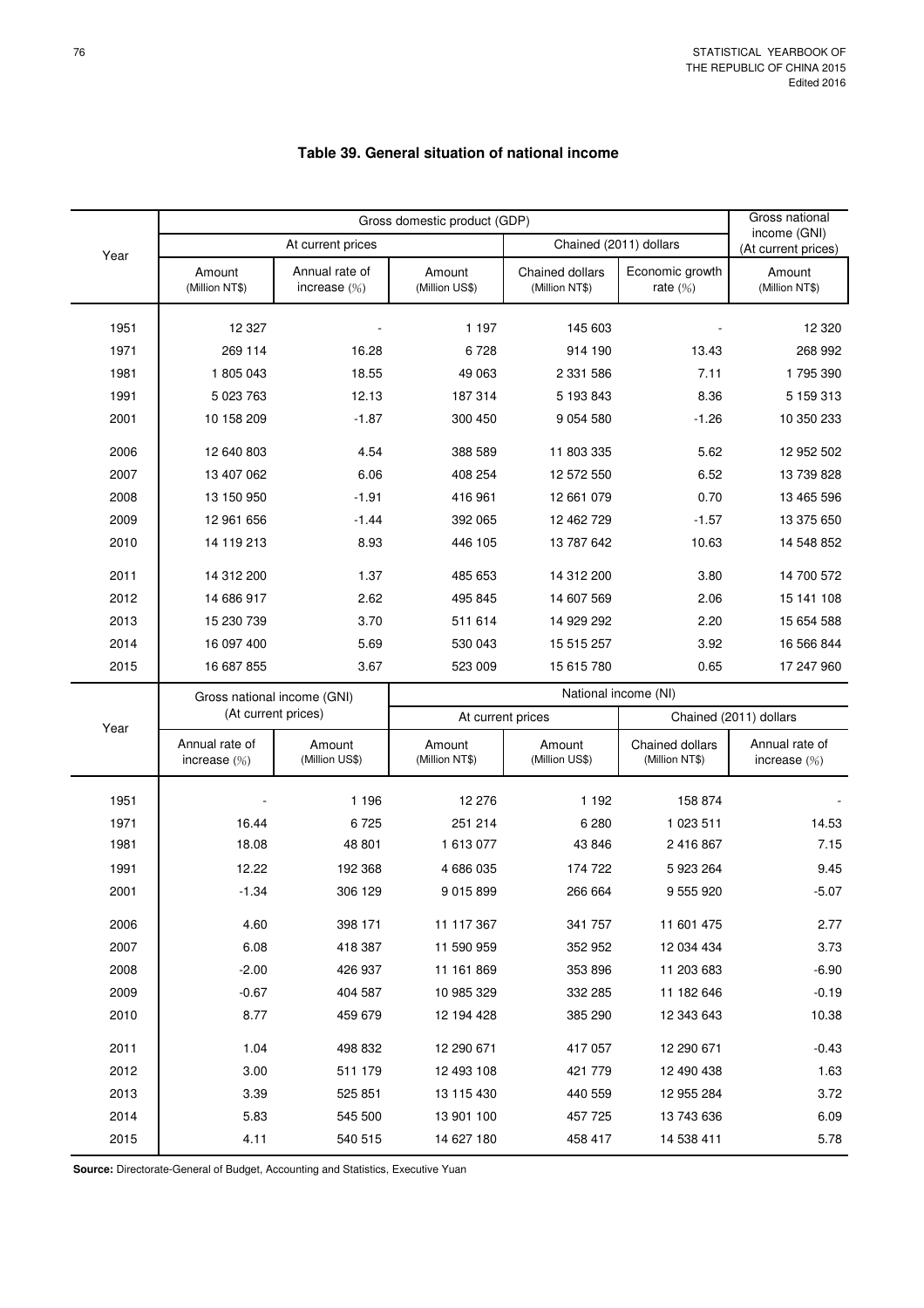|      |                  | Per capita GDP                 |                  |                                | Per capita GNI                       |
|------|------------------|--------------------------------|------------------|--------------------------------|--------------------------------------|
|      |                  |                                |                  |                                |                                      |
| Year | Amount<br>(NT\$) | Annual rate of increase<br>(%) | Amount<br>(US\$) | Annual rate of increase<br>(%) | Amount<br>(NT\$)                     |
| 1951 | 1589             |                                | 154              |                                | 1588                                 |
| 1971 | 18 045           | 13.71                          | 451              | 13.60                          | 18 037                               |
| 1981 | 100 113          | 16.41                          |                  | 13.90                          | 99 578                               |
| 1991 | 245 019          | 10.90                          | 9 1 3 6          | 11.20                          | 251 630                              |
| 2001 | 454 687          | $-2.55$                        | 13 4 48          | $-9.99$                        | 463 282                              |
| 2006 | 553 851          | 4.11                           | 17 0 26          | 2.99                           | 567 508                              |
| 2007 | 585 016          | 5.63                           | 17814            | 4.63                           | 599 536                              |
| 2008 | 571838           | $-2.25$                        | 18 131           | 1.78                           | 585 519                              |
| 2009 | 561 636          | $-1.78$                        | 16 988           | $-6.30$                        | 579 574                              |
| 2010 | 610 140          | 8.64                           | 19 278           | 13.48                          | 628 706                              |
| 2011 | 617078           | 1.14                           | 20 939           | 8.62                           | 633 822                              |
| 2012 | 631 142          | 2.28                           | 21 308           | 1.76                           | 650 660                              |
| 2013 | 652 429          | 3.37                           | 21 916           | 2.85                           | 670 585                              |
| 2014 | 687816           | 5.42                           | 22 648           | 3.34                           | 707 875                              |
| 2015 | 711 310          | 3.42                           | 22 294           | $-1.56$                        | 735 183                              |
|      | Per capita GNI   | Per capita NI                  |                  |                                | Per capita private final consumption |
| 年別   | Amount<br>(US\$) | Amount<br>(NT\$)               | Amount<br>(US\$) | Amount<br>(NT\$)               | Amount<br>(US\$)                     |
| 1951 | 154              | 1 5 8 2                        | 154              | 1 1 5 7                        | 112                                  |
| 1971 | 451              | 16845                          | 421              | 9687                           | 242                                  |
| 1981 | 2707             | 89 466                         | 2 4 3 2          | 51 381                         | 1 3 9 7                              |

1991 | 9382 228 547 8 522 127 866 4 768 2001 13 703 403 556 11 936 257 670 7 621

2006 17 446 487 103 14 974 304 415 9 358 2007 18 256 505 770 15 401 314 080 9 564 2008 18 564 485 347 15 388 315 691 10 009 2009 17 531 476 000 14 398 310 919 9 405 2010 19 864 526 963 16 650 324 001 10 237

2011 21 507 529 918 17 982 336 257 11 410 2012 21 967 536 868 18 125 345 293 11 657 2013 22 526 561 817 18 872 353 331 11 869 2014 23 308 593 972 19 558 366 649 12 073 2015 23 040 623 476 19 540 372 023 11 662

#### **Table 40. Per capita income and consumption**

At current prices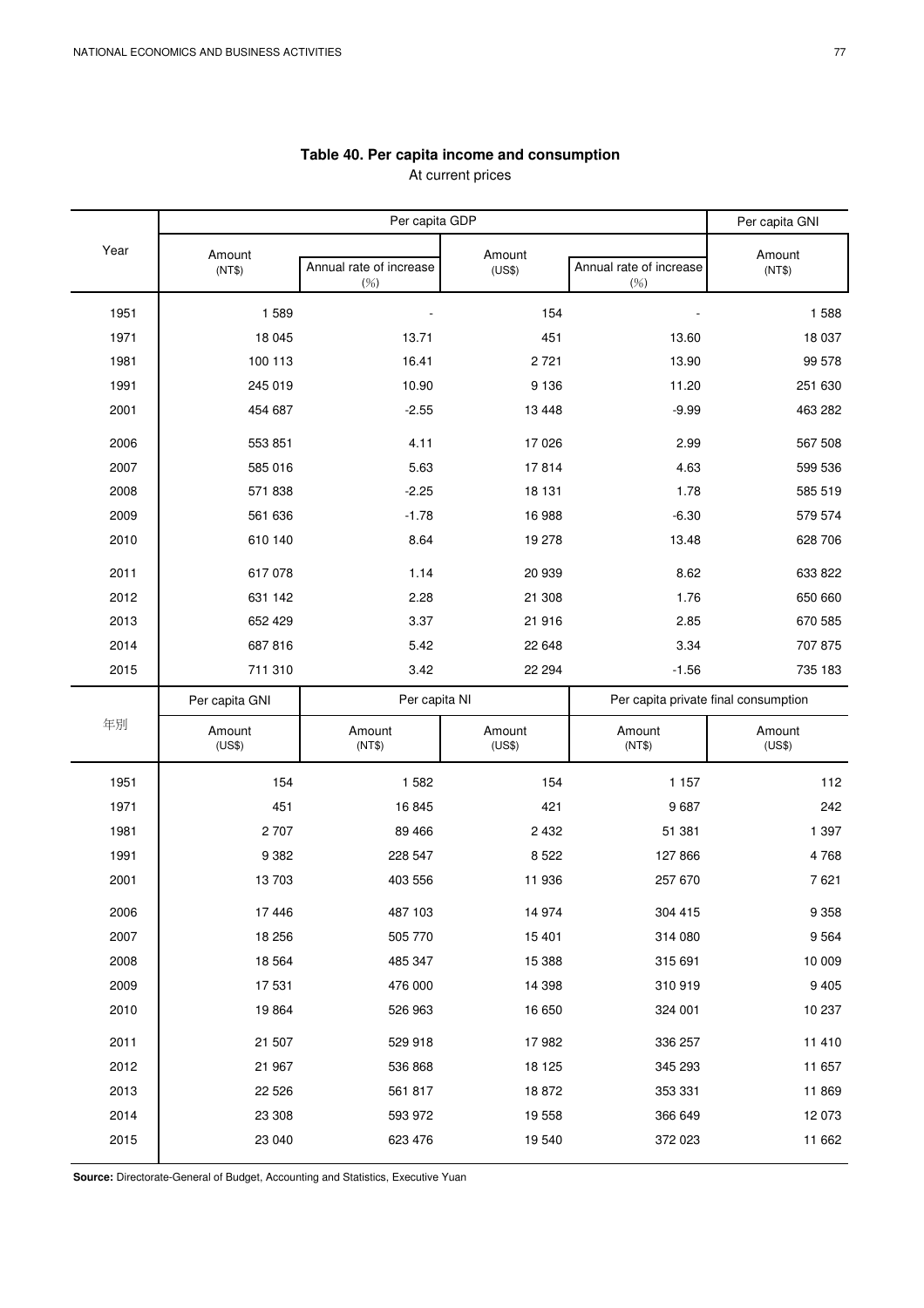#### **Table 41. Gross national income**

Chained (2011) dollars

Million NT\$

|      |             |               | Net factor                                 | Gain or loss<br>resulting                   | N <sub>1</sub>      |                             |                                           |                                    |                            |
|------|-------------|---------------|--------------------------------------------|---------------------------------------------|---------------------|-----------------------------|-------------------------------------------|------------------------------------|----------------------------|
| Year | <b>GNI</b>  | GDP           | income<br>from the<br>rest of the<br>world | from<br>changes in<br>the terms of<br>trade | at market<br>prices | <b>NI</b><br>at factor cost | Net taxes on<br>production<br>and imports | Consumption<br>of fixed<br>capital | Statistical<br>discrepancy |
| 1951 | 154 843     | 145 603       | $-198$                                     | 8597                                        | 158 874             | 144 012                     | 13 645                                    | 331                                | 0                          |
| 1971 | 1 084 976   | 914 190       | $-604$                                     | 165 476                                     | 1 023 511           | 898 034                     | 115 199                                   | 63 202                             | 0                          |
| 1981 | 2 652 182   | 2 3 3 1 5 8 6 | $-15849$                                   | 317 596                                     | 2 416 867           | 2 139 371                   | 254 569                                   | 256 390                            | $-33312$                   |
| 1991 | 6 5 61 5 79 | 5 193 843     | 187 541                                    | 1 192 058                                   | 5 923 264           | 5 365 372                   | 542 399                                   | 624 383                            | $-21063$                   |
| 2001 | 11 180 872  | 9 0 5 4 5 8 0 | 213 487                                    | 1 904 219                                   | 9 555 920           | 8 931 840                   | 625 955                                   | 1 617 331                          | $-8639$                    |
| 2006 | 13 669 529  | 11 803 335    | 333 420                                    | 1 535 139                                   | 11 601 475          | 10 847 611                  | 755 416                                   | 2 065 467                          | $-10947$                   |
| 2007 | 14 186 226  | 12 572 550    | 350 310                                    | 1 265 332                                   | 12 034 434          | 11 285 249                  | 749 957                                   | 2 164 799                          | $-25498$                   |
| 2008 | 13 489 512  | 12 661 079    | 320 632                                    | 506 359                                     | 11 203 683          | 10 513 772                  | 690 486                                   | 2 241 619                          | 44 495                     |
| 2009 | 13 517 208  | 12 462 729    | 423 658                                    | 634 564                                     | 11 182 646          | 10 551 836                  | 629 664                                   | 2 2 8 4 9 8 1                      | 50 827                     |
| 2010 | 14 718 522  | 13 787 642    | 435 627                                    | 497 456                                     | 12 343 643          | 11 595 605                  | 747 583                                   | 2 338 548                          | 36 210                     |
| 2011 | 14 700 572  | 14 312 200    | 388 372                                    | 0                                           | 12 290 671          | 11 515 558                  | 775 113                                   | 2 409 901                          | $\mathbf 0$                |
| 2012 | 14 985 094  | 14 607 569    | 445 579                                    | $-68054$                                    | 12 490 438          | 11 720 588                  | 769 850                                   | 2 465 948                          | 28 708                     |
| 2013 | 15 524 725  | 14 929 292    | 411 781                                    | 184 291                                     | 12 955 284          | 12 145 898                  | 809 318                                   | 2 520 639                          | 48 819                     |
| 2014 | 16 332 231  | 15 515 257    | 451 147                                    | 366 189                                     | 13 743 636          | 12 891 981                  | 851 583                                   | 2 581 174                          | 5 2 0 1                    |
| 2015 | 17 248 116  | 15 615 780    | 539 577                                    | 1 092 863                                   | 14 538 411          | 13 678 375                  | 860 724                                   | 2 587 740                          | 116 059                    |

**Note:** The chained-dollar estimates are not additive.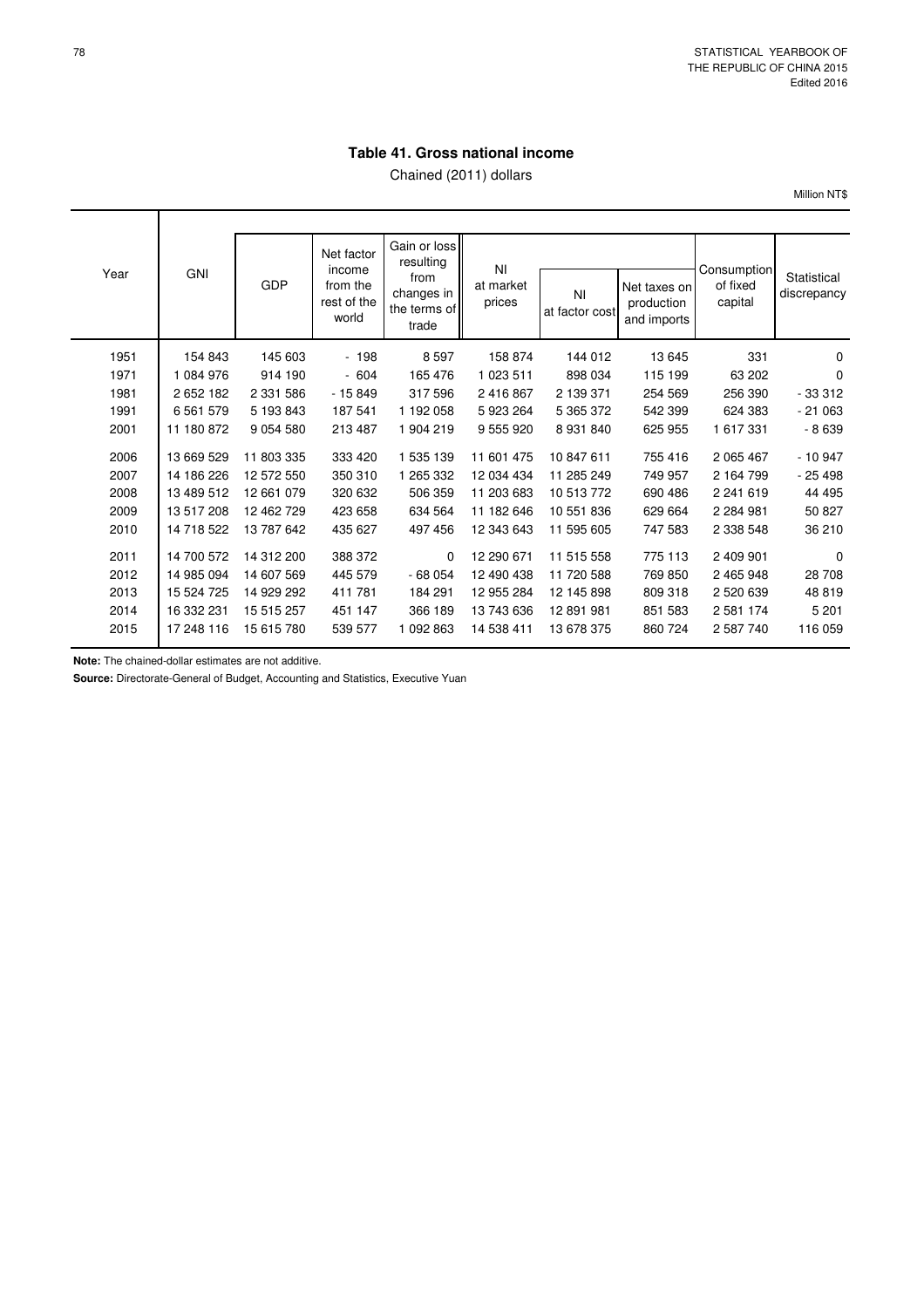Chained (2011) dollars

Million NT\$

| Year | <b>GDP</b>  | Private final<br>consumption | Government final<br>consumption | Gross fixed capital<br>formation | Changes in<br>inventories | Exports of goods<br>and services | Imports of<br>goods and<br>services |
|------|-------------|------------------------------|---------------------------------|----------------------------------|---------------------------|----------------------------------|-------------------------------------|
| 1951 | 145 603     | 110 045                      | 59 422                          | 12746                            | 3 1 6 1                   | 9756                             | 28 043                              |
| 1971 | 914 190     | 621 886                      | 301 466                         | 258 842                          | 19 009                    | 216 475                          | 374 649                             |
| 1981 | 2 331 586   | 1 401 803                    | 586 281                         | 780 040                          | 33 734                    | 826 368                          | 1 143 286                           |
| 1991 | 5 193 843   | 3 330 549                    | 1 336 699                       | 1 734 329                        | 86 652                    | 2 352 809                        | 3 372 137                           |
| 2001 | 9 0 54 5 80 | 6 140 238                    | 1 925 311                       | 2817001                          | $-75925$                  | 4 591 478                        | 5 980 166                           |
| 2006 | 11 803 335  | 7 238 671                    | 1964273                         | 3 461 994                        | 42 769                    | 7823471                          | 8 6 6 9 5 1 5                       |
| 2007 | 12 572 550  | 7413894                      | 2 007 528                       | 3 501 589                        | 16971                     | 8 640 956                        | 8 9 20 001                          |
| 2008 | 12 661 079  | 7 288 331                    | 2 038 445                       | 3 111 807                        | 166 513                   | 8 688 819                        | 8 5 5 1 1 9 4                       |
| 2009 | 12 462 729  | 7 289 398                    | 2 104 036                       | 2 837 726                        | $-193262$                 | 7 957 049                        | 7 420 843                           |
| 2010 | 13 787 642  | 7 563 285                    | 2 126 124                       | 3 385 791                        | 196 426                   | 9 9 9 9 9 5 1                    | 9 500 588                           |
| 2011 | 14 312 200  | 7798976                      | 2 167 595                       | 3 346 945                        | 35 9 21                   | 10 419 700                       | 9 456 937                           |
| 2012 | 14 607 569  | 7 940 907                    | 2 2 1 4 4 4 7                   | 3 259 477                        | 19 0 20                   | 10 462 131                       | 9 288 413                           |
| 2013 | 14 929 292  | 8 126 434                    | 2 197 054                       | 3 432 126                        | $-48401$                  | 10 828 138                       | 9 604 432                           |
| 2014 | 15 515 257  | 8 396 879                    | 2 275 139                       | 3 492 658                        | 30 808                    | 11 467 673                       | 10 147 480                          |
| 2015 | 15 615 780  | 8 593 266                    | 2 267 534                       | 3 535 480                        | 6 3 3 1                   | 11 449 032                       | 10 240 798                          |

**Note:** The chained-dollar estimates are not additive.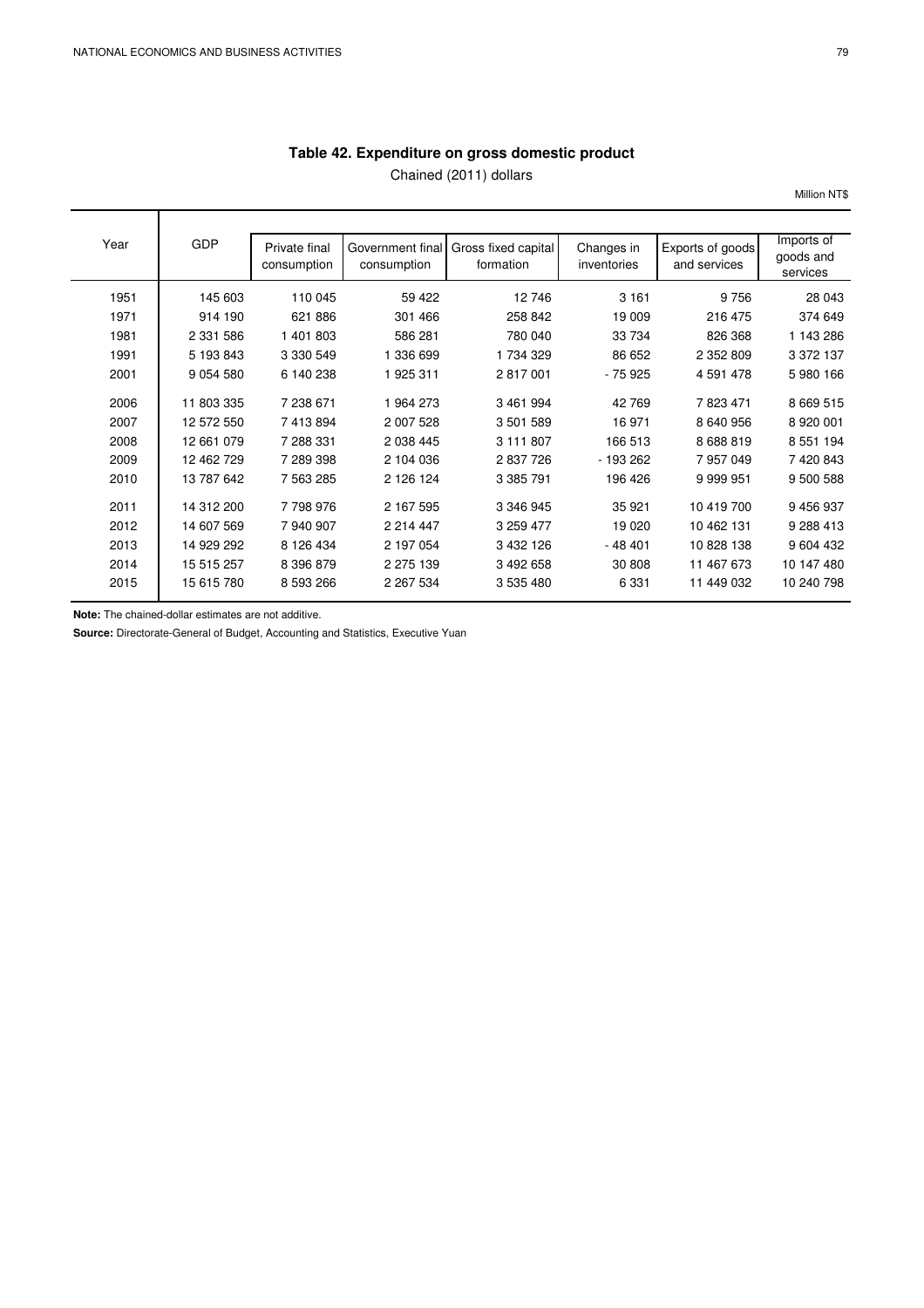### **Table 43. Composition of gross fixed capital formation**

|      |                               |                                  |                                                                   |                                                                                  |                          |                                            |                                                                                  |                                      |                             |                            | $\%$                       |
|------|-------------------------------|----------------------------------|-------------------------------------------------------------------|----------------------------------------------------------------------------------|--------------------------|--------------------------------------------|----------------------------------------------------------------------------------|--------------------------------------|-----------------------------|----------------------------|----------------------------|
|      |                               |                                  |                                                                   |                                                                                  | By type of capital goods |                                            |                                                                                  |                                      |                             | By owner                   |                            |
| Year | Residen-<br>tial<br>buildings | Non-<br>residential<br>buildings | Other<br>construc-<br>tions<br>except<br>land<br>improve-<br>ment | Land<br>improve-<br>ment and<br>plantation<br>and<br>orchard<br>develop-<br>ment | equip-<br>ments          | Transport Machinery<br>and equip-<br>ments | <b>Breeding</b><br>stock,<br>draught<br>animals,<br>dairy cattle<br>and the like | Intellectual<br>property<br>products | Private<br>enter-<br>prises | Public<br>enter-<br>prises | General<br>govern-<br>ment |
| 1951 | 8.96                          | 21.47                            | 23.32                                                             | 0.37                                                                             | 9.33                     | 34.79                                      | 0.07                                                                             | 1.70                                 | 53.96                       | 28.72                      | 17.32                      |
| 1971 | 11.76                         | 11.79                            | 12.88                                                             | 0.21                                                                             | 12.74                    | 44.83                                      | 0.14                                                                             | 5.66                                 | 56.48                       | 31.16                      | 12.36                      |
| 1981 | 11.81                         | 18.35                            | 13.46                                                             | 0.24                                                                             | 8.13                     | 44.29                                      | 0.14                                                                             | 3.58                                 | 50.75                       | 32.47                      | 16.78                      |
| 1991 | 9.56                          | 17.62                            | 20.30                                                             | 0.57                                                                             | 8.62                     | 34.65                                      | 0.30                                                                             | 8.39                                 | 50.86                       | 21.90                      | 27.24                      |
| 2001 | 6.34                          | 15.61                            | 16.18                                                             | 1.36                                                                             | 7.52                     | 38.17                                      | 0.03                                                                             | 14.79                                | 65.95                       | 11.04                      | 23.01                      |
| 2006 | 6.36                          | 18.88                            | 12.79                                                             | 0.97                                                                             | 5.39                     | 39.95                                      | 0.05                                                                             | 15.62                                | 77.71                       | 6.55                       | 15.74                      |
| 2007 | 6.74                          | 18.89                            | 12.38                                                             | 0.93                                                                             | 5.13                     | 40.05                                      | 0.02                                                                             | 15.87                                | 78.04                       | 6.55                       | 15.41                      |
| 2008 | 7.08                          | 18.80                            | 14.61                                                             | 1.28                                                                             | 3.97                     | 36.44                                      | 0.03                                                                             | 17.78                                | 75.01                       | 7.15                       | 17.85                      |
| 2009 | 6.07                          | 16.07                            | 16.39                                                             | 1.20                                                                             | 4.62                     | 35.06                                      | 0.02                                                                             | 20.58                                | 70.10                       | 8.36                       | 21.54                      |
| 2010 | 6.91                          | 16.37                            | 13.10                                                             | 1.26                                                                             | 5.20                     | 38.66                                      | 0.01                                                                             | 18.48                                | 74.85                       | 7.49                       | 17.66                      |
| 2011 | 10.39                         | 17.23                            | 10.84                                                             | 0.83                                                                             | 5.34                     | 36.18                                      | 0.02                                                                             | 19.19                                | 76.44                       | 6.57                       | 16.99                      |
| 2012 | 11.54                         | 17.92                            | 9.68                                                              | 0.74                                                                             | 5.61                     | 34.16                                      | 0.01                                                                             | 20.34                                | 78.21                       | 6.22                       | 15.57                      |
| 2013 | 10.20                         | 18.97                            | 9.51                                                              | 0.77                                                                             | 5.52                     | 34.20                                      | 0.02                                                                             | 20.81                                | 79.49                       | 5.93                       | 14.58                      |
| 2014 | 10.87                         | 19.21                            | 8.87                                                              | 0.54                                                                             | 6.24                     | 32.86                                      | 0.01                                                                             | 21.39                                | 80.64                       | 6.08                       | 13.29                      |
| 2015 |                               | 38.32                            |                                                                   |                                                                                  | 6.71                     |                                            | 32.79                                                                            | 22.18                                | 81.95                       | 5.55                       | 12.50                      |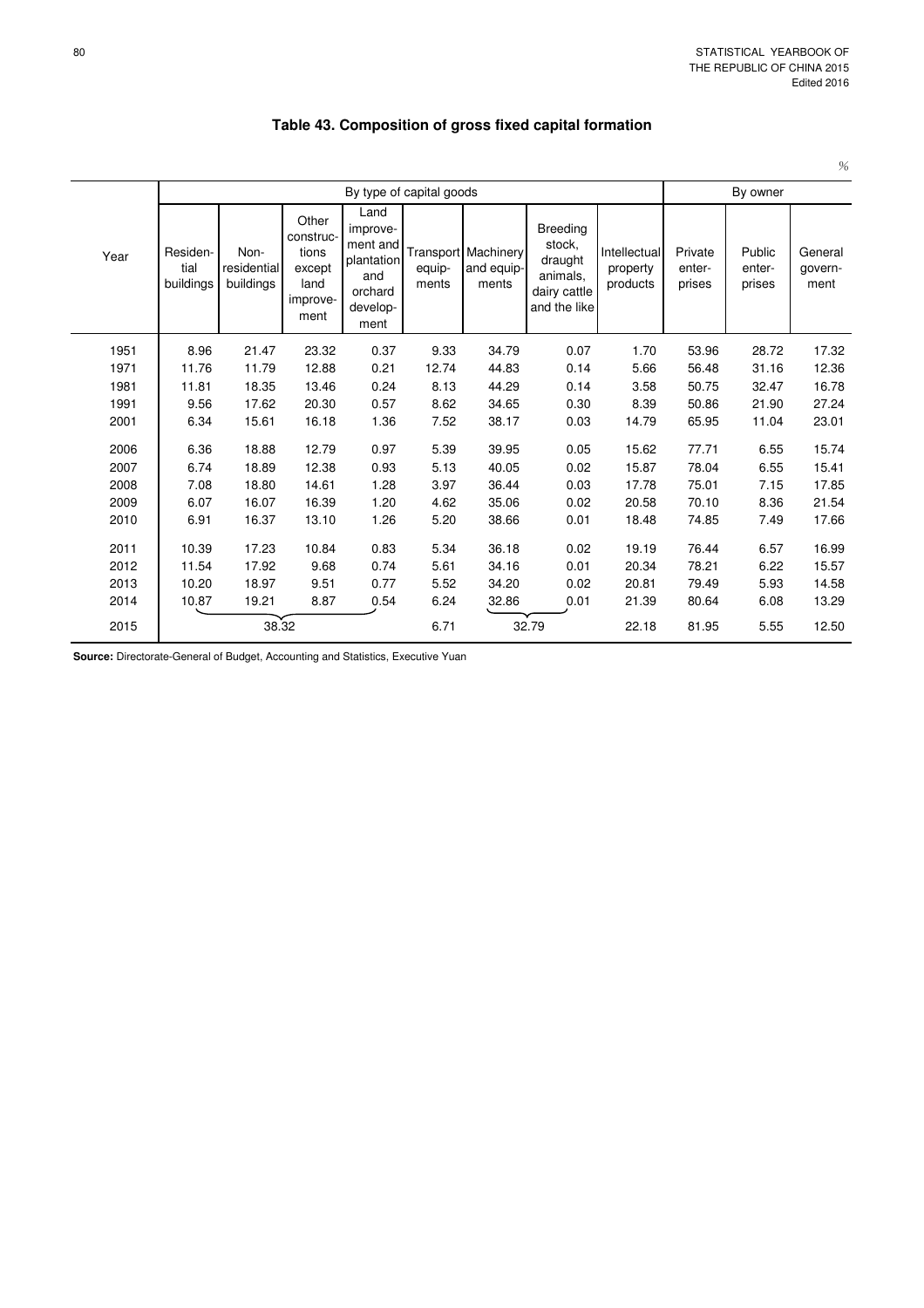#### At current prices

Compensation of employees 6 025 652 5 779 248 6 165 437 6 463 779 6 610 923 6 716 450 Operating surplus 1353 4 152 383 4 182 474 4 871 013 4 663 407 4 653 419 5 155 782 5 538 113 Consumption of fixed capital | 2 165 597 2 235 344 2 309 958 2 409 901 2 485 583 2 473 986 2 565 072 2 519 033 Taxes on production and imports | 766 863 727 981 832 757 880 053 881 226 920 172 980 144 Less: subsidies 103 415 37 675 118 368 104 418 104 940 106 651 100 823 103 415 Plus: statistical discrepancy | 138 130 154 977 44 466 - 162 417 65 172 100 672 101 747 Gross domestic product | 13 150 950 12 961 656 14 119 213 14 312 200 14 686 917 15 230 739 16 097 400 16 687 855 Government final consumption expenditure 2 055 000 1 1 1 1 2 055 721 2 098 717 2 167 595 2 254 282 2 242 637 2 341 436 2 324 330 Private final consumption expenditure 7 175 511 7 260 169 7 175 511 7 497 682 7 798 976 8 035 105 8 248 385 8 580 927 8 727 935 Changes in inventories | 171 594 - 181 488 188 764 35 921 22 029 - 18 535 28 123 8 775 Gross fixed capital formation  $\begin{array}{|l} 3 \ 0.45 \ 433 \ 2 \ 761 \ 737 \ 3 \ 335 \ 881 \ 3 \ 346 \ 945 \ 3 \ 282 \ 131 \ 3 \ 378 \ 731 \ 3 \ 484 \ 224 \ 3 \ 457 \ 544 \end{array}$ 7 016 814 13 171 684 895 391 2008 | 2009 | 2010 | 2011 | 2012 | 2013 | 2014 | 2015 Item 2014

Exports of goods and services 9 230 775 7 827 336 10 013 538 10 419 700 10 345 375 10 579 884 11 258 201 10 777 485

 services 6 677 161 8 548 202 9 015 369 9 456 937 9 252 005 9 200 363 9 595 511 8 608 214 Gross domestic product 13 150 950 12 961 656 14 119 213 14 312 200 14 686 917 15 230 739 16 097 400 16 687 855

**Source:** Directorate-General of Budget, Accounting and Statistics, Executive Yuan

Less: imports of goods and

Million NT \$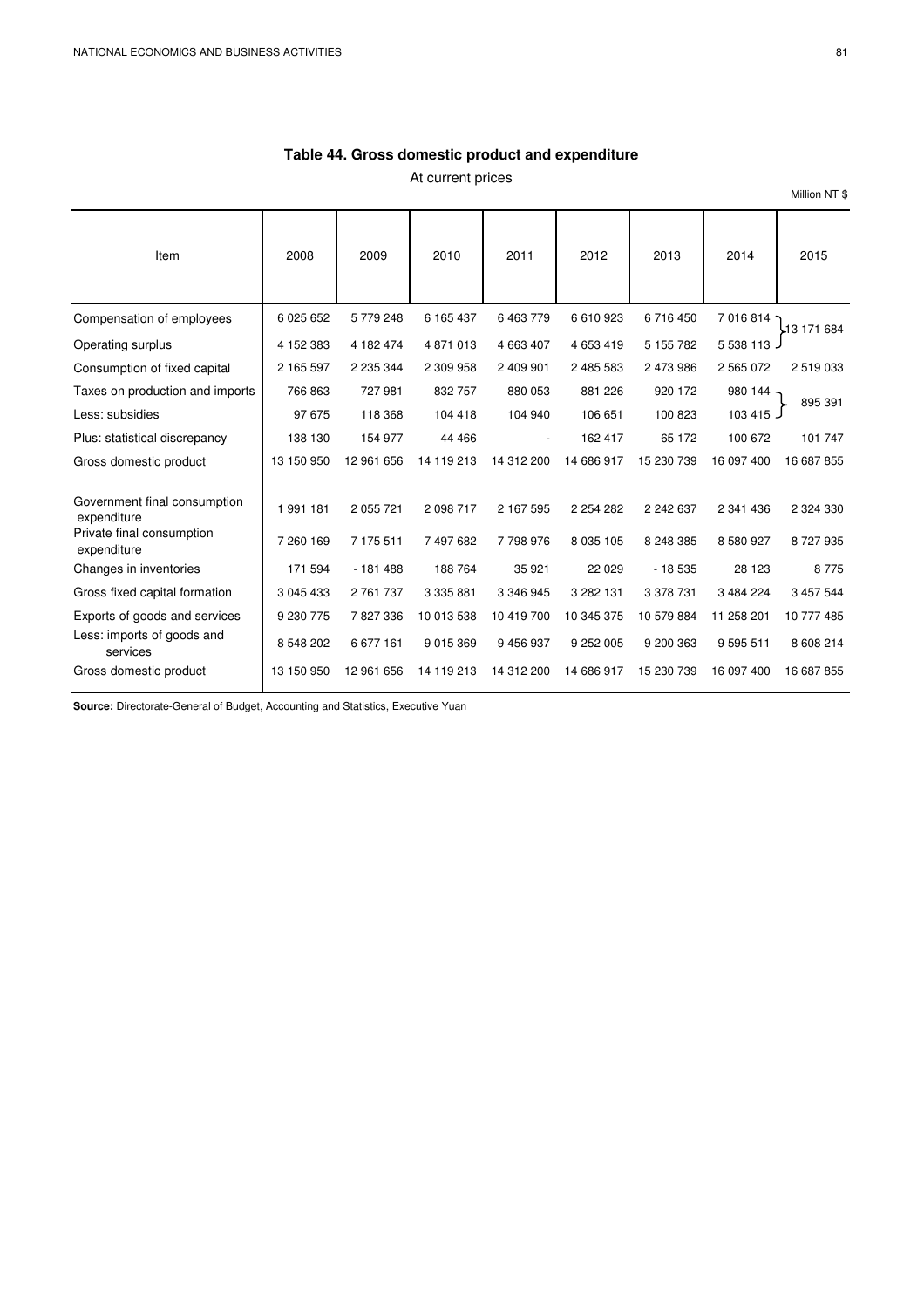#### **Table 45. National disposable income and its appropriation**

At current prices

Million NT \$

| Item                                                 | 2008       | 2009       | 2010          | 2011          | 2012          | 2013       | 2014        | 2015          |
|------------------------------------------------------|------------|------------|---------------|---------------|---------------|------------|-------------|---------------|
| Government final consumption<br>expenditure          | 1991181    | 2 055 721  | 2 0 9 8 7 1 7 | 2 167 595     | 2 2 5 4 2 8 2 | 2 242 637  | 2 341 436   | 2 3 2 4 3 3 0 |
| Private final consumption<br>expenditure             | 7 260 169  | 7 175 511  | 7 497 682     | 7798976       | 8 0 3 5 1 0 5 | 8 248 385  | 8 580 927   | 8727935       |
| Saving                                               | 1822275    | 1 682 893  | 2511857       | 2 2 1 4 9 9 8 | 2 125 437     | 2 534 858  | 2894259     | 3 468 501     |
| Appropriation of disposable<br>income                | 11 073 625 | 10 914 125 | 12 108 256    | 12 181 569    | 12 414 824    | 13 025 880 | 13 816 622  | 14 520 766    |
| Compensation of employees                            | 6 025 652  | 5 779 248  | 6 165 437     | 6 4 63 7 7 9  | 6 610 923     | 6716450    | 7 016 814 7 | -13 171 684   |
| Operating surplus                                    | 4 152 383  | 4 182 474  | 4871013       | 4 663 407     | 4 653 419     | 5 155 782  | 5 538 113   |               |
| Compensation of employees from<br>ROW, net           | $-600$     | 1752       | 1424          | 1 5 3 3       | 4 6 20        | 8 2 4 6    | 10 327      | 9059          |
| Property and entrepreneurial income<br>from ROW, net | 315 246    | 412 242    | 428 215       | 386 839       | 449 571       | 415 603    | 459 117     | 551 046       |
| Taxes on production and imports                      | 766 863    | 727 981    | 832 757       | 880 053       | 881 226       | 920 172    | 980 144     | 895 391       |
| Less: subsidies                                      | 97 675     | 118 368    | 104 418       | 104 940       | 106 651       | 100 823    | $103415 -$  |               |
| Other current transfers from<br>ROW, net             | $-88244$   | $-71204$   | $-86172$      | $-109102$     | $-78284$      | $-89550$   | $-84478$    | $-106414$     |
| Disposable income                                    | 11 073 625 | 10 914 125 | 12 108 256    | 12 181 569    | 12 414 824    | 13 025 880 | 13816622    | 14 520 766    |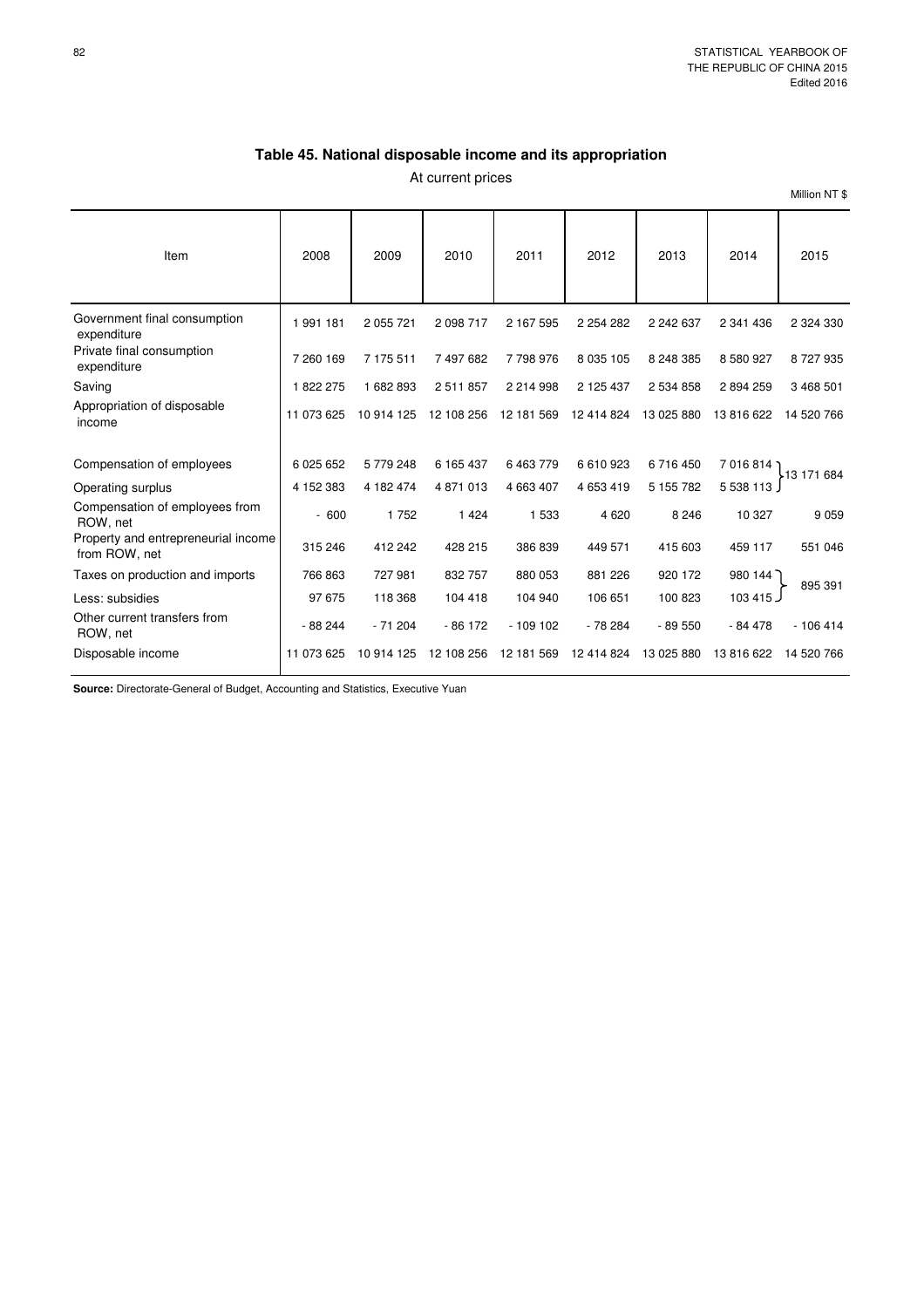#### **Table 46. Average disposable income per household by disposable income quintile**

|      |                         |                |                |         |                                                       |                          |                                                                        |                                             |          | NT\$, %                                                           |
|------|-------------------------|----------------|----------------|---------|-------------------------------------------------------|--------------------------|------------------------------------------------------------------------|---------------------------------------------|----------|-------------------------------------------------------------------|
| Year | Average<br>disposable   |                |                |         | Average disposable income per household of each fifth |                          | Income inequality<br>indices                                           |                                             |          | As a % of number<br>of households by<br>sex of household<br>heads |
|      | income per<br>household | (Lowest<br>20% | $\overline{2}$ | 3       | 4                                                     | 5<br>(Highest<br>$20%$ ) | Ratio of<br>income share<br>of highest 20%<br>to that of<br>lowest 20% | Gini's<br>concentra-<br>tion<br>coefficient | Male     | Female                                                            |
| 1976 | 116 297                 | 51 754         | 79 335         | 101 676 | 132 056                                               | 216 666                  | 4.18                                                                   | 0.280                                       | .        | .                                                                 |
| 1981 | 266 439                 | 117 224        | 183 360        | 234 699 | 303 530                                               | 493 382                  | 4.21                                                                   | 0.281                                       | $\cdots$ | $\cdots$                                                          |
| 1991 | 587 242                 | 227 816        | 389 205        | 511 410 | 674 451                                               | 1 133 327                | 4.97                                                                   | 0.308                                       | $\cdots$ | $\cdots$                                                          |
| 1996 | 826 378                 | 298 443        | 537 241        | 723 067 | 966 103                                               | 1 607 034                | 5.38                                                                   | 0.317                                       | 85.06    | 14.94                                                             |
| 2001 | 868 651                 | 279 404        | 524 766        | 740 054 | 1 013 478                                             | 1785 550                 | 6.39                                                                   | 0.350                                       | 80.39    | 19.61                                                             |
| 2006 | 913 092                 | 304 274        | 564 865        | 795 427 | 1 073 507                                             | 1827387                  | 6.01                                                                   | 0.339                                       | 76.93    | 23.07                                                             |
| 2007 | 923 874                 | 312 145        | 571 128        | 799 418 | 1 069 885                                             | 1866791                  | 5.98                                                                   | 0.340                                       | 76.78    | 23.22                                                             |
| 2008 | 913 687                 | 303 517        | 564 893        | 796 225 | 1 068 804                                             | 1834994                  | 6.05                                                                   | 0.341                                       | 74.72    | 25.28                                                             |
| 2009 | 887 605                 | 282 260        | 544 532        | 771 572 | 1 049 242                                             | 1790418                  | 6.34                                                                   | 0.345                                       | 73.66    | 26.34                                                             |
| 2010 | 889 353                 | 288 553        | 542 741        | 773 468 | 1 054 693                                             | 1 787 312                | 6.19                                                                   | 0.342                                       | 73.73    | 26.27                                                             |
| 2011 | 907 988                 | 296 352        | 546 903        | 786 324 | 1 083 008                                             | 1827354                  | 6.17                                                                   | 0.342                                       | 73.30    | 26.70                                                             |
| 2012 | 923 584                 | 301 362        | 566 814        | 810 075 | 1 093 553                                             | 1846 116                 | 6.13                                                                   | 0.338                                       | 71.99    | 28.01                                                             |
| 2013 | 942 208                 | 309 459        | 583 287        | 823 937 | 1 111 674                                             | 1882680                  | 6.08                                                                   | 0.336                                       | 72.18    | 27.82                                                             |
| 2014 | 956 849                 | 317 144        | 587 625        | 830 741 | 1 128 799                                             | 1919937                  | 6.05                                                                   | 0.336                                       | 72.07    | 27.93                                                             |
| 2015 | 964 895                 | 320 312        | 587 763        | 836 842 | 1 139 842                                             | 1 939 718                | 6.06                                                                   | 0.338                                       | 70.84    | 29.16                                                             |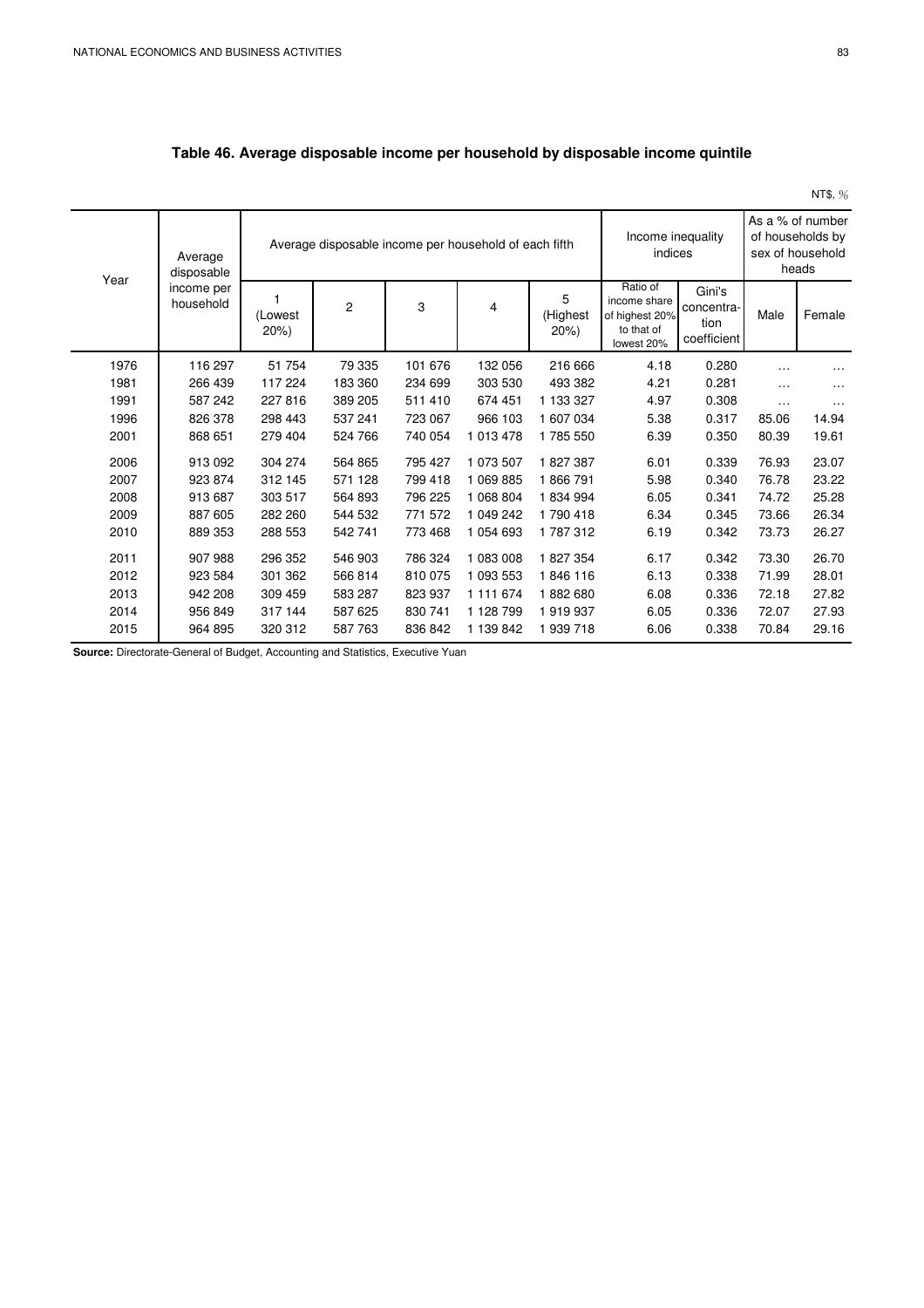#### **Table 47. Family income and expenditure**

Persons, NT\$

|      |                | No. of                    |           |                              |                             | Per household      |                    |                             |
|------|----------------|---------------------------|-----------|------------------------------|-----------------------------|--------------------|--------------------|-----------------------------|
| Year | No. of persons | persons                   |           |                              | Current receipts            |                    |                    | Average                     |
|      | per household  | employed per<br>household | Total     | Compensation<br>of employees | Entrepre-<br>neurial income | Property<br>income | Transfer<br>income | disposable<br>income<br>(A) |
| 1976 | 5.24           | 1.92                      | 125 324   | 75 720                       | 31 080                      | 11 628             | 6900               | 116 297                     |
| 1981 | 4.79           | 1.92                      | 302 114   | 187 696                      | 64 242                      | 36 271             | 13 905             | 266 439                     |
| 1991 | 4.16           | 1.76                      | 711 333   | 429 095                      | 139 521                     | 98 941             | 43 776             | 587 242                     |
| 1996 | 3.92           | 1.71                      | 1 050 994 | 579 472                      | 186 931                     | 163 427            | 121 164            | 826 378                     |
| 2001 | 3.58           | 1.56                      | 1 108 461 | 602 182                      | 176 460                     | 177 199            | 152 620            | 868 651                     |
| 2006 | 3.41           | 1.52                      | 1 151 338 | 635 926                      | 167860                      | 169 822            | 177 730            | 913 092                     |
| 2007 | 3.38           | 1.50                      | 1 162 366 | 640 733                      | 160 457                     | 173 977            | 187 199            | 923 874                     |
| 2008 | 3.35           | 1.49                      | 1 150 912 | 623 282                      | 149 688                     | 169 683            | 208 260            | 913 687                     |
| 2009 | 3.34           | 1.46                      | 1 128 201 | 608 940                      | 145 223                     | 171 088            | 202 950            | 887 605                     |
| 2010 | 3.25           | 1.44                      | 1 123 761 | 619014                       | 145 430                     | 166 096            | 193 221            | 889 353                     |
| 2011 | 3.29           | 1.49                      | 1 157 895 | 646 849                      | 147 071                     | 170 078            | 193897             | 907988                      |
| 2012 | 3.23           | 1.46                      | 1 176 877 | 647 332                      | 148 332                     | 169 341            | 211 872            | 923 584                     |
| 2013 | 3.21           | 1.46                      | 1 195 566 | 655 707                      | 149 970                     | 170 301            | 219 589            | 942 208                     |
| 2014 | 3.15           | 1.45                      | 1 213 703 | 667 520                      | 151 601                     | 176 624            | 217959             | 956 849                     |
| 2015 | 3.10           | 1.43                      | 1 224 600 | 665 122                      | 147 585                     | 182 698            | 229 194            | 964 895                     |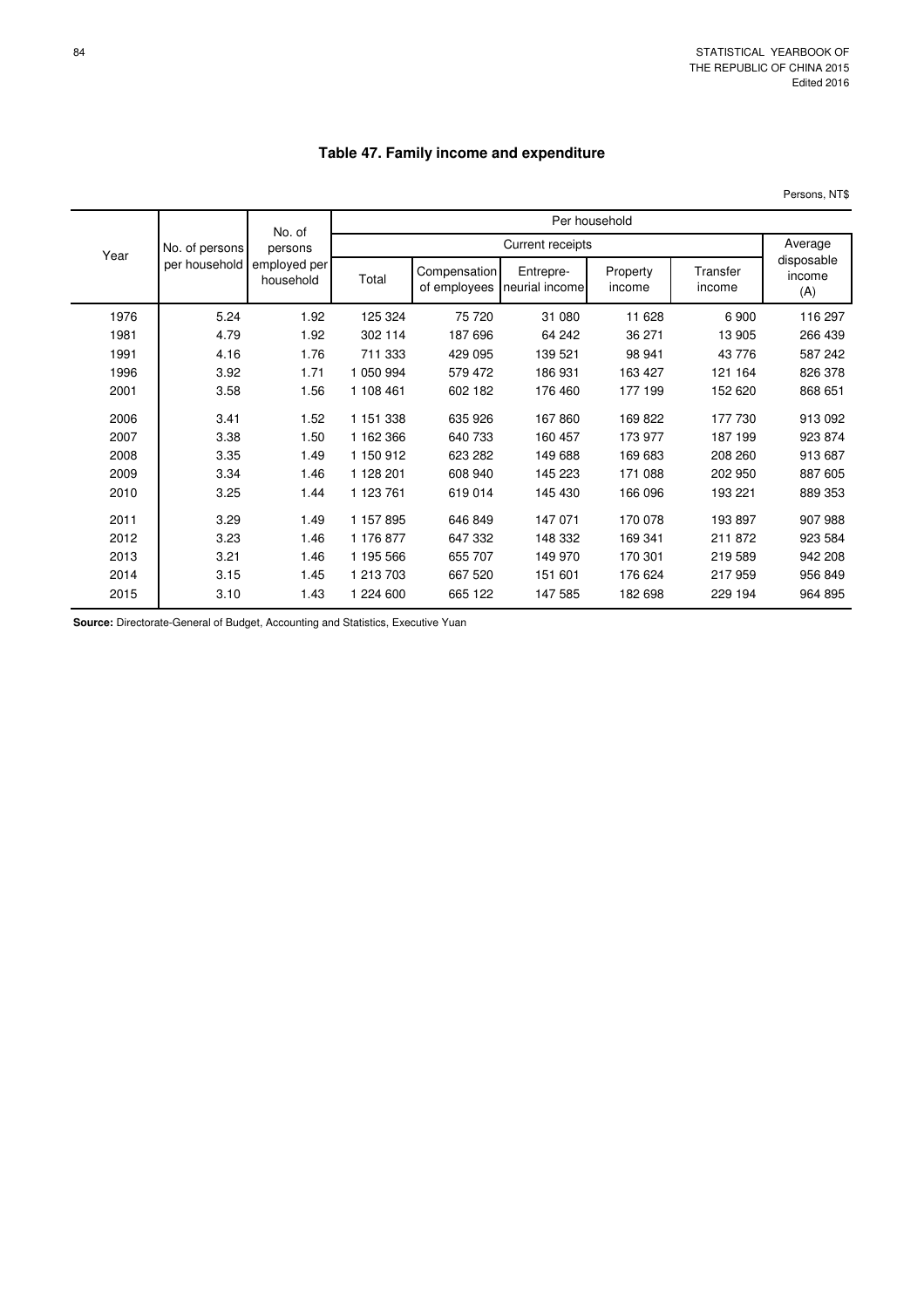#### **Table 47. Family income and expenditure** (continued)

|      |                |                                      |                               | Per household                |                                      |                                                        |
|------|----------------|--------------------------------------|-------------------------------|------------------------------|--------------------------------------|--------------------------------------------------------|
| Year |                | Expenditure<br>(B)                   | Food, beverage and<br>tobacco | Health                       | Recreation, culture<br>and education | Average propensity<br>to consume<br>$(C)=(B)/(A)^*100$ |
| 1976 | 95 714         |                                      | 38 409                        | 4 4 0 6                      | 5817                                 | 82.30                                                  |
| 1981 | 199 523        |                                      | 76 965                        | 8971                         | 14 9 29                              | 74.89                                                  |
| 1991 | 411 760        |                                      | 104 587                       | 22 074                       | 46 654                               | 70.12                                                  |
| 1996 | 614 435        |                                      | 121 156                       | 60 123                       | 70 718                               | 74.35                                                  |
| 2001 | 657 872        |                                      | 113 755                       | 75 223                       | 79 179                               | 75.73                                                  |
| 2006 | 713 024        |                                      | 115 036                       | 98 062                       | 82 190                               | 78.09                                                  |
|      |                |                                      |                               |                              |                                      |                                                        |
| 2007 | 716 094        |                                      | 118 021                       | 101 075                      | 80 438                               | 77.51                                                  |
| 2008 | 705 413        |                                      | 115 664                       | 101 261                      | 79 631                               | 77.21                                                  |
| 2009 | 705 680        |                                      | 117712                        | 101 969                      | 77898                                | 79.50                                                  |
| 2010 | 702 292        |                                      | 116 864                       | 101 089                      | 77 301                               | 78.97                                                  |
| 2011 | 729 010        |                                      | 118 263                       | 106 607                      | 75 697                               | 80.29                                                  |
| 2012 | 727 693        |                                      | 120 399                       | 105 869                      | 72857                                | 78.79                                                  |
| 2013 | 747 922        |                                      | 121 903                       | 109 711                      | 72 757                               | 79.38                                                  |
| 2014 | 755 169        |                                      | 119 845                       | 112 270                      | 72 379                               | 78.92                                                  |
| 2015 | 759 647        |                                      | 120 619                       | 114 303                      | 73 242                               | 78.73                                                  |
|      |                | Per household                        |                               |                              | Per capita                           |                                                        |
| Year | Savings<br>(D) | Savings rate<br>$(E) = (D)/(A)^*100$ | <b>Current receipts</b>       | Average<br>disposable income | Expenditure                          | Savings                                                |
| 1976 | 20 583         | 17.70                                | 23 917                        | 22 194                       | 18 26 6                              | 3928                                                   |
| 1981 | 66 916         | 25.11                                | 63 072                        | 55 624                       | 41 654                               | 13 970                                                 |
| 1991 | 175 482        | 29.88                                | 170 994                       | 141 164                      | 98 981                               | 42 183                                                 |
| 1996 | 211 943        | 25.65                                | 268 111                       | 210 811                      | 156 744                              | 54 067                                                 |
| 2001 | 210 779        | 24.27                                | 309 626                       | 242 640                      | 183 763                              | 58 877                                                 |
| 2006 | 200 068        | 21.91                                | 337 636                       | 267769                       | 209 098                              | 58 671                                                 |
| 2007 | 207 780        | 22.49                                | 343 895                       | 273 336                      | 211 862                              | 61 473                                                 |
| 2008 | 208 274        | 22.79                                | 343 556                       | 272 742                      | 210 571                              | 62 171                                                 |
| 2009 | 181 925        | 20.50                                | 337 785                       | 265 750                      | 211 281                              | 54 469                                                 |
| 2010 | 187 061        | 21.03                                | 345 773                       | 273 647                      | 216 090                              | 57 557                                                 |
| 2011 | 178 978        | 19.71                                | 351 944                       | 275 984                      | 221 584                              | 54 401                                                 |
| 2012 | 195 891        | 21.21                                | 364 358                       | 285 939                      | 225 292                              | 60 647                                                 |
| 2013 | 194 286        | 20.62                                | 372 451                       | 293 523                      | 232 998                              | 60 525                                                 |
| 2014 | 201 680        | 21.08                                | 385 303                       | 303 762                      | 239 736                              | 64 025                                                 |
| 2015 | 205 248        | 21.27                                | 395 032                       | 311 256                      | 245 047                              | 66 209                                                 |

NT\$, %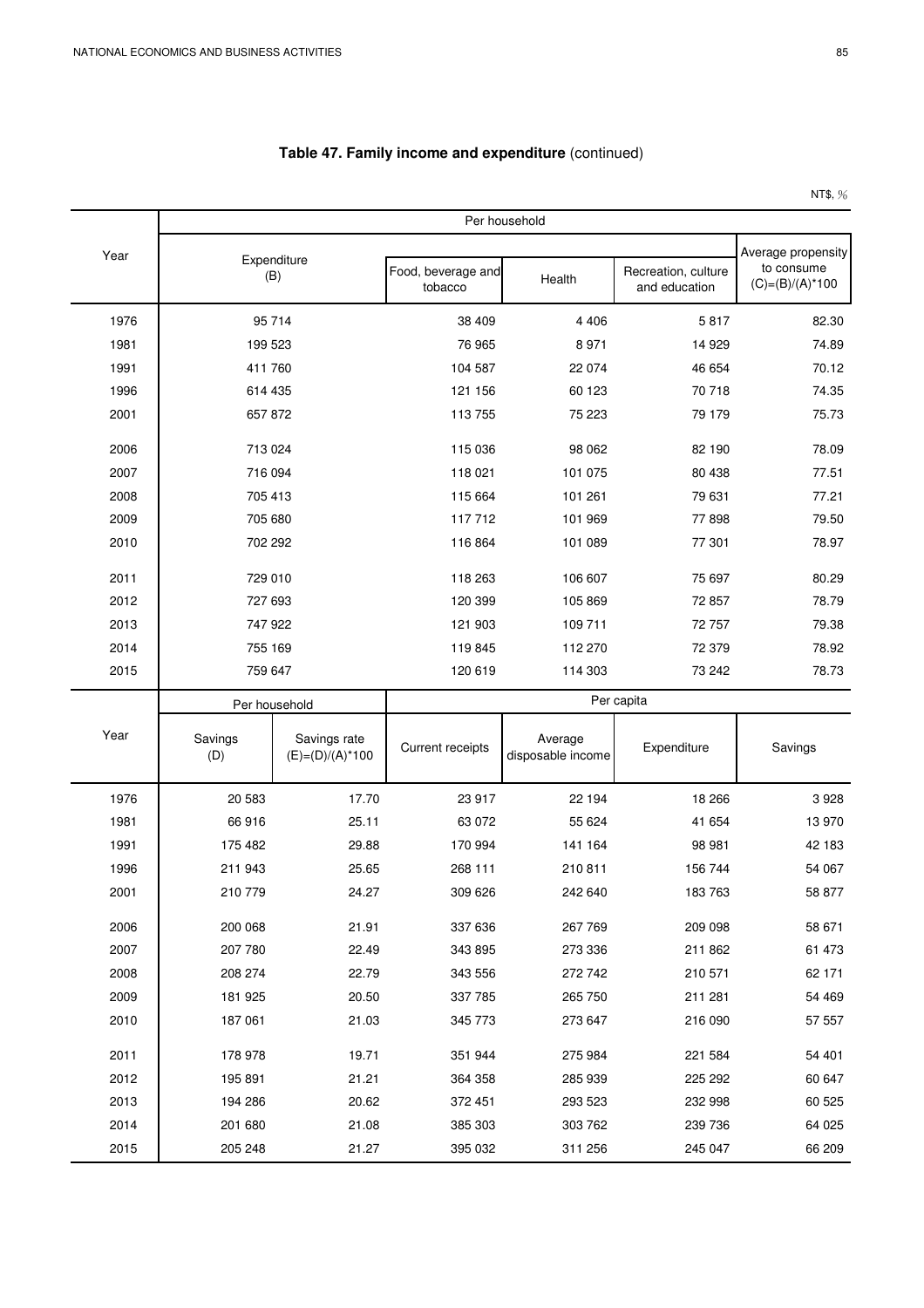#### **Table 48. Approved Mainland China investment**

10 Thousand US\$

|      |                                                             |                                                                    |                                                 |                                                  |                                     |                                                   |                   | By industry                         |                                  |                                         |                                         |                               |                |
|------|-------------------------------------------------------------|--------------------------------------------------------------------|-------------------------------------------------|--------------------------------------------------|-------------------------------------|---------------------------------------------------|-------------------|-------------------------------------|----------------------------------|-----------------------------------------|-----------------------------------------|-------------------------------|----------------|
| Year | Total                                                       | Agricul-<br>ture,<br>forestry,<br>fishing &<br>animal<br>husbandry | Mining<br>&<br>quarry-<br>ing                   | Manufac-<br>turing                               | Electri-<br>city &<br>gas<br>supply | Water<br>supply &<br>remedi-<br>ation<br>services | Con-<br>struction | Whole-<br>sale &<br>retail<br>trade | Transpor-<br>tation &<br>storage | Accommo<br>dation<br>& food<br>services | Informa-<br>tion &<br>communi<br>cation | Financial<br>& insu-<br>rance | Real<br>estate |
| 1991 | 17416                                                       | $\overline{\phantom{a}}$                                           | 90                                              | 17 306                                           |                                     |                                                   |                   | 20                                  |                                  |                                         |                                         |                               |                |
| 1996 | 122 924                                                     | 710                                                                | 736                                             | 111 591                                          | 600                                 |                                                   | 63                | 3 0 2 9                             | 1 644                            | 668                                     | 1 1 2 0                                 | 1 1 8 0                       | 488            |
| 1999 | 125 278                                                     | 463                                                                | 230                                             | 116 610                                          | 270                                 |                                                   |                   | 1975                                | 805                              | 1 200                                   | 735                                     | 1821                          | 123            |
| 2000 | 260 714                                                     | 575                                                                | 15                                              | 238 425                                          | 1584                                |                                                   | 554               | 5792                                | 940                              | 982                                     | 5 3 4 9                                 | $\overline{\phantom{a}}$      |                |
| 2001 | 278 415                                                     | 1 0 3 9                                                            | 110                                             | 251 396                                          | 742                                 | $\overline{a}$                                    | 2 2 5 9           | 11 721                              | 1651                             | 150                                     | 5 5 0 8                                 | 316                           | 35             |
| 2006 | 764 234                                                     | 896                                                                | 115                                             | 664 929                                          | 4626                                | 420                                               | 1 473             | 31 278                              | 10 478                           | 1 641                                   | 8 1 1 7                                 | 8 4 4 3                       | 1780           |
| 2007 | 997 055                                                     | 1710                                                               | 332                                             | 876 600                                          | 4778                                | 685                                               | 3 1 4 5           | 41 190                              | 3614                             | 2 5 0 9                                 | 15 127                                  | 11 795                        | 1 3 6 5        |
| 2008 | 1 069 139                                                   | 1 556                                                              | 851                                             | 876 119                                          | 1 0 6 5                             | 508                                               | 4564              | 49 911                              | 5753                             | 6896                                    | 32 446                                  | 25 5 62                       | 2896           |
| 2009 | 714 259                                                     | 719                                                                |                                                 | 589 208                                          | 1700                                | 280                                               | 2596              | 74 315                              | 3 1 2 1                          | 8 0 2 9                                 | 10 685                                  | 4 8 7 2                       | 1720           |
| 2010 | 1 461 787                                                   | 756                                                                |                                                 | 1 444 1 084 082                                  | 4631                                | 30                                                | 7313              | 111 549                             | 2 3 0 8                          | 6 6 6 4                                 | 33 307                                  |                               | 50 038 112 828 |
| 2011 | 1 437 662                                                   | 448                                                                |                                                 | 1 362 1 037 539                                  | 150                                 | 4 701                                             | 6 1 4 7           | 123 272                             | 9427                             | 6017                                    | 28 253                                  | 125 583                       | 41 360         |
| 2012 | 1 279 208                                                   | 923                                                                | 810                                             | 751 880                                          | $\overline{\phantom{a}}$            | 1 1 5 1                                           | 5 3 4 0           | 127 179                             | 6 3 3 1                          | 17 180                                  | 11 864                                  | 172 572 133 800               |                |
| 2013 | 919 009                                                     | 222                                                                | 3 1 7 5                                         | 512 052                                          | $\blacksquare$                      | 2 1 5 5                                           | 3552              | 103 594                             | 2 4 9 0                          | 7813                                    | 22 288                                  | 190 097                       | 28 932         |
| 2014 | 1 027 657                                                   | 269                                                                | 1791                                            | 657916                                           | 1 3 7 1                             | 910                                               | 4 3 1 8           | 109 557                             | 1881                             | 3778                                    | 11 327                                  | 165 895                       | 32 530         |
| 2015 | 1 096 549                                                   | 220                                                                | 2 1 5 4                                         | 648 557                                          | 2496                                | 815                                               | 1 1 8 5           | 67 994                              | 4 2 2 8                          | 1 4 4 7                                 | 11 647                                  | 278 589                       | 31 953         |
|      |                                                             |                                                                    |                                                 |                                                  |                                     |                                                   |                   |                                     |                                  |                                         |                                         |                               |                |
|      |                                                             |                                                                    | By industry                                     |                                                  |                                     |                                                   |                   |                                     |                                  | By area                                 |                                         |                               |                |
| Year | Professio-<br>nal,<br>scientific &<br>technical<br>services | Support<br>services                                                | Human<br>health &<br>social<br>work<br>services | Arts,<br>entertain-<br>ment &<br>recre-<br>ation | Others                              | Kiangsu                                           | Canton            | Chekiang                            | Fukien                           | Shanghai                                | Beijing                                 | Tientsin                      | Others         |
| 1991 |                                                             |                                                                    |                                                 |                                                  |                                     | 326                                               | 7 3 3 3           | 19                                  | 5 5 9 6                          | 2 1 1 4                                 | 598                                     | 99                            | 1 3 3 2        |
| 1996 | 301                                                         |                                                                    | ÷                                               | 796                                              | $\frac{1}{2}$                       | 29 815                                            | 30 450            | 3 2 7 5                             | 11 088                           | 24 3 84                                 | 1886                                    | 9620                          | 12 4 04        |
| 1999 | 210                                                         |                                                                    |                                                 | 750                                              | 87                                  | 32 381                                            | 50 011            | 7898                                | 5890                             | 15 1 20                                 | 3 5 3 7                                 | 1511                          | 8930           |
| 2000 | 767                                                         | 33                                                                 | $\overline{\phantom{a}}$                        | 729                                              | 4 9 7 0                             |                                                   | 93 056 101 970    | 6867                                | 9949                             | 32 107                                  | 5 0 8 3                                 | 4 0 8 3                       | 7600           |
| 2001 | 671                                                         | 106                                                                |                                                 | 197                                              |                                     | 2 514 104 635                                     | 78 797            | 20 849                              | 12012                            | 37 625                                  | 8692                                    | 3 697                         | 12 109         |
| 2006 | 12 367                                                      | 3626                                                               | 1906                                            | 4819                                             |                                     | 7 320 288 725 141 518                             |                   | 59 100                              | 51 994                           | 104 179                                 | 16 399                                  | 11 331                        | 90 988         |
| 2007 | 5850                                                        | 4 150                                                              | 2 5 5 9                                         |                                                  |                                     | 2 533 19 113 384 190 197 846                      |                   | 69 079                              | 38 836                           | 144 022                                 | 14 684                                  |                               | 15 578 132 818 |
| 2008 | 22 40 6                                                     | 5 6 4 6                                                            | 3 2 6 2                                         |                                                  |                                     | 1 456 28 242 422 911 150 460                      |                   | 61 188                              | 80 854                           | 170 413                                 | 16 187                                  |                               | 16 356 150 770 |
| 2009 | 1 701                                                       | 806                                                                | 960                                             |                                                  |                                     | 3 513 10 037 274 663 128 216                      |                   | 59 218                              | 26 247                           | 95 500                                  | 18752                                   | 17688                         | 93 975         |
| 2010 | 20 023                                                      | 6 0 5 6                                                            | 824                                             |                                                  |                                     | 1832 18 103 550 183 261 887                       |                   | 72 262                              | 88 165                           | 196 134                                 | 17798                                   |                               | 27 805 247 552 |
| 2011 |                                                             | 17 529 10 320                                                      | 8456                                            |                                                  |                                     | 1 562 15 536 442 589 220 507                      |                   | 72 446                              | 92 341                           | 217 586                                 | 15416                                   |                               | 21 187 355 592 |
| 2012 | 27 499                                                      | 2 3 4 1                                                            | 7 268                                           | 5462                                             |                                     | 7 608 345 601 141 427                             |                   | 100 398                             | 110 586                          | 214 770                                 | 13 210                                  |                               | 35 415 317 800 |
| 2013 |                                                             | 16 339 11 505                                                      | 6 1 2 6                                         | 1782                                             |                                     | 6 887 231 093 147 853                             |                   | 42 576                              | 57 363                           | 239 285                                 | 17 622                                  |                               | 12 678 170 540 |
| 2014 | 20 994                                                      | 9785                                                               | 1 1 1 1                                         | 783                                              |                                     | 3 441 245 788 116 103                             |                   | 46 333                              | 189 140                          | 135 267                                 | 13 923                                  |                               | 9 571 271 532  |

**Note:** The Standard Industrial Classification is the 8th Amendment.

**Source:** Investment Commission, MOEA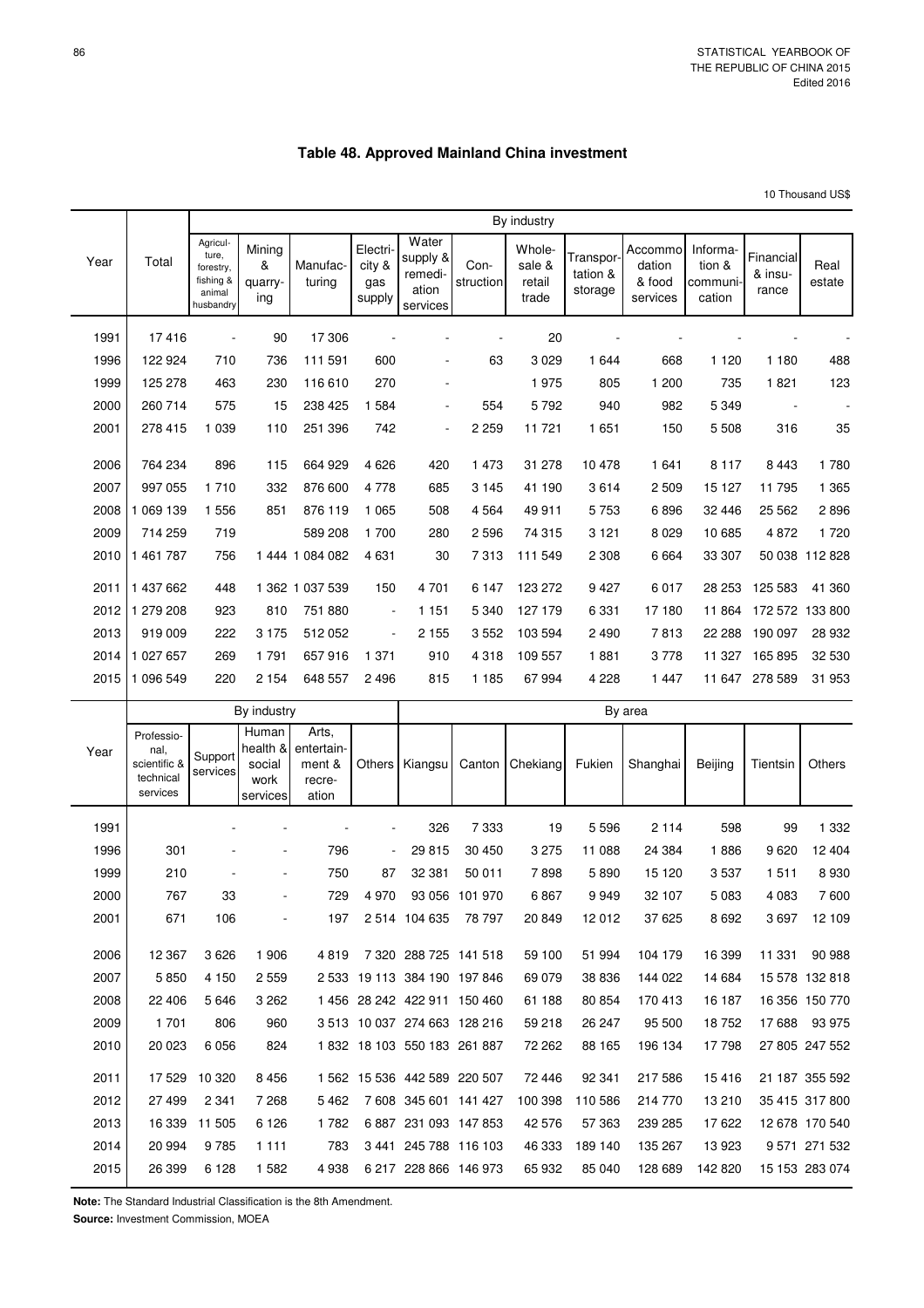#### **Table 49. Approved inward and outward investment**

Ⅰ. Approved overseas Chinese and foreign investment

10 Thousand US\$

|      |           |                     |                      | By industry                                                   |                          |                    |                                |                                               |                   |                                |
|------|-----------|---------------------|----------------------|---------------------------------------------------------------|--------------------------|--------------------|--------------------------------|-----------------------------------------------|-------------------|--------------------------------|
| Year | Total     | Overseas<br>Chinese | Foreign<br>nationals | Agriculture,<br>forestry,<br>fishing &<br>animal<br>husbandry | Mining &<br>quarrying    | Manufac-<br>turing | Electricity<br>& gas<br>supply | Water<br>supply &<br>remediatio<br>n services | Construc-<br>tion | Wholesale<br>& retail<br>trade |
| 1952 | 107       | 107                 |                      |                                                               | $\overline{\phantom{a}}$ | 107                |                                |                                               |                   |                                |
| 1971 | 16 621    | 3802                | 12819                | 9                                                             | ٠                        | 13 548             | 219                            |                                               | 1674              |                                |
| 1981 | 39 576    | 3946                | 35 629               |                                                               |                          | 26 268             | 1513                           |                                               | 167               |                                |
| 1991 | 177 842   | 21 946              | 155 896              | 22                                                            | 9                        | 124 169            | 853                            |                                               | 766               |                                |
| 2001 | 512 852   | 4 7 2 2             | 508 129              | 1802                                                          | 3 9 4 5                  | 177 049            | 2915                           | 4 1 3 3                                       | 10 605            | 79 015                         |
| 2006 | 1 396 925 | 4 5 2 6             | 1 392 398            | 234                                                           | 240                      | 722 050            | 10 120                         | 920                                           | 12 949            | 85 156                         |
| 2007 | 1 536 117 | 2 0 9 5             | 1 534 022            | 1 4 3 9                                                       | 268                      | 801 969            | 4 0 38                         | 1 1 3 0                                       | 10 105            | 94 301                         |
| 2008 | 823 711   | 3 3 6 8             | 820 343              | 251                                                           | 277                      | 238 671            | 1 0 5 3                        | 714                                           | 9 1 8 2           | 60 854                         |
| 2009 | 479 789   | 890                 | 478 899              | 218                                                           | 60                       | 99 060             | 123                            | 323                                           | 2 4 4 3           | 66 053                         |
| 2010 | 381 157   | 1 2 8 9             | 379 868              | 408                                                           | 74                       | 132 100            | 2 2 3 9                        | 1762                                          | 3579              | 38 802                         |
| 2011 | 495 543   | 5 1 5 3             | 490 390              | 3 0 8 7                                                       | 318                      | 146 325            | 1683                           | $\overline{7}$                                | 6476              | 74 899                         |
| 2012 | 555 898   | 1 1 6 6             | 554 732              | 74                                                            | 159                      | 142 368            | 467                            | 714                                           | 4 601             | 101 782                        |
| 2013 | 493 345   | 897                 | 492 448              | 295                                                           | 55                       | 175 558            | 393                            | 388                                           | 3 4 5 4           | 70 261                         |
| 2014 | 577 002   | 1881                | 575 121              | 536                                                           | $\mathbf{1}$             | 234 600            | 333                            | 398                                           | 3688              | 78 466                         |
| 2015 | 479 685   | 1 4 8 4             | 478 200              | 194                                                           | $\overline{\phantom{a}}$ | 133 155            | 285                            | 1 6 9 5                                       | 1 0 5 8           | 106918                         |
|      |           |                     |                      |                                                               |                          |                    |                                |                                               |                   |                                |

|      |                                  |                                          |                                        |           | By industry             |                                                             |                     |                                              |                                               |         |
|------|----------------------------------|------------------------------------------|----------------------------------------|-----------|-------------------------|-------------------------------------------------------------|---------------------|----------------------------------------------|-----------------------------------------------|---------|
| Year | Transporta-<br>tion &<br>storage | Accommo-<br>dation &<br>food<br>services | Information<br>&<br>communica-<br>tion | insurance | Financial & Real estate | Professio-<br>nal,<br>scientific &<br>technical<br>services | Support<br>services | Human<br>health &<br>social work<br>services | Arts.<br>entertain-<br>ment and<br>recreation | Others  |
| 1952 |                                  |                                          |                                        |           |                         |                                                             |                     |                                              |                                               |         |
| 1971 | 14                               | 52                                       |                                        | 925       |                         | 179                                                         |                     |                                              |                                               |         |
| 1981 | 3                                | 12                                       |                                        | 755       | ٠                       | 10860                                                       |                     |                                              |                                               |         |
| 1991 | 2 9 9 7                          | 23 185                                   | $\overline{\phantom{a}}$               | 12 210    | $\overline{a}$          | 13 632                                                      |                     |                                              |                                               |         |
| 2001 | 1 2 8 4                          | 10 675                                   | 48 452                                 | 143 580   | 8 3 4 9                 | 17 052                                                      | 3530                |                                              |                                               | 154     |
| 2006 | 3 1 4 4                          | 3 6 6 6                                  | 15 108                                 | 479 742   | 5 3 5 9                 | 56 616                                                      | 975                 |                                              |                                               | 384     |
| 2007 | 4 0 2 3                          | 118                                      | 22 392                                 | 503 282   | 6 2 2 1                 | 66 214                                                      | 1730                | 170                                          | 82                                            | 17629   |
| 2008 | 5850                             | 7 0 68                                   | 9 1 2 2                                | 437 453   | 13515                   | 8 5 6 2                                                     | 3664                | 66                                           | $\overline{\phantom{a}}$                      | 27 472  |
| 2009 | 3 0 6 1                          | 3 2 4 3                                  | 5 1 9 7                                | 223 555   | 25 146                  | 8 0 1 8                                                     | 1 605               | 208                                          | $\overline{a}$                                | 41 661  |
| 2010 | 2 9 8 0                          | 1 1 4 7                                  | 8598                                   | 151 492   | 13 606                  | 10 996                                                      | 4 1 7 8             | 182                                          | 73                                            | 9 0 4 9 |
| 2011 | 1576                             | 2 7 8 3                                  | 11918                                  | 182 359   | 24 3 27                 | 22 742                                                      | 1939                | 16                                           | $\overline{\phantom{a}}$                      | 14 8 64 |
| 2012 | 5 5 0 7                          | 2818                                     | 49 883                                 | 207 769   | 17515                   | 12 3 98                                                     | 4 2 9 6             | 130                                          | $\overline{\phantom{a}}$                      | 5 0 6 4 |
| 2013 | 12 552                           | 3 2 0 3                                  | 7798                                   | 130 898   | 48 846                  | 15 841                                                      | 19670               | 52                                           | 3                                             | 2414    |
| 2014 | 7652                             | 6 1 9 3                                  | 8594                                   | 157 136   | 48 927                  | 19815                                                       | 7981                | 298                                          | 8                                             | 590     |
| 2015 | 2 0 6 5                          | 6887                                     | 15 4 47                                | 120 671   | 48 330                  | 31 562                                                      | 8874                | 60                                           |                                               | 432     |

**Note:** The Standard Industrial Classification is the 8th Amendment.

**Source:** Investment Commission, MOEA

┱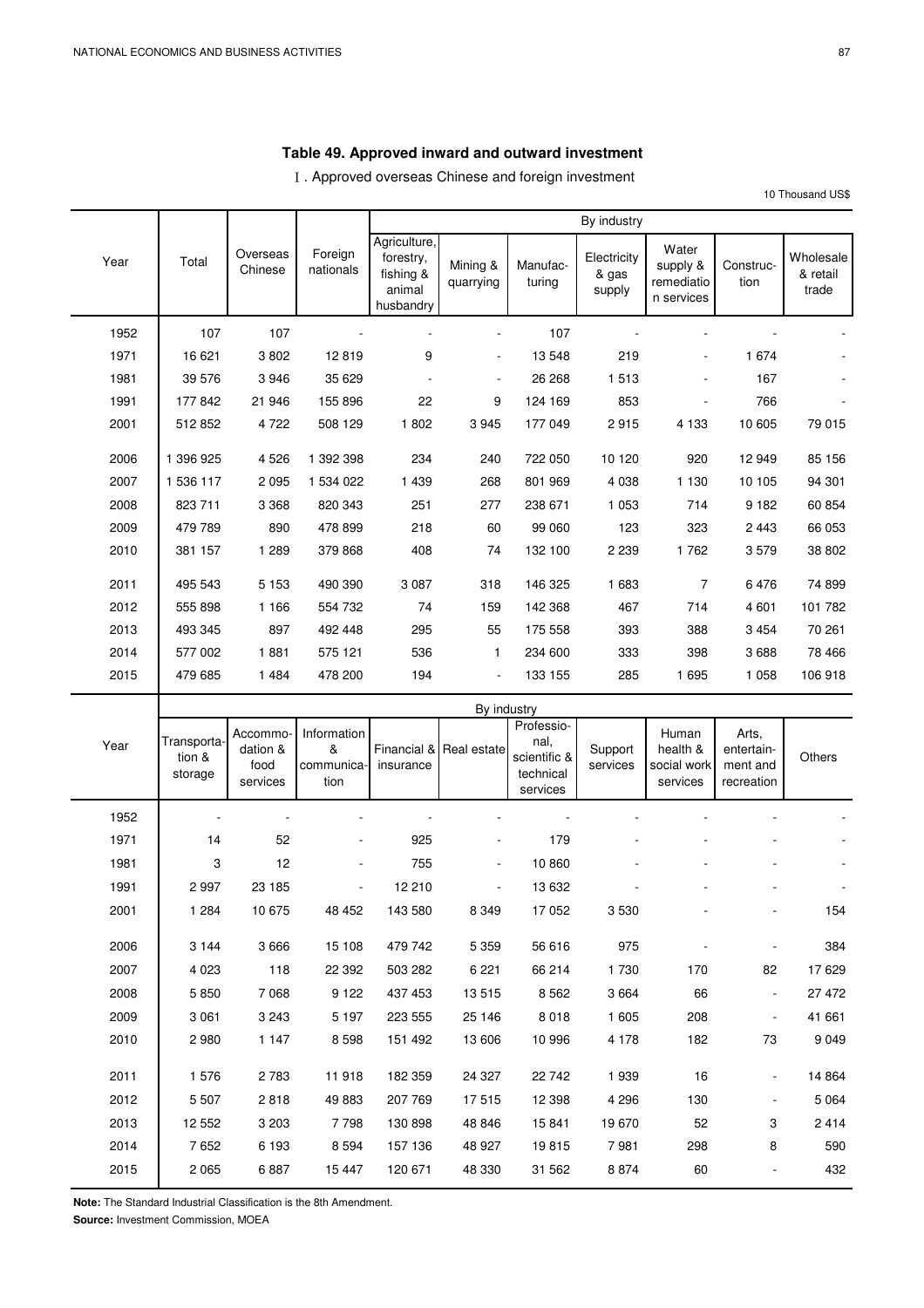### **Table 49. Approved inward and outward investment** (continued)

#### Ⅱ. Approved outward investmen

10 Thousand US\$

| Year | Total          | Asia    | Japan   | South Korea      | Hong Kong | Singapore                   | Indonesia                                                        | Malaysia | Philippines |
|------|----------------|---------|---------|------------------|-----------|-----------------------------|------------------------------------------------------------------|----------|-------------|
| 1962 | 49             | 49      |         |                  |           |                             |                                                                  |          |             |
| 1971 | 121            | 111     |         |                  | 3         |                             | 4                                                                | 14       | 6           |
| 1981 | 1 0 7 6        | 674     |         |                  | 321       | 74                          | 196                                                              |          |             |
| 1991 | 165 623        | 92 982  | 343     | 10               | 19 963    | 1 2 5 4                     | 16 034                                                           | 44 201   | 132         |
| 2001 | 439 165        | 81 498  | 16 903  | 1 2 1 0          | 9 4 9 0   | 37830                       | 612                                                              | 4 5 5 2  | 4 6 20      |
| 2006 | 431 543        | 139 062 | 1 0 9 3 | 1 5 9 1          | 27 202    | 80 630                      | 880                                                              | 3 1 2 4  | 1 3 4 8     |
| 2007 | 646 998        | 236 661 | 1881    | 1 1 0 1          | 18 957    | 119 411                     | 70                                                               | 6 5 0 2  | 1 3 2 5     |
| 2008 | 446 649        | 204 700 | 5 2 1 1 | 23 5 26          | 33 736    | 69 7 63                     | 293                                                              | 2 7 8 1  | 263         |
| 2009 | 300 555        | 76 546  | 10 275  | 968              | 24 124    | 3670                        | 152                                                              | 8 3 5 4  | 2 1 8 3     |
| 2010 | 282 345        | 139 136 | 4 0 6 5 | 335              | 24 4 4 6  | 3 2 7 0                     | 39                                                               | 37 037   | 52          |
| 2011 | 369 683        | 172 392 | 25 235  | 2 8 0 0          | 25 4 35   | 44 859                      | 114                                                              | 13 0 20  | 6917        |
| 2012 | 809 864        | 715 152 | 108 935 | 2 10 6           | 29 158    | 449 866                     | 1720                                                             | 18791    | 1 0 7 0     |
| 2013 | 523 227        | 289 458 | 17 050  | 6 0 9 9          | 31 640    | 15829                       | 2847                                                             | 10 345   | 5893        |
| 2014 | 729 368        | 248 227 | 68 002  | 17 115           | 42 342    | 13 677                      | 11 667                                                           | 3 1 7 9  | 4 0 9 3     |
| 2015 | 1074 519       | 466 067 | 30 379  | 33 605           | 49 214    | 23 003                      | 40 483                                                           | 10 359   | 64 428      |
|      |                |         |         |                  |           |                             |                                                                  |          |             |
|      |                | Asia    |         |                  |           |                             |                                                                  |          |             |
| Year | Thailand       | Vietnam | India   | North<br>America | Europe    | Middle-<br>South<br>America | <b>British</b><br>overseas<br>territories in<br>the<br>Caribbean | Oceania  | Africa      |
| 1962 | 49             |         |         | $\blacksquare$   |           |                             |                                                                  |          |             |
| 1971 | 84             |         |         | $10$             |           |                             |                                                                  |          |             |
| 1981 | $\overline{7}$ |         |         | 165              | 223       | 15                          |                                                                  |          |             |
| 1991 | 8 6 4 3        | 1 7 1 4 | $20\,$  | 31 204           | 6 0 4 9   | 34 692                      | 26 787                                                           | 244      | 452         |
| 2001 | 1629           | 3 0 9 1 | 311     | 134 173          | 4687      | 211 917                     | 169 337                                                          | 6 2 8 4  | 607         |
| 2006 | 8 1 6 7        | 12 374  | 430     | 48 779           | 46 380    | 184 876                     | 182 236                                                          | 7 3 7 3  | 5 0 7 2     |
| 2007 | 71 212         | 10 928  | 774     | 134 638          | 41 820    | 181 658                     | 157847                                                           | 44 159   | 8 0 6 2     |
| 2008 | 930            | 63 932  | 1625    | 40 108           | 13769     | 171 516                     | 168 646                                                          | 15 25 2  | 1 3 0 5     |
| 2009 | 1 4 9 6        | 24 277  | 316     | 111 438          | 9954      | 84 469                      | 54 366                                                           | 14 390   | 3759        |
| 2010 | 868            | 67 012  | 362     | 50 662           | 5 0 6 0   | 78 418                      | 56 769                                                           | 8 2 1 1  | 858         |
| 2011 | 1 1 6 6        | 45 774  | 6705    | 73 215           | 3 9 2 5   | 104 886                     | 80 046                                                           | 12 207   | 3 0 5 7     |
| 2012 | 6 1 2 4        | 94 400  | 2 0 9 3 | 15781            | 7 1 4 9   | 31 089                      | 17583                                                            | 37 036   | 3658        |
| 2013 | 7827           | 173 648 | 6 5 0 4 | 41 661           | 16890     | 40 262                      | 23 308                                                           | 133 268  | 1687        |
| 2014 | 8 2 8 2        | 64 650  | 3 3 4 9 | 28 994           | 93 630    | 313 607                     | 308 395                                                          | 39 45 6  | 5 4 5 4     |

Τ

T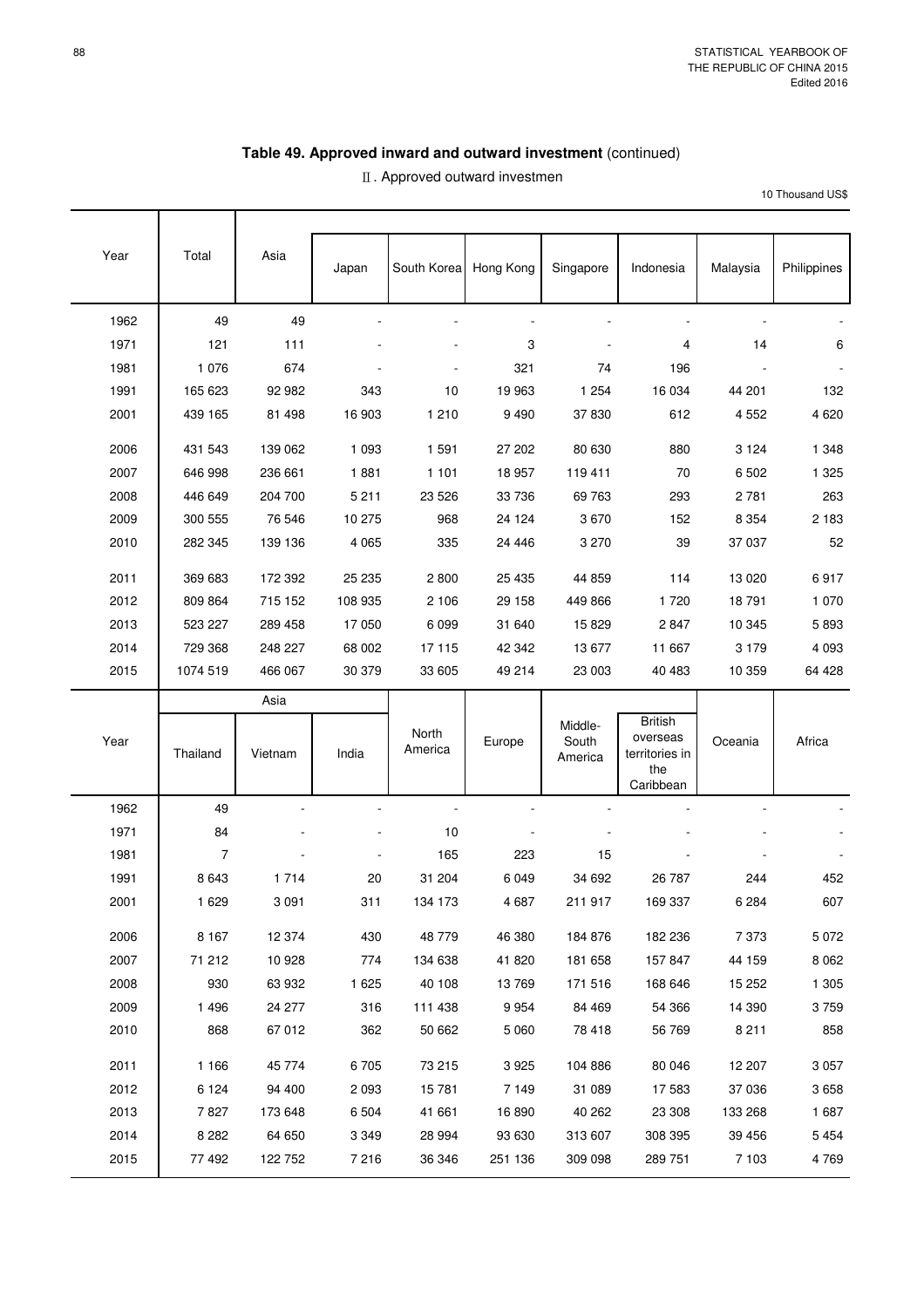#### **Table 50. Indices of consumer price**

2011=100

| Year         | General index                                                          | Food             | Clothing                     | Housing                 | Transportation &<br>communication | Equipment for                     |                                                               |
|--------------|------------------------------------------------------------------------|------------------|------------------------------|-------------------------|-----------------------------------|-----------------------------------|---------------------------------------------------------------|
|              |                                                                        |                  |                              |                         |                                   | transportation &<br>communication | Fuels &<br>lubricants                                         |
| Item         | 370                                                                    | 171              | 23                           | 46                      | 31                                | 5                                 | 5                                                             |
| Weights (‰)  | 1000.00                                                                | 251.94           | 37.68                        | 271.35                  | 153.36                            | 30.75                             | 35.24                                                         |
| 1989         | 66.87                                                                  | 57.23            | 95.03                        | 72.44                   | 79.82                             | 120.05                            | 44.50                                                         |
| 1991         | 72.15                                                                  | 59.88            | 95.34                        | 80.95                   | 86.72                             | 116.86                            | 54.60                                                         |
| 1996         | 86.31                                                                  | 77.08            | 98.49                        | 95.57                   | 89.56                             | 117.91                            | 51.23                                                         |
| 2000         | 89.82                                                                  | 79.64            | 93.44                        | 98.17                   | 91.84                             | 112.96                            | 59.81                                                         |
| 2001         | 89.82                                                                  | 78.93            | 91.84                        | 97.67                   | 92.81                             | 112.31                            | 60.96                                                         |
| 2006         | 93.48                                                                  | 87.43            | 92.78                        | 96.60                   | 96.01                             | 103.00                            | 82.96                                                         |
| 2007         | 95.16                                                                  | 89.93            | 95.35                        | 97.54                   | 97.66                             | 102.36                            | 88.02                                                         |
| 2008         | 98.51                                                                  | 97.62            | 96.29                        | 99.04                   | 99.94                             | 100.93                            | 94.19                                                         |
| 2009         | 97.66                                                                  | 97.19            | 95.58                        | 98.70                   | 95.94                             | 96.35                             | 84.39                                                         |
| 2010         | 98.60                                                                  | 97.79            | 97.20                        | 99.15                   | 98.61                             | 99.63                             | 93.19                                                         |
| 2011         | 100.00                                                                 | 100.00           | 100.00                       | 100.00                  | 100.00                            | 100.00                            | 100.00                                                        |
| 2012         | 101.93                                                                 | 104.16           | 102.52                       | 101.13                  | 100.44                            | 100.39                            | 105.78                                                        |
| 2013         | 102.74                                                                 | 105.48           | 102.33                       | 102.05                  | 100.90                            | 99.64                             | 108.64                                                        |
| 2014         | 103.97                                                                 | 109.42           | 103.64                       | 102.95                  | 99.71                             | 98.11                             | 105.19                                                        |
| 2015         | 103.65                                                                 | 112.84           | 103.06                       | 101.78                  | 93.97                             | 98.09                             | 78.90                                                         |
|              | Transportation &                                                       |                  |                              |                         |                                   |                                   |                                                               |
|              | communication                                                          |                  |                              |                         |                                   |                                   | General index                                                 |
| Year         | Services and<br>vehicle parts for<br>transportation &<br>communication | Health           | Education &<br>entertainment | Educational<br>expenses | Entertainment<br>expenses         | Miscellaneous                     | excluding fruits,<br>vegetables, fish,<br>seafood &<br>energy |
| Item         | 21                                                                     | 22               | 49                           | 24                      | 25                                | 28                                | 275                                                           |
| Weights (‰)  | 87.36                                                                  | 49.24            | 168.44                       | 97.20                   | 71.24                             | 67.99                             | 874.69                                                        |
| 1989         | 83.59                                                                  | 58.56            | 55.74                        | 49.37                   | 77.96                             | 65.62                             | 69.86                                                         |
| 1991         | 91.28                                                                  | 62.62            | 64.81                        | 59.01                   | 83.73                             | 68.99                             | 74.89                                                         |
| 1996         | 99.24                                                                  | 70.51            | 87.54                        | 84.84                   | 95.87                             | 78.23                             | 88.18                                                         |
| 2000         | 101.08                                                                 | 78.36            | 98.48                        | 99.01                   | 98.73                             | 82.30                             | 91.85                                                         |
| 2001         | 102.67                                                                 | 79.43            | 100.57                       | 102.71                  | 97.73                             | 82.46                             | 91.79                                                         |
| 2006         | 100.27                                                                 | 91.31            | 99.42                        | 102.53                  | 94.77                             | 90.05                             | 93.76                                                         |
| 2007         | 100.94                                                                 | 94.94            | 100.02                       | 102.62                  | 96.46                             | 91.72                             | 95.13                                                         |
| 2008         | 102.43                                                                 | 96.99            | 101.33                       | 102.47                  | 99.72                             | 93.25                             | 98.23                                                         |
| 2009         | 101.46                                                                 | 97.57            | 99.53                        | 101.33                  | 96.97                             | 95.80                             | 98.19                                                         |
| 2010         | 100.93                                                                 | 98.21            | 99.48                        | 100.13                  | 98.55                             | 98.62                             | 98.76                                                         |
| 2011         | 100.00                                                                 | 100.00           | 100.00                       | 100.00                  | 100.00                            | 100.00                            | 100.00                                                        |
| 2012         | 97.85                                                                  | 100.86           | 100.68                       | 99.78                   | 101.96                            | 102.30                            | 101.00                                                        |
| 2013         | 97.58                                                                  | 102.05           | 101.01                       | 99.75                   | 102.76                            | 102.69                            | 101.67                                                        |
| 2014<br>2015 | 97.44<br>98.07                                                         | 102.65<br>102.93 | 100.94<br>100.92             | 99.30<br>98.99          | 103.20<br>103.56                  | 104.18<br>104.51                  | 102.95<br>103.76                                              |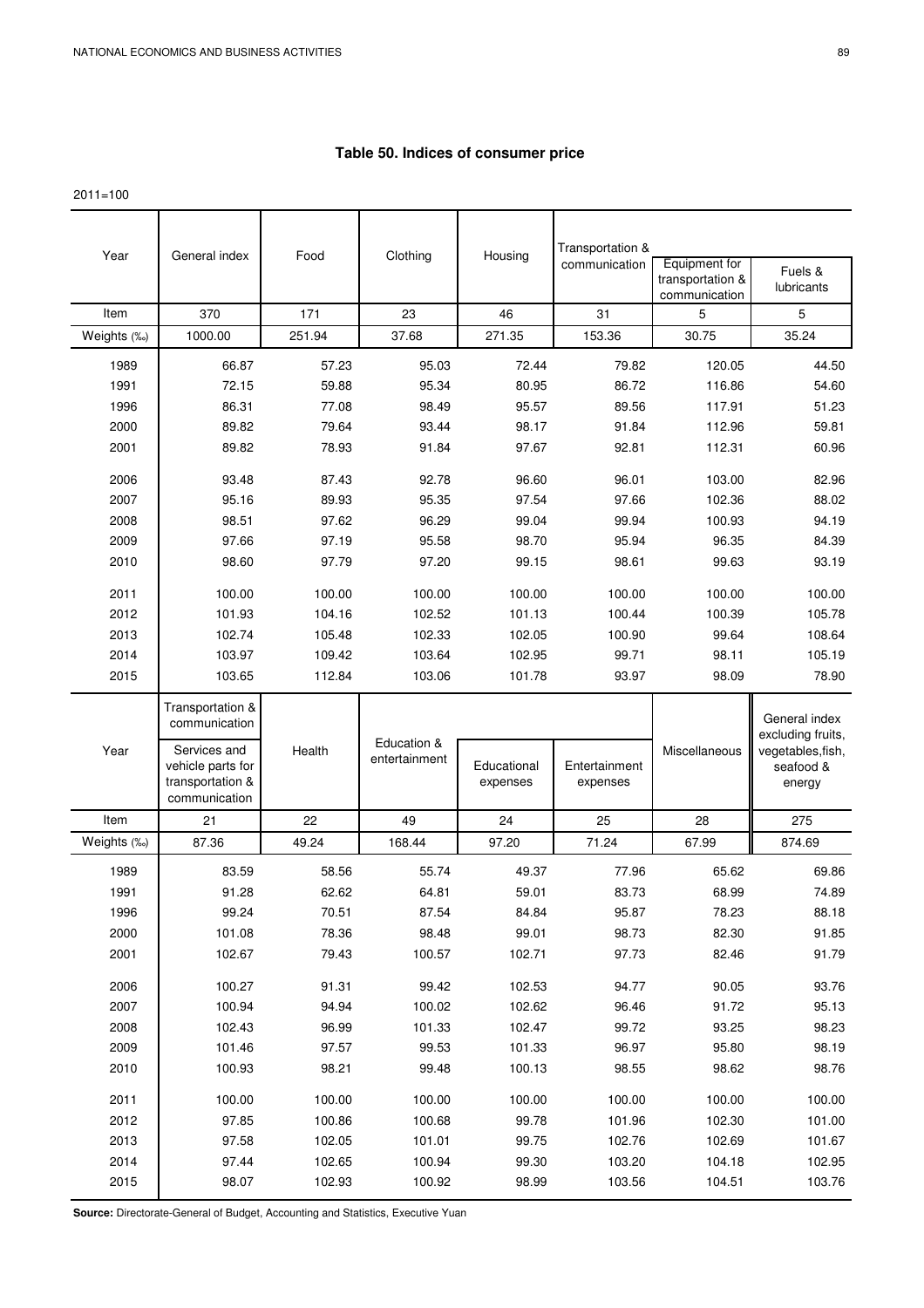#### **Table 51. Indices of wholesale price**

#### 2011=100

| Year        | General index | Agriculture,<br>forestry,<br>fishing &<br>animal<br>husbandry<br>products | Farm<br>products | Poultry &<br>livestock<br>products | Forest<br>products | Fishery<br>products | Quarrying &<br>mineral<br>products |
|-------------|---------------|---------------------------------------------------------------------------|------------------|------------------------------------|--------------------|---------------------|------------------------------------|
| Item        | 1,142         | 130                                                                       | 90               | $\overline{7}$                     | $\overline{2}$     | 31                  | 11                                 |
| Weights (‰) | 1000.00       | 28.46                                                                     | 15.22            | 6.96                               | 0.33               | 5.95                | 68.10                              |
| 1989        | 74.40         | 53.17                                                                     | 54.10            | 78.03                              | 28.82              | 42.77               | 14.69                              |
| 1991        | 74.08         | 48.62                                                                     | 53.23            | 57.55                              | 29.61              | 41.21               | 15.58                              |
| 1996        | 79.45         | 67.04                                                                     | 69.08            | 82.78                              | 47.28              | 59.50               | 17.36                              |
| 2000        | 77.32         | 60.74                                                                     | 62.62            | 61.27                              | 52.51              | 60.68               | 25.97                              |
| 2001        | 76.28         | 58.05                                                                     | 62.92            | 56.20                              | 55.67              | 53.97               | 25.86                              |
| 2006        | 88.96         | 68.56                                                                     | 72.47            | 70.73                              | 87.51              | 60.28               | 59.96                              |
| 2007        | 94.72         | 74.88                                                                     | 82.41            | 75.79                              | 101.35             | 60.44               | 67.86                              |
| 2008        | 99.59         | 90.87                                                                     | 96.80            | 94.83                              | 97.64              | 76.96               | 89.94                              |
| 2009        | 90.90         | 84.86                                                                     | 84.72            | 91.65                              | 87.11              | 79.35               | 67.11                              |
| 2010        | 95.86         | 89.29                                                                     | 89.31            | 93.84                              | 99.72              | 85.04               | 79.42                              |
| 2011        | 100.00        | 100.00                                                                    | 100.00           | 100.00                             | 100.00             | 100.00              | 100.00                             |
| 2012        | 98.84         | 100.94                                                                    | 101.36           | 94.23                              | 93.54              | 106.14              | 101.03                             |
| 2013        | 96.44         | 95.43                                                                     | 95.02            | 96.57                              | 101.11             | 95.51               | 96.92                              |
| 2014        | 95.89         | 100.00                                                                    | 95.20            | 110.89                             | 108.62             | 100.06              | 90.49                              |
| 2015        | 87.41         | 98.35                                                                     | 94.21            | 107.55                             | 107.33             | 98.61               | 57.26                              |
|             |               |                                                                           |                  |                                    |                    |                     |                                    |

| Year        | Manufacturing<br>products | Foods  | <b>Beverages</b> | <b>Tobaccos</b> | <b>Textile</b><br>products | Wearing<br>apparel &<br>clothing<br>accessories | Leather, fur &<br>related<br>products | Wood &<br>bamboo<br>products |
|-------------|---------------------------|--------|------------------|-----------------|----------------------------|-------------------------------------------------|---------------------------------------|------------------------------|
| Item        | 993                       | 62     | 16               | 2               | 42                         | 11                                              | 10                                    | 8                            |
| Weights (%) | 876.63                    | 23.64  | 5.11             | 2.24            | 18.30                      | 3.47                                            | 3.83                                  | 1.79                         |
| 1989        | 83.59                     | 61.78  | 78.41            | 54.29           | 67.24                      | 83.04                                           | 60.33                                 | 54.81                        |
| 1991        | 83.61                     | 60.28  | 77.40            | 54.28           | 73.60                      | 85.89                                           | 68.83                                 | 58.43                        |
| 1996        | 88.21                     | 73.91  | 76.15            | 54.76           | 76.11                      | 97.20                                           | 72.26                                 | 72.00                        |
| 2000        | 84.90                     | 62.84  | 76.73            | 56.58           | 77.47                      | 108.20                                          | 78.74                                 | 75.56                        |
| 2001        | 83.84                     | 64.87  | 78.13            | 56.58           | 77.58                      | 110.07                                          | 86.29                                 | 78.95                        |
| 2006        | 93.83                     | 74.88  | 96.88            | 82.46           | 80.11                      | 98.80                                           | 89.11                                 | 86.71                        |
| 2007        | 99.28                     | 81.60  | 97.16            | 84.88           | 83.22                      | 99.10                                           | 93.68                                 | 91.51                        |
| 2008        | 101.38                    | 90.57  | 98.90            | 84.51           | 85.00                      | 95.85                                           | 93.35                                 | 94.99                        |
| 2009        | 93.48                     | 88.39  | 99.91            | 91.93           | 85.77                      | 99.04                                           | 92.88                                 | 92.27                        |
| 2010        | 97.76                     | 94.34  | 99.68            | 97.01           | 90.73                      | 96.73                                           | 98.08                                 | 99.28                        |
| 2011        | 100.00                    | 100.00 | 100.00           | 100.00          | 100.00                     | 100.00                                          | 100.00                                | 100.00                       |
| 2012        | 98.24                     | 100.66 | 103.10           | 108.10          | 98.01                      | 105.26                                          | 103.59                                | 100.51                       |
| 2013        | 95.86                     | 101.15 | 103.96           | 111.29          | 97.31                      | 106.22                                          | 107.83                                | 105.24                       |
| 2014        | 95.38                     | 102.69 | 103.41           | 117.75          | 97.54                      | 109.40                                          | 116.56                                | 108.82                       |
| 2015        | 88.78                     | 99.57  | 101.72           | 120.41          | 96.50                      | 115.06                                          | 115.13                                | 108.95                       |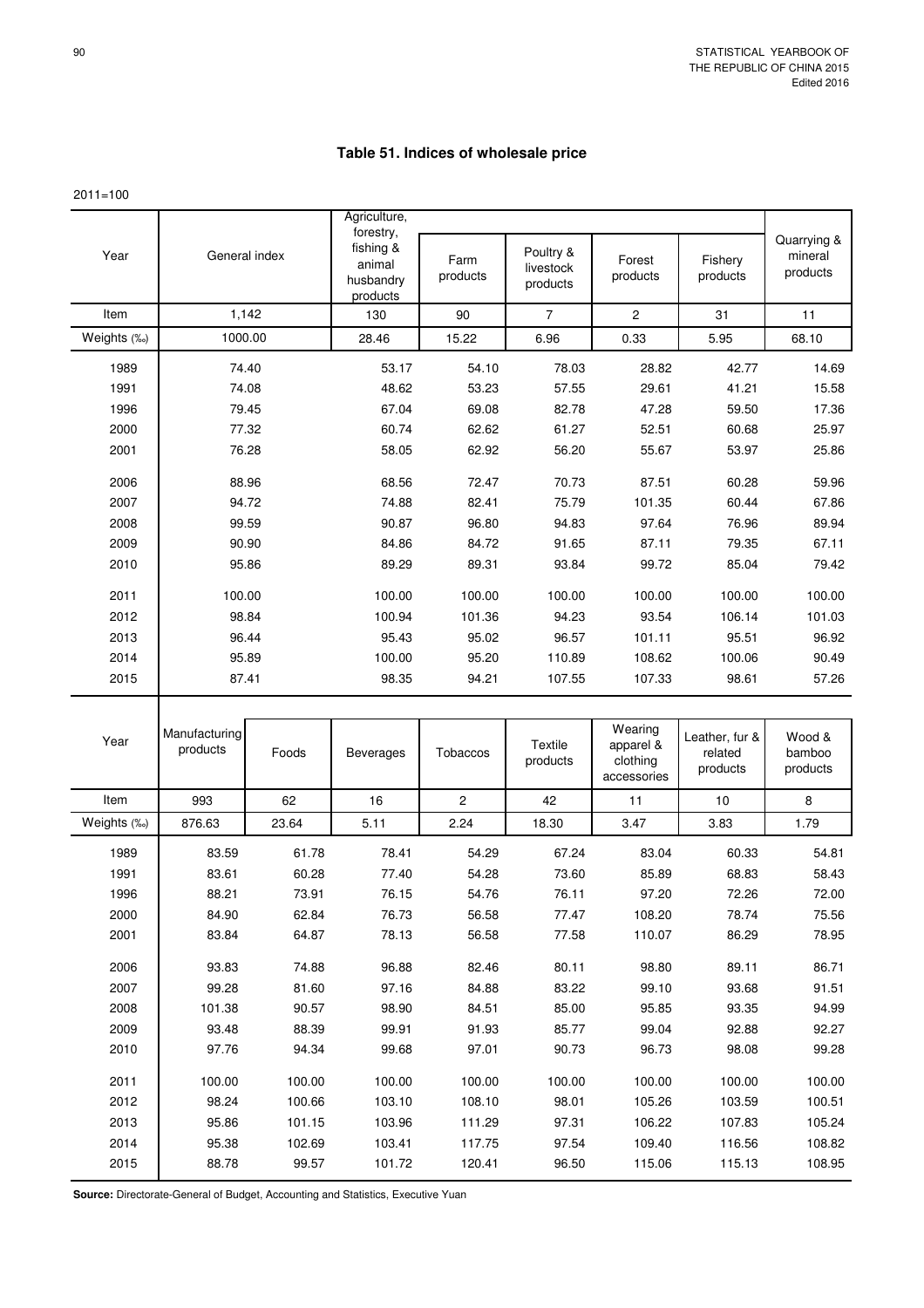#### **Table 51. Indices of wholesale price** (continued)

#### 2011=100

|              |                                                       |                                                   |                         |                                   | Manufacturing products            |                                     |                           |                                       |
|--------------|-------------------------------------------------------|---------------------------------------------------|-------------------------|-----------------------------------|-----------------------------------|-------------------------------------|---------------------------|---------------------------------------|
| Year         | Pulp, paper,<br>paper<br>products &<br>printed matter | Petroleum &<br>coal products                      | Chemical<br>material    | Chemical<br>products &<br>medical | Rubber &<br>plastic<br>products   | Non-metallic<br>mineral<br>products | <b>Basic metals</b>       | Fabricated<br>metal products          |
| Item         | 34                                                    | 19                                                | 154                     | 73                                | 41                                | 28                                  | 87                        | 74                                    |
| Weights (‰)  | 13.84                                                 | 63.88                                             | 117.65                  | 28.96                             | 23.42                             | 19.84                               | 80.93                     | 39.13                                 |
| 1989         | 74.50                                                 | 27.45                                             | 47.22                   | 77.88                             | 70.65                             | 84.10                               | 43.70                     | 62.99                                 |
| 1991         | 75.31                                                 | 32.34                                             | 46.59                   | 80.06                             | 69.29                             | 86.13                               | 40.75                     | 62.90                                 |
| 1996         | 84.83                                                 | 30.13                                             | 48.70                   | 83.72                             | 76.40                             | 89.82                               | 40.60                     | 65.35                                 |
| 2000         | 87.55                                                 | 40.09                                             | 49.35                   | 89.63                             | 77.06                             | 83.88                               | 39.21                     | 65.19                                 |
| 2001         | 79.44                                                 | 40.29                                             | 46.47                   | 90.69                             | 76.87                             | 83.40                               | 37.53                     | 66.20                                 |
| 2006         | 83.10                                                 | 70.51                                             | 78.52                   | 89.41                             | 85.23                             | 96.30                               | 80.48                     | 88.56                                 |
| 2007         | 88.18                                                 | 79.11                                             | 86.60                   | 91.87                             | 88.16                             | 101.72                              | 98.08                     | 97.83                                 |
| 2008         | 96.43                                                 | 95.27                                             | 90.63                   | 96.08                             | 93.77                             | 108.96                              | 108.38                    | 105.26                                |
| 2009         | 88.59                                                 | 71.36                                             | 74.04                   | 98.38                             | 96.06                             | 108.00                              | 79.13                     | 94.23                                 |
| 2010         | 100.32                                                | 84.32                                             | 89.30                   | 97.43                             | 97.29                             | 102.96                              | 95.62                     | 98.59                                 |
| 2011         | 100.00                                                | 100.00                                            | 100.00                  | 100.00                            | 100.00                            | 100.00                              | 100.00                    | 100.00                                |
| 2012         | 95.24                                                 | 105.24                                            | 93.62                   | 98.53                             | 100.21                            | 97.80                               | 90.24                     | 96.18                                 |
| 2013         | 93.73                                                 | 103.62                                            | 92.71                   | 93.85                             | 97.34                             | 89.53                               | 83.81                     | 94.67                                 |
| 2014         | 93.95                                                 | 99.79                                             | 90.43                   | 94.48                             | 96.26                             | 87.87                               | 83.63                     | 96.15                                 |
| 2015         | 94.28                                                 | 65.23                                             | 73.45                   | 93.05                             | 95.19                             | 82.98                               | 71.83                     | 93.85                                 |
|              |                                                       |                                                   |                         |                                   |                                   |                                     |                           |                                       |
|              |                                                       |                                                   |                         | Manufacturing products            |                                   |                                     |                           |                                       |
| Year         | Electronic<br>parts &<br>components                   | Computers,<br>electronic &<br>optical<br>products | Electrical<br>equipment | Machinery &<br>equipment          | Transport<br>equipment &<br>parts | Furniture &<br>fixtures             | Miscellaneous<br>products | Water supply,<br>electricity &<br>gas |
| Item         | 63                                                    | 51                                                | 56                      | 93                                | 40                                | 9                                   | 20                        | 8                                     |
| Weights (%%) | 227.68                                                | 67.69                                             | 27.16                   | 60.18                             | 36.02                             | 3.96                                | 7.95                      | 26.82                                 |
| 1989         | 269.66                                                |                                                   |                         | 77.70                             | 81.08                             | 66.36                               | 63.92                     | 70.51                                 |
| 1991         | 271.08                                                | 256.56                                            | 79.81                   | 79.77                             | 82.32                             | 67.19                               | 69.61                     | 70.58                                 |
| 1996         | 260.39                                                | 248.73                                            | 82.37                   | 86.12                             | 90.50                             | 75.82                               | 83.85                     | 70.41                                 |
| 2000         | 202.54                                                | 186.40                                            | 75.05                   | 89.56                             | 93.40                             | 80.76                               | 88.01                     | 72.28                                 |
| 2001         | 188.87                                                | 183.84                                            | 76.04                   | 90.15                             | 92.97                             | 84.37                               | 89.83                     | 72.38                                 |
| 2006         | 134.86                                                | 131.50                                            | 90.39                   | 89.15                             | 91.37                             | 92.49                               | 93.38                     | 77.83                                 |
| 2007         | 128.96                                                | 126.38                                            | 95.11                   | 90.63                             | 92.54                             | 94.13                               | 95.27                     | 81.37                                 |
| 2008         | 114.34                                                | 115.05                                            | 96.45                   | 94.25                             | 94.94                             | 98.83                               | 94.53                     | 88.31                                 |
| 2009         | 113.00                                                | 114.68                                            | 92.93                   | 99.97                             | 99.00                             | 100.79                              | 96.64                     | 96.15                                 |
| 2010         | 107.81                                                | 106.20                                            | 97.85                   | 98.76                             | 98.63                             | 98.98                               | 96.80                     | 99.17                                 |
| 2011         | 100.00                                                | 100.00                                            | 100.00                  | 100.00                            | 100.00                            | 100.00                              | 100.00                    | 100.00                                |
| 2012         | 99.81                                                 | 100.06                                            | 98.87                   | 101.26                            | 101.14                            | 102.13                              | 101.25                    | 106.73                                |
| 2013         | 98.50                                                 | 96.04                                             | 96.70                   | 96.39                             | 100.29                            | 102.27                              | 104.52                    | 114.20                                |
| 2014         | 99.76                                                 | 91.21                                             | 96.54                   | 96.11                             | 100.61                            | 104.74                              | 106.47                    | 120.97                                |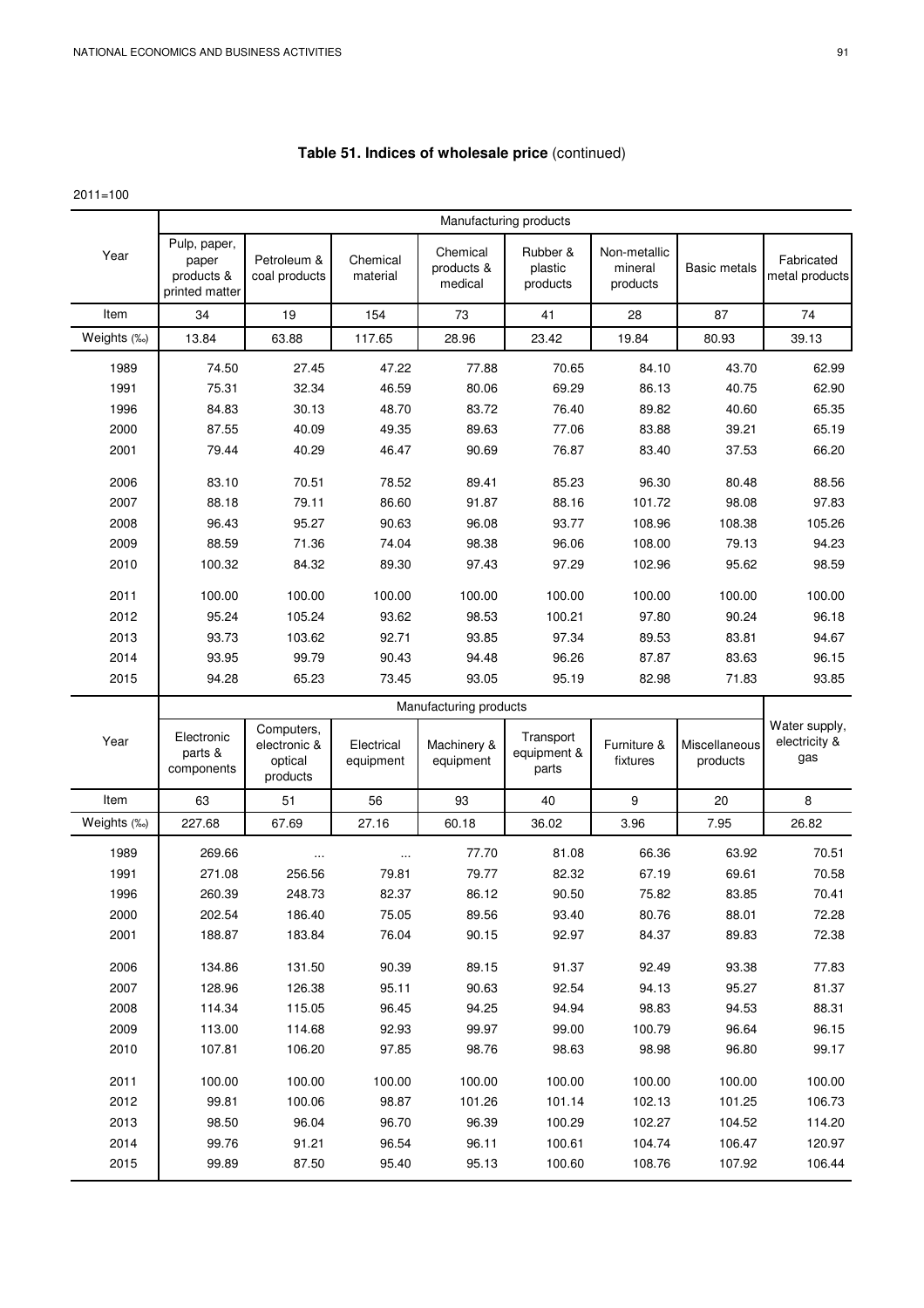92 STATISTICAL YEARBOOK OF THE REPUBLIC OF CHINA 2015 Edited 2016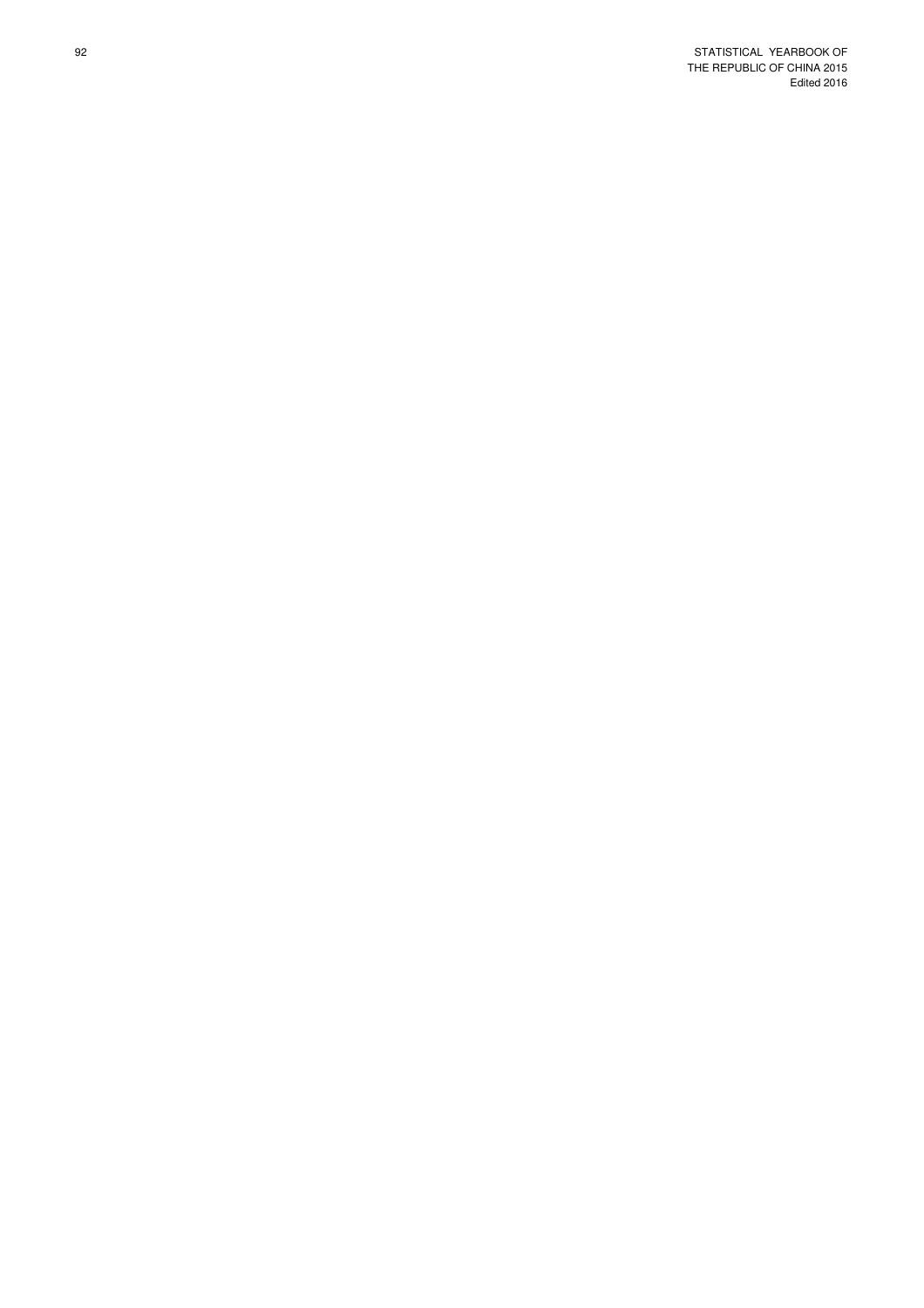## **EXTERNAL TRADE**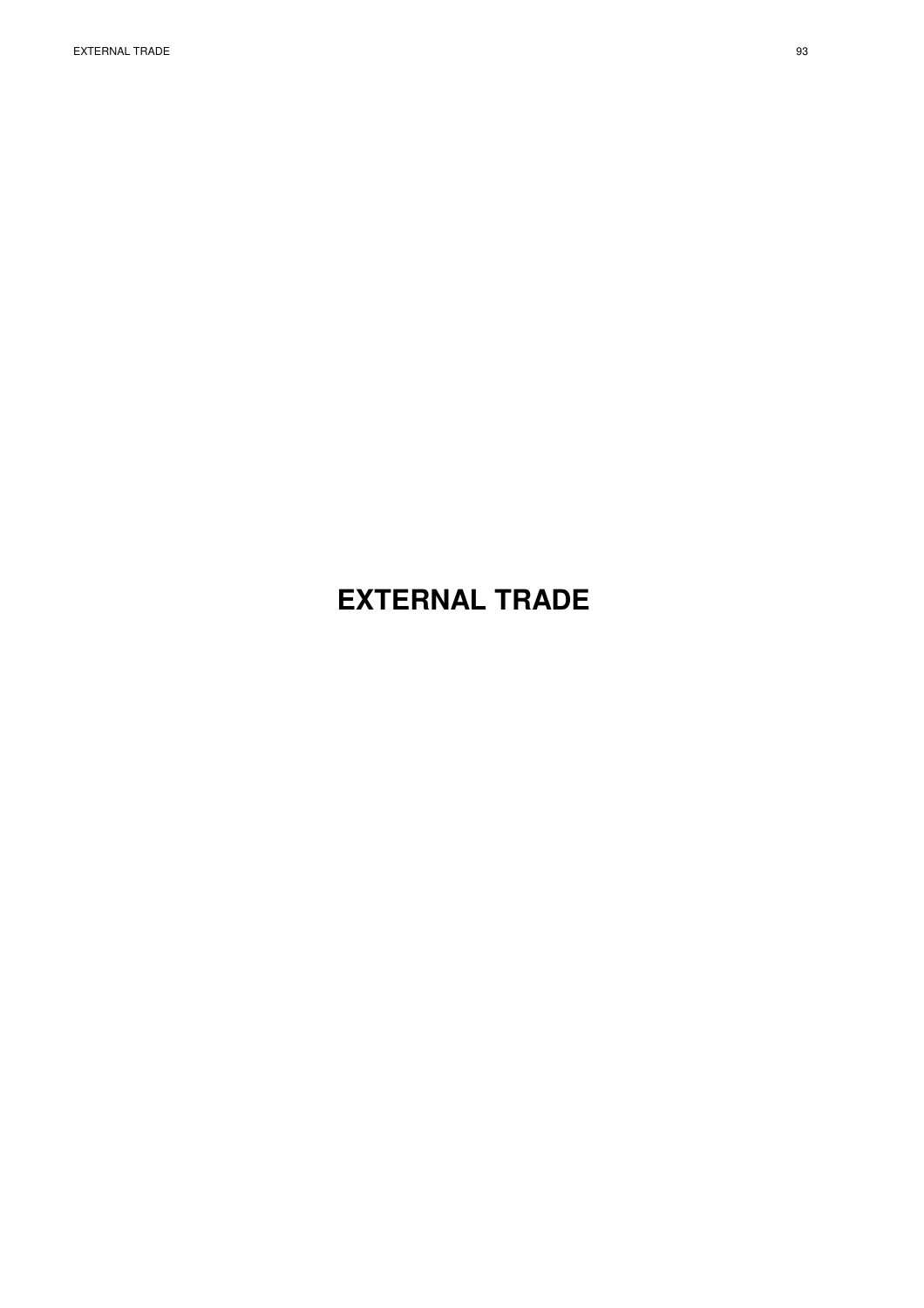#### **Table 52. Export orders by products**

Million US\$

| Year |                                               | Total                           | Animals,<br>products | Prepared<br>food-<br>stuffs;<br>vegetable beverages Chemicals<br>and<br>tobacco<br>products |                                                      | Plastics<br>and<br>articles<br>thereof;<br>rubber<br>and<br>articles<br>thereof | Leather<br>and<br>articles<br>thereof | Wood,<br>articles of<br>wood and<br>manu-<br>factures                                      | Textile<br>products | Footwear,<br>headgear,<br>umbrellas;<br>articles of<br>human<br>hair;<br>artificial<br>flowers | Articles of<br>stone,<br>plaster,<br>cement;<br>ceramic,<br>glass and<br>articles<br>thereof |
|------|-----------------------------------------------|---------------------------------|----------------------|---------------------------------------------------------------------------------------------|------------------------------------------------------|---------------------------------------------------------------------------------|---------------------------------------|--------------------------------------------------------------------------------------------|---------------------|------------------------------------------------------------------------------------------------|----------------------------------------------------------------------------------------------|
| 1981 |                                               | 23 040                          | 1 0 8 8              | 695                                                                                         | 299                                                  | 1 0 1 7                                                                         | 823                                   | 948                                                                                        | 4 8 8 2             | 1968                                                                                           | 394                                                                                          |
| 1986 |                                               | 41 141                          | 1975                 | 658                                                                                         | 617                                                  | 2 2 2 2                                                                         | 1 275                                 | 987                                                                                        | 7 5 28              | 3703                                                                                           | 741                                                                                          |
| 1991 |                                               | 74 953                          | 2 7 6 7              | 902                                                                                         | 1 5 2 1                                              | 5 0 4 1                                                                         | 1 170                                 | 858                                                                                        | 12 164              | 4 4 6 2                                                                                        | 1 1 0 9                                                                                      |
| 1996 | 118 955                                       |                                 | 3 2 5 4              | 520                                                                                         | 3698                                                 | 7 5 6 2                                                                         | 1 308                                 | 748                                                                                        | 15 016              | 2 7 3 0                                                                                        | 1 1 2 4                                                                                      |
| 2001 | 135 715                                       |                                 | 1 3 5 7              | 410                                                                                         | 4899                                                 | 8 0 7 0                                                                         | 1 0 1 4                               | 433                                                                                        | 13 177              | 1 5 5 8                                                                                        | 955                                                                                          |
| 2006 | 299 312                                       |                                 | 1615                 | 536                                                                                         | 13 276                                               | 16 145                                                                          | 1 0 4 7                               | 387                                                                                        | 12 8 95             | 643                                                                                            | 1 4 6 5                                                                                      |
| 2007 | 345 809                                       |                                 | 1578                 | 622                                                                                         | 16 220                                               | 19 0 72                                                                         | 1 1 5 4                               | 354                                                                                        | 12 696              | 629                                                                                            | 1 4 8 6                                                                                      |
| 2008 | 351 728                                       |                                 | 1 704                | 786                                                                                         | 18825                                                | 19 957                                                                          | 1 1 5 1                               | 325                                                                                        | 11 694              | 652                                                                                            | 1517                                                                                         |
| 2009 | 322 432                                       |                                 | 1614                 | 790                                                                                         | 15431                                                | 18 197                                                                          | 979                                   | 235                                                                                        | 9793                | 464                                                                                            | 1514                                                                                         |
| 2010 | 406 714                                       |                                 | 1784                 | 917                                                                                         | 21 780                                               | 23 636                                                                          | 1 1 6 9                               | 233                                                                                        | 11 504              | 712                                                                                            | 1888                                                                                         |
| 2011 | 436 121                                       |                                 | 2 2 7 4              | 1 1 8 5                                                                                     | 24 603                                               | 25 4 85                                                                         | 1 1 2 3                               | 256                                                                                        | 13 4 18             | 784                                                                                            | 2 4 8 9                                                                                      |
| 2012 | 441 004                                       |                                 | 2 1 6 4              | 1448                                                                                        | 23 258                                               | 24 893                                                                          | 1 0 8 3                               | 304                                                                                        | 13 069              | 670                                                                                            | 2779                                                                                         |
| 2013 | 442 929                                       |                                 | 2 5 9 4              | 1 627                                                                                       | 22 913                                               | 23 980                                                                          | 1 1 0 4                               | 284                                                                                        | 13 043              | 647                                                                                            | 2606                                                                                         |
| 2014 | 472 814                                       |                                 | 2 6 2 4              | 1 5 2 7                                                                                     | 22 785                                               | 23 765                                                                          | 1 1 8 4                               | 277                                                                                        | 13 167              | 664                                                                                            | 2497                                                                                         |
| 2015 | 451 814                                       |                                 | 2 2 0 3              | 1 503                                                                                       | 20 043                                               | 20 589                                                                          | 1 0 7 6                               | 220                                                                                        | 12 672              | 686                                                                                            | 2 2 0 4                                                                                      |
|      |                                               |                                 |                      |                                                                                             |                                                      |                                                                                 |                                       |                                                                                            |                     |                                                                                                |                                                                                              |
| Year | Basic<br>metals<br>and<br>articles<br>thereof | Electronic Machine-<br>products | ries                 | Electrical<br>machinery<br>products                                                         | Infor-<br>mation &<br>communi-<br>cation<br>products | House-<br>hold<br>electrical<br>appli-<br>ances                                 | Transport<br>equip-<br>ments          | Precision<br>instru-<br>ments,<br>clocks<br>and<br>watches,<br>musical<br>instru-<br>ments | Furniture           | Toys,<br>games<br>and sports<br>requisites                                                     | Mineral<br>products &<br>others                                                              |
| 1981 | 1 574                                         | 3 0 1 0                         | 1 0 8 8              | 439                                                                                         | 163                                                  | 299                                                                             | 856                                   | 554                                                                                        | 418                 | 1 3 6 7                                                                                        | 1 1 5 8                                                                                      |
| 1986 | 2880                                          | 4 0 3 2                         | 1975                 | 1 0 2 9                                                                                     | 2 4 6 9                                              | 741                                                                             | 1769                                  | 864                                                                                        | 1 275               | 2 4 6 9                                                                                        | 1934                                                                                         |
| 1991 | 5729                                          | 7 7 8 7                         | 6 0 68               | 2510                                                                                        | 5860                                                 | 1 2 3 0                                                                         | 4 3 4 9                               | 1983                                                                                       | 1767                | 2717                                                                                           | 4 9 61                                                                                       |
| 1996 | 9793                                          | 17 001                          | 7871                 | 4 1 3 3                                                                                     | 18 150                                               | 1 2 2 1                                                                         | 5 5 8 3                               | 2 3 7 4                                                                                    | 2 1 1 5             | 2 6 5 3                                                                                        | 12 102                                                                                       |
| 2001 | 12 505                                        | 26 123                          | 8 0 21               | 5 0 6 5                                                                                     | 24 251                                               | 946                                                                             | 4 4 5 8                               | 3639                                                                                       | 2 1 2 1             | 2620                                                                                           | 14 094                                                                                       |
| 2006 | 24 5 64                                       | 68 821                          | 13 967               | 17 157                                                                                      | 61 735                                               | 962                                                                             | 8545                                  | 20 645                                                                                     | 1 574               | 2 6 6 5                                                                                        | 30 668                                                                                       |
| 2007 | 28 389                                        | 79 4 66                         | 15 728               | 17956                                                                                       | 74 950                                               | 907                                                                             | 10 255                                | 27 9 21                                                                                    | 1744                | 2 4 4 5                                                                                        |                                                                                              |
| 2008 | 28 110                                        | 82 094                          | 14 648               | 16 926                                                                                      | 79 855                                               | 870                                                                             | 9 3 3 3                               | 28 4 8 5                                                                                   | 1746                | 2679                                                                                           | 32 239<br>30 372                                                                             |
| 2009 | 21 2 26                                       | 78 205                          | 10 485               | 16 768                                                                                      | 79 323                                               | 617                                                                             | 7076                                  | 28 187                                                                                     | 1 3 1 2             | 2 2 4 3                                                                                        | 27 974                                                                                       |
| 2010 | 27 137                                        | 99 345                          | 16 122               | 20 811                                                                                      | 100 588                                              | 588                                                                             | 8976                                  | 36 699                                                                                     | 1586                | 2 7 5 6                                                                                        | 28 4 84                                                                                      |
| 2011 | 30 652                                        | 101 908                         | 20 849               | 17892                                                                                       | 109 029                                              |                                                                                 | 10 658                                | 36 718                                                                                     | 1625                | 3 1 0 4                                                                                        | 31 447                                                                                       |
| 2012 | 28 701                                        | 103 346                         | 20 645               | 17 5 68                                                                                     | 110 563                                              | 624<br>514                                                                      | 11 442                                | 37012                                                                                      | 1720                | 3818                                                                                           | 36 007                                                                                       |
| 2013 | 27 435                                        | 106 007                         | 20 079               | 16 218                                                                                      | 116 191                                              | 425                                                                             | 11 928                                | 34 437                                                                                     | 1 750               | 3675                                                                                           | 35 987                                                                                       |
| 2014 | 28 515                                        | 118 682                         | 22 418               | 16 434                                                                                      | 127 083                                              | 388                                                                             | 12 218                                | 32 274                                                                                     | 1893                | 3 6 0 4                                                                                        | 40 816                                                                                       |

**Source:** Ministry of Economic Affairs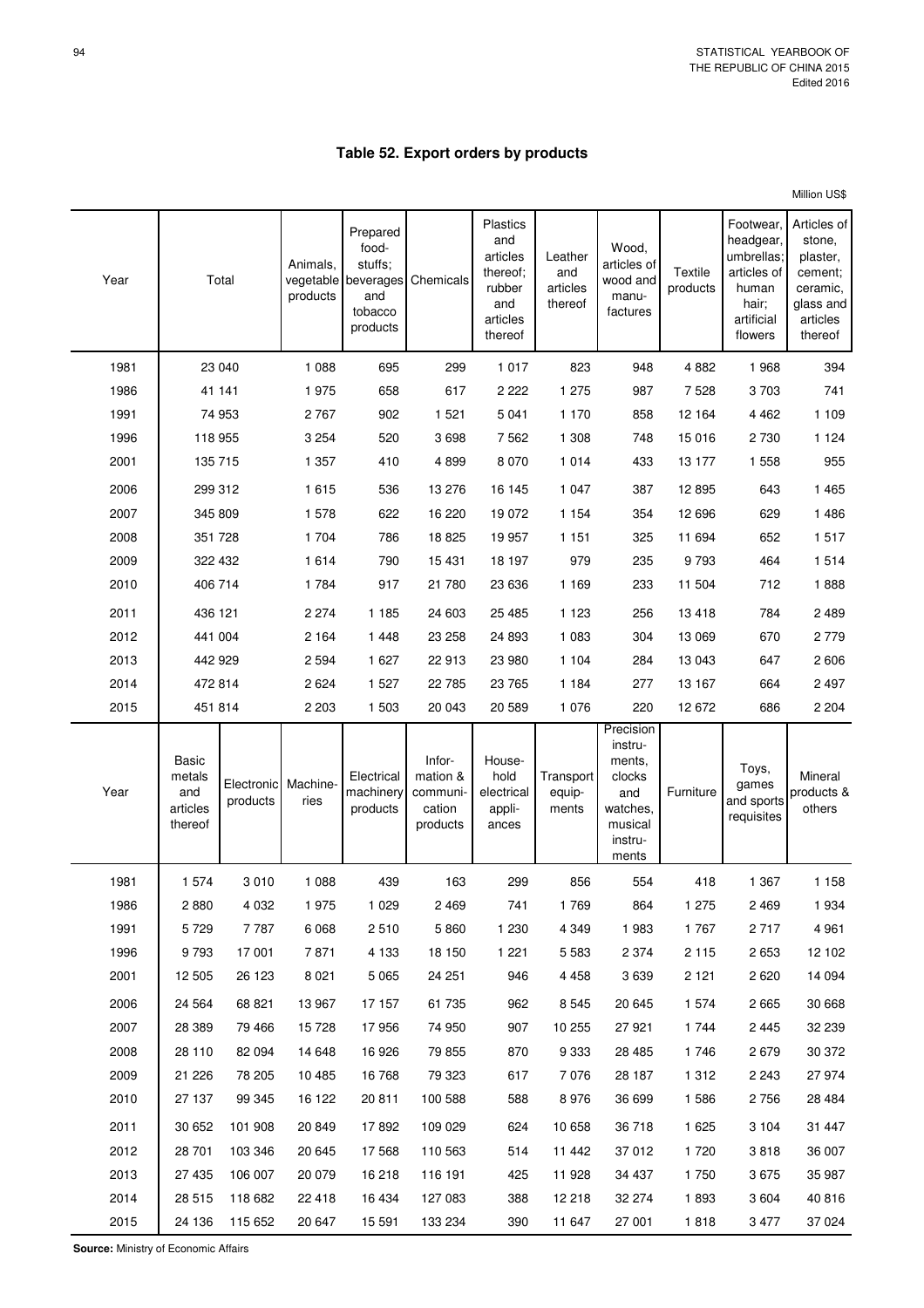#### **Table 53. Value of external trade**

Million

| Year |                  | In N. T. dollars |                  |                  | In U. S. dollars |                  |
|------|------------------|------------------|------------------|------------------|------------------|------------------|
|      | Total<br>exports | Total<br>imports | Trade<br>balance | Total<br>exports | Total<br>imports | Trade<br>balance |
| 2001 | 4 270 700        | 3 693 318        | 577 382          | 126 612          | 109 588          | 17 0 24          |
| 2002 | 4 692 990        | 3 977 450        | 715 540          | 135 774          | 115 116          | 20 659           |
| 2003 | 5 206 099        | 4 480 623        | 725 476          | 151 345          | 130 249          | 21 096           |
| 2004 | 6 148 896        | 5 741 852        | 407 044          | 183 643          | 171 554          | 12 089           |
| 2005 | 6 427 175        | 5 958 755        | 468 420          | 199 761          | 185 438          | 14 323           |
| 2006 | 7 351 935        | 6 715 964        | 635 972          | 225 904          | 206 442          | 19 4 62          |
| 2007 | 8 169 680        | 7 327 740        | 841 940          | 248 792          | 223 115          | 25 677           |
| 2008 | 8 099 233        | 7 665 053        | 434 180          | 258 051          | 244 467          | 13 585           |
| 2009 | 6784756          | 5 855 213        | 929 543          | 205 663          | 177 598          | 28 0 65          |
| 2010 | 8777894          | 8 090 249        | 687 645          | 278 008          | 256 274          | 21 734           |
| 2011 | 9 194 198        | 8 460 721        | 733 478          | 312 923          | 288 062          | 24 861           |
| 2012 | 9 0 69 8 39      | 8 211 047        | 858 792          | 306 409          | 277 324          | 29 0 85          |
| 2013 | 9 235 715        | 8 242 848        | 992 867          | 311 428          | 278 010          | 33 418           |
| 2014 | 9 683 403        | 8 5 24 9 59      | 1 158 444        | 320 092          | 281 850          | 38 242           |
| 2015 | 9 042 128        | 7 514 576        | 1 527 553        | 285 344          | 237 219          | 48 124           |

**Note:** 1. The trade statistics has been adapted to general trade system since CY 2016. Under the general trade system, the time of recording should be the time when goods enter or leave the economic territory of the compiling country.

 2. In accordance with the applying of general trade system, the principal commodity classification was revised and historical data were revised to CY 2001.

**Source:** Ministry of Finance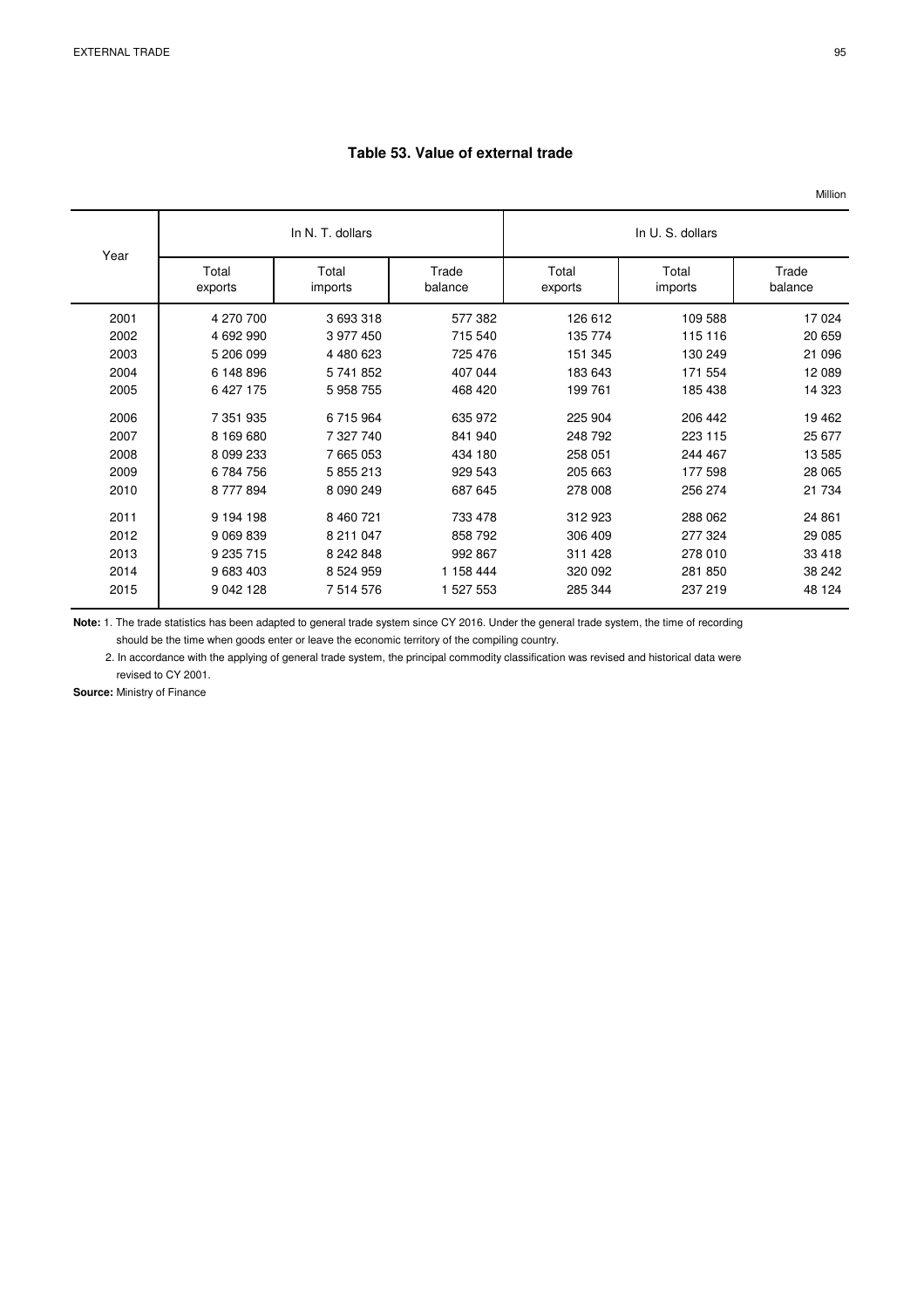#### **Table 54. Trade index**

#### Reference year: 2011

| Year | Value index |         |                | Quantum index |                | Unit value index | Net terms | Income terms                                    |  |
|------|-------------|---------|----------------|---------------|----------------|------------------|-----------|-------------------------------------------------|--|
|      | Exports     | Imports | Exports<br>(A) | Imports       | Exports<br>(B) | Imports<br>(c)   | of trade  | of trade<br>$(D)=(B)/(c)*100$ $(E)=(A)*(D)/100$ |  |
| 2011 | 100.00      | 100.00  | 100.00         | 100.00        | 100.00         | 100.00           | 100.00    | 100.00                                          |  |
| 2012 | 98.65       | 97.05   | 99.97          | 97.71         | 98.68          | 99.32            | 99.36     | 99.32                                           |  |
| 2013 | 100.45      | 97.42   | 104.26         | 102.20        | 96.35          | 95.33            | 101.07    | 105.38                                          |  |
| 2014 | 105.32      | 100.76  | 108.83         | 107.57        | 96.78          | 93.67            | 103.32    | 112.44                                          |  |
| 2015 | 98.35       | 88.82   | 107.03         | 110.46        | 91.89          | 80.41            | 114.28    | 122.31                                          |  |

Note: In accordance with the applying of general trade system, the principal commodity classification was revised and historical data were revised to CY 2011. **Source:** Ministry of Finance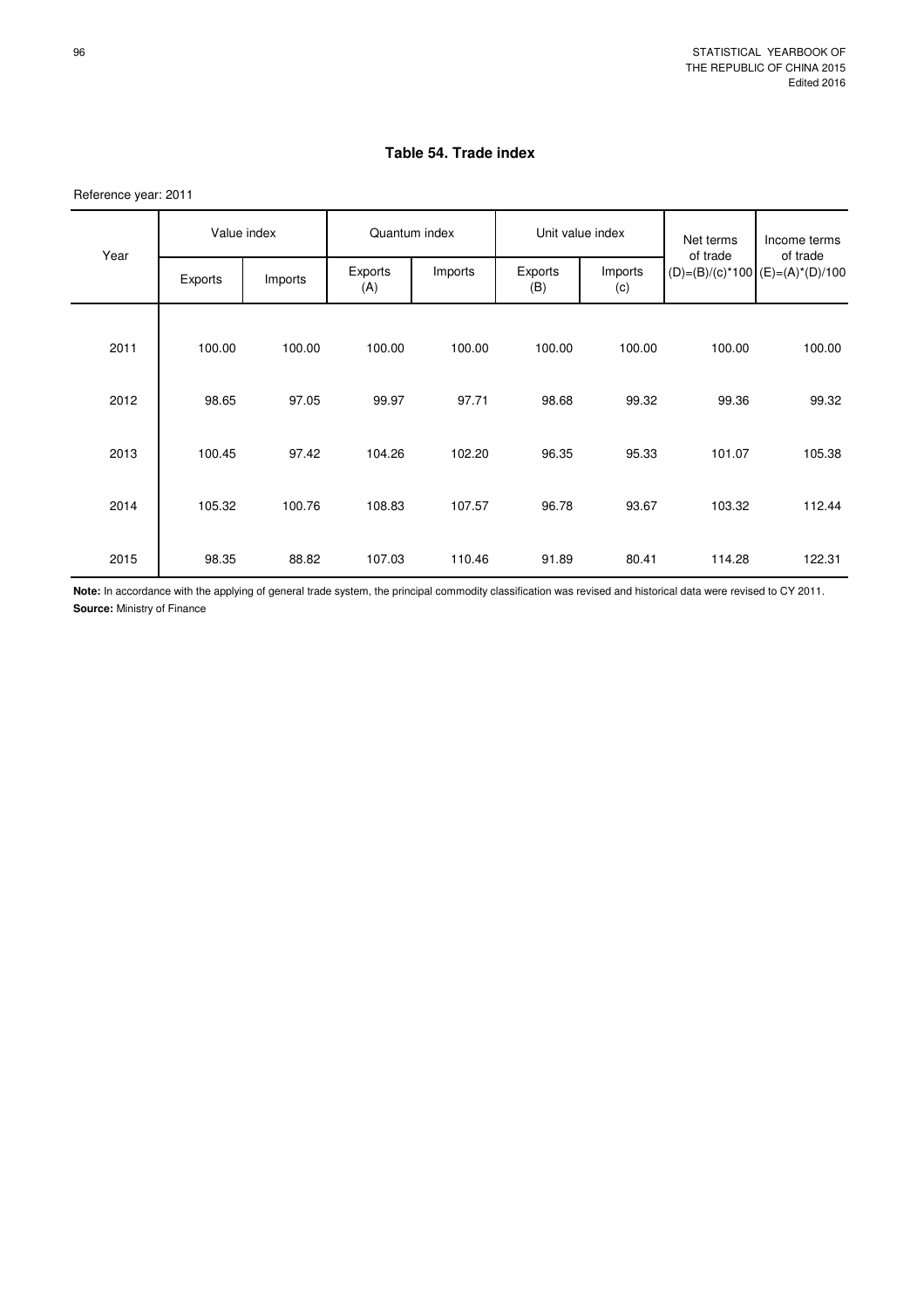### **Table 55. Composition of exports and imports**

#### Ⅰ. Imports

Million US\$

|      |         |                                                                                                           |                  |                                  | By the characteristic of goods |         |                            | By input factor intension |         |  |
|------|---------|-----------------------------------------------------------------------------------------------------------|------------------|----------------------------------|--------------------------------|---------|----------------------------|---------------------------|---------|--|
| Year |         | Total                                                                                                     |                  | Agricultural                     |                                |         |                            | Degree of labor intension |         |  |
|      |         |                                                                                                           | Capital<br>goods | & industrial<br>raw<br>materials | Consumer<br>goods              | Others  | High                       | Mid                       | Low     |  |
| 2001 |         | 109 588                                                                                                   | 25 606           | 71 580                           | 10 907                         | 1 4 9 4 | 36 561                     | 40 160                    | 32 867  |  |
| 2002 |         |                                                                                                           | 24 7 20          | 77 461                           | 11 140                         | 1795    | 36 276                     | 43918                     | 34 922  |  |
| 2003 |         | 115 116<br>130 249<br>24 676<br>171 554<br>185 438<br>206 442<br>223 115<br>244 467<br>177 598<br>256 274 |                  | 91 829                           | 12 309                         | 1 4 3 4 | 42 273                     | 47972                     | 40 003  |  |
| 2004 |         | 34 605                                                                                                    |                  | 121 030                          | 14 4 23                        | 1496    | 58 309                     | 59 216                    | 54 030  |  |
| 2005 |         |                                                                                                           | 33 374           | 133 774                          | 16 578                         | 1712    | 60 602                     | 63 543                    | 61 293  |  |
| 2006 |         |                                                                                                           | 33 204           | 155 001                          | 16831                          | 1406    | 63 274                     | 71 574                    | 71 594  |  |
| 2007 |         |                                                                                                           | 34 250           | 169 573                          | 17858                          | 1 4 3 5 | 66863                      | 74 149                    | 82 104  |  |
| 2008 |         |                                                                                                           | 31 060           | 192 953                          | 18912                          | 1 5 4 1 | 65 567                     | 72818                     | 106 081 |  |
| 2009 |         |                                                                                                           | 23 750           | 134 900                          | 17 293                         | 1 6 5 4 | 52 678                     | 59 839                    | 65 081  |  |
| 2010 |         |                                                                                                           | 39 189           | 193 288                          | 21 676                         | 2 1 2 1 | 79 152                     | 82 838                    | 94 284  |  |
| 2011 |         | 288 062<br>277 324<br>278 010                                                                             |                  | 222 402                          | 25 750                         | 2413    | 82 871                     | 90 601                    | 114 591 |  |
| 2012 |         | 37 498<br>34 975                                                                                          |                  | 213 170                          | 27 018                         | 2 1 6 1 | 77 446                     | 83 866                    | 116 012 |  |
| 2013 |         |                                                                                                           | 36 851           | 209 606                          | 28 393                         | 3 1 6 0 | 78 462                     | 85 305                    | 114 243 |  |
| 2014 |         | 281 850                                                                                                   | 38 549           | 208 402                          | 30 794                         | 4 104   | 80 744                     | 90 864                    | 110 242 |  |
| 2015 |         | 237 219                                                                                                   | 38 123           | 162 899                          | 31 648                         | 4 5 4 9 | 76 880                     | 85 540                    | 74 799  |  |
|      |         |                                                                                                           |                  |                                  | By input factor intension      |         |                            |                           |         |  |
| Year |         | Degree of capital intension                                                                               |                  |                                  | Degree of technique intension  |         | Degree of energy intension |                           |         |  |
|      | High    | Mid                                                                                                       | Low              | High                             | Mid                            | Low     | High                       | Mid                       | Low     |  |
| 2001 | 49 324  | 52 028                                                                                                    | 8 2 3 5          | 50 298                           | 51 601                         | 7689    | 27 438                     | 38 655                    | 43 495  |  |
| 2002 | 52 883  | 53 471                                                                                                    | 8761             | 53 607                           | 53 587                         | 7923    | 29 3 26                    | 42 308                    | 43 482  |  |
| 2003 | 63 549  | 57 129                                                                                                    | 9570             | 58 432                           | 63 181                         | 8 6 3 5 | 36 424                     | 46 651                    | 47 173  |  |
| 2004 | 83 914  | 74 513                                                                                                    | 13 1 26          | 71 863                           | 89 597                         | 10 093  | 51 947                     | 58 196                    | 61411   |  |
| 2005 | 94 393  | 76 757                                                                                                    | 14 287           | 75 930                           | 99 009                         | 10 499  | 60 539                     | 62 695                    | 62 204  |  |
| 2006 | 108 585 | 80 819                                                                                                    | 17 038           | 83 380                           | 112 447                        | 10 616  | 71 211                     | 73 003                    | 62 227  |  |
| 2007 | 118 713 | 85 660                                                                                                    | 18742            | 87 622                           | 123 850                        | 11 644  | 82 249                     | 76 310                    | 64 556  |  |
| 2008 | 136 798 | 86 601                                                                                                    | 21 068           | 88 4 88                          | 143 184                        | 12 795  | 106 518                    | 75 956                    | 61 992  |  |
| 2009 | 93 476  | 69 118                                                                                                    | 15 004           | 71 024                           | 97 001                         | 9573    | 65 896                     | 62 044                    | 49 658  |  |
| 2010 | 135 010 | 101 032                                                                                                   | 20 232           | 100 442                          | 143 524                        | 12 308  | 95 913                     | 85912                     | 74 449  |  |
| 2011 | 154 460 | 110 088                                                                                                   | 23 5 14          | 112 466                          | 160 834                        | 14 761  | 115 963                    | 93 043                    | 79 056  |  |
| 2012 | 152 042 | 103 082                                                                                                   | 22 200           | 105 091                          | 157 820                        | 14 4 13 | 117 035                    | 85 482                    | 74 807  |  |
| 2013 |         |                                                                                                           |                  |                                  |                                |         | 114 701                    | 86 421                    | 76 888  |  |
|      | 152 674 | 104 366                                                                                                   | 20 970           | 106 952                          | 157 038                        | 14 0 20 |                            |                           |         |  |
| 2014 | 152 765 | 106 425                                                                                                   | 22 660           | 111 606                          | 155 518                        | 14 726  | 110 374                    | 91 231                    | 80 245  |  |

**Source:** Ministry of Finance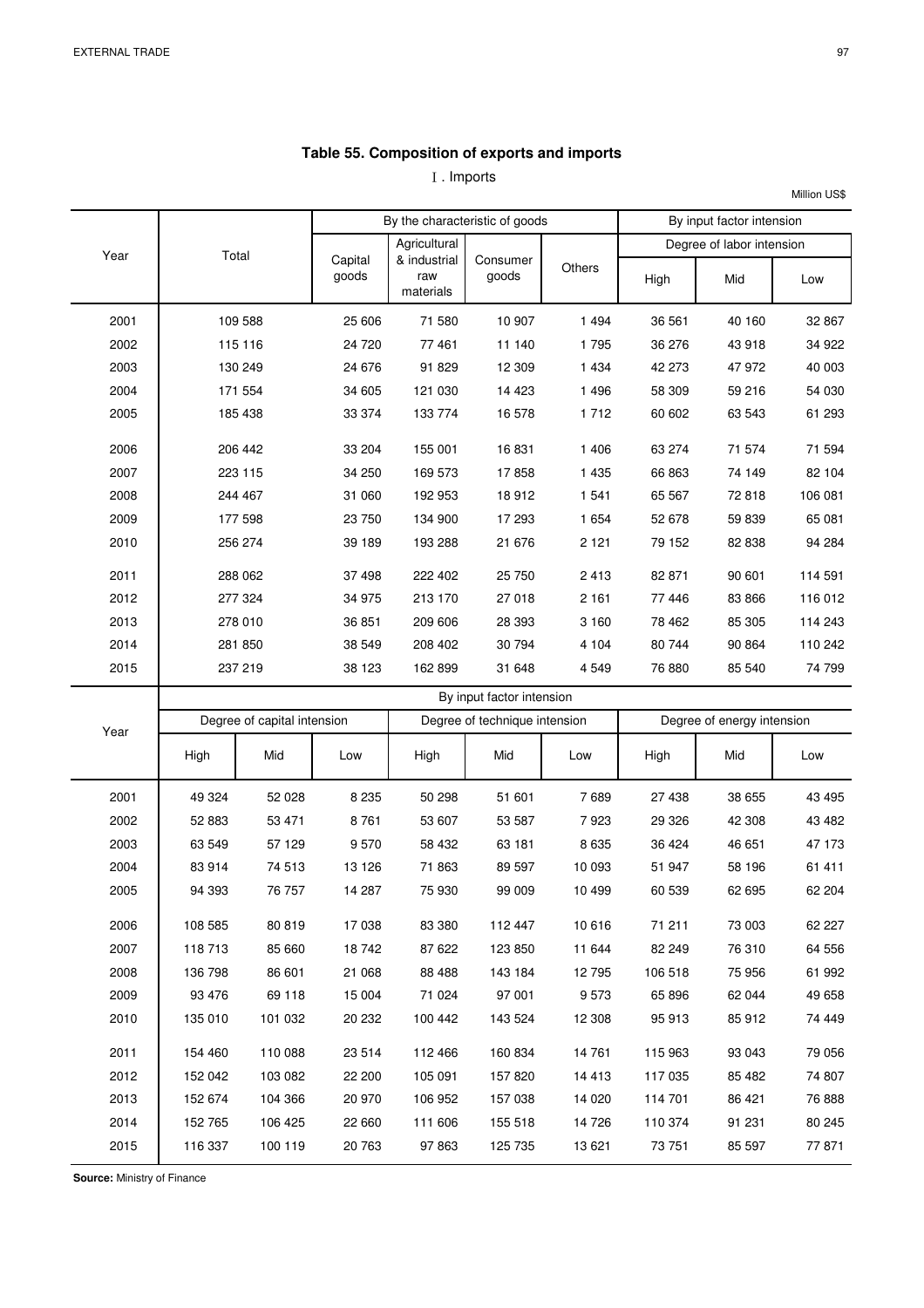#### **Table 55. Composition of exports and imports** (continued)

#### Ⅱ. Exports

Million US\$

|      |         |                             |                          | By the characteristic of goods |                               |                         |                            | Non-heavy industries      |         |
|------|---------|-----------------------------|--------------------------|--------------------------------|-------------------------------|-------------------------|----------------------------|---------------------------|---------|
|      |         |                             | Processed                |                                |                               |                         |                            | Degree of labor intension |         |
| Year | Total   | Agricultural<br>products    | agricultural<br>products | Industrial<br>products         | Heavy<br>industries           | Non-heavy<br>industries | High                       | Mid                       | Low     |
| 2001 | 126 612 | 311                         | 1612                     | 124 689                        | 90 494                        | 34 195                  | 41 298                     | 54 543                    | 30 771  |
| 2002 | 135 774 | 361                         | 1 627                    | 133 787                        | 99 871                        | 33 916                  | 45 175                     | 57 840                    | 32 760  |
| 2003 | 151 345 | 388                         | 1 6 9 7                  | 149 261                        | 114 873                       | 34 387                  | 51 653                     | 65 537                    | 34 155  |
| 2004 | 183 643 | 392                         | 2 0 0 5                  | 181 245                        | 143 166                       | 38 079                  | 63 276                     | 79 845                    | 40 522  |
| 2005 | 199 761 | 379                         | 2 0 4 2                  | 197 339                        | 158 043                       | 39 29 6                 | 68 633                     | 85 932                    | 45 196  |
| 2006 | 225 904 | 349                         | 1798                     | 223 758                        | 182 940                       | 40 818                  | 76 724                     | 99 0 26                   | 50 153  |
| 2007 | 248 792 | 410                         | 1819                     | 246 563                        | 203 420                       | 43 143                  | 85 497                     | 103 314                   | 59 981  |
| 2008 | 258 051 | 502                         | 2 1 5 8                  | 255 392                        | 210 847                       | 44 545                  | 88 642                     | 102 959                   | 66 451  |
| 2009 | 205 663 | 495                         | 1 7 7 9                  | 203 388                        | 167 149                       | 36 239                  | 67 517                     | 89 784                    | 48 362  |
| 2010 | 278 008 | 746                         | 2 1 0 1                  | 275 161                        | 228 413                       | 46 747                  | 93 609                     | 120 619                   | 63 780  |
| 2011 | 312 923 | 906                         | 2611                     | 309 406                        | 256 102                       | 53 304                  | 100 637                    | 136 476                   | 75 810  |
| 2012 | 306 409 | 883                         | 3 0 4 6                  | 302 481                        | 248 663                       | 53 818                  | 100 151                    | 131 040                   | 75 218  |
| 2013 | 311 428 | 876                         | 3 1 4 7                  | 307 405                        | 253 447                       | 53 958                  | 99 521                     | 133 975                   | 77 932  |
| 2014 | 320 092 | 906                         | 3 2 8 7                  | 315 899                        | 259 688                       | 56 212                  | 102 337                    | 142 969                   | 74 785  |
| 2015 | 285 344 | 857                         | 3 0 3 9                  | 281 448                        | 227 760                       | 53 687                  | 91 602                     | 137 494                   | 56 247  |
|      |         |                             |                          |                                | By input factor intension     |                         |                            |                           |         |
| Year |         | Degree of capital intension |                          |                                | Degree of technique intension |                         | Degree of energy intension |                           |         |
|      | High    | Mid                         | Low                      | High                           | Mid                           | Low                     | High                       | Mid                       | Low     |
| 2001 | 42 207  | 76 683                      | 7723                     | 61 159                         | 47614                         | 17839                   | 22 345                     | 52 339                    | 51 928  |
| 2002 | 49 648  | 78 648                      | 7479                     | 67 164                         | 51 133                        | 17 478                  | 24 586                     | 54 086                    | 57 102  |
| 2003 | 63 297  | 80 324                      | 7 7 2 4                  | 75 853                         | 58 263                        | 17 229                  | 29 104                     | 59 426                    | 62 815  |
| 2004 | 87 207  | 88 513                      | 7922                     | 93 137                         | 72 038                        | 18 4 68                 | 38 228                     | 71 551                    | 73 864  |
| 2005 | 103 480 | 88 509                      | 7772                     | 100 134                        | 81 653                        | 17973                   | 46 183                     | 76 203                    | 77 375  |
| 2006 | 126 639 | 91 256                      | 8 0 0 9                  | 117511                         | 90 036                        | 18 358                  | 51 335                     | 91 034                    | 83 535  |
| 2007 | 145 512 | 94 949                      | 8 3 3 1                  | 127 756                        | 102 213                       | 18824                   | 62 607                     | 94 737                    | 91 449  |
| 2008 | 151 817 | 97 471                      | 8764                     | 128 057                        | 111 878                       | 18 116                  | 70 319                     | 93 096                    | 94 637  |
| 2009 | 119 352 | 79 083                      | 7 2 2 7                  | 106 608                        | 84 668                        | 14 386                  | 52 087                     | 80 720                    | 72 855  |
| 2010 | 162779  | 106 304                     | 8925                     | 147 910                        | 112 300                       | 17799                   | 68 265                     | 106 682                   | 103 061 |
| 2011 | 178 363 | 124 288                     | 10 272                   | 161 230                        | 131 913                       | 19780                   | 80 344                     | 119 744                   | 112 835 |
| 2012 | 176 267 | 119 385                     | 10 757                   | 153 392                        | 134 023                       | 18 994                  | 80 251                     | 119 620                   | 106 539 |
| 2013 | 185 240 | 115 739                     | 10 449                   | 158 159                        | 134 443                       | 18826                   | 82 635                     | 123 432                   | 105 361 |
| 2014 | 189878  | 118 934                     | 11 280                   | 166 603                        | 134 229                       | 19 260                  | 79 656                     | 134 189                   | 106 247 |

2015 158 964 115 087 11 293 152 050 114 985 18 308 59 530 127 701 98 112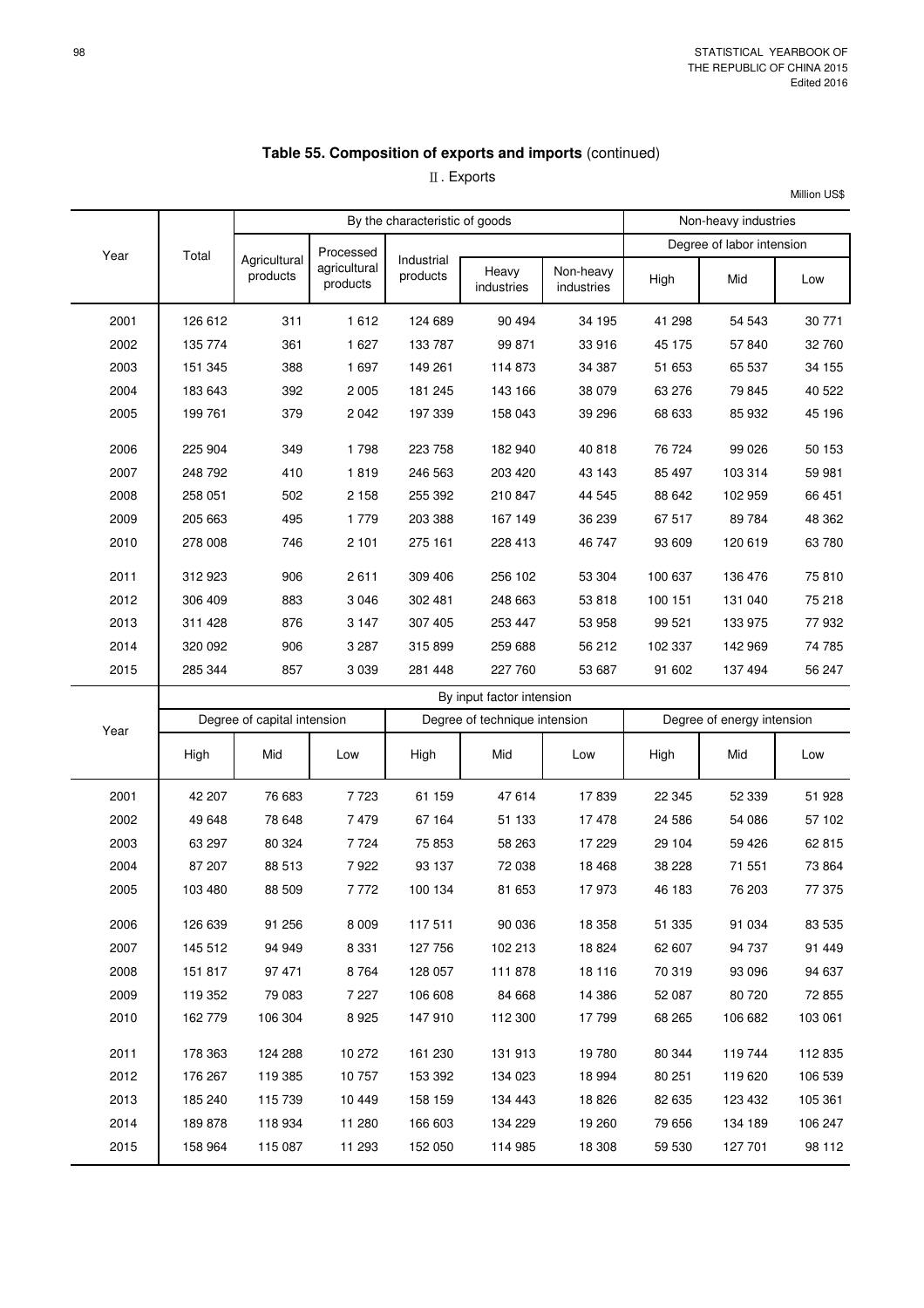#### **Table 56. External trade by regions and principal countries**

Million US\$

| Year | Total   |           | Asia<br>(1) |          | Hong Kong |          | Japan   |         | Korea   |
|------|---------|-----------|-------------|----------|-----------|----------|---------|---------|---------|
|      | Exports | Imports   | Exports     | Imports  | Exports   | Imports  | Exports | Imports | Exports |
| 2001 | 126 612 | 109 588   | 69 738      | 64 791   | 28 789    | 1863     | 13 033  | 26 105  | 3 3 7 9 |
| 2002 | 135 774 | 115 116   | 80 890      | 70 581   | 33 049    | 1753     | 12 3 95 | 27610   | 3978    |
| 2003 | 151 345 | 130 249   | 94 457      | 84 359   | 30 982    | 1740     | 12 479  | 33 102  | 4 741   |
| 2004 | 183 643 | 171 554   | 119 922     | 111 642  | 33 068    | 2 1 1 0  | 13 953  | 44 324  | 5 6 8 9 |
| 2005 | 199 761 | 185 438   | 134 353     | 124 635  | 34 220    | 1 901    | 15 249  | 46 685  | 5945    |
| 2006 | 225 904 | 206 442   | 152 826     | 142 945  | 37 669    | 1 6 9 5  | 16 509  | 46 849  | 7 2 5 3 |
| 2007 | 248 792 | 223 115   | 171 616     | 151 010  | 38 274    | 1 6 3 5  | 16 167  | 46 710  | 7939    |
| 2008 | 258 051 | 244 467   | 177 145     | 165 937  | 33 055    | 1 3 5 3  | 17857   | 47 088  | 8815    |
| 2009 | 205 663 | 177 598   | 146 229     | 122 746  | 29 797    | 1 0 4 8  | 14 632  | 36 751  | 7 4 4 5 |
| 2010 | 278 008 | 256 274   | 199825      | 176 896  | 38 270    | 1 5 6 7  | 18 645  | 52910   | 10 902  |
| 2011 | 312 923 | 288 062   | 224 286     | 196 989  | 40 726    | 1586     | 19 242  | 53 149  | 12 630  |
| 2012 | 306 409 | 277 324   | 223 068     | 192 929  | 38 495    | 2585     | 19624   | 48 342  | 12 137  |
| 2013 | 311 428 | 278 010   | 229 500     | 191 837  | 41 183    | 1585     | 19 391  | 43 690  | 12 2 23 |
| 2014 | 320 092 | 281 850   | 235 896     | 194 138  | 43 795    | 1735     | 20 142  | 41 984  | 12 988  |
| 2015 | 285 344 | 237 219   | 208 677     | 160 261  | 39 130    | 1468     | 19 592  | 38 865  | 12879   |
|      |         |           |             |          |           |          |         |         |         |
|      |         |           |             | Asia (1) |           |          |         |         |         |
| Year | Korea   | Singapore |             | Malaysia |           | Thailand |         | Europe  |         |
|      | Imports | Exports   | Imports     | Exports  | Imports   | Exports  | Imports | Exports | Imports |
| 2001 | 6763    | 4 2 3 6   | 3 3 8 6     | 3 1 4 1  | 4 2 3 7   | 2 2 1 0  | 2 1 9 9 | 19 989  | 15 168  |
| 2002 | 7785    | 4 6 4 8   | 3566        | 3 2 2 4  | 4 1 8 1   | 2 3 8 4  | 2 1 9 4 | 18 808  | 14 851  |
| 2003 | 8795    | 5 3 1 8   | 3891        | 3 1 8 7  | 4789      | 2659     | 2 3 9 6 | 20 765  | 16 459  |
| 2004 | 11 769  | 6813      | 4 3 3 0     | 4 2 4 5  | 5467      | 3 3 6 4  | 2812    | 23 8 20 | 21 5 20 |
| 2005 | 13 357  | 8 1 0 7   | 4 9 8 2     | 4 3 1 0  | 5 2 5 8   | 3872     | 2916    | 23 642  | 22 142  |
| 2006 | 15 0 95 | 9 3 7 9   | 5 1 1 9     | 4979     | 6 1 1 8   | 4 6 3 3  | 3 3 5 5 | 26 151  | 21 918  |
| 2007 | 15 165  | 10 613    | 4778        | 5 4 21   | 6 3 21    | 5 2 6 2  | 3 6 3 0 | 28 751  | 23 996  |
| 2008 | 13 190  | 11 783    | 4 8 6 0     | 5 5 4 8  | 6917      | 4975     | 3 2 6 2 | 30 0 24 | 24 982  |
| 2009 | 10 558  | 8699      | 4814        | 4 0 8 2  | 4 701     | 3873     | 2 701   | 22 7 26 | 19776   |
| 2010 | 16 224  | 12 198    | 7675        | 5975     | 7861      | 5 3 5 5  | 3840    | 29 546  | 26 934  |
| 2011 | 18 18 6 | 16 980    | 8 0 2 2     | 6924     | 8793      | 6 2 3 0  | 4 4 0 5 | 31 427  | 30 775  |
| 2012 | 15 305  | 20 20 6   | 8 1 7 2     | 6 600    | 7981      | 6665     | 3709    | 28 897  | 29 507  |
| 2013 | 16 163  | 19 609    | 8 6 0 6     | 8 2 4 3  | 8 2 5 5   | 6432     | 3793    | 27 906  | 31 012  |
| 2014 | 15 289  | 20 702    | 8 4 3 6     | 8671     | 8961      | 6 1 9 5  | 4 4 1 0 | 29 122  | 32 045  |

**Note:** (1) Including Middle East

**Source:** Ministry of Finance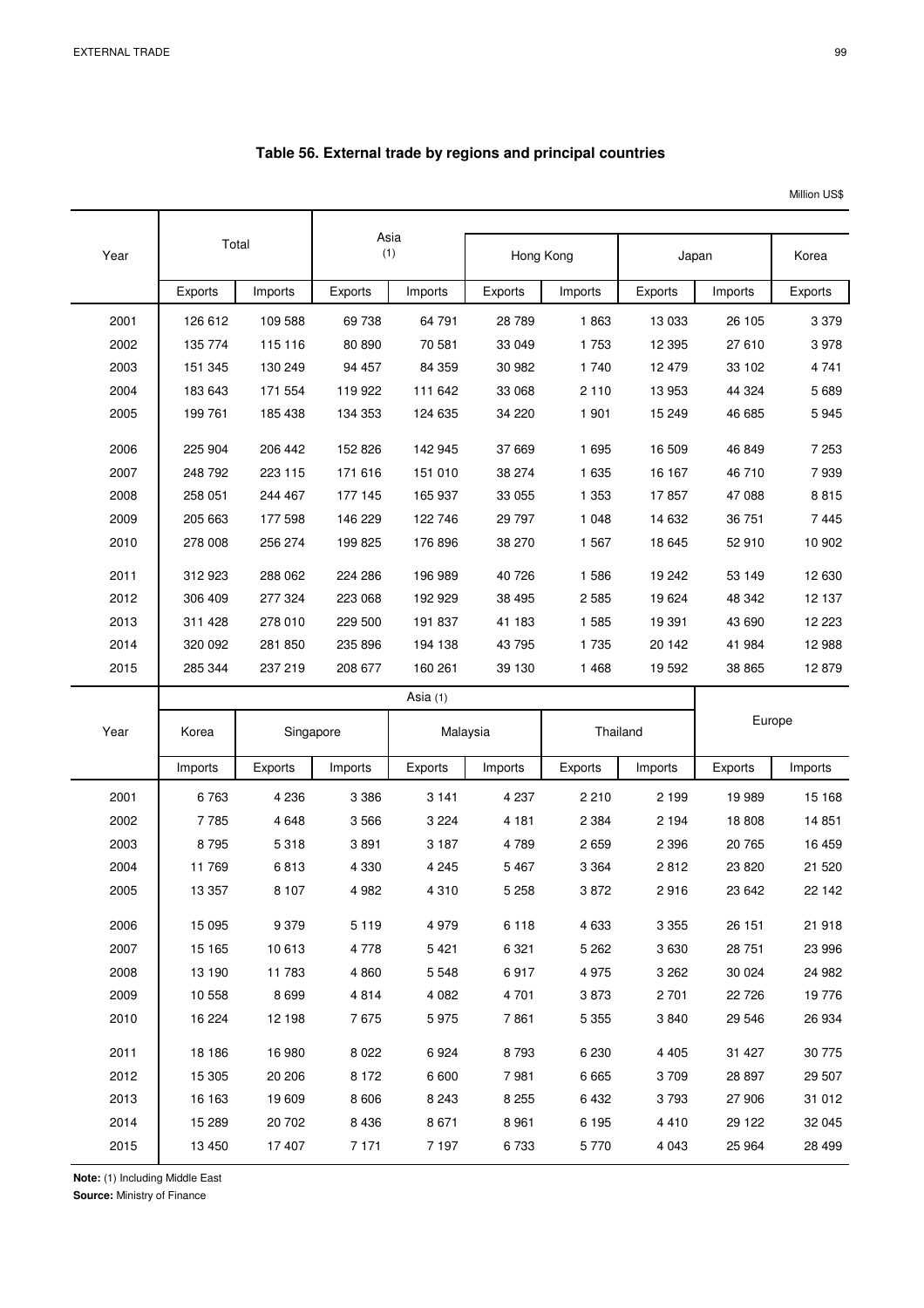#### **Table 56. External trade by regions and principal countries** (continued)

|      |               |         |         |             |           |                |                              |         | Million US\$  |
|------|---------------|---------|---------|-------------|-----------|----------------|------------------------------|---------|---------------|
|      |               |         |         | Europe      |           |                | North America, Central       |         |               |
| Year | Germany       |         |         | Netherlands |           | United Kingdom | America and South<br>America |         | <b>U.S.A.</b> |
|      | Exports       | Imports | Exports | Imports     | Exports   | Imports        | Exports                      | Imports | Exports       |
| 2001 | 4531          | 4 3 0 9 | 4 2 5 6 | 1 5 3 3     | 3 3 7 2   | 1 4 8 1        | 32 945                       | 21 650  | 28 1 28       |
| 2002 | 3884          | 4 500   | 3837    | 1448        | 2983      | 1 4 0 1        | 31 850                       | 21 901  | 27 375        |
| 2003 | 4 2 8 4       | 5 0 68  | 4 2 2 1 | 1 306       | 2930      | 1468           | 30 953                       | 21 316  | 26 577        |
| 2004 | 4612          | 5975    | 4810    | 2 1 9 8     | 3 4 2 7   | 1792           | 33 882                       | 27 463  | 28 815        |
| 2005 | 4 4 7 0       | 6 3 0 4 | 4 3 9 9 | 2056        | 3 2 6 0   | 1757           | 34 831                       | 26 855  | 29 165        |
| 2006 | 5 0 2 2       | 6 2 9 9 | 4 4 1 9 | 2 3 3 4     | 3509      | 1857           | 38 897                       | 29 587  | 32 475        |
| 2007 | 5 1 9 5       | 7 208   | 4 4 2 6 | 2769        | 3 6 2 2   | 1995           | 39 602                       | 34 455  | 32 165        |
| 2008 | 5759          | 7738    | 4588    | 2 3 4 8     | 3638      | 1941           | 40 047                       | 35 951  | 30 981        |
| 2009 | 4 727         | 5745    | 4 2 4 6 | 1868        | 3 0 2 2   | 1 2 9 1        | 29 605                       | 24 376  | 23 707        |
| 2010 | 6551          | 8 6 0 3 | 5 3 0 5 | 3 2 5 5     | 3670      | 1808           | 39 634                       | 35 392  | 31 675        |
| 2011 | 6940          | 9884    | 4645    | 2963        | 4 6 4 6   | 2 1 1 8        | 46 151                       | 37 595  | 36 558        |
| 2012 | 5 6 9 7       | 8 1 2 2 | 4 4 3 8 | 3616        | 5 0 7 6   | 2069           | 42 665                       | 34 920  | 33 2 24       |
| 2013 | 5671          | 8 4 9 7 | 4 4 9 8 | 4669        | 4 3 3 0   | 1923           | 41 692                       | 37 760  | 32 630        |
| 2014 | 6 2 22        | 9634    | 5 0 9 0 | 3 192       | 4 2 4 7   | 1983           | 44 169                       | 38 776  | 35 114        |
| 2015 | 6 0 0 7       | 8764    | 4 1 8 3 | 2 8 0 8     | 3 9 0 5   | 1992           | 42 875                       | 36 536  | 34 543        |
|      |               |         |         |             |           |                |                              |         |               |
| Year | <b>U.S.A.</b> |         | Oceania |             | Australia |                | Africa                       |         | Others        |
|      | Imports       | Exports | Imports | Exports     | Imports   | Exports        | Imports                      | Exports | Imports       |
| 2001 | 19 091        | 1746    | 3545    | 1 378       | 3 0 9 2   | 1 1 9 1        | 2667                         | 1 0 0 3 | 1768          |
| 2002 | 19 0 24       | 1 9 5 4 | 3 2 8 7 | 1 605       | 2840      | 1 1 8 6        | 2 1 3 9                      | 1 0 8 7 | 2 3 5 6       |
| 2003 | 17795         | 2 4 7 3 | 3 2 4 2 | 1 905       | 2 7 3 6   | 1 3 8 5        | 2718                         | 1 3 1 2 | 2 1 5 5       |
| 2004 | 22 619        | 2 9 0 6 | 4 0 6 0 | 2 292       | 3 4 3 4   | 1 550          | 4 1 4 3                      | 1 5 6 3 | 2 7 2 6       |
| 2005 | 21 886        | 3 0 4 0 | 5 4 0 2 | 2410        | 4 7 3 5   | 1668           | 3618                         | 2 2 2 8 | 2786          |
| 2006 | 23 839        | 3 3 9 5 | 6 1 2 4 | 2 7 4 7     | 5 3 6 4   | 2096           | 5 5 4 8                      | 2 5 4 0 | 320           |
| 2007 | 27 642        | 4 0 5 3 | 7 1 4 4 | 3 3 0 1     | 6 1 6 4   | 2 1 5 8        | 6 1 8 2                      | 2612    | 329           |
| 2008 | 27 593        | 4 5 31  | 9 2 0 9 | 3633        | 8 3 5 0   | 2889           | 8 0 0 5                      | 3417    | 382           |
| 2009 | 19 201        | 2944    | 6590    | 2 4 3 0     | 6 0 0 8   | 2 2 5 5        | 3832                         | 1 904   | 277           |
| 2010 | 26 799        | 4 0 4 6 | 9914    | 3 2 3 7     | 9036      | 2 2 5 1        | 7016                         | 2 7 0 5 | 121           |
| 2011 | 27 767        | 4 5 9 7 | 11 991  | 3744        | 10 991    | 2968           | 10 600                       | 3 4 9 4 | 113           |
| 2012 | 25 701        | 4 8 0 1 | 10 375  | 3756        | 9462      | 3647           | 9485                         | 3 3 3 3 | 108           |
| 2013 | 28 410        | 5 0 2 7 | 9 0 5 1 | 3834        | 8 1 0 6   | 3 3 8 5        | 8 2 5 7                      | 3918    | 93            |
| 2014 | 30 036        | 4 6 6 9 | 9434    | 3696        | 7586      | 2831           | 7 3 8 7                      | 3 4 0 5 | 70            |
| 2015 | 29 196        | 4 2 6 2 | 8 4 6 9 | 3 4 4 0     | 6858      | 2 4 5 3        | 3 3 7 9                      | 1 1 1 3 | 75            |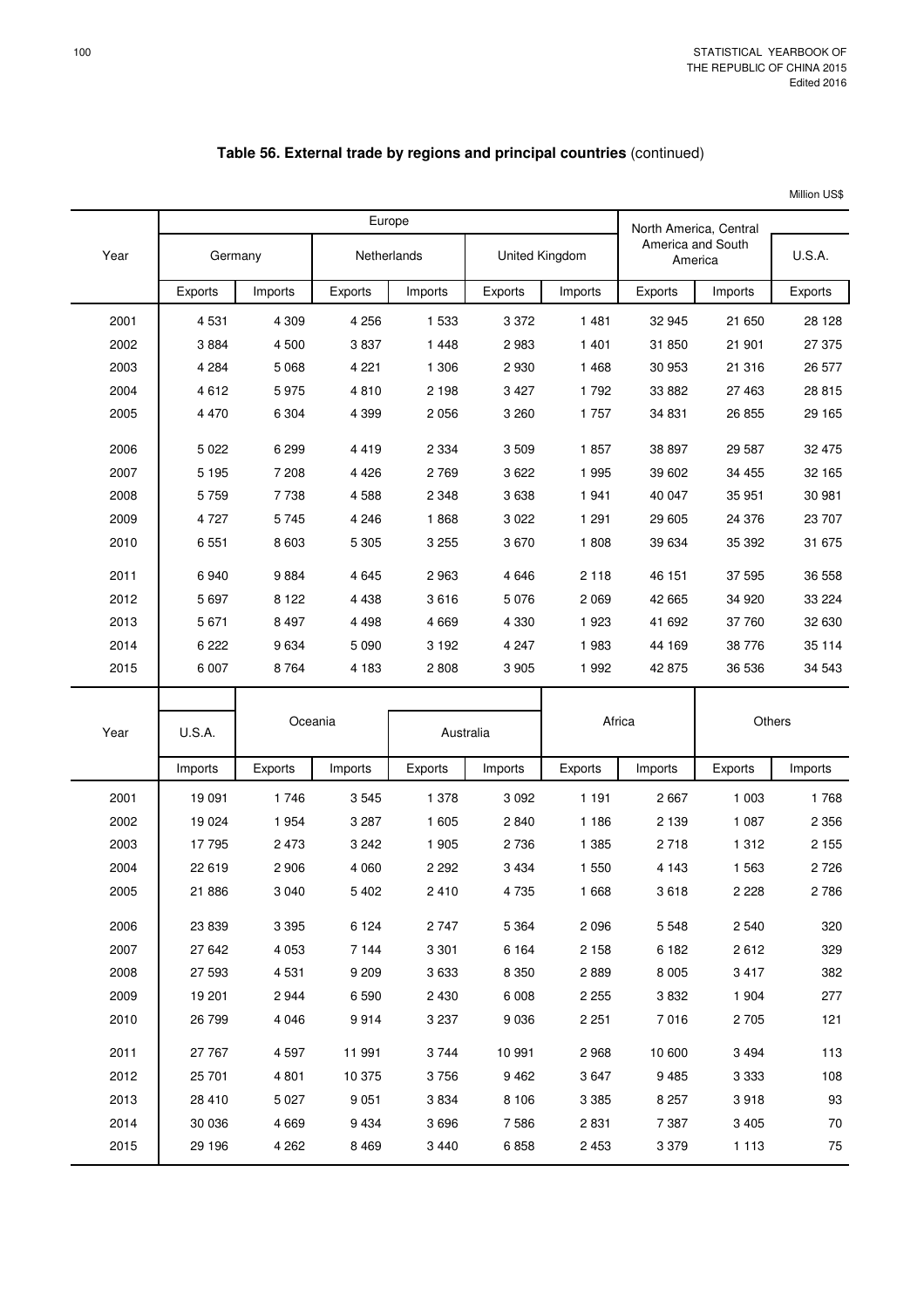# **AGRICULTURE, FORESTRY AND FISHING**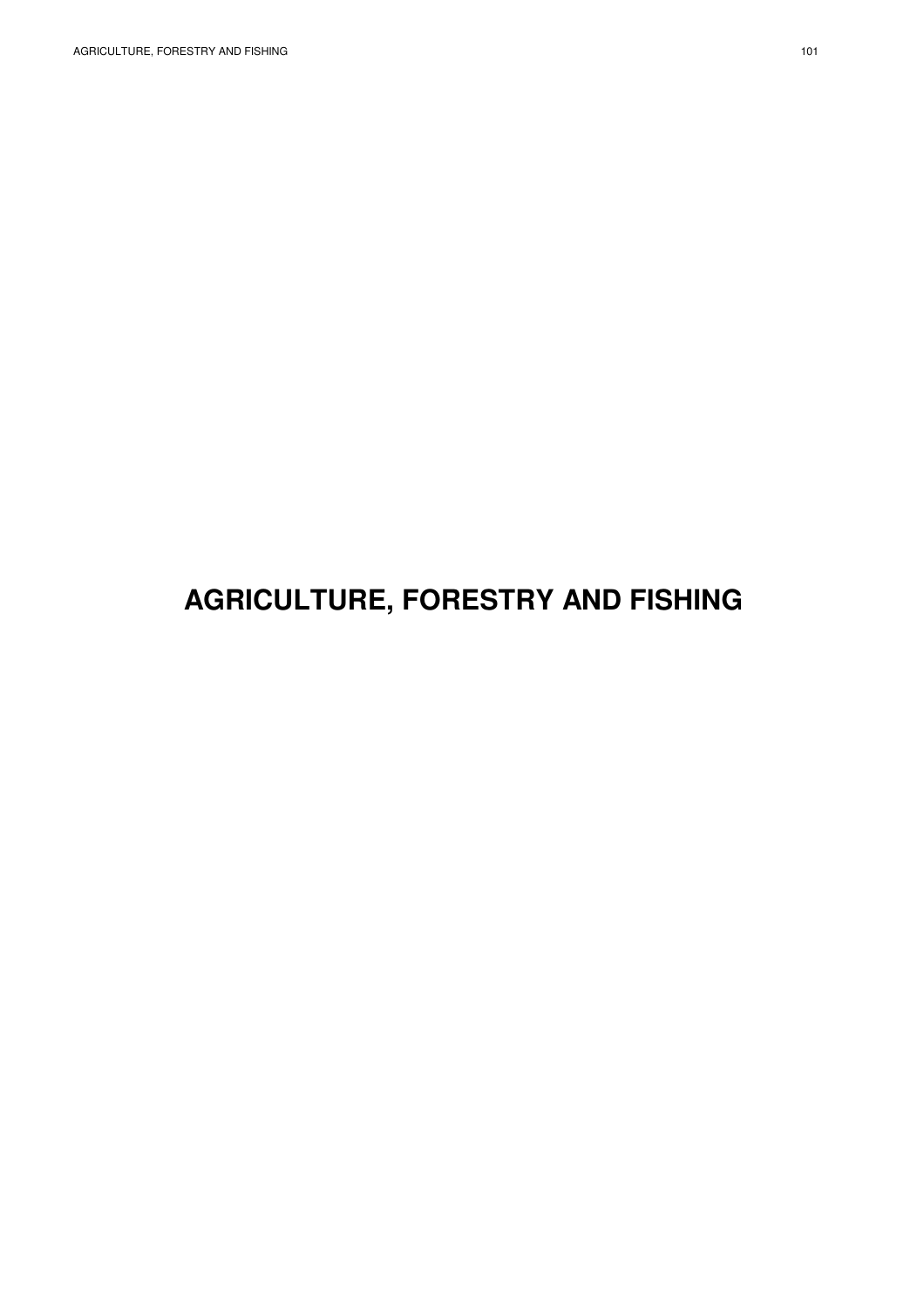#### **Table 57. Indices of agricultural, forestry and fishery production**

#### 2011=100

|                      |                |                   |                                                           |                    |                    |                    | Crop products  |                      |                       |                                           |                               |
|----------------------|----------------|-------------------|-----------------------------------------------------------|--------------------|--------------------|--------------------|----------------|----------------------|-----------------------|-------------------------------------------|-------------------------------|
| Year                 |                | General index     | Group                                                     |                    | Common crops       |                    | Special        |                      | Vege-                 | Mush-                                     |                               |
|                      |                |                   | index                                                     | Sub-group<br>index | Rice               | Coarse<br>grain    | crops          | Fruits               | tables                | rooms                                     | Flowers                       |
| No.of<br>commodities |                | 182               | 95                                                        | 9                  | $\mathbf{1}$       | 8                  | $\overline{7}$ | 26                   | 40                    | 2                                         | 11                            |
| 1950                 | 20.56          |                   | 54.33                                                     | 123.80             | 114.18             | 211.09             | 95.15          | 5.53                 | 26.06                 |                                           |                               |
| 1971                 | 61.33          |                   | 106.73                                                    | 197.60             | 175.40             | 391.30             | 160.98         | 39.45                | 79.50                 | 796.35                                    |                               |
| 1981                 | 86.54          |                   | 114.30                                                    | 177.10             | 180.45             | 178.08             | 163.22         | 63.96                | 116.84                | 928.45                                    | 11.95                         |
| 1991                 | 110.13         |                   | 110.76                                                    | 146.33             | 138.47             | 206.68             | 157.11         | 87.71                | 102.66                | 223.01                                    | 49.08                         |
| 2001                 | 109.38         |                   | 101.03                                                    | 102.05             | 103.21             | 96.87              | 141.07         | 88.20                | 106.04                | 104.47                                    | 85.24                         |
| 2006                 | 103.72         |                   | 97.70                                                     | 95.36              | 93.41              | 103.39             | 113.34         | 95.38                | 98.39                 | 99.65                                     | 93.84                         |
| 2007                 | 101.23         |                   | 91.37                                                     | 82.03              | 81.63              | 83.65              | 105.22         | 95.21                | 89.16                 | 89.99                                     | 92.24                         |
| 2008                 | 96.10          |                   | 90.85                                                     | 87.41              | 87.34              | 87.69              | 109.63         | 89.29                | 90.15                 | 90.26                                     | 88.10                         |
| 2009                 | 94.40          |                   | 91.71                                                     | 94.67              | 94.66              | 94.68              | 106.70         | 86.39                | 91.56                 | 85.85                                     | 91.45                         |
| 2010                 | 96.42          |                   | 94.18                                                     | 88.81              | 87.00              | 96.28              | 104.14         | 95.26                | 94.08                 | 94.76                                     | 93.22                         |
| 2011                 | 100.00         |                   | 100.00                                                    | 100.00             | 100.00             | 100.00             | 100.00         | 100.00               | 100.00                | 100.00                                    | 100.00                        |
| 2012                 | 98.27          |                   | 95.87                                                     | 100.64             | 102.03             | 94.52              | 92.77          | 95.37                | 92.10                 | 110.82                                    | 96.62                         |
| 2013                 | 97.13          |                   | 95.40                                                     | 94.77              | 95.30              | 92.45              | 91.99          | 96.52                | 93.94                 | 106.95                                    | 98.46                         |
| 2014                 | 98.39          |                   | 98.46                                                     | 105.46             | 103.93             | 112.16             | 93.96          | 96.01                | 96.48                 | 104.15                                    | 99.17                         |
| 2015                 | 94.89          |                   | 93.97                                                     | 97.58              | 94.89              | 109.38             | 89.85          | 91.81                | 91.63                 | 109.25                                    | 101.23                        |
|                      |                |                   |                                                           |                    |                    |                    |                | Fishery products     |                       |                                           |                               |
|                      |                | Forestry products |                                                           |                    | Livestock products |                    |                |                      |                       |                                           |                               |
| Year                 | Group<br>index | Saw timber        | Fire &<br>charcoal<br>wood and<br>bamboo &<br>by-products | Group<br>index     | Hogs               | Other<br>livestock | Group<br>index | Far sea<br>fisheries | Offshore<br>fisheries | Coastal &<br>inland<br>water<br>fisheries | Aquacul-<br>ture<br>fisheries |
| No.of<br>commodities | 13             | 5                 | 8                                                         | 13                 | 1                  | 12                 | 61             | 12                   | 21                    | 17                                        | 11                            |
| 1950                 | 413.58         | 1 150.53          | 170.55                                                    | 4.90               | 5.40               | 3.99               | 6.73           | 1.12                 | 23.75                 | 47.30                                     | 8.21                          |
| 1971                 | 2 071.93       | 12 101.45         | 214.98                                                    | 25.80              | 38.17              | 14.01              | 58.35          | 41.32                | 258.19                | 101.93                                    | 27.88                         |
| 1981                 | 1 141.66       | 5 414.28          | 303.83                                                    | 52.98              | 69.68              | 34.96              | 97.64          | 49.91                | 369.78                | 138.17                                    | 85.47                         |
| 1991                 | 362.26         | 573.81            | 288.95                                                    | 99.53              | 130.38             | 65.60              | 132.61         | 108.49               | 241.23                | 145.91                                    | 123.46                        |
| 2001                 | 162.04         | 114.68            | 167.89                                                    | 107.58             | 111.23             | 104.54             | 132.28         | 138.42               | 162.69                | 171.65                                    | 109.01                        |
| 2006                 | 171.14         | 263.99            | 137.27                                                    | 102.85             | 107.61             | 98.94              | 119.83         | 117.79               | 123.29                | 187.76                                    | 113.13                        |
| 2007                 | 117.27         | 112.06            | 119.18                                                    | 100.35             | 105.67             | 95.97              | 126.71         | 130.82               | 107.21                | 182.33                                    | 120.09                        |
| 2008                 | 108.49         | 120.70            | 104.05                                                    | 95.87              | 99.66              | 92.76              | 109.47         | 101.87               | 97.28                 | 161.89                                    | 117.29                        |
| 2009                 | 110.29         | 105.99            | 111.86                                                    | 95.50              | 99.12              | 92.52              | 99.65          | 95.51                | 101.12                | 154.86                                    | 98.04                         |
| 2010                 | 101.28         | 77.11             | 110.12                                                    | 96.78              | 97.76              | 95.97              | 101.43         | 100.24               | 86.34                 | 119.56                                    | 105.51                        |
| 2011                 | 100.00         | 100.00            | 100.00                                                    | 100.00             | 100.00             | 100.00             | 100.00         | 100.00               | 100.00                | 100.00                                    | 100.00                        |
| 2012                 | 103.60         | 146.52            | 91.27                                                     | 98.58              | 101.48             | 95.97              | 102.68         | 106.35               | 95.56                 | 116.21                                    | 99.46                         |
| 2013                 | 112.58         | 180.19            | 93.17                                                     | 96.66              | 98.87              | 94.67              | 101.39         | 101.48               | 87.84                 | 104.59                                    | 105.19                        |
| 2014                 | 96.59          | 235.49            | 56.71                                                     | 96.77              | 94.27              | 99.03              | 101.28         | 101.84               | 93.65                 | 109.78                                    | 102.25                        |

**Note:** Data do not include Kinmen County and Lienchiang County before 2009.

**Source:** Council of Agriculture, Executive Yuan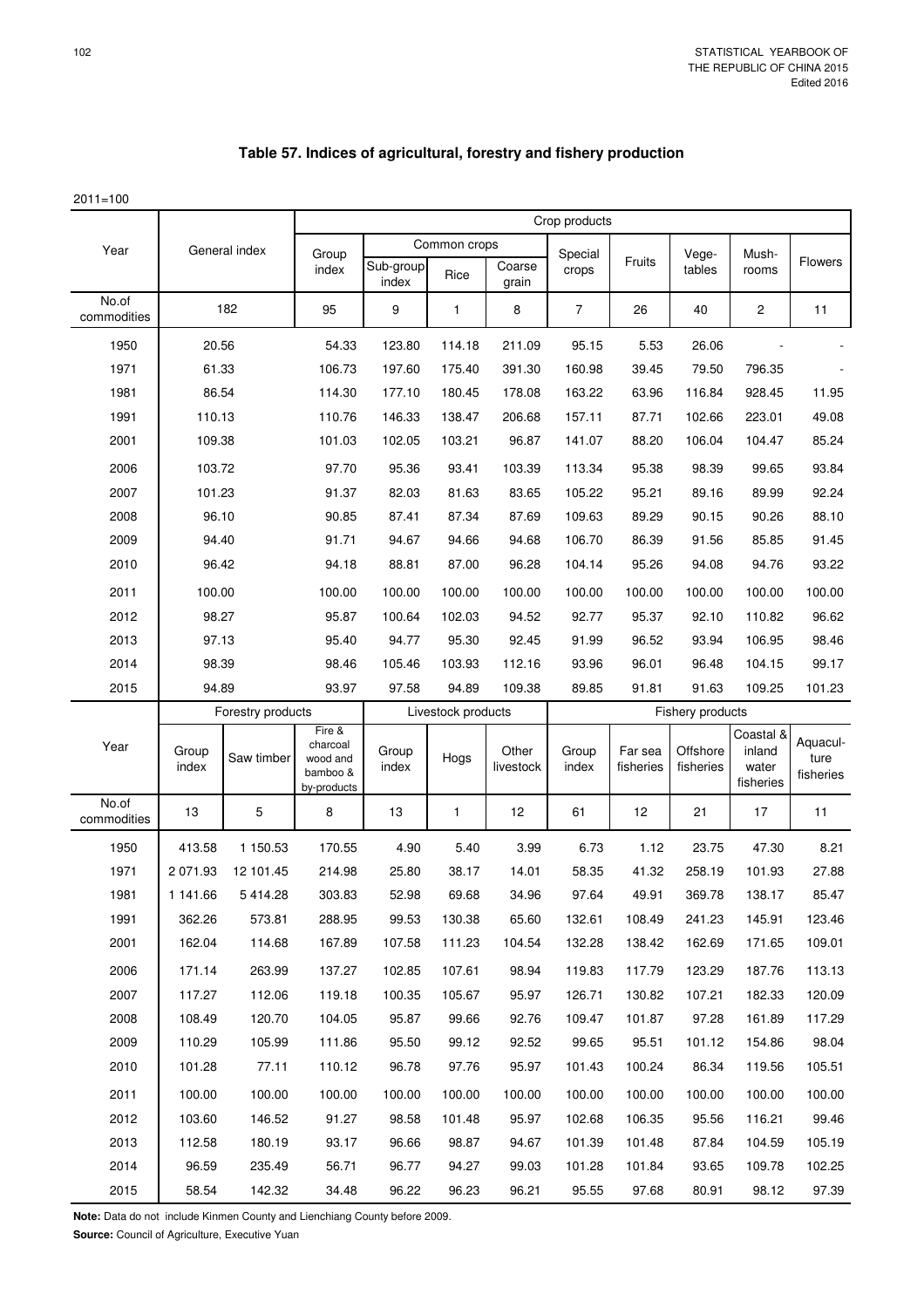|             |                 |                                   |                                           |                                       |                            | Households, Persons           |
|-------------|-----------------|-----------------------------------|-------------------------------------------|---------------------------------------|----------------------------|-------------------------------|
| End of Year | Farm households | Cultivated land all<br>self-owned | Cultivated land self-<br>owned 50% & over | Cultivated land all<br>non-self-owned | Without<br>cultivated land | Farm households<br>population |
| 1981        | 847 997         | 688 718                           |                                           | 62 683                                | 26 433                     | 5 101 340                     |
| 1986        | 769 366         | 636 745                           | 48 523                                    | 41 020                                | 7 7 8 1                    | 4 291 641                     |
| 1991        | 824 256         | 666 459                           | 50 944                                    | 49 488                                | 8736                       | 4 206 139                     |
| 1996        | 779 427         | 664 063                           | 35 7 54                                   | 39 459                                | 5577                       | 3716326                       |
| 2001        | 745 812         | 611 382                           | 43 612                                    | 39 674                                | 4 7 8 2                    | 3782682                       |
| 2005        | 767 316         | 671 740                           | 26 371                                    | 39 0 74                               | 3985                       | 3 417 572                     |
| 2006        | 756 366         | 655 830                           | 28 0 24                                   | 36 412                                | 3913                       | 3 232 592                     |
| 2007        | 751 338         | 648 813                           | 36 192                                    | 23 835                                | 3 9 0 1                    | 3 050 483                     |
| 2008        | 748 276         | 644 901                           | 34 036                                    | 28 6 68                               | 3930                       | 3 027 627                     |
| 2009        | 744 147         | 631 880                           | 37 733                                    | 27 977                                | 3 9 3 1                    | 2 983 560                     |
| 2010        | 776 724         | 673 944                           | 26 533                                    | 42 754                                | 5 3 9 3                    | 2 975 523                     |
| 2011        | 777 473         | 670 143                           | 29 8 62                                   | 39 653                                | 5 3 9 9                    | 2 944 336                     |
| 2012        | 779 375         | 664 571                           | 34 121                                    | 27 736                                | 4 7 5 4                    | 2 928 875                     |
| 2013        | 780 307         | 667 168                           | 33 741                                    | 30 350                                | 3978                       | 2 988 973                     |
| 2014        | 784 490         | 657800                            | 38 978                                    | 35 463                                | 3 1 5 0                    | 3 014 907                     |

## **Table 58. Farm households and population**

**Note:** 1. Data do not include Kinmen County and Lienchiang County.

2. The figures in 1995, 2000, 2005 and 2010 came from the Agricultural, Forestry, Fishery and Husbandry Census by DGBAS, Executive Yuan.

**Source:** 1. Agriculture and Food Agency, COA, Executive Yuan

2. Directorate-General of Budget, Accounting and Statistics, Executive Yuan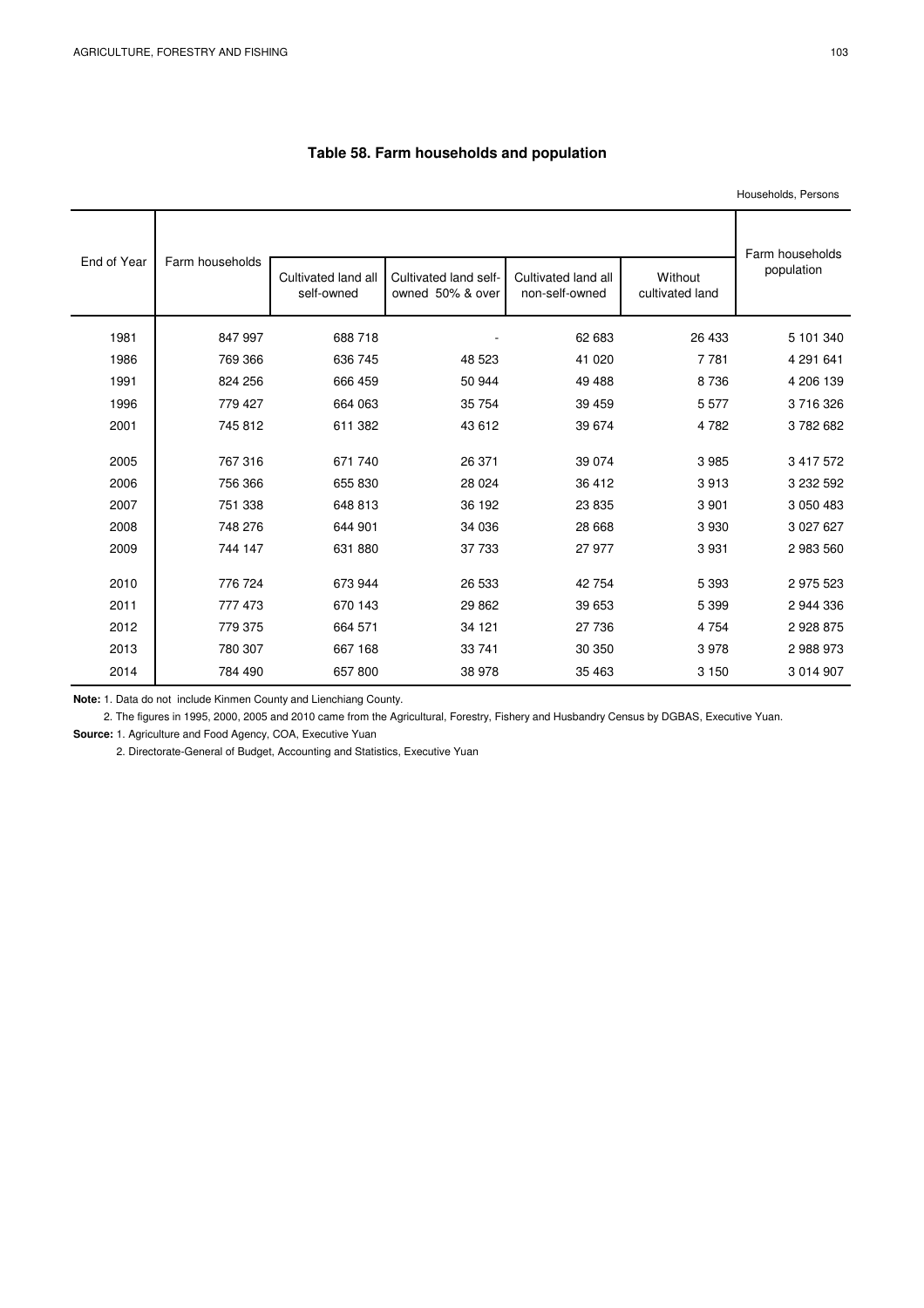## **Table 59. Quantity and value of major farm products**

MTs, Thousand NT\$

| Year |             | Paddy rice |                      | Betel nuts<br>Pineapples<br>Mangos |          |               |               |           |
|------|-------------|------------|----------------------|------------------------------------|----------|---------------|---------------|-----------|
|      | Quantity    | Value      | Quantity             | Value                              | Quantity | Value         | Quantity      | Value     |
| 1946 | 1 173 105   | 28 040 289 | $\ddotsc$            | $\ddotsc$                          | 17 625   | 98 876        | 2017          | 16 768    |
| 1971 | 2913559     | 12 894 373 | 10 075               | 78 835                             | 358 529  | 449 241       | 43 467        | 152 931   |
| 1981 | 3 004 808   | 46 369 380 | 24 358               | 694 461                            | 181 039  | 940 726       | 152 062       | 1 530 763 |
| 1991 | 2 311 638   | 38 738 610 | 111 090              | 8 887 200                          | 241 477  | 2 897 724     | 144 730       | 2 749 870 |
| 2001 | 1 723 895   | 32 828 360 | 165 076              | 13 206 057                         | 388 691  | 5 0 5 2 9 7 8 | 212 875       | 4 640 673 |
| 2006 | 1 558 048   | 29 379 921 | 141 563              | 9 838 625                          | 491 588  | 8 356 999     | 191 332       | 6 400 061 |
| 2007 | 1 363 458   | 26 091 341 | 134 497              | 8 599 766                          | 476 811  | 6 675 357     | 215 292       | 6 792 447 |
| 2008 | 1 457 175   | 31 362 747 | 144 195              | 8 651 698                          | 452 060  | 6498808       | 176 716       | 6 626 867 |
| 2009 | 1 578 169   | 33 775 015 | 142 636              | 8 387 007                          | 434 769  | 6 238 070     | 140 290       | 5 064 466 |
| 2010 | 1 451 011   | 30 355 766 | 131 737              | 8 288 370                          | 420 172  | 7 042 078     | 135 293       | 5 032 899 |
| 2011 | 1 666 273   | 38 145 866 | 129 316              | 8 082 247                          | 401 367  | 6742965       | 169 380       | 6 478 771 |
| 2012 | 1700 229    | 39 746 469 | 124 091              | 8 0 6 5 9 4 6                      | 392 211  | 7 220 603     | 167 247       | 7 016 029 |
| 2013 | 1 589 564   | 36 983 554 | 124 054              | 8 435 695                          | 413 465  | 8 008 823     | 215 168       | 9 181 220 |
| 2014 | 1732 210    | 41 479 191 | 121 435              | 10 686 248                         | 456 243  | 9 143 108     | 152 932       | 7620614   |
| 2015 | 1 581 732   | 37 419 791 | 113 182              | 10 186 357                         | 493 998  | 10 215 886    | 166 260       | 6974608   |
|      |             |            |                      |                                    |          |               |               |           |
|      | Watermelons |            | Sugar-cane (Refined) |                                    |          | Tea           | Pears         |           |
| Year | Quantity    | Value      | Quantity             | Value                              | Quantity | Value         | Quantity      | Value     |
| 1946 | 6 20 2      | 20 527     | 1 006 526            | 112 399                            | 2919     | 135 915       | $\sim$ $\sim$ |           |
| 1971 | 277 519     | 588 331    | 7881040              | 2 127 880                          | 26 984   | 577918        | 35 181        | 279 525   |
| 1981 | 307 786     | 1736 409   | 8 422 015            | 7 234 511                          | 25 223   | 1 566 285     | 118 199       | 1733946   |
| 1991 | 350 038     | 3 675 399  | 4 536 231            | 5761013                            | 21 380   | 1817300       | 127 495       | 2 677 395 |
| 2001 | 330 082     | 4 291 062  | 2 180 288            | 2 579 280                          | 19837    | 3 570 596     | 100 565       | 3 318 648 |
| 2006 | 236 322     | 2 481 386  | 651 041              | 576 237                            | 19 345   | 4 352 679     | 126 628       | 4 033 099 |
| 2007 | 220 773     | 2 649 278  | 720 874              | 554 713                            | 17 502   | 4 499 869     | 150 429       | 4 700 904 |
| 2008 | 203 275     | 2 540 941  | 707 102              | 546 763                            | 17 384   | 4 844 785     | 138 381       | 4 822 569 |
| 2009 | 217 619     | 2 437 337  | 613 228              | 585 018                            | 16 780   | 4 906 438     | 153 450       | 5 079 179 |
| 2010 | 225 925     | 2 485 170  | 665 359              | 794 306                            | 17467    | 6 410 527     | 174 858       | 6 120 022 |
| 2011 | 246 643     | 2 843 300  | 653 952              | 839 674                            | 17310    | 6 894 424     | 150 013       | 5760495   |
| 2012 | 243 067     | 3 159 871  | 548 455              | 630 723                            | 14 902   | 6 735 506     | 137 911       | 5981216   |
| 2013 | 212 690     | 2 764 964  | 505 526              | 530 802                            | 14 718   | 6917312       | 109 105       | 4 797 348 |
| 2014 | 211 330     | 3 090 485  | 502 706              | 519 798                            | 15 200   | 7 523 876     | 134 549       | 6 723 438 |

**Note:** Data do not include Kinmen County and Lienchiang County before 2009.

**Source:** Agriculture and Food Agency, COA, Executive Yuan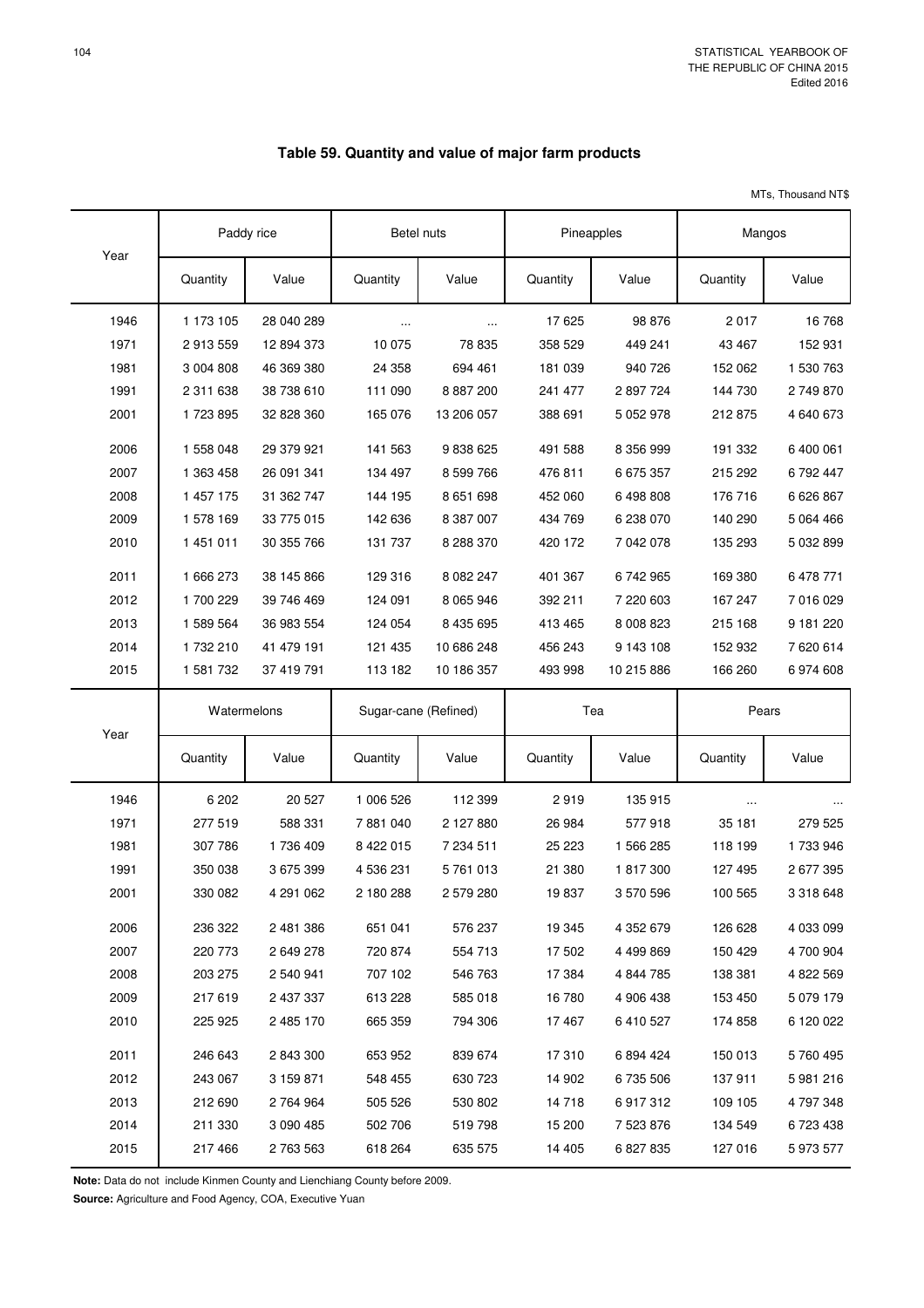## **Table 59. Quantity and value of major farm products** (continued)

M.T., Thousand NT\$

| Year | Peanuts  |               | Bamboo shoot |           | Grapes   |               |              | Japanese apricot |
|------|----------|---------------|--------------|-----------|----------|---------------|--------------|------------------|
|      | Quantity | Value         | Quantity     | Value     | Quantity | Value         | Quantity     | Value            |
| 1946 | 37 379   | 487 120       | $\sim$       | $\ddotsc$ | 26       | 748           | $\cdots$     |                  |
| 1971 | 97 579   | 744 899       | 56 123       | 178 764   | 20 227   | 177 768       | 14 688       | 49 651           |
| 1981 | 81 713   | 2 544 726     | 252 714      | 1 948 537 | 69818    | 1 122 966     | 74 492       | 640 737          |
| 1991 | 83 816   | 3 520 272     | 382 933      | 2 871 998 | 113 610  | 2 726 640     | 61 705       | 1851150          |
| 2001 | 56 087   | 2 366 889     | 322 959      | 3 520 248 | 85 018   | 2 380 484     | 55 956       | 2 042 405        |
| 2006 | 71 561   | 3 3 2 4 7 2 1 | 313 356      | 4 230 301 | 102 291  | 3 833 885     | 48 001       | 904 343          |
| 2007 | 51 885   | 2 101 358     | 291 709      | 5 950 859 | 90 081   | 3738353       | 37 834       | 818 730          |
| 2008 | 55 075   | 2 464 073     | 255 046      | 6 223 127 | 84 656   | 3 809 507     | 35 812       | 799 320          |
| 2009 | 56 941   | 2 762 760     | 251 994      | 6 904 640 | 98 091   | 4 311 093     | 46 890       | 761 501          |
| 2010 | 65 036   | 3 467 744     | 292 209      | 7 725 999 | 102 831  | 4 4 1 4 5 3 5 | 49 695       | 873 141          |
| 2011 | 68 231   | 3 159 771     | 294 938      | 7 992 818 | 107 280  | 4 655 962     | 42 010       | 861 615          |
| 2012 | 56 845   | 2 491 497     | 278 903      | 7 471 248 | 99 967   | 4 575 507     | 31 880       | 556 941          |
| 2013 | 46 809   | 2 662 031     | 267 092      | 7 155 400 | 97 256   | 4 891 954     | 30 706       | 666 317          |
| 2014 | 68 513   | 4 4 5 4 7 3 3 | 277 201      | 7 280 672 | 82 199   | 5 450 649     | 34 709       | 690 355          |
| 2015 | 62 083   | 3 481 015     | 247 449      | 6700685   | 85 435   | 5 115 837     | 32 473       | 764 033          |
|      |          |               |              |           |          |               |              |                  |
|      | Bananas  |               | Cabbage      |           |          | Shiitake      | Garlic bulbs |                  |
| Year | Quantity | Value         | Quantity     | Value     | Quantity | Value         | Quantity     | Value            |
| 1946 | 53 412   | 332 317       | 26 7 28      | 137 414   | $\cdots$ |               | $\cdots$     |                  |
| 1971 | 470 595  | 1 122 131     | 200 234      | 265 099   |          |               | 16 629       | 71815            |
| 1981 | 185 309  | 1 214 736     | 207 852      | 1 287 597 | $\cdots$ |               | 47 926       | 432 251          |
| 1991 | 196 663  | 2 163 293     | 153 811      | 1 153 582 | 3 682    | 2 651 040     | 42 962       | 1 288 860        |
| 2001 | 204 724  | 2 456 687     | 349 719      | 2 378 087 | 4866     | 2 967 977     | 54 103       | 1839499          |
| 2006 | 214 277  | 3749844       | 355 072      | 3 082 021 | 4 6 4 3  | 2 716 432     | 43 843       | 1 972 940        |
| 2007 | 241 729  | 3 299 602     | 318717       | 3 489 946 | 4 1 8 4  | 2911670       | 43 840       | 2 126 233        |
| 2008 | 207 702  | 4 536 205     | 348 818      | 3 374 816 | 4 2 3 3  | 3 386 104     | 54 508       | 2 111 081        |
| 2009 | 172 550  | 4 400 020     | 346 297      | 3 289 823 | 4 0 1 2  | 3 249 695     | 49 600       | 2 2 3 1 9 9 8    |
| 2010 | 287 895  | 3978714       | 329 149      | 3 097 297 | 4 5 4 0  | 3 845 349     | 44 916       | 3 144 130        |
| 2011 | 305 740  | 4 601 381     | 367 307      | 3 460 109 | 4716     | 4 462 406     | 63 939       | 2 367 004        |
| 2012 | 295 265  | 5 642 506     | 341 279      | 5 155 979 | 5 3 3 4  | 5 259 521     | 46 759       | 2 5 24 9 88      |
| 2013 | 291 292  | 6 522 039     | 354 390      | 5 400 896 | 5 1 8 7  | 5 969 756     | 43 894       | 2 459 814        |
| 2014 | 299 900  | 7 251 579     | 376 417      | 4 806 844 | 5 0 2 5  | 6 437 167     | 59 496       | 1887168          |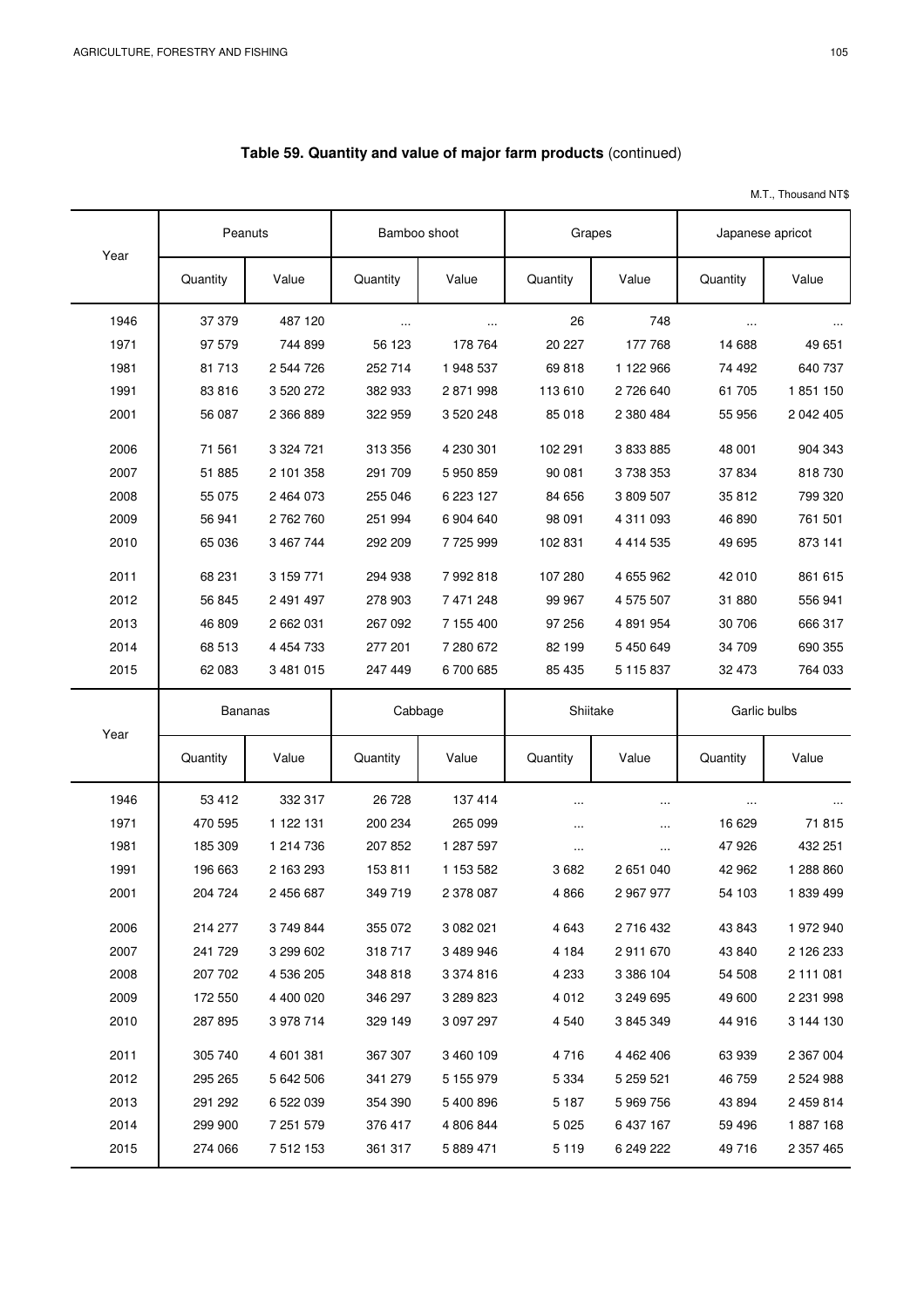## **Table 60. Consumption and production of chemical fertilizers, and agricultural chemicals**

| MTs, Thousand NT\$ |  |
|--------------------|--|
|                    |  |

| Year | Consumption of chemical fertilizers |             |           | Production of chemical fertilizers | Consumption of agricultural chemicals |                         |
|------|-------------------------------------|-------------|-----------|------------------------------------|---------------------------------------|-------------------------|
|      | Quantity                            | Value       | Quantity  | Value                              | Quantity (1)                          | Value<br>(Million NT\$) |
| 1946 | 43 178                              | $\cdots$    | $\cdots$  | $\cdots$                           | $\cdots$                              | $\cdots$                |
| 1971 | 839 968                             | 2 113 122   | $\cdots$  | $\cdots$                           | $\ddotsc$                             | $\cdots$                |
| 1981 | 1 335 889                           | 6719290     | 1 502 424 | 6953486                            | $\cdots$                              | $\cdots$                |
| 1991 | 1 409 426                           | 7 534 122   | 1 525 692 | 6 997 392                          | $\cdots$                              | $\cdots$                |
| 2001 | 1 294 910                           | 6 019 850   | 1 381 364 | 5 100 741                          | 8476                                  | 5 1 6 9                 |
| 2006 | 1 159 310                           | 7928974     | 1 443 570 | 7 352 895                          | 9014                                  | 4 7 8 4                 |
| 2007 | 1 137 444                           | 8 0 27 9 21 | 1 416 520 | 8 049 867                          | 9 4 9 2                               | 5 3 2 4                 |
| 2008 | 1 013 714                           | 11 587 133  | 1 426 451 | 14 630 661                         | 8782                                  | 5795                    |
| 2009 | 1 042 231                           | 12 252 938  | 1 326 038 | 11 496 717                         | 8589                                  | 6932                    |
| 2010 | 1 030 819                           | 8 875 676   | 1 352 858 | 9 711 934                          | 7851                                  | 8852                    |
| 2011 | 1 008 025                           | 10 983 937  | 1 463 569 | 12 646 880                         | 8 2 5 4                               | 5 7 7 4                 |
| 2012 | 1 010 722                           | 12 174 233  | 1 417 442 | 13 800 171                         | 9 3 9 6                               | 6760                    |
| 2013 | 999 908                             | 11 081 692  | 1 467 269 | 13 231 980                         | 9632                                  | 6 6 6 4                 |
| 2014 | 972 277                             | 9 453 794   | 1 342 107 | 10 420 609                         | 8619                                  | 6943                    |
| 2015 | 959 623                             | 9798378     | 1 195 553 | 10 700 169                         | 9595                                  | 7692                    |

**Note:** (1) The quantity is statistics on effective composition of agricultural chemicals.

**Source:** Bureau of Animal and Plant Health Inspection and Quarantine, COA, Executive Yuan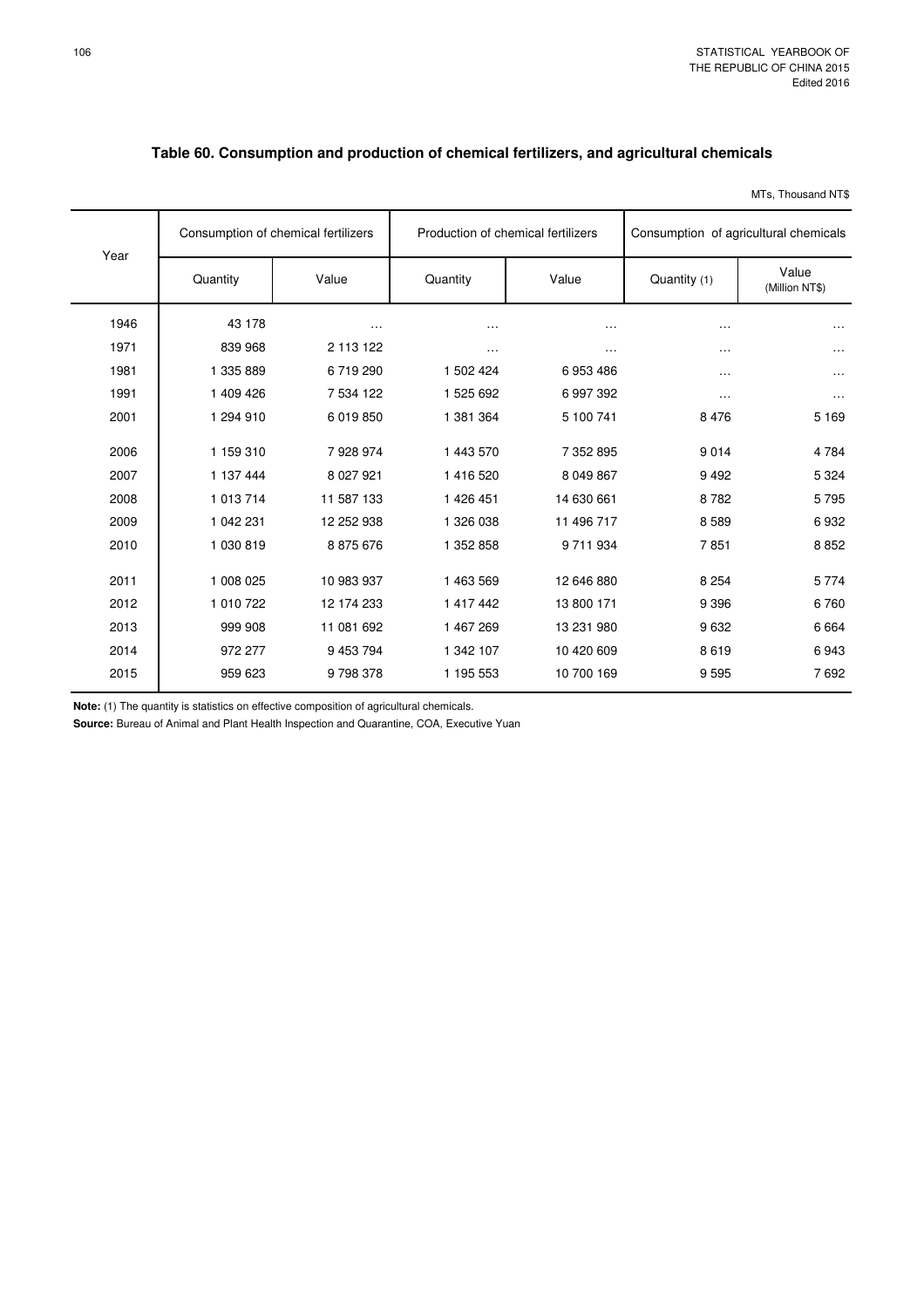## **Table 61. Quantity and value of forestry production**

M<sup>3</sup>, Thousand NT\$

|      |             |                    |               |              | Main-products |                            |          |              |
|------|-------------|--------------------|---------------|--------------|---------------|----------------------------|----------|--------------|
| Year | Grand total |                    |               |              |               | Saw-timber                 |          |              |
|      | value       | <b>Total value</b> |               | Sub-total    |               | Conifers                   |          | Hardwoods    |
|      |             |                    | Quantity      | Value        | Quantity      | Value                      | Quantity | Value        |
| 1971 | 3 170 917   | 3 073 822          | 1 217 791     | 2 705 524    | 693 600       | 2 127 304                  | 524 191  | 578 220      |
| 1981 | 4 643 007   | 3 908 752          | 529 684       | 3 667 667    | 331 754       | 2 930 070                  | 197 931  | 737 597      |
| 1991 | 1 305 620   | 464 821            | 74 190        | 376 179      | 49 752        | 308 193                    | 24 438   | 67 986       |
| 2001 | 597 494     | 111 693            | 26 401        | 96 031       | 13919         | 60 586                     | 12 4 8 2 | 35 4 44      |
| 2006 | 518773      | 232 212            | 26 979        | 213 967      | 16 135        | 183 265                    | 10844    | 30 702       |
| 2007 | 492 622     | 110 971            | 26 441        | 90 830       | 20 880        | 75 147                     | 5 5 6 2  | 15 684       |
| 2008 | 445 114     | 129 592            | 25 135        | 100 653      | 20 297        | 87010                      | 4838     | 13 643       |
| 2009 | 416 165     | 117069             | 25 176        | 86 923       | 18 947        | 70 974                     | 6 2 2 9  | 15 949       |
| 2010 | 390 062     | 88 363             | 19 131        | 61 174       | 10 598        | 40 547                     | 8 5 3 3  | 20 627       |
| 2011 | 388 278     | 103 557            | 23 273        | 86 621       | 17652         | 72772                      | 5 6 20   | 13850        |
| 2012 | 374 936     | 147 614            | 24 898        | 129 043      | 21 341        | 118 634                    | 3557     | 10 409       |
| 2013 | 431 659     | 184 626            | 26 785        | 157 134      | 21 253        | 140 140                    | 5 5 3 2  | 16 994       |
| 2014 | 381 613     | 234 872            | 37899         | 205 172      | 33 167        | 190 675                    | 4 7 3 2  | 14 4 96      |
| 2015 | 243 783     | 165 243            | 29 870        | 124 912      | 26 055        | 113 172                    | 3815     | 11 740       |
|      |             |                    | Main-products |              |               |                            |          |              |
| Year |             | Firewood           |               | Mill-wood    |               |                            | Bamboo   | Value of by- |
|      | Quantity    |                    | Value         | Quantity (1) | Value         | Quantity<br>(1,000 Pieces) | Value    | products     |

|      |         |         |         |         | $(1,000$ Pieces) |         |         |
|------|---------|---------|---------|---------|------------------|---------|---------|
| 1971 | 346 994 | 177 002 | 233 060 | 104 877 | 14 403           | 86 419  | 97 095  |
| 1981 | 64 898  | 74 892  | 58 095  | 95 771  | 10 060           | 70 422  | 734 255 |
| 1991 | 19 3 20 | 23 184  | 13 182  | 41 704  | 4 3 1 9          | 23 754  | 840 799 |
| 2001 | 5953    | 8 5 7 3 | 1 7 2 7 | 2635    | 594              | 4 4 5 5 | 485 800 |
| 2006 | 9 2 2 4 | 13 957  | 31      | 47      | 544              | 4 2 4 1 | 286 562 |
| 2007 | 7 1 8 6 | 11 262  | 1 5 3 3 | 2 3 6 4 | 825              | 6514    | 381 651 |
| 2008 | 6 0 5 9 | 8956    | 37      | 59      | 2 4 3 0          | 19 925  | 315 522 |
| 2009 | 2624    | 3665    | 90      | 145     | 3 2 5 1          | 26 336  | 299 096 |
| 2010 | 296     | 381     | 41      | 67      | 3 2 6 1          | 26 742  | 301 699 |
| 2011 | 740     | 992     | 200     | 330     | 1881             | 15 614  | 284 720 |
| 2012 | 2 5 4 2 | 3 7 0 1 | 40      | 66      | 1742             | 14 805  | 227 321 |
| 2013 | 8 1 2 3 | 14 611  | 15      | 26      | 1512             | 12855   | 247 034 |
| 2014 | 4 1 8 9 | 9 0 63  | 80      | 132     | 2 3 8 4          | 20 505  | 146 741 |
| 2015 | 7762    | 19764   | 6       | 10      | 2 3 9 0          | 20 557  | 78 540  |
|      |         |         |         |         |                  |         |         |

**Note:** Data do not include Kinmen County and Lienchiang County before 2010.

(1) Before 1992, its unit of measurement is metric tons.

**Source:** Council of Agriculture, Executive Yuan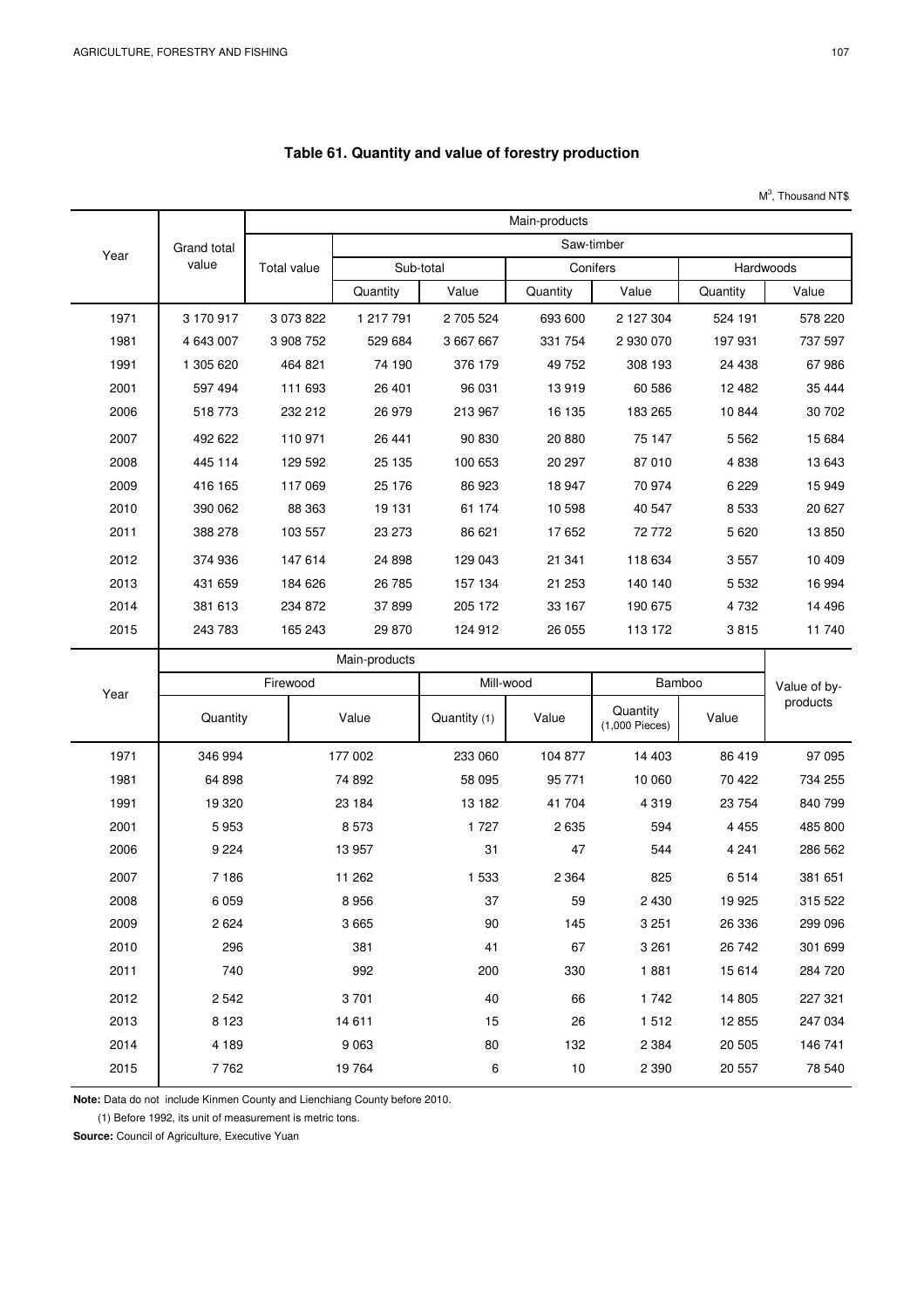## **Table 62. Quantity and value of fishery production**

MTs, Thousand NT\$

| Year | Total     |             |          | Farsea fisheries |          | Offshore fisheries |          | Coastal fisheries |
|------|-----------|-------------|----------|------------------|----------|--------------------|----------|-------------------|
|      | Quantity  | Value       | Quantity | Value            | Quantity | Value              | Quantity | Value             |
| 1946 | 51 474    | 1 162 665   | 2 7 3 2  | 93 409           | 21 8 23  | 330 470            | 16 949   | 367 905           |
| 1971 | 650 167   | 8 350 345   | 293 014  | 3 570 401        | 247 429  | 2 627 589          | 30 515   | 381 179           |
| 1981 | 911 676   | 50 351 120  | 321 567  | 15 235 194       | 346 203  | 16 584 578         | 39 265   | 1 922 721         |
| 1991 | 1 316 651 | 83 526 073  | 714 263  | 32 203 991       | 266 945  | 17 457 328         | 41 231   | 3516865           |
| 2001 | 1 316 904 | 90 128 416  | 795 622  | 46 659 957       | 158 969  | 12 193 237         | 48 923   | 4 315 518         |
| 2006 | 1 282 279 | 85 658 209  | 757896   | 41 419 202       | 154 015  | 9 679 224          | 54 226   | 5 931 433         |
| 2007 | 1 502 375 | 95 578 086  | 988 617  | 48 659 903       | 134 619  | 8 602 557          | 54 110   | 5 478 128         |
| 2008 | 1 339 291 | 91 843 193  | 828 427  | 43 706 858       | 132 594  | 9 376 801          | 47 366   | 5 069 824         |
| 2009 | 1 087 814 | 85 901 383  | 614 614  | 39 926 218       | 145 596  | 10 738 745         | 45 732   | 5 325 900         |
| 2010 | 1 167 080 | 92 499 034  | 688 288  | 43 319 996       | 128 289  | 8 9 24 1 29        | 34 731   | 3 596 694         |
| 2011 | 1 222 655 | 106 321 684 | 702 133  | 47 531 566       | 163 579  | 12 726 058         | 28 117   | 3 594 362         |
| 2012 | 1 256 082 | 106 174 291 | 726 775  | 50 139 586       | 148 279  | 13 730 358         | 33 0 27  | 4 395 228         |
| 2013 | 1 274 282 | 101 649 634 | 772 714  | 43 828 751       | 125 021  | 12 530 670         | 27 566   | 4 045 555         |
| 2014 | 1 409 807 | 104 961 636 | 899 035  | 43 644 435       | 139 929  | 14 276 242         | 29 408   | 4 077 329         |
| 2015 | 1 299 799 | 92 255 540  | 825 023  | 39 172 116       | 135 301  | 10 060 132         | 25 3 25  | 3 605 284         |

**Note:** Data do not include Kinmen County and Lienchiang County before 2009.

**Source:** Fisheries Agency, COA, Executive Yuan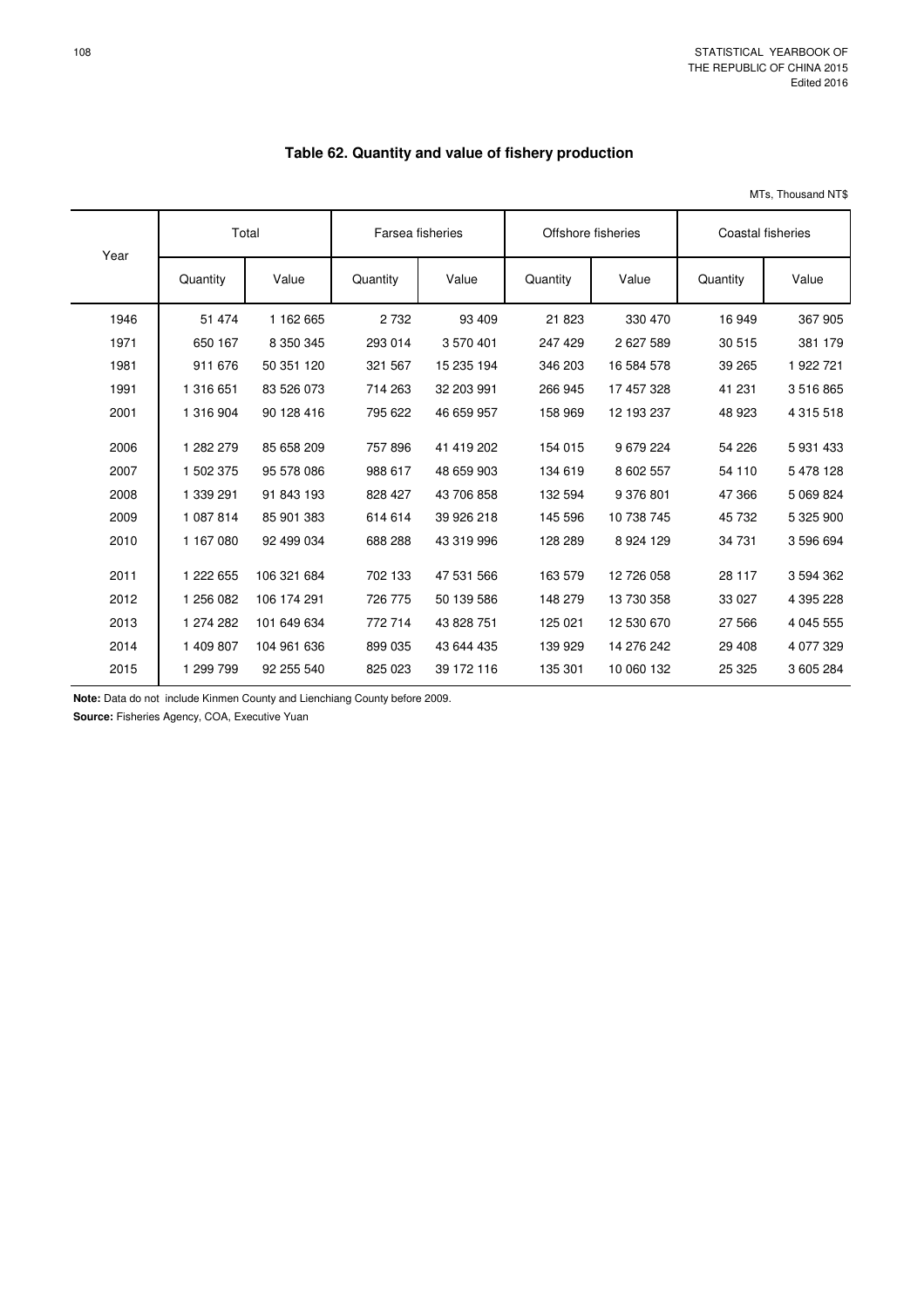# **Table 62. Quantity and value of fishery production** (continued)

MTs, Thousand NT\$

| Year | Marine aquaculture |               | Inland water fisheries |          |          | Inland water aquaculture |  |  |
|------|--------------------|---------------|------------------------|----------|----------|--------------------------|--|--|
|      | Quantity           | Value         | Quantity               | Value    | Quantity | Value                    |  |  |
| 1946 | $\sim$ $\sim$      | $\cdots$      | $\cdots$               | $\cdots$ | 9970     | 370 881                  |  |  |
| 1971 | 17446              | 306 876       | 1 4 4 0                | 20 098   | 60 323   | 1 444 202                |  |  |
| 1981 | 31 002             | 3 243 345     | 2715                   | 115 654  | 170 924  | 13 249 628               |  |  |
| 1991 | 31 192             | 2 597 564     | 2 3 2 7                | 91 686   | 260 693  | 27 658 639               |  |  |
| 2001 | 26 763             | 3 3 4 3 1 7 4 | 609                    | 30 202   | 286 018  | 23 586 328               |  |  |
| 2006 | 34 411             | 4 063 897     | 155                    | 7709     | 281 575  | 24 556 743               |  |  |
| 2007 | 34 888             | 4587107       | 241                    | 14 838   | 289 899  | 28 235 553               |  |  |
| 2008 | 37 765             | 4 300 366     | 198                    | 16 123   | 292 940  | 29 373 221               |  |  |
| 2009 | 26 760             | 2 802 461     | 132                    | 7887     | 254 980  | 27 100 173               |  |  |
| 2010 | 41 410             | 5 953 314     | 77                     | 5 5 9 1  | 274 286  | 30 699 310               |  |  |
| 2011 | 38 098             | 6 079 394     | 69                     | 6 173    | 290 660  | 36 384 131               |  |  |
| 2012 | 30 390             | 4 247 021     | 66                     | 5519     | 317 543  | 33 656 579               |  |  |
| 2013 | 31 706             | 6997706       | 29                     | 2014     | 317 246  | 34 244 937               |  |  |
| 2014 | 29 287             | 6 168 541     | 30                     | 1 3 4 3  | 312 118  | 36 793 747               |  |  |
| 2015 | 24 737             | 6 255 335     | 103                    | 7015     | 289 311  | 33 155 657               |  |  |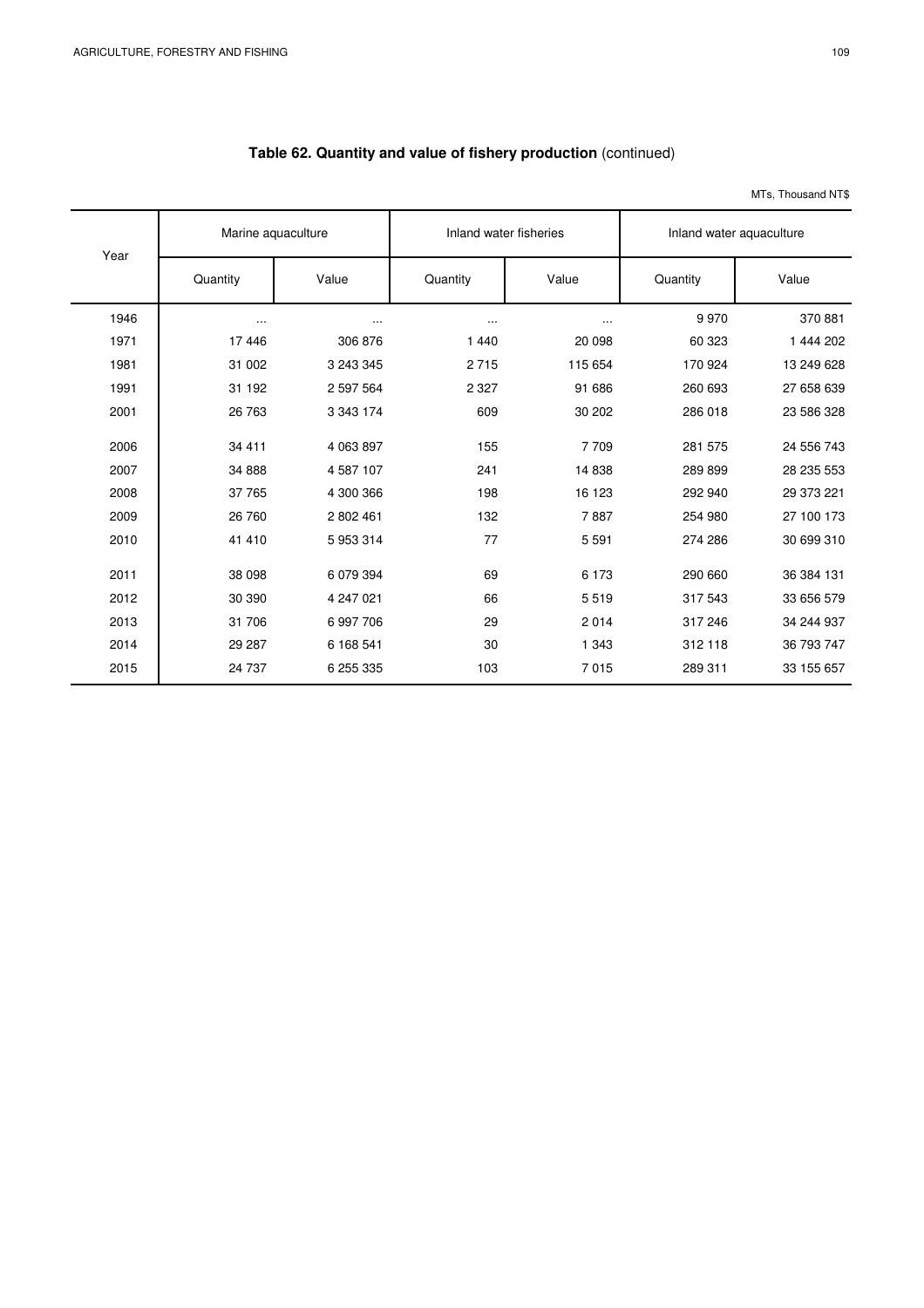## **Table 63. Quantity and value of major livestock production**

Thousand NT\$

| Year | Hogs                |            | Chickens                      |                    |                               | <b>Ducks</b> | Cow milk          |               | Eggs                           |            |  |
|------|---------------------|------------|-------------------------------|--------------------|-------------------------------|--------------|-------------------|---------------|--------------------------------|------------|--|
|      | Quantity<br>(Heads) | Value      | Quantity<br>(1,000)<br>Heads) | Value              | Quantity<br>(1,000)<br>Heads) | Value        | Quantity<br>(MTs) | Value         | Quantity<br>(1,000)<br>Pieces) | Value      |  |
| 1946 | 303 307             | 1 637 858  |                               |                    |                               | $\cdots$     | 908               | 45 390        |                                | .          |  |
| 1971 | 4 374 787           | 9482536    | 33 405                        | 1806 592           | 14 606                        | 589 118      | 17 906            | 97 404        | 1 055 657                      | 1 376 731  |  |
| 1981 | 7 738 018           | 42 682 384 | 115 670                       | 15 507 978         | 32 0 26                       | 3778051      | 50 154            | 876 195       | 2 524 964                      | 6 289 243  |  |
| 1991 | 13 525 987          | 53 277 428 | 233 971                       | 18 226 838         | 36 295                        | 3 303 534    | 225 656           | 4 0 64 0 65   | 4 289 316                      | 5750367    |  |
| 2001 | 10 420 000          | 46 255 141 |                               | 376 196 27 271 501 | 32 142                        | 2928077      | 345 970           | 7 389 567     | 7806914                        | 11 423 219 |  |
| 2006 | 9 624 662           | 55 476 552 |                               | 346 153 30 508 519 | 37 740                        | 4 691 446    | 323 165           | 6 637 805     | 7 086 648                      | 13 368 499 |  |
| 2007 | 9 418 9 21          | 57 003 312 | 333 504                       | 32 825 003         | 36 862                        | 5 082 438    | 322 220           | 7 024 399     | 7 166 913                      | 15 752 559 |  |
| 2008 | 8727229             | 68 596 020 | 322 182                       | 37 727 084         | 31 730                        | 5 470 791    | 315 559           | 7 121 227     | 6 953 549                      | 19 984 641 |  |
| 2009 | 8 745 585           | 65 897 983 | 329 151                       | 36 900 515         | 29 246                        | 5 281 557    | 321 781           | 7 304 434     | 6873926                        | 19 957 844 |  |
| 2010 | 8 575 777           | 70 701 364 | 334 761                       | 36 691 825         | 30 301                        | 5 344 711    | 336 036           | 8 138 802     | 7 212 272                      | 16 918 126 |  |
| 2011 | 8 786 528           | 75 158 291 | 350 120                       | 41 959 469         | 30 515                        | 5 646 099    | 350 894           | 9 0 5 6 5 7 6 | 7 149 999                      | 18 968 647 |  |
| 2012 | 8 965 036           | 66 752 941 | 324 521                       | 37 457 720         | 28 952                        | 5 225 385    | 348 489           | 9 102 535     | 7 236 932                      | 21 173 707 |  |
| 2013 | 8720858             | 66 463 490 | 307 487                       | 38 113 220         | 33 955                        | 6 372 921    | 358 146           | 9 354 763     | 7 255 761                      | 20 593 944 |  |
| 2014 | 8 0 6 7 4 7 7       | 76 841 266 | 326 298                       | 41 588 121         | 38 332                        | 7 589 795    | 363 145           | 9 503 514     | 7 313 297                      | 23 409 457 |  |
| 2015 | 8 229 635           | 71 739 210 | 321 139                       | 41 153 784         | 35 061                        | 8 599 627    | 375 499           | 9 826 805     | 7 398 899                      | 24 056 558 |  |

**Note:** 1. Data do not include Kinmen County and Lienchiang County before 2009.

2. In the table, data excluding cow milk and eggs is heads slaughtered.

**Source:** 1. **C**ouncil of Agriculture, Executive Yuan

2. Agriculture and Food Agency, COA, Executive Yuan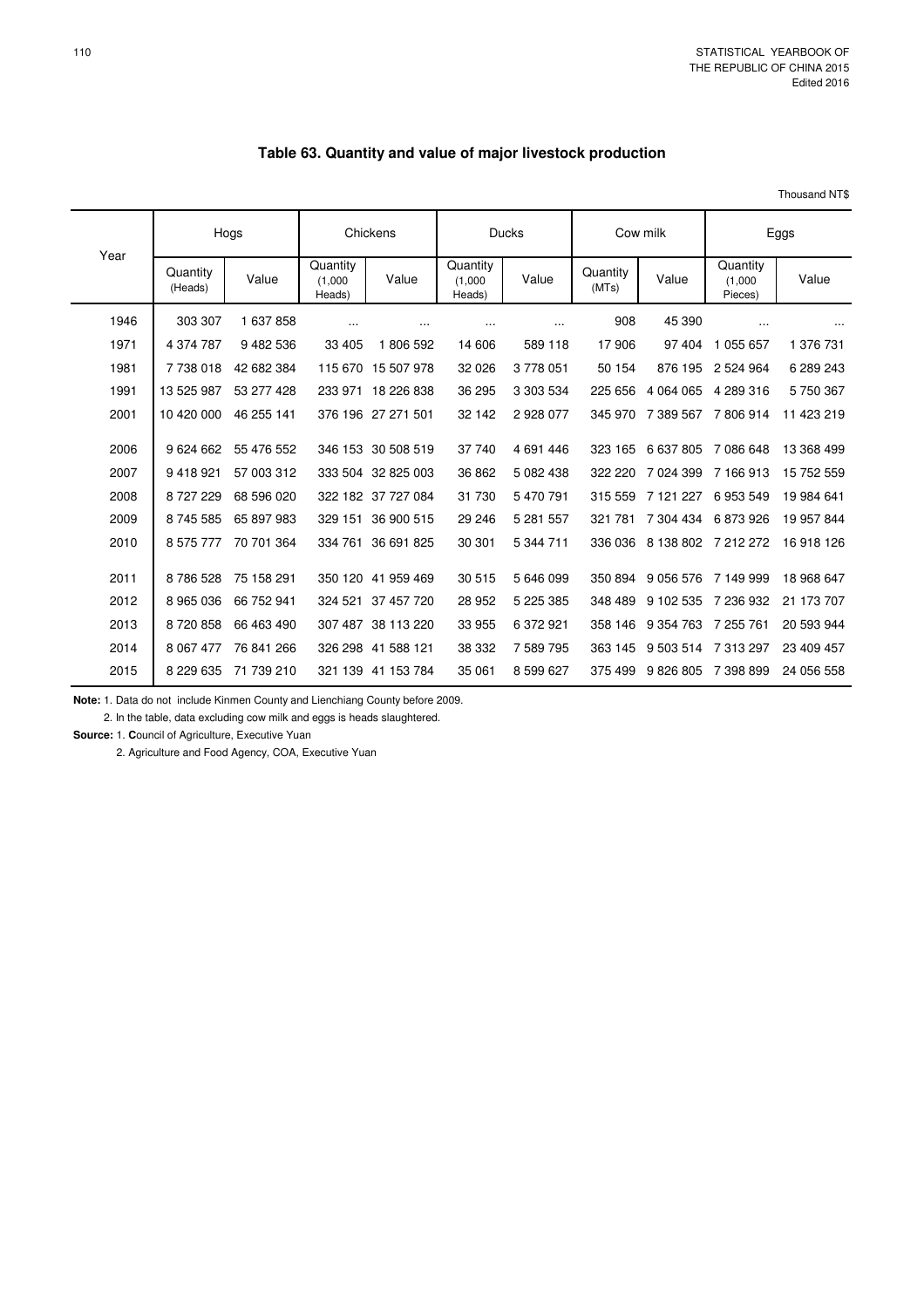# **INDUSTRY**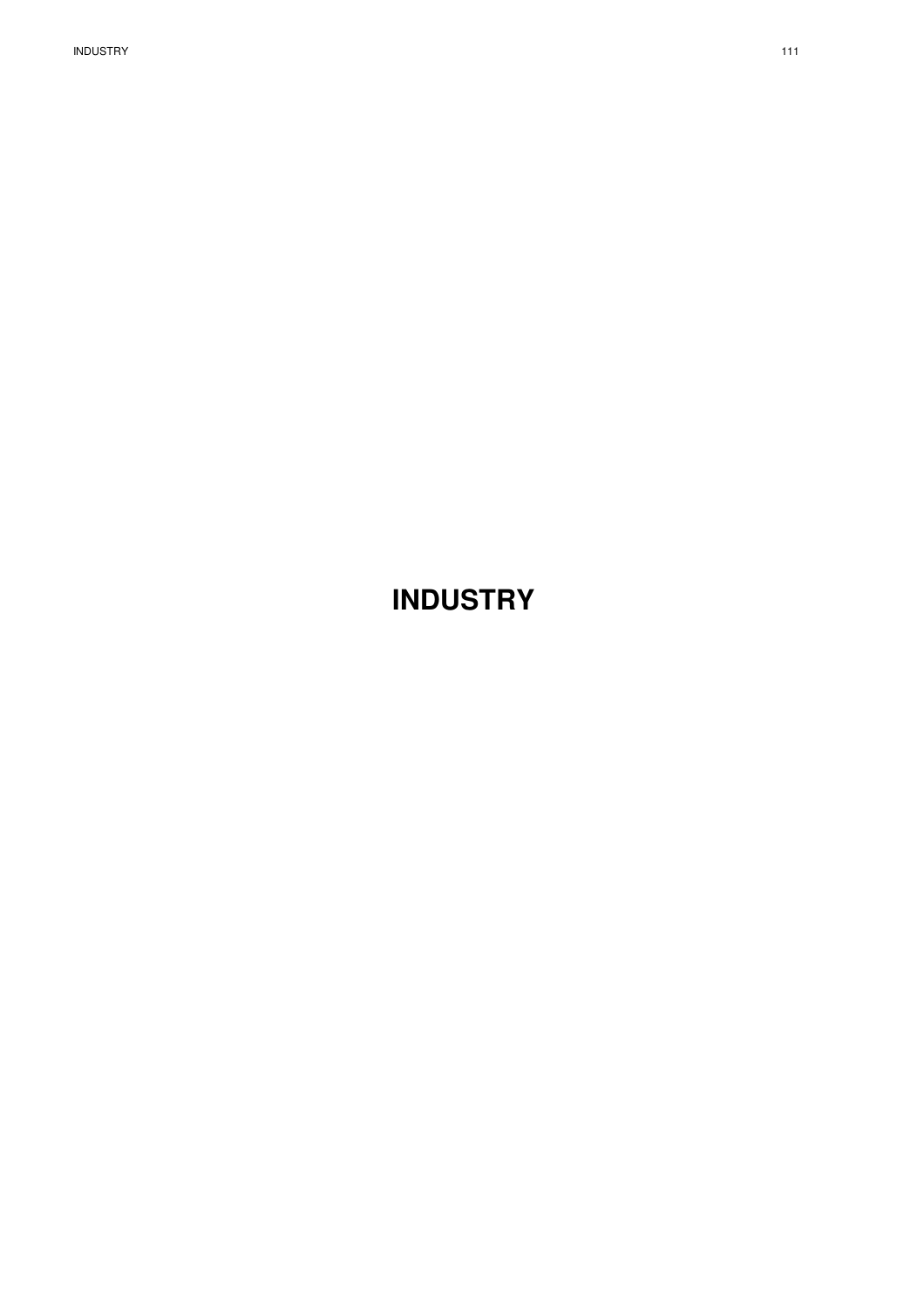## **Table 64. Indices of industrial production**

#### 2011=100

| Year        | General<br>(1)               | Mining &<br>quarrying<br>(1)          | Crude<br>petroleum &<br>natural gas<br>extraction  | Sand,<br>stone &<br>clay<br>quarrying | Others               | Manufac-<br>turing        | Food                                                        | Beve-<br>rages     | Tobacco             | <b>Textiles</b><br>mills                | Wearing<br>apparel &<br>clothing<br>accesso-<br>ries | Leather,<br>fur &<br>related<br>products |
|-------------|------------------------------|---------------------------------------|----------------------------------------------------|---------------------------------------|----------------------|---------------------------|-------------------------------------------------------------|--------------------|---------------------|-----------------------------------------|------------------------------------------------------|------------------------------------------|
| Weights (%) | 1000.00                      | 5.86                                  | 0.22                                               | 5.57                                  | 0.07                 | 927.63                    | 27.35                                                       | 9.31               | 4.79                | 18.68                                   | 2.39                                                 | 1.68                                     |
| 1981        | $\ldots$                     | $\cdots$                              | 879.19                                             | 94.56                                 | 1 507.79             | 19.49                     | 76.47                                                       | 51.83              | 128.41              | 96.77                                   | 1216.25                                              | 615.79                                   |
| 1986        | $\cdots$                     | $\ddotsc$                             | 603.53                                             | 128.54                                | 1001.39              | 29.74                     | 95.46                                                       | 62.40              | 149.25              | 117.48                                  | 1346.20                                              | 1318.26                                  |
| 1991        | $\cdots$                     | $\ddotsc$                             | 356.72                                             | 159.26                                | 195.62               | 37.82                     | 106.84                                                      | 80.82              | 143.54              | 129.98                                  | 915.15                                               | 800.81                                   |
| 1996        | 49.19                        | 182.06                                | 285.71                                             | 145.40                                | 161.67               | 46.03                     | 119.21                                                      | 98.73              | 125.45              | 145.52                                  | 521.69                                               | 342.53                                   |
| 2001        | 56.66                        | 144.90                                | 264.27                                             | 117.74                                | 73.43                | 53.86                     | 103.52                                                      | 101.14             | 104.31              | 148.47                                  | 327.01                                               | 178.50                                   |
| 2006        | 78.60                        | 120.75                                | 144.19                                             | 121.10                                | 117.56               | 76.30                     | 98.21                                                       | 78.28              | 76.10               | 119.26                                  | 178.26                                               | 154.35                                   |
| 2007        | 84.70                        | 100.25                                | 128.71                                             | 97.39                                 | 137.71               | 82.66                     | 97.02                                                       | 78.16              | 80.33               | 118.68                                  | 160.64                                               | 137.20                                   |
| 2008        | 83.73                        | 95.68                                 | 110.62                                             | 96.41                                 | 157.55               | 81.92                     | 93.90                                                       | 78.45              | 82.41               | 106.53                                  | 133.21                                               | 122.63                                   |
| 2009        | 77.11                        | 87.63                                 | 108.62                                             | 85.96                                 | 155.55               | 75.53                     | 93.85                                                       | 83.66              | 86.90               | 94.92                                   | 105.78                                               | 108.74                                   |
| 2010        | 95.75                        | 107.67                                | 90.55                                              | 107.95                                | 140.56               | 95.52                     | 99.30                                                       | 91.59              | 89.85               | 106.55                                  | 115.41                                               | 119.44                                   |
| 2011        | 100.00                       | 100.00                                | 100.00                                             | 100.00                                | 100.00               | 100.00                    | 100.00                                                      | 100.00             | 100.00              | 100.00                                  | 100.00                                               | 100.00                                   |
| 2012        | 99.75                        | 97.27                                 | 131.57                                             | 95.84                                 | 102.64               | 99.68                     | 100.68                                                      | 102.49             | 105.56              | 96.85                                   | 89.00                                                | 93.95                                    |
| 2013        | 100.40                       | 92.33                                 | 113.85                                             | 91.29                                 | 107.27               | 100.24                    | 100.65                                                      | 97.89              | 104.90              | 98.82                                   | 82.25                                                | 87.76                                    |
| 2014        | 106.80                       | 90.70                                 | 114.66                                             | 89.41                                 | 118.69               | 106.89                    | 99.95                                                       | 99.21              | 103.95              | 98.39                                   | 82.38                                                | 88.37                                    |
| 2015        | 104.93                       | 84.02                                 | 111.00                                             | 82.44                                 | 125.30               | 105.30                    | 100.34                                                      | 97.74              | 103.53              | 94.54                                   | 76.86                                                | 64.00                                    |
|             |                              |                                       |                                                    |                                       |                      |                           |                                                             |                    |                     |                                         |                                                      |                                          |
|             |                              |                                       |                                                    |                                       |                      | Manufacturing             |                                                             |                    |                     |                                         |                                                      |                                          |
| Year        | Wood &<br>bamboo<br>products | Pulp,<br>paper &<br>paper<br>products | Printing &<br>reproduction<br>of recorded<br>media | Petro-<br>leum &<br>coal<br>products  | Chemical<br>material | Chemi-<br>cal<br>products | Pharmaceu-<br>ticals &<br>medicinal<br>chemical<br>products | Rubber<br>products | Plastic<br>products | Non-<br>metallic<br>mineral<br>products | Basic<br>metal                                       | Fabrica-<br>ted metal<br>products        |
| Weights (%) | 1.22                         | 10.20                                 | 7.06                                               | 18.78                                 | 108.36               | 15.89                     | 9.31                                                        | 7.97               | 17.65               | 13.41                                   | 89.61                                                | 48.65                                    |
| 1981        | 1012.84                      | 41.34                                 | 36.17                                              | 25.61                                 | 12.69                | 18.69                     | 22.91                                                       | 35.26              | 43.21               | 54.26                                   | 15.13                                                | 39.35                                    |
| 1986        | 1202.91                      | 61.13                                 | 44.71                                              | 28.98                                 | 22.43                | 32.06                     | 39.29                                                       | 58.89              | 78.73               | 70.08                                   | 27.81                                                | 56.12                                    |
| 1991        | 639.46                       | 81.91                                 | 54.20                                              | 36.52                                 | 30.26                | 47.14                     | 60.41                                                       | 91.97              | 124.86              | 92.91                                   | 39.65                                                | 82.03                                    |
| 1996        | 267.50                       | 89.85                                 | 57.96                                              | 56.47                                 | 49.06                | 72.58                     | 69.98                                                       | 90.88              | 121.23              | 103.86                                  | 57.62                                                | 98.14                                    |
| 2001        | 199.49                       | 91.16                                 | 70.78                                              | 80.41                                 | 67.54                | 74.16                     | 76.47                                                       | 74.87              | 117.49              | 94.13                                   | 73.16                                                | 90.52                                    |
| 2006        | 128.29                       | 103.03                                | 99.02                                              | 120.53                                | 87.49                | 90.48                     | 83.69                                                       | 91.28              | 111.31              | 101.75                                  | 91.99                                                | 96.19                                    |
| 2007        | 115.43                       | 104.94                                | 99.60                                              | 122.43                                | 98.67                | 90.26                     | 87.84                                                       | 95.84              | 111.47              | 99.87                                   | 93.41                                                | 95.60                                    |
| 2008        | 102.87                       | 99.32                                 | 100.01                                             | 111.84                                | 91.88                | 87.95                     | 89.83                                                       | 93.64              | 101.38              | 92.41                                   | 86.10                                                | 92.22                                    |
| 2009        | 84.96                        | 94.20                                 | 90.31                                              | 112.52                                | 98.54                | 82.06                     | 95.84                                                       | 77.71              | 86.67               | 80.06                                   | 75.23                                                | 72.11                                    |
| 2010        | 94.23                        | 99.57                                 | 98.98                                              | 107.87                                | 107.00               | 99.02                     | 100.47                                                      | 99.57              | 98.96               | 93.91                                   | 96.06                                                | 91.30                                    |
| 2011        | 100.00                       | 100.00                                | 100.00                                             | 100.00                                | 100.00               | 100.00                    | 100.00                                                      | 100.00             | 100.00              | 100.00                                  | 100.00                                               | 100.00                                   |
| 2012        | 99.95                        | 99.90                                 | 94.34                                              | 106.78                                | 102.79               | 97.38                     | 103.59                                                      | 95.26              | 99.67               | 94.83                                   | 95.98                                                | 96.35                                    |
| 2013        | 100.30                       | 99.28                                 | 90.51                                              | 110.36                                | 103.60               | 100.69                    | 104.28                                                      | 94.10              | 98.85               | 94.09                                   | 98.89                                                | 98.08                                    |

2015 92.93 98.60 84.12 110.87 104.60 103.87 104.76 99.96 98.60 91.52 96.61 96.79

**Note:** (1) Data do not include quarrying before 1996.

**Source:** Ministry of Economic Affairs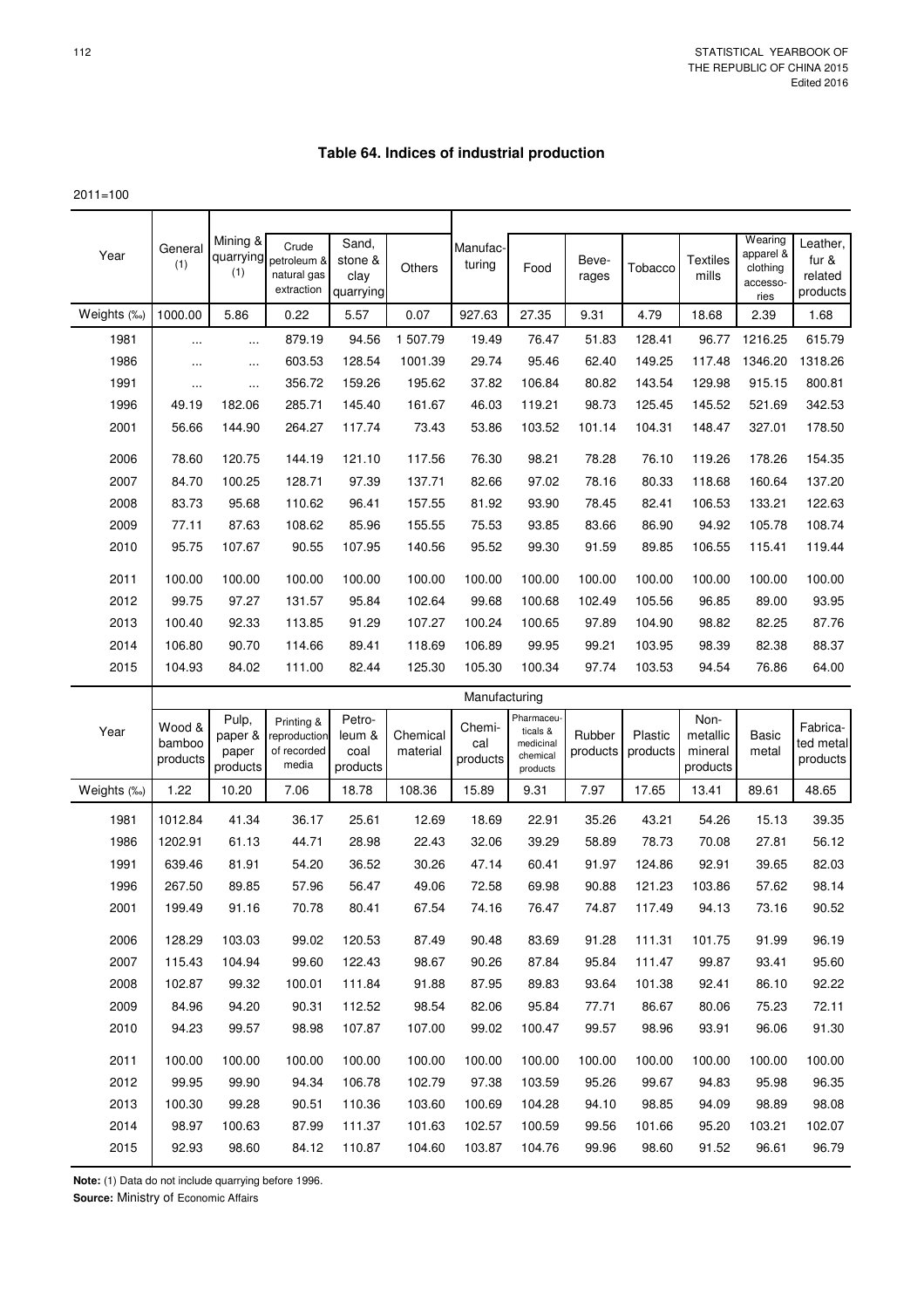## **Table 64. Indices of industrial production** (continued)

#### 2011=100

|                                                                              |                                                                                     |                                                                                       |                                                                                           |                                                                                        | Manufacturing                                                                          |                                                                                          |                                                                                                 |                                                                                           |                                                                                                                  |                                                                                         |                                                                                            |                                                                                                |
|------------------------------------------------------------------------------|-------------------------------------------------------------------------------------|---------------------------------------------------------------------------------------|-------------------------------------------------------------------------------------------|----------------------------------------------------------------------------------------|----------------------------------------------------------------------------------------|------------------------------------------------------------------------------------------|-------------------------------------------------------------------------------------------------|-------------------------------------------------------------------------------------------|------------------------------------------------------------------------------------------------------------------|-----------------------------------------------------------------------------------------|--------------------------------------------------------------------------------------------|------------------------------------------------------------------------------------------------|
| Year                                                                         | Electronic<br>parts &<br>compo-<br>nents                                            | Compu-<br>ters.<br>electronic<br>& optical<br>products                                | Electri-<br>cal<br>equip-<br>ment                                                         | Machi-<br>nery<br>equip-<br>ment                                                       | Motor<br>vehicles<br>& parts                                                           | Other<br>transport<br>equip-<br>ment &<br>parts                                          | Furniture                                                                                       | Manufac-<br>turing not<br>else-<br>where<br>classi-<br>fied                               | Repair &<br>installation<br>of industrial<br>machinery<br>&<br>equipment                                         | <b>Electricity</b><br>& gas<br>supply                                                   | Water<br>supply                                                                            | <b>Buildings</b><br>constru-<br>ction                                                          |
| Weights (%o)                                                                 | 293.87                                                                              | 88.17                                                                                 | 23.5                                                                                      | 51.13                                                                                  | 20.98                                                                                  | 16.05                                                                                    | 2.21                                                                                            | 13.46                                                                                     | 5.94                                                                                                             | 46.28                                                                                   | 5.14                                                                                       | 15.09                                                                                          |
| 1981<br>1986<br>1991<br>1996<br>2001<br>2006<br>2007<br>2008<br>2009<br>2010 | 1.62<br>3.79<br>6.59<br>11.79<br>18.01<br>51.55<br>63.47<br>69.61<br>67.87<br>96.73 | 6.71<br>12.23<br>17.24<br>26.95<br>48.16<br>53.22<br>57.62<br>59.91<br>50.64<br>71.48 | 23.54<br>46.09<br>83.72<br>98.55<br>106.18<br>108.32<br>101.37<br>95.59<br>80.42<br>98.75 | 22.46<br>29.35<br>46.23<br>57.17<br>54.22<br>81.23<br>89.00<br>83.82<br>57.01<br>91.64 | 27.48<br>33.59<br>75.30<br>77.61<br>67.42<br>93.54<br>88.20<br>72.98<br>70.98<br>92.47 | 54.67<br>78.86<br>87.74<br>92.73<br>70.98<br>98.50<br>109.65<br>120.70<br>88.97<br>97.32 | 167.61<br>276.52<br>283.14<br>195.93<br>144.40<br>109.49<br>113.91<br>106.14<br>85.95<br>100.30 | 66.93<br>121.68<br>128.51<br>104.15<br>86.21<br>91.16<br>93.66<br>92.19<br>84.33<br>99.32 | ٠<br>$\overline{\phantom{a}}$<br>$\sim$<br>$\overline{\phantom{a}}$<br>88.98<br>92.60<br>86.50<br>79.48<br>90.84 | 20.29<br>29.56<br>43.02<br>64.15<br>81.82<br>98.69<br>101.59<br>99.64<br>96.98<br>99.38 | 32.86<br>46.17<br>64.41<br>78.01<br>102.46<br>102.31<br>102.59<br>100.76<br>98.47<br>99.80 | 148.15<br>99.62<br>126.89<br>186.80<br>127.26<br>140.05<br>139.37<br>126.46<br>102.33<br>92.95 |
| 2011<br>2012<br>2013<br>2014<br>2015                                         | 100.00<br>105.37<br>109.68<br>122.52<br>122.94                                      | 100.00<br>87.34<br>78.26<br>87.82<br>80.76                                            | 100.00<br>95.17<br>92.85<br>96.46<br>93.10                                                | 100.00<br>90.84<br>84.88<br>94.94<br>92.83                                             | 100.00<br>100.39<br>98.24<br>106.37<br>101.89                                          | 100.00<br>105.11<br>105.50<br>111.70<br>111.02                                           | 100.00<br>102.09<br>101.20<br>105.48<br>104.37                                                  | 100.00<br>103.14<br>105.45<br>117.05<br>118.07                                            | 100.00<br>97.30<br>91.99<br>103.83<br>112.73                                                                     | 100.00<br>99.18<br>101.26<br>102.53<br>93.68                                            | 100.00<br>99.40<br>100.10<br>100.61<br>98.52                                               | 100.00<br>107.12<br>111.07<br>122.80<br>127.18                                                 |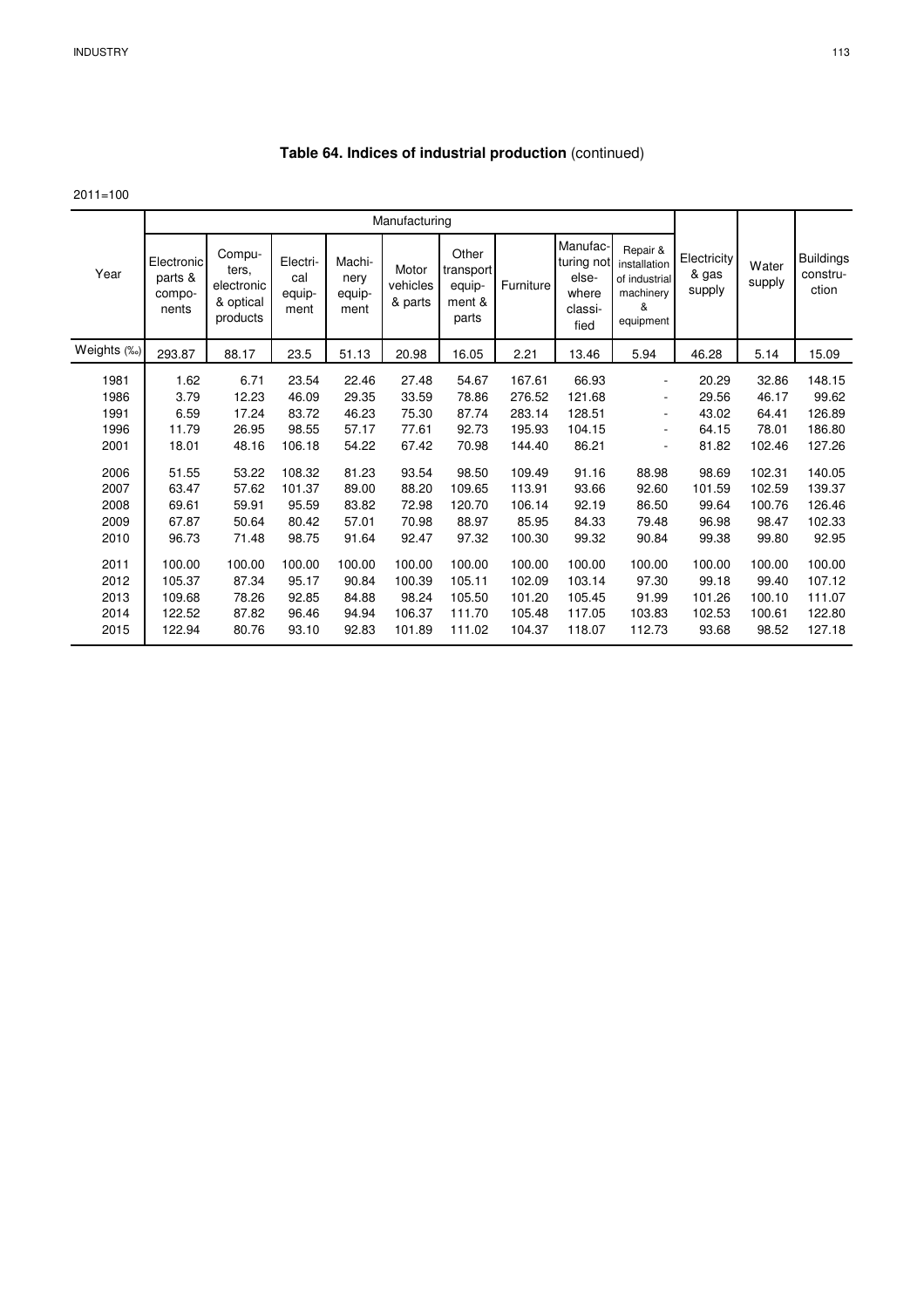## **Table 65. Industrial production value**

Million NT\$

|      |                    |              |                                                        | Mining &<br>Quarrying                   |         |            |         | Manufacturing               |                          |                                                      |                                          |
|------|--------------------|--------------|--------------------------------------------------------|-----------------------------------------|---------|------------|---------|-----------------------------|--------------------------|------------------------------------------------------|------------------------------------------|
| Year | Grand total<br>(1) | Total<br>(1) | Crude<br>petroleum<br>and natural<br>gas<br>extraction | Sand,<br>stone<br>and clay<br>quarrying | Others  | Total      | Food    | Beve-<br>rages &<br>tobacco | <b>Textiles</b><br>mills | Wearing<br>apparel &<br>clothing<br>accesso-<br>ries | Leather,<br>fur &<br>related<br>products |
| 1981 |                    |              | 11 121                                                 | 2789                                    | 7 2 8 8 | 2 552 365  | 296 188 | 66 262                      | 255 371                  | 140 103                                              | 106 735                                  |
| 1986 | $\cdots$           | $\cdots$     | 8 1 0 7                                                | 1975                                    | 5 4 8 9 | 3 558 514  | 332 979 | 80 174                      | 276 709                  | 188 177                                              | 189 998                                  |
| 1991 |                    |              | 6 3 4 0                                                | 3 0 4 1                                 | 1 5 6 1 | 4 900 497  | 358 534 | 113 533                     | 335 149                  | 158 951                                              | 143 454                                  |
| 1996 | 7 306 193          | 21 2 2 5     | 5 3 2 6                                                | 14514                                   | 1 3 8 6 | 6 688 121  | 478 900 | 123 115                     | 373 881                  | 96 845                                               | 74 397                                   |
| 2001 | 8 0 1 6 4 1 1      | 24 174       | 6944                                                   | 16713                                   | 517     | 7 366 350  | 347 547 | 117 159                     | 336 345                  | 67 067                                               | 40 794                                   |
| 2006 | 12 770 951         | 30 718       | 5 5 0 6                                                | 23 938                                  | 1 273   | 11 965 822 | 366 094 | 115 966                     | 293 632                  | 40 933                                               | 36 058                                   |
| 2007 | 14 166 239         | 32 876       | 5804                                                   | 24 692                                  | 2 3 7 9 | 13 320 748 | 391 575 | 120 892                     | 307 860                  | 37 503                                               | 34 322                                   |
| 2008 | 14 133 333         | 42 306       | 5 6 0 2                                                | 27 742                                  | 8962    | 13 263 670 | 441 377 | 122 762                     | 281 582                  | 32 937                                               | 30 838                                   |
| 2009 | 11 601 584         | 30 0 72      | 4 6 5 5                                                | 24 134                                  | 1 2 8 2 | 10 732 791 | 428 640 | 133 719                     | 240 247                  | 26 001                                               | 25 963                                   |
| 2010 | 14 938 356         | 32 091       | 4 2 6 4                                                | 25 288                                  | 2 5 4 0 | 14 048 343 | 465 145 | 140 517                     | 302 987                  | 27 162                                               | 29 4 89                                  |
| 2011 | 15 563 762         | 30 879       | 5 1 5 7                                                | 22 970                                  | 2 7 5 1 | 14 661 726 | 499 745 | 145 781                     | 313 698                  | 25 856                                               | 26 385                                   |
| 2012 | 15 061 530         | 33 255       | 8 1 4 3                                                | 21 517                                  | 3595    | 14 102 967 | 498 434 | 154 817                     | 290 604                  | 23 882                                               | 25 185                                   |
| 2013 | 14 945 293         | 30 952       | 7 0 68                                                 | 21 2 26                                 | 2657    | 13 925 152 | 492 537 | 148 690                     | 295 440                  | 22 550                                               | 24 567                                   |
| 2014 | 15 547 979         | 32 942       | 7 108                                                  | 22 855                                  | 2979    | 14 425 538 | 507829  | 146 397                     | 293 885                  | 22 918                                               | 26 316                                   |
| 2015 | 13 929 720         | 28 729       | 4566                                                   | 20 957                                  | 3 2 0 6 | 12 861 116 | 494 180 | 144 701                     | 284 746                  | 21 885                                               | 20 201                                   |

**Note:** (1) Data do not include quarrying before 1996.

**Source:** Ministry of Economic Affairs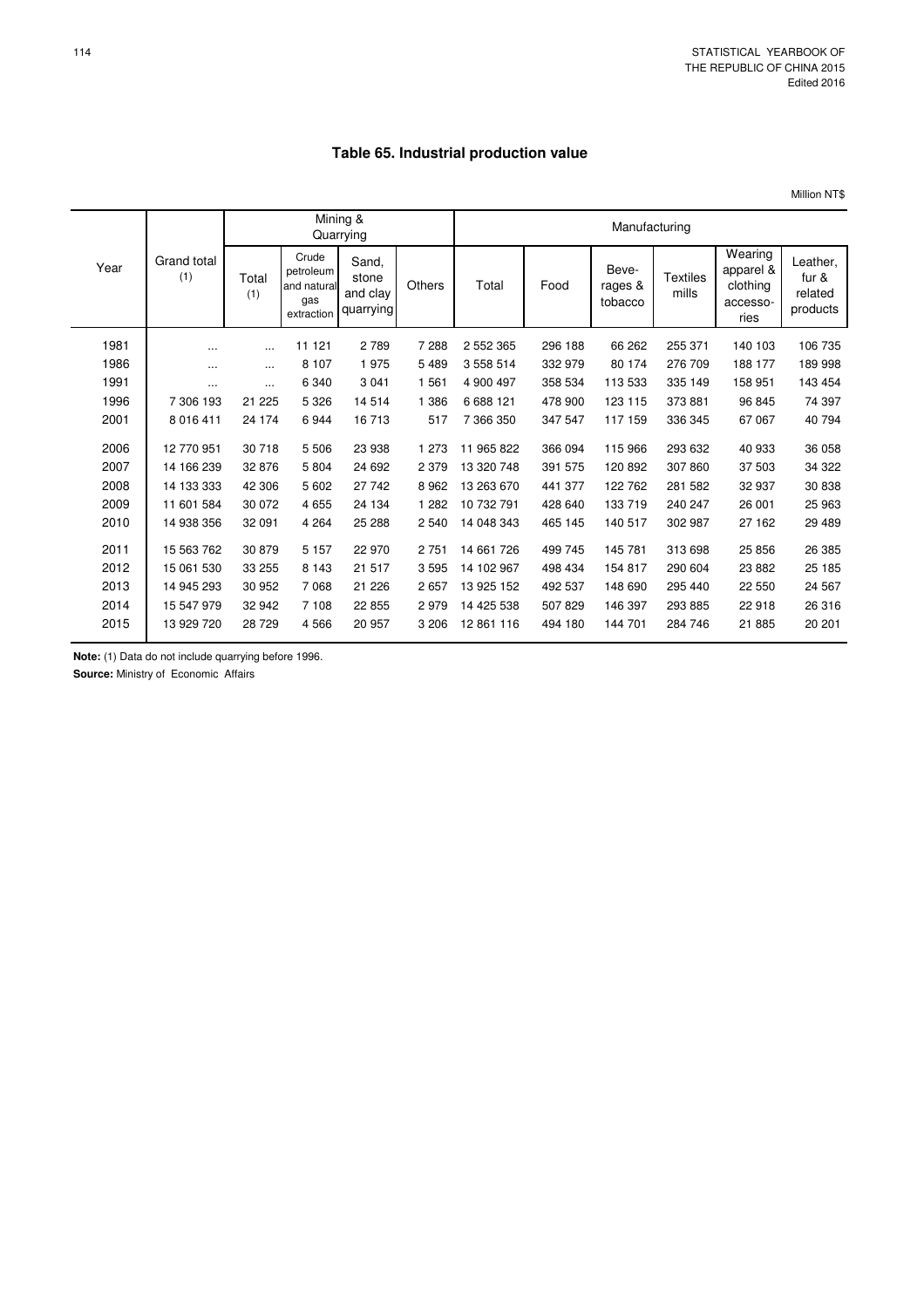## **Table 65. Industrial production value** (continued)

Million NT\$

|      |                                                 |                                                        |                                                         |                                        |                              | Manufacturing                                   |                                                                  |                                                        |                                                                             |                                         |                       |                                       |
|------|-------------------------------------------------|--------------------------------------------------------|---------------------------------------------------------|----------------------------------------|------------------------------|-------------------------------------------------|------------------------------------------------------------------|--------------------------------------------------------|-----------------------------------------------------------------------------|-----------------------------------------|-----------------------|---------------------------------------|
| Year | Wood &<br>bamboo<br>products                    | Pulp,<br>paper &<br>paper<br>products                  | Printing &<br>reproduc-<br>tion of<br>recorded<br>media | Petroleum<br>and coal<br>products      | material                     | Chemical Chemical<br>products                   | Pharma-<br>ceuticals<br>& medici-<br>nal<br>chemical<br>products | Rubber<br>products                                     | Plastic<br>products                                                         | Non-<br>metallic<br>mineral<br>products | <b>Basic</b><br>metal | Fabrica-<br>ted<br>metal<br>products  |
| 1981 | 64 822                                          | 62780                                                  | 27 065                                                  | 175 441                                | 205 662                      | 35 4 94                                         | 11 570                                                           | 28 146                                                 | 106 922                                                                     | 89 932                                  | 100 561               | 149 730                               |
| 1986 | 76917                                           | 92 072                                                 | 36 060                                                  | 141 432                                | 286 772                      | 63 605                                          | 19538                                                            | 39 564                                                 | 184 010                                                                     | 103 260                                 | 214 929               | 204 109                               |
| 1991 | 50 659                                          | 113 403                                                | 55 537                                                  | 169 086                                | 357 326                      | 96 199                                          | 31 747                                                           | 54 983                                                 | 265 134                                                                     | 169815                                  | 322 864               | 358 645                               |
| 1996 | 30 406                                          | 131 060                                                | 67 532                                                  | 225 502                                | 578 264                      | 126 224                                         | 38 559                                                           | 60 599                                                 | 284 006                                                                     | 198 176                                 | 500 155               | 494 954                               |
| 2001 | 20 184                                          | 116 947                                                | 64 552                                                  | 420 216                                | 737 962                      | 133 437                                         | 46 284                                                           | 56 166                                                 | 251 783                                                                     | 163 371                                 | 551 604               | 465 633                               |
| 2006 | 17 621                                          | 143 404                                                | 71 098                                                  | 994 798                                | 1 572 329                    | 197 043                                         | 52 825                                                           | 79 054                                                 | 256 291                                                                     | 219 723                                 | 1 405 639             | 690 767                               |
| 2007 | 17 139                                          | 154 721                                                | 70 534                                                  | 1 128 172 1 974 817                    |                              | 210 230                                         | 56 493                                                           | 85 340                                                 | 263 159                                                                     | 219 185                                 | 1649 110              | 756 854                               |
| 2008 | 15 981                                          | 163 137                                                | 71 533                                                  | 1 281 632 1 919 100                    |                              | 209 080                                         | 65 109                                                           | 86 038                                                 | 256 137                                                                     | 218 522                                 | 1767873               | 778 621                               |
| 2009 | 13 977                                          | 135 165                                                | 68 827                                                  | 944 520                                | 1 573 723                    | 195 502                                         | 71 047                                                           | 71915                                                  | 220 097                                                                     | 188 100                                 | 1 142 775             | 551 752                               |
| 2010 | 16 180                                          | 169883                                                 | 75 601                                                  | 1 087 379                              | 2 121 092                    | 239 741                                         | 75 550                                                           | 91 846                                                 | 257 409                                                                     | 207 695                                 | 1692607               | 723 632                               |
| 2011 | 17 219                                          | 170 878                                                | 77 142                                                  | 1 209 368                              | 2 232 290                    | 243 978                                         | 76 870                                                           | 102 294                                                | 266 074                                                                     |                                         | 221 611 1 816 449     | 808 046                               |
| 2012 | 17617                                           | 162 407                                                | 74 104                                                  | 1 360 230                              | 2 126 177                    | 244 000                                         | 78 018                                                           | 98 312                                                 | 264 239                                                                     | 215 776                                 | 1 574 210             | 761 460                               |
| 2013 | 17910                                           | 158 885                                                | 71 479                                                  | 1 306 798                              | 2 142 620                    | 254 155                                         | 82 956                                                           | 94 987                                                 | 261 986                                                                     | 218 061                                 | 1462481               | 748 943                               |
| 2014 | 19 106                                          | 161 666                                                | 69831                                                   | 1 258 477 2 076 752                    |                              | 265 070                                         | 76 256                                                           | 97 980                                                 | 269 035                                                                     | 228 509                                 | 1 540 074             | 781 541                               |
| 2015 | 18 378                                          | 158 138                                                | 67 369                                                  |                                        | 835 042 1 658 719            | 258 490                                         | 73 735                                                           | 96 033                                                 | 260 393                                                                     | 217 653                                 | 1 225 132             | 712 049                               |
|      |                                                 |                                                        |                                                         |                                        |                              |                                                 |                                                                  |                                                        |                                                                             |                                         |                       |                                       |
|      |                                                 |                                                        |                                                         |                                        | Manufacturing                |                                                 |                                                                  |                                                        |                                                                             |                                         |                       |                                       |
| Year | Electro-<br>nic parts<br>and<br>compo-<br>nents | Compu-<br>ters,<br>electronic<br>& optical<br>products | equip-<br>ment                                          | Electrical Machinery<br>&<br>equipment | Motor<br>vehicles<br>& parts | Other<br>transport<br>equip-<br>ment &<br>parts | Furniture                                                        | Manufac-<br>turing not<br>else-<br>where<br>classified | Repair &<br>installation<br>οf<br>industrial<br>machinery<br>&<br>equipment | Electrici-<br>ty<br>& gas<br>supply     | Water<br>supply       | <b>Buildings</b><br>construc<br>-tion |
| 1981 | 70 698                                          | 105 282                                                | 103 136                                                 | 79 792                                 | 70917                        | 70 944                                          | 31 034                                                           | 93 0 29                                                | 4749                                                                        | 115 975                                 | 6577                  | 97 695                                |
| 1986 | 152 334                                         | 217 757                                                | 167 009                                                 | 116 611                                | 96 060                       | 90 215                                          | 50 946                                                           | 131 486                                                | 5789                                                                        | 145 312                                 | 11 103                | 80 244                                |
| 1991 | 309 875                                         | 339 438                                                | 277 722                                                 | 226 907                                | 226 307                      | 145 198                                         | 60 645                                                           | 149 476                                                | 9908                                                                        | 208 004                                 | 16725                 | 128 795                               |
| 1996 | 790 196                                         | 659 145                                                | 343 459                                                 | 339 994                                | 283 935                      | 172 869                                         | 47 274                                                           | 153 267                                                | 15408                                                                       | 302 302                                 | 27 022                | 267 522                               |
| 2001 | 1 311 104                                       | 914 600                                                | 289 923                                                 | 342 053                                | 240 941                      | 136 458                                         | 38 154                                                           | 131 598                                                | 24 469                                                                      | 390 972                                 | 39 338                | 195 577                               |
| 2006 | 2 933 770                                       | 763 652                                                | 403 218                                                 | 554 766                                | 335 588                      | 195 103                                         | 33 666                                                           | 142 407                                                | 50 376                                                                      | 489 387                                 | 40 179                | 244 846                               |
| 2007 | 3 283 958                                       | 743 426                                                | 415 147                                                 | 614 894                                | 322 076                      | 225 652                                         | 36 257                                                           | 147 543                                                | 53 887                                                                      | 517717                                  | 40 586                | 254 312                               |
| 2008 | 3 069 233                                       | 695 471                                                | 404 135                                                 | 597 582                                | 259 387                      | 263 538                                         | 35 970                                                           | 144 872                                                | 51 223                                                                      | 540 818                                 | 40 106                | 246 433                               |
| 2009 | 2 7 2 4 1 5 1                                   | 583 835                                                | 306 494                                                 | 397 265                                | 268 781                      | 209 642                                         | 28 642                                                           | 131 908                                                | 50 101                                                                      | 586 613                                 | 38787                 | 213 322                               |
| 2010 | 3644319                                         | 826 293                                                | 409 412                                                 | 609 580                                | 353 677                      | 234 431                                         | 33 189                                                           | 156 482                                                | 57 047                                                                      | 632 403                                 | 39 599                | 185 920                               |
| 2011 |                                                 | 3 361 205 1 051 102                                    | 421 603                                                 | 679 316                                | 388 161                      | 249 547                                         | 33 768                                                           | 160 908                                                | 62 432                                                                      | 640 873                                 | 40 044                | 190 240                               |
| 2012 | 3 341 819                                       | 830 358                                                | 398 830                                                 | 645 775                                | 389 326                      | 266 049                                         | 35 330                                                           | 164 803                                                | 61 205                                                                      | 669 281                                 | 40 064                | 215 964                               |
| 2013 | 3 470 259                                       | 765 894                                                | 383 682                                                 | 600 320                                | 373 965                      | 264 261                                         | 35 500                                                           | 169 713                                                | 56 513                                                                      | 718 317                                 | 40 377                | 230 496                               |
| 2014 | 3749487                                         | 788 920                                                | 387 628                                                 | 664 702                                | 421 844                      | 282 184                                         | 37860                                                            | 186 069                                                | 65 202                                                                      | 780 942                                 | 40 654                | 267 904                               |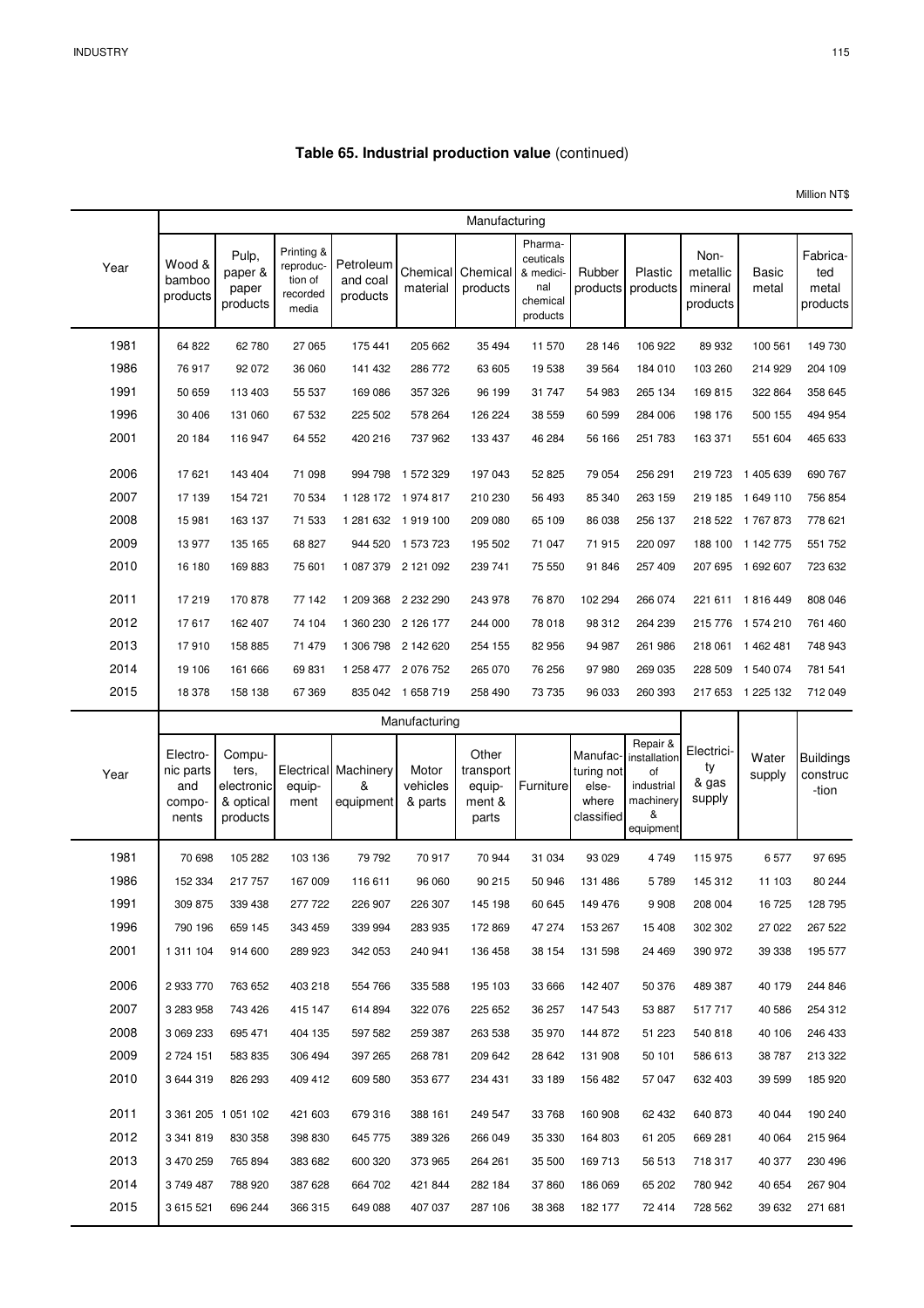## **Table 66. Saturation of water supply**

|      | Families or population served (1)     |                                        |                   |                                                 |                                                   |
|------|---------------------------------------|----------------------------------------|-------------------|-------------------------------------------------|---------------------------------------------------|
|      |                                       |                                        |                   | Percentage of families or population served (1) |                                                   |
| Year |                                       |                                        |                   | As % of total number of families or population  | Monthly household water<br>consumption per capita |
|      | No. of families<br>$(1,000$ Families) | No. of population<br>$(1,000$ Persons) | Based on families | Based on population                             | $(2)$ $(m3)$                                      |
| 1974 | 1416                                  | 7723                                   | 47.86             | 48.72                                           | $\sim$ $\sim$                                     |
| 1981 | 1947                                  | 9565                                   | 63.69             | 63.92                                           | 4.59                                              |
| 1991 | 3 3 3 8                               | 13 4 95                                | 81.91             | 80.81                                           | 6.93                                              |
| 1996 | 4 1 7 2                               | 15 160                                 | 86.93             | 85.64                                           | 7.28                                              |
| 2001 | 6210                                  | 20 287                                 | 91.29             | 90.54                                           | 7.71                                              |
| 2006 | 6829                                  | 21 018                                 | 92.35             | 91.87                                           | 7.53                                              |
| 2007 | 6948                                  | 21 132                                 | 92.49             | 92.04                                           | 7.53                                              |
| 2008 | 7091                                  | 21 240                                 | 92.62             | 92.20                                           | 7.39                                              |
| 2009 | 7 2 2 9                               | 21 318                                 | 92.61             | 92.21                                           | 7.24                                              |
| 2010 | 7 3 5 9                               | 21 386                                 | 92.72             | 92.33                                           | 7.26                                              |
| 2011 | 7485                                  | 21 4 94                                | 92.90             | 92.55                                           | 7.23                                              |
| 2012 | 7618                                  | 21 622                                 | 93.05             | 92.74                                           | 7.20                                              |
| 2013 | 7 7 2 4                               | 21 7 22                                | 93.21             | 92.93                                           | 7.27                                              |
| 2014 | 7831                                  | 21 8 26                                | 93.42             | 93.14                                           | 7.34                                              |
| 2015 | 7934                                  | 21 953                                 | 93.69             | 93.45                                           | 7.36                                              |
|      |                                       |                                        |                   |                                                 |                                                   |

**Note:** (1) Data come from Taiwan Water Supply Corporation before 2000.

(2) Data do not include Kinmen County and Lienchiang County.

**Source:** Water Resources Agency, Ministry of Economic Affairs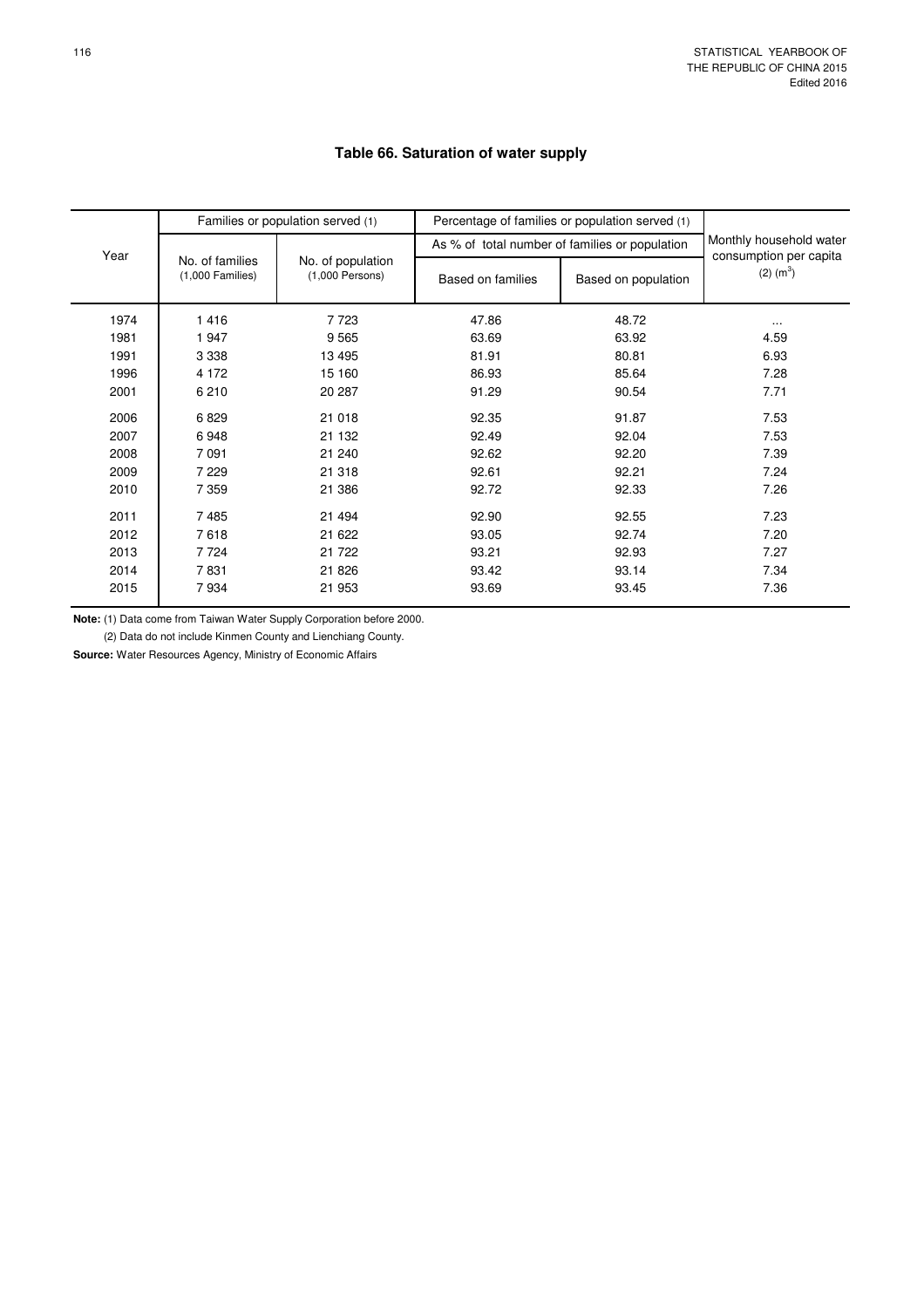|      |                                               |                           |                                        |             |                             |                                |                  | %      |
|------|-----------------------------------------------|---------------------------|----------------------------------------|-------------|-----------------------------|--------------------------------|------------------|--------|
|      |                                               |                           |                                        |             | By energy form              |                                |                  |        |
| Year | Quantity of<br>energy supply<br>$(10^3$ KLOE) | Coal and coal<br>products | Crude oil<br>and petroleum<br>products | Natural gas | <b>Biomass</b><br>and waste | Conventional<br>hydro<br>power | Nuclear<br>power | Others |
| 1989 | 52 235                                        | 23.8                      | 57.1                                   | 2.4         |                             | 0.9                            | 15.7             | 0.1    |
| 1991 | 58 329                                        | 22.8                      | 53.9                                   | 5.0         | ٠                           | 0.6                            | 17.5             | 0.2    |
| 1996 | 81 438                                        | 25.9                      | 54.8                                   | 5.2         |                             | 0.6                            | 13.4             | 0.1    |
| 2000 | 101 788                                       | 29.7                      | 51.6                                   | 6.4         | 0.8                         | 0.4                            | 11.0             | 0.1    |
| 2001 | 106 382                                       | 30.5                      | 51.7                                   | 6.5         | 1.0                         | 0.5                            | 9.7              | 0.1    |
| 2006 | 136 531                                       | 30.1                      | 52.1                                   | 7.7         | 1.2                         | 0.3                            | 8.5              | 0.1    |
| 2007 | 144 193                                       | 30.0                      | 52.2                                   | 7.8         | 1.5                         | 0.3                            | 8.1              | 0.1    |
| 2008 | 139 163                                       | 30.2                      | 50.6                                   | 8.7         | 1.5                         | 0.3                            | 8.5              | 0.2    |
| 2009 | 136 274                                       | 28.1                      | 52.5                                   | 8.7         | 1.5                         | 0.3                            | 8.8              | 0.1    |
| 2010 | 142 502                                       | 29.3                      | 50.1                                   | 10.4        | 1.3                         | 0.3                            | 8.5              | 0.1    |
| 2011 | 138 238                                       | 31.4                      | 46.2                                   | 11.8        | 1.4                         | 0.3                            | 8.8              | 0.1    |
| 2012 | 140 769                                       | 29.7                      | 48.0                                   | 12.2        | 1.3                         | 0.4                            | 8.3              | 0.1    |
| 2013 | 143 137                                       | 30.2                      | 47.6                                   | 11.9        | 1.3                         | 0.4                            | 8.4              | 0.2    |
| 2014 | 147 451                                       | 29.2                      | 48.5                                   | 12.2        | 1.2                         | 0.3                            | 8.3              | 0.3    |
| 2015 | 145 084                                       | 29.3                      | 48.2                                   | 13.3        | 1.4                         | 0.3                            | 7.3              | 0.2    |

# **Table 67. Composition of energy supply**

%

**Source:** Bureau of Energy, Ministry of Economic Affairs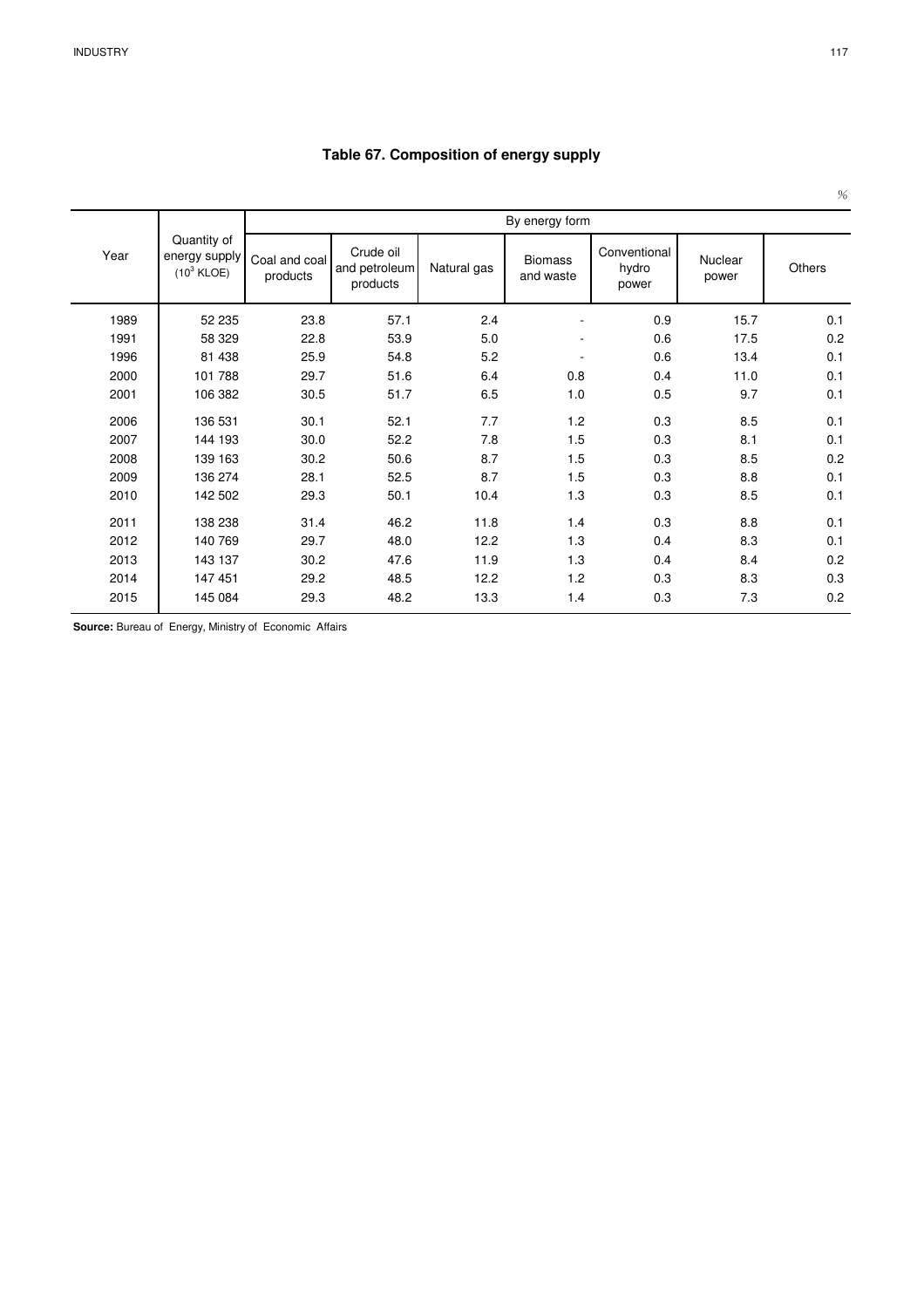|      |                                                    |            |                |              |             |          |        | $\%$                     |
|------|----------------------------------------------------|------------|----------------|--------------|-------------|----------|--------|--------------------------|
|      | Quantity of                                        |            |                |              |             |          |        |                          |
| Year | domestic<br>energy<br>consumption<br>$(10^3$ KLOE) | Industrial | Transportation | Agricultural | Residential | Services | Energy | Non-energy<br>use<br>(1) |
| 1989 | 46 585                                             | 41.5       | 14.6           | 3.0          | 11.7        | 9.2      | 9.9    | 10.0                     |
| 1991 | 53 286                                             | 41.2       | 14.7           | 2.6          | 12.1        | 10.3     | 9.1    | 10.0                     |
| 1996 | 69 180                                             | 37.8       | 16.2           | 2.2          | 12.4        | 10.8     | 9.5    | 11.0                     |
| 2000 | 86 486                                             | 39.9       | 14.5           | 1.6          | 12.4        | 11.4     | 9.2    | 10.9                     |
| 2001 | 91 227                                             | 37.3       | 13.8           | 1.5          | 11.9        | 11.1     | 9.0    | 15.4                     |
| 2006 | 107 399                                            | 38.0       | 12.9           | 1.1          | 11.4        | 11.8     | 8.4    | 16.4                     |
| 2007 | 112 665                                            | 37.7       | 11.9           | 0.9          | 11.0        | 11.1     | 7.8    | 19.5                     |
| 2008 | 109 437                                            | 37.3       | 11.7           | 1.0          | 11.2        | 11.5     | 7.4    | 19.9                     |
| 2009 | 107 127                                            | 35.5       | 12.0           | 0.9          | 11.4        | 11.4     | 7.3    | 21.5                     |
| 2010 | 113717                                             | 37.3       | 11.7           | 0.8          | 10.8        | 11.0     | 7.1    | 21.3                     |
| 2011 | 112 223                                            | 38.8       | 12.1           | 0.9          | 11.1        | 11.0     | 7.2    | 19.0                     |
| 2012 | 111 838                                            | 38.3       | 11.9           | 0.9          | 10.8        | 11.0     | 7.1    | 20.0                     |
| 2013 | 114 546                                            | 38.3       | 11.6           | 0.9          | 10.5        | 10.8     | 6.9    | 21.1                     |
| 2014 | 115 339                                            | 37.7       | 11.6           | 0.9          | 10.8        | 10.9     | 6.7    | 21.3                     |
| 2015 | 115 029                                            | 37.1       | 11.9           | 0.9          | 10.7        | 11.0     | 6.6    | 21.8                     |

## **Table 68. Composition of energy consumption**

**Note:** (1) It only includes lubricants, asphalts and solvents.

**Source:** Burau of Energy, Ministry of Economic Affairs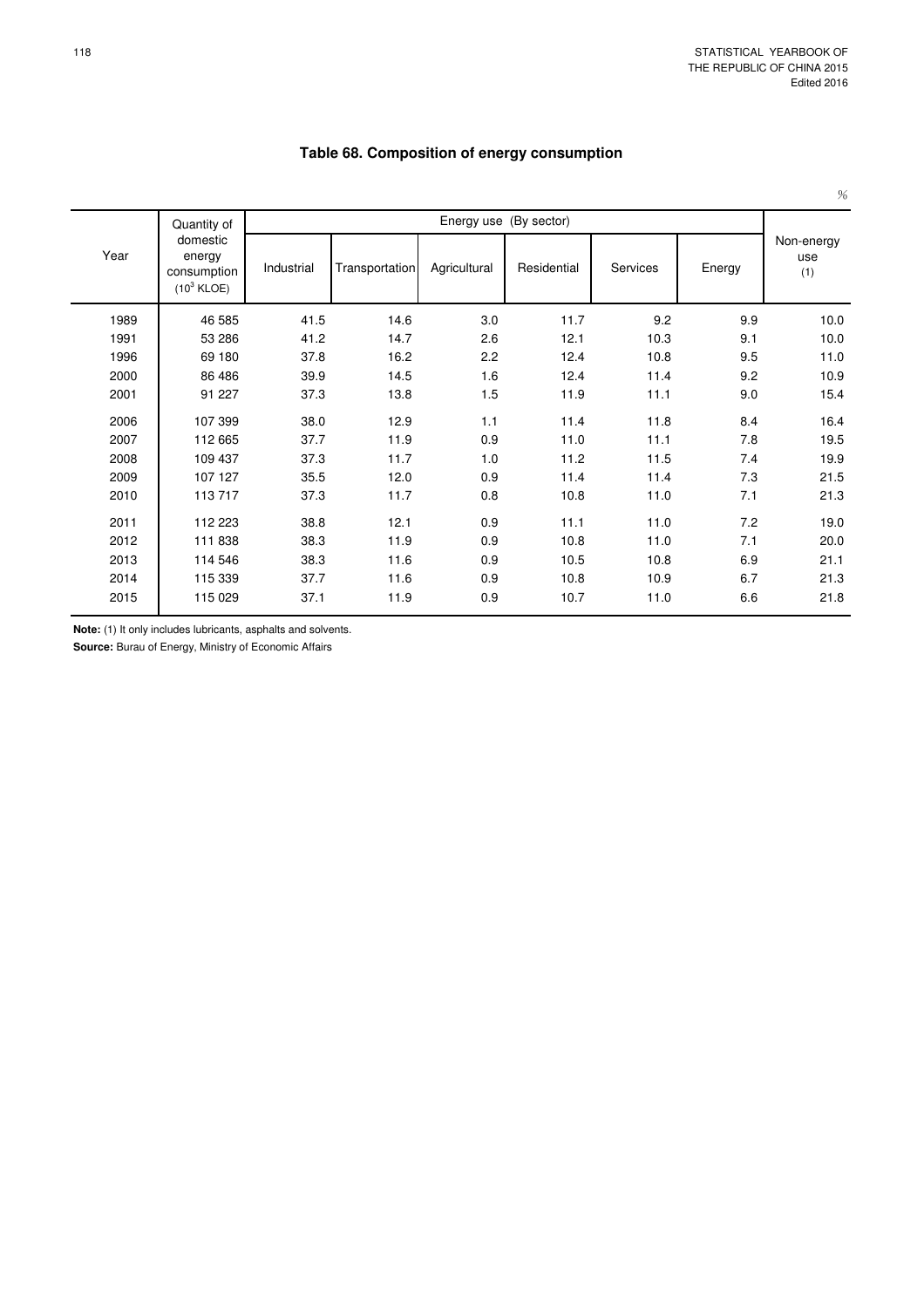## **Table 69. Water resources demand and supply**

## Ⅰ. Total water supply

|      |             |          |                       |                            |              |                       | Million $M^3$              |
|------|-------------|----------|-----------------------|----------------------------|--------------|-----------------------|----------------------------|
|      |             |          | Surface water         |                            | Ground water | Per capita<br>annual  | Percentage of<br>available |
| Year | Grand total | Total    | Intake from<br>rivers | Reservoirs water<br>supply | and others   | withdrawal<br>$(M^3)$ | resources<br>(1)<br>(%)    |
| 1971 | 15 072      | $\cdots$ | .                     | $\cdots$                   | .            | $\cdots$              | $\cdots$                   |
| 1981 | 16 613      | $\cdots$ | $\cdots$              | $\cdots$                   | $\cdots$     | $\cdots$              | $\cdots$                   |
| 1991 | 17675       | 10 536   | 5 107                 | 5 4 2 9                    | 7 1 3 9      | 862.0                 | $\cdots$                   |
| 1996 | 18 123      | 10 984   | 7 3 4 2               | 3642                       | 7 1 3 9      | 845.2                 | $\cdots$                   |
| 2001 | 18 4 86     | 12 998   | 8 1 9 9               | 4799                       | 5 4 8 8      | 827.4                 | 15.8                       |
| 2005 | 17958       | 12 4 29  | 7813                  | 4616                       | 5 5 3 0      | 790.1                 | 12.6                       |
| 2006 | 17412       | 11 895   | 6726                  | 5 1 6 9                    | 5516         | 762.9                 | 16.8                       |
| 2007 | 18 577      | 12742    | 8 3 9 1               | 4 3 5 1                    | 5834         | 810.6                 | 13.6                       |
| 2008 | 17985       | 12 152   | 8725                  | 3 4 2 8                    | 5832         | 782.0                 | 15.5                       |
| 2009 | 18 092      | 12 275   | 9 0 7 5               | 3 200                      | 5816         | 783.9                 | 20.0                       |
| 2010 | 17 072      | 11 335   | 7874                  | 3 4 6 1                    | 5736         | 737.7                 | 18.1                       |
| 2011 | 17 225      | 11 503   | 5 3 8 7               | 6 1 1 6                    | 5722         | 742.7                 | 19.6                       |
| 2012 | 17317       | 11 628   | 7518                  | 4 1 1 0                    | 5 6 8 9      | 744.2                 | 13.7                       |
| 2013 | 17 307      | 11 688   | 7 3 7 8               | 4 3 1 0                    | 5619         | 741.4                 | 16.5                       |
| 2014 | 17740       | 12 214   | 7865                  | 4 3 4 9                    | 5 5 27       | 758.0                 | 26.5                       |

#### Ⅱ. Total water consumption

Million M<sup>3</sup>

| Year | Grand total |         | Agriculture consumption | Domestic  | Industrial  |             |             |
|------|-------------|---------|-------------------------|-----------|-------------|-------------|-------------|
|      |             | Total   | Irrigation              | Livestock | Aquaculture | consumption | consumption |
| 1971 | 15 072      | 13737   | $\cdots$                | .         | $\cdots$    | 480         | 855         |
| 1981 | 16 613      | 13708   | $\cdots$                | $\cdots$  | $\cdots$    | 1 1 2 5     | 1780        |
| 1991 | 17675       | 13 554  | 10 332                  | 129       | 3 0 9 3     | 2 4 9 3     | 1628        |
| 1996 | 18 123      | 13 497  | 10 199                  | 151       | 3 1 4 6     | 2861        | 1765        |
| 2001 | 18 4 86     | 13 012  | 11 479                  | 114       | 1419        | 3734        | 1740        |
| 2005 | 17958       | 12 8 82 | 11 137                  | 111       | 1 633       | 3532        | 1545        |
| 2006 | 17412       | 12 238  | 10 549                  | 111       | 1578        | 3598        | 1576        |
| 2007 | 18 577      | 13 359  | 11 667                  | 105       | 1588        | 3573        | 1644        |
| 2008 | 17985       | 12 960  | 11 212                  | 101       | 1 647       | 3 3 5 7     | 1668        |
| 2009 | 18 092      | 13 170  | 11 782                  | 73        | 1 3 1 5     | 3 3 7 0     | 1 5 5 1     |
| 2010 | 17 072      | 12 205  | 11 088                  | 74        | 1 0 4 3     | 3 2 6 4     | 1 603       |
| 2011 | 17 225      | 12 4 35 | 11 310                  | 75        | 1 0 5 0     | 3 2 3 8     | 1 5 5 2     |
| 2012 | 17317       | 12514   | 11 403                  | 72        | 1 0 3 9     | 3 1 9 3     | 1610        |
| 2013 | 17 307      | 12 4 68 | 11 384                  | 70        | 1 0 1 3     | 3 200       | 1639        |
| 2014 | 17740       | 13 046  | 11 997                  | 67        | 982         | 3 0 5 9     | 1636        |

**Note:** 1. Data do not include Kinmen County and Lienchiang County before 2000.

2. Domestic water consumption is only tap-water supplied to families before 1980 and includes water intake by self from 1981.

(1) Data do not include Kinmen County and Lienchiang County.

**Source:** Water Resources Agency, Ministry of Economic Affairs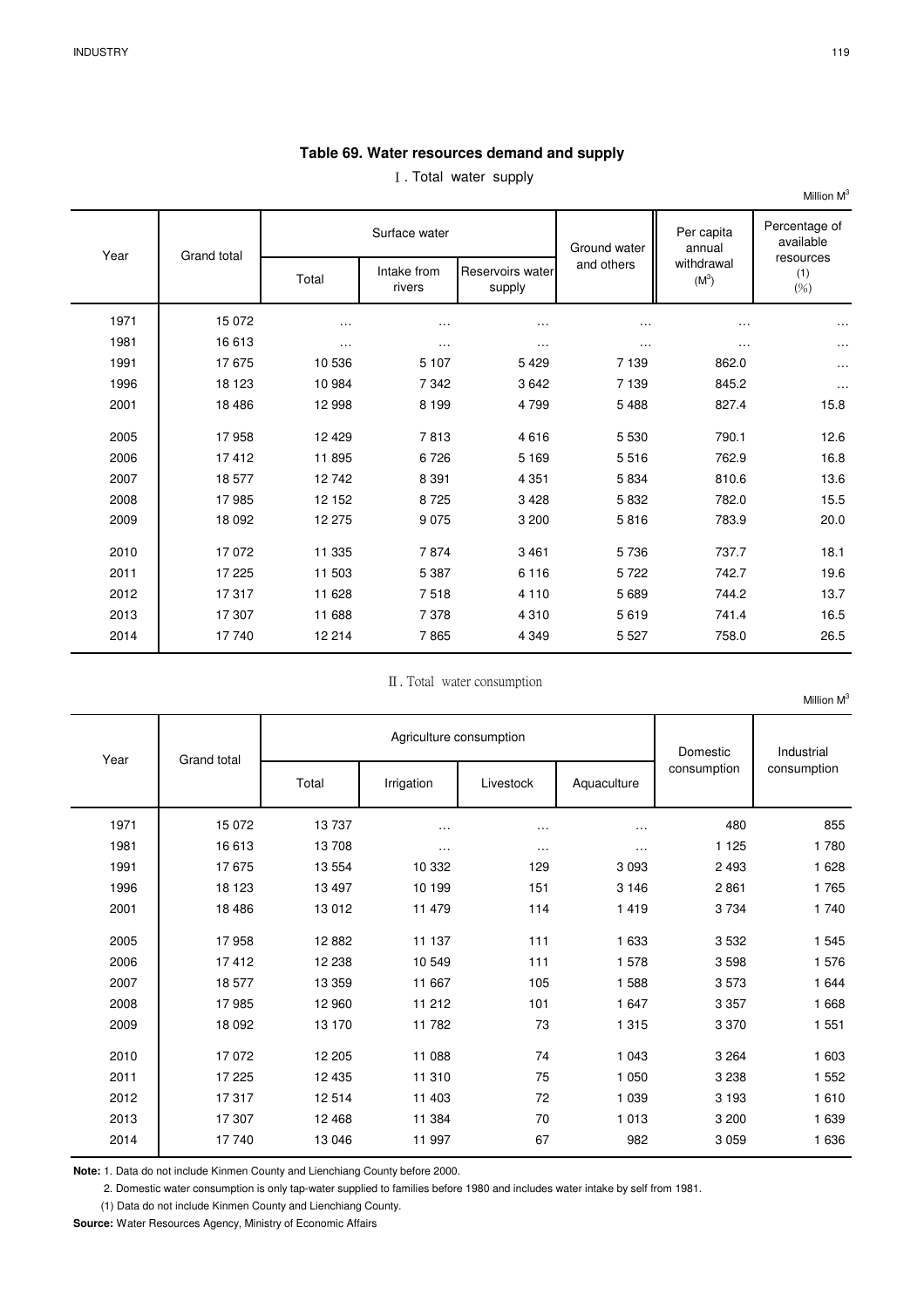120 STATISTICAL YEARBOOK OF THE REPUBLIC OF CHINA 2015 Edited 2016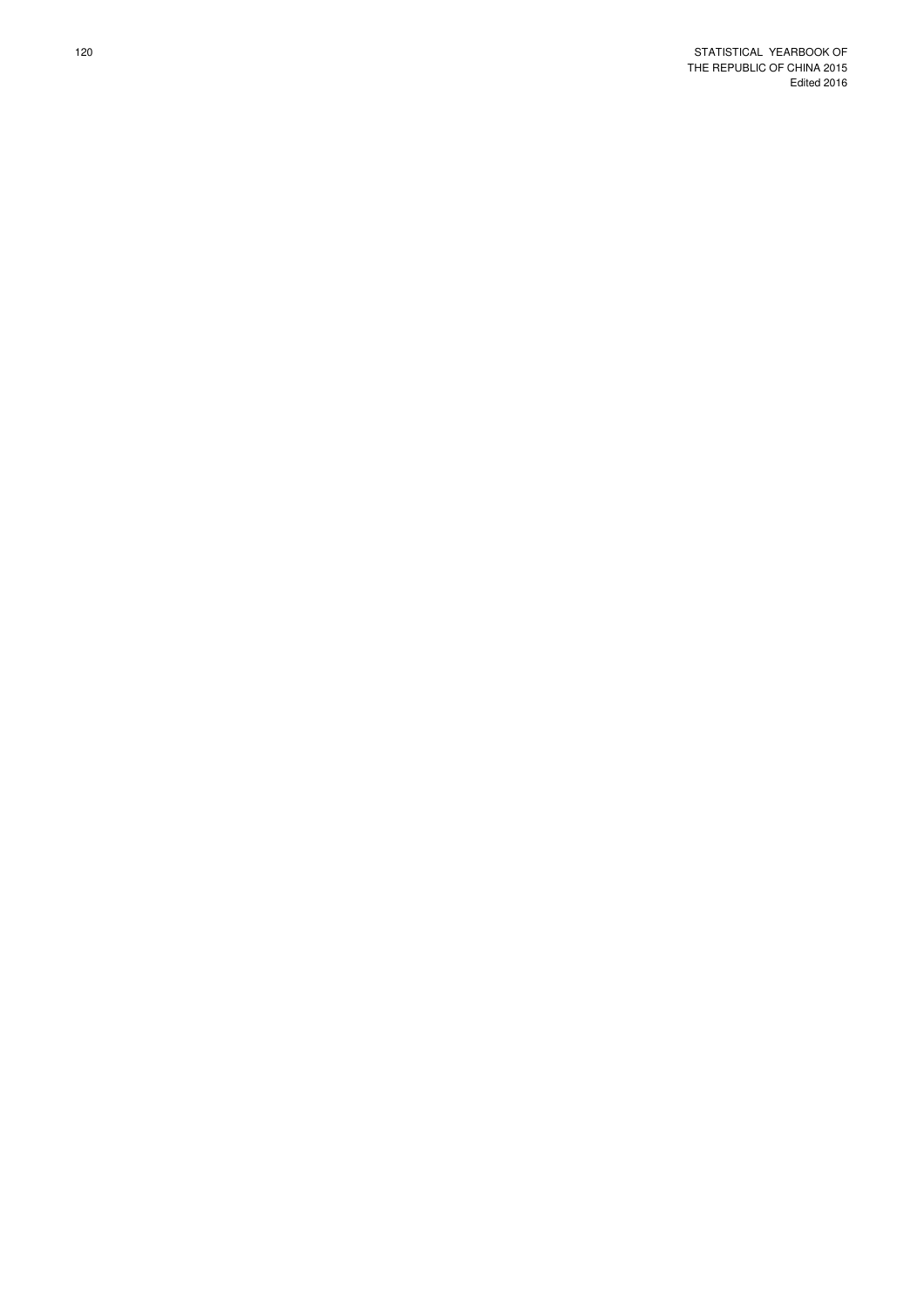# **TRANSPORTATION, STORAGE, COMMUNICATIONS AND TOURISM**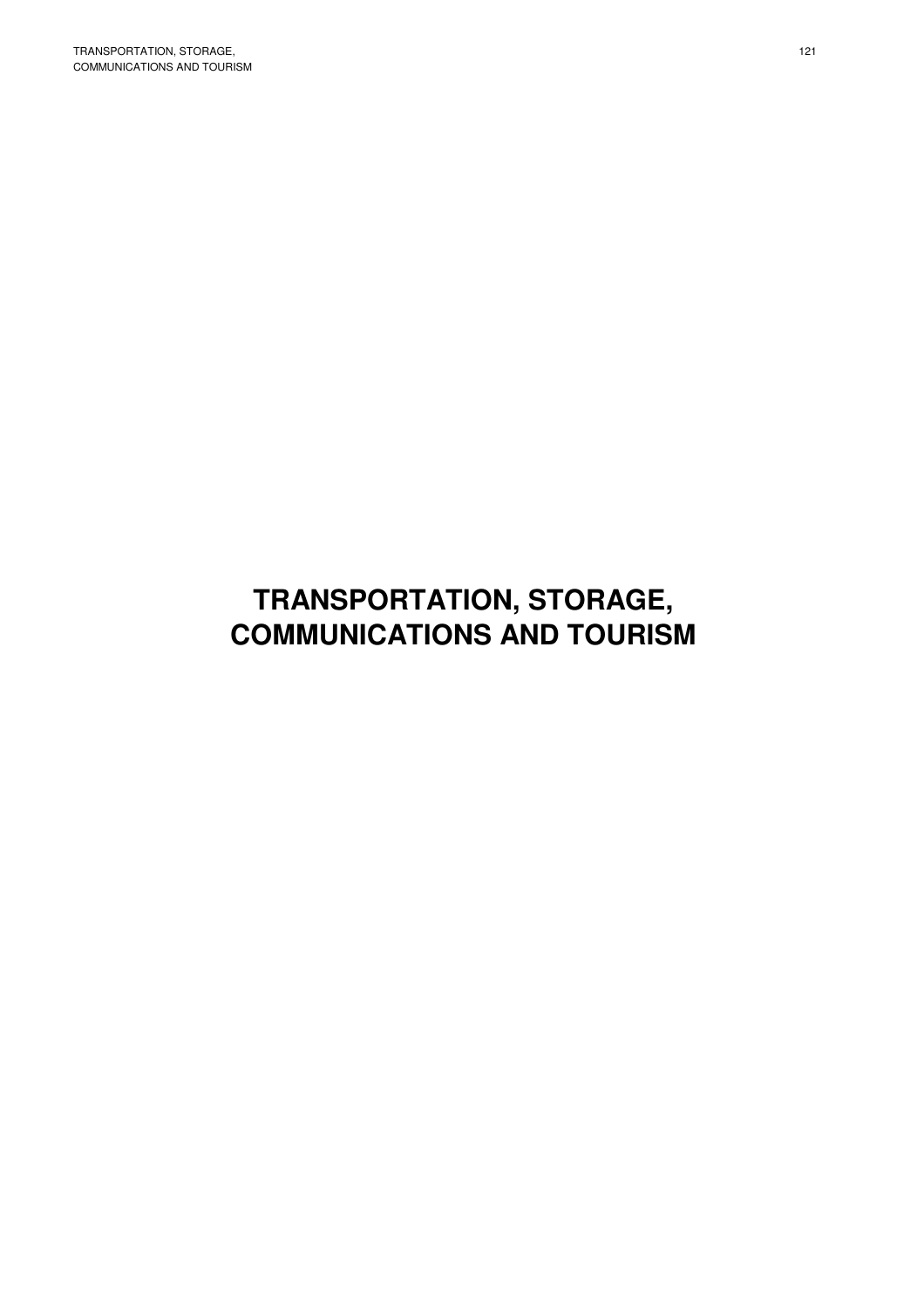| Table 70. Transport on railway and mass rapid transit |
|-------------------------------------------------------|
|                                                       |

|      |                                 |                                            |                                     | Passenger traffic volume         |                                   |                                         |                                   |
|------|---------------------------------|--------------------------------------------|-------------------------------------|----------------------------------|-----------------------------------|-----------------------------------------|-----------------------------------|
| Year | No. of                          |                                            |                                     |                                  |                                   | Passenger-                              |                                   |
|      | passengers<br>$(1,000$ Persons) | Taiwan Railways<br>Administration          | Taipei Rapid<br>Transit Corp.       | Taiwan High<br>Speed Rail        | Kaohsiung Rapid<br>Transit Corp.  | kilometers<br>(1,000 Passenger-<br>kms) | Taiwan Railways<br>Administration |
| 1952 | 32 493                          | 64 937                                     |                                     |                                  |                                   | 1933936                                 | 1749772                           |
| 1971 | 141 526                         | 134 213                                    |                                     |                                  |                                   | 6715436                                 | 6715436                           |
| 1981 | 130 736                         | 130 736                                    |                                     |                                  |                                   | 7 946 882                               | 7946882                           |
| 1991 | 137 124                         | 137 124                                    |                                     |                                  |                                   | 8 611 316                               | 8 611 316                         |
| 2001 | 476 214                         | 186 079                                    | 289 643                             |                                  |                                   | 12 268 691                              | 10 036 882                        |
| 2006 | 554 194                         | 168 989                                    | 383 948                             |                                  |                                   | 12 352 488                              | 9 339 169                         |
| 2007 | 602 610                         | 169 692                                    | 416 230                             | 15 556                           | ÷,                                | 15 769 121                              | 8 937 387                         |
| 2008 | 689 880                         | 178 661                                    | 450 024                             | 30 581                           | 29 475                            | 19 065 567                              | 8717782                           |
| 2009 | 718 515                         | 179 369                                    | 462 472                             | 32 349                           | 43 339                            | 19 277 397                              | 8 386 856                         |
| 2010 | 778 779                         | 189 763                                    | 505 466                             | 36 940                           | 46 010                            | 20 930 786                              | 8 9 9 4 1 1                       |
| 2011 | 864 491                         | 205 829                                    | 566 404                             | 41 629                           | 49 637                            | 22 825 848                              | 9719605                           |
| 2012 | 925 243                         | 220 297                                    | 602 199                             | 44 526                           | 56 480                            | 24 207 701                              | 10 185 549                        |
| 2013 | 972 332                         | 227 287                                    | 634 961                             | 47 487                           | 60 706                            | 25 322 755                              | 10 513 137                        |
| 2014 | 1 024 083                       | 232 826                                    | 679 506                             | 48 0 25                          | 61 308                            | 26 339 952                              | 11 037 421                        |
| 2015 | 1 062 853                       | 232 217                                    | 717 512                             | 50 562                           | 60 203                            | 27 110 886                              | 11 114 977                        |
|      |                                 |                                            |                                     |                                  |                                   |                                         |                                   |
|      |                                 | Passenger traffic volume                   |                                     |                                  |                                   | Freight traffic volume (1)              |                                   |
|      |                                 | Passenger-kilometers (1,000 Passenger-kms) |                                     |                                  |                                   |                                         |                                   |
| Year | Taipei Rapid<br>Transit Corp.   | Taiwan High<br>Speed Rail                  | Kaohsiung<br>Rapid Transit<br>Corp. | Freight tonnage<br>$(1,000$ MTs) | Taiwan Railways<br>Administration | Ton-kilometers<br>(1,000 Ton-kms)       | Taiwan Railways<br>Administration |
| 1952 |                                 |                                            |                                     | 17 089                           | 8 2 3 1                           | 1 253 832                               | 1 158 549                         |
| 1971 |                                 |                                            |                                     | 24 550                           | 15 2 20                           | 2 550 225                               | 2 449 599                         |
| 1981 |                                 |                                            |                                     | 31 723                           | 16 906                            | 2 5 2 7 1 3 1                           | 2 392 595                         |
| 1991 |                                 |                                            |                                     | 26 256                           | 16 417                            | 1961142                                 | 1 903 945                         |
| 2001 | 2 2 2 3 4 8 7                   |                                            |                                     | 19 287                           | 12 371                            | 1 009 863                               | 984 633                           |
| 2006 | 2 999 376                       |                                            |                                     | 19 060                           | 12 8 66                           | 996 527                                 | 987 183                           |
| 2007 | 3 298 870                       | 3 520 173                                  |                                     | 17 378                           | 11 432                            | 889 736                                 | 881 736                           |
| 2008 | 3 548 827                       | 6 5 6 1 2 0                                | 221 476                             | 16 583                           | 11 106                            | 933 341                                 | 925 289                           |
| 2009 | 3720991                         | 6863960                                    | 297 230                             | 14 144                           | 9578                              | 776 023                                 | 769 868                           |
| 2010 | 4 123 190                       | 7 491 020                                  | 314 701                             | 15 106                           | 10 4 26                           | 872 520                                 | 866 301                           |
| 2011 | 4 607 794                       | 8 147 869                                  | 346 198                             | 14 451                           | 10 661                            | 853 362                                 | 847 707                           |
| 2012 | 4 973 667                       | 8 641 573                                  | 400 730                             | 13 905                           | 10873                             | 833 102                                 | 828 475                           |
| 2013 | 5 232 349                       | 9 118 060                                  | 452 085                             | 11 167                           | 10 659                            | 729 178                                 | 727 279                           |
| 2014 | 5 589 414                       | 9 235 162                                  | 465 106                             | 11 223                           | 11 012                            | 683 452                                 | 681 421                           |

**Note:** (1) Excluding the data baggages and package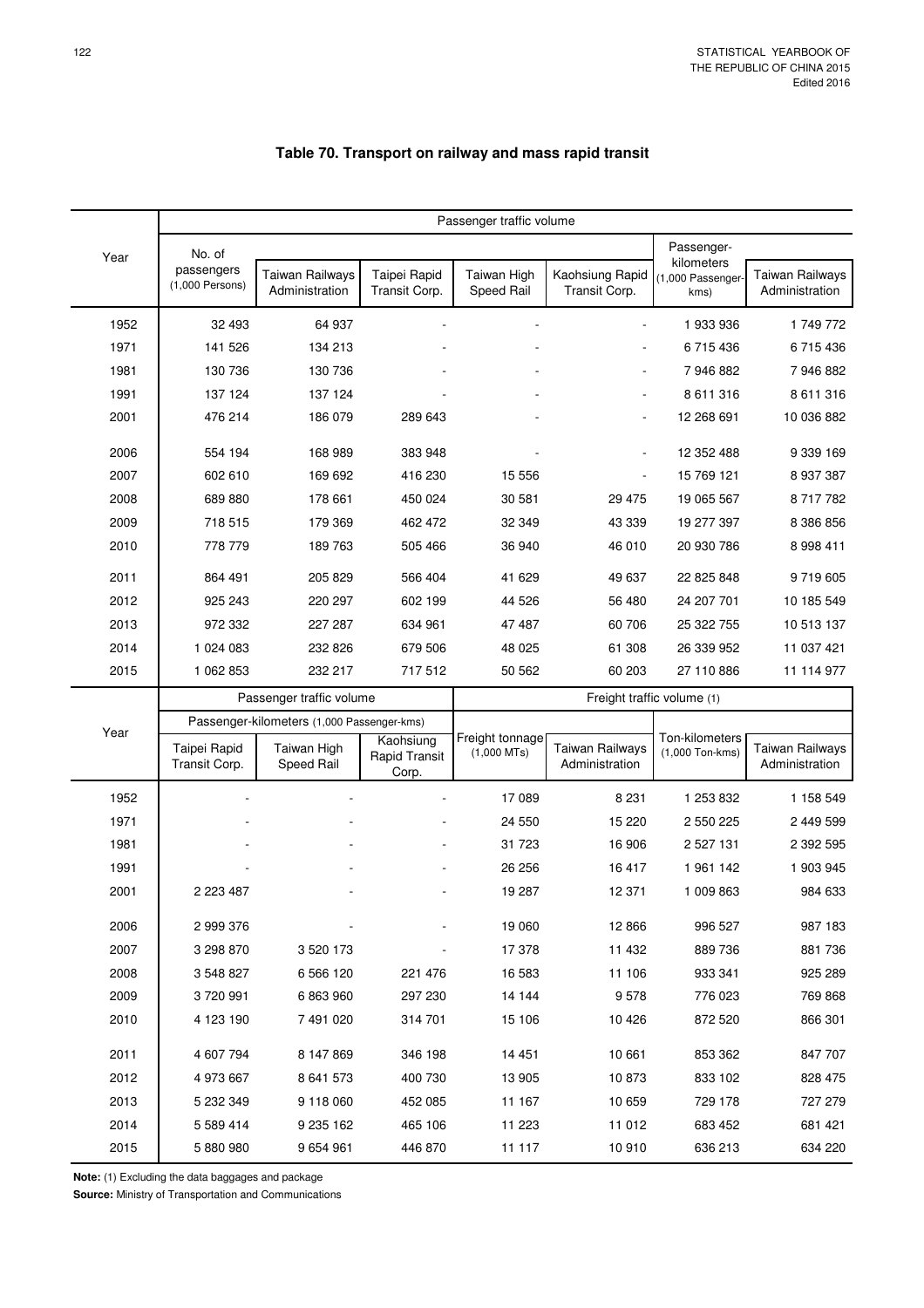|      |          |                                         |                                 | Efficiency of seat utilization (%) |                                   |                                  |                            | Mileages (3) (Kms)        |
|------|----------|-----------------------------------------|---------------------------------|------------------------------------|-----------------------------------|----------------------------------|----------------------------|---------------------------|
| Year |          |                                         | Taiwan Railways Administration  |                                    |                                   |                                  | Taiwan                     |                           |
|      | Avg.     | Tze-chiang<br>Limited<br><b>Express</b> | Chu-kuang<br>Limited<br>Express | Local train<br>(2)                 | Ordinary train                    | Taiwan High<br><b>Speed Rail</b> | Railways<br>Administration | Taiwan High<br>Speed Rail |
| 1952 | $\cdots$ | $\cdots$                                | .                               | $\ddotsc$                          | .                                 |                                  | 940                        |                           |
| 1971 | $\cdots$ | $\cdots$                                | $\cdots$                        | $\cdots$                           | $\cdots$                          | ۰                                | 1 000                      |                           |
| 1981 | $\cdots$ | $\cdots$                                | $\cdots$                        | $\cdots$                           | $\cdots$                          | $\overline{\phantom{a}}$         | 1 0 9 1                    |                           |
| 1991 | 57.9     | 96.6                                    | 78.5                            | 57.8                               | 29.7                              | $\overline{\phantom{a}}$         | 1 0 4 5                    |                           |
| 2001 | 68.5     | 84.3                                    | 72.2                            | 65.5                               | 25.8                              |                                  | 1 0 9 7                    |                           |
| 2006 | 63.0     | 78.3                                    | 59.3                            | 56.0                               | 16.6                              |                                  | 1 0 9 3                    |                           |
| 2007 | 60.9     | 72.8                                    | 58.4                            | 54.6                               | 20.0                              | 44.9                             | 1 0 9 3                    | 340                       |
| 2008 | 57.5     | 67.1                                    | 53.2                            | 52.5                               | 21.2                              | 43.5                             | 1 0 9 1                    | 340                       |
| 2009 | 55.5     | 63.7                                    | 46.9                            | 52.8                               | 12.8                              | 46.3                             | 1 0 8 5                    | 340                       |
| 2010 | 59.7     | 71.4                                    | 49.1                            | 55.0                               | 12.0                              | 49.0                             | 1 0 8 5                    | 340                       |
| 2011 | 63.6     | 75.2                                    | 54.6                            | 58.2                               | 9.7                               | 51.6                             | 1 0 8 7                    | 340                       |
| 2012 | 66.1     | 76.8                                    | 57.2                            | 61.3                               | 11.8                              | 54.6                             | 1 0 6 7                    | 340                       |
| 2013 | 66.8     | 76.3                                    | 57.2                            | 62.9                               | 12.8                              | 57.5                             | 1 0 6 1                    | 340                       |
| 2014 | 66.2     | 74.8                                    | 52.1                            | 63.3                               | 16.0                              | 57.1                             | 1 0 6 5                    | 340                       |
| 2015 | 64.5     | 73.2                                    | 47.6                            | 61.4                               | 12.8                              | 59.65                            | 1 0 6 5                    | 340                       |
|      |          |                                         |                                 |                                    | Railroad accidents and casualties |                                  |                            |                           |

## **Table 70. Transport on railway and mass rapid transit** (continued)

| Year | Total                |                         | Taiwan Railways<br>Administration |                         |                      | Taiwan High Speed Rail  | Mass rapid transit   |                         |  |
|------|----------------------|-------------------------|-----------------------------------|-------------------------|----------------------|-------------------------|----------------------|-------------------------|--|
|      | Accidents<br>(Cases) | Casualties<br>(Persons) | Accidents<br>(Cases)              | Casualties<br>(Persons) | Accidents<br>(Cases) | Casualties<br>(Persons) | Accidents<br>(Cases) | Casualties<br>(Persons) |  |
| 1952 | $\cdots$             | $\cdots$                | $\cdots$                          | $\cdots$                | .                    | $\cdots$                |                      | $\cdots$                |  |
| 1971 | $\cdots$             | $\cdots$                | $\cdots$                          | $\cdots$                | $\cdots$             | $\cdots$                | $\cdots$             | $\cdots$                |  |
| 1981 | $\cdots$             | $\cdots$                | $\cdots$                          | $\cdots$                | $\cdots$             | $\cdots$                | $\cdots$             | $\cdots$                |  |
| 1991 | $\cdots$             | $\cdots$                | $\cdots$                          | $\cdots$                | $\cdots$             | $\cdots$                | $\cdots$             | $\cdots$                |  |
| 2001 | 878                  | 290                     | 857                               | 279                     |                      | ۰                       | 18                   | 1                       |  |
| 2006 | 868                  | 185                     | 862                               | 182                     |                      | ۰                       | $\overline{c}$       | $\overline{c}$          |  |
| 2007 | 847                  | 185                     | 835                               | 182                     | 10                   | ٠                       | 3                    | $\sqrt{2}$              |  |
| 2008 | 841                  | 108                     | 825                               | 105                     | 13                   | ٠                       | 3                    | 3                       |  |
| 2009 | 824                  | 124                     | 800                               | 119                     | 12                   | ٠                       | 24                   | 5                       |  |
| 2010 | 889                  | 125                     | 853                               | 114                     | 15                   | ۰                       | 19                   | 11                      |  |
| 2011 | 826                  | 215                     | 812                               | 87                      | 2                    |                         | 11                   | $\,8\,$                 |  |
| 2012 | 684                  | 107                     | 639                               | 101                     | 35                   | 1                       | 8                    | 6                       |  |
| 2013 | 696                  | 91                      | 632                               | 85                      | 40                   | ÷,                      | 10                   | 6                       |  |
| 2014 | 646                  | 65                      | 590                               | 59                      | 38                   | ۰                       | 11                   | 4                       |  |
| 2015 | 660                  | 91                      | 618                               | 88                      | 29                   |                         | $\overline{7}$       | 3                       |  |

**Note:** (2) Including Fu-Hsing Semi Express

(3) The data is end of year.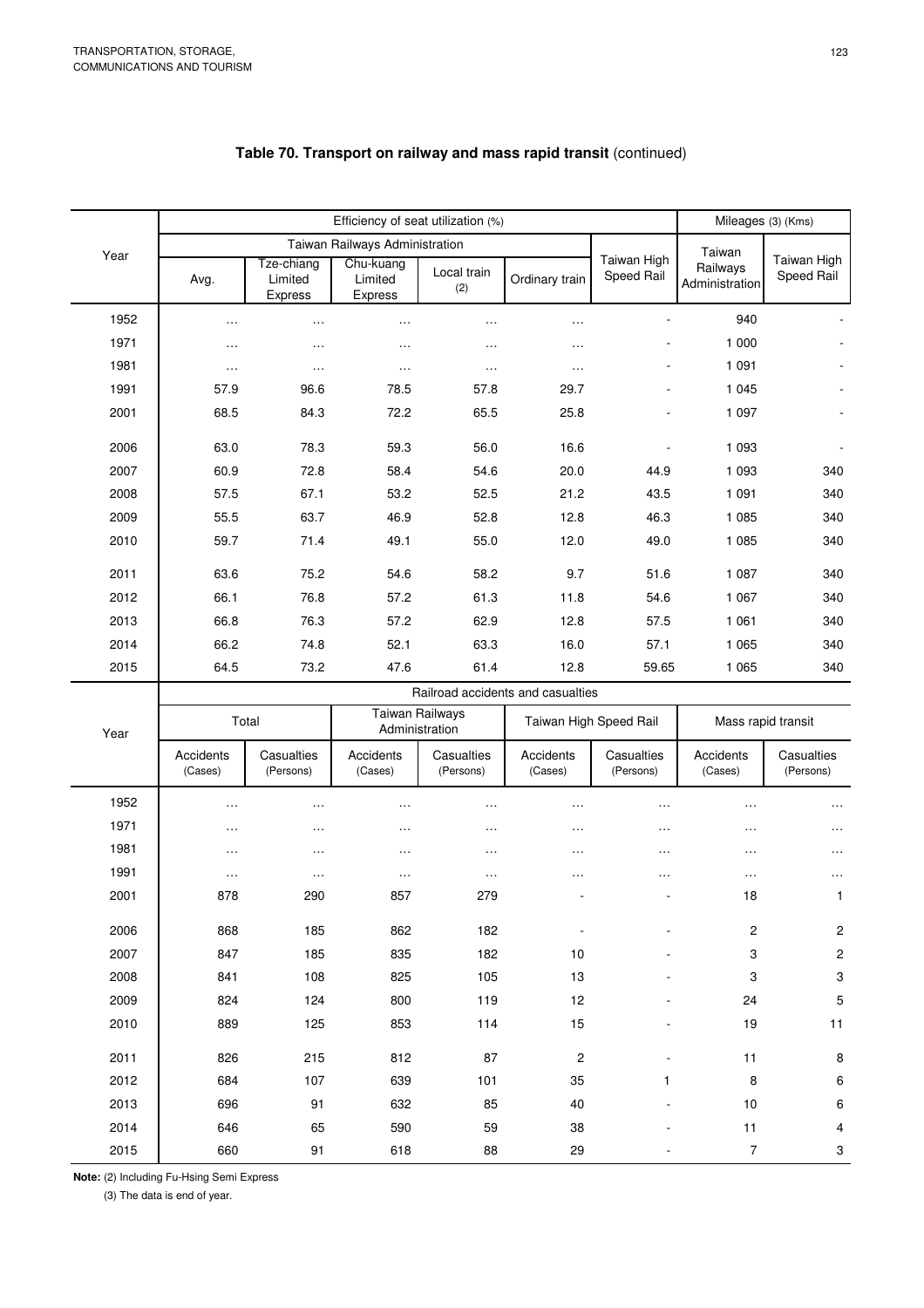## **Table 71. Transport on roads**

|             |         |         |                |                 |         |         |              | Km                   |
|-------------|---------|---------|----------------|-----------------|---------|---------|--------------|----------------------|
|             |         |         |                | Length of roads |         |         |              |                      |
| End of Year |         |         |                |                 |         |         |              | Road density         |
|             | Total   | Highway | National       | Provincial      | County  | Rural   | Urban<br>(1) | (M/km <sup>2</sup> ) |
| 1952        | 15 619  | 14 734  | $\overline{a}$ | 1 3 6 4         | 2815    | 10 555  |              | $\cdots$             |
| 1971        | 15747   | 15747   |                | 2 4 7 1         | 2725    | 10 216  | $\cdots$     | $\cdots$             |
| 1981        | 17 522  | 17 522  | 373            | 3 9 8 1         | 2 3 3 0 | 10 451  | $\cdots$     | $\cdots$             |
| 1991        | 28 472  | 19872   | 382            | 4 0 6 2         | 2613    | 12 4 29 | 8 600        | 791                  |
| 2001        | 36 466  | 20 675  | 739            | 4515            | 3 4 0 1 | 11 630  | 15 791       | 1 0 1 3              |
| 2006        | 38 297  | 21 244  | 975            | 4843            | 3 3 5 8 | 11 654  | 17 053       | 1 0 6 4              |
| 2007        | 38 5 26 | 21 403  | 975            | 5 0 0 0         | 3 3 6 0 | 11 654  | 17 123       | 1 0 7 0              |
| 2008        | 39 315  | 21 492  | 1 0 1 0        | 5 0 24          | 3 4 8 4 | 11 560  | 17823        | 1 0 9 2              |
| 2009        | 39 849  | 21 781  | 1 0 1 0        | 5 0 9 2         | 3518    | 11 765  | 18 068       | 1 1 0 7              |
| 2010        | 40 353  | 21 821  | 1 0 1 0        | 5 0 9 9         | 3 5 5 1 | 11 765  | 18 532       | 1 1 2 1              |
| 2011        | 40 995  | 21 847  | 1 0 1 0        | 5 1 2 4         | 3 5 5 1 | 11766   | 19 148       | 1 1 3 8              |
| 2012        | 41 924  | 21 877  | 1 0 1 0        | 5 1 5 4         | 3 5 5 1 | 11766   | 20 047       | 1 1 6 4              |
| 2013        | 42 5 20 | 21 929  | 1 0 5 0        | 5 1 4 9         | 3573    | 11 761  | 20 591       | 1 1 8 1              |
| 2014        | 41 916  | 21 575  | 1 0 5 0        | 5 1 4 8         | 3619    | 11 362  | 20 341       | 1 1 6 4              |
| 2015        | 41 950  | 21 587  | 1 0 5 0        | 5 1 6 0         | 3619    | 11 362  | 20 363       | 1 1 6 5              |

**Note:** (1) Urban road figures include the part which pavement width is over 6m in urban planning district. Prior to and including 2003, urban road of pavement includes sidewalk, safety island and ditch cover.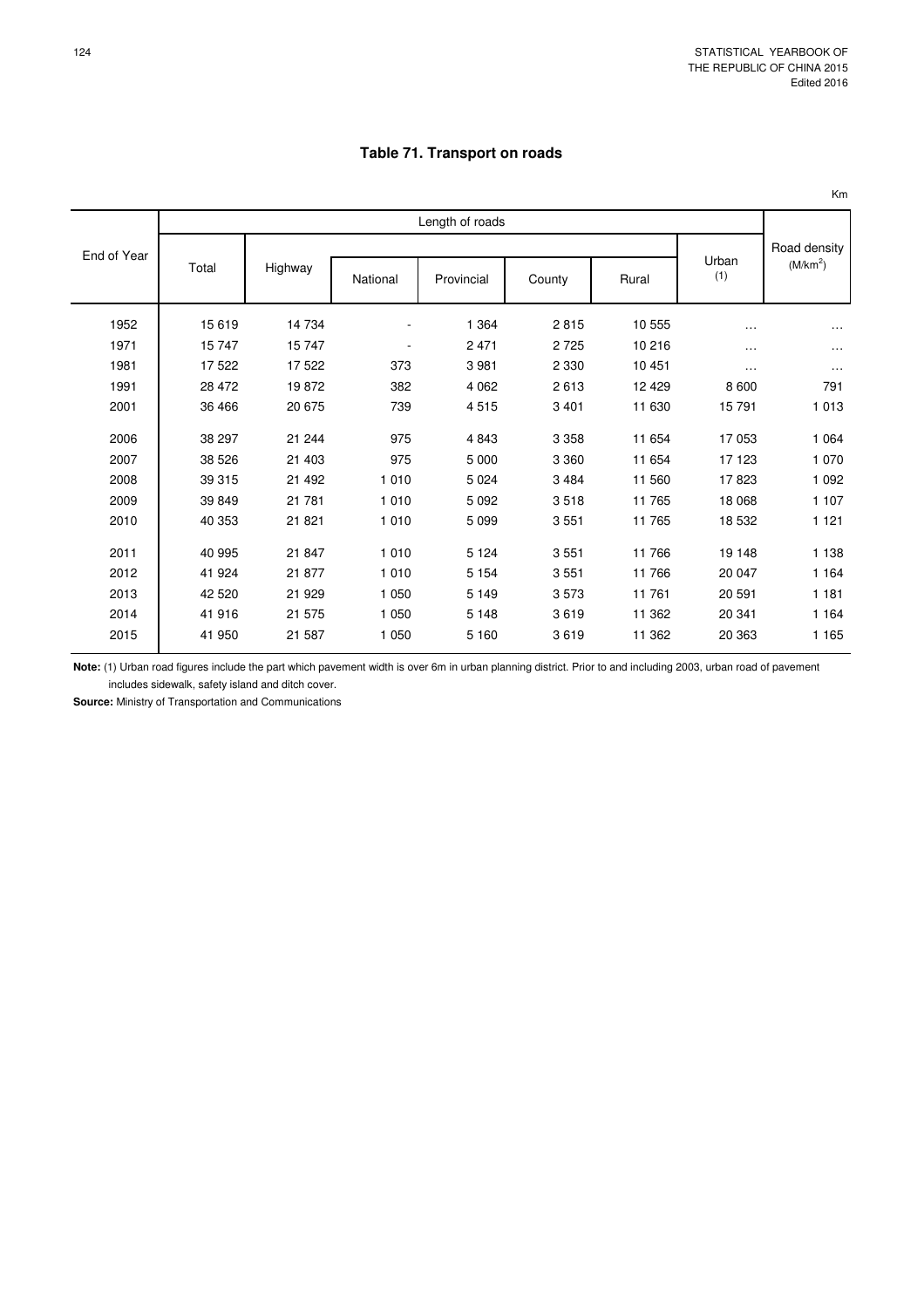|      | Passenger traffic volume of automobile transportation |                                                        |                                        |                                             |                                    |                         |                                            |                     |  |  |
|------|-------------------------------------------------------|--------------------------------------------------------|----------------------------------------|---------------------------------------------|------------------------------------|-------------------------|--------------------------------------------|---------------------|--|--|
| Year |                                                       |                                                        | No. of passengers (1,000 Persons)      |                                             |                                    |                         | Passenger-Kilometers (1,000 Passenger-kms) |                     |  |  |
|      | Total                                                 | City bus                                               | <b>Taiwan Motor</b><br>Transport Corp. | Highway bus                                 | Total                              | City bus                | <b>Taiwan Motor</b><br>Transport Corp.     | Highway bus         |  |  |
| 1952 | 161 447                                               | 79 635                                                 | 37 278                                 | 44 534                                      | 1 507 145                          | 497 180                 | 569 838                                    | 440 127             |  |  |
| 1971 | 1 350 732                                             | 716 044                                                | 259 665                                | 375 023                                     | 12 468 626                         | 4722119                 | 3 926 046                                  | 3 820 462           |  |  |
| 1981 | 2 0 29 7 7 6                                          | 1 129 251                                              | 306 563                                | 593 961                                     | 26 101 329                         | 6991918                 | 11 999 356                                 | 7 110 056           |  |  |
| 1991 | 1 481 439                                             | 965 192                                                | 156 659                                | 359 588                                     | 20 548 765                         | 6 528 376               | 7 149 724                                  | 6 870 665           |  |  |
| 2001 | 1 109 347                                             | 804 337                                                |                                        | 305 009                                     | 15 236 537                         | 6 288 993               | 1 066 208                                  | 8 947 544           |  |  |
| 2006 | 1 013 751                                             | 768 532                                                |                                        | 245 219                                     | 16 385 985                         | 6 195 016               |                                            | 10 190 969          |  |  |
| 2007 | 1 020 791                                             | 778 461                                                |                                        | 242 330                                     | 15 979 244                         | 6 293 834               | $\overline{a}$                             | 9 685 410           |  |  |
| 2008 | 1 054 094                                             | 807 660                                                |                                        | 246 434                                     | 15 783 116                         | 6 442 971               |                                            | 9 340 145           |  |  |
| 2009 | 1 038 779                                             | 800 975                                                |                                        | 237 805                                     | 15 882 309                         | 6 433 076               |                                            | 9 449 233           |  |  |
| 2010 | 1 109 829                                             | 877 067                                                | ÷,                                     | 232 762                                     | 16 307 047                         | 7 021 088               |                                            | 9 285 959           |  |  |
| 2011 | 1 164 297                                             | 943 694                                                | $\overline{\phantom{a}}$               | 220 603                                     | 17 039 888                         | 7 503 861               | $\overline{a}$                             | 9 536 027           |  |  |
| 2012 | 1 191 741                                             | 994 690                                                |                                        | 197 051                                     | 17 585 569                         | 8 188 123               | ÷,                                         | 9 397 446           |  |  |
| 2013 | 1 220 056                                             | 1 046 238                                              | $\overline{\phantom{a}}$               | 173818                                      | 17 927 530                         | 8 904 389               | ÷,                                         | 9 0 23 140          |  |  |
| 2014 | 1 239 207                                             | 1 067 307                                              |                                        | 171 901                                     | 18 384 364                         | 9 326 310               |                                            | 9 0 58 1 69         |  |  |
| 2015 | 1 221 951                                             | 1 053 328                                              |                                        | 168 623                                     | 17 570 843                         | 9 042 628               |                                            | 8 527 956           |  |  |
|      |                                                       | Freight traffic volume of<br>highway trucking carriers |                                        |                                             |                                    | Freeway transportation  |                                            |                     |  |  |
| Year | Freight                                               | Ton-                                                   |                                        | Vehicle traffic of freeway (2) (1,000 Cars) |                                    |                         |                                            | Rule-violating      |  |  |
|      | tonnages<br>$(1,000$ MTs)                             | kilometers<br>(1,000 Ton-kms)                          | Total                                  | Small vehicles                              | Bus and<br>heavy truck<br>vehicles | <b>Tractor trailers</b> | Toll<br>(Million NT\$)                     | vehicles<br>(Cases) |  |  |
| 1952 | 2 5 9 7                                               | 63 682                                                 | .                                      | .                                           | $\cdots$                           | $\cdots$                | .                                          | .                   |  |  |
| 1971 | 39 599                                                | 1 554 301                                              | .                                      | $\cdots$                                    | $\cdots$                           | .                       | $\ddotsc$                                  | $\cdots$            |  |  |
| 1981 | 182 646                                               | 8727256                                                | 96 585                                 | 59 699                                      | 22 634                             | 14 252                  | 2 1 8 4                                    | $\cdots$            |  |  |
| 1991 | 254 297                                               | 11 813 756                                             | 295 616                                | 226 159                                     | 40 255                             | 29 202                  | 9065                                       | 1 370 484           |  |  |
| 2001 | 502 300                                               | 27 810 051                                             | 464 702                                | 375 777                                     | 55 336                             | 33 589                  | 18 077                                     | 2 263 239           |  |  |
| 2006 | 594 214                                               | 31 218 175                                             | 574 713                                | 480 595                                     | 55 241                             | 38 877                  | 21 992                                     | 911 580             |  |  |
| 2007 | 617 567                                               | 30 547 035                                             | 569 643                                | 475 503                                     | 54 348                             | 39 7 9 2                | 21 930                                     | 974 053             |  |  |
| 2008 | 604 137                                               | 30 159 525                                             | 543 548                                | 453 932                                     | 50 348                             | 39 269                  | 20 481                                     | 843 169             |  |  |
| 2009 | 596 742                                               | 29 071 104                                             | 539 568                                | 457 101                                     | 48 561                             | 33 906                  | 20 755                                     | 697 916             |  |  |
| 2010 | 628 167                                               | 29 631 573                                             | 555 060                                | 464 819                                     | 51 797                             | 38 444                  | 21 976                                     | 703 558             |  |  |
| 2011 |                                                       |                                                        |                                        |                                             |                                    |                         |                                            |                     |  |  |
|      | 638 499                                               | 29 550 818                                             | 571 229                                | 479 549                                     | 52 565                             | 39 115                  | 22 602                                     | 679 086             |  |  |
| 2012 | 653 265                                               | 29 850 997                                             | 573 512                                | 482797                                      | 52 562                             | 38 154                  | 21 620                                     | 657 172             |  |  |
| 2013 | 551 430                                               | 38 473 579                                             | 589 778                                | 498 892                                     | 52 575                             | 38 311                  | 21 8 26                                    | 611 971             |  |  |
| 2014 | 541 939                                               | 37 851 697                                             | 5 184 346                              | 4 490 688                                   | 393 024                            | 300 634                 | 21 247                                     | 595 519             |  |  |

## **Table 71. Transport on roads** (continued)

**Note:** (2) Since 2014, the way of calculating vehicles that has been changed by passing through the toll gate, instead of the toll station.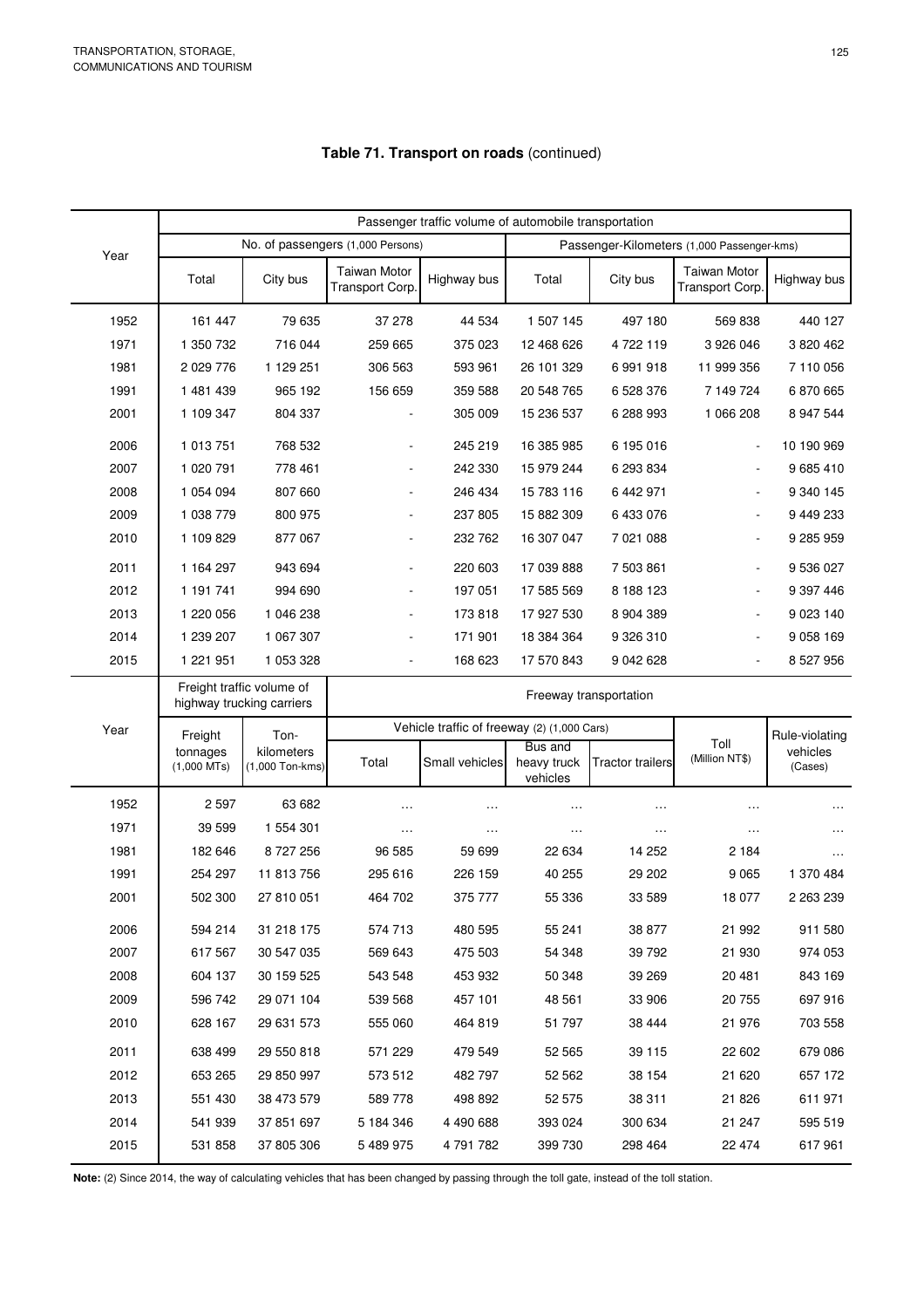## **Table 72. Number of registered vehicles**

Cars

| End of Year  | Total                    |                  | <b>Bus</b>    |                   | Heavy truck        |                  |                  |  |
|--------------|--------------------------|------------------|---------------|-------------------|--------------------|------------------|------------------|--|
|              |                          | Sub-total        | Private       | Operating         | Sub-total          | Private          | Operating        |  |
| 1952         | 10710                    | 1 623            | 244           | 1 379             | 3699               | 1511             | 2 1 8 8          |  |
| 1971         | 957 295                  | 8 9 0 0          | 1 7 3 2       | 7 1 6 8           | 21 992             | 8 0 28           | 13 964           |  |
| 1981         | 5413409                  | 18790            | 4726          | 14 0 64           | 66 564             | 34 782           | 31 782           |  |
| 1991         | 10 611 036               | 20 120           | 5 3 8 1       | 14 739            | 121 161            | 66 184           | 54 977           |  |
| 2001         | 17 465 037               | 24 053           | 2 5 8 0       | 21 473            | 155 140            | 81813            | 73 327           |  |
| 2006         | 20 307 197               | 27 522           | 1812          | 25 710            | 166 211            | 90 142           | 76 069           |  |
| 2007         | 20 711 754               | 27 361           | 1793          | 25 5 68           | 164 004            | 91 050           | 72 954           |  |
| 2008<br>2009 | 21 092 358<br>21 374 175 | 27 339<br>27 667 | 1723<br>1 909 | 25 616<br>25 7 58 | 161 231<br>158 812 | 91 215<br>91 543 | 70 016<br>67 269 |  |
| 2010         | 21 721 447               | 29 030           | 1856          | 27 174            | 161 084            | 93 304           | 67 780           |  |
| 2011         | 22 226 684               | 29 991           | 1863          | 28 1 28           | 164 221            | 95 003           | 69 218           |  |
| 2012         | 22 346 398               | 31 098           | 1 7 7 0       | 29 3 28           | 161 256            | 91 4 68          | 69 788           |  |
| 2013         | 21 562 645               | 31 960           | 1689          | 30 271            | 162 122            | 92 449           | 69 673           |  |
| 2014         | 21 290 279               | 32 9 28          | 1 661         | 31 267            | 163 446            | 93 563           | 69 883           |  |
| 2015         | 21 400 863               | 33 890           | 1647          | 32 243            | 165 695            | 94 866           | 70 829           |  |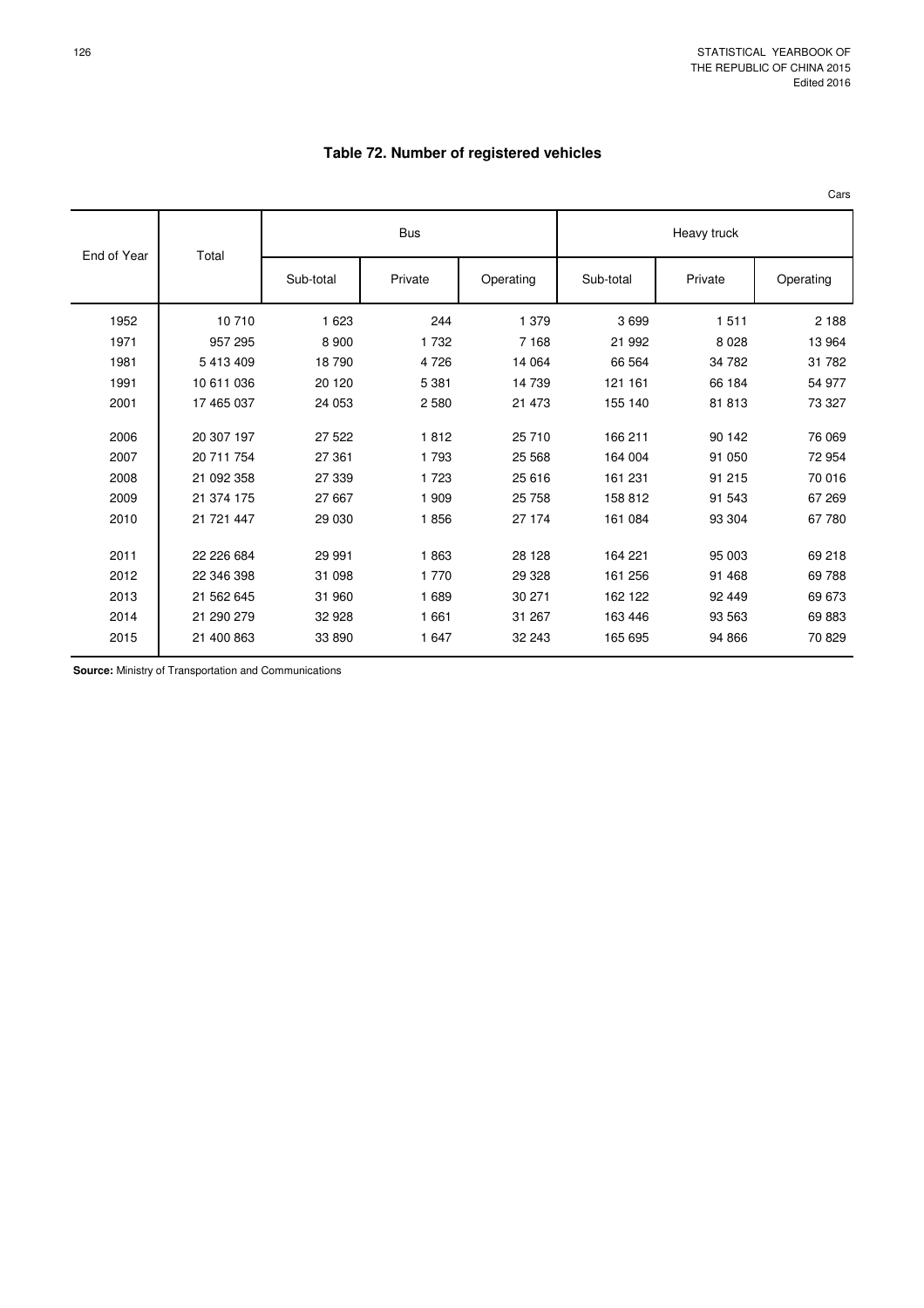| End of Year |           | Sedan         |           |           | Light truck | Specially<br>constructed | Motorcycles |            |
|-------------|-----------|---------------|-----------|-----------|-------------|--------------------------|-------------|------------|
|             | Sub-total | Private       | Operating | Sub-total | Private     | Operating                | vehicles    |            |
| 1952        | 2579      | 2089          | 490       | 325       | 316         | 9                        | 482         | 2 0 0 2    |
| 1971        | 55 111    | 32 824        | 22 287    | 25 5 93   | 24 686      | 907                      | 3656        | 826 492    |
| 1981        | 506 291   | 438 052       | 68 239    | 211 304   | 206 748     | 4556                     | 11 142      | 4 591 547  |
| 1991        | 2 541 364 | 2 440 685     | 100 679   | 495 167   | 489 381     | 5786                     | 24 049      | 7 409 175  |
| 2001        | 4 825 581 | 4720641       | 104 940   | 675 533   | 665 718     | 9815                     | 51 528      | 11 733 202 |
| 2006        | 5 698 324 | 5 555 507     | 142 817   | 805 590   | 783 979     | 21 611                   | 52 522      | 13 557 028 |
| 2007        | 5712842   | 5 567 687     | 145 155   | 811 646   | 787 361     | 24 285                   | 52 428      | 13 943 473 |
| 2008        | 5 674 426 | 5 530 314     | 144 112   | 812 440   | 786 782     | 25 658                   | 51 480      | 14 365 442 |
| 2009        | 5 704 312 | 5 5 5 9 2 4 7 | 145 065   | 827 955   | 792 288     | 35 667                   | 51 099      | 14 604 330 |
| 2010        | 5 803 413 | 5 642 969     | 160 444   | 832 466   | 803 493     | 28 973                   | 50 522      | 14 844 932 |
| 2011        | 5 960 088 | 5787010       | 173 078   | 848 732   | 817 543     | 31 189                   | 50 050      | 15 173 602 |
| 2012        | 6 091 324 | 5909115       | 182 209   | 862 230   | 828 914     | 33 316                   | 60 862      | 15 139 628 |
| 2013        | 6 236 879 | 6 046 599     | 190 280   | 875 544   | 841 477     | 34 067                   | 61 017      | 14 195 123 |
| 2014        | 6 405 778 | 6 205 246     | 200 532   | 890 703   | 855 191     | 35 512                   | 61 4 64     | 13 735 960 |
| 2015        | 6 573 746 | 6 365 190     | 208 556   | 903 739   | 866 616     | 37 123                   | 62 074      | 13 661 719 |
|             |           |               |           |           |             |                          |             |            |

## **Table 72. Number of registered vehicles** (continued)

Cars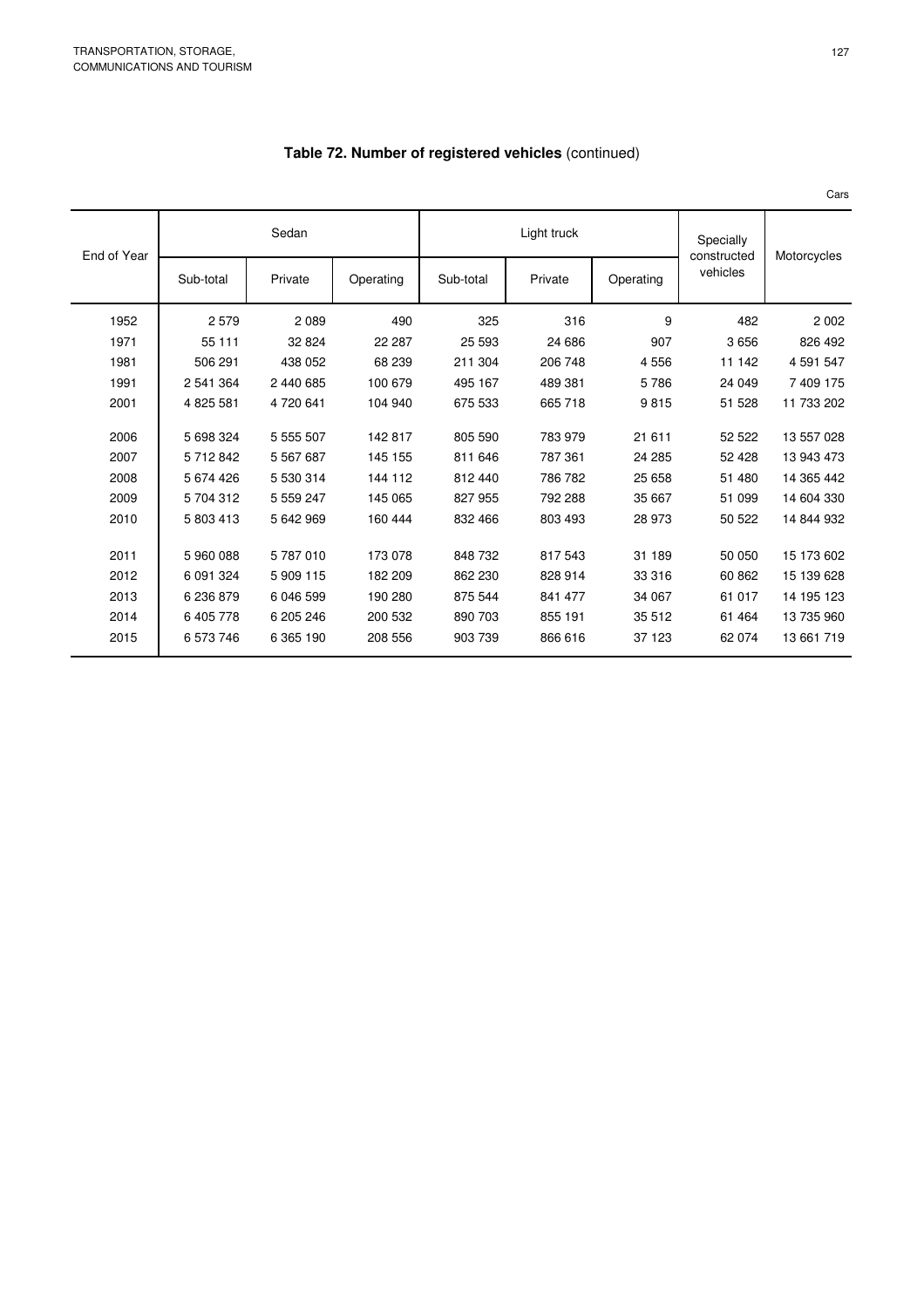| Year |                      | National vessels registration<br>(1) | Cargo tonnage  | Ton-nautical mile |                              |
|------|----------------------|--------------------------------------|----------------|-------------------|------------------------------|
|      | Vessels<br>(Vessels) | G.R.T<br>(Ton)                       | D.W.T<br>(Ton) | $(1,000$ MTs)     | (Million ton-nautical miles) |
| 1952 | $\overline{7}$       | 2 2 4 8                              | 1742           | 2 8 4 0           | 7 0 5 5                      |
| 1971 | 23                   | 35 803                               | 50 139         | 12 571            | 78 095                       |
| 1981 | 71                   | 612 141                              | 883 108        | 23 135            | 139 226                      |
| 1991 | 245                  | 5 300 548                            | 8 144 768      | 90 907            | 532 574                      |
| 2001 | 280                  | 4790827                              | 7 472 055      | 101 533           | 359 295                      |
| 2006 | 258                  | 3 005 203                            | 4 962 058      | 78 135            | 154 245                      |
| 2007 | 262                  | 2 853 241                            | 4 672 289      | 70 291            | 125 847                      |
| 2008 | 267                  | 2 868 332                            | 4709741        | 65 250            | 129 950                      |
| 2009 | 267                  | 2 703 834                            | 4 237 587      | 53 972            | 113 343                      |
| 2010 | 278                  | 2789176                              | 4 400 330      | 55 390            | 114 607                      |
| 2011 | 290                  | 2 888 558                            | 4 493 037      | 53 477            | 126 859                      |
| 2012 | 288                  | 3 113 599                            | 4 672 453      | 47 727            | 97 230                       |
| 2013 | 295                  | 3 373 753                            | 4 977 349      | 49 5 21           | 107 343                      |
| 2014 | 304                  | 3 635 946                            | 5 284 951      | 54 997            | 116 643                      |
| 2015 | 313                  | 3847758                              | 5 481 654      | 55 414            | 121 382                      |

## **Table 73. Number of national vessels registration and freight traffic volume**

**Note**: (1) The gross tonnage of the ships in this table is at least 100 tons.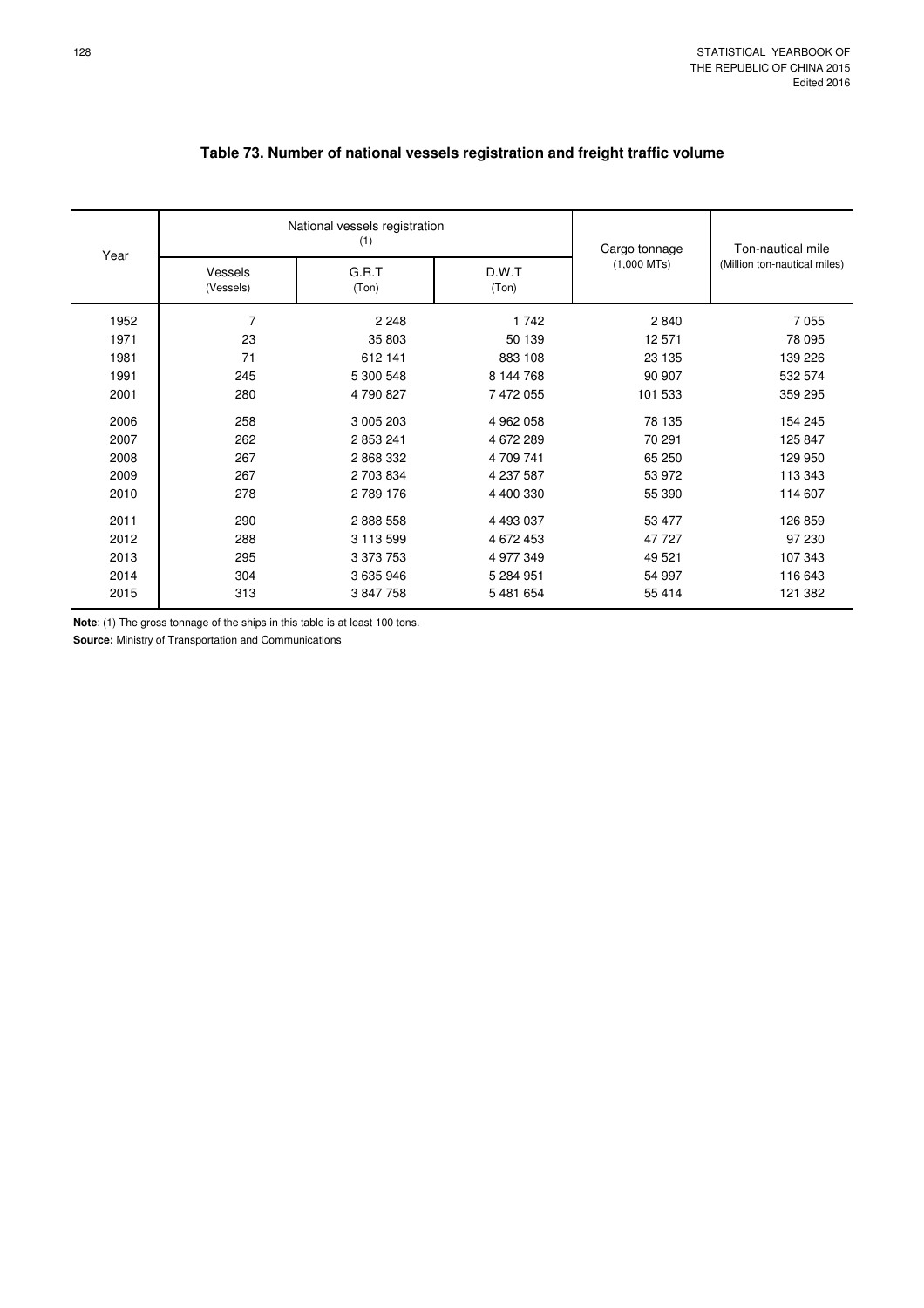## **Table 74. Waterborne imports and exports, and the percentage carried by national vessels**

1,000 MTs

|      |                  |                          |                          |                   |                          |                          |                          |                  |                          | Imports                  |                   |                                 |
|------|------------------|--------------------------|--------------------------|-------------------|--------------------------|--------------------------|--------------------------|------------------|--------------------------|--------------------------|-------------------|---------------------------------|
| Year | Total            | Keelung<br>Harbor        | Kaoh-<br>siung<br>Harbor | Hualien<br>Harbor | Taichung<br>Harbor       | Taipei<br>Harbor         | Others<br>(1)            | Sub-total        | Keelung<br>Harbor        | Kaoh-<br>siung<br>Harbor | Hualien<br>Harbor | Taichung<br>Harbor              |
| 1952 | 1859             | 562                      | 1 2 9 7                  |                   |                          |                          | $\overline{\phantom{a}}$ | 1 0 9 7          | 386                      | 710                      |                   |                                 |
| 1971 | 20 640           | 5 900                    | 14 550                   | 189               |                          |                          | $\overline{\phantom{a}}$ | 15 655           | 4597                     | 11 048                   | 9                 |                                 |
| 1981 | 59 897           | 8991                     | 38 267                   | 1919              | 3884                     |                          | 6837                     | 48 609           | 6655                     | 31 488                   | 487               | 3735                            |
| 1991 | 121 182          | 23 636                   | 68 234                   | 2 9 5 2           | 18 648                   | $\overline{\phantom{a}}$ | 7712                     | 103 328          | 17 389                   | 60 341                   | 1720              | 16895                           |
| 2001 | 184 078          | 24 504                   | 115 792                  | 5934              | 34 132                   | ٠                        | 3716                     | 145 082          | 18 000                   | 91 950                   | 2826              | 29 3 85                         |
| 2006 | 210 607          | 26 317                   | 119 185                  | 3 0 9 4           | 48 210                   | 6635                     | 7 1 6 6                  | 163 049          | 19 052                   | 87 994                   | 1 1 1 2           | 42 737                          |
| 2007 | 224 508          | 22 955                   | 134 492                  | 5 0 8 3           | 47 238                   | 5 0 0 7                  | 9733                     | 173 699          | 15 4 68                  | 101 280                  | 2 3 9 5           | 41 269                          |
| 2008 | 219 928          | 22 4 65                  | 130 192                  | 4914              | 47 072                   | 5 4 0 0                  | 9884                     | 174 182          | 15 756                   | 100 297                  | 2 4 8 1           | 41 674                          |
| 2009 | 202 788          | 17789                    | 112 433                  | 4 5 9 7           | 48716                    | 9 0 8 1                  | 10 172                   | 157 039          | 12 277                   | 83 136                   | 1 5 6 1           | 42 8 84                         |
| 2010 | 218 083          | 20 492                   | 118 188                  | 5412              | 58 943                   | 10 4 64                  | 4 5 8 4                  | 168 826          | 14 688                   | 86 606                   | 2 5 3 5           | 52 694                          |
| 2011 | 214 687          | 19 152                   | 116 090                  | 4 6 27            | 57 280                   | 13 100                   | 4 4 3 8                  | 167 340          | 13 614                   | 85 571                   | 2630              | 50 832                          |
| 2012 | 212 720          | 18 627                   | 113 494                  | 3 5 8 3           | 59 160                   | 13 598                   | 4 2 5 8                  | 166 186          | 13 674                   | 82 740                   | 2 4 3 6           | 52 765                          |
| 2013 | 216 510          | 17 505                   | 109 041                  | 4511              | 64 930                   | 16 005                   | 4517                     | 169 083          | 12795                    | 77829                    | 2 7 5 4           | 58 058                          |
| 2014 | 225 737          | 17015                    | 115 798                  | 4 2 4 0           | 66 971                   | 17 473                   | 4 2 4 0                  | 177 777          | 12 449                   | 83 825                   | 2697              | 59 720                          |
| 2015 | 213 244          | 15 25 6                  | 103 976                  | 3948              | 68 771                   | 17 298                   | 3 9 9 5                  | 168 377          | 11 453                   | 74 180                   | 2597              | 61 331                          |
|      |                  |                          |                          |                   |                          |                          |                          |                  |                          |                          |                   |                                 |
|      |                  | Imports                  |                          |                   |                          | Exports                  |                          |                  |                          |                          |                   | Carried by national vessels (%) |
| Year | Taipei<br>Harbor | Others<br>(1)            | Sub-total                | Keelung<br>Harbor | Kaoh-<br>siung<br>Harbor | Hualien<br>Harbor        | Taichung<br>Harbor       | Taipei<br>Harbor | Others<br>(1)            | Total                    | Imports           | Exports                         |
| 1952 |                  | $\overline{\phantom{a}}$ | 762                      | 176               | 586                      |                          |                          |                  | ÷,                       | 43.2                     | 19.0              | 78.0                            |
| 1971 |                  | $\overline{a}$           | 4 9 8 5                  | 1 3 0 3           | 3 5 0 2                  | 180                      |                          |                  | $\overline{\phantom{a}}$ | 41.8                     | 46.0              | 28.6                            |
| 1981 |                  | 6 2 4 2                  | 11 289                   | 2 3 3 5           | 6778                     | 1 4 3 2                  | 149                      |                  | 594                      | 20.4                     | 20.4              | 20.4                            |
| 1991 | ÷,               | 6984                     | 17854                    | 6 2 4 8           | 7893                     | 1 2 3 2                  | 1 7 5 3                  | ÷,               | 728                      | 29.2                     | 30.2              | 23.4                            |
| 2001 |                  | 2920                     | 38 997                   | 6 5 0 4           | 23 842                   | 3 1 0 9                  | 4 7 4 7                  |                  | 795                      | 24.9                     | 28.1              | 12.9                            |
| 2006 | 6 6 22           | 5 5 3 2                  | 47 558                   | 7 2 6 5           | 31 191                   | 1981                     | 5 4 7 3                  | 13               | 1 6 3 4                  | 10.0                     | 11.7              | 4.5                             |
| 2007 | 4 9 9 4          | 8 2 9 3                  | 50 810                   | 7487              | 33 212                   | 2688                     | 5969                     | 14               | 1440                     | 9.5                      | 10.9              | 4.7                             |
| 2008 | 5 3 8 2          | 8592                     | 45 745                   | 6710              | 29 8 94                  | 2 4 3 2                  | 5 3 9 8                  | 18               | 1 2 9 2                  | 9.3                      | 10.4              | $5.0\,$                         |
| 2009 | 8 2 4 1          | 8939                     | 45 750                   | 5512              | 29 29 7                  | 3 0 3 7                  | 5831                     | 839              | 1 2 3 3                  | 12.4                     | 14.3              | $6.0\,$                         |
| 2010 | 9 1 0 5          | 3 1 9 8                  | 49 257                   | 5 8 0 4           | 31 582                   | 2877                     | 6 2 4 9                  | 1 3 6 0          | 1 3 8 5                  | 10.1                     | 10.8              | $7.6\,$                         |
| 2011 | 11 603           | 3 0 8 9                  | 47 347                   | 5 5 3 8           | 30 519                   | 1997                     | 6448                     | 1 4 9 7          | 1 3 4 9                  | 11.3                     | 11.9              | 9.2                             |
| 2012 | 11 541           | 3 0 2 9                  | 46 534                   | 4 9 5 3           | 30 754                   | 1 1 4 7                  | 6 3 9 5                  | 2 0 5 7          | 1 2 2 8                  | 12.7                     | 13.6              | 9.4                             |
| 2013 | 14 0 52          | 3595                     | 47 427                   | 4 7 1 1           | 31 213                   | 1757                     | 6872                     | 1953             | 922                      | 12.7                     | 13.4              | 10.4                            |
| 2014 | 15517            | 3568                     | 47 960                   | 4566              | 31 973                   | 1 5 4 3                  | 7 2 5 1                  | 1956             | 672                      | 12.8                     | 13.7              | 9.8                             |

Note : Since 2001, the cargo figures have been calculated from customs declaration. Prior to and including 2000, they were sourced from manifest.

(1) Including Su-ao and Anping Harbor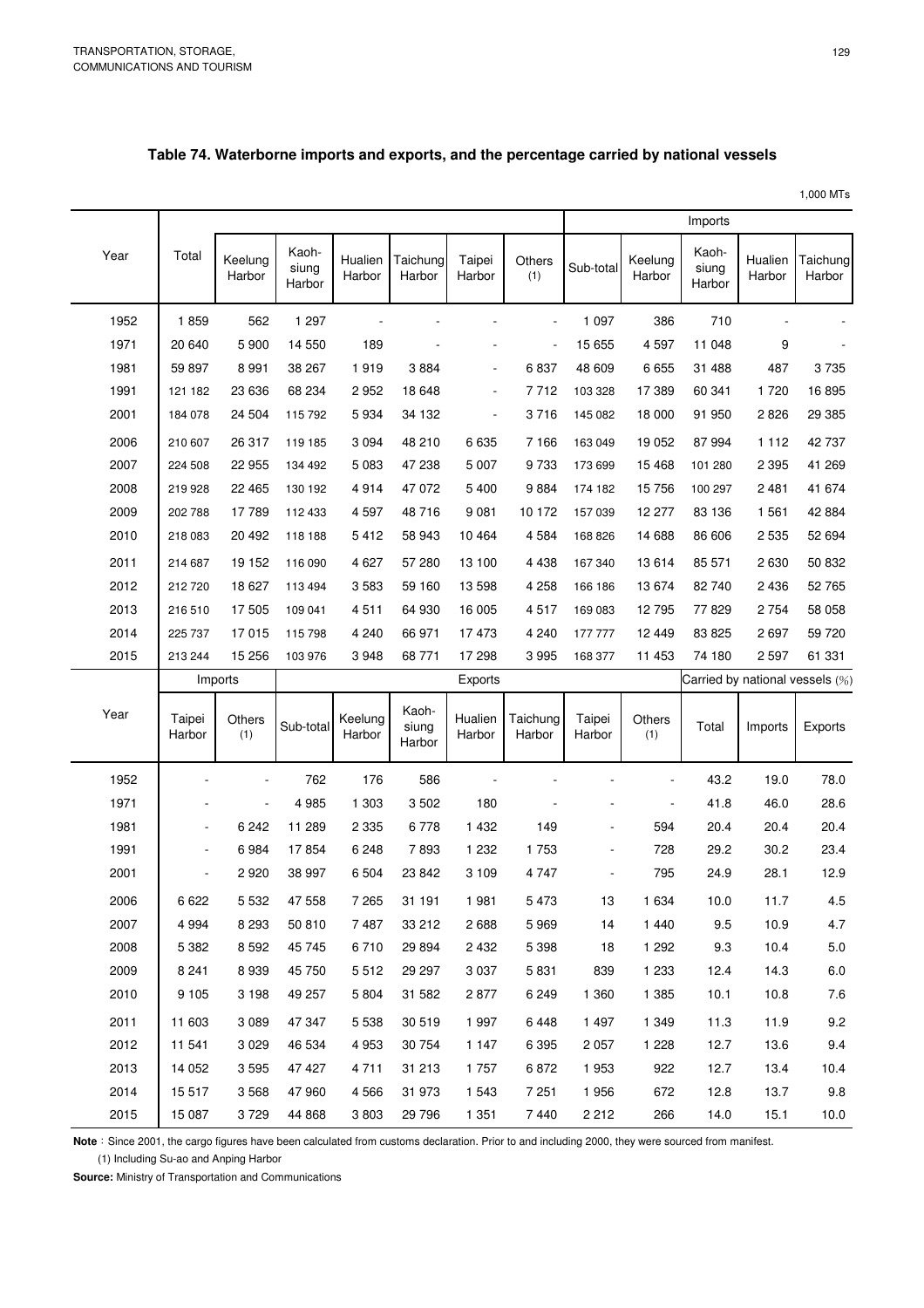|      |                                                |                                             |                  |                              |                                                | Total                                       |                              |                                                |                                             |                              |
|------|------------------------------------------------|---------------------------------------------|------------------|------------------------------|------------------------------------------------|---------------------------------------------|------------------------------|------------------------------------------------|---------------------------------------------|------------------------------|
| Year |                                                | No. of aircraft movements (Movements        |                  |                              | No. of passengers (1,000 Persons)              |                                             |                              | Tonnage of                                     |                                             |                              |
|      | Total                                          | Internation<br>al line                      | Domestic<br>line | Total                        | Internation<br>al line                         | Domestic<br>line                            | Transit                      | cargo<br>(1)<br>(MTs)                          | Internation<br>al line                      | Domestic<br>line             |
| 1952 | 5 1 3 3                                        | $\sim$ $\sim$                               | $\ddotsc$        | 26                           | $\cdots$                                       | $\ldots$                                    | $\sim$ .                     | 3 1 2 2                                        | $\ldots$                                    | $\cdots$                     |
| 1971 | 74 993                                         | 30 012                                      | 44 981           | 3500                         | 1 1 4 3                                        | 2 0 6 5                                     | 292                          | 63 493                                         | 48 0 84                                     | 15 409                       |
| 1981 | 121 654                                        | 37 252                                      | 84 402           | 10 493                       | 4 0 6 3                                        | 5 6 3 9                                     | 792                          | 252 735                                        | 229 320                                     | 23 4 15                      |
| 1991 | 317481                                         | 68 181                                      | 249 300          | 22 832                       | 10 364                                         | 11 210                                      | 1 2 5 7                      | 714 808                                        | 670 127                                     | 44 681                       |
| 2001 | 561 910                                        | 147 212                                     | 414 698          | 46 084                       | 19 501                                         | 24 614                                      | 1970                         | 1 310 220                                      | 1 035 552                                   | 37 375                       |
| 2006 | 463 506                                        | 188 274                                     | 275 232          | 43 725                       | 23 774                                         | 17 365                                      | 2586                         | 1809 565                                       | 1 207 998                                   | 40 211                       |
| 2007 | 421 479                                        | 192 610                                     | 228 869          | 39 772                       | 24 432                                         | 12711                                       | 2630                         | 1708703                                        | 1 191 118                                   | 40 041                       |
| 2008 | 357 982                                        | 174 748                                     | 183 234          | 35 236                       | 23 203                                         | 9850                                        | 2 1 8 3                      | 1 587 250                                      | 1 035 352                                   | 36 746                       |
| 2009 | 335 667                                        | 166 872                                     | 168795           | 36 059                       | 26 546                                         | 9 2 3 3                                     | 279                          | 1 743 824                                      | 932 985                                     | 36 925                       |
| 2010 | 360 409                                        | 189 323                                     | 171 086          | 41 091                       | 31 107                                         | 9 7 3 3                                     | 251                          | 2 335 508                                      | 1 163 941                                   | 36 675                       |
| 2011 | 385 140                                        | 205 337                                     | 179 803          | 42 856                       | 32 133                                         | 10 4 84                                     | 239                          | 2 178 856                                      | 1 108 647                                   | 35 899                       |
| 2012 | 404 695                                        | 230 123                                     | 174 572          | 46 860                       | 35 899                                         | 10 680                                      | 282                          | 2 091 294                                      | 1 102 078                                   | 36 153                       |
| 2013 | 426 635                                        | 247 378                                     | 179 257          | 50 336                       | 39 385                                         | 10 547                                      | 403                          | 2 084 688                                      | 1 082 510                                   | 35 543                       |
| 2014 | 454 911                                        | 270 732                                     | 184 179          | 55 357                       | 44 391                                         | 10 563                                      | 402                          | 2 2 2 1 7 0 0                                  | 1 144 636                                   | 35 100                       |
| 2015 | 481 028                                        | 288 959                                     | 192 069          | 58 156                       | 47 983                                         | 9798                                        | 374                          | 2 150 628                                      | 1 136 194                                   | 33 240                       |
|      |                                                | Taiwan Taoyuan International Airport        |                  |                              | Kaohsiung International Airport                |                                             |                              | Taipei Songshan Airport                        |                                             |                              |
| Year | No. of<br>aircraft<br>movements<br>(Movements) | No. of<br>passengers<br>(1,000)<br>Persons) | Transit          | Tonnage of<br>cargo<br>(MTs) | No. of<br>aircraft<br>movements<br>(Movements) | No. of<br>passengers<br>(1,000)<br>Persons) | Tonnage of<br>cargo<br>(MTs) | No. of<br>aircraft<br>movements<br>(Movements) | No. of<br>passengers<br>(1,000)<br>Persons) | Tonnage of<br>cargo<br>(MTs) |
| 1952 |                                                |                                             |                  |                              |                                                |                                             |                              | 5 1 3 3                                        | 26                                          | 3 1 2 2                      |
| 1971 |                                                |                                             |                  |                              | 11 036                                         | 518                                         | 4695                         | 46 357                                         | 2 1 3 3                                     | 54 033                       |
| 1981 | 35 202                                         | 4 7 1 4                                     | 792              | 215 153                      | 21 667                                         | 1 5 8 5                                     | 19 268                       | 21 638                                         | 2 0 3 5                                     | 7 1 8 8                      |
| 1991 | 62 080                                         | 10 614                                      | 1 2 5 7          | 634 390                      | 58 440                                         | 4 0 4 6                                     | 46 284                       | 68 532                                         | 4 1 9 2                                     | 14 034                       |
| 2001 | 123 916                                        | 18 4 61                                     | 1968             | 1 189 874                    | 94 531                                         | 8 2 8 5                                     | 88744                        | 151 617                                        | 10 092                                      | 13 9 24                      |
| 2006 | 157 703                                        | 22 857                                      | 2 5 7 2          | 1 698 808                    | 78 603                                         | 7 1 3 0                                     | 76 997                       | 87 955                                         | 6729                                        | 15 0 24                      |
| 2007 | 160 120                                        | 23 4 26                                     | 2 5 7 1          | 1 605 681                    | 67 149                                         | 5717                                        | 70 241                       | 68 084                                         | 4 4 7 1                                     | 13 115                       |
| 2008 | 145 993                                        | 21 936                                      | 2 1 8 2          | 1 493 120                    | 47 793                                         | 4 1 6 1                                     | 62 139                       | 49 264                                         | 3 1 0 2                                     | 11831                        |
| 2009 | 139 399                                        | 23 293                                      | 279              | 1 654 213                    | 40 335                                         | 3661                                        | 56 863                       | 44 655                                         | 3 0 9 1                                     | 11 406                       |
| 2010 | 156 036                                        | 26 749                                      | 251              | 2 230 097                    | 41 300                                         | 4 0 5 3                                     | 69 413                       | 48 925                                         | 3713                                        | 14 355                       |

### **Table 75. Traffic of civil aviation by airports**

**Note**: (1) Prior to and including 1994, the figures of cargo included freight, passenger baggages and mail; since 1995, the figures of cargo only include mail and freight (exclude passenger baggages).

2011 163 200 26 414 239 2 064 194 42 596 4 051 59 193 58 185 5 259 34 492 2012 180 761 29 270 282 1 981 807 45 302 4 466 57 320 58 170 5 676 31 311 2013 194 239 32 214 403 1 967 170 46 721 4 646 60 508 60 066 5 847 36 320 2014 208 874 35 804 402 2 088 727 51 681 5 397 68 767 61 881 6 105 43 528 2015 221 191 38 473 369 2 021 865 55 685 6 001 63 031 57 642 5 861 45 218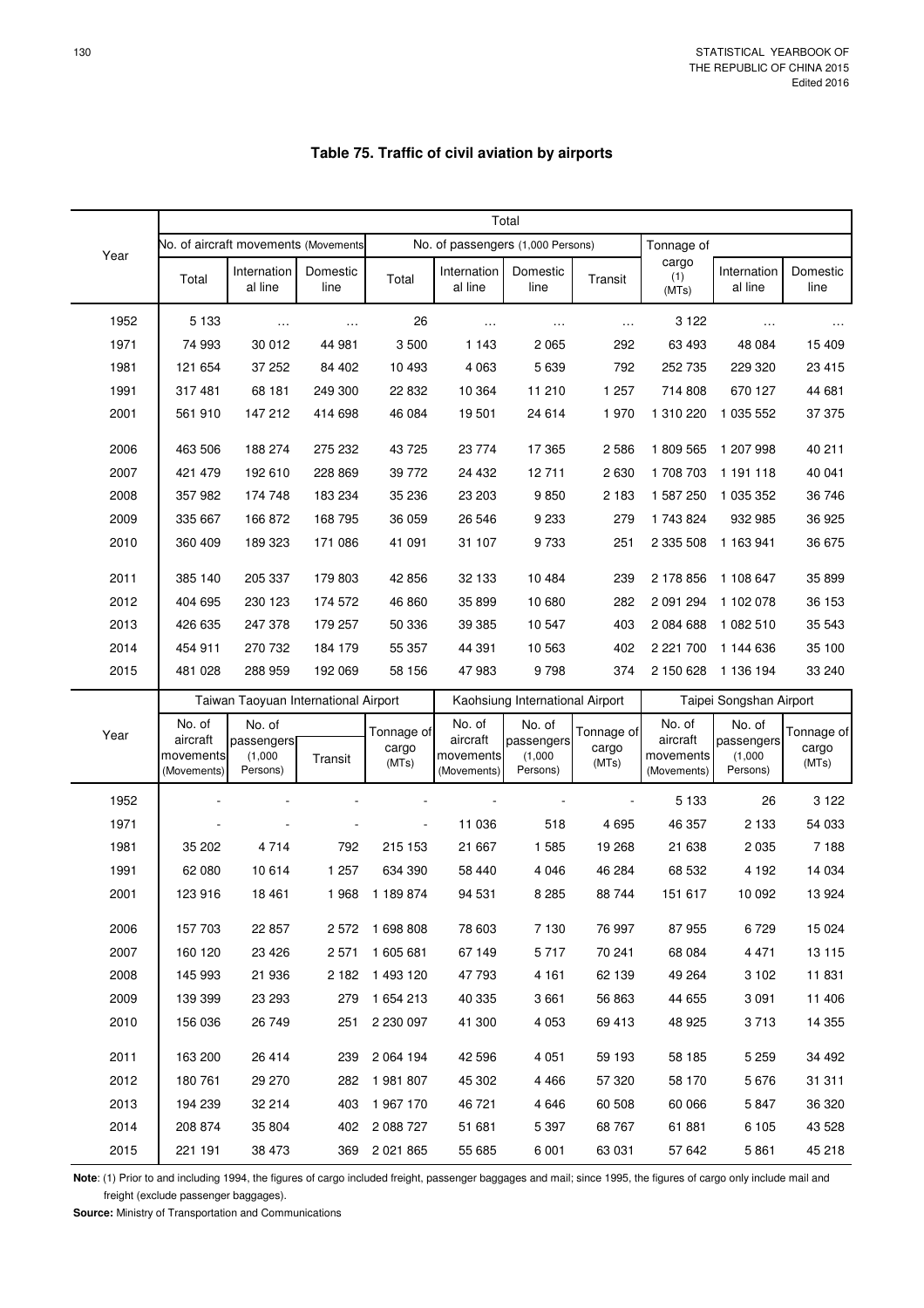|      |                                                | Hualien Airport                             |                              |                                                | <b>Taitung Airport</b>                      |                              |                                                | <b>Magong Airport</b>                       |                              |
|------|------------------------------------------------|---------------------------------------------|------------------------------|------------------------------------------------|---------------------------------------------|------------------------------|------------------------------------------------|---------------------------------------------|------------------------------|
| Year | No. of<br>aircraft<br>movements<br>(Movements) | No. of<br>passengers<br>(1,000)<br>Persons) | Tonnage of<br>cargo<br>(MTs) | No. of<br>aircraft<br>movements<br>(Movements) | No. of<br>passengers<br>(1,000)<br>Persons) | Tonnage of<br>cargo<br>(MTs) | No. of<br>aircraft<br>movements<br>(Movements) | No. of<br>passengers<br>(1,000)<br>Persons) | Tonnage of<br>cargo<br>(MTs) |
| 1952 |                                                |                                             |                              |                                                |                                             |                              |                                                |                                             |                              |
| 1971 | 9 3 4 2                                        | 407                                         | 2 0 9 3                      | 604                                            | $\overline{\mathbf{c}}$                     | $\mathbf 0$                  | 5848                                           | 348                                         | 2 0 5 9                      |
| 1981 | 7808                                           | 726                                         | 1 674                        | 18 235                                         | 246                                         | 976                          | 12 033                                         | 867                                         | 6954                         |
| 1991 | 11 784                                         | 703                                         | 2 1 4 3                      | 30 630                                         | 492                                         | 1 2 2 0                      | 39 758                                         | 1 5 3 4                                     | 10 681                       |
| 2001 | 21 473                                         | 1 2 4 5                                     | 1 2 7 0                      | 18720                                          | 948                                         | 566                          | 39 687                                         | 1875                                        | 5 3 4 4                      |
| 2006 | 12 8 88                                        | 705                                         | 783                          | 11 129                                         | 485                                         | 390                          | 34 822                                         | 1750                                        | 6 6 8 7                      |
| 2007 | 9479                                           | 566                                         | 948                          | 10 270                                         | 457                                         | 437                          | 33 4 84                                        | 1692                                        | 7 2 5 5                      |
| 2008 | 7518                                           | 412                                         | 751                          | 8870                                           | 369                                         | 358                          | 32 427                                         | 1688                                        | 6820                         |
| 2009 | 5 0 0 5                                        | 255                                         | 598                          | 10 118                                         | 382                                         | 391                          | 31 821                                         | 1703                                        | 6898                         |
| 2010 | 5 2 5 8                                        | 263                                         | 594                          | 10 503                                         | 408                                         | 351                          | 33 740                                         | 1838                                        | 7 0 7 5                      |
| 2011 | 4938                                           | 251                                         | 541                          | 10727                                          | 437                                         | 376                          | 35 936                                         | 2010                                        | 7 0 7 3                      |
| 2012 | 5 1 3 1                                        | 266                                         | 490                          | 11 753                                         | 447                                         | 403                          | 34 679                                         | 2 1 0 7                                     | 6 9 0 2                      |
| 2013 | 5 2 9 9                                        | 280                                         | 474                          | 11 728                                         | 429                                         | 359                          | 34 641                                         | 2 1 5 6                                     | 7 3 0 8                      |
| 2014 | 4799                                           | 214                                         | 402                          | 13 948                                         | 380                                         | 305                          | 33 664                                         | 2 1 1 9                                     | 6989                         |
| 2015 | 3 4 0 2                                        | 119                                         | 312                          | 30 109                                         | 302                                         | 281                          | 34 346                                         | 2078                                        | 6 2 9 6                      |
|      |                                                | <b>Taichung Airport</b>                     |                              |                                                | <b>Tainan Airport</b>                       |                              |                                                | Others (3)                                  |                              |
| Year | No. of<br>aircraft<br>movements<br>(Movements) | No. of<br>passengers<br>(1,000)<br>Persons) | Tonnage of<br>cargo<br>(MTs) | No. of<br>aircraft<br>movements<br>(Movements) | No. of<br>passengers<br>(1,000)<br>Persons) | Tonnage of<br>cargo<br>(MTs) | No. of<br>aircraft<br>movements<br>(Movements) | No. of<br>passengers<br>(1,000)<br>Persons) | Tonnage of<br>cargo<br>(MTs) |
| 1952 |                                                |                                             |                              |                                                |                                             |                              |                                                |                                             |                              |
| 1971 | 756                                            | 38                                          | 202                          | 1 0 5 0                                        | 54                                          | 413                          |                                                |                                             |                              |
| 1981 | 1798                                           | 15                                          | 209                          | 2 5 5 3                                        | 236                                         | 826                          | 720                                            | 71                                          | 488                          |
| 1991 | 9546                                           | 189                                         | 697                          | 12 642                                         | 644                                         | 1 900                        | 24 069                                         | 419                                         | 3 4 5 9                      |
| 2001 | 36 829                                         | 1 246                                       | 1683                         | 22 274                                         | 1646                                        | 1 1 9 8                      | 52 863                                         | 2 2 8 6                                     | 7617                         |
| 2006 | 18 6 66                                        | 693                                         | 1660                         | 14 114                                         | 1 2 3 1                                     | 1939                         | 47 626                                         | 2 1 4 6                                     | 7 277                        |
| 2007 | 16 695                                         | 781                                         | 1565                         | 12 2 20                                        | 687                                         | 1644                         | 43 978                                         | 1976                                        | 7817                         |
| 2008 | 17464                                          | 1 1 0 6                                     | 1723                         | 6682                                           | 286                                         | 832                          | 41 971                                         | 2 1 7 8                                     | 9676                         |
| 2009 | 14 3 5 2                                       | 1 0 1 5                                     | 1947                         | 4 4 5 3                                        | 196                                         | 648                          | 45 529                                         | 2 4 6 3                                     | 10 860                       |
| 2010 | 16 503                                         | 1 2 8 4                                     | 2 2 9 4                      | 3 9 6 0                                        | 213                                         | 733                          | 44 184                                         | 2 5 6 9                                     | 10 596                       |
| 2011 | 18 437                                         | 1 4 5 0                                     | 2 1 3 3                      | 4 1 7 8                                        | 235                                         | 570                          | 46 943                                         | 2750                                        | 10 284                       |
| 2012 | 19710                                          | 1 5 9 2                                     | 1820                         | 4 0 9 4                                        | 231                                         | 575                          | 45 095                                         | 2805                                        | 10 666                       |
| 2013 | 22 1 20                                        | 1807                                        | 2 0 0 4                      | 4746                                           | 249                                         | 610                          | 47 075                                         | 2707                                        | 9935                         |
| 2014 | 25 293                                         | 2 187                                       | 2 1 4 3                      | 5 2 9 4                                        | 314                                         | 645                          | 49 477                                         | 2836                                        | 10 194                       |

2015 26 456 2 343 2 942 5 566 321 632 46 631 2 657 10 051

## **Table 75. Traffic of civil aviation by airports** (continued)

**Note**: (3) From 2004, it includes the data of Hengchun Airport.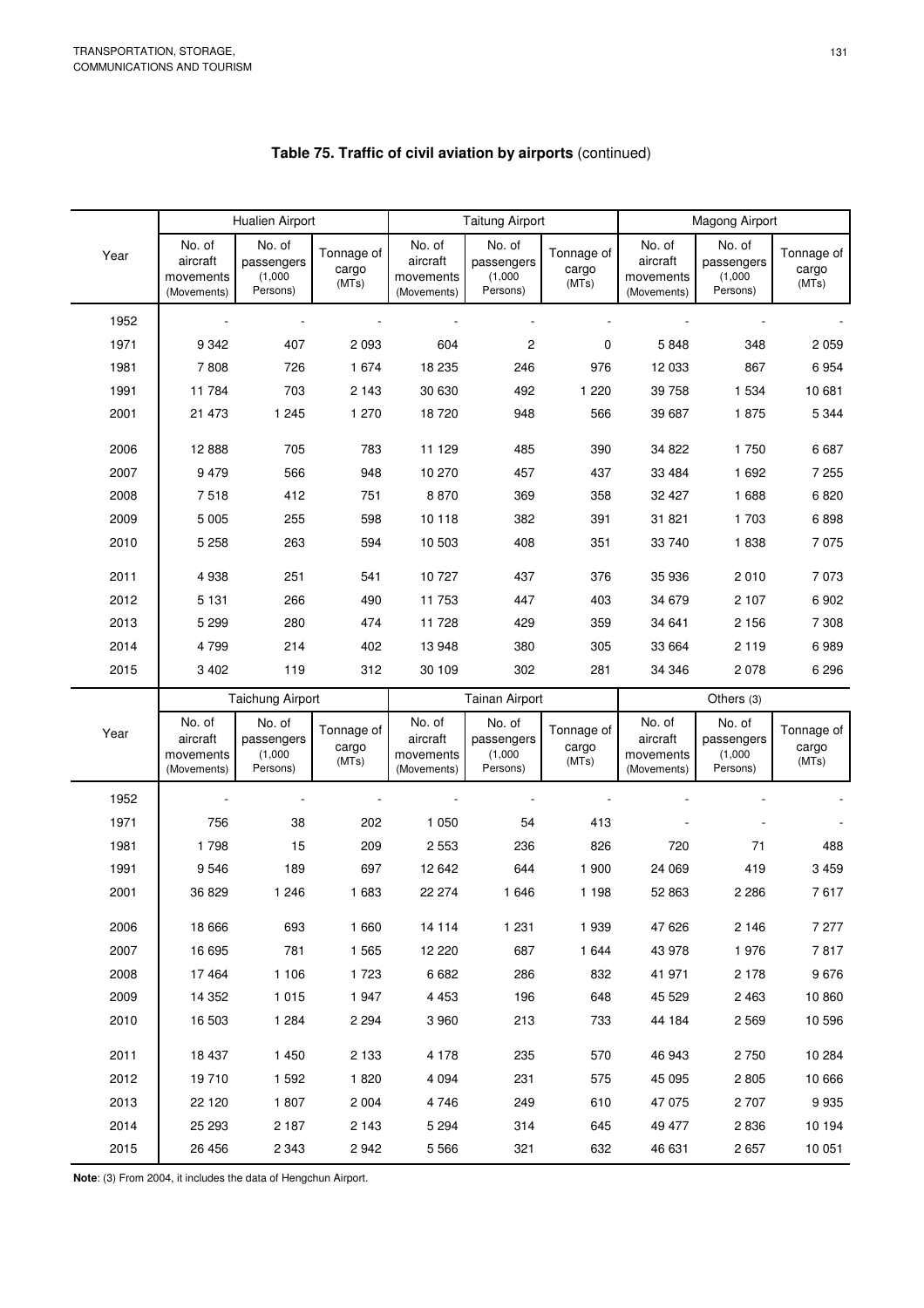#### **Table 76. Cross-strait postal delivery and number of telephone incoming and outgoing volume**

| Pieces, Calls, Minutes |  |  |  |
|------------------------|--|--|--|
|------------------------|--|--|--|

|      |               | Correspondence                           |               | Telephone   |                |             |              |  |  |
|------|---------------|------------------------------------------|---------------|-------------|----------------|-------------|--------------|--|--|
| Year |               |                                          |               |             | Incoming       | Outgoing    |              |  |  |
|      | Total         | From Taiwan to From Mainland<br>Mainland | to Taiwan     | Calls       | <b>Minutes</b> | Calls       | Minutes      |  |  |
| 1989 | 10 681 100    | 4 553 936                                | 6 127 164     | 767 606     | 2 938 639      | 730 351     | 3 074 102    |  |  |
| 1991 | 15 197 609    | 6 109 466                                | 9 0 8 1 4 3   | 8 0 25 9 58 | 26 257 083     | 8719209     | 26 989 763   |  |  |
| 1996 | 18 042 925    | 6 532 580                                | 11 510 345    | 42 956 178  | 115 162 620    | 53 541 006  | 168 739 603  |  |  |
| 2000 | 13 987 115    | 5 409 559                                | 8 577 556     | 95 048 691  | 241 113 377    | 111 604 019 | 342 987 929  |  |  |
| 2001 | 12 630 660    | 5 004 283                                | 7 626 377     | 114 970 716 | 321 953 043    | 154 668 202 | 509 835 107  |  |  |
| 2006 | 12 486 723    | 5985106                                  | 6 501 617     | 358 902 498 | 875 980 140    | 350 297 538 | 1505 975 668 |  |  |
| 2007 | 11 595 145    | 5 263 948                                | 6 331 197     | 282 248 004 | 784 836 551    | 352 274 657 | 1566 245 351 |  |  |
| 2008 | 10 201 026    | 4 638 916                                | 5 5 6 2 1 1 0 | 234 701 523 | 714 055 458    | 371 859 974 | 1538 542 237 |  |  |
| 2009 | 8764597       | 3 814 799                                | 4 949 798     | 221 953 162 | 576 594 289    | 369 005 987 | 1423 249 660 |  |  |
| 2010 | 8 331 250     | 3518056                                  | 4 813 194     | 204 625 818 | 552 919 921    | 403 616 104 | 1496 326 500 |  |  |
| 2011 | 8 575 531     | 3 597 429                                | 4 978 102     | 171 584 037 | 470 973 044    | 393 344 578 | 1364 127 550 |  |  |
| 2012 | 8 479 704     | 4 030 086                                | 4 449 618     | 167 278 555 | 321 077 486    | 366 139 852 | 1186 399 744 |  |  |
| 2013 | 8 5 8 2 8 7 5 | 4 181 431                                | 4 401 444     | 150 690 749 | 353 651 437    | 275 674 467 | 873 445 344  |  |  |
| 2014 | 8 692 880     | 4 643 922                                | 4 048 958     | 161 446 245 | 310 080 038    | 286 519 406 | 794 238 649  |  |  |
| 2015 | 7719788       | 4 248 171                                | 3 471 617     | 125 738 404 | 247 510 228    | 212 922 279 | 616 522 122  |  |  |

**Note**: The Ordinary Correspondence Posted to Mainland is operated from Apr. 18, 1988, and the Ordinary Correspondence Delivered from Mainland is operated from Mar. 19, 1988. Besides, the Registered Correspondence between Taiwan and Mainland are posted and delivered from June 1, 1993.

**Source:** 1. Ministry of Transportation and Communications

2. National Communications Commission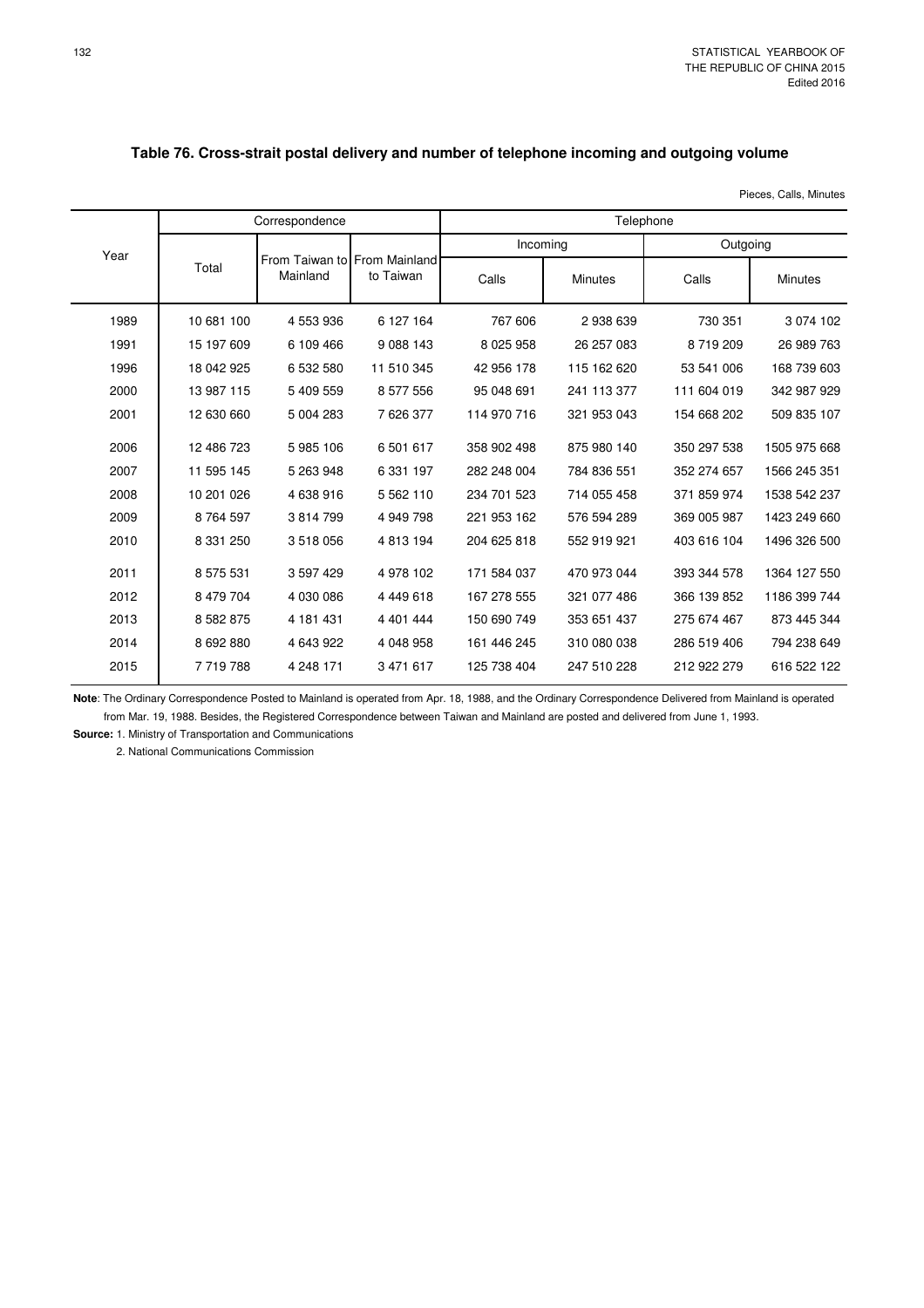## **Table 77. Telephone business**

|             |                                                           |                                              |                                                            |                                                          |                                       | Long-distance<br>telephone circuits |
|-------------|-----------------------------------------------------------|----------------------------------------------|------------------------------------------------------------|----------------------------------------------------------|---------------------------------------|-------------------------------------|
| End of Year | Subscribers of local<br>telephones<br>(10,000 Households) | Subscribers per<br>100 pop.<br>(Subscribers) | Subscribers of<br>mobile telephones<br>(1,000 Subscribers) | No. of minutes of<br>outgoing calls<br>(Million minutes) | No. of public<br>telephones<br>(Sets) | Domestic<br>(Circuits)              |
| 1952        | $\overline{c}$                                            | $\cdot$                                      |                                                            |                                                          | $\ddotsc$                             | 463                                 |
| 1971        | 31                                                        | $\cdots$                                     |                                                            |                                                          | 7 1 3 3                               | 4 2 6 6                             |
| 1981        | 282                                                       | $\cdots$                                     |                                                            |                                                          | 59 116                                | 63 012                              |
| 1991        | 685                                                       | $\cdots$                                     | 197                                                        | $\cdots$                                                 | 107 061                               | 296 842                             |
| 2001        | 1 2 8 6                                                   | 57                                           | 21 786                                                     | 17 301                                                   | 138 623                               | 921 225                             |
| 2006        | 1 3 4 7                                                   | 59                                           | 23 249                                                     | 29 960                                                   | 110 900                               | 10 420 316                          |
| 2007        | 1 3 3 0                                                   | 58                                           | 24 287                                                     | 31 231                                                   | 99 877                                | 10 194 006                          |
| 2008        | 1 308                                                     | 57                                           | 25 413                                                     | 33 539                                                   | 95 504                                | 11 058 124                          |
| 2009        | 1 2 8 2                                                   | 56                                           | 26 959                                                     | 36 664                                                   | 91 228                                | 9 587 932                           |
| 2010        | 1 270                                                     | 55                                           | 27 840                                                     | 39 967                                                   | 87 518                                | 10 360 710                          |
| 2011        | 1 2 6 8                                                   | 55                                           | 28 862                                                     | 42 835                                                   | 82 345                                | 7 310 590                           |
| 2012        | 1 2 4 1                                                   | 53                                           | 29 4 4 9                                                   | 43 477                                                   | 78 107                                | 6760106                             |
| 2013        | 1 2 2 3                                                   | 52                                           | 29 701                                                     | 37 582                                                   | 74 616                                | 5 514 334                           |
| 2014        | 1 2 1 0                                                   | 51                                           | 26 535                                                     | 30 825                                                   | 69 820                                | 5 480 924                           |
| 2015        | 1 1 8 9                                                   | 51                                           | 29 369                                                     | 26 595                                                   | 64 361                                | 4 647 876                           |
|             |                                                           |                                              |                                                            |                                                          |                                       |                                     |
|             |                                                           | Long-distance telephone circuits             |                                                            |                                                          | International telephones (1)          |                                     |
|             |                                                           | International (Circuits)                     |                                                            |                                                          |                                       | No. of minutes of                   |
| End of Year | Total                                                     | Telephone circuits                           | Data circuits                                              | No. of outgoing<br>calls<br>(1,000 Calls)                | Mainland China                        | outgoing calls<br>$(1,000$ Minutes) |
| 1952        | $\cdots$                                                  | $\cdots$                                     | .                                                          |                                                          |                                       |                                     |
| 1971        | $\cdots$                                                  | $\cdots$                                     | .                                                          | $\ddotsc$                                                |                                       | $\cdots$                            |
| 1981        | $\cdots$                                                  | $\cdots$                                     | .                                                          | 4 2 9 3                                                  |                                       | 27 049                              |
| 1991        | $\cdots$                                                  | $\cdots$                                     | .                                                          | 104 844                                                  | 8719                                  | 297 616                             |
| 2001        | $\sim$ $\sim$ $\sim$                                      | $\cdots$                                     |                                                            | 433 642                                                  | 154 668                               | 1514416                             |
| 2006        | $\ldots$                                                  | $\cdots$                                     | $\cdots$                                                   | 1 063 660                                                | 350 298                               | 3841017                             |
| 2007        | 1 399 262                                                 | 63 357                                       | 1 3 3 6                                                    | 931 501                                                  | 352 275                               | 3 879 449                           |
| 2008        | 1852963                                                   | 69 830                                       | 1783                                                       | 948 230                                                  | 371 860                               | 3 993 877                           |
| 2009        | 3 047 981                                                 | 73 340                                       | 2975                                                       | 1 000 451                                                | 369 006                               | 4 192 733                           |
| 2010        | 3 903 549                                                 | 65 850                                       | 3838                                                       | 1 096 639                                                | 403 616                               | 4 650 852                           |
| 2011        | 5 537 101                                                 | 71 932                                       | 5 4 6 5                                                    | 1 065 185                                                | 393 345                               | 4 666 714                           |
| 2012        | 7 237 750                                                 | 77916                                        | 7 1 6 0                                                    | 1 089 690                                                | 366 140                               | 4 941 466                           |
| 2013        | 9978853                                                   | 83 840                                       | 9895                                                       | 828 532                                                  | 275 674                               | 3 800 525                           |
| 2014        | 13 522 970                                                | 82 636                                       | 13 440                                                     | 740 936                                                  | 286 519                               | 2 960 807                           |

**Note:** (1) Telephone services between the Straits started from June 1989.

**Source:** 1. Ministry of Transportation and Communications

2. National Communications Commission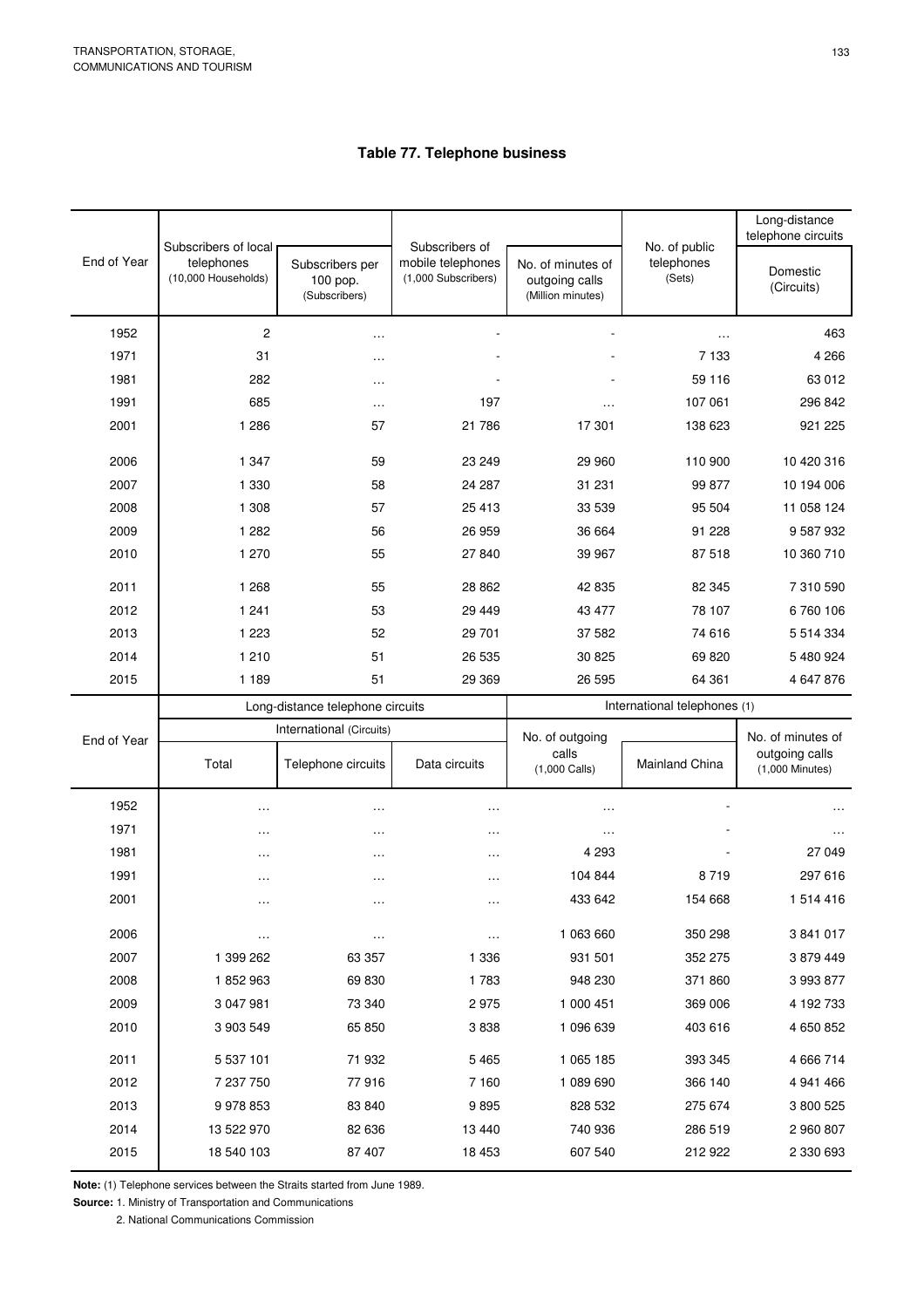|             |         | No. of rental data circuit (Circuits) |               |                                               |                                             |                                  |                                              |
|-------------|---------|---------------------------------------|---------------|-----------------------------------------------|---------------------------------------------|----------------------------------|----------------------------------------------|
| End of Year | Total   | Domestic                              | International | Subscribers of<br><b>ISDN</b><br>(Households) | No. of internet<br>accounts<br>(Households) | <b>Broadband</b><br>(Households) | Regular internet<br>pop.<br>(10,000 Persons) |
| 1986        | 54      |                                       | 54            |                                               |                                             |                                  |                                              |
| 1991        | 30 899  | 30 742                                | 157           |                                               |                                             |                                  | 1                                            |
| 1996        | 61 988  | 61 600                                | 388           |                                               | 164 649                                     |                                  | 60                                           |
| 2000        | 130 537 | 130 146                               | 391           | ٠                                             | 4 636 288                                   | 95 848                           | 627                                          |
| 2001        | 147 022 | 146 557                               | 465           | 42 470                                        | 6 231 917                                   | 1 169 970                        | 782                                          |
| 2006        | 166 954 | 165816                                | 1 1 3 8       | 63 449                                        | 7 036 507                                   | 4 505 800                        | 976                                          |
| 2007        | 158 467 | 157 231                               | 1 2 3 6       | 61 516                                        | 5973968                                     | 4790187                          | 1 0 0 3                                      |
| 2008        | 165 775 | 164 380                               | 1 3 9 5       | 69 798                                        | 6 027 422                                   | 5 024 374                        | 1 0 4 6                                      |
| 2009        | 165 225 | 163725                                | 1500          | 88 804                                        | 5 668 242                                   | 4 997 715                        | 1 0 6 7                                      |
| 2010        | 167749  | 166 177                               | 1572          | 105 826                                       | 5 888 452                                   | 5 311 599                        | 1 0 7 9                                      |
| 2011        | 172 124 | 170 476                               | 1648          | 123 321                                       | 6 092 264                                   | 5 515 928                        | 1 0 9 7                                      |
| 2012        | 161 736 | 160 070                               | 1666          | 118 102                                       | 6 988 261                                   | 6448819                          | 1 1 0 7                                      |
| 2013        | 144 673 | 142 881                               | 1792          | 109 373                                       | 7 535 832                                   | 7 011 934                        | 1 1 0 9                                      |
| 2014        | 138 384 | 136 511                               | 1873          | 104 324                                       | 7 944 931                                   | 7 436 619                        | 1 1 1 0                                      |
| 2015        | 146 442 | 144 112                               | 2 3 3 0       | 14 4 23                                       | 8 111 974                                   | 7617105                          | $\cdots$                                     |

#### **Table 78. Data communication business**

**Source:** 1. Ministry of Transportation and Communications

2. National Communications Commission

3. Institute for Information Industry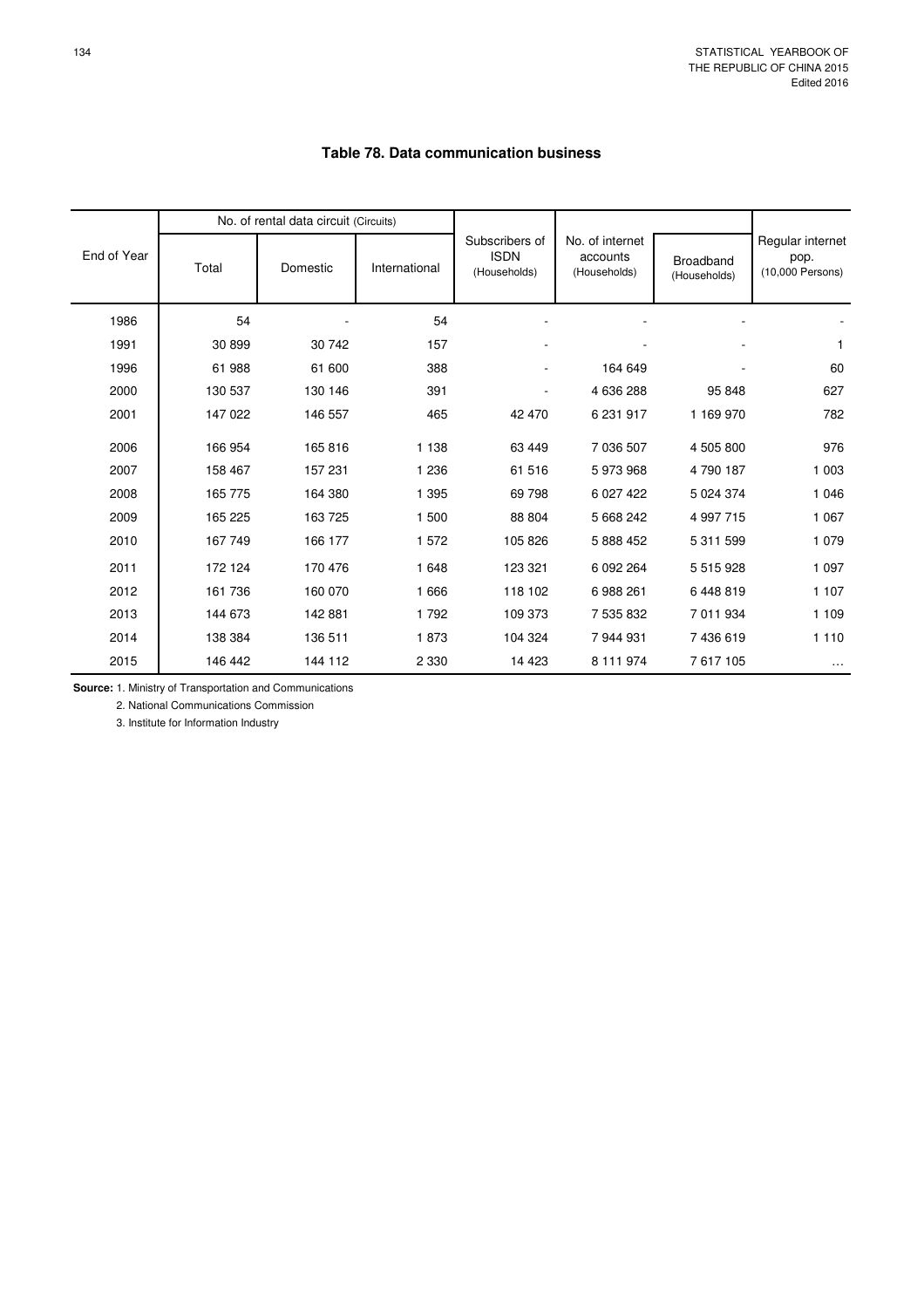#### **Table 79. Outbound visitors**

Persons

| Year |               | By destination of trip |         |         |         |         |         |  |  |
|------|---------------|------------------------|---------|---------|---------|---------|---------|--|--|
|      | Total         | Asia                   | America | Europe  | Oceania | Africa  | Others  |  |  |
| 1980 | 484 901       | 402 244                | 73 754  | 4830    | 1 300   | 2 7 7 3 |         |  |  |
| 1981 | 575 537       | 480 673                | 80 901  | 6777    | 1779    | 5 4 0 7 |         |  |  |
| 1991 | 3 366 076     | 3 039 090              | 284 062 | 20 281  | 7894    | 14 749  |         |  |  |
| 1996 | 5 713 535     | 4 387 254              | 674 536 | 165 235 | 110 485 | 15 283  | 360 742 |  |  |
| 2001 | 7 152 877     | 5 970 766              | 673 906 | 246 659 | 131 810 | $\sim$  | 129 736 |  |  |
| 2006 | 8 671 375     | 7 525 166              | 687 038 | 258 263 | 124 604 |         | 76 304  |  |  |
| 2007 | 8 963 712     | 7779947                | 675 033 | 244 497 | 121 340 | 1       | 142 894 |  |  |
| 2008 | 8 4 6 5 1 7 2 | 7 453 726              | 580 983 | 225 023 | 93 221  | 40      | 112 179 |  |  |
| 2009 | 8 142 946     | 7 319 789              | 477 468 | 236 782 | 103 115 | 2838    | 2954    |  |  |
| 2010 | 9 415 074     | 8 642 677              | 499 518 | 172 405 | 95 845  | 1 1 1 0 | 3519    |  |  |
| 2011 | 9 583 873     | 8762214                | 473 259 | 239 062 | 101 614 | 238     | 7486    |  |  |
| 2012 | 10 239 760    | 9 367 597              | 537 014 | 240 760 | 89 166  | 1826    | 3 3 9 7 |  |  |
| 2013 | 11 052 908    | 10 388 937             | 446 595 | 119 800 | 97 120  | 14      | 442     |  |  |
| 2014 | 11 844 635    | 11 095 664             | 495 479 | 133 677 | 116 342 | 13      | 3 4 6 0 |  |  |
| 2015 | 13 182 976    | 12 353 288             | 548 267 | 161 529 | 118 390 | 30      | 1 472   |  |  |

**Note:** The figures are outbound departure of first or main destination.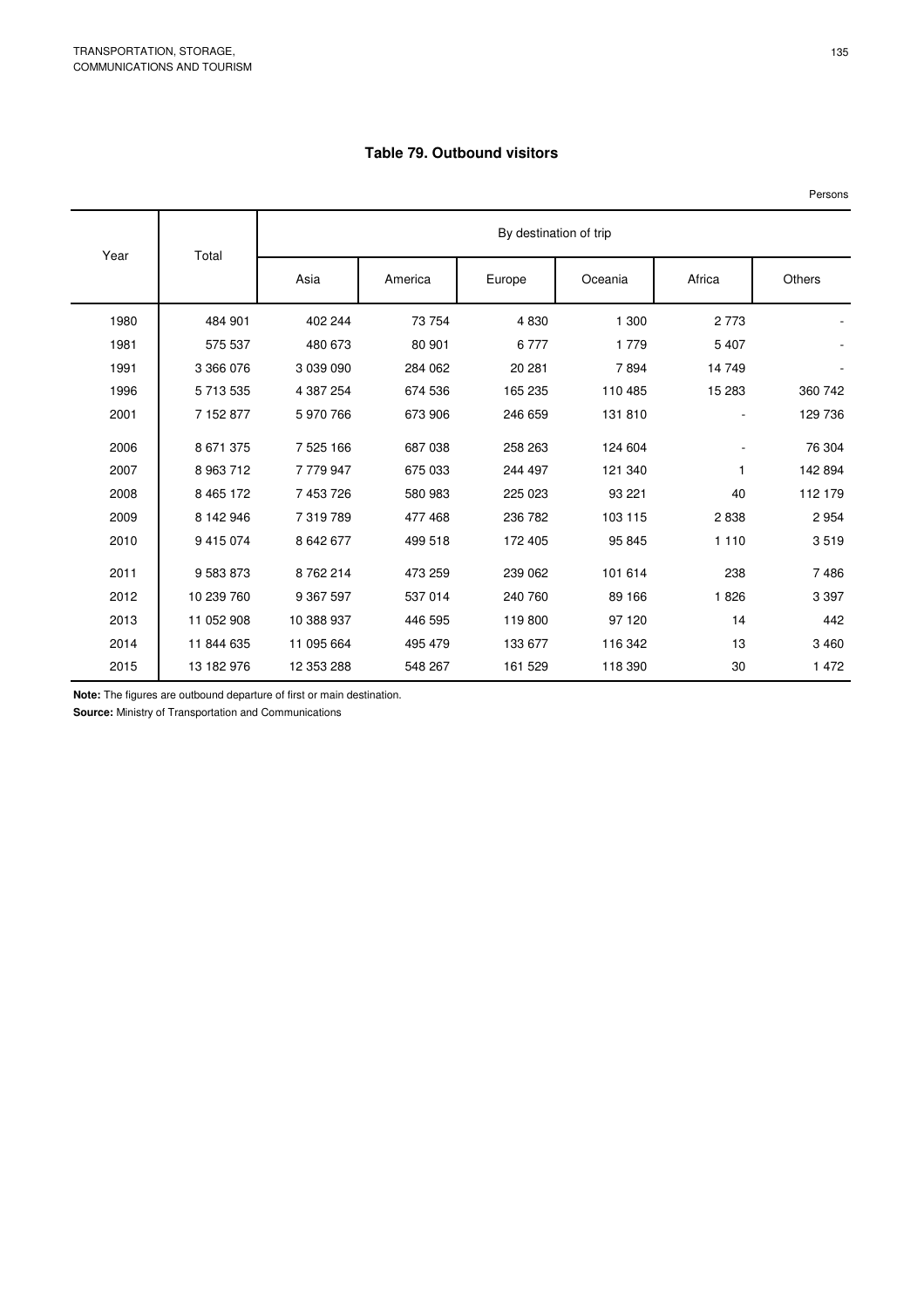## **Table 80. Visitor arrivals and visitor expenditures**

| Year | Visitor arrivals (Persons)                                |                          |                     | No. of visitors arriving by visiting purpose (Persons) |                                       |                               |                    |                                |                           |  |
|------|-----------------------------------------------------------|--------------------------|---------------------|--------------------------------------------------------|---------------------------------------|-------------------------------|--------------------|--------------------------------|---------------------------|--|
|      | Total                                                     | Foreigners               | Overseas<br>Chinese | Pleasure                                               | Mainland<br>China                     | <b>Business</b>               | Visit<br>relatives | Study                          | Conference                |  |
| 1981 | 1 409 465                                                 | 1 116 008                | 293 457             | $\cdots$                                               | $\ddotsc$                             | $\cdots$                      |                    |                                | $\cdots$                  |  |
| 1986 | 1 610 385                                                 | 1 333 315                | 277 070             | 949 198                                                | $\overline{\phantom{a}}$              | 280 371                       | 98 220             | 17876                          | 9 4 7 1                   |  |
| 1991 | 1854 506                                                  | 1 629 448                | 225 058             | 826 441                                                | $\overline{\phantom{a}}$              | 436 490                       | 154 309            | 24 579                         | 15 964                    |  |
| 1996 | 2 358 221                                                 | 2 088 539                | 269 682             | 904 489                                                | $\qquad \qquad \blacksquare$          | 704 450                       | 241 704            | 27 320                         | 25 931                    |  |
| 2001 | 2 831 035                                                 | 2 2 9 1 8 7 1            | 539 164             | 1 021 572                                              | 17 643                                | 848 732                       | 332 834            | 26 971                         | 39 390                    |  |
| 2006 | 3 519 827                                                 | 2 855 629                | 664 198             | 1510207                                                | 102 782                               | 949 836                       | 377 455            | 38 649                         | 52 634                    |  |
| 2007 | 3716063                                                   | 2 988 815                | 727 248             | 1 648 507                                              | 84 356                                | 930 775                       | 395 760            | 41 901                         | 57839                     |  |
| 2008 | 3845187                                                   | 2 962 536                | 882 651             | 1 775 229                                              | 94 765                                | 881 431                       | 404 692            | 45 229                         | 59 226                    |  |
| 2009 | 4 395 004                                                 | 2 770 082                | 1 624 922           | 2 298 334                                              | 539 106                               | 795 669                       | 413 942            | 54 701                         | 68 925                    |  |
| 2010 | 5 5 6 7 2 7 7                                             | 3 235 477                | 2 331 800           | 3 246 005                                              | 1 228 086                             | 937 777                       | 496 627            | 62 681                         | 88 097                    |  |
| 2011 | 6 087 484                                                 | 3 588 727                | 2 498 757           | 3 633 856                                              | 1 290 933                             | 984 845                       | 500 131            | 62 829                         | 81 780                    |  |
| 2012 | 7 311 470                                                 | 3831635                  | 3 479 835           | 4 677 330                                              | 2 019 757                             | 893 767                       | 444 213            | 62 719                         | 62 988                    |  |
| 2013 | 8 016 280                                                 | 4 095 599                | 3 920 681           | 5 479 099                                              | 2 2 6 3 6 3 5                         | 927 262                       | 469 877            | 75 938                         | 61 608                    |  |
| 2014 | 9910204                                                   | 4 687 048                | 5 2 2 3 1 5 6       | 7 192 095                                              | 3 393 346                             | 769 665                       | 393 656            | 56 562                         | 63 135                    |  |
| 2015 | 10 439 785                                                | 4 883 047                | 5 556 738           | 7 505 457                                              | 3437425                               | 758 889                       | 408 034            | 59 204                         | 60 777                    |  |
|      | No. of visitors arriving<br>by visiting purpose (Persons) |                          |                     | Occupancy<br>Per visitor<br>rate $(\%)$                |                                       |                               |                    |                                |                           |  |
|      |                                                           |                          |                     | Visitor                                                |                                       |                               |                    |                                |                           |  |
| Year | Exhibitions                                               | Medical<br>treatment     | Others              | expenditures<br>(Million US\$)                         | Average<br>length of stay<br>(Nights) | Spending<br>per day<br>(US\$) | Spending<br>(US\$) | International<br>tourist hotel | Standard<br>tourist hotel |  |
| 1981 |                                                           | $\ddotsc$                | $\ldots$            | 1 0 8 0                                                | 6.62                                  | 116                           | 766.5              | $\cdots$                       | $\cdots$                  |  |
| 1986 |                                                           | $\overline{\phantom{a}}$ | 255 249             | 1 3 3 3                                                | 6.87                                  | 120                           | 827.5              | 64.7                           | 52.0                      |  |
| 1991 |                                                           | $\overline{\phantom{a}}$ | 396 723             | 2018                                                   | 7.31                                  | 149                           | 1 088.4            | 56.4                           | 45.1                      |  |
| 1996 |                                                           |                          | 454 327             | 3636                                                   | 7.40                                  | 208                           | 1 542.1            | 63.4                           | 55.7                      |  |
| 2001 |                                                           |                          | 561 536             | 4 3 3 5                                                | 7.37                                  | 208                           | 1 531.3            | 62.0                           | 58.9                      |  |
| 2006 |                                                           |                          | 591 046             | 5 1 3 6                                                | 6.92                                  | 211                           | 1 459.2            | 70.4                           | 62.5                      |  |
| 2007 |                                                           | $\blacksquare$           | 641 281             | 5 2 1 4                                                | 6.52                                  | 215                           | 1 403.2            | 68.5                           | 60.1                      |  |
| 2008 |                                                           | $\blacksquare$           | 679 380             | 5936                                                   | 7.30                                  | 211                           | 1 543.7            | 66.0                           | 57.9                      |  |
| 2009 |                                                           | ۰                        | 763 433             | 6816                                                   | 7.17                                  | 216                           | 1 550.9            | 63.9                           | 55.8                      |  |
| 2010 |                                                           | $\blacksquare$           | 736 090             | 8719                                                   | 7.06                                  | 222                           | 1 566.2            | 68.9                           | 65.2                      |  |
| 2011 |                                                           | $\overline{\phantom{a}}$ | 824 043             | 11 065                                                 | 7.05                                  | 258                           | 1817.6             | 69.5                           | 62.2                      |  |
| 2012 | 15 789                                                    | 58 444                   | 1 096 220           | 11769                                                  | 6.87                                  | 234                           | 1 609.7            | 70.9                           | 66.2                      |  |
| 2013 | 16 316                                                    | 100 083                  | 886 097             | 12 3 22                                                | 6.86                                  | 224                           | 1 537.1            | 71.0                           | 62.8                      |  |
| 2014 | 13 316                                                    | 60 951                   | 1 360 824           | 14 615                                                 | 6.65                                  | 222                           | 1 474.7            | 73.5                           | 66.6                      |  |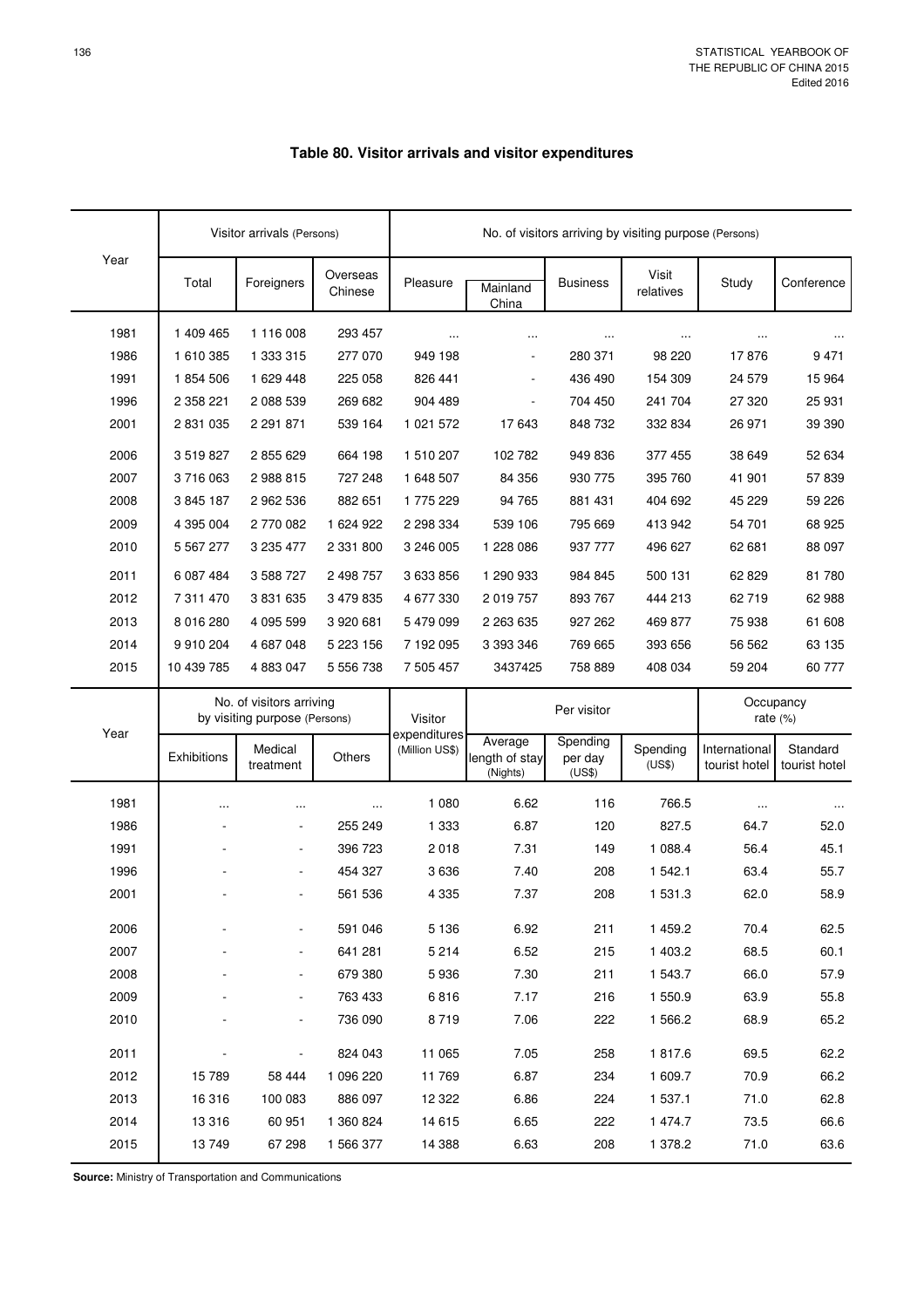## **Table 81. Number of foreign visitor arrivals by residence**

| Year | Grand<br>Total | Asia          | Hong<br>Kong,<br>Macao | Japan     | Korea   | Malaysia | Singapore | Indonesia | Philippines | Thailand |
|------|----------------|---------------|------------------------|-----------|---------|----------|-----------|-----------|-------------|----------|
| 2001 | 2 2 9 1 8 7 1  | 1 704 449     | 80 752                 | 970 741   | 82 081  | 56 615   | 96 645    | 89 027    | 68 955      | 116 296  |
| 2002 | 2 3 5 4 0 1 7  | 1747685       | 76 690                 | 985 564   | 79 874  | 64 483   | 107 069   | 86 098    | 74 022      | 105 688  |
| 2003 | 1812034        | 1 336 849     | 56 076                 | 655 131   | 90 174  | 66 487   | 78 300    | 37 116    | 75 851      | 97 478   |
| 2004 | 2 428 297      | 1760 612      | 70 878                 | 885 168   | 144 769 | 92 272   | 116 445   | 43 694    | 82 319      | 101 989  |
| 2005 | 2798210        | 2 107 089     | 77 275                 | 1 122 192 | 178 964 | 107 084  | 165 666   | 88 086    | 87 205      | 92 584   |
| 2006 | 2 855 629      | 2 164 552     | 77 549                 | 1 159 533 | 192 521 | 114 761  | 183 511   | 90 593    | 75 240      | 94 644   |
| 2007 | 2 988 815      | 2 2 6 2 1 7 6 | 79 548                 | 1 164 446 | 222 347 | 140 720  | 204 015   | 95 327    | 80 117      | 89 137   |
| 2008 | 2 962 536      | 2 213 938     | 78 628                 | 1 084 888 | 247 815 | 155 073  | 204 967   | 110 017   | 83 056      | 83 685   |
| 2009 | 2 770 082      | 2 0 5 2 8 6 1 | 84 685                 | 998 973   | 164 152 | 166 354  | 194 129   | 106 272   | 73 182      | 77 344   |
| 2010 | 3 2 3 4 4 7 7  | 2 459 348     | 93 662                 | 1 078 459 | 213 863 | 285 038  | 241 008   | 123 409   | 84 464      | 91 657   |
| 2011 | 3 588 727      | 2 773 717     | 97 222                 | 1 292 999 | 239 740 | 307 301  | 299 238   | 155 881   | 98 740      | 101 695  |
| 2012 | 3 831 635      | 3 001 848     | 109 735                | 1 430 946 | 255 990 | 340 399  | 326 876   | 163 188   | 102 387     | 96 698   |
| 2013 | 4 095 599      | 3 2 2 5 5 9 5 | 120 924                | 1 420 092 | 348 125 | 393 699  | 364 348   | 170 877   | 97 175      | 103 357  |
| 2014 | 4 687 048      | 3754200       | 119 405                | 1 633 608 | 524 975 | 438 621  | 375 940   | 182 335   | 134 569     | 104 172  |
| 2015 | 4 883 047      | 3919868       | 119893                 | 1 625 900 | 655 886 | 430 843  | 392 687   | 177 397   | 136 915     | 123 872  |
|      |                |               |                        |           |         |          |           |           |             |          |
| Year | America        | Canada        | U.S.A.                 | Europe    | France  | Germany  | U.K.      | Oceania   | Africa      | Others   |
| 2001 | 388 507        | 40 176        | 338 548                | 147 610   | 20 988  | 33 687   | 33 569    | 36 141    | 8 6 6 3     | 6 5 0 1  |
| 2002 | 406 227        | 42 815        | 353 411                | 146 730   | 20 179  | 33 470   | 34 082    | 37849     | 9 1 2 0     | 6406     |
| 2003 | 311 594        | 33 873        | 270 523                | 118 273   | 15 188  | 28 476   | 28 316    | 31 849    | 7 3 7 5     | 6 0 9 4  |
| 2004 | 440 887        | 49 891        | 380 210                | 164 032   | 21 152  | 37 063   | 36913     | 50 294    | 9538        | 2934     |
| 2005 | 453 271        | 53 838        | 388 153                | 171 665   | 21 785  | 39 626   | 35 748    | 55 185    | 9018        | 1982     |
| 2006 | 457 167        | 53 225        | 392 004                | 171 816   | 22 372  | 38 602   | 35 794    | 51 433    | 8714        | 1947     |
| 2007 | 464 911        | 56 554        | 395 036                | 185 553   | 23 693  | 39 372   | 39 758    | 61 146    | 8414        | 6615     |
| 2008 | 456 494        | 59 605        | 383 747                | 199 952   | 23 956  | 40 129   | 48 176    | 67930     | 8 3 3 4     | 15 8 88  |
| 2009 | 436 859        | 59 490        | 365 266                | 196 120   | 24 975  | 39 372   | 44 619    | 65 551    | 7578        | 11 113   |
| 2010 | 469 099        | 64 074        | 391 440                | 202 394   | 26 249  | 42 280   | 44 242    | 71 424    | 8 0 7 6     | 25 136   |
| 2011 | 489 442        | 67 049        | 408 054                | 211 422   | 28 909  | 44 506   | 43 278    | 70 018    | 8714        | 35 414   |
| 2012 | 491 814        | 70 081        | 406 806                | 217 359   | 31 304  | 44 915   | 42 658    | 74 971    | 8687        | 36 956   |
| 2013 | 497 550        | 72 254        | 410 295                | 222 561   | 32 244  | 46 416   | 42 367    | 77 152    | 8 6 0 8     | 64 133   |
| 2014 | 560 904        | 88 234        | 455 226                | 264 408   | 36 249  | 52 418   | 58 103    | 92 576    | 9788        | 5 1 7 2  |
|      |                |               |                        |           |         |          |           |           |             |          |

**Source**: Tourism Bureau, MOTC

Persons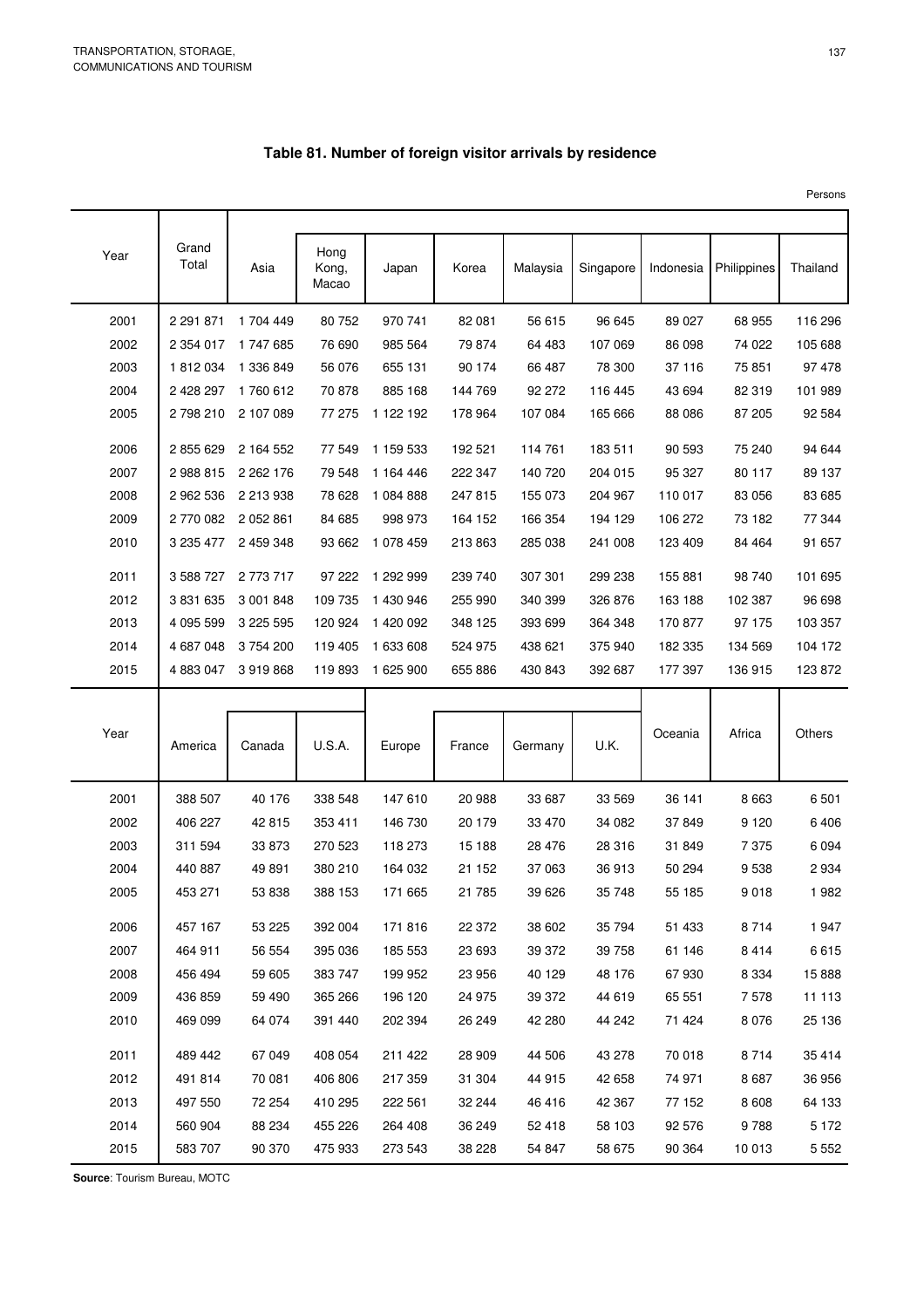138 STATISTICAL YEARBOOK OF THE REPUBLIC OF CHINA 2015 Edited 2016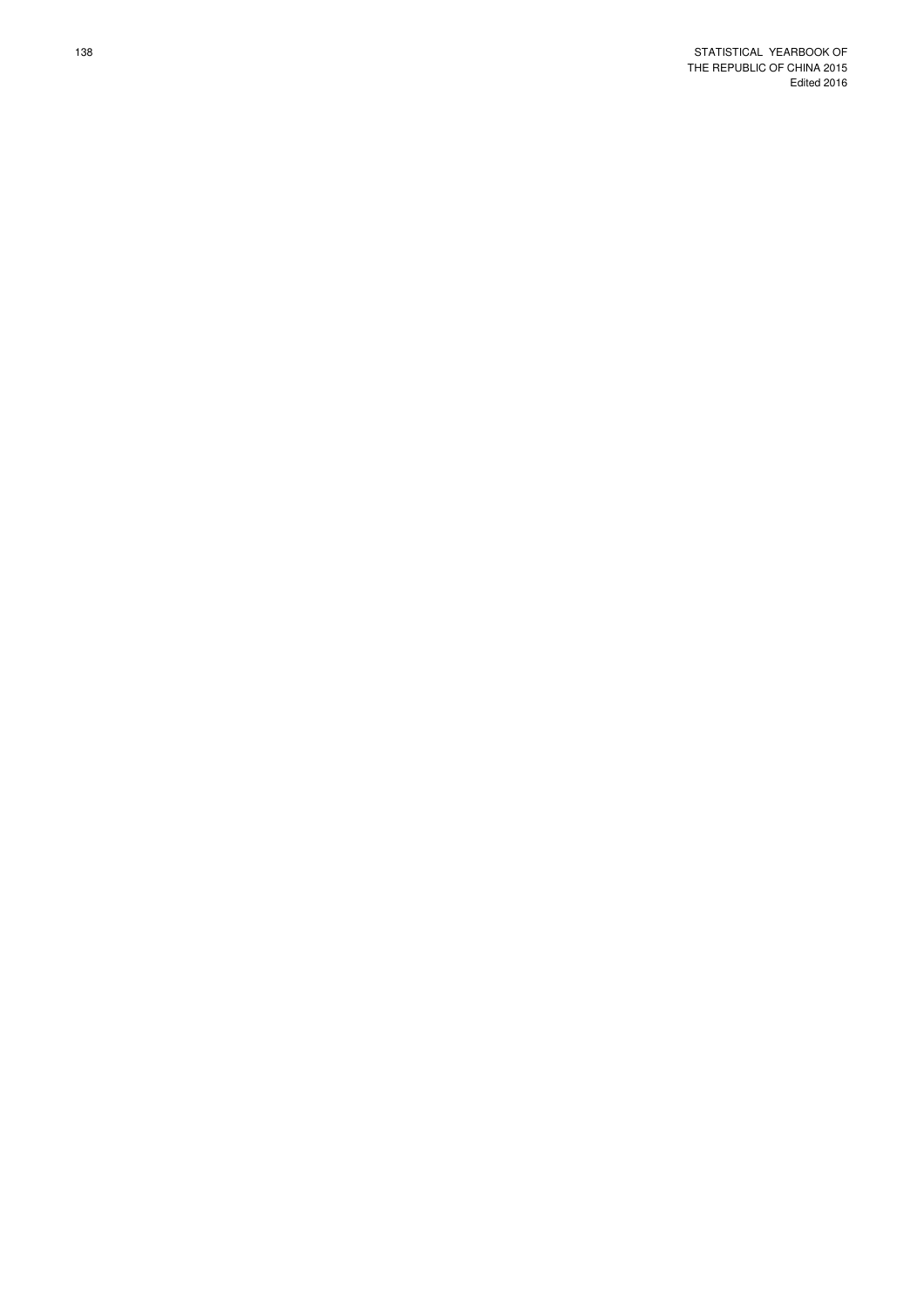# **FINANCE AND INSURANCE**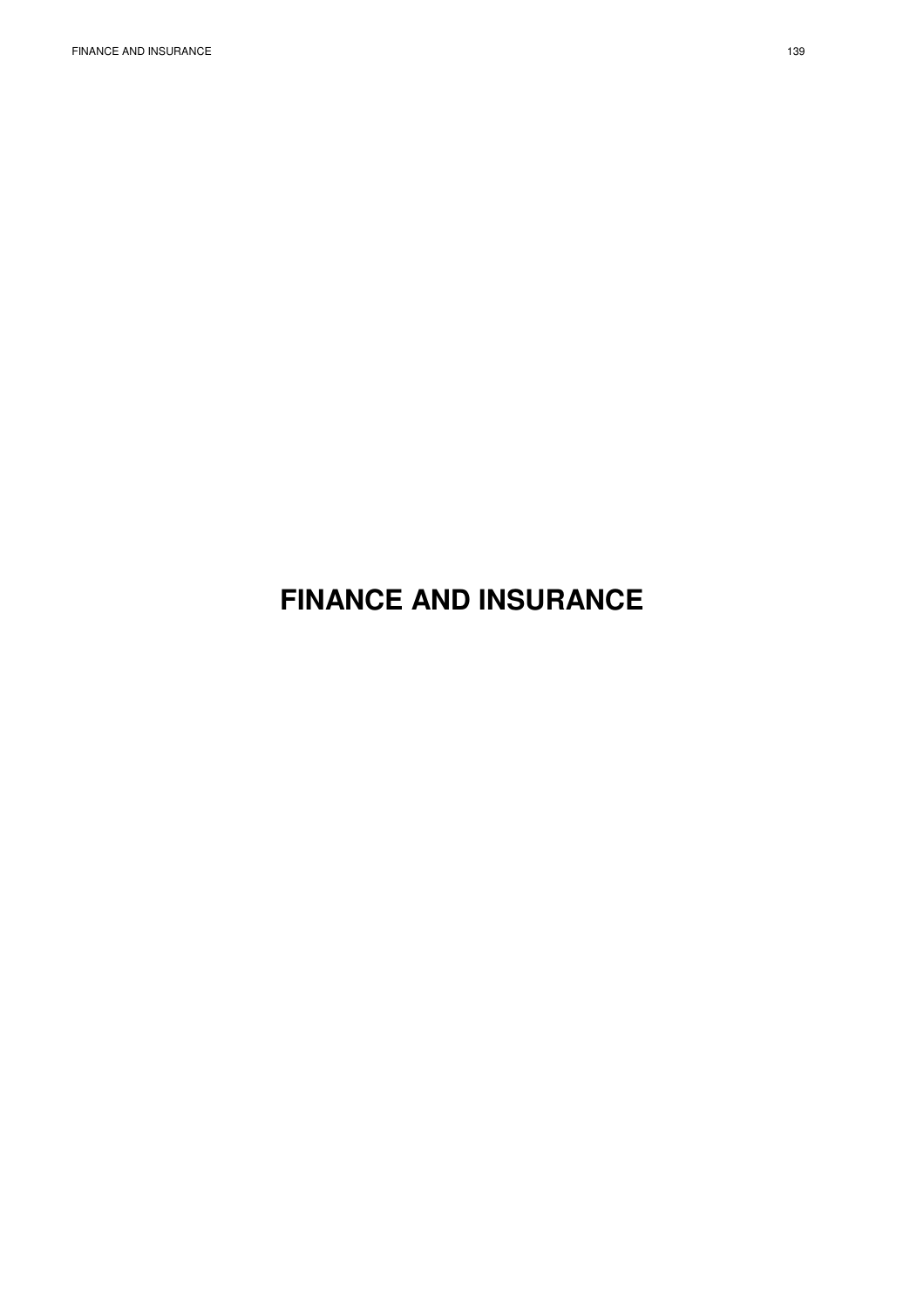# **Table 82. Key financial indicators**

100 Millions NT\$

|             | Foreign<br>exchange                      | Monetary aggregates             | $(M_{1B})$                   |                              | Monetary aggregates (M <sub>2</sub> )<br>(1) |                            | Liquid liabilities           | Reserve money                      |                                               |
|-------------|------------------------------------------|---------------------------------|------------------------------|------------------------------|----------------------------------------------|----------------------------|------------------------------|------------------------------------|-----------------------------------------------|
| End of year | reserves<br>(100 Million<br><b>US\$)</b> | Amount                          | Annual<br>growth rate<br>(%) | Amount                       | Annual growth<br>rate<br>(%)                 | Amount                     | Annual<br>growth rate<br>(%) | Amount                             | Annual<br>growth rate<br>$(2)$ $(%$           |
| 1990        | 724                                      | 19 256                          | $-6.65$                      | 62 019                       | 10.96                                        | 69 905                     | 12.60                        | 11 564                             | 2.99                                          |
| 1991        | 824                                      | 21 584                          | 12.09                        | 74 030                       | 19.37                                        | 82 874                     | 18.55                        | 12 653                             | 9.57                                          |
| 1996        | 880                                      | 34 261                          | 8.31                         | 139 739                      | 9.13                                         | 156 464                    | 9.71                         | 16 525                             | 6.67                                          |
| 2000        | 1 0 6 7                                  | 44 921                          | $-0.34$                      | 188 978                      | 6.50                                         | 219 344                    | 8.07                         | 15 834                             | $-4.08$                                       |
| 2001        | 1 2 2 2                                  | 50 259                          | 11.88                        | 197 125                      | 4.31                                         | 234 565                    | 6.94                         | 14 5 61                            | 5.58                                          |
| 2006        | 2 6 6 1                                  | 82 226                          | 4.47                         | 256 682                      | 5.15                                         | 350 416                    | 7.99                         | 18 832                             | 7.32                                          |
| 2007        | 2 7 0 3                                  | 82 200                          | $-0.03$                      | 258 831                      | 0.84                                         | 368 449                    | 5.15                         | 19 475                             | 3.90                                          |
| 2008        | 2917                                     | 81 537                          | $-0.81$                      | 277 555                      | 7.23                                         | 388 270                    | 5.38                         | 21 254                             | 8.16                                          |
| 2009        | 3 4 8 2                                  | 105 116                         | 28.92                        | 293 556                      | 5.76                                         | 416 730                    | 7.33                         | 23 040                             | 8.31                                          |
| 2010        | 3820                                     | 114 571                         | 9.00                         | 309 544                      | 5.45                                         | 445 203                    | 6.83                         | 25 018                             | 8.57                                          |
| 2011        | 3855                                     | 118 302                         | 3.26                         | 324 519                      | 4.84                                         | 469 541                    | 5.47                         | 27 209                             | 7.49                                          |
| 2012        | 4 0 3 2                                  | 124 184                         | 4.97                         | 335 744                      | 3.46                                         | 496 032                    | 5.64                         | 29 0 21                            | 6.66                                          |
| 2013        | 4 1 6 8                                  | 134 708                         | 8.47                         | 355 189                      | 5.79                                         | 530 162                    | 6.88                         | 31 208                             | 7.53                                          |
| 2014        | 4 1 9 0                                  | 143 101                         | 6.23                         | 376 968                      | 6.13                                         | 568 299                    | 7.19                         | 32 633                             | 4.57                                          |
| 2015        | 4 2 6 0                                  | 152 926                         | 6.87                         | 398 840                      | 5.80                                         | 607 126                    | 6.83                         | 34 5 24                            | 5.79                                          |
|             |                                          | Monetary financial institutions |                              |                              |                                              |                            |                              |                                    |                                               |
|             |                                          |                                 |                              |                              | Checking accounts of<br>domestic banks (5)   |                            |                              | Interest rates (% per annum)       |                                               |
|             |                                          | Deposits (3)                    |                              | Loans & investments (4)      |                                              |                            |                              | 31-90 days                         | Weighted                                      |
| End of year | Amount                                   | Annual<br>growth rate<br>(%)    | Amount                       | Annual<br>growth rate<br>(%) | <b>Total debits</b>                          | Annual rate<br>of turnover | Discount<br>rate             | CP rates in<br>secondary<br>market | averages of<br>overnight<br>interest<br>rates |
| 1990        | 64 715                                   | 10.30                           | 50 635                       | 14.83                        | 604 050                                      | 301.5                      | 7.750                        | 9.57                               | 10.49                                         |
| 1991        | 75 765                                   | 17.07                           | 61897                        | 22.24                        | 588 939                                      | 300.3                      | 6.250                        | 7.58                               | 6.33                                          |
| 1996        | 142 609                                  | 8.61                            | 130 518                      | 7.86                         | 942 225                                      | 438.7                      | 5.000                        | 5.79                               | 5.44                                          |
| 2000        | 193 087                                  | 6.89                            | 166 220                      | 3.73                         | 1 145 706                                    | 495.9                      | 4.625                        | 4.91                               | 4.73                                          |
| 2001        | 201 362                                  | 4.29                            | 164 893                      | $-0.80$                      | 1 179 413                                    | 559.5                      | 2.125                        | 3.69                               | 3.69                                          |
| 2006        | 258 115                                  | 4.88                            | 201 539                      | 4.10                         | 940 383                                      | 323.6                      | 2.750                        | 1.54                               | 1.55                                          |
| 2007        | 260 525                                  | 0.93                            | 206 269                      | 2.35                         | 934 109                                      | 316.1                      | 3.375                        | 1.90                               | 2.00                                          |
| 2008        | 278 702                                  | 6.98                            | 213 315                      | 3.42                         | 913 571                                      | 324.6                      | 2.000                        | 1.92                               | 2.01                                          |
| 2009        | 294 486                                  | 5.66                            | 214 823                      | 0.71                         | 715 295                                      | 253.8                      | 1.250                        | 0.24                               | 0.11                                          |
| 2010        | 310 063                                  | 5.29                            | 228 037                      | 6.15                         | 763 483                                      | 239.4                      | 1.625                        | 0.38                               | 0.19                                          |
| 2011        | 323 022                                  | 4.18                            | 241 729                      | 6.00                         | 808 714                                      | 240.0                      | 1.875                        | 0.70                               | 0.34                                          |
| 2012        | 333 004                                  | 3.09                            | 255 488                      | 5.69                         | 813810                                       | 241.7                      | 1.875                        | 0.79                               | 0.43                                          |
| 2013        | 350 624                                  | 5.29                            | 267 206                      | 4.59                         | 819 204                                      | 235.3                      | 1.875                        | 0.69                               | 0.39                                          |

Note: (1) M<sub>2</sub> has included the net present value of money market mutual funds since Oct. 2004. (2) The annual growth rates are adjusted for most recent changes in required reserve ratios on Jan. 1, 2011 and in the share of required reserves deposited with the Bank's B account in November 2001. (3) The carrying values of the host contracts of structured products issured by banks are excluded from deposits from 2001. (4) Beginning 2004, loans includes the securities acquired under reverse repurchase agreements. Investment represents portfolio investments in entities excluding financial institutions and measured at original costs. (5) Prior to Jan. 2002, the figures exclude the data of medium business banks.

2015 393 558 5.98 294 064 4.61 818 518 224.2 1.625 0.58 0.35

**Source:** Central Bank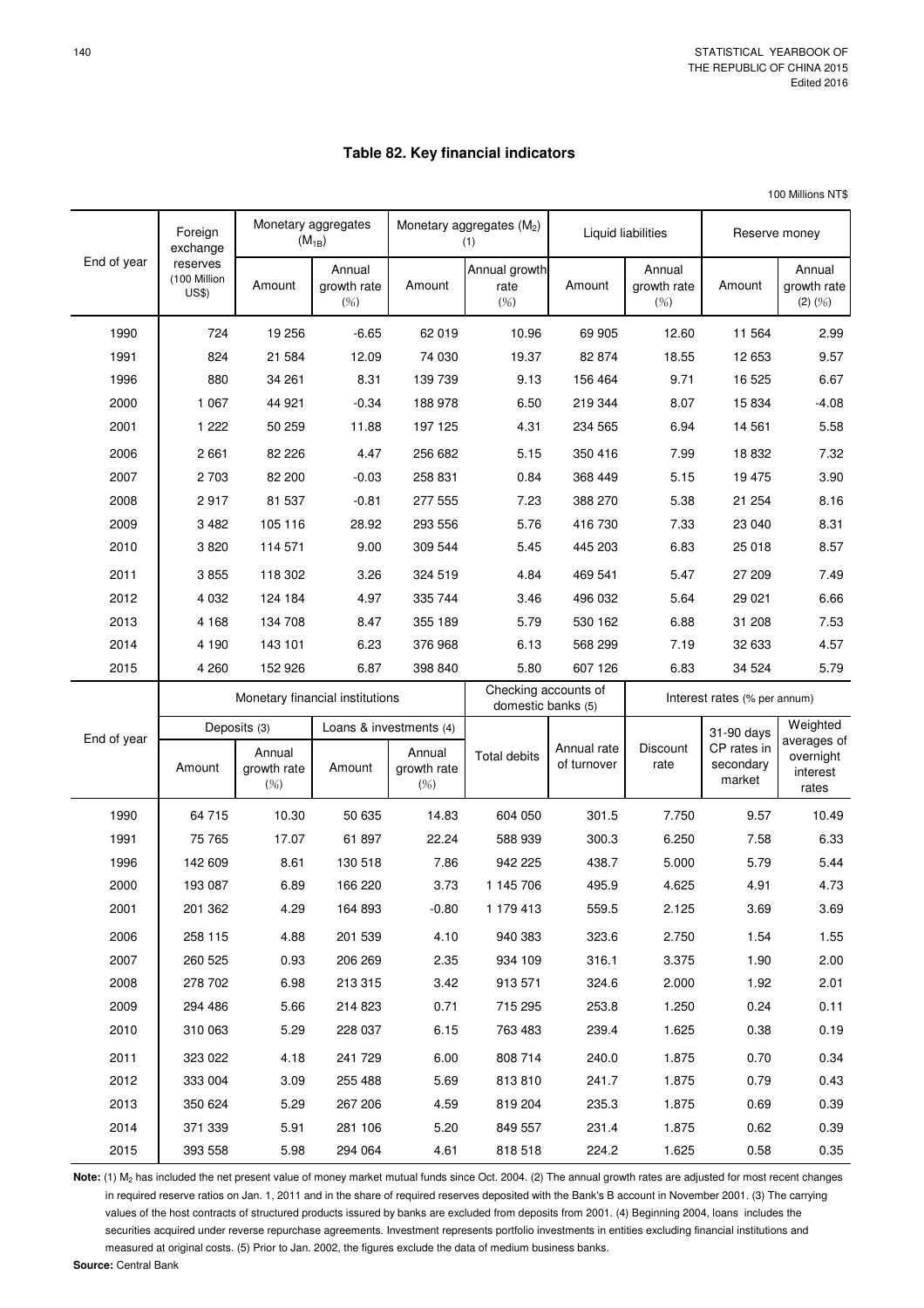### **Table 83. Consolidated assets and liabilities of monetary financial institutions**

Ⅰ. Assets

Million NT\$

| End of year | $Assets(net) =$        | Foreign<br>assets                                                         |                        | Loans and discounts (2)                  |                             |                   |                |  |
|-------------|------------------------|---------------------------------------------------------------------------|------------------------|------------------------------------------|-----------------------------|-------------------|----------------|--|
|             | lia.& equity (net)     | (1)                                                                       | Subtotal               | Government<br>agencies                   | Government<br>enterprises   | Private<br>sector | Subtotal       |  |
| 1997        | 18 243 191             | 3 471 583                                                                 | 12 510 156             | 1 396 040                                | 395 458                     | 10 718 658        | 1841874        |  |
| 1998        | 19 667 210             | 3726441                                                                   | 13 177 329             | 1 540 830                                | 365 713                     | 11 270 786        | 2 294 297      |  |
| 1999        | 20 813 680             | 4 310 696                                                                 | 13 760 055             | 1726 555                                 | 368 757                     | 11 664 743        | 2 2 64 8 72    |  |
| 2000        | 21 995 127             | 4 883 390                                                                 | 14 428 909             | 2 063 150                                | 384 455                     | 11 981 304        | 2 193 069      |  |
| 2001        | 22 940 262             | 6 003 051                                                                 | 14 036 644             | 2 134 732                                | 460 515                     | 11 441 397        | 2 452 640      |  |
| 2006        | 31 927 680             | 11 227 432                                                                | 17 598 943             | 1611281                                  | 525 391                     | 15 462 271        | 2 693 911      |  |
| 2007        | 32 769 344             | 11 663 216                                                                | 18 021 730             | 1 385 356                                | 591 936                     | 16 044 438        | 2 694 318      |  |
| 2008        | 34 939 362             | 13 250 923                                                                | 18 470 098             | 1 281 184                                | 760 190                     | 16 428 724        | 2 861 563      |  |
| 2009        | 36 710 601             | 14 828 834                                                                | 18 599 228             | 1510414                                  | 733 832                     | 16 354 982        | 2 978 043      |  |
| 2010        | 37 807 420             | 14 590 580                                                                | 19 852 506             | 1 525 105                                | 791 888                     | 17 535 513        | 3 045 296      |  |
| 2011        | 39 918 536             | 15 372 443                                                                | 20 960 771             | 1 553 540                                | 824 558                     | 18 582 673        | 3 259 381      |  |
| 2012        | 41 496 610             | 15 521 003                                                                | 21 650 271             | 1612117                                  | 693 934                     | 19 344 220        | 3 971 878      |  |
| 2013        | 44 399 447             | 17 220 781                                                                | 22 404 430             | 1 460 375                                | 704 415                     | 20 239 640        | 4 4 0 5 8 6 1  |  |
| 2014        | 47 802 341             | 19 177 040                                                                | 23 472 572             | 1 445 684                                | 632 234                     | 21 394 654        | 4735074        |  |
| 2015        | 50 604 693             | 20 618 894                                                                | 24 277 051             | 1 376 404                                | 610739                      | 22 289 908        | 5 211 569      |  |
| End of year |                        | Portfolio investments in entities<br>excluding financial institutions (3) |                        | Portfolio<br>investments in<br>financial | Claims on life<br>insurance | Real estate       | Cash in vaults |  |
|             | Government<br>agencies | Government<br>enterprises                                                 | Private<br>enterprises | institutions<br>(3)(4)(5)                | companies etc.              | investments       |                |  |
| 1997        | 648 132                | 45 957                                                                    | 1 147 785              | 169 184                                  | 30 411                      | 46 036            | 173 947        |  |
| 1998        | 665 563                | 73 442                                                                    | 1 555 292              | 210 001                                  | 32 594                      | 45 841            | 180 707        |  |
| 1999        | 834 151                | 47 498                                                                    | 1 383 223              | 211 583                                  | 24 897                      | 45 805            | 195 772        |  |
| 2000        | 827 583                | 54 990                                                                    | 1 310 496              | 213 967                                  | 49 184                      | 45 776            | 180 832        |  |
| 2001        | 1 011 687              | 58 838                                                                    | 1 382 115              | 175 385                                  | 59 666                      | 45 623            | 167 253        |  |
| 2006        | 1 442 945              | 123 333                                                                   | 1 127 633              | 204 614                                  | 1708                        | 1                 | 201 071        |  |
| 2007        | 1 535 740              | 126 144                                                                   | 1 032 434              | 180 146                                  | 10845                       | 1                 | 199 088        |  |
| 2008        | 1784 210               | 239 355                                                                   | 837 998                | 136 020                                  | 4                           | 1                 | 220 753        |  |
| 2009        | 1973 133               | 184 826                                                                   | 820 084                | 94 357                                   | 2                           | 1                 | 210 136        |  |
| 2010        | 2 067 752              | 187 003                                                                   | 790 541                | 110 064                                  | 2                           | 1                 | 208 971        |  |
| 2011        | 2 199 313              | 219 252                                                                   | 840 816                | 112 405                                  | 270                         | 1                 | 213 265        |  |
| 2012        | 2 503 889              | 370 148                                                                   | 1 097 841              | 119 122                                  | 19                          |                   | 234 317        |  |
| 2013        | 2 718 228              | 401 312                                                                   | 1 286 321              | 142 032                                  | 2                           |                   | 226 341        |  |
| 2014        | 2 955 462              | 420 733                                                                   | 1 358 879              |                                          |                             |                   | 245 790        |  |
|             |                        |                                                                           |                        | 171 863                                  | 2                           |                   |                |  |

Note: All transactions between institutions within the same financial subsector as well as their other assets and other liabilities are netted out in the consolidation process and are shown in other items (net).

 (1) Beginning Jan. 2013, the assets in and liabilities to its (own) OBU are netted. (2) Beginning Jan. 2004, includes data for securities acquired under reverse reverse repurchase agreements. (3) Beginning Jan. 2006, portfolio investments are measured at fair values instead of original costs. (4) Beginning Jan. 2010, portfolio investments of securities of financial institutions include investments in the host contracts of structured products issued by banks. (5) Beginning Sep. 2014, includes investments in RMB-denominated bonds issued by Taipei branches of Bank of China and China Construction Bank, respectively.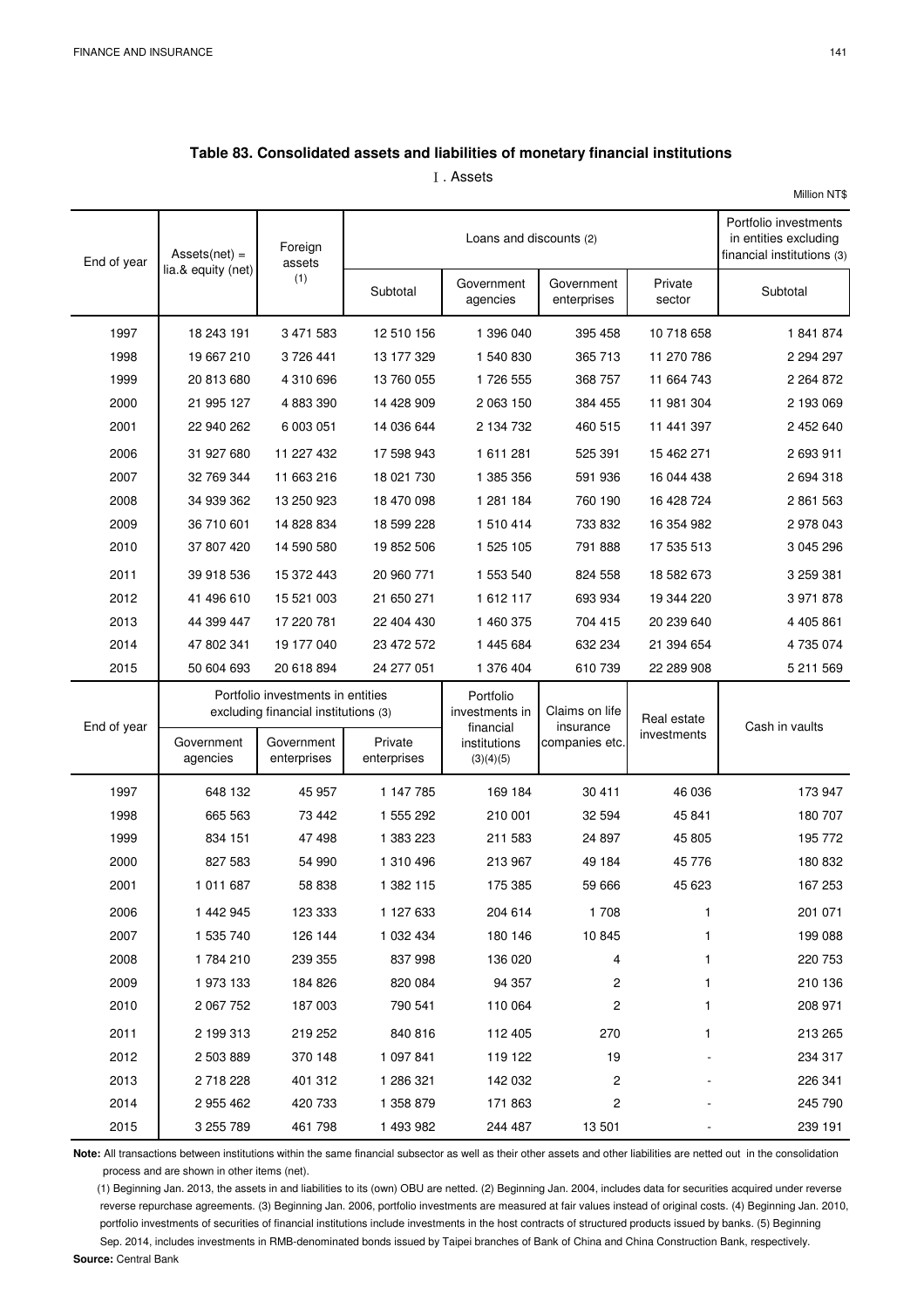# **Table 83. Consolidated assets and liabilities of monetary financial institution** (continued)

Ⅱ. Liabilities & equity

Millions NT\$

|             | Foreign liabilities                    | Currency                                                                    | Deposits & money market mutual funds held by enterprises and individuals |                        |                                |                                 |                         |                          |  |  |
|-------------|----------------------------------------|-----------------------------------------------------------------------------|--------------------------------------------------------------------------|------------------------|--------------------------------|---------------------------------|-------------------------|--------------------------|--|--|
| End of year | (1)                                    | issued                                                                      | Subtotal                                                                 | Checking<br>accounts   | Passbook<br>deposits           | Passbook<br>savings<br>deposits | Time deposits<br>(6)(7) | Time savings<br>deposits |  |  |
| 1997        | 489 623                                | 684 311                                                                     | 14 321 928                                                               | 308 031                | 892 481                        | 2 004 376                       | 3 162 938               | 5 148 420                |  |  |
| 1998        | 478 860                                | 694 452                                                                     | 15 601 433                                                               | 293 568                | 932 201                        | 2 115 270                       | 3730067                 | 5 658 787                |  |  |
| 1999        | 462 685                                | 806 939                                                                     | 16 798 795                                                               | 332 324                | 1 025 928                      | 2 537 761                       | 3 356 100               | 6 339 399                |  |  |
| 2000        | 458 659                                | 708 580                                                                     | 17 931 599                                                               | 321 250                | 1 053 648                      | 2 589 426                       | 3 3 2 4 0 2 3           | 6 636 613                |  |  |
| 2001        | 540 096                                | 692 912                                                                     | 18 742 707                                                               | 274 532                | 1 118 498                      | 3 107 171                       | 2 959 070               | 7 140 862                |  |  |
| 2006        | 1913993                                | 959 792                                                                     | 24 171 821                                                               | 368 535                | 1 942 742                      | 5 152 628                       | 3 207 793               | 7 799 752                |  |  |
| 2007        | 1996 647                               | 961 715                                                                     | 24 389 919                                                               | 321 284                | 2 072 730                      | 5 063 336                       | 3 418 622               | 7 531 709                |  |  |
| 2008        | 2 150 809                              | 1 054 290                                                                   | 26 300 624                                                               | 316 928                | 2 071 833                      | 4 931 406                       | 4 456 484               | 7 968 580                |  |  |
| 2009        | 1 731 412                              | 1 122 754                                                                   | 27 974 744                                                               | 337 260                | 2 674 529                      | 6 587 179                       | 4 123 174               | 7 488 005                |  |  |
| 2010        | 1918491                                | 1 204 824                                                                   | 29 391 589                                                               | 352 769                | 2 935 099                      | 7 173 405                       | 4 383 882               | 7 471 306                |  |  |
| 2011        | 2 197 026                              | 1 320 609                                                                   | 30 782 080                                                               | 407 865                | 3 013 953                      | 7 301 054                       | 4792661                 | 7 929 738                |  |  |
| 2012        | 2 325 666                              | 1 437 529                                                                   | 31 945 268                                                               | 410 493                | 3 128 026                      | 7676649                         | 4 733 653               | 8 196 426                |  |  |
| 2013        | 2 454 740                              | 1 555 992                                                                   | 33 810 339                                                               | 380 553                | 3 548 807                      | 8 211 741                       | 4 710 445               | 8 343 732                |  |  |
| 2014        | 2 788 143                              | 1706 694                                                                    | 35 824 894                                                               | 392 702                | 3715570                        | 8740910                         | 4795683                 | 8 549 672                |  |  |
| 2015        | 2 385 365                              | 1 804 606                                                                   | 37 935 013                                                               | 386 245                | 4 108 659                      | 9 232 268                       | 4 928 531               | 8 844 915                |  |  |
|             |                                        | Deposits & money market mutual funds held by<br>enterprises and individuals |                                                                          |                        |                                |                                 |                         |                          |  |  |
|             |                                        |                                                                             |                                                                          |                        | Due to life                    | Bank                            |                         | <b>Others</b>            |  |  |
| End of year | Foreign currency<br>deposits<br>(7)(8) | Postal<br>savings<br>deposits                                               | Money market<br>mutual funds                                             | Government<br>deposits | insurance<br>companies<br>etc. | debentures<br>issued<br>(9)     | Equity                  | (net)<br>(7)             |  |  |
| 1997        | 569 905                                | 2 2 3 777                                                                   |                                                                          | 837 283                | 309 611                        | 68 890                          | 1838474                 | - 306 929                |  |  |
| 1998        | 603 545                                | 2 2 6 7 9 9 5                                                               | ٠                                                                        | 823 909                | 324 160                        | 92 4 20                         | 2 166 643               | $-514667$                |  |  |
| 1999        | 653 883                                | 2 553 400                                                                   | ÷,                                                                       | 930 327                | 314 200                        | 97 796                          | 2 139 447               | - 736 509                |  |  |
| 2000        | 1 176 943                              | 2 829 696                                                                   | ÷,                                                                       | 938 625                | 306 476                        | 91 668                          | 2 2 6 1 6 4 2           | $-702122$                |  |  |
| 2001        | 1 101 348                              | 3 041 226                                                                   |                                                                          | 949 375                | 340 047                        | 202 611                         | 2 489 969               | $-1017455$               |  |  |
| 2006        | 1 693 697                              | 4 002 250                                                                   | 4 4 2 4                                                                  | 901 968                | 236 295                        | 925 915                         | 3 011 388               | - 193 492                |  |  |
| 2007        | 1939493                                | 4 039 656                                                                   | 3 0 8 9                                                                  | 932 044                | 375 198                        | 900 327                         | 3 378 156               | - 164 662                |  |  |
| 2008        | 2 320 607                              | 4 232 126                                                                   | 2660                                                                     | 948 229                | 591 042                        | 878 048                         | 3 386 895               | - 370 575                |  |  |
| 2009        | 2 341 112                              | 4 4 21 5 31                                                                 | 1954                                                                     | 1 005 609              | 815 312                        | 797 961                         | 3 406 762               | $-143953$                |  |  |
| 2010        | 2 575 206                              | 4 4 9 5 1 4                                                                 | 1 4 0 8                                                                  | 1 047 773              | 910 642                        | 800 783                         | 3 0 51 8 58             | $-518540$                |  |  |
| 2011        | 2 678 404                              | 4 656 799                                                                   | 1 606                                                                    | 957 601                | 842 215                        | 884 870                         | 3 184 415               | $-250280$                |  |  |
| 2012        | 2875311                                | 4 9 24 1 24                                                                 | 586                                                                      | 929 219                | 979 599                        | 1 013 405                       | 3 400 461               | - 534 537                |  |  |
| 2013        | 3 475 115                              | 5 139 278                                                                   | 668                                                                      | 873 225                | 972 089                        | 1 020 927                       | 3 644 467               | 67 668                   |  |  |
| 2014        | 4 160 474                              | 5 469 587                                                                   | 296                                                                      | 897 944                | 769 603                        | 1 210 475                       | 3 904 578               | 700 010                  |  |  |

**Note:** (6) Including NCDs (7) Beginning Jan. 2001, the carrying values of the host contracts of structured products issued by banks are excluded from deposits and relisted under other items. (8) Including foreign currency NCDs (9) It includes the NT dollar & foreign currency-denominated bonds issued in Taiwan by domestic banks and local branches of foreign and mainland Chinese banks.

٦

Τ

Τ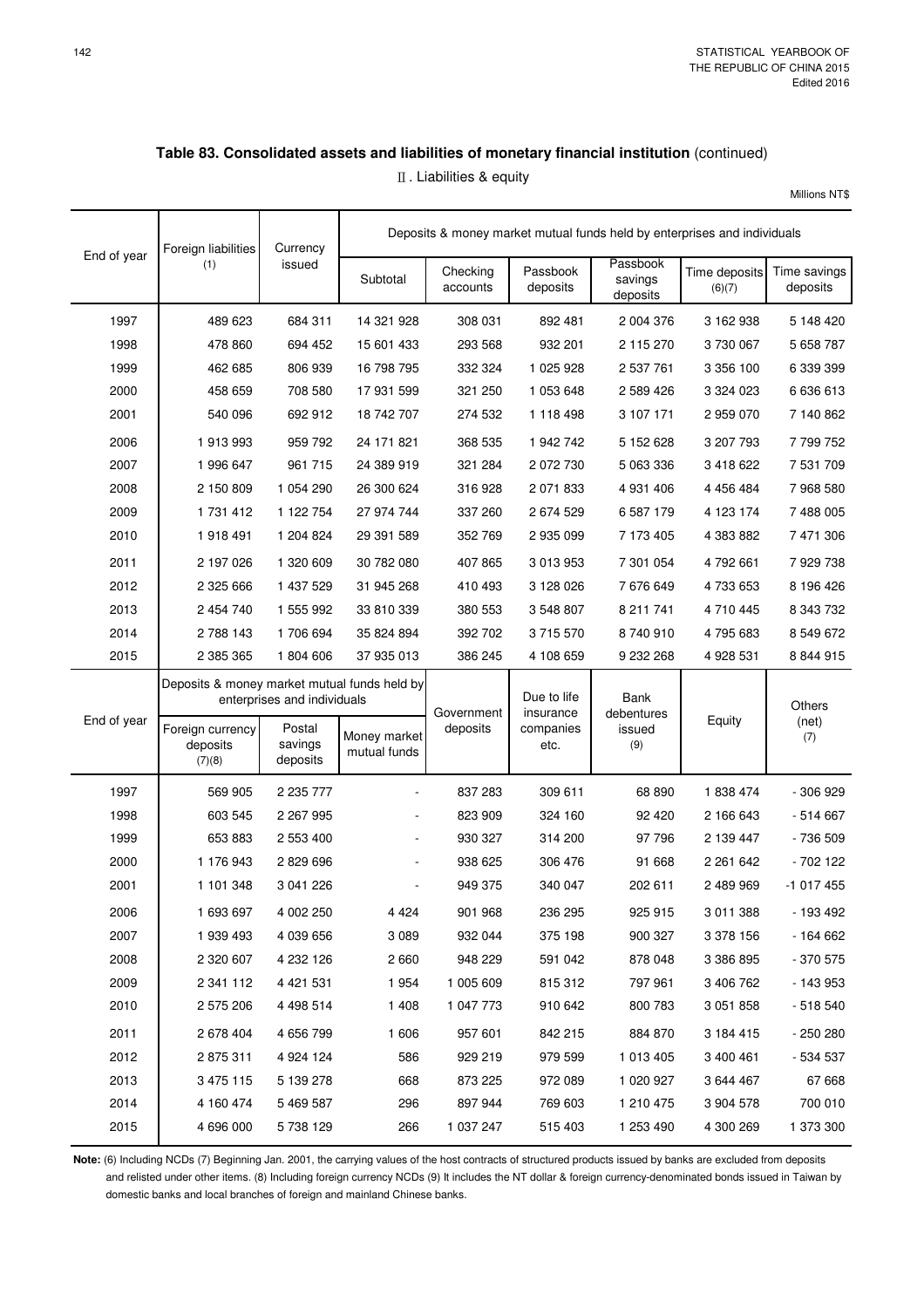### **Table 84. Consolidated assets and liabilities of financial institutions**

Ⅰ. Assets

Note: All transactions between institutions within the same financial subsector as well as their other assets and other liabilities are netted out in the consolidation process and are shown in other items (net). This balance sheet has included the data of money market mutual funds since 2004.

 (1) Beginning Jan. 2013, the assets in and liabilities to its (own) OBU are netted. (2) Beginning Jan. 2004, includes data for securities acquired under reverse repurchase agreements. (3) Beginning Jan. 2006, portfolio investments are measured at fair values instead of original costs. (4) Beginning Jan. 2010, portfolio investments of securities of financial institutions include investments in the host contracts of structured products issued by banks. (5) Beginning Sep. 2014, includes investments in RMB-denominated bonds issued by Taipei branches of Bank of China and China Construction Bank, respectively.

**Source:** Central Bank

Million NT\$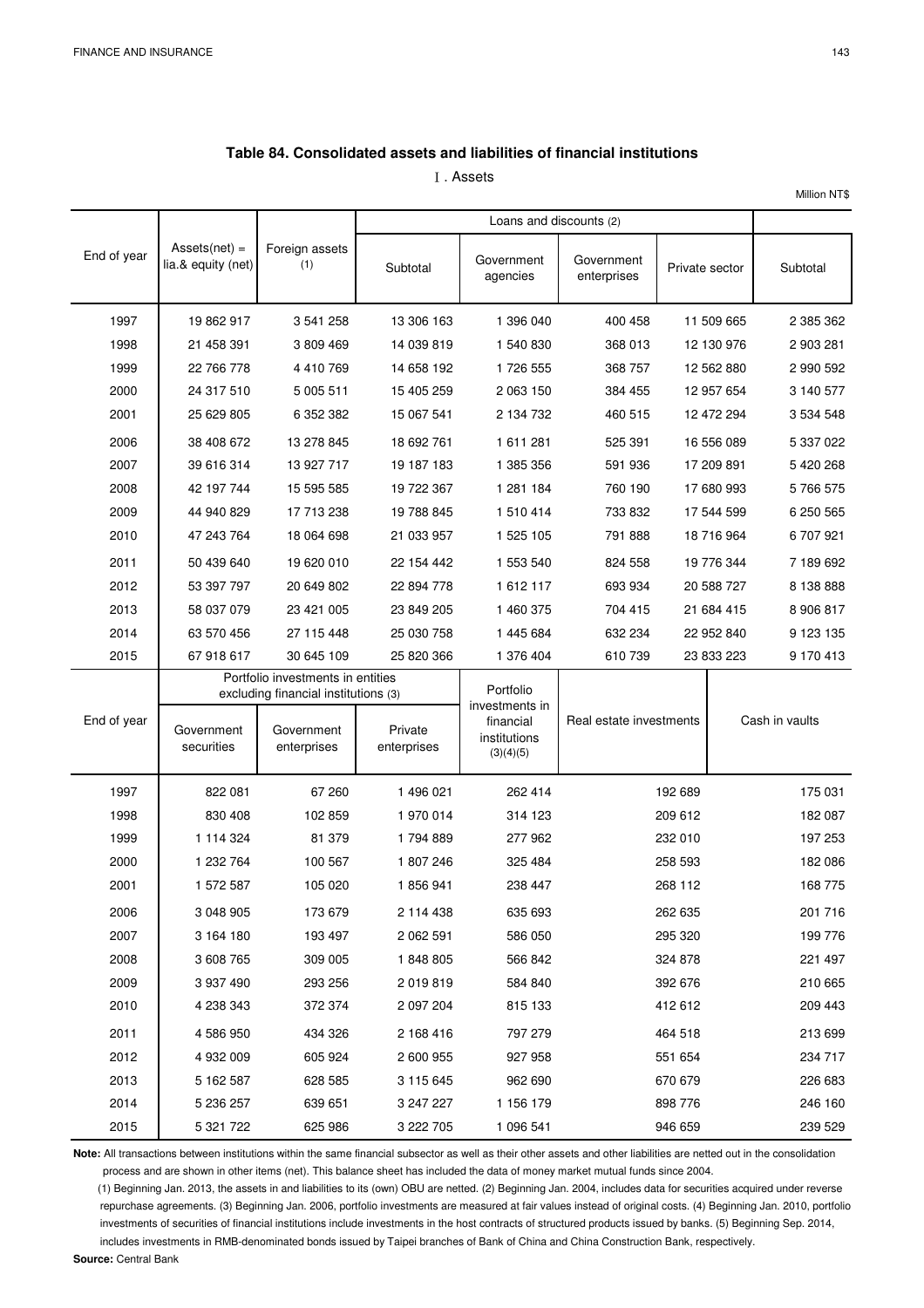# **Table 84. Consolidated assets and liabilities of financial institutions** (continued)

Ⅱ. Liabilities & equity

Million NT\$

| Deposits & money market mutual funds held by enterprises and individuals<br>Foreign<br>Currency |                    |                                                                                |                      |                      |                                 |                         |                          |                                        |
|-------------------------------------------------------------------------------------------------|--------------------|--------------------------------------------------------------------------------|----------------------|----------------------|---------------------------------|-------------------------|--------------------------|----------------------------------------|
| End of year                                                                                     | liabilities<br>(1) | issued                                                                         | Checking<br>accounts | Passbook<br>deposits | Passbook<br>savings<br>deposits | Time deposits<br>(6)(7) | Time savings<br>deposits | Foreign currency<br>deposits<br>(7)(8) |
| 1997                                                                                            | 489 623            | 684 311                                                                        | 308 031              | 892 481              | 2 004 376                       | 3 181 377               | 5 148 420                | 569 905                                |
| 1998                                                                                            | 478 860            | 694 452                                                                        | 293 568              | 932 201              | 2 115 270                       | 3752662                 | 5 658 787                | 603 545                                |
| 1999                                                                                            | 462 685            | 806 939                                                                        | 332 324              | 1 025 928            | 2 537 761                       | 3 378 214               | 6 339 399                | 653 883                                |
| 2000                                                                                            | 458 659            | 708 580                                                                        | 321 250              | 1 053 648            | 2 589 426                       | 3 3 2 7 8 1 3           | 6 636 613                | 1 176 943                              |
| 2001                                                                                            | 540 096            | 692 912                                                                        | 274 532              | 1 118 498            | 3 107 171                       | 2 967 276               | 7 140 862                | 1 101 348                              |
| 2006                                                                                            | 1913993            | 959 792                                                                        | 368 535              | 1 942 742            | 5 152 628                       | 3 207 793               | 7 799 752                | 1 693 697                              |
| 2007                                                                                            | 1996 647           | 961 715                                                                        | 321 284              | 2 072 730            | 5 063 336                       | 3 418 622               | 7 531 709                | 1 939 493                              |
| 2008                                                                                            | 2 150 809          | 1 054 290                                                                      | 316 928              | 2 071 833            | 4 931 406                       | 4 4 5 6 4 8 4           | 7 968 580                | 2 320 607                              |
| 2009                                                                                            | 1 731 412          | 1 122 754                                                                      | 337 260              | 2 674 529            | 6 587 179                       | 4 123 174               | 7 488 005                | 2 341 112                              |
| 2010                                                                                            | 1918491            | 1 204 824                                                                      | 352 769              | 2935099              | 7 173 405                       | 4 383 882               | 7 471 306                | 2 575 206                              |
| 2011                                                                                            | 2 197 026          | 1 320 609                                                                      | 407 865              | 3 013 953            | 7 301 054                       | 4792661                 | 7 929 738                | 2 678 404                              |
| 2012                                                                                            | 2 325 666          | 1 437 529                                                                      | 410 493              | 3 128 026            | 7676649                         | 4 733 653               | 8 196 426                | 2875311                                |
| 2013                                                                                            | 2 454 740          | 1 555 992                                                                      | 380 553              | 3548807              | 8 211 741                       | 4 710 445               | 8 343 732                | 3 475 115                              |
| 2014                                                                                            | 2 788 143          | 1706 694                                                                       | 392 702              | 3715570              | 8740910                         | 4795683                 | 8 549 672                | 4 160 474                              |
| 2015                                                                                            | 2 385 365          | 1804606                                                                        | 386 245              | 4 108 659            | 9 232 268                       | 4 928 531               | 8 844 915                | 4 696 000                              |
|                                                                                                 |                    |                                                                                |                      |                      |                                 |                         |                          |                                        |
| End of year                                                                                     |                    | Deposits & money market<br>mutual funds held by<br>enterprises and individuals | Government           | Trust funds          | Life insurance                  | Bank<br>debentures      | Equity                   | Othes<br>(net)                         |
|                                                                                                 | deposits           | Postal savings Money market<br>mutual funds                                    | deposits             | (9)                  | reserves                        | issued<br>(10)          |                          | (7)                                    |
| 1997                                                                                            | 2 2 3 7 7 7 7      | $\overline{\phantom{a}}$                                                       | 837 623              | 356 550              | 1 565 449                       | 68 890                  | 2 109 461                | - 589 357                              |
| 1998                                                                                            | 2 267 995          | ÷,                                                                             | 824 027              | 351 664              | 1826441                         | 92 4 20                 | 2 444 174                | $-877675$                              |
| 1999                                                                                            | 2 553 400          | $\overline{a}$                                                                 | 930 441              | 379 382              | 2 148 445                       | 97 796                  | 2 350 195                | -1 230 014                             |
| 2000                                                                                            | 2 829 696          | ÷,                                                                             | 938 737              | 496 549              | 2 492 372                       | 91 668                  | 2 450 235                | -1 254 679                             |
| 2001                                                                                            | 3 041 226          |                                                                                | 949 400              | 700 131              | 2 919 504                       | 202 611                 | 2 681 307                | -1 807 069                             |
| 2006                                                                                            | 4 002 250          | 4 4 2 4                                                                        | 901 968              | 2 496 023            | 6 434 160                       | 925 915                 | 3 515 992                | -2 910 992                             |
| 2007                                                                                            | 4 039 656          | 3 0 8 9                                                                        | 932 044              | 3 420 323            | 7 140 109                       | 900 327                 | 3 818 543                | -3 943 313                             |
| 2008                                                                                            | 4 232 126          | 2 660                                                                          | 948 229              | 2 885 596            | 7842007                         | 878 048                 | 3 594 489                | -3 456 348                             |
| 2009                                                                                            | 4 4 21 5 31        | 1954                                                                           | 1 005 609            | 3 075 211            | 8 973 000                       | 797 961                 | 3844889                  | -3 584 751                             |
| 2010                                                                                            | 4 498 514          | 1 4 0 8                                                                        | 1 047 773            | 3 105 832            | 10 224 292                      | 800 783                 | 3 540 755                | -3 990 575                             |
| 2011                                                                                            | 4 656 799          | 1 606                                                                          | 957 601              | 3 0 76 140           | 11 182 235                      | 884 870                 | 3 615 411                | -3 576 332                             |
| 2012                                                                                            | 4 9 24 1 24        | 586                                                                            | 929 219              | 3 210 316            | 12 547 269                      | 1 013 405               | 3 991 456                | -4 002 331                             |
| 2013                                                                                            | 5 139 278          | 668                                                                            | 873 225              | 3 061 921            | 14 129 560                      | 1 020 927               | 4 289 082                | -3 158 707                             |
| 2014                                                                                            | 5 469 587          | 296                                                                            | 897 944              | 3 248 329            | 15 557 494                      | 1 210 475               | 4 883 481                | -2 546 998                             |

**Note:** (6) Including NCDs (7)Beginning Jan. 2001, the carrying values of the host contracts of structured products issued by banks are excluded from deposits and relisted under other items. (8) Including foreign currency NCDs (9) Beginning Jan. 2013, those data in custodial accounts are excluded. (10) It includes the NT dollar & foreign currency-denominated bonds issued in Taiwan by domestic banks and local branches of foreign and mainland Chinese banks.

٦

T

٦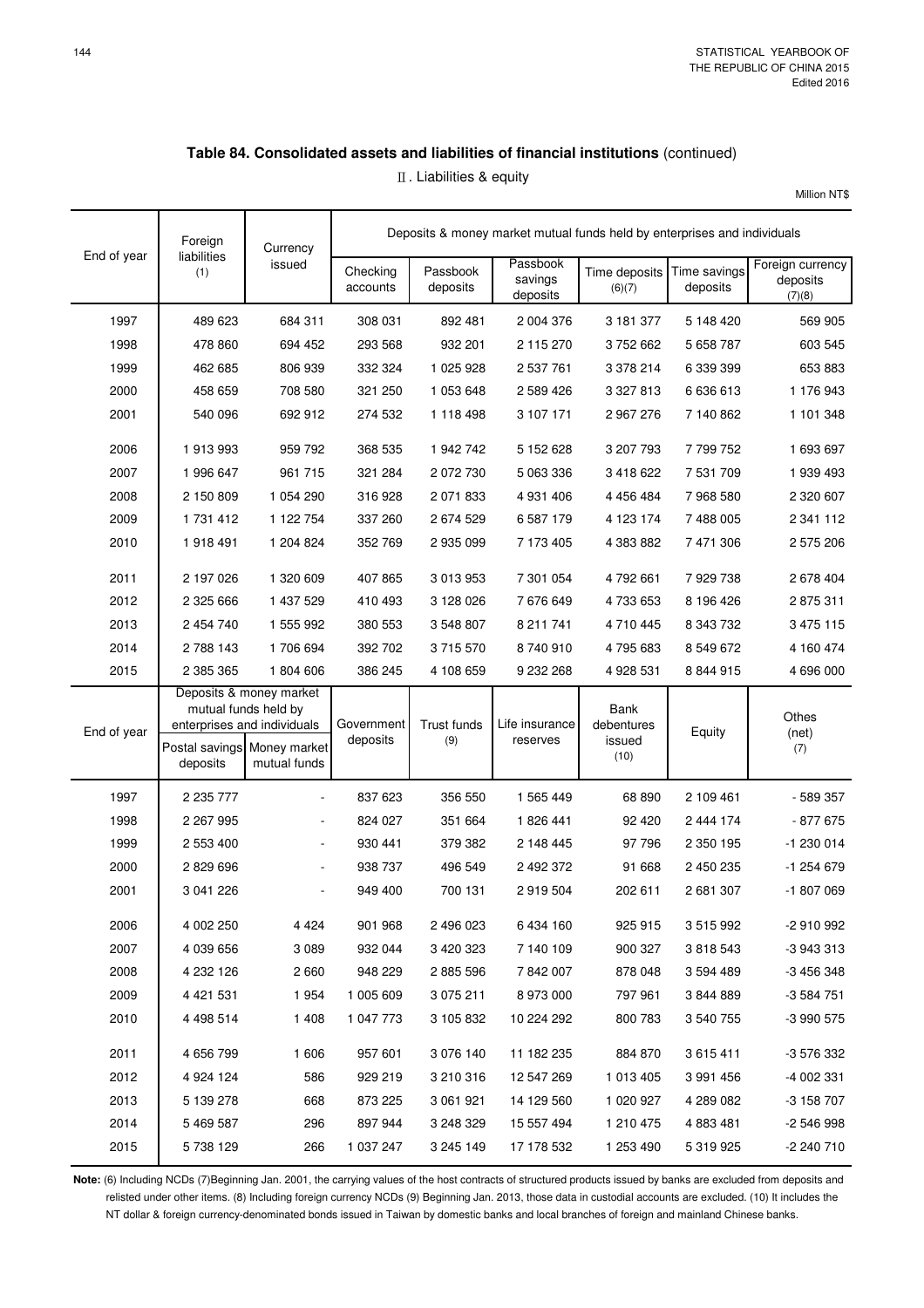|      |                 |                                       |                                            |          |                                                              | $\%$                  |  |
|------|-----------------|---------------------------------------|--------------------------------------------|----------|--------------------------------------------------------------|-----------------------|--|
| Year | Discount rate   | Base lending rates<br>(End of period) | Weighted averages of<br>overnight interest | CP rates | Monetary aggregates<br>(End of period)<br>(100 million NT\$) |                       |  |
|      | (End of period) | (1)                                   | rates                                      | (2)      | $M_{1B}$                                                     | M <sub>2</sub><br>(3) |  |
| 2001 | 2.13            | 7.38                                  | 3.69                                       | 3.69     | 50 259                                                       | 197 125               |  |
| 2002 | 1.63            | 7.10                                  | 2.05                                       | 2.03     | 54 916                                                       | 202 105               |  |
| 2003 | 1.38            | 3.43                                  | 1.10                                       | 1.05     | 65 528                                                       | 213 583               |  |
| 2004 | 1.75            | 3.52                                  | 1.06                                       | 0.99     | 73 680                                                       | 228 931               |  |
| 2005 | 2.25            | 3.85                                  | 1.31                                       | 1.27     | 78 711                                                       | 244 101               |  |
| 2006 | 2.75            | 4.12                                  | 1.55                                       | 1.54     | 82 2 2 6                                                     | 256 682               |  |
| 2007 | 3.38            | 4.31                                  | 2.00                                       | 1.90     | 82 200                                                       | 258 831               |  |
| 2008 | 2.00            | 4.21                                  | 2.01                                       | 1.92     | 81 537                                                       | 277 555               |  |
| 2009 | 1.25            | 2.56                                  | 0.11                                       | 0.24     | 105 116                                                      | 293 556               |  |
| 2010 | 1.63            | 2.68                                  | 0.19                                       | 0.38     | 114 571                                                      | 309 544               |  |
| 2011 | 1.88            | 2.88                                  | 0.34                                       | 0.70     | 118 302                                                      | 324 519               |  |
| 2012 | 1.88            | 2.88                                  | 0.43                                       | 0.79     | 124 184                                                      | 335 744               |  |
| 2013 | 1.88            | 2.88                                  | 0.39                                       | 0.69     | 134 708                                                      | 355 189               |  |
| 2014 | 1.88            | 2.88                                  | 0.39                                       | 0.62     | 143 101                                                      | 376 968               |  |
| 2015 | 1.63            | 2.83                                  | 0.35                                       | 0.58     | 152 926                                                      | 398 840               |  |

# **Table 85. Interest rates and monetary market**

%

**Note:** (1) Prior to Jan. 2003, the figures represent prime lending rates.

(2) It is 31-90 days CP rates in secondary market.

 $(3)$   $M<sub>2</sub>$  has included the net present value of money market mutual funds since Oct. 2004.

**Source:** Central Bank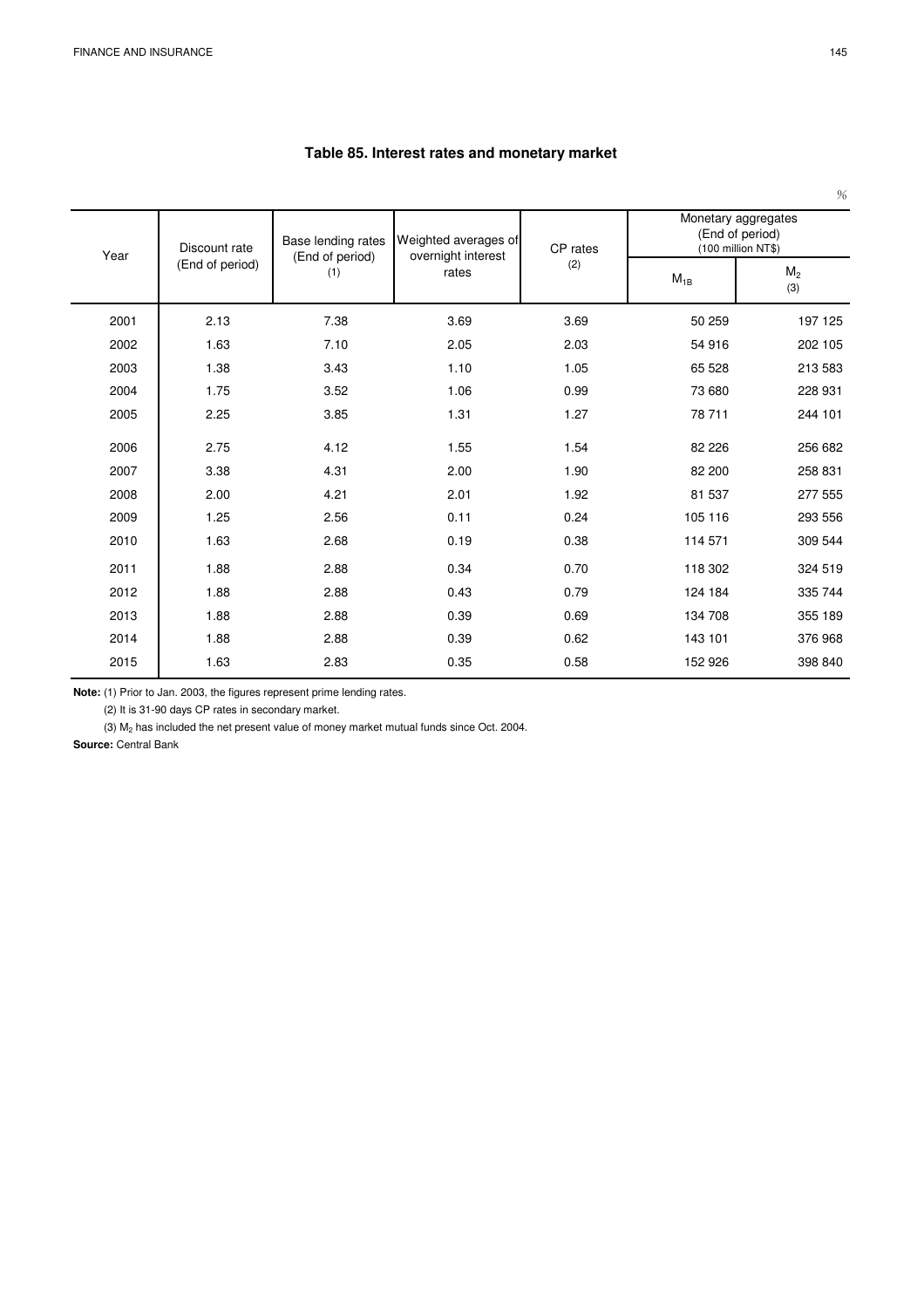# **Table 86. Securities trading on TWSE market**

|      | Weighted                  |                                          | averages                  |                                                   | <b>Stock</b>              | Beneficiary<br>Security                          |                           | Warrant                                          |                           | <b>TDR</b>                                       |                           | Total                        |
|------|---------------------------|------------------------------------------|---------------------------|---------------------------------------------------|---------------------------|--------------------------------------------------|---------------------------|--------------------------------------------------|---------------------------|--------------------------------------------------|---------------------------|------------------------------|
| Year | Trading<br>days<br>(Days) | of stock<br>index<br>(Annual<br>average) | Total<br>trading<br>value | Total<br>trading<br>volume<br>(Million<br>shares) | Total<br>trading<br>value | Total<br>trading<br>volume<br>(Million<br>units) | Total<br>trading<br>value | Total<br>trading<br>volume<br>(Million<br>units) | Total<br>trading<br>value | Total<br>trading<br>volume<br>(Million<br>units) | Total<br>trading<br>value | trading<br>value of<br>bonds |
| 1981 | 292                       | 548.84                                   | 209 621                   | 13 198                                            | 209 217                   |                                                  |                           |                                                  |                           |                                                  |                           | 404                          |
| 1986 | 285                       | 944.74                                   | 676 379                   | 39 041                                            | 675 656                   |                                                  |                           |                                                  |                           |                                                  |                           | 723                          |
| 1991 | 286                       |                                          | 4 928.83 10 328 388       | 175 941                                           | 9 682 738                 |                                                  |                           |                                                  |                           |                                                  | $\overline{a}$            | 6 3 6 7                      |
| 1996 | 288                       |                                          | 6 003.72 13 142 485       |                                                   | 350 739 12 907 561        |                                                  |                           |                                                  |                           |                                                  |                           | 10 033                       |
| 2001 | 244                       |                                          | 4 907.43 18 421 319       |                                                   | 606 420 18 354 936        |                                                  |                           | 7 7 8 4                                          | 28 440                    | 1 0 0 5                                          | 8707                      | 24 037                       |
| 2006 | 248                       |                                          | 6 842.04 24 205 339       |                                                   | 732 510 23 900 362        | 2 3 4 6                                          | 24 982                    | 149 122                                          | 175 070                   | 5 3 5 8                                          | 29 0 54                   | 98                           |
| 2007 | 247                       |                                          | 8 509.56 33 527 469       |                                                   | 887 186 33 043 848        | 1 202                                            | 12 3 16                   | 259 796                                          | 253 178                   | 11 053                                           | 91 926                    |                              |
| 2008 | 249                       |                                          | 7 024.06 26 666 171       |                                                   | 778 910 26 115 408        | 1 3 2 9                                          | 13 4 12                   | 300 078                                          | 275 816                   | 4 2 6 6                                          | 28 611                    |                              |
| 2009 | 251                       |                                          | 6 459.56 30 118 748       |                                                   | 088 769 29 680 471        | 518                                              | 5014                      | 93 590                                           | 106 425                   | 9527                                             | 128 489                   |                              |
| 2010 | 251                       |                                          | 7 949.63 28 890 337       |                                                   | 817 567 28 218 676        | 478                                              | 5012                      | 204 090                                          | 204 945                   | 17 609                                           | 261 906                   |                              |
| 2011 | 247                       |                                          | 8 155.79 26 996 174       |                                                   | 650 941 26 197 408        | 768                                              | 10 641                    | 296 822                                          | 284 679                   | 11 082                                           | 142 184                   |                              |
| 2012 | 250                       |                                          | 7 481.34 20 789 632       |                                                   | 530 706 20 238 166        | 1 0 2 6                                          | 15 358                    | 246 201                                          | 231 314                   | 4 600                                            | 35 184                    |                              |
| 2013 | 246                       |                                          | 8 092.77 19 603 328       |                                                   | 543 162 18 940 933        | 679                                              | 11 620                    | 349 623                                          | 340 013                   | 3850                                             | 27 746                    |                              |
| 2014 | 248                       |                                          | 8 992.01 23 043 284       |                                                   | 566 992 21 898 537        | 602                                              | 9 9 0 5                   | 658 104                                          | 678 846                   | 3 3 5 7                                          | 22 574                    |                              |
| 2015 | 244                       |                                          | 8 959.35 22 505 096       |                                                   | 511 248 20 191 486        | 718                                              | 12 011                    | 620 183                                          | 644 962                   | 4 2 7 4                                          | 22 217                    |                              |

Ⅰ. Trading value and volume

Million NT\$

**Source:** Financial Supervisory Commission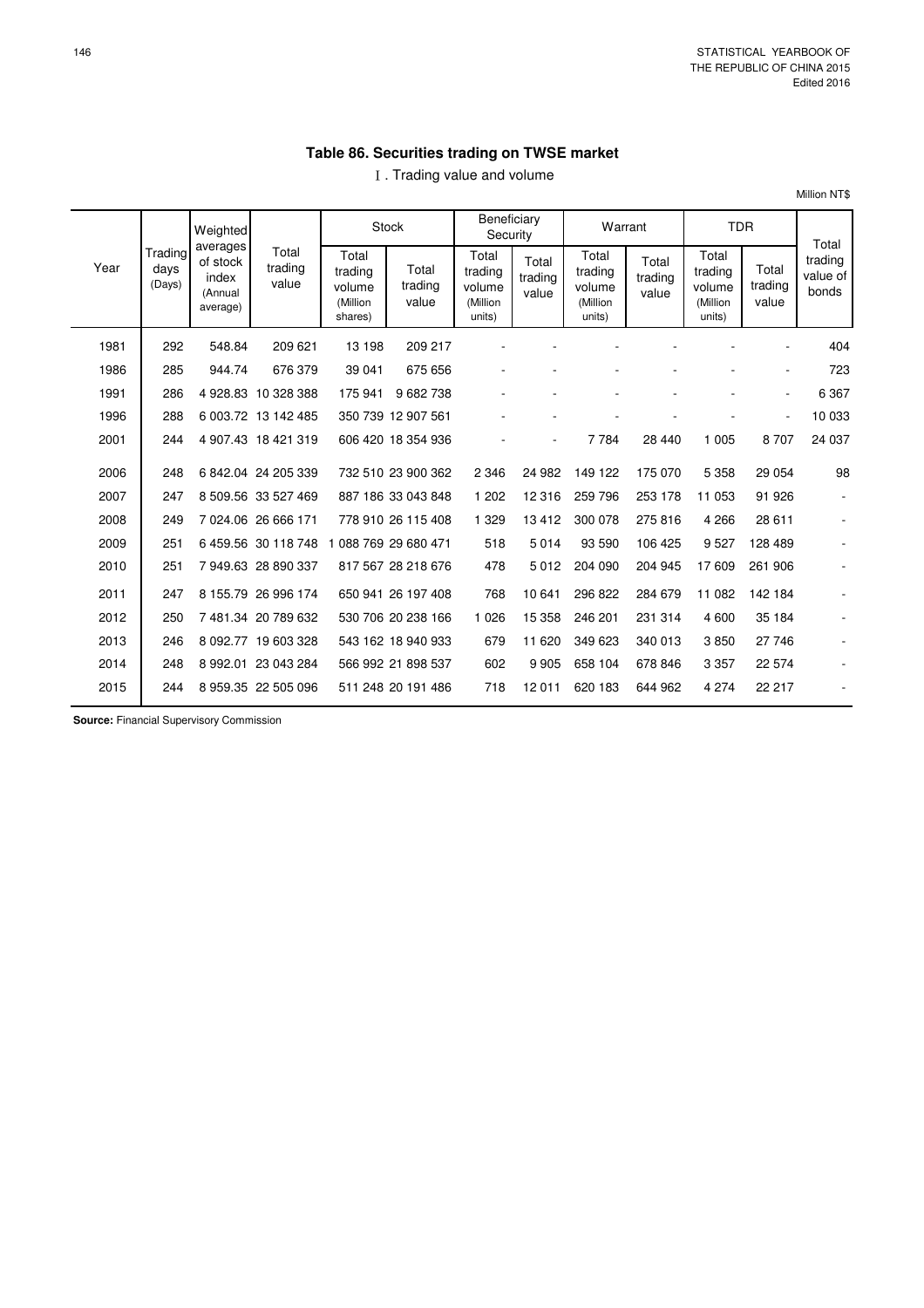# **Table 86. Securities trading on TWSE market** (continued)

| <b>ETF</b> |                                            |                          |                                            | Closed-end Fund        | Investor analysis by trading value on TWSE market (1) (%) |                                 |                         |                        |
|------------|--------------------------------------------|--------------------------|--------------------------------------------|------------------------|-----------------------------------------------------------|---------------------------------|-------------------------|------------------------|
| Year       | Total trading<br>volume<br>(Million units) | Total trading<br>value   | Total trading<br>volume<br>(Million units) | Total trading<br>value | Domestic<br>juridical<br>persons                          | Foreign<br>juridical<br>persons | Domestic<br>individuals | Foreign<br>individuals |
| 1981       |                                            |                          |                                            |                        |                                                           |                                 |                         |                        |
| 1986       |                                            |                          |                                            |                        |                                                           |                                 |                         |                        |
| 1991       |                                            | $\overline{\phantom{a}}$ | 41 847                                     | 639 283                | 3.03                                                      | 0.05                            | 96.91                   | 0.01                   |
| 1996       |                                            | ۰                        | 24 088                                     | 224 890                | 8.62                                                      | 2.12                            | 89.25                   | 0.01                   |
| 2001       |                                            | ۰                        | 764                                        | 5 200                  | 9.69                                                      | 5.89                            | 84.41                   | 0.01                   |
| 2006       | 1 5 3 3                                    | 75 212                   | 63                                         | 561                    | 11.04                                                     | 16.15                           | 70.56                   | 2.25                   |
| 2007       | 2 4 4 0                                    | 125 372                  | 78                                         | 828                    | 13.00                                                     | 17.62                           | 67.26                   | 2.11                   |
| 2008       | 5 9 0 5                                    | 232 039                  | 116                                        | 886                    | 13.97                                                     | 22.11                           | 61.66                   | 2.26                   |
| 2009       | 5980                                       | 197 837                  | 79                                         | 512                    | 11.60                                                     | 16.32                           | 72.05                   | 0.03                   |
| 2010       | 5 5 2 7                                    | 199 576                  | 29                                         | 222                    | 13.57                                                     | 18.44                           | 67.95                   | 0.04                   |
| 2011       | 9 2 6 9                                    | 360 762                  | 65                                         | 500                    | 15.45                                                     | 21.78                           | 62.74                   | 0.03                   |
| 2012       | 9 2 9 7                                    | 269 236                  | 53                                         | 374                    | 15.35                                                     | 22.56                           | 62.03                   | 0.06                   |
| 2013       | 10 427                                     | 282 346                  | 81                                         | 670                    | 16.17                                                     | 24.64                           | 59.16                   | 0.03                   |
| 2014       | 16745                                      | 433 264                  | 17                                         | 158                    | 17.42                                                     | 23.76                           | 58.79                   | 0.03                   |
| 2015       | 66 236                                     | 1 634 420                |                                            |                        | 18.35                                                     | 28.36                           | 53.27                   | 0.02                   |

Ⅰ. Trading value and volume (continued)

Million NT\$

Ⅱ. Securities margin trading on TWSE market

Million NT\$

| Year | Total trading<br>value $(2)$<br>(A) | Margin<br>purchasing<br>(B) | Margin<br>liquidation<br>(c) | Short selling<br>(D) | Short covering<br>(E) | Margin<br>purchasing<br>$(F)=(B)+(c)$ | Short selling<br>$(G)=(D)+(E)$ | <b>Securities</b><br>margin trading<br>$(H)=(B)+(C)+$<br>$(D)+(E)$ |
|------|-------------------------------------|-----------------------------|------------------------------|----------------------|-----------------------|---------------------------------------|--------------------------------|--------------------------------------------------------------------|
| 1981 | 209 217                             | 36 774                      | 32 180                       | 1892                 | 1769                  | 68 954                                | 3661                           | 72 615                                                             |
| 1986 | 675 656                             | 172 803                     | 166 918                      | 7 244                | 6481                  | 339 721                               | 13725                          | 353 446                                                            |
| 1991 | 9 682 738                           | 2 2 9 1 7 8 3               | 2 199 898                    | 253 293              | 246 494               | 4 491 681                             | 499 787                        | 4 991 468                                                          |
| 1996 | 13 134 673                          | 5 673 983                   | 5 329 480                    | 430 629              | 390 899               | 11 003 463                            | 821 528                        | 11 824 991                                                         |
| 2001 | 18 398 344                          | 6 536 956                   | 5 857 411                    | 1 085 153            | 609 345               | 12 394 367                            | 1 694 498                      | 14 088 865                                                         |
| 2006 | 24 195 028                          | 5 734 807                   | 5 605 136                    | 510 621              | 448 820               | 11 339 942                            | 959 441                        | 12 299 384                                                         |
| 2007 | 33 504 365                          | 7 766 227                   | 7 567 794                    | 516 705              | 445 633               | 15 334 021                            | 962 338                        | 16 296 359                                                         |
| 2008 | 26 662 224                          | 4 979 649                   | 4 907 450                    | 569 654              | 534 568               | 9887099                               | 1 104 222                      | 10 991 321                                                         |
| 2009 | 30 112 083                          | 6426858                     | 6 261 045                    | 621 349              | 572 345               | 12 687 903                            | 1 193 694                      | 13 881 597                                                         |
| 2010 | 28 877 100                          | 5 646 511                   | 5 503 217                    | 536 750              | 497 461               | 11 149 729                            | 1 0 34 2 11                    | 12 183 939                                                         |
| 2011 | 26 989 135                          | 4 4 3 1 3 8 2               | 4 4 0 5 5 5 3                | 659 424              | 606 673               | 8 839 935                             | 1 266 096                      | 10 106 031                                                         |
| 2012 | 20 788 027                          | 3 216 681                   | 3 290 446                    | 540 607              | 547 867               | 6 507 127                             | 1 088 474                      | 7 595 601                                                          |
| 2013 | 19 602 858                          | 2873796                     | 2897768                      | 393 655              | 392 372               | 5 771 564                             | 786 027                        | 6 557 591                                                          |
| 2014 | 23 043 284                          | 3 157 356                   | 3 201 057                    | 421 543              | 421 841               | 6 358 413                             | 843 383                        | 7 201 796                                                          |
| 2015 | 22 505 096                          | 2 581 282                   | 2 639 023                    | 391 291              | 382 134               | 5 220 306                             | 773 425                        | 5 993 731                                                          |
|      |                                     |                             |                              |                      |                       |                                       |                                |                                                                    |

**Note:** (1) The amounts in the table consist of both buying and selling, but they do not include auction and bidding.

(2) Total trading value include trade executed by computer only.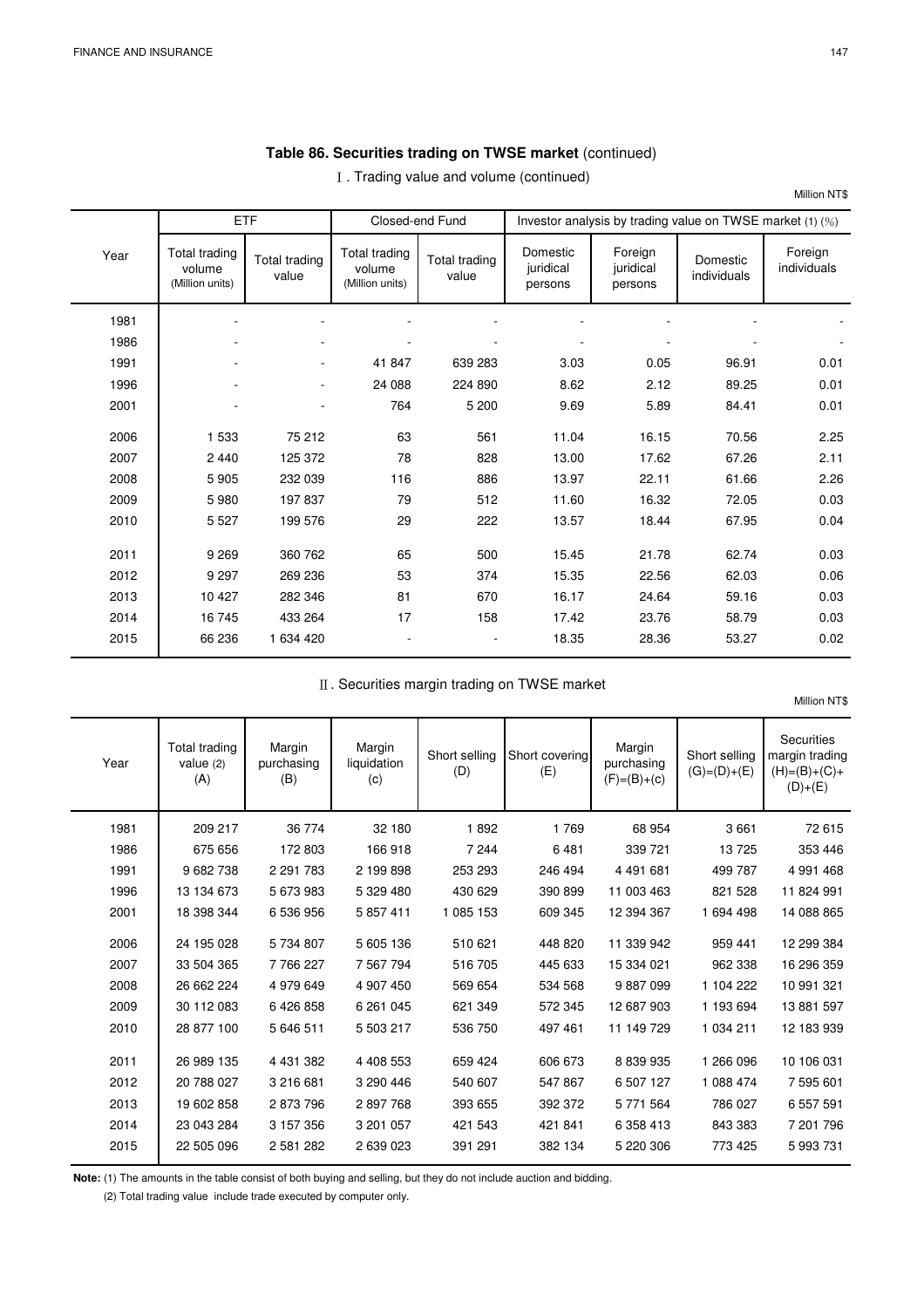### **Table 87. Foreign exchange rates**

NT\$ per foreign currency

| End of year | U.S. dollar<br>(1) |         | Hong Kong dollar |                          |                 | Pound sterling |               | Rand    |                 | Singapore dollar         |               | Australian dollar |
|-------------|--------------------|---------|------------------|--------------------------|-----------------|----------------|---------------|---------|-----------------|--------------------------|---------------|-------------------|
|             | <b>Buying</b>      | Selling | <b>Buying</b>    | Selling                  | <b>Buying</b>   | Selling        | <b>Buying</b> | Selling | <b>Buying</b>   | Selling                  | <b>Buying</b> | Selling           |
| 1981        | 37.79              | 37.89   | 6.63             | 6.67                     | 72.18           | 72.54          | 39.37         | 39.57   | 18.44           | 18.53                    | 42.57         | 42.79             |
| 1986        | 35.45              | 35.55   | 4.54             | 4.57                     | 52.02           | 52.28          | 16.08         | 16.16   | 16.24           | 16.33                    | 23.53         | 23.65             |
| 1991        | 25.70              | 25.80   | 3.28             | 3.34                     | 47.84           | 48.46          | 9.29          | 9.47    | 15.70           | 15.93                    | 19.43         | 19.69             |
| 1996        | 27.44              | 27.54   | 3.52             | 3.58                     | 46.34           | 46.74          | 5.82          | 6.00    | 19.56           | 19.76                    | 21.82         | 22.02             |
| 2001        | 34.94              | 35.04   | 4.46             | 4.52                     | 50.57           | 50.97          | 2.79          | 2.99    | 18.81           | 19.01                    | 17.80         | 18.00             |
| 2006        | 32.55              | 32.65   | 4.16             | 4.22                     | 63.84           | 64.24          |               | ÷,      | 21.16           | 21.36                    | 25.70         | 25.90             |
| 2007        | 32.39              | 32.49   | 4.13             | 4.19                     | 64.60           | 65.00          |               | ÷,      | 22.47           | 22.67                    | 28.48         | 28.68             |
| 2008        | 32.81              | 32.91   | 4.20             | 4.26                     | 47.32           | 47.72          |               | ÷,      | 22.76           | 22.96                    | 22.63         | 22.83             |
| 2009        | 31.98              | 32.08   | 4.10             | 4.16                     | 51.39           | 51.79          | 4.30          | 4.40    | 22.73           | 22.93                    | 28.68         | 28.88             |
| 2010        | 30.32              | 30.42   | 3.88             | 3.94                     | 46.86           | 47.26          | 4.53          | 4.63    | 23.57           | 23.77                    | 30.83         | 31.03             |
| 2011        | 30.22              | 30.32   | 3.87             | 3.93                     | 46.52           | 46.92          | 3.67          | 3.77    | 23.21           | 23.41                    | 30.63         | 30.83             |
| 2012        | 28.98              | 29.08   | 3.72             | 3.78                     | 46.60           | 47.00          | 3.37          | 3.47    | 23.64           | 23.84                    | 30.06         | 30.26             |
| 2013        | 29.72              | 29.82   | 3.81             | 3.87                     | 49.01           | 49.41          | 2.80          | 2.90    | 23.45           | 23.65                    | 26.46         | 26.66             |
| 2014        | 31.58              | 31.68   | 4.05             | 4.11                     | 49.02           | 49.42          | 2.68          | 2.78    | 23.82           | 24.02                    | 25.79         | 25.99             |
| 2015        | 32.78              | 32.88   | 4.21             | 4.27                     | 48.50           | 48.90          | 2.06          | 2.16    | 23.15           | 23.35                    | 23.89         | 24.09             |
|             |                    |         |                  |                          |                 |                |               |         |                 |                          |               |                   |
|             | Swiss franc        |         |                  | Thai baht                | Canadian dollar |                |               | Euro    | Renminbi<br>(2) |                          | Yen           |                   |
| End of year | Buying             | Selling | <b>Buying</b>    | Selling                  | <b>Buying</b>   | Selling        | <b>Buying</b> | Selling | <b>Buying</b>   | Selling                  | Buying        | Selling           |
| 1981        | 20.99              | 21.10   |                  | $\overline{\phantom{a}}$ | 31.89           | 32.05          |               |         | $\cdot$         | $\ddotsc$                | 0.1696        | 0.1746            |
| 1986        | 21.76              | 21.87   |                  | $\overline{\phantom{a}}$ | 25.61           | 25.73          |               |         | $\ddotsc$       |                          | 0.2203        | 0.2238            |
| 1991        | 18.89              | 19.14   |                  | $\overline{\phantom{a}}$ | 22.15           | 22.34          |               |         |                 | $\overline{\phantom{a}}$ | 0.2037        | 0.2082            |
| 1996        | 20.30              | 20.50   |                  | $\overline{a}$           | 19.99           | 20.19          |               |         |                 | $\overline{\phantom{a}}$ | 0.2352        | 0.2392            |
| 2001        | 20.81              | 21.01   | 0.7847           | 0.8047                   | 21.91           | 22.11          | 30.78         | 31.18   |                 |                          | 0.2646        | 0.2688            |
| 2006        | 26.59              | 26.79   | 0.8935           | 0.9335                   | 27.98           | 28.18          | 42.73         | 43.13   |                 | $\overline{\phantom{a}}$ | 0.2720        | 0.2760            |
| 2007        | 28.74              | 28.94   | 1.0679           | 1.1079                   | 33.07           | 33.27          | 47.59         | 47.99   |                 | $\overline{\phantom{a}}$ | 0.2876        | 0.2916            |
| 2008        | 30.98              | 31.18   | 0.9300           | 0.9600                   | 26.91           | 27.11          | 46.07         | 46.47   |                 | $\overline{\phantom{a}}$ | 0.3616        | 0.3656            |
| 2009        | 30.92              | 31.12   | 0.9446           | 0.9896                   | 30.35           | 30.55          | 45.89         | 46.29   |                 | $\overline{\phantom{a}}$ | 0.3451        | 0.3491            |
| 2010        | 32.31              | 32.51   | 0.9965           | 1.0415                   | 30.30           | 30.50          | 40.37         | 40.77   |                 | $\blacksquare$           | 0.3713        | 0.3753            |
| 2011        | 32.06              | 32.32   | 0.9442           | 0.9842                   | 29.56           | 29.76          | 38.97         | 39.37   |                 | $\overline{\phantom{a}}$ | 0.3885        | 0.3925            |
| 2012        | 31.70              | 31.96   | 0.9323           | 0.9723                   | 29.09           | 29.29          | 38.28         | 38.68   | ÷               | $\overline{\phantom{a}}$ | 0.3343        | 0.3383            |
| 2013        | 33.32              | 33.58   | 0.8915           | 0.9315                   | 27.87           | 28.07          | 40.83         | 41.23   | 4.89            | 4.94                     | 0.2815        | 0.2855            |
| 2014        | 31.83              | 32.09   | 0.9454           | 0.9854                   | 27.14           | 27.34          | 38.24         | 38.64   | 5.08            | 5.12                     | 0.2623        | 0.2663            |

**Note:** The rates in the table are spot exchange rates.

 (1) Spot exchange rates of the N.T. dollar against the U.S. dollar are bank-customer rates, and beginning Dec. 1991, figures are quoted by First Commercial Bank. (2) In view of the development where authorized foreign exchange banks has commenced renminbi business since Feb. 2013. So, data in the table would, beginning Oct. 2013, include the spot exchange rates of renminbi.

**Source:** Central Bank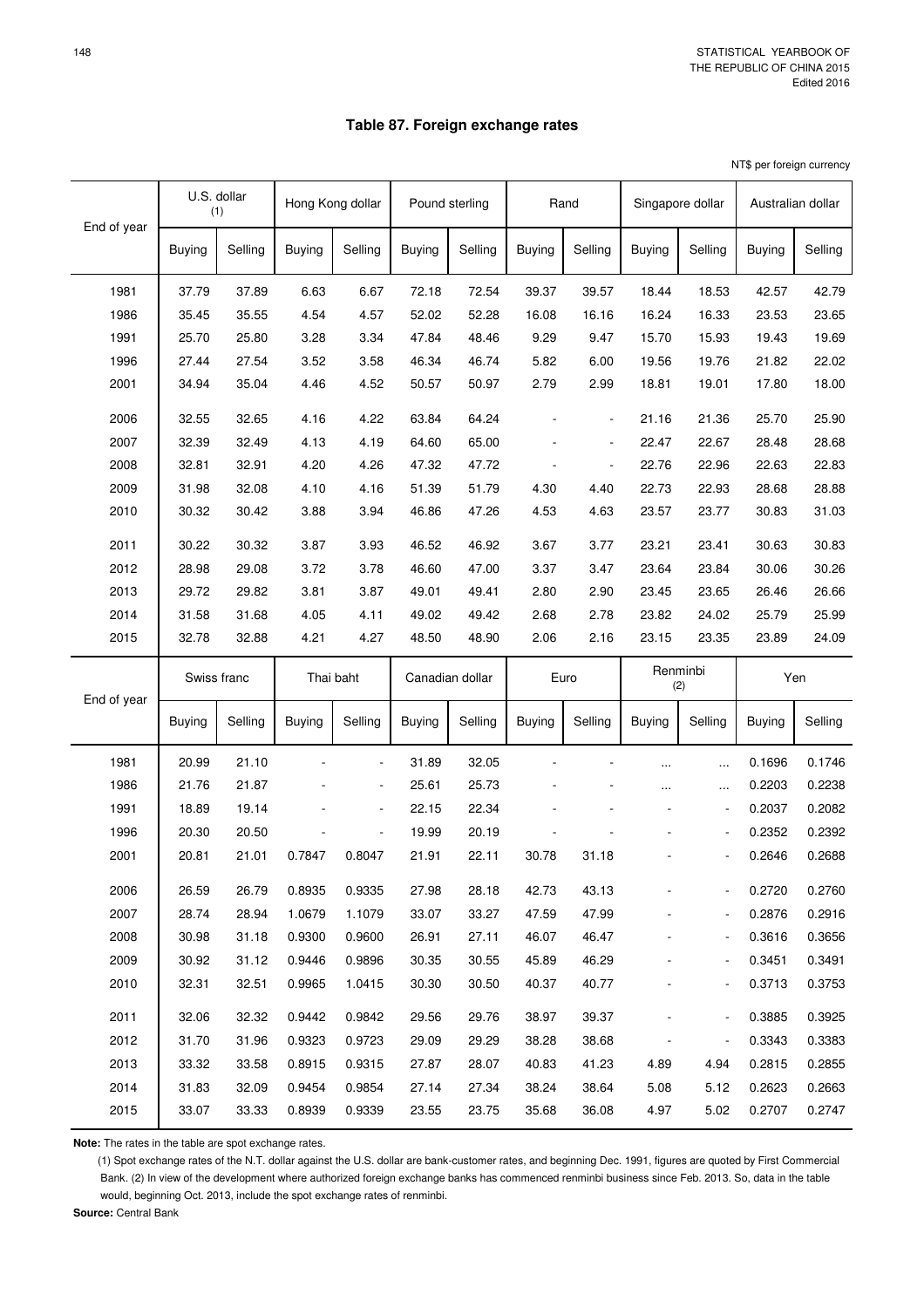|      |                               |                     |                        |                                 |                                   |                               |                                 |                                       | Million US\$                                                     |
|------|-------------------------------|---------------------|------------------------|---------------------------------|-----------------------------------|-------------------------------|---------------------------------|---------------------------------------|------------------------------------------------------------------|
| Year | Current<br>account (1)<br>(A) | Balance on<br>goods | Balance on<br>services | Balance on<br>primary<br>income | Balance on<br>secondary<br>income | Capital<br>account (1)<br>(B) | credit                          | debit                                 | Balance on<br>current and<br>capital<br>account<br>$(C)=(A)+(B)$ |
| 2001 | 17 072                        | 25 5 64             | $-11408$               | 5 6 5 0                         | $-2734$                           | $-41$                         | $\mathbf 0$                     | 41.00                                 | 17 031                                                           |
| 2002 | 24 336                        | 31 007              | $-11077$               | 6898                            | $-2492$                           | $-43$                         | $\mathbf{1}$                    | 44.00                                 | 24 293                                                           |
| 2003 | 28 288                        | 34 141              | $-12582$               | 9448                            | $-2719$                           | $-18$                         | 1                               | 19.00                                 | 28 270                                                           |
| 2004 | 17 296                        | 24 9 21             | $-14784$               | 10 984                          | $-3825$                           | $-2$                          | 6                               | 8.00                                  | 17 294                                                           |
| 2005 | 14 949                        | 24 532              | $-14320$               | 9 0 0 1                         | $-4264$                           | $-46$                         | $\mathbf{1}$                    | 47.00                                 | 14 903                                                           |
| 2006 | 23 151                        | 31 444              | $-13939$               | 9581                            | $-3935$                           | $-63$                         | 4                               | 67                                    | 23 088                                                           |
| 2007 | 32 044                        | 38 4 82             | - 12 787               | 10 132                          | $-3783$                           | $-25$                         | 3                               | 28                                    | 32 019                                                           |
| 2008 | 24 821                        | 29 171              | $-11530$               | 9978                            | $-2798$                           | $-270$                        | 3                               | 273                                   | 24 551                                                           |
| 2009 | 40 650                        | 39 371              | $-9100$                | 12 5 24                         | $-2145$                           | $-50$                         | $\overline{c}$                  | 52                                    | 40 600                                                           |
| 2010 | 36 843                        | 37 015              | $-11038$               | 13 576                          | $-2710$                           | $-49$                         | 5                               | 54                                    | 36 794                                                           |
| 2011 | 37898                         | 39 652              | $-11242$               | 13 179                          | $-3691$                           | $-36$                         | 3                               | 39                                    | 37862                                                            |
| 2012 | 44 358                        | 49 583              | $-17203$               | 14 593                          | $-2615$                           | $-24$                         | 4                               | 28                                    | 44 334                                                           |
| 2013 | 51 294                        | 54 567              | $-13790$               | 13 5 20                         | $-3003$                           | 67                            | 103                             | 36                                    | 51 361                                                           |
| 2014 | 61 919                        | 60 209              | $-10014$               | 14 517                          | $-2793$                           | - 8                           | 29                              | 37                                    | 61 911                                                           |
| 2015 | 75 788                        | 72 835              | $-10407$               | 16 737                          | $-3377$                           | $-5$                          | 15                              | 20                                    | 75 783                                                           |
| Year | Financial account (1)<br>(D)  |                     | Direct<br>investment   | Portfolio<br>investment         | Financial<br>derivatives          | Others                        | Total<br>$(E)=(A)+(B)$ -<br>(D) | Net errors<br>and<br>omissions<br>(F) | Reserves<br>and related<br>items<br>(G)                          |
| 2001 |                               | 355                 | 1 3 7 1                | 228                             | 1 0 3 4                           | $-2,278.00$                   | 16,676.00                       | 677                                   | 17 353                                                           |
| 2002 |                               | $-8864$             | 3 4 4 1                | 8826                            | 127                               | $-21,258.00$                  | 33,157.00                       | 507                                   | 33 664                                                           |
| 2003 |                               | - 7 7 3 5           | 5 2 2 9                | 5 1 9 7                         | 108                               | $-18,269.00$                  | 36,005.00                       | 1 0 8 7                               | 37 092                                                           |
| 2004 |                               | $-7317$             | 5 2 4 7                | 4 6 6 9                         | 695                               | $-17928$                      | 24 611                          | 1984                                  | 26 595                                                           |
| 2005 |                               | $-2340$             | 4 4 0 3                | 2857                            | 965                               | $-10565$                      | 17 243                          | 2813                                  | 20 056                                                           |
| 2006 |                               | 19 601              | $-25$                  | 18 965                          | 965                               | $-304$                        | 3 4 8 7                         | 2599                                  | 6086                                                             |
| 2007 |                               | 38 932              | 3 3 3 8                | 40 062                          | 289                               | - 4 757                       | $-6913$                         | 2893                                  | - 4020                                                           |
| 2008 |                               | 1 641               | 4855                   | 12 250                          | $-1589$                           | - 13 875                      | 22 910                          | 3 3 6 4                               | 26 274                                                           |

2009 10 327 3 072 - 852 - 26 035 54 088 38 54 126 2010 | 339 9 082 20 664 - 577 - 28 830 36 455 3 718 40 173

2011 35 691 14 723 - 1 038 - 17 349 5 835 404 6 239 2012 42 496 9 930 - 391 - 19 366 11 665 3 819 15 484 2013 | 42 489 10 687 29 129 838 3 511 8 872 2 446 11 318 2014 44 041 9 872 - 546 - 621 9 165 3 850 13 015 2015 | 68 365 12 296 57 199 1 184 - 2 314 7 418 7 593 15 011

**Note:** (1) It excludes components that have been classified in the categories of reserves and related items. **Source:** Central Bank

68 365

 - 13 488 339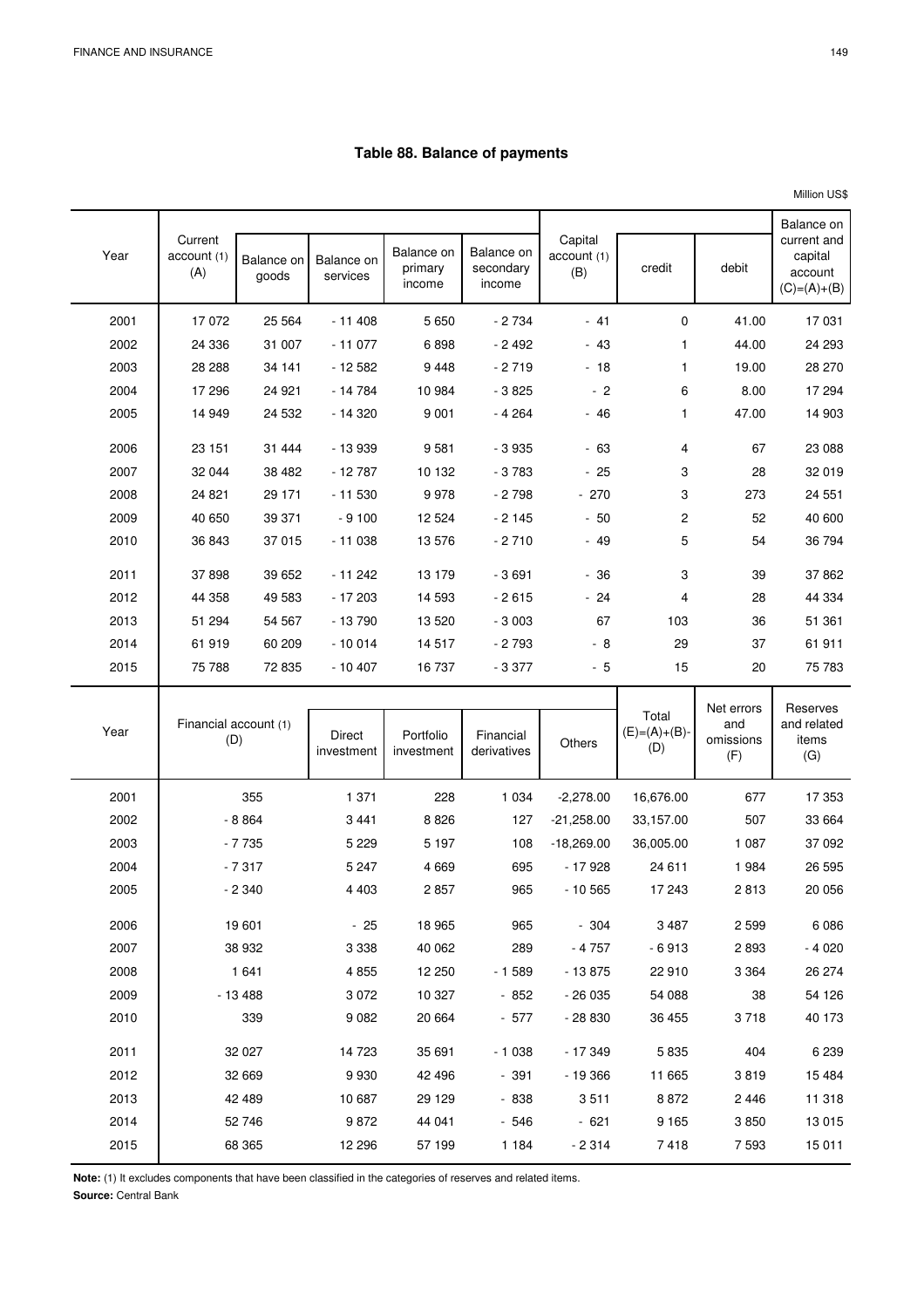### **Table 89. Number of financial institutions**

|             |         |                       |                      |                                         |                                                      |                                                         | Numbers                           |
|-------------|---------|-----------------------|----------------------|-----------------------------------------|------------------------------------------------------|---------------------------------------------------------|-----------------------------------|
| End of year | Total   | Domestic banks<br>(1) | Foreign banks<br>(2) | Credit co-<br>operative<br>associations | Credit<br>departments of<br>farmers'<br>associations | Credit<br>departments of<br>fishermen's<br>associations | <b>Bills finance</b><br>companies |
| 2008        | 5 4 7 5 | 3 4 2 6               | 168                  | 298                                     | 1 0 7 7                                              | 67                                                      | 43                                |
| 2009        | 5 4 6 1 | 3 4 4 5               | 160                  | 284                                     | 1 0 8 6                                              | 67                                                      | 42                                |
| 2010        | 5474    | 3 5 0 4               | 117                  | 287                                     | 1 0 8 6                                              | 67                                                      | 39                                |
| 2011        | 5 5 0 8 | 3 5 3 8               | 117                  | 280                                     | 1 0 9 2                                              | 68                                                      | 38                                |
| 2012        | 5 5 3 4 | 3604                  | 76                   | 279                                     | 1 0 9 4                                              | 68                                                      | 38                                |
| 2013        | 5 5 5 1 | 3632                  | 64                   | 281                                     | 1 100                                                | 69                                                      | 38                                |
| 2014        | 5 5 6 4 | 3659                  | 63                   | 269                                     | 1 1 0 1                                              | 69                                                      | 38                                |
| 2015        | 5 5 7 7 | 3654                  | 64                   | 276                                     | 1 1 0 4                                              | 70                                                      | 38                                |

**Note:** Data in the table do not include Central Bank, Central Deposit Insurance Corporation and credit card companies.

(1) Including the Department of Savings & Remittances, Chunghwa Post Co.

(2) Including local brances of Mainland Chinese Banks

**Source:** Central Bank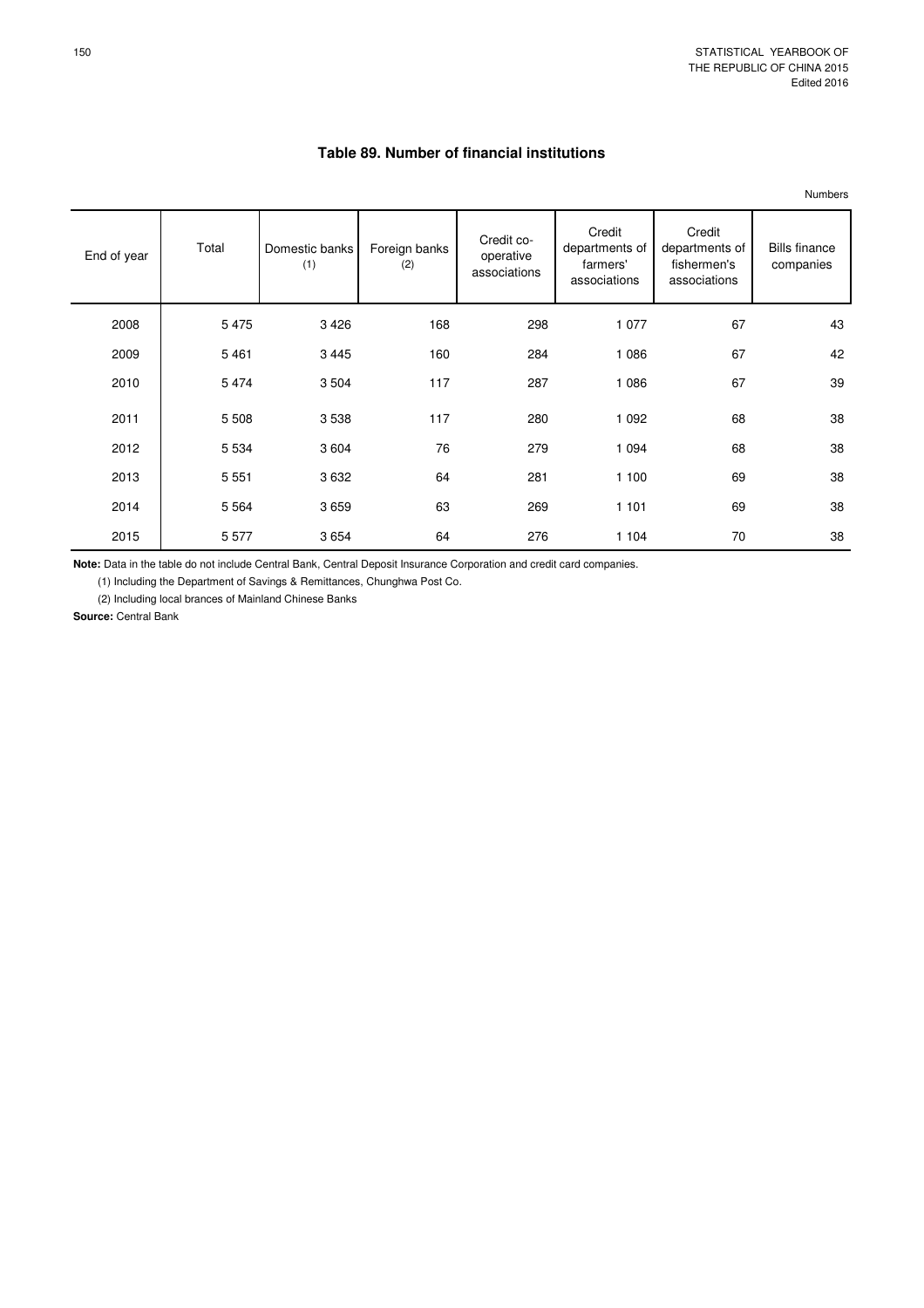|             |                                    |                                                |                                                                |                                      |                                        |                                                               |                                     | Numbers                           |
|-------------|------------------------------------|------------------------------------------------|----------------------------------------------------------------|--------------------------------------|----------------------------------------|---------------------------------------------------------------|-------------------------------------|-----------------------------------|
| End of year | Securities<br>finance<br>companies | Domestic life<br>insurance<br>companies<br>(3) | Domestic<br>property and<br>casualty<br>insurance<br>companies | Domestic<br>reinsurance<br>companies | Foreign life<br>insurance<br>companies | Foreign<br>property and<br>casualty<br>insurance<br>companies | Foreign<br>reinsurance<br>companies | Financial<br>holding<br>companies |
| 2008        | 8                                  | 162                                            | 192                                                            |                                      | 7                                      | 8                                                             | 4                                   | 15                                |
| 2009        | 8                                  | 151                                            | 185                                                            |                                      | 8                                      | 6                                                             | 4                                   | 15                                |
| 2010        | 6                                  | 152                                            | 185                                                            |                                      | $\overline{7}$                         | 6                                                             | 3                                   | 15                                |
| 2011        | 6                                  | 153                                            | 185                                                            | 1                                    | 6                                      | 6                                                             | 2                                   | 16                                |
| 2012        | 6                                  | 153                                            | 185                                                            |                                      | 6                                      | 6                                                             | 2                                   | 16                                |
| 2013        | 6                                  | 146                                            | 185                                                            |                                      | 5                                      | 6                                                             | 2                                   | 16                                |
| 2014        | 6                                  | 146                                            | 185                                                            |                                      | 4                                      | 5                                                             | 2                                   | 16                                |
| 2015        | 6                                  | 151                                            | 186                                                            |                                      | 4                                      | 5                                                             | 2                                   | 16                                |

**Table 89. Number of financial institutions** (continued)

**Note:** (3) Including Life Insurance Department of Chunghwa Post Co.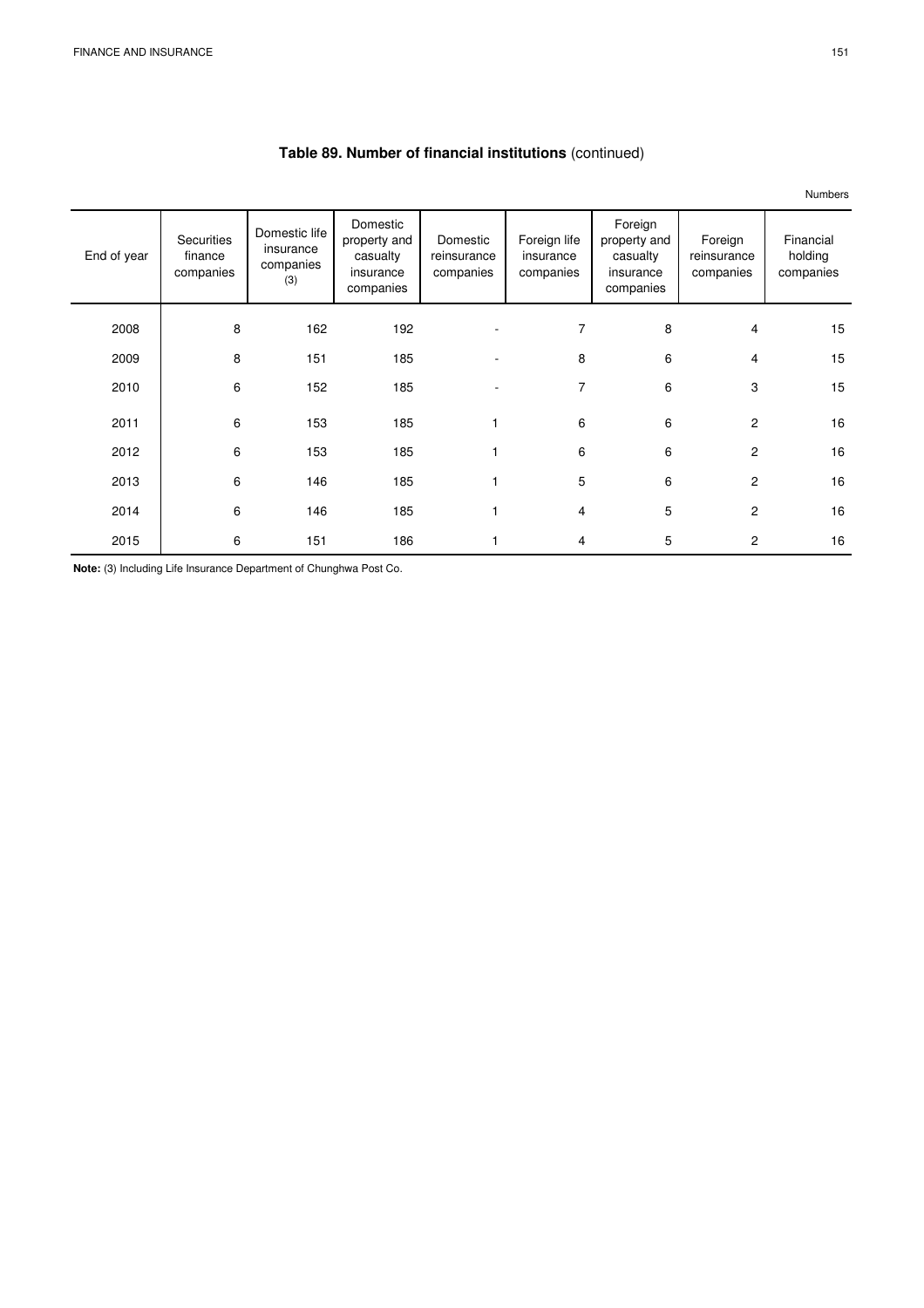152 STATISTICAL YEARBOOK OF THE REPUBLIC OF CHINA 2015 Edited 2016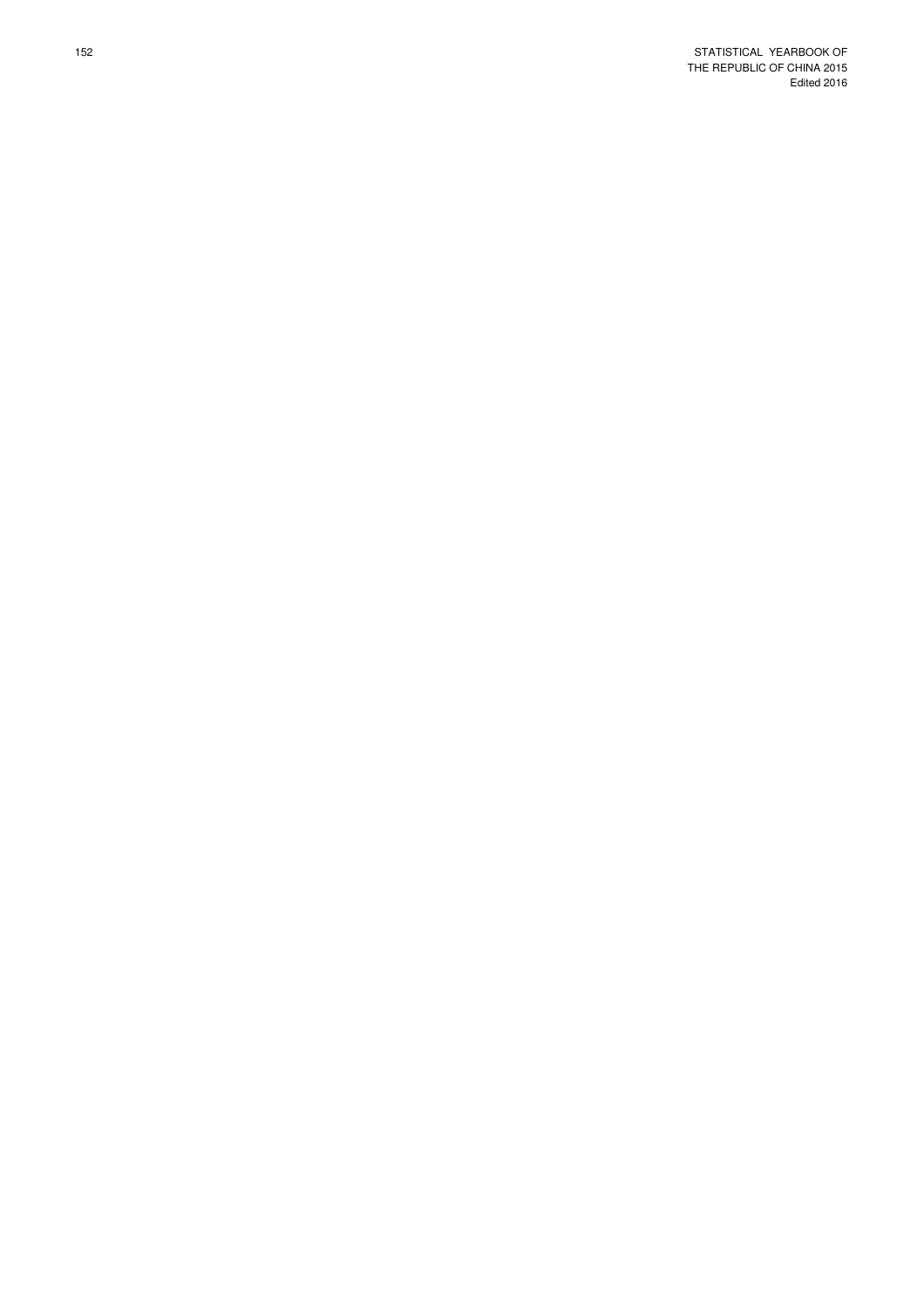# **REVENUES AND EXPENDITURES OF GOVERNMENT**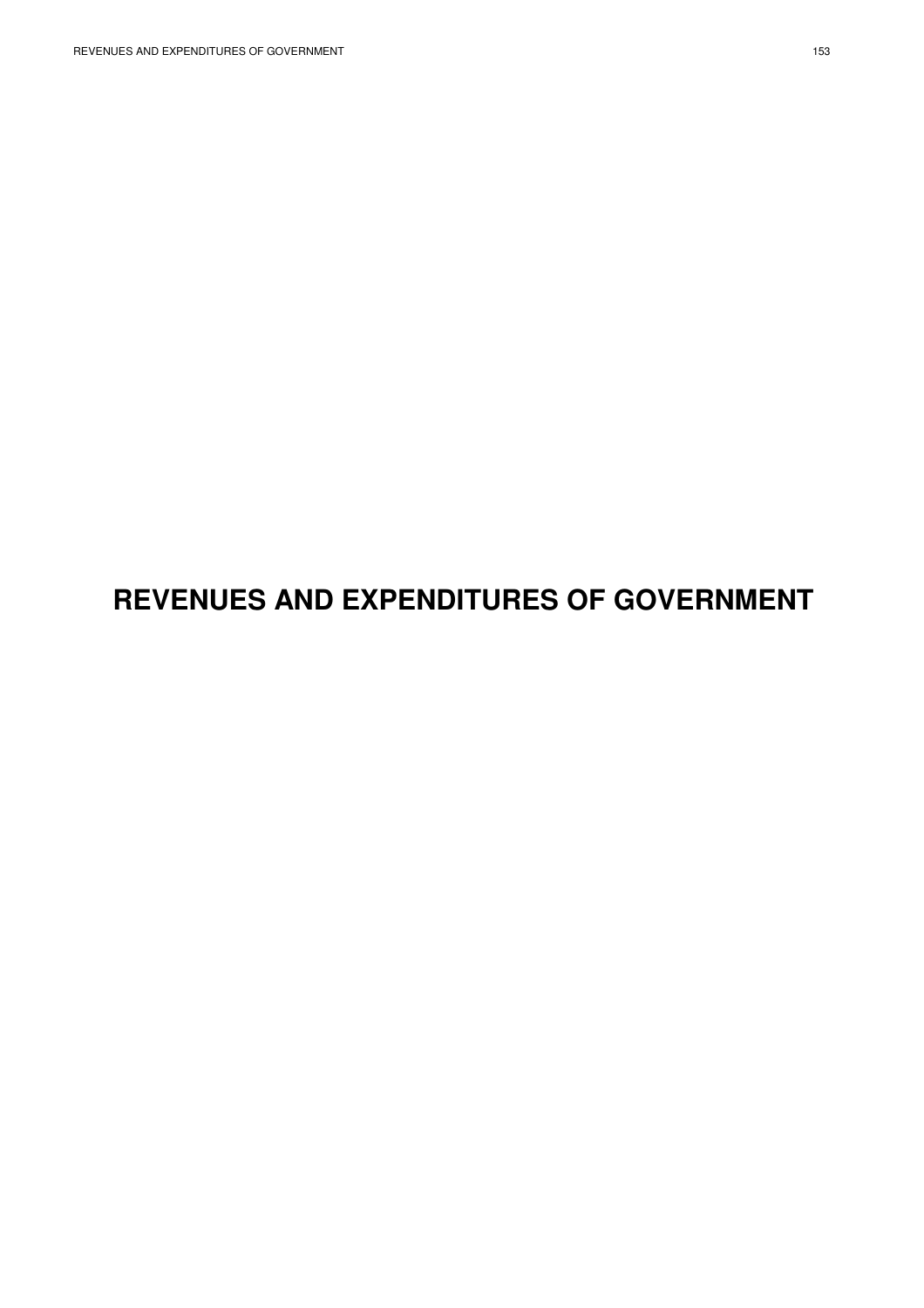# **Table 90. Net government revenues of all levels**

| <b>Fiscal Year</b> | Total                                             | Revenues from<br>taxes                     | Revenues from<br>monopolies                                                 | Revenues from<br>fines & indemnities | Revenues from<br>fees |  |
|--------------------|---------------------------------------------------|--------------------------------------------|-----------------------------------------------------------------------------|--------------------------------------|-----------------------|--|
| 1976               | 156 124                                           | 106 983                                    | 14 784                                                                      | 2 2 5 8                              | 5 3 6 8               |  |
| 1981               | 411 712                                           | 281 087                                    | 33 963                                                                      | 6 2 3 9                              | 11 998                |  |
| 1991               | 1 049 931                                         | 748 508                                    | 60 113                                                                      | 13815                                | 23 846                |  |
| 1996               | 1 604 184                                         | 1 141 838                                  | 55 959                                                                      | 31 918                               | 59 939                |  |
| 2001               | 1896841                                           | 1 200 278                                  | 57 563                                                                      | 41 996                               | 76 932                |  |
| 2006               | 2 177 018                                         | 1 556 652                                  |                                                                             | 42 488                               | 91 135                |  |
| 2007               | 2 244 758                                         | 1 685 875                                  |                                                                             | 44 646                               | 96 579                |  |
| 2008               | 2 2 3 1 6 1 4                                     | 1710617                                    |                                                                             | 46 690                               | 94 302                |  |
| 2009               | 2 113 644                                         | 1 483 518                                  |                                                                             | 41 402                               | 92 008                |  |
| 2010               | 2 115 554                                         | 1 565 847                                  |                                                                             | 43 021                               | 96 458                |  |
| 2011               | 2 306 173                                         | 1703989                                    |                                                                             | 41 675                               | 96 251                |  |
| 2012               | 2 3 2 1 2 0 5                                     | 1 733 350                                  |                                                                             | 66 652                               | 96 018                |  |
| 2013               | 2 457 632                                         | 1768817                                    |                                                                             | 43 931                               | 215 028               |  |
| 2014               | 2 508 815                                         | 1917609                                    |                                                                             | 43 293                               | 99 805                |  |
| 2015               | 2 662 327                                         | 2 076 623                                  |                                                                             | 48 856                               | 128 145               |  |
|                    |                                                   |                                            |                                                                             |                                      |                       |  |
| <b>Fiscal Year</b> | Revenues from<br>surplus of public<br>enterprises | Interest earnings,<br>sales waste material | Sales properties,<br>assessing value of<br>properties & recalled<br>capital | Revenues from<br>donations & gifts   | Others                |  |
| 1976               | 16 570                                            | 886                                        | 4 0 6 1                                                                     | 241                                  | 4973                  |  |
| 1981               | 41 107                                            | 1 6 9 3                                    | 20 831                                                                      | 1 2 1 3                              | 13 5 82               |  |
| 1991               | 94 835                                            | 5949                                       | 52 395                                                                      | 620                                  | 49 851                |  |
| 1996               | 181 094                                           | 16 346                                     | 53 241                                                                      | 875                                  | 62 975                |  |
| 2001               | 346 581                                           | 20 319                                     | 87 762                                                                      | 3748                                 | 61 662                |  |
| 2006               | 325 939                                           | 14 4 14                                    | 82 994                                                                      | 6947                                 | 56 449                |  |
| 2007               | 291 799                                           | 15 103                                     | 55 724                                                                      | 7845                                 | 47 188                |  |
| 2008               | 264 918                                           | 14 249                                     | 50 425                                                                      | 8862                                 | 41 550                |  |
| 2009               | 330 928                                           | 14 110                                     | 72 232                                                                      | 8657                                 | 70 789                |  |
| 2010               | 286 479                                           | 16 085                                     | 53 532                                                                      | 12 204                               | 41 928                |  |
| 2011               | 293 954                                           | 14 2 20                                    | 67 268                                                                      | 9 3 3 3                              | 79 4 84               |  |
| 2012               | 298 007                                           | 16 388                                     | 62 102                                                                      | 11 982                               | 36 707                |  |
| 2013               | 275 040                                           | 20 821                                     | 87 241                                                                      | 11 945                               | 34 809                |  |
| 2014               | 271 916                                           | 33 372                                     | 92 611                                                                      | 11 602                               | 38 607                |  |

Million NT\$

**Note:** 1. Before 2003, the figures are final audit accounts; 2003 to 2015, the figures are final accounts.

2. Net Revenues exclude the bond issuance and borrowing and appropriation from previous year's surplus.

**Source:** 1. Ministry of Finance

2. National Audit Office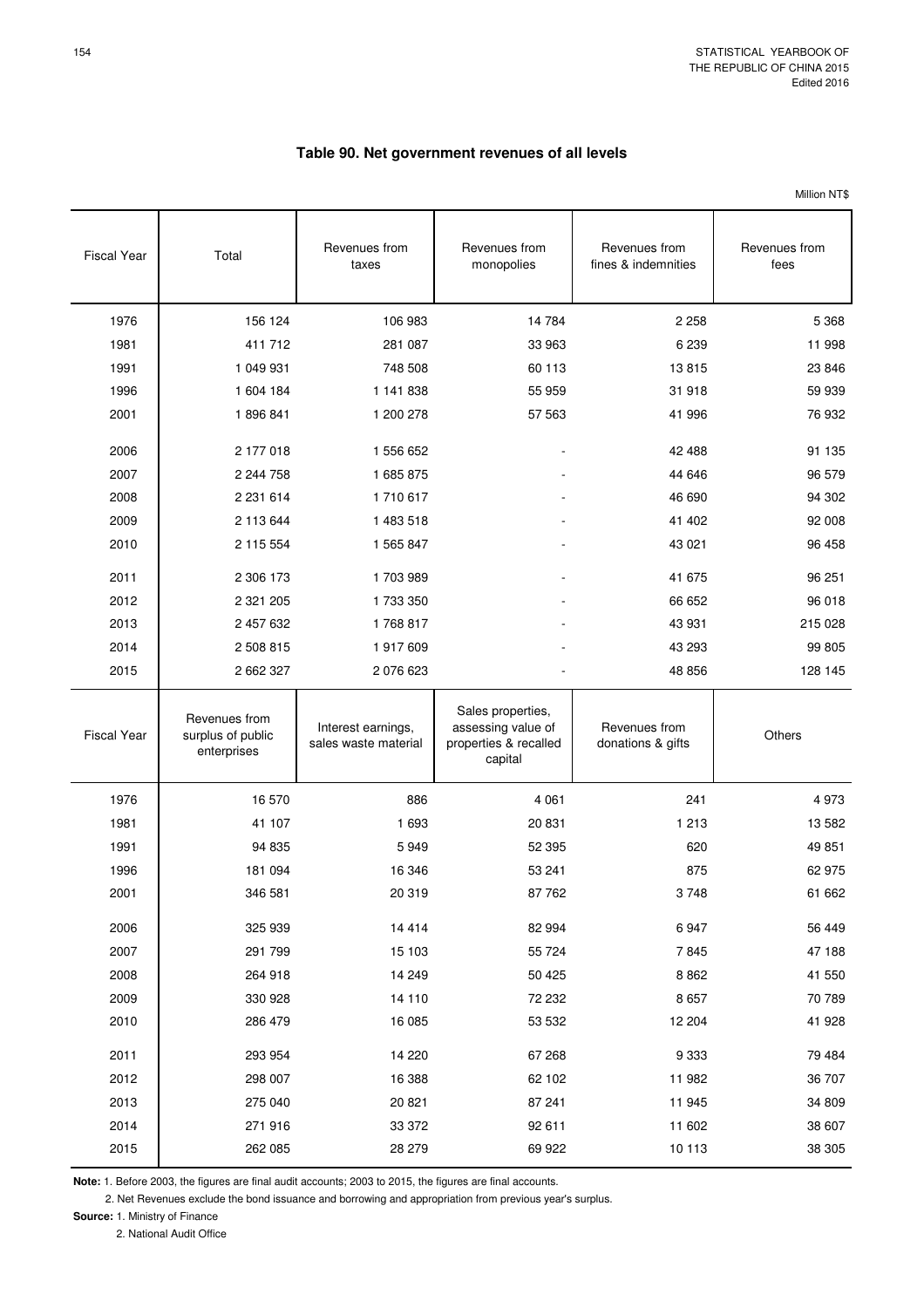# **Table 91. Net government expenditures of all levels**

| <b>Fiscal Year</b> | Total                              | Expenditures for<br>general administration                                 | Expenditures for<br>national defense             | Expenditures for<br>education, science &<br>culture | Expenditures for<br>economic development |  |
|--------------------|------------------------------------|----------------------------------------------------------------------------|--------------------------------------------------|-----------------------------------------------------|------------------------------------------|--|
| 1976               | 146 594                            | 17859                                                                      | 37 013                                           | 23 783                                              | 47 603                                   |  |
| 1981               | 425 731                            | 42 219                                                                     | 104 623                                          | 75 409                                              | 145 365                                  |  |
| 1991               | 1 275 613                          | 153 278                                                                    | 227 099                                          | 288 077                                             | 322 087                                  |  |
| 1996               | 1843786                            | 243 973                                                                    | 284 926                                          | 374 401                                             | 329 135                                  |  |
| 2001               | 2 271 755                          | 328 736                                                                    | 247 597                                          | 430 078                                             | 398 792                                  |  |
| 2006               | 2 214 226                          | 345 237                                                                    | 234 699                                          | 484 827                                             | 341 944                                  |  |
| 2007               | 2 290 169                          | 343 950                                                                    | 255 854                                          | 492 625                                             | 383 298                                  |  |
| 2008               | 2 343 585                          | 350 500                                                                    | 262 150                                          | 495 515                                             | 432 335                                  |  |
| 2009               | 2 670 898                          | 357 412                                                                    | 297 746                                          | 581 535                                             | 601 896                                  |  |
| 2010               | 2 566 804                          | 368 420                                                                    | 286 929                                          | 554 254                                             | 517 039                                  |  |
| 2011               | 2 612 947                          | 376 015                                                                    | 288 889                                          | 588 555                                             | 473 801                                  |  |
| 2012               | 2 677 984                          | 388 759                                                                    | 303 903                                          | 595 622                                             | 403 945                                  |  |
| 2013               | 2 665 241                          | 381 641                                                                    | 292 646                                          | 599 058                                             | 393 669                                  |  |
| 2014               | 2 645 712                          | 380 634                                                                    | 291 418                                          | 618 139                                             | 399 261                                  |  |
| 2015               | 2 645 258                          | 382 560                                                                    | 304 636                                          | 634 793                                             | 352 799                                  |  |
|                    |                                    |                                                                            |                                                  |                                                     |                                          |  |
| <b>Fiscal Year</b> | Expenditures for<br>social welfare | Expenditures for<br>community development<br>& environmental<br>protection | Expenditures for<br>retirement and<br>condolence | Expenditures for<br>obligations<br>(1)              | Others                                   |  |
| 1976               |                                    | 16 940                                                                     |                                                  | 763                                                 | 2 6 3 2                                  |  |
| 1981               | 16 549                             | 9 1 0 9                                                                    | 25 637                                           | 1756                                                | 5 0 64                                   |  |
| 1991               | 117 772                            | 33 089                                                                     | 88 320                                           | 33 398                                              | 12 492                                   |  |
| 1996               | 290 002                            | 68 035                                                                     | 137 118                                          | 106 061                                             | 10 135                                   |  |
| 2001               | 396 981                            | 109 597                                                                    | 175 722                                          | 171 565                                             | 12 687                                   |  |
| 2006               | 370 303                            | 88 849                                                                     | 196 963                                          | 138 331                                             | 13 072                                   |  |
| 2007               | 372 202                            | 87 282                                                                     | 200 677                                          | 139 380                                             | 14 901                                   |  |
| 2008               | 368 136                            | 82 157                                                                     | 202 228                                          | 134 697                                             | 15 867                                   |  |
| 2009               | 388 562                            | 91 639                                                                     | 205 291                                          | 129 484                                             | 17 333                                   |  |
| 2010               | 415 356                            | 89 388                                                                     | 201 002                                          | 119 615                                             | 14 801                                   |  |
| 2011               | 446 922                            | 88 872                                                                     | 213 039                                          | 121 120                                             | 15 7 35                                  |  |
| 2012               | 540 440                            | 85 380                                                                     | 218 355                                          | 124 937                                             | 16 643                                   |  |
| 2013               | 536 912                            | 104 932                                                                    | 209 680                                          | 128 453                                             | 18 250                                   |  |
| 2014               | 517 143                            | 84 293                                                                     | 213 708                                          | 125 171                                             | 15 945                                   |  |

Million NT\$

**Note:** 1. Before 2003, the figures are final audit accounts; 2003 to 2015, the figures are final accounts.

2. Net Expenditures exclude the debt repayment.

(1) Principal repayment are excluded.

**Source:** 1. Ministry of Finance

2. National Audit Office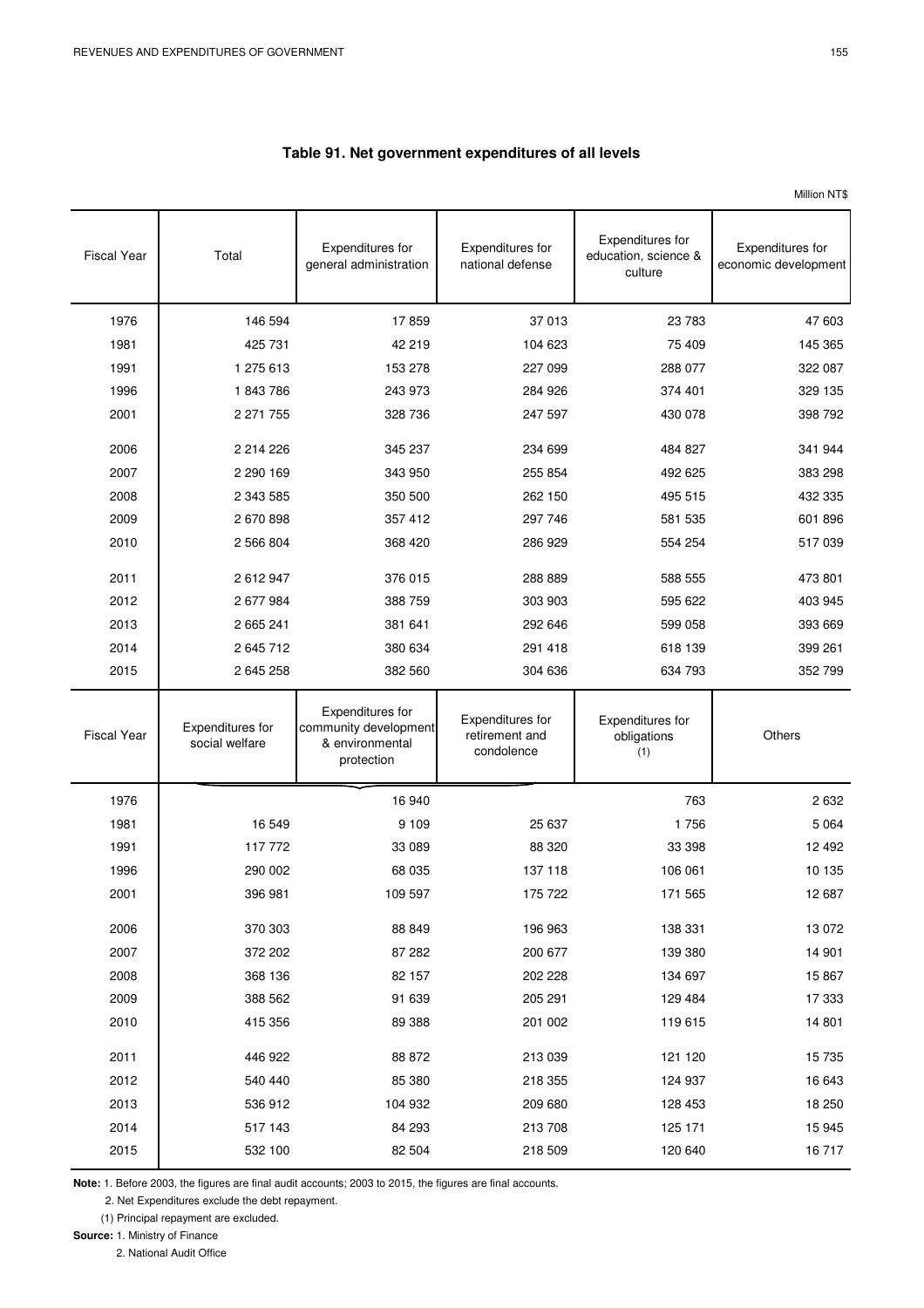### **Table 92. Total net tax revenues**

Million NT\$

| <b>Fiscal Year</b> | Total     | Customs<br>duties | Income<br>tax | gift tax | Estate and Commodity<br>tax | Securities<br>transaction<br>tax | <b>Futures</b><br>transaction<br>tax | Tobacco<br>and<br>alcohol tax | Specifically<br>selected<br>goods and<br>services<br>tax | <b>Business</b><br>tax |
|--------------------|-----------|-------------------|---------------|----------|-----------------------------|----------------------------------|--------------------------------------|-------------------------------|----------------------------------------------------------|------------------------|
| 2001               | 1 257 841 | 92 558            | 478 636       | 22 710   | 133 883                     | 63899                            | 1862                                 |                               | ٠                                                        | 203 707                |
| 2002               | 1 225 601 | 85 901            | 392 939       | 23 537   | 143 641                     | 76 794                           | 2864                                 | 41 188                        | $\overline{\phantom{a}}$                                 | 214 735                |
| 2003               | 1 252 766 | 82 783            | 411 087       | 30 106   | 146 012                     | 69 283                           | 4806                                 | 49 773                        | $\overline{\phantom{a}}$                                 | 197 521                |
| 2004               | 1 387 300 | 78 885            | 455 914       | 29 048   | 159 644                     | 84 148                           | 8 2 7 2                              | 48 336                        | $\overline{\phantom{a}}$                                 | 233 460                |
| 2005               | 1 567 396 | 82 374            | 625 807       | 30 451   | 168 411                     | 68 204                           | 6 3 4 2                              | 50 443                        | $\overline{a}$                                           | 237 531                |
| 2006               | 1 600 804 | 79 567            | 646 218       | 28 694   | 159 201                     | 89 954                           | 4 0 7 2                              | 51 042                        | $\overline{\phantom{a}}$                                 | 236 931                |
| 2007               | 1 733 895 | 81 859            | 730 160       | 28 481   | 149 037                     | 128 895                          | 5758                                 | 50 415                        | $\overline{\phantom{a}}$                                 | 246 137                |
| 2008               | 1760438   | 80 4 26           | 834 988       | 28 978   | 126 660                     | 90 630                           | 6692                                 | 49 506                        | $\overline{\phantom{a}}$                                 | 243 961                |
| 2009               | 1 530 282 | 68 827            | 640 967       | 22 3 27  | 127 879                     | 105 956                          | 3750                                 | 45 349                        | $\overline{\phantom{a}}$                                 | 223 503                |
| 2010               | 1 622 244 | 89 4 84           | 590 387       | 40 330   | 150 777                     | 104 574                          | 4556                                 | 44 516                        |                                                          | 268 214                |
| 2011               | 1764 611  | 96 323            | 710 191       | 23 659   | 164 877                     | 93 990                           | 5860                                 | 44 660                        | 2 2 0 6                                                  | 283 884                |
| 2012               | 1796 697  | 94 918            | 760 810       | 28 280   | 160 897                     | 71 940                           | 4 2 9 8                              | 44 939                        | 4 2 7 5                                                  | 281 817                |
| 2013               | 1 834 124 | 97 009            | 743 290       | 23 728   | 162 504                     | 71 383                           | 2669                                 | 44 769                        | 5318                                                     | 303 039                |
| 2014               | 1976 107  | 107 142           | 813 484       | 25 4 44  | 172 897                     | 88 711                           | 2862                                 | 43810                         | 5 4 0 1                                                  | 335 088                |
| 2015               | 2 134 857 | 110 978           | 936 731       | 32 736   | 183 131                     | 82 033                           | 3783                                 | 44 160                        | 4 1 9 2                                                  | 335 761                |

**Source:** Ministry of Finance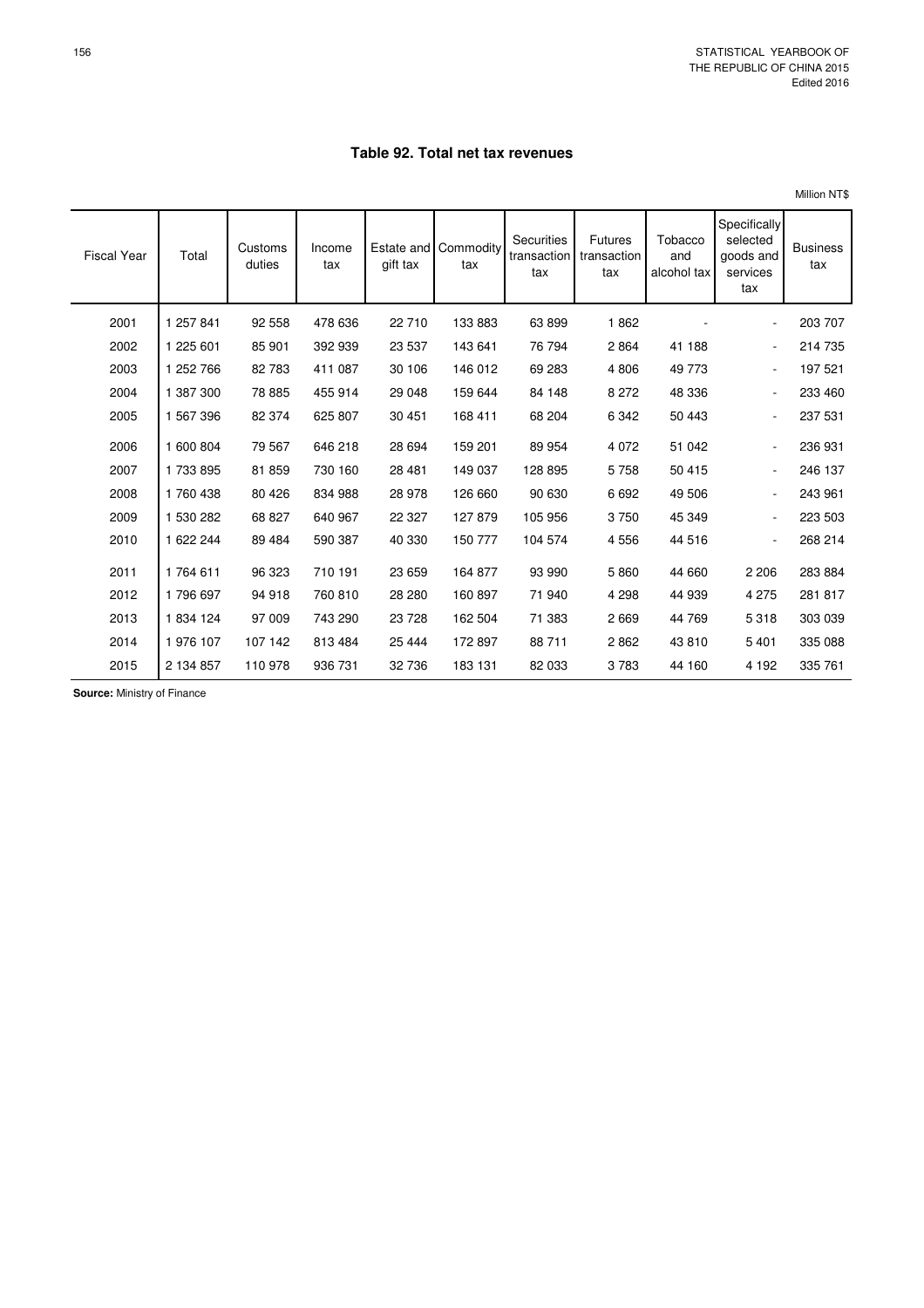| ٦<br>۰. |  |
|---------|--|

2001 93 182 48 056 44 688 8 493 7 036 1 533 - 25 - - 2002 98 069 46 464 45 886 10 262 6 911 1 649 - 23 26 083 8 298 2003 111 803 48 013 47 765 11 600 7 786 1 751 - 18 22 433 10 217 2004 133 893 49 323 49 904 12 937 7 771 1 862 - 9 24 230 9 661 2005 135 370 50 877 51 863 13 178 8 458 1 979 - 10 25 712 10 387 2006 131 208 52 494 52 548 14 014 8 714 1 986 - 8 26 644 17 508 2007 133 691 53 883 53 271 13 637 8 837 1 809 - 5 28 131 19 888 2008 116 082 55 343 53 255 12 696 9 650 1 745 - 5 29 706 20 115 2009 112 367 56 347 53 050 13 066 8 464 1 666 - 0 21 853 24 911 2010 136 357 58 203 54 052 13 815 8 945 1 646 - - 9 21 602 34 795 2011 141 982 59 467 55 380 12 640 9 397 1 676 - 1 23 806 34 609 2012 143 849 61 796 56 534 11 693 10 009 1 566 - 2 24 720 34 352 2013 174 081 63 013 57 759 13 560 10 377 1 634 - 1 24 932 35 057 2014 173 175 64 673 59 326 12 535 10 644 1 624 793 0 25 609 32 889 2015 184 598 69 422 61 679 13 827 11 285 1 633 667 7 25 137 33 097 Education Deed tax Stamp tax  $\begin{bmatrix} \text{Amusement} \\ \text{tax} \end{bmatrix}$   $\begin{bmatrix} \text{and} \\ \text{prouisions} \\ \text{surtax} \end{bmatrix}$  Surtax tax Special and provisional tax levies (1) Health and welfare surcharge on tobacco Financial enterprises business tax Fiscal Year | Land tax | House tax Vehicle license tax

Note: (1) Including the special tax levies and the provisional tax levies which are imposed on the disposal of construction surplus, mining and quarrying

#### **Table 92. Total net tax revenues** (continued)

Million NT\$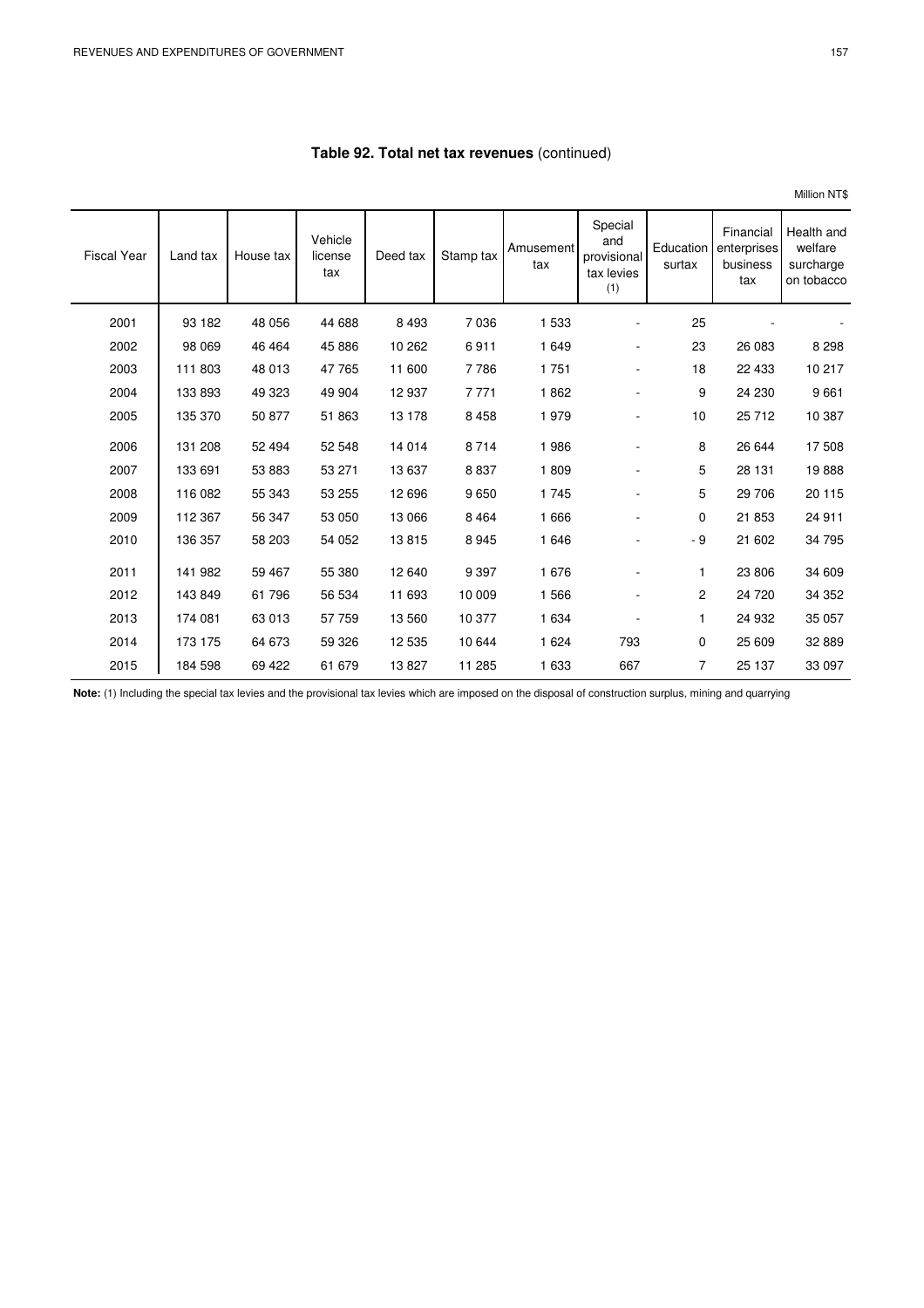158 STATISTICAL YEARBOOK OF THE REPUBLIC OF CHINA 2015 Edited 2016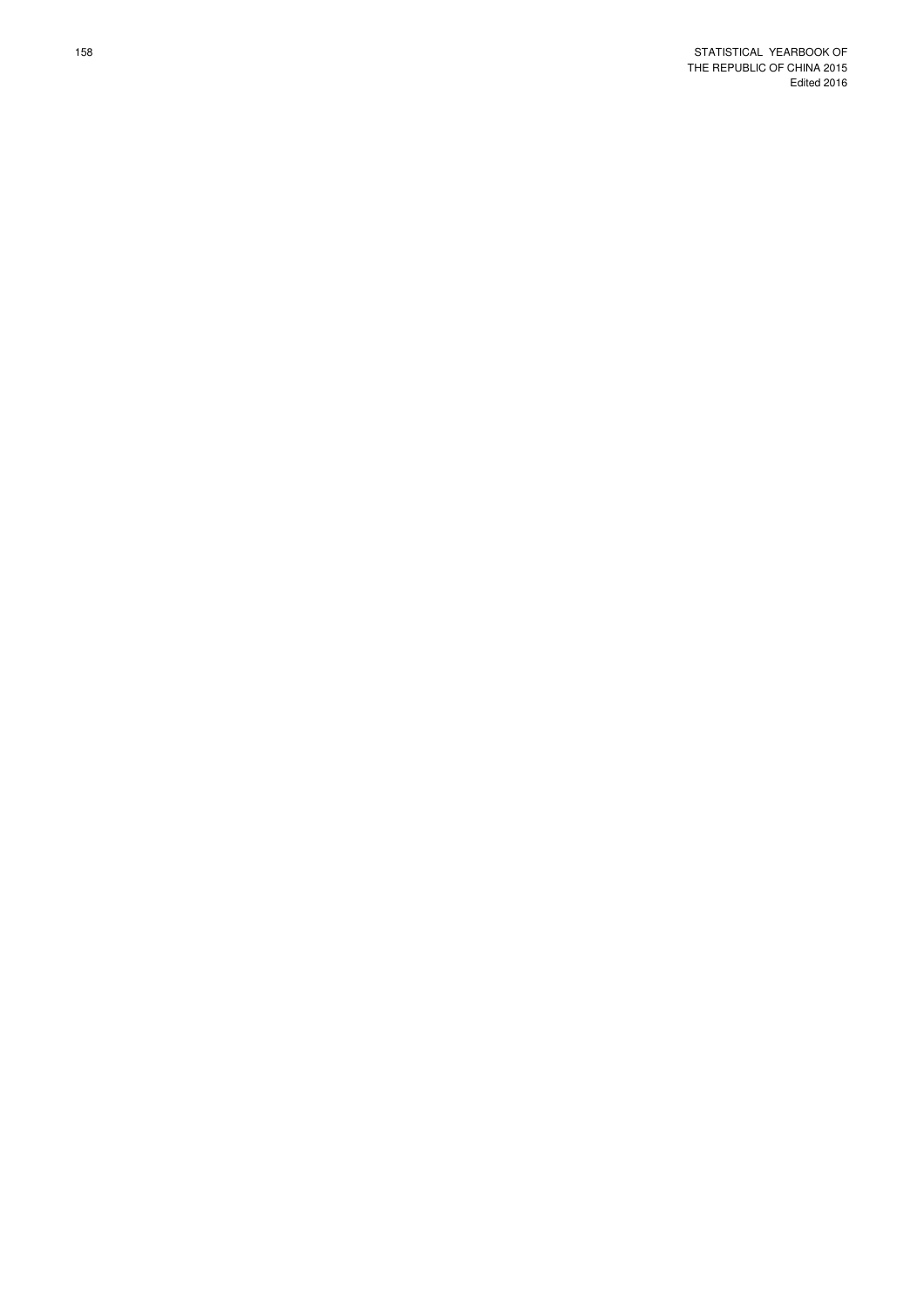# **ADMINISTRATION**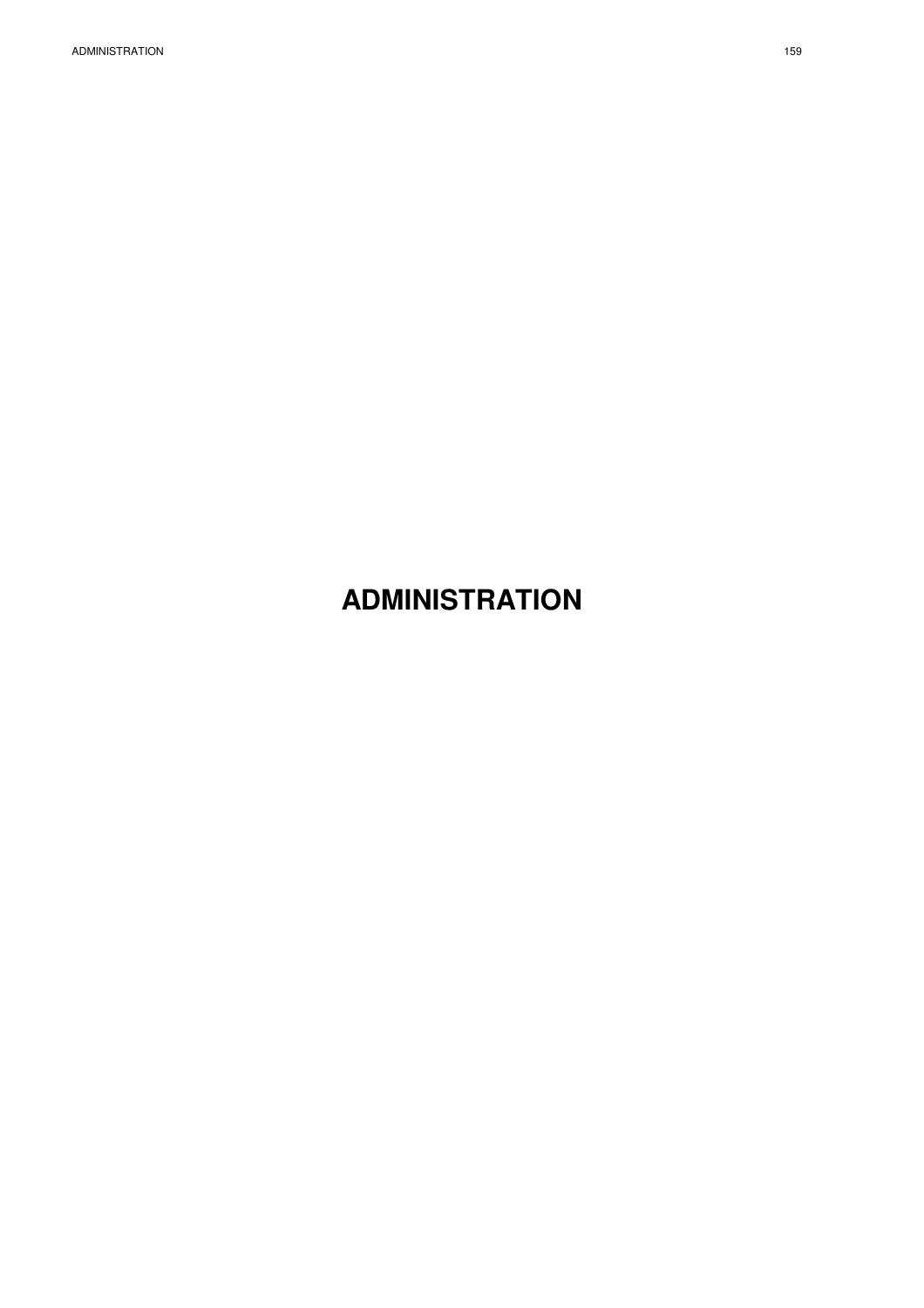Persons, Years

### **Table 93. Legislator election summary**

The 1st term | … … … 1948.01 … … 760 … … … … … … … The 2nd term 20 685 341 13 421 170 1992.12.19 403 … 161 … 46 144 9 666 021 72.02 The 3rd term | 21 258 039 14 153 424 1995.12.02 397 50 164 23 47 147 9 574 388 67.65 The 4th Term 21 833 772 14 961 930 1998.12.05 498 86 225 43 48 192 10 188 302 68.09 The 5th term 22 350 363 15 822 583 2001.12.01 584 110 225 50 49 206 10 468 990 66.16 The 6th term 22 640 250 16 559 254 2004.12.11 492 96 225 47 50 430 9 796 299 59.16 The 7th term 22 925 311 17 179 656 2008.01.12 423 121 113 34 52 102 10 050 619 58.50 The 8th term 23 224 912 17 980 578 2012.01.14 410 131 113 38 52 105 13 390 326 74.47 The 9th term 23 483 793 18 692 217 2016.01.16 556 187 113 43 50 104 12 400 029 66.34 Turnout ratio (%) Electee' s average age Electee' s education degree above college Term Population Eligible Election **Eligible** Election **Turnouts** Requested Burnouts voters Election Date Candidates | Electees Female Female

**Source:** Central Election Commission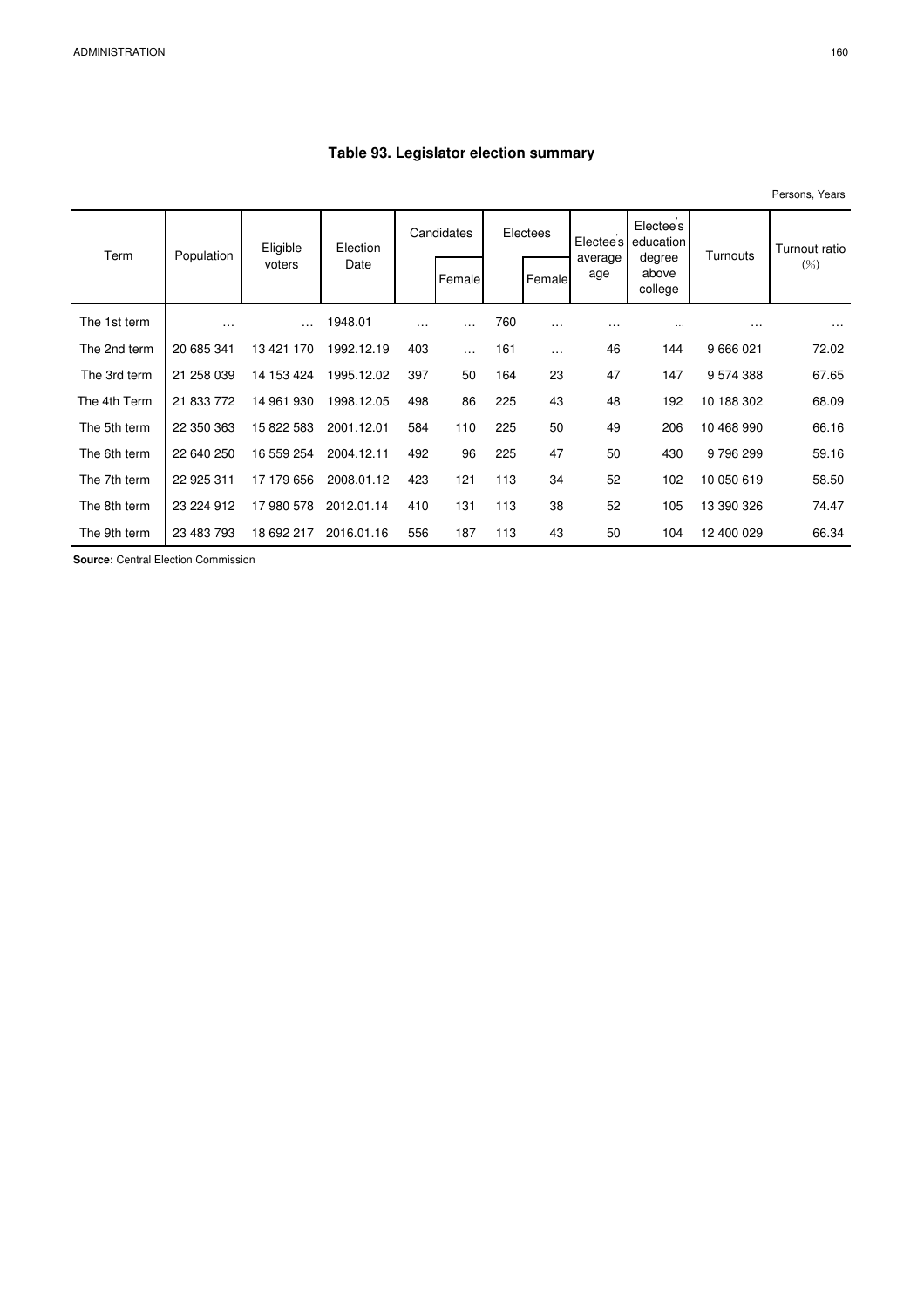# **Table 94. Number of all civil servants**

Ⅰ. By educational attainment

| End of Year<br>& | Grand total | Graduate school |              |             |            |         | High<br>(vocational) | Junior high<br>school & |
|------------------|-------------|-----------------|--------------|-------------|------------|---------|----------------------|-------------------------|
| Sex              |             | Total           | Ph.D. degree | M.A. degree | University | College | school               | under                   |
| 1971             | 302 019     | 3 0 4 0         |              |             | 57 503     | 43 558  | 113 917              | 84 001                  |
| 1981             | 442 991     | 8 5 6 0         | 1859         | 6701        | 102 900    | 120 382 | 149 183              | 61 966                  |
| 1991             | 574 658     | 22 275          | 6 2 7 4      | 16 001      | 167 377    | 176 828 | 170 502              | 37 676                  |
| 1996             | 442 972     | 17 214          | 2 0 8 5      | 15 129      | 102 418    | 141 271 | 157 225              | 24 844                  |
| 2001             | 395 523     | 22 214          | 2 3 9 8      | 19816       | 100 410    | 140 841 | 118 154              | 13 904                  |
| 2006             | 335 274     | 33 953          | 2414         | 31 539      | 105 999    | 116 381 | 74 340               | 4 601                   |
| 2007             | 336 842     | 37 438          | 2 4 8 7      | 34 951      | 110 211    | 114 064 | 70 889               | 4 2 4 0                 |
| 2008             | 338 305     | 41 681          | 2712         | 38 969      | 115 382    | 111 268 | 66 181               | 3793                    |
| 2009             | 339 875     | 46 007          | 2 9 0 6      | 43 101      | 120 109    | 108 130 | 62 255               | 3 3 7 4                 |
| 2010             | 340 106     | 51 391          | 3 1 5 0      | 48 241      | 125 430    | 104 138 | 56 321               | 2826                    |
| 2011             | 343 323     | 56 580          | 3 3 7 1      | 53 209      | 131 514    | 100 455 | 52 014               | 2 7 6 0                 |
| 2012             | 343 861     | 61 202          | 3593         | 57 609      | 136 508    | 95 682  | 48 060               | 2 4 0 9                 |
| 2013             | 346 059     | 65 790          | 3812         | 61 978      | 141 322    | 92 686  | 44 226               | 2 0 3 5                 |
| 2014             | 347816      | 70 259          | 4 0 3 5      | 66 224      | 145 484    | 89 788  | 40 467               | 1818                    |
| 2015             | 347 552     | 74 370          | 4 1 9 2      | 70 178      | 148 766    | 86 476  | 36 364               | 1 576                   |
| By sex           |             |                 |              |             |            |         |                      |                         |
| Male             | 202 669     | 44 980          | 3 2 9 0      | 41 690      | 69 791     | 58 190  | 28 3 26              | 1 3 8 2                 |
| Female           | 144 883     | 29 390          | 902          | 28 4 88     | 78 975     | 28 28 6 | 8 0 3 8              | 194                     |

**Source:** Ministry Of Civil Service

Persons